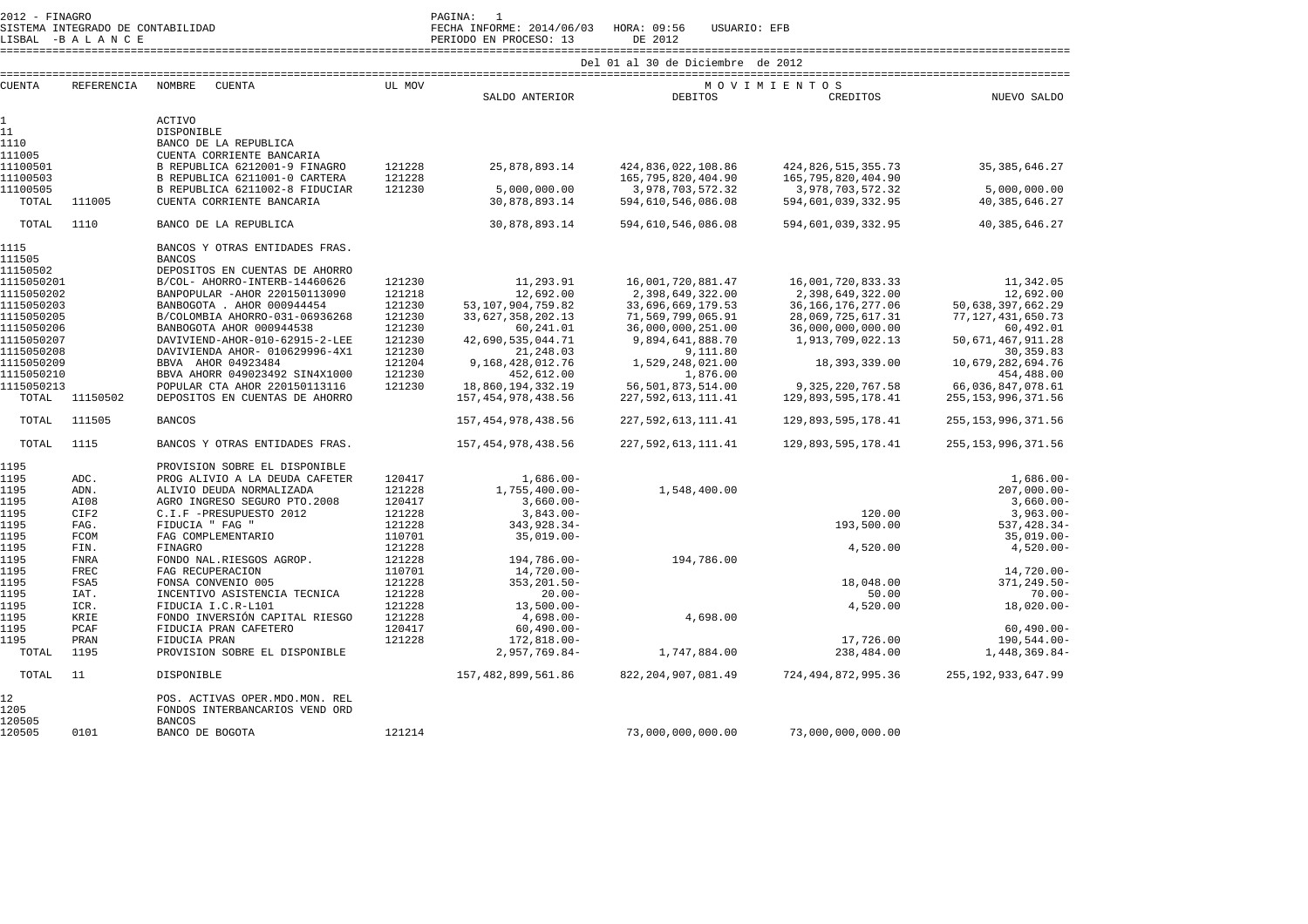LISBAL -B A L A N C E PERIODO EN PROCESO: 13 DE 2012

SISTEMA INTEGRADO DE CONTABILIDAD FECHA INFORME: 2014/06/03 HORA: 09:56 USUARIO: EFB

====================================================================================================================================================================

| <b>CUENTA</b> | REFERENCIA | NOMBRE<br><b>CUENTA</b>         | UL MOV |                       |                      | MOVIMIENTOS          |                       |
|---------------|------------|---------------------------------|--------|-----------------------|----------------------|----------------------|-----------------------|
|               |            |                                 |        | SALDO ANTERIOR        | <b>DEBITOS</b>       | CREDITOS             | NUEVO SALDO           |
|               |            |                                 |        |                       |                      |                      |                       |
| 120505        | 0102       | BANCO POPULAR                   | 121212 | 10,000,000,000.00     | 40,000,000,000.00    | 50,000,000,000.00    |                       |
| 120505        | 0107       | BANCOLOMBIA                     | 121214 | 6,000,000,000.00      | 30,000,000,000.00    | 36,000,000,000.00    |                       |
| 120505        | 0123       | BANCO DE OCCIDENTE              | 121226 |                       | 10,000,000,000.00    | 10,000,000,000.00    |                       |
| 120505        | 0139       | BANCO DAVIVIENDA                | 121213 |                       | 15,000,000,000.00    | 15,000,000,000.00    |                       |
| 120505        | 0143       | BANCO AGRARIO DE COLOMBIA       | 121217 |                       | 10,000,000,000.00    | 10,000,000,000.00    |                       |
| 120505        | 0149       | BANCO COMERCIAL AV VILLAS       | 121218 |                       | 5,000,000,000.00     | 5,000,000,000.00     |                       |
| TOTAL         | 120505     | <b>BANCOS</b>                   |        | 16,000,000,000.00     | 183,000,000,000.00   | 199,000,000,000.00   |                       |
|               |            |                                 |        |                       |                      |                      |                       |
| 120510        |            | CORPORACIONES FINANCIERAS       |        |                       |                      |                      |                       |
| 120510        | 0211       | CORFICOLOMBIANA                 | 121228 | 5,100,000,000.00      | 89,700,000,000.00    | 90,400,000,000.00    | 4,400,000,000.00      |
| TOTAL         | 120510     | CORPORACIONES FINANCIERAS       |        | 5,100,000,000.00      | 89,700,000,000.00    | 90,400,000,000.00    | 4,400,000,000.00      |
|               |            |                                 |        |                       |                      |                      |                       |
| TOTAL         | 1205       | FONDOS INTERBANCARIOS VEND ORD  |        | 21,100,000,000.00     | 272,700,000,000.00   | 289,400,000,000.00   | 4,400,000,000.00      |
|               |            |                                 |        |                       |                      |                      |                       |
| TOTAL         | 12         | POS. ACTIVAS OPER.MDO.MON. REL  |        | 21,100,000,000.00     | 272,700,000,000.00   | 289,400,000,000.00   | 4,400,000,000.00      |
| 13            |            | INVERSIONES                     |        |                       |                      |                      |                       |
| 1304          |            | INV.NEGOCIABLES TIT. DEUDA      |        |                       |                      |                      |                       |
| 130401        |            | TIT.D. PUBLICA INTERNA - NACION |        |                       |                      |                      |                       |
| 13040186      |            | TITULOS DE TESORERIA - TES      |        |                       |                      |                      |                       |
| 13040186      | 5003       |                                 |        |                       |                      |                      |                       |
|               |            | MINHACIENDA Y CREDITO PUBLICO   | 121230 | 12,286,160,000.00     | 7,905,090,000.00     | 5,000,350,000.00     | 15,190,900,000.00     |
| TOTAL         | 13040186   | TITULOS DE TESORERIA - TES      |        | 12,286,160,000.00     | 7,905,090,000.00     | 5,000,350,000.00     | 15,190,900,000.00     |
| TOTAL         | 130401     | TIT.D. PUBLICA INTERNA - NACION |        | 12,286,160,000.00     | 7,905,090,000.00     | 5,000,350,000.00     | 15,190,900,000.00     |
|               |            |                                 |        |                       |                      |                      |                       |
| 130409        |            | TIT. CREDITICIO PROCESO TITULAR |        |                       |                      |                      |                       |
| 13040968      |            | TITULOS HIPOTECARIOS            |        |                       |                      |                      |                       |
| 13040968      | 6001       | TITULARIZADORA C/BIA GRAVADOS   | 121226 | 8,561,749,386.58      | 312, 733, 414. 75    | 8,874,482,801.33     |                       |
| TOTAL         | 13040968   | TITULOS HIPOTECARIOS            |        | 8,561,749,386.58      | 312, 733, 414. 75    | 8,874,482,801.33     |                       |
|               |            |                                 |        |                       |                      |                      |                       |
| 13040969      |            | T I P S<br>EN PESOS             |        |                       |                      |                      |                       |
| 13040969      | 6000       | TITULARIZ. C/BIA. NO GRAVADOS   | 121230 | 2,706,691,702.08      | 13,902,250.18        | 265, 164, 370.66     | 2,455,429,581.60      |
| TOTAL         | 13040969   | TIPS<br>EN PESOS                |        | 2,706,691,702.08      | 13,902,250.18        | 265, 164, 370.66     | 2, 455, 429, 581.60   |
|               |            |                                 |        |                       |                      |                      |                       |
| TOTAL         | 130409     | TIT. CREDITICIO PROCESO TITULAR |        | 11,268,441,088.66     | 326,635,664.93       | 9, 139, 647, 171.99  | 2, 455, 429, 581.60   |
| 130411        |            | TIT.POR INSTIT.VIGILADAS S.B.   |        |                       |                      |                      |                       |
| 13041105      |            | CERTIFICADOS DE DEPOSITO A TER  |        |                       |                      |                      |                       |
| 13041105      | 0101       | BANCO DE BOGOTA                 | 121226 |                       | 5,900,000,000.00     | 5,900,000,000.00     |                       |
| 13041105      | 0102       | <b>BANCO POPULAR</b>            | 121230 |                       | 3,100,240,579.23     |                      | 3,100,240,579.23      |
| 13041105      | 0112       | BANCO SUDAMERIS COLOMBIA        | 121226 | 8,884,963,282.37      | 30,853,147.68        | 8, 915, 816, 430.05  |                       |
|               |            |                                 |        |                       |                      |                      |                       |
| 13041105      | 0114       | HELM BANK                       | 121230 |                       | 10,031,713,863.19    | 2,566,894,600.74     | 7,464,819,262.45      |
| 13041105      | 0119       | BANCO COLPATRIA                 | 121230 |                       | 3,904,445,270.26     | 1,630,521.21         | 3,902,814,749.05      |
| 13041105      | 0130       | BANCO CAJA SOCIAL               | 121230 | 4, 226, 392, 885.59   | 20,658,639.97        | 227, 315.16          | 4, 246, 824, 210.40   |
| 13041105      | 0152       | <b>BANCAMIA</b>                 | 121230 | 16,826,463,736.43     | 8, 126, 193, 149. 18 | 3,145,601.10         | 24, 949, 511, 284. 51 |
| 13041105      | 0426       | C.F.C TUYA S.A                  | 121230 | 6,006,330,873.27      | 41,607,218.25        | 38,647.22            | 6,047,899,444.30      |
| 13041105      | 1803       | LEASING BOLIVAR                 | 121230 | 7,488,752,702.59      | 43,872,530.04        | 37,150,000.00        | 7,495,475,232.63      |
| 13041105      | 1807       | CORFICOLOMBIANA LEASING         | 121230 | 6, 452, 336, 416.76   | 3,731,375,180.31     | 6, 473, 979, 733.04  | 3,709,731,864.03      |
| 13041105      | 1810       | LEASING COLOMBIA                | 121230 | 5, 168, 748, 942. 66  | 8,054,170,497.17     |                      | 13, 222, 919, 439.83  |
| 13041105      | 2201       | BANCO DE COMERCIO EXTERIOR      | 121226 | 10, 131, 890, 679. 60 | 44, 141, 911.08      | 10, 176, 032, 590.68 |                       |
| 13041105      | 2202       | <b>FINDETER</b>                 | 121230 | 10, 135, 066, 758. 73 | 54, 949, 641.32      | 171,750,000.01       | 10,018,266,400.04     |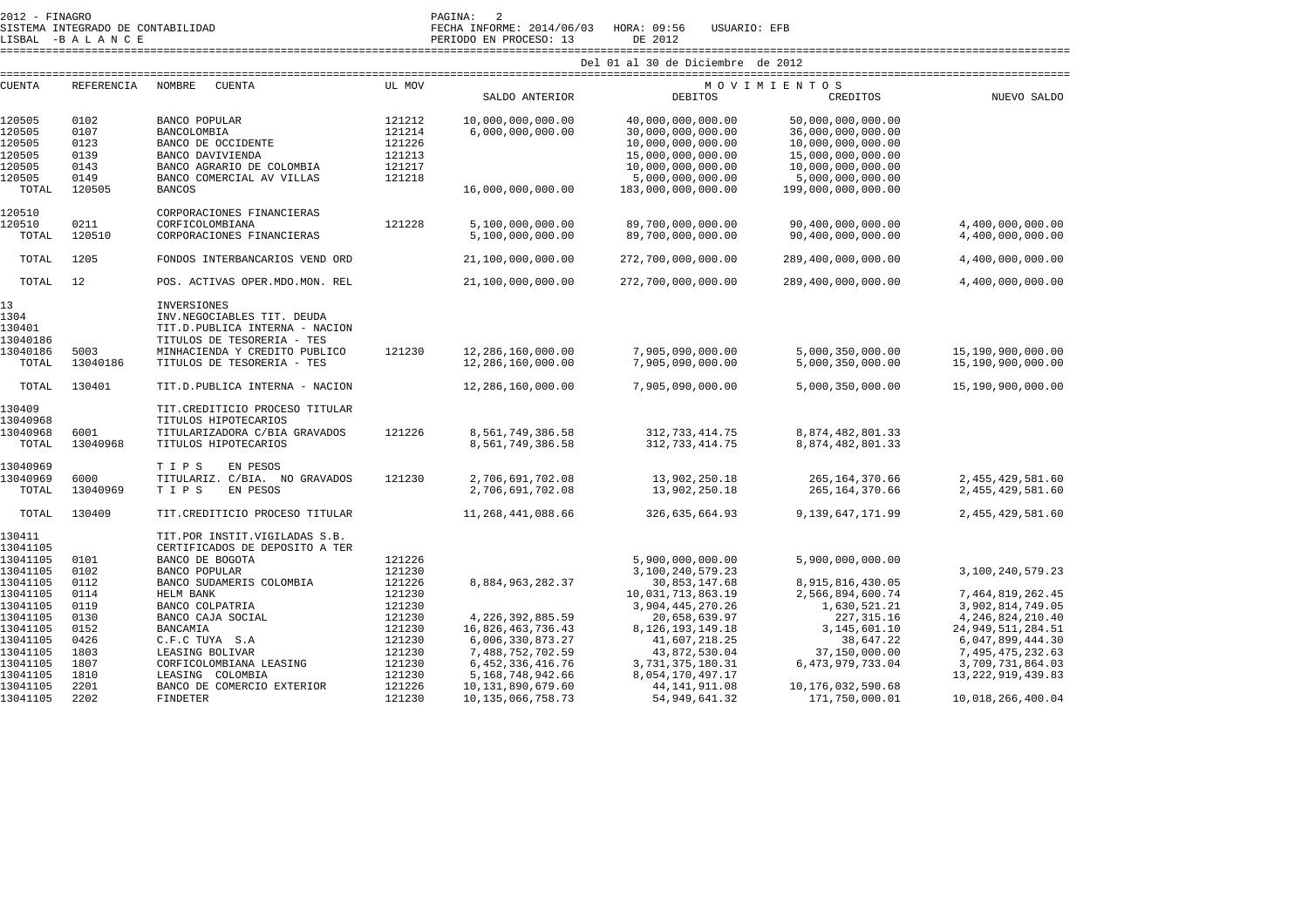| 2012 - FINAGRO<br>SISTEMA INTEGRADO DE CONTABILIDAD<br>LISBAL -BALANCE              |                   |                                                                                                                                                                                              |                                                          | PAGINA:<br>$\overline{\mathbf{3}}$<br>FECHA INFORME: 2014/06/03<br>PERIODO EN PROCESO: 13                                                                   | HORA: 09:56<br>USUARIO: EFB<br>DE 2012                                                                           |                                                                                                                                     |                                                                                                                                                  |  |  |  |
|-------------------------------------------------------------------------------------|-------------------|----------------------------------------------------------------------------------------------------------------------------------------------------------------------------------------------|----------------------------------------------------------|-------------------------------------------------------------------------------------------------------------------------------------------------------------|------------------------------------------------------------------------------------------------------------------|-------------------------------------------------------------------------------------------------------------------------------------|--------------------------------------------------------------------------------------------------------------------------------------------------|--|--|--|
|                                                                                     |                   |                                                                                                                                                                                              | Del 01 al 30 de Diciembre de 2012                        |                                                                                                                                                             |                                                                                                                  |                                                                                                                                     |                                                                                                                                                  |  |  |  |
| <b>CUENTA</b>                                                                       | <b>REFERENCIA</b> | <b>NOMBRE</b><br><b>CUENTA</b>                                                                                                                                                               | UL MOV                                                   | SALDO ANTERIOR                                                                                                                                              | <b>DEBITOS</b>                                                                                                   | MOVIMIENTOS<br>CREDITOS                                                                                                             | NUEVO SALDO                                                                                                                                      |  |  |  |
| 13041105<br>TOTAL                                                                   | 4101<br>13041105  | LEASING BANCOLDEX<br>CERTIFICADOS DE DEPOSITO A TER                                                                                                                                          | 121230                                                   | 4,036,812,030.82<br>79, 357, 758, 308.82                                                                                                                    | 22, 250, 905.49<br>43, 106, 472, 533. 17                                                                         | 34, 246, 665, 439. 21                                                                                                               | 4,059,062,936.31<br>88, 217, 565, 402. 78                                                                                                        |  |  |  |
| TOTAL                                                                               | 130411            | TIT.POR INSTIT.VIGILADAS S.B.                                                                                                                                                                |                                                          | 79, 357, 758, 308.82                                                                                                                                        | 43, 106, 472, 533. 17                                                                                            | 34, 246, 665, 439. 21                                                                                                               | 88, 217, 565, 402. 78                                                                                                                            |  |  |  |
| TOTAL                                                                               | 1304              | INV.NEGOCIABLES TIT. DEUDA                                                                                                                                                                   |                                                          | 102, 912, 359, 397.48                                                                                                                                       | 51, 338, 198, 198. 10                                                                                            | 48, 386, 662, 611.20                                                                                                                | 105,863,894,984.38                                                                                                                               |  |  |  |
| 1308<br>130801<br>13080186<br>13080186                                              | 5003              | INV.PARA MANT.HASTA EL VENCIM.<br>TIT.DEUDA PUBLICA INTERNA NAC<br>TES AL VENCIMIENTO<br>MINHACIENDA Y CREDITO PUBLICO                                                                       | 121230                                                   | 27,868,506,369.42                                                                                                                                           | 123, 739, 335. 32                                                                                                | 5,000,000,000.00                                                                                                                    | 22,992,245,704.74                                                                                                                                |  |  |  |
| TOTAL                                                                               | 13080186          | TES AL VENCIMIENTO                                                                                                                                                                           |                                                          | 27,868,506,369.42                                                                                                                                           | 123, 739, 335.32                                                                                                 | 5,000,000,000.00                                                                                                                    | 22,992,245,704.74                                                                                                                                |  |  |  |
| TOTAL                                                                               | 130801            | TIT.DEUDA PUBLICA INTERNA NAC                                                                                                                                                                |                                                          | 27,868,506,369.42                                                                                                                                           | 123, 739, 335.32                                                                                                 | 5,000,000,000.00                                                                                                                    | 22,992,245,704.74                                                                                                                                |  |  |  |
| TOTAL                                                                               | 1308              | INV.PARA MANT.HASTA EL VENCIM.                                                                                                                                                               |                                                          | 27,868,506,369.42                                                                                                                                           | 123,739,335.32                                                                                                   | 5,000,000,000.00                                                                                                                    | 22,992,245,704.74                                                                                                                                |  |  |  |
| 1316<br>131604<br>13160405<br>13160405<br>TOTAL                                     | PROM<br>13160405  | INVERS.DISP.VENTA-TIT.PARTICIP<br>ACCIONS DE BAJA LIQ. BURSATIL<br>ACCIONES BBVA GANADERO<br>45.113.ACC PROMETIDAS EN VTA.<br>ACCIONES BBVA GANADERO                                         | 020930                                                   | 1,531,834.00<br>1,531,834.00                                                                                                                                |                                                                                                                  |                                                                                                                                     | 1,531,834.00<br>1,531,834.00                                                                                                                     |  |  |  |
|                                                                                     |                   |                                                                                                                                                                                              |                                                          |                                                                                                                                                             |                                                                                                                  |                                                                                                                                     |                                                                                                                                                  |  |  |  |
| TOTAL                                                                               | 131604            | ACCIONS DE BAJA LIQ. BURSATIL                                                                                                                                                                |                                                          | 1,531,834.00                                                                                                                                                |                                                                                                                  |                                                                                                                                     | 1,531,834.00                                                                                                                                     |  |  |  |
| TOTAL                                                                               | 1316              | INVERS.DISP.VENTA-TIT.PARTICIP                                                                                                                                                               |                                                          | 1,531,834.00                                                                                                                                                |                                                                                                                  |                                                                                                                                     | 1,531,834.00                                                                                                                                     |  |  |  |
| TOTAL                                                                               | 13                | INVERSIONES                                                                                                                                                                                  |                                                          | 130, 782, 397, 600. 90                                                                                                                                      | 51, 461, 937, 533. 42                                                                                            | 53, 386, 662, 611.20                                                                                                                | 128,857,672,523.12                                                                                                                               |  |  |  |
| 14<br>1459<br>145915<br>1459151                                                     |                   | CARTERA DE CREDITOS<br>CAT. A R. NORMAL, G. IDONEA, COM<br>PRESTAMOS ORDINARIOS<br>CARTERA DE REDESCUENTO                                                                                    |                                                          |                                                                                                                                                             |                                                                                                                  |                                                                                                                                     |                                                                                                                                                  |  |  |  |
| 145915101<br>145915103<br>145915104<br>145915111<br>145915150<br>145915151<br>TOTAL | 1459151           | <b>BANCOS</b><br>C.FINANCIAMIENTO COMERCIAL<br>COOPERATIVAS VIG. SUPERB.<br>COOPERATIVAS VIG.SUPERSOLIDARI<br>REDESCUENTOS - UVR-BANCOS<br>REAJUSTE - UVR - BANCOS<br>CARTERA DE REDESCUENTO | 121228<br>121228<br>121228<br>121228<br>121226<br>121228 | 6, 131, 205, 196, 514. 10<br>223, 326, 594, 122.00<br>16,709,306,903.00<br>10, 362, 557, 513.00<br>284,680.70<br>57,843,189.65<br>6, 381, 661, 782, 922. 45 | 72, 144, 042, 527.00<br>6,051,103,785.00<br>349,600,080.00<br>702,196,456.00<br>9,053.01<br>79, 246, 951, 901.01 | 152,875,355,949.00<br>8,727,454,678.00<br>268,140,216.00<br>200, 551, 322.00<br>69,434.88<br>14, 113, 926. 12<br>162,085,685,526.00 | 6,050,473,883,092.10<br>220,650,243,229.00<br>16,790,766,767.00<br>10,864,202,647.00<br>215, 245.82<br>43,738,316.54<br>6, 298, 823, 049, 297.46 |  |  |  |
| TOTAL                                                                               | 145915            | PRESTAMOS ORDINARIOS                                                                                                                                                                         |                                                          | 6, 381, 661, 782, 922. 45                                                                                                                                   | 79,246,951,901.01                                                                                                | 162,085,685,526.00                                                                                                                  | 6, 298, 823, 049, 297.46                                                                                                                         |  |  |  |
| TOTAL                                                                               | 1459              | CAT. A R. NORMAL, G. IDONEA, COM                                                                                                                                                             |                                                          | 6, 381, 661, 782, 922. 45                                                                                                                                   | 79, 246, 951, 901.01                                                                                             | 162,085,685,526.00                                                                                                                  | 6, 298, 823, 049, 297. 46                                                                                                                        |  |  |  |
| 1465<br>146515<br>1465151<br>146515106                                              |                   | CAT.E R.INCOBRAB, G.IDON-.COME<br>PRESTAMOS ORDINARIOS<br>CARTERA DE REDESCUENTO<br>OTRAS ENTIDADES1                                                                                         | 100531                                                   | 315,583,950.00                                                                                                                                              |                                                                                                                  |                                                                                                                                     | 315,583,950.00                                                                                                                                   |  |  |  |
| TOTAL                                                                               | 1465151           | CARTERA DE REDESCUENTO                                                                                                                                                                       |                                                          | 315,583,950.00                                                                                                                                              |                                                                                                                  |                                                                                                                                     | 315,583,950.00                                                                                                                                   |  |  |  |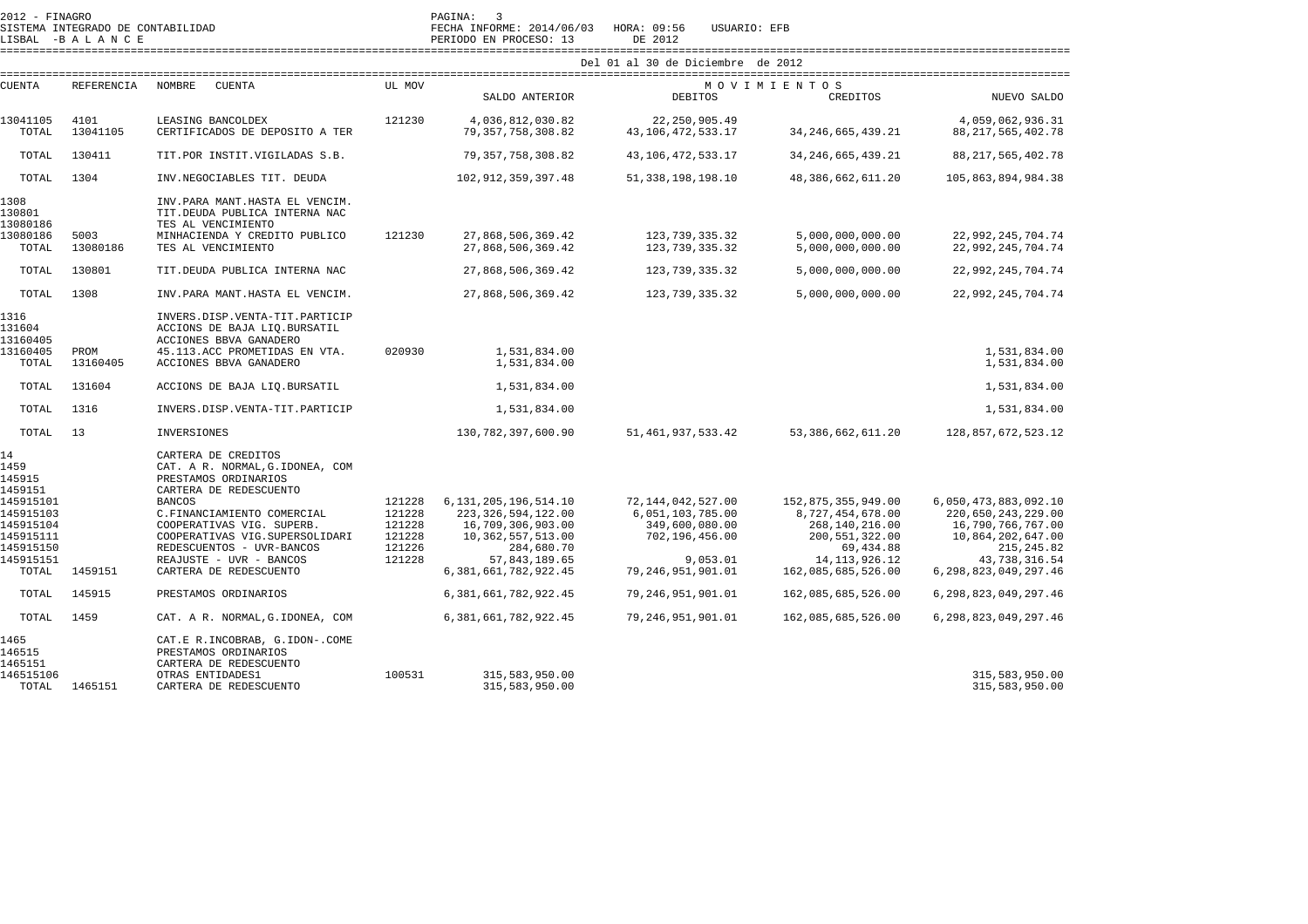| 2012 - FINAGRO                                                                   | SISTEMA INTEGRADO DE CONTABILIDAD<br>LISBAL -BALANCE |                                                                                                                                                     |                                                                    | PAGINA: 4<br>FECHA INFORME: 2014/06/03 HORA: 09:56<br>PERIODO EN PROCESO: 13 | USUARIO: EFB<br>DE 2012                                                                                     |                                                                                                             |                                                |  |  |  |  |
|----------------------------------------------------------------------------------|------------------------------------------------------|-----------------------------------------------------------------------------------------------------------------------------------------------------|--------------------------------------------------------------------|------------------------------------------------------------------------------|-------------------------------------------------------------------------------------------------------------|-------------------------------------------------------------------------------------------------------------|------------------------------------------------|--|--|--|--|
|                                                                                  |                                                      | Del 01 al 30 de Diciembre de 2012                                                                                                                   |                                                                    |                                                                              |                                                                                                             |                                                                                                             |                                                |  |  |  |  |
| <b>CUENTA</b>                                                                    | REFERENCIA                                           | NOMBRE<br>CUENTA                                                                                                                                    | UL MOV                                                             |                                                                              |                                                                                                             | MOVIMIENTOS                                                                                                 |                                                |  |  |  |  |
|                                                                                  |                                                      |                                                                                                                                                     |                                                                    | SALDO ANTERIOR                                                               | DEBITOS                                                                                                     | CREDITOS                                                                                                    | NUEVO SALDO                                    |  |  |  |  |
| TOTAL                                                                            | 146515                                               | PRESTAMOS ORDINARIOS                                                                                                                                |                                                                    | 315,583,950.00                                                               |                                                                                                             |                                                                                                             | 315,583,950.00                                 |  |  |  |  |
| TOTAL                                                                            | 1465                                                 | CAT.E R.INCOBRAB, G.IDON-.COME                                                                                                                      |                                                                    | 315,583,950.00                                                               |                                                                                                             |                                                                                                             | 315,583,950.00                                 |  |  |  |  |
| 1470<br>147015<br>1470154<br>147015406                                           |                                                      | CAT.E, INCOBRAB.O.GTIAS.COMERC<br>PRESTAMOS ORDINARIOS<br>CR. DIRECTO OTRAS ENTIDADES<br>CR.DIRECTO O.ENTI SOC INTERV                               | 100226                                                             | 172,450,228.00                                                               |                                                                                                             |                                                                                                             | 172,450,228.00                                 |  |  |  |  |
| TOTAL                                                                            | 1470154                                              | CR. DIRECTO OTRAS ENTIDADES                                                                                                                         |                                                                    | 172,450,228.00                                                               |                                                                                                             |                                                                                                             | 172,450,228.00                                 |  |  |  |  |
| TOTAL                                                                            | 147015                                               | PRESTAMOS ORDINARIOS                                                                                                                                |                                                                    | 172,450,228.00                                                               |                                                                                                             |                                                                                                             | 172,450,228.00                                 |  |  |  |  |
| TOTAL                                                                            | 1470                                                 | CAT.E, INCOBRAB.O.GTIAS.COMERC                                                                                                                      |                                                                    | 172,450,228.00                                                               |                                                                                                             |                                                                                                             | 172,450,228.00                                 |  |  |  |  |
| 1495<br>149525<br>1495251                                                        |                                                      | PROVISION CREDITOS COMERCIALES<br>CAT.E CR IRRECUPERABLE, G.IDON<br>CARTERA REDESCTO                                                                |                                                                    |                                                                              |                                                                                                             |                                                                                                             |                                                |  |  |  |  |
| 149525106<br>TOTAL                                                               | 1495251                                              | OTRAS ENTIDADES<br>CARTERA REDESCTO                                                                                                                 | 050630                                                             | $315,583,950.00 -$<br>$315,583,950.00 -$                                     |                                                                                                             |                                                                                                             | $315,583,950.00 -$<br>$315,583,950.00 -$       |  |  |  |  |
| TOTAL                                                                            | 149525                                               | CAT.E CR IRRECUPERABLE, G.IDON                                                                                                                      |                                                                    | $315,583,950.00 -$                                                           |                                                                                                             |                                                                                                             | $315, 583, 950.00 -$                           |  |  |  |  |
| 149527<br>1495274<br>149527406<br>TOTAL                                          | 1495274                                              | CAT.E CR.IRRECUPERABLE, OT.GTI<br>CR.DIRECTO OT.ENTIDADES<br>CR.DIRECTO OTRAS ENTID. SOC INT<br>CR.DIRECTO OT.ENTIDADES                             | 050831                                                             | 172,450,228.00-<br>172,450,228.00-                                           |                                                                                                             |                                                                                                             | 172,450,228.00-<br>172,450,228.00-             |  |  |  |  |
| TOTAL                                                                            | 149527                                               | CAT.E CR.IRRECUPERABLE, OT.GTI                                                                                                                      |                                                                    | 172,450,228.00-                                                              |                                                                                                             |                                                                                                             | 172,450,228.00-                                |  |  |  |  |
| TOTAL                                                                            | 1495                                                 | PROVISION CREDITOS COMERCIALES                                                                                                                      |                                                                    | 488,034,178.00-                                                              |                                                                                                             |                                                                                                             | 488,034,178.00-                                |  |  |  |  |
| 1498<br>149805<br>149805<br>TOTAL                                                | 0100<br>149805                                       | PROVISION GENERAL<br>CARTERA DE CREDITOS<br>PROV GENERAL CARTERA<br>CARTERA DE CREDITOS                                                             | 121228                                                             | $63,821,499,000.00 -$<br>$63,821,499,000.00 -$                               | 828, 387, 000.00<br>828, 387, 000.00                                                                        |                                                                                                             | $62,993,112,000.00 -$<br>$62,993,112,000.00 -$ |  |  |  |  |
| TOTAL                                                                            | 1498                                                 | PROVISION GENERAL                                                                                                                                   |                                                                    | 63,821,499,000.00-                                                           | 828, 387, 000.00                                                                                            |                                                                                                             | $62,993,112,000.00 -$                          |  |  |  |  |
| TOTAL                                                                            | 14                                                   | CARTERA DE CREDITOS                                                                                                                                 |                                                                    | 6, 317, 840, 283, 922. 45                                                    | 80,075,338,901.01                                                                                           | 162,085,685,526.00                                                                                          | 6, 235, 829, 937, 297.46                       |  |  |  |  |
| 16<br>1605<br>160505<br>16050501                                                 |                                                      | CUENTAS POR COBRAR<br>INTERESES<br>FONDOS INTERBANCARIOS VENDIDOS<br>FONDOS INTERBANC VENDIDOS                                                      |                                                                    |                                                                              |                                                                                                             |                                                                                                             |                                                |  |  |  |  |
| 16050501<br>16050501<br>16050501<br>16050501<br>16050501<br>16050501<br>16050501 | 0101<br>0102<br>0107<br>0123<br>0139<br>0143<br>0149 | BANCO DE BOGOTA<br>BANCO POPULAR<br>BANCOLOMBIA<br>BANCO DE OCCIDENTE<br>BANCO DAVIVIENDA<br>BANCO AGRARIO DE COLOMBIA<br>BANCO COMERCIAL AV VILLAS | 121214<br>121212<br>121214<br>121226<br>121213<br>121217<br>121218 |                                                                              | 12,976,944.00<br>8,466,666.00<br>9,453,056.00<br>2,283,333.00<br>1,812,500.00<br>8,455,556.00<br>597,222.00 | 12,976,944.00<br>8,466,666.00<br>9,453,056.00<br>2,283,333.00<br>1,812,500.00<br>8,455,556.00<br>597,222.00 |                                                |  |  |  |  |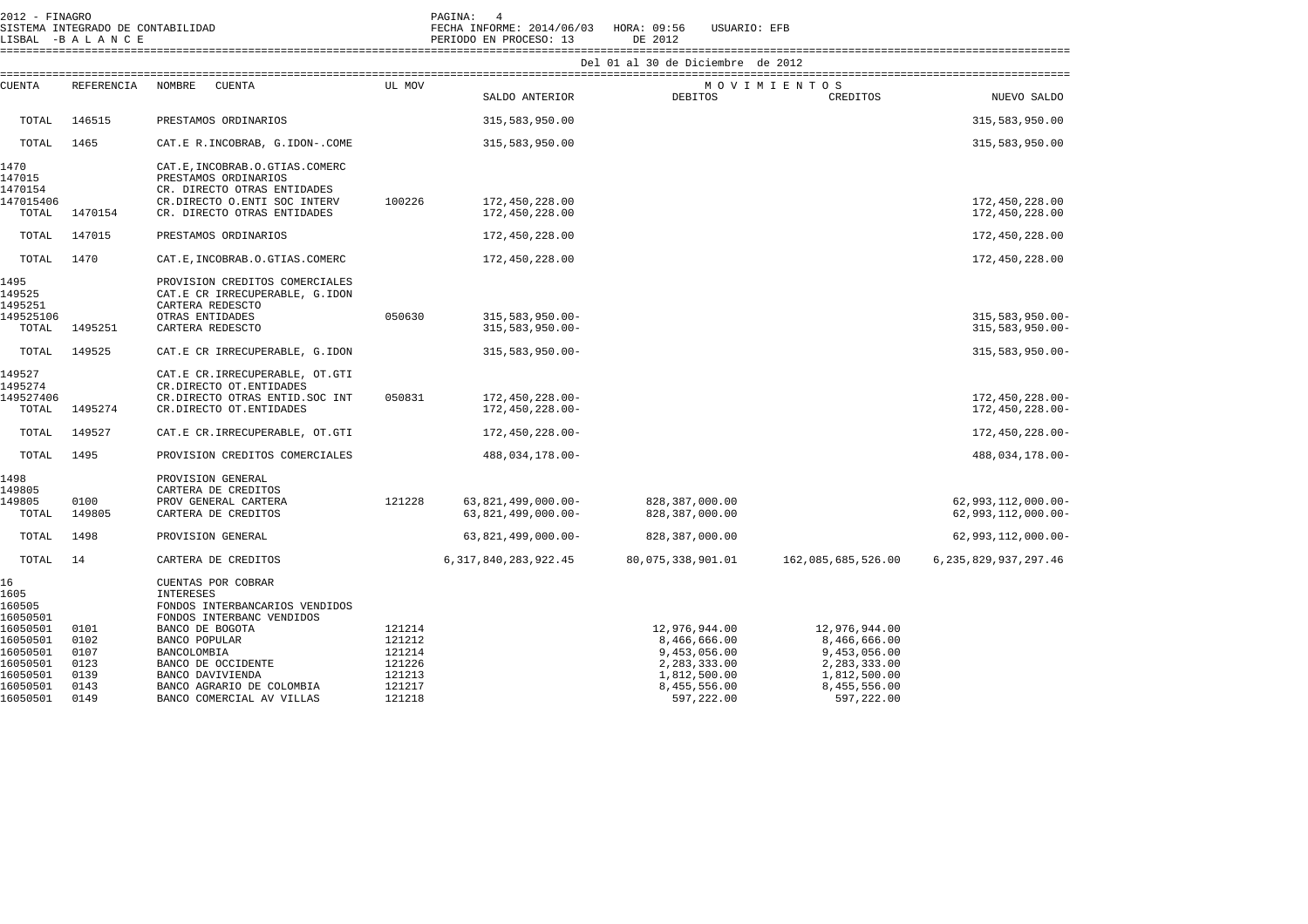SISTEMA INTEGRADO DE CONTABILIDAD FECHA INFORME: 2014/06/03 HORA: 09:56 USUARIO: EFB SISTEMA INTEGRADO DE CONTABILIDAD<br>LISBAL -B A L A N C E PERIODO EN PROCESO: 13 DE 2012

 ==================================================================================================================================================================== Del 01 al 30 de Diciembre de 2012

 ==================================================================================================================================================================== CUENTA REFERENCIA NOMBRE CUENTA UL MOV M O V I M I E N T O S CREDITOS SALDO ANTERIOR DEBITOS CREDITOS NUEVO SALDO 16050501 0211 CORFICOLOMBIANA 121230 16,790,596.00 15,287,263.00 1,503,333.00 1,503,333.00 TOTAL 16050501 FONDOS INTERBANC VENDIDOS TOTAL 160505 FONDOS INTERBANCARIOS VENDIDOS 60,835,873.00 59,332,540.00 1,503,333.00 160542 CAT.A RIESGO NORMAL COMERCIAL

| 1605421   |            | CARTERA DE REDESCUENTO           |        |                   |                      |                       |                      |
|-----------|------------|----------------------------------|--------|-------------------|----------------------|-----------------------|----------------------|
| 160542101 |            | <b>BANCOS</b>                    | 121228 | 73,668,451,260.10 | 21,059,383,063.52    | 17,954,807,383.52     | 76, 773, 026, 940.10 |
| 160542103 |            | CIAS DE FINANCIAM COMERCIAL      | 121228 | 1,834,071,298.00  | 1,156,930,116.00     | 1,132,479,171.00      | 1,858,522,243.00     |
| 160542104 |            | COOPERATIVAS VIG SUPERBANCARIA   | 121228 | 176, 239, 702.00  | 70, 411, 179.00      | 61,972,457.00         | 184,678,424.00       |
| 160542111 |            | COOPERATIVAS VIG.SUPERSOLIDARI   | 121228 | 122,349,110.00    | 38,278,302.00        | 29,944,400.00         | 130,683,012.00       |
| 160542151 |            | INTERESES - REAJUSTE BANCOS      | 121228 | 628,178.00        | 2,930,104.00         | 2,211,912.00          | 1,346,370.00         |
| 160542170 |            | AIS, L.ESP.CR R08 PTO. 2007      | 121213 | 103, 135, 921.46  | 89,894,634.00        | 49, 440, 125.00       | 143,590,430.46       |
| 160542171 |            | SUBSIDIO TASA INT. APOYO HELADA  | 121228 | 5,692,915.14      | 8,990.00             | 287,103.00            | 5, 414, 802.14       |
| 160542173 |            | SUBS. TASA EXPORTADORES CIR. P38 | 121213 | 65,808,956.00     | 21,756,261.00        | 9,064,773.00          | 78,500,444.00        |
| 160542175 |            | AIS L.ESP.CR R8/06 PTO.2008      | 121228 | 48,068,419.00     | 26,090,566.00        | 2,439,686.00          | 71,719,299.00        |
| 160542177 |            | AIS PRESUPUESTO 2009             | 121213 | 259, 724, 613.04  | 143,421,656.00       | 26,546,560.00         | 376,599,709.04       |
| 160542178 |            | SUBS-LINEA ESP.CRED.EXPOR.C/98   | 121228 | 424, 193, 526. 17 | 75,751,622.00        | 55,549,743.00         | 444, 395, 405. 17    |
| TOTAL     | 1605421    | CARTERA DE REDESCUENTO           |        | 76,708,363,898.91 | 22,684,856,493.52    | 19, 324, 743, 313.52  | 80,068,477,078.91    |
| TOTAL     | 160542     | CAT.A RIESGO NORMAL COMERCIAL    |        | 76,708,363,898.91 | 22,684,856,493.52    | 19, 324, 743, 313. 52 | 80,068,477,078.91    |
| 160549    |            | CAT.E INCOBRABILIDAD, COMERC     |        |                   |                      |                       |                      |
| 1605491   |            | CARTERA DE REDESCUENTO           |        |                   |                      |                       |                      |
| 160549106 |            | OTRAS ENTIDADES                  | 100531 | 6,716,570.00      |                      |                       | 6,716,570.00         |
| TOTAL     | 1605491    | CARTERA DE REDESCUENTO           |        | 6,716,570.00      |                      |                       | 6,716,570.00         |
| 1605494   |            | CREDITO DIRECTO OTRAS ENTIDADE   |        |                   |                      |                       |                      |
| 160549406 |            | CRED.DIRECTO OTRAS ENTIDADES     | 120430 | 29,869,619.00     |                      |                       | 29,869,619.00        |
| TOTAL     | 1605494    | CREDITO DIRECTO OTRAS ENTIDADE   |        | 29,869,619.00     |                      |                       | 29,869,619.00        |
| TOTAL     | 160549     | CAT.E INCOBRABILIDAD, COMERC     |        | 36,586,189.00     |                      |                       | 36,586,189.00        |
| 160595    |            | OTROS                            |        |                   |                      |                       |                      |
| 160595    | LITO       | LIBARDO TOVAR DÍAZ               | 121230 | 100,805.00        | 108,525.00           | 110,160.00            | 99,170.00            |
| 160595    | PIZ.       | PIZANO S.A. INTERESES X COBRAR   | 121228 | 11,500.00         | 2,111,880.00         | 2,123,380.00          |                      |
| TOTAL     | 160595     | OTROS                            |        | 112,305.00        | 2,220,405.00         | 2,233,540.00          | 99,170.00            |
| TOTAL     | 1605       | <b>INTERESES</b>                 |        | 76.745.062.392.91 | 22, 747, 912, 771.52 | 19, 386, 309, 393.52  | 80,106,665,770.91    |
| 1645      |            | ANTICIPO CONTRATOS PROVEEDORES   |        |                   |                      |                       |                      |
| 164505    |            | ANTICIPO DE CONTRATOS            |        |                   |                      |                       |                      |
| 164505    | 0829000127 | CORP.AUT.REG.DEL RIO MAGDALENA   | 121207 | 7,253,921.00      |                      | 7,253,921.00          |                      |
| 164505    | 0830045427 | MASSIVE S.A.S.                   | 121228 |                   | 64,983,265.00        |                       | 64,983,265.00        |
| 164505    | 0860078565 | MONTERREY FORESTAL LTDA          | 121227 | 749,934,982.00    | 150,000,000.00       | 120, 314, 658.00      | 779,620,324.00       |
| 164505    | 0900306392 | AGROSERVICIOS DE LOS ANDES SAS   | 121230 |                   | 1.00                 | 1.00                  |                      |
| TOTAL     | 164505     | ANTICIPO DE CONTRATOS            |        | 757,188,903.00    | 214,983,266.00       | 127,568,580.00        | 844,603,589.00       |
| 164510    |            | PROVEEDORES                      |        |                   |                      |                       |                      |
| 164510    | 0010214532 | GONZALEZ QUIROGA RAFAEL          | 121230 |                   | 2,169,180.00         | 2,169,180.00          |                      |
| 164510    | 0011185143 | BERNAL RICARDO                   | 121230 |                   | 723,060.00           | 723,060.00            |                      |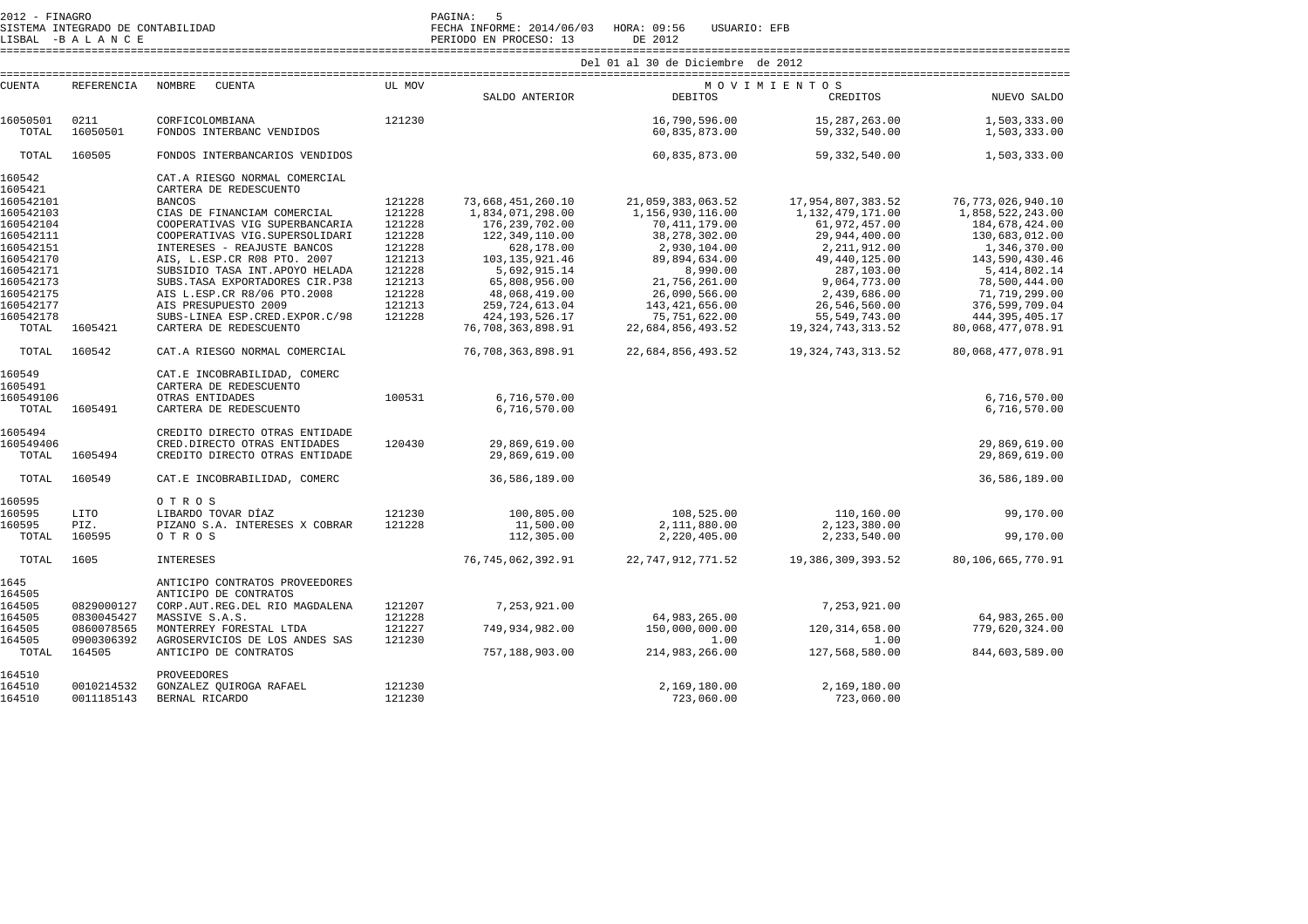2012 - FINAGRO DE CONTABILIDAD<br>SISTEMA INTEGRADO DE CONTABILIDAD

LISBAL -B A L A N C E PERIODO EN PROCESO: 13 DE 2012

SISTEMA INTEGRADO DE CONTABILIDAD FECHA INFORME: 2014/06/03 HORA: 09:56 USUARIO: EFB

====================================================================================================================================================================

| CUENTA |            | REFERENCIA NOMBRE CUENTA<br>UL MOV                                                                                                                                            |        |                                                                                             |                                                                                                                                                                                                                                                                                | MOVIMIENTOS    |                      |
|--------|------------|-------------------------------------------------------------------------------------------------------------------------------------------------------------------------------|--------|---------------------------------------------------------------------------------------------|--------------------------------------------------------------------------------------------------------------------------------------------------------------------------------------------------------------------------------------------------------------------------------|----------------|----------------------|
|        |            |                                                                                                                                                                               |        | SALDO ANTERIOR DEBITOS                                                                      |                                                                                                                                                                                                                                                                                |                | CREDITOS NUEVO SALDO |
|        |            |                                                                                                                                                                               |        |                                                                                             |                                                                                                                                                                                                                                                                                |                |                      |
| 164510 | 0019121282 | BELLO CARLOS                                                                                                                                                                  |        |                                                                                             |                                                                                                                                                                                                                                                                                |                |                      |
| 164510 | 0051804510 | DIAZ MUÑOZ GLORIA MARLENE                                                                                                                                                     |        |                                                                                             |                                                                                                                                                                                                                                                                                |                |                      |
| 164510 | 0079061453 | SANABRIA VICENTE                                                                                                                                                              |        |                                                                                             |                                                                                                                                                                                                                                                                                |                |                      |
| 164510 | 0079399893 | BERNAL CASAS LUIS EDUARDO                                                                                                                                                     |        |                                                                                             |                                                                                                                                                                                                                                                                                |                |                      |
| 164510 | 0079483478 | AMADO NELSON                                                                                                                                                                  |        |                                                                                             |                                                                                                                                                                                                                                                                                |                |                      |
| 164510 | 0080505520 | UROUIJO ALVARO HERNAN                                                                                                                                                         |        |                                                                                             |                                                                                                                                                                                                                                                                                |                |                      |
| 164510 | 0094432033 | GARRIDO WILSON                                                                                                                                                                |        |                                                                                             |                                                                                                                                                                                                                                                                                |                |                      |
| TOTAL  | 164510     | PROVEEDORES                                                                                                                                                                   |        |                                                                                             |                                                                                                                                                                                                                                                                                |                |                      |
| TOTAL  | 1645       | ANTICIPO CONTRATOS PROVEEDORES 6 757,188,903.00 224,142,026.00 136,727,340.00                                                                                                 |        |                                                                                             | 3ALLENE 121230<br>A MARLENE 121230<br>121230<br>S EDUARDO 121230<br>121230<br>121230<br>121230<br>121230<br>121230<br>121230<br>121230<br>121230<br>121230<br>121230<br>121230<br>121230<br>121230<br>121230<br>121230<br>121230<br>121230<br>121230<br>121230<br>121230<br>12 |                | 844,603,589.00       |
| 1655   |            | ADELANTOS AL PERSONAL                                                                                                                                                         |        |                                                                                             |                                                                                                                                                                                                                                                                                |                |                      |
| 165505 |            | ANTICIPOS LABORALES                                                                                                                                                           |        |                                                                                             |                                                                                                                                                                                                                                                                                |                |                      |
| 165505 | OCALAMIDAD | ANTICIPOS X CALAMIDAD DOMESTIC 121230 26,135,850.00                                                                                                                           |        |                                                                                             |                                                                                                                                                                                                                                                                                | 1,447,498.00   | 24,688,352.00        |
| 165505 | OLIBREINV. | ANTICIPOS PARA L.INVERSION                                                                                                                                                    | 121221 | 772,328,727.00                                                                              |                                                                                                                                                                                                                                                                                | 77,883,154.00  | 780,639,573.00       |
| TOTAL  | 165505     | ANTICIPOS LABORALES                                                                                                                                                           |        |                                                                                             | $86,194,000.00$<br>$86,194,000.00$                                                                                                                                                                                                                                             | 79,330,652.00  | 805, 327, 925.00     |
|        |            |                                                                                                                                                                               |        |                                                                                             |                                                                                                                                                                                                                                                                                |                |                      |
| 165510 |            | GASTOS DE VIAJE                                                                                                                                                               |        |                                                                                             |                                                                                                                                                                                                                                                                                |                |                      |
| 165510 | 0004151668 | MORENO CARLOS JULIO                                                                                                                                                           |        |                                                                                             |                                                                                                                                                                                                                                                                                | 1,416,750.00   |                      |
| 165510 | 0009144671 | BACCI TRESPALACIOS RODOLFO                                                                                                                                                    |        |                                                                                             |                                                                                                                                                                                                                                                                                | 5,100,300.00   |                      |
| 165510 | 0009306045 | PERCY MARTELO NELSON EDGAR                                                                                                                                                    |        | 850,000 650,000 650,000<br>1,416,750.00<br>3,116,850.00 765,045.00<br>765,045.00 765,045.00 |                                                                                                                                                                                                                                                                                | 850,050.00     |                      |
| 165510 | 0009736949 | BURAGLIA GABRIEL                                                                                                                                                              |        |                                                                                             |                                                                                                                                                                                                                                                                                | 5,100,300.00   |                      |
| 165510 | 0019243395 | ARNEDO GONZALEZ JULIO CESAR                                                                                                                                                   |        |                                                                                             | 1,416,750.00<br>283,350.00                                                                                                                                                                                                                                                     | 1,416,750.00   |                      |
| 165510 | 0019314021 | KUNZEL ESPINOSA ALBERTO                                                                                                                                                       | 121228 |                                                                                             |                                                                                                                                                                                                                                                                                | 283,350.00     |                      |
| 165510 | 0043257343 | PEREZ HINCAPIE DIANA                                                                                                                                                          | 121228 |                                                                                             |                                                                                                                                                                                                                                                                                | 3,116,850.00   |                      |
| 165510 | 0051693184 | VALDERRAMA TORRES ESPERANZA                                                                                                                                                   | 121228 |                                                                                             | 765,045.00                                                                                                                                                                                                                                                                     | 1,530,090.00   |                      |
| 165510 | 0051719358 | ALVARADO MIRANDA YOLANDA                                                                                                                                                      | 121228 | 1,133,400.00                                                                                |                                                                                                                                                                                                                                                                                | 1,133,400.00   |                      |
| 165510 | 0052006485 | HOYOS CAMACHO LUISA FERNANDA                                                                                                                                                  | 121228 |                                                                                             | 1,275,075.00                                                                                                                                                                                                                                                                   | 1,275,075.00   |                      |
| 165510 | 0052155466 | PACHON RUIZ INES ADRIANA                                                                                                                                                      | 121228 | 2,550,150.00                                                                                | 850,050.00                                                                                                                                                                                                                                                                     | 3,400,200.00   |                      |
| 165510 | 0052331622 | ESPINOSA BAEZ SOLANGE                                                                                                                                                         | 121228 |                                                                                             | 1,416,750.00                                                                                                                                                                                                                                                                   | 1,416,750.00   |                      |
| 165510 | 0052420434 | LARRARTE CASTILLO CAROLT ANDRE                                                                                                                                                | 121228 | 283, 350.00                                                                                 | 566,700.00                                                                                                                                                                                                                                                                     | 850,050.00     |                      |
| 165510 | 0052430287 | GARCIA ARCILA DIANA CAROLINA                                                                                                                                                  | 121228 |                                                                                             | 765,045.00                                                                                                                                                                                                                                                                     | 765,045.00     |                      |
| 165510 | 0052516320 | GARCIA CAMELO JENNY MARCELA                                                                                                                                                   | 121228 |                                                                                             | $283,350.00$<br>$283,350.00$<br>$1,983,450.00$<br>$1,416,750.00$<br>$2,60,550.00$                                                                                                                                                                                              | 850,050.00     |                      |
| 165510 | 0052906158 | PARDO RAMIREZ ANGELA MARIA                                                                                                                                                    | 121228 |                                                                                             |                                                                                                                                                                                                                                                                                | 2,266,800.00   |                      |
| 165510 | 0071279638 | GARCES GOMEZ ALEX                                                                                                                                                             | 121228 | 1,416,750.00                                                                                |                                                                                                                                                                                                                                                                                | 1,416,750.00   |                      |
| 165510 | 0079236203 | RONCANCIO DANIEL                                                                                                                                                              | 121228 |                                                                                             | 3,683,550.00                                                                                                                                                                                                                                                                   | 3,683,550.00   |                      |
| 165510 | 0079555958 | MORALES ORTIZ LUIS CARLOS                                                                                                                                                     | 121228 | 425,025.00                                                                                  |                                                                                                                                                                                                                                                                                | 425,025.00     |                      |
| 165510 | 0079620522 | LEON CEBALLOS NESTOR A.                                                                                                                                                       | 121228 |                                                                                             | 425,025.00                                                                                                                                                                                                                                                                     | 425,025.00     |                      |
|        | 0080235808 |                                                                                                                                                                               |        | 283,350.00                                                                                  |                                                                                                                                                                                                                                                                                | 850,050.00     |                      |
| 165510 |            | CAÑAVERA ENGELBERTO MANUEL 121228<br>LEAL GARCIA OSCAR 121228<br>BETANCUR ARIAS CARLOS MARIO 121228<br>SANCHEZ SALGUERO ANGELICA 121220<br>BETANCURT ROMERO JUAN PABLO 121228 |        |                                                                                             | $850,050.00$<br>$850,050.00$<br>$1,275,075.00$<br>$765,045.00$                                                                                                                                                                                                                 |                |                      |
| 165510 | 0091506644 |                                                                                                                                                                               | 121228 | 5,667,000.00                                                                                |                                                                                                                                                                                                                                                                                | 6,517,050.00   |                      |
| 165510 | 0098548670 |                                                                                                                                                                               |        | 3,400,200.00                                                                                |                                                                                                                                                                                                                                                                                | 4,675,275.00   |                      |
| 165510 | 1018406454 |                                                                                                                                                                               |        | 765,045.00                                                                                  |                                                                                                                                                                                                                                                                                | 1,530,090.00   |                      |
| 165510 | 1032380465 |                                                                                                                                                                               |        | 3,683,550.00                                                                                |                                                                                                                                                                                                                                                                                | 3,683,550.00   |                      |
| 165510 | 1035857870 | JARAMILLO TABAREZ ISABEL CRIST 121228                                                                                                                                         |        | 1,275,075.00                                                                                | 2,040,120.00                                                                                                                                                                                                                                                                   | 3, 315, 195.00 |                      |
| TOTAL  | 165510     |                                                                                                                                                                               |        | 34,115,340.00                                                                               | $23,178,030.00$ 57,293,370.00                                                                                                                                                                                                                                                  |                |                      |
| TOTAL  | 1655       | GASTOS DE VIAJE<br>ADELANTOS AL PERSONAL                                                                                                                                      |        |                                                                                             |                                                                                                                                                                                                                                                                                |                |                      |
| 1687   |            | <b>DIVERSAS</b>                                                                                                                                                               |        |                                                                                             |                                                                                                                                                                                                                                                                                |                |                      |
| 168795 |            | OTRAS                                                                                                                                                                         |        |                                                                                             |                                                                                                                                                                                                                                                                                |                |                      |
| 168795 |            | 0004510194 BEDOYA JAIRO                                                                                                                                                       |        | 221,477.00                                                                                  |                                                                                                                                                                                                                                                                                |                | 221, 477.00          |
|        |            |                                                                                                                                                                               |        |                                                                                             |                                                                                                                                                                                                                                                                                |                |                      |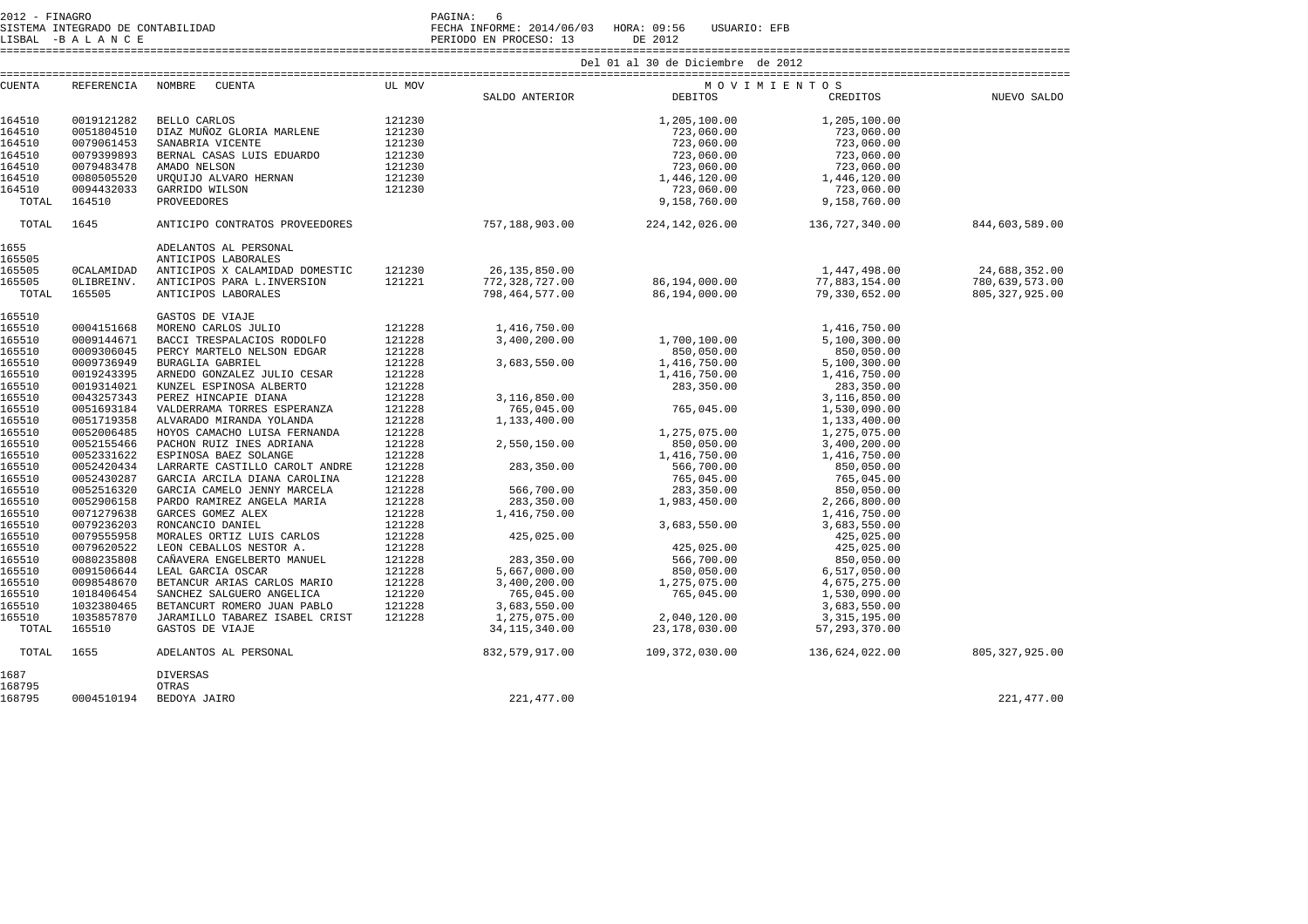| SISTEMA INTEGRADO DE CONTABILIDAD<br>LISBAL -BALANCE |            |                                 | FECHA INFORME: 2014/06/03 HORA: 09:56<br>PERIODO EN PROCESO: 13 | USUARIO: EFB<br>DE 2012 |                   |                      |                  |  |  |
|------------------------------------------------------|------------|---------------------------------|-----------------------------------------------------------------|-------------------------|-------------------|----------------------|------------------|--|--|
|                                                      |            |                                 | Del 01 al 30 de Diciembre de 2012                               |                         |                   |                      |                  |  |  |
| <b>CUENTA</b>                                        | REFERENCIA | NOMBRE<br><b>CUENTA</b>         | UL MOV                                                          | MOVIMIENTOS             |                   |                      |                  |  |  |
|                                                      |            |                                 |                                                                 | SALDO ANTERIOR          | DEBITOS           | CREDITOS             | NUEVO SALDO      |  |  |
| 168795                                               | 0051743459 | PATRICIA CORTES SIERRA          | 121215                                                          | 62,599.00               |                   | 62,599.00            |                  |  |  |
| 168795                                               | 0079148988 | JUAN MANUEL CABRERA NAVIA       | 121220                                                          |                         | 469, 415.00       | 469, 415.00          |                  |  |  |
| 168795                                               | 0079620522 | LEON CEBALLOS NESTOR A.         | 121228                                                          |                         | 271,025.00        |                      | 271,025.00       |  |  |
| 168795                                               | 0088175261 | VEGA GALVIS LUIS FRANCISCO      | 121206                                                          | 16,400.00               |                   | 16,400.00            |                  |  |  |
| 168795                                               | 0091109406 | GOMEZ CORTES NESTOR ANTONIO     | 110315                                                          | 1,431,314.00            |                   |                      | 1,431,314.00     |  |  |
| 168795                                               | 0091506644 | LEAL GARCIA OSCAR               | 121228                                                          |                         | 357,281.00        |                      | 357,281.00       |  |  |
| 168795                                               | 0098548670 | BETANCUR ARIAS CARLOS MARIO     | 121228                                                          |                         | 1,572,900.00      |                      | 1,572,900.00     |  |  |
| 168795                                               | 0304000002 | CERTIF. INCENTIVO FORESTAL-CIF  | 121217                                                          |                         | 67,896,356.00     | 67,896,356.00        |                  |  |  |
| 168795                                               | 0304000003 | ALIVIO OBLIG FRAS LEY 1587/12   | 121228                                                          |                         | 32,196,288,000.00 | 32,196,288,000.00    |                  |  |  |
| 168795                                               | 0304000004 | FAG PROYECTOS ESPECIALES        | 121217                                                          |                         | 22, 435, 447.00   | 22, 435, 447.00      |                  |  |  |
| 168795                                               | 0304000005 | INCENTIVO A LA CAPIT.RURAL-ICR  | 121226                                                          | 3,549,624.00            | 254, 325, 736.00  | 254, 325, 736.00     | 3,549,624.00     |  |  |
| 168795                                               | 0304000006 | INCENT.FORESTAL-CIF CONSERVAC.  | 121217                                                          |                         | 20,996,321.00     | 20,996,321.00        |                  |  |  |
| 168795                                               | 0304000007 | I . A . T - PPTO.2012-CONV.247  | 121228                                                          | 2,546,644,986.00        | 1,419,225,223.00  | 3,090,276,536.00     | 875, 593, 673.00 |  |  |
| 168795                                               | 0304000008 | PRAN AGROPECUARIO               | 121227                                                          |                         | 3,098,379,347.00  | 3,098,379,347.00     |                  |  |  |
| 168795                                               | 0304000009 | PRAN CAFETERO                   | 121227                                                          |                         | 725,623,808.00    | 725,623,808.00       |                  |  |  |
| 168795                                               | 0304000011 | FONDO NACIONAL DE RIESG AGROPE  | 121230                                                          | 6,018,730.00            | 6,299,532.00      | 6,019,565.00         | 6,298,697.00     |  |  |
| 168795                                               | 0304000013 | FIDUCIA I.C.R COMPLEMENTARIO    | 121228                                                          |                         | 52,000,000.00     |                      | 52,000,000.00    |  |  |
| 168795                                               | 0304000016 | PROGRAMA ALIVIO DEUDA CAFETERA  | 121227                                                          |                         | 529,697,794.00    | 529,697,794.00       |                  |  |  |
| 168795                                               | 0304000018 | PROYECTO APOYO -PADEMER         | 121226                                                          | 752,300.00              | 555,377.00        | 1,307,677.00         |                  |  |  |
| 168795                                               | 0304000019 | FONDO SOLID.AGROP.FONSA 005     | 121226                                                          |                         | 60,000,000.00     | 60,000,000.00        |                  |  |  |
| 168795                                               | 0304000021 | AIS PPTO-2007.RES8              | 121228                                                          |                         | 301,973,862.00    | 301,973,862.00       |                  |  |  |
| 168795                                               | 0304000022 | PROGRAMA SUBSIDIO TASA HELADAS  | 121226                                                          |                         | 2,038,107.00      | 2,038,107.00         |                  |  |  |
| 168795                                               | 0304000023 | PROG. SUBSIDIO FLORICULTORES B. | 121227                                                          |                         | 9,892,962.00      | 9,892,962.00         |                  |  |  |
| 168795                                               | 0304000024 | SUBS. TASA EXPORTADORES-RES-38  | 121228                                                          |                         | 41,242,464.00     | 41,242,464.00        |                  |  |  |
| 168795                                               | 0304000025 | PROGRAMA OPORTUNIDADES RURALES  | 121217                                                          |                         | 6,810.00          | 6,810.00             |                  |  |  |
| 168795                                               | 0304000027 | AIS PPTO - 2008                 | 121228                                                          |                         | 701,436,260.00    | 701,436,260.00       |                  |  |  |
| 168795                                               | 0304000028 | INCENTIVO ASIST. TECNICA- AIS   | 121228                                                          |                         | 119,735,367.00    | 22,648,795.00        | 97,086,572.00    |  |  |
| 168795                                               | 0304000030 | LINEA ESPECIAL EXPORTAD RES05   | 121227                                                          |                         | 206, 154, 034.00  | 206, 154, 034.00     |                  |  |  |
| 168795                                               | 0304000032 | AIS PPTO- 2009                  | 121228                                                          |                         | 406,690,605.00    | 406,690,605.00       |                  |  |  |
| 168795                                               | 0304000034 | P A D A -PLAN ALIVIO DEUDA AGR  | 121217                                                          |                         | 36,897,645.00     | 36,897,645.00        |                  |  |  |
| 168795                                               | 0304000035 | AIS PPTO- 2010                  | 121228                                                          |                         | 851,050,304.00    | 851,050,304.00       |                  |  |  |
| 168795                                               | 0304000036 | PROGRAMA COBERTURAS 2010        | 121203                                                          | 3,420,860.00            | 1,138,503,692.32  | 1, 141, 924, 552. 32 |                  |  |  |
| 168795                                               | 0304000037 | FAG ESPECIAL DE RECUPERACION    | 121230                                                          |                         | 1,701,030,928.00  |                      | 1,701,030,928.00 |  |  |
| 168795                                               | 0304000038 | ALIVIO DEUDA NORMALIZACIÓN      | 121217                                                          |                         | 86,429,499.00     | 86,429,499.00        |                  |  |  |
| 168795                                               | 0304000039 | ICR Y SUBSIDIO RECUPERACION     | 121228                                                          | 972,733,005.00          | 5,568,759,689.00  | 4,587,081,133.00     | 1,954,411,561.00 |  |  |

168795 0304000039 ICR Y SUBSIDIO RECUPERACION 121228 972,733,005.00 5,568,759,689.00 4,587,081,133.00 1,954,411,561.00

168795 0304000045 CIF-PPTO.2012 121204 264,674,962.00 104,142,160.00 264,793,872.00 104,023,250.00

168795 0800037800 BANCO AGRARIO DE COLOMBIA 121218 14,406,066.00 51,040.00 14,457,106.00

168795 0800202366 C I P E C 121228 635,407.00 18,454,460.00 18,829,468.00 260,399.00

168795 0800250119 SALUCOOP E.P.S 120928 518,000.00 518,000.00

168795 0805000427 COOMEVA E.P.S 121026 192,600.00 192,600.00

168795 0830003564 E.P.S - FAMISANAR 121230 129,931.00 266,200.00 59,031.00 337,100.00

168795 0860042945 CENTRAL DE INVERSIONES S.A 081020 525,463.83 525,463.83

168795 0304000042 INCENT. RECURSO HIDRICO-AIS-11 121226 921,745,836.10 125,078,094.26 1,036,247,820.10 10,576,110.26

168795 0304000041 A I S - PPTO. 2011- P/LEC. 121228 295,793,442.00 295,793,442.00

168795 0830070346 LITIGAR PUNTO COM SA. 121228 2,649,962.00 2,649,962.00

168795 0304000043 PROGRAMA COBERTURAS 2012 121218 2,761,987.00 3,753,313,198.00 3,749,891,739.00 6,183,446.00

168795 0304000044 PROGRAMA AIS PPTO.2012 121230 2,421,289,183.53 2,167,877,877.53

168795 0304000046 RECURSO HÍDRICO - PPTO. 2012 121228 923,245,374.00 6,039,677,940.00 6,561,107,518.00 401,815,796.00 168795 0800024702 CORFICOLOMBIANA LEASING S.A. 121221 3,700,000,000.00 3,700,000,000.00

168795 0800193354 FONDO AGROPEC.GARANT.FAG 121228 853,129,303.00 1,137,150,861.00 868,430,207.00<br>168795 0800202366 C T P R C 121228 635.407.00 18.454.460.00 18.829.46

168795 0860003009 PIZANO S.A. 121228 399,507.20 145,079,476.00 145,478,983.20

1,036,247,820.10

6,183,446.00

253, 411, 306.00

104,023,250.00

401,815,796.00

260.399.00

518,000.00

192,600.00

337,100.00

2,649,962.00

1,121,849,957.00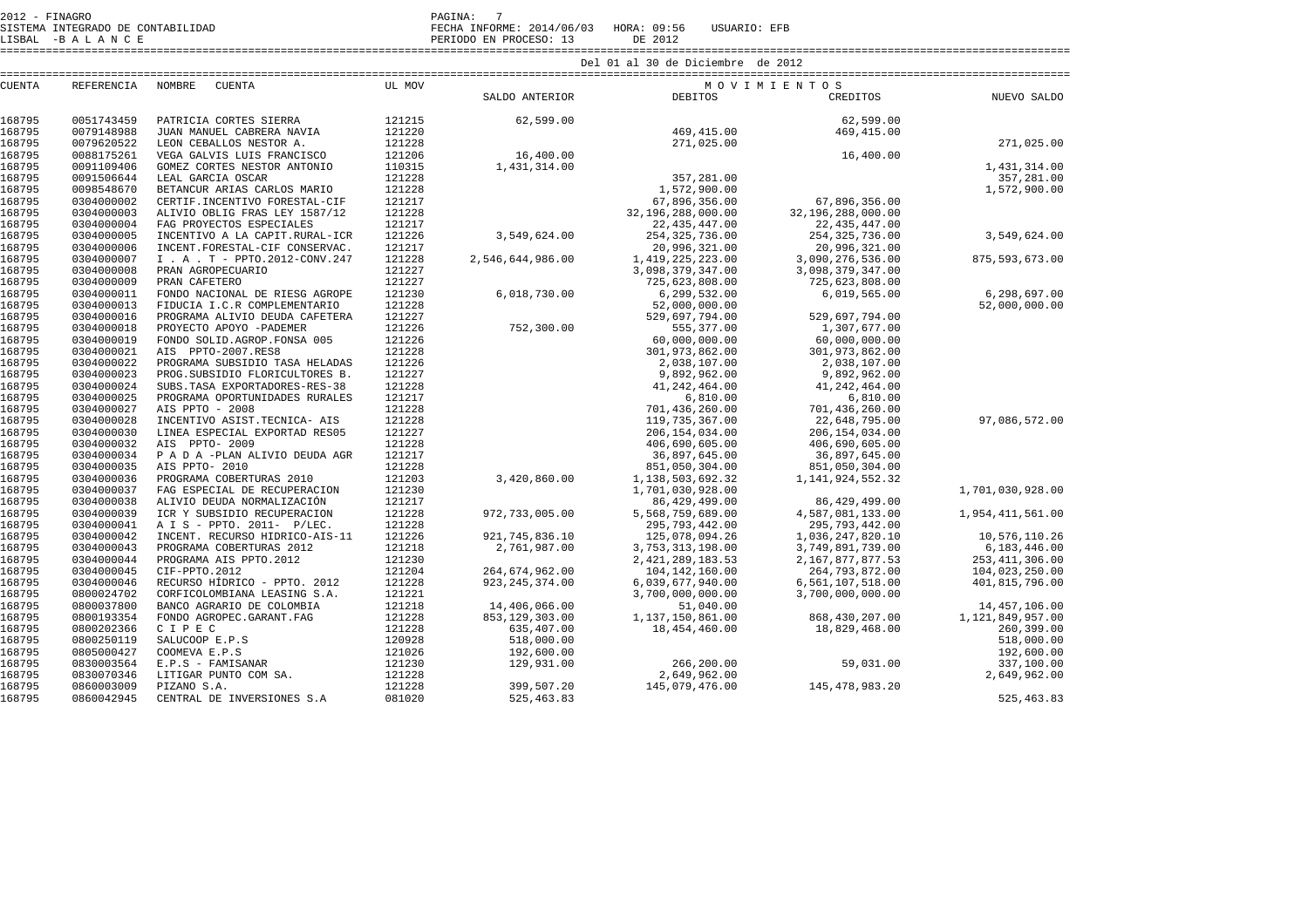|                                                                                                 | 2012 - FINAGRO<br>SISTEMA INTEGRADO DE CONTABILIDAD<br>LISBAL -BALANCE                                                 |                                                                                                                                                                                                                                       |                                      | PAGINA:<br>$_{\rm 8}$<br>FECHA INFORME: 2014/06/03<br>PERIODO EN PROCESO: 13                                                                                         | HORA: 09:56<br>USUARIO: EFB<br>DE 2012                               |                                        |                                                                                                                                                                  |  |  |  |
|-------------------------------------------------------------------------------------------------|------------------------------------------------------------------------------------------------------------------------|---------------------------------------------------------------------------------------------------------------------------------------------------------------------------------------------------------------------------------------|--------------------------------------|----------------------------------------------------------------------------------------------------------------------------------------------------------------------|----------------------------------------------------------------------|----------------------------------------|------------------------------------------------------------------------------------------------------------------------------------------------------------------|--|--|--|
|                                                                                                 |                                                                                                                        |                                                                                                                                                                                                                                       | Del 01 al 30 de Diciembre de 2012    |                                                                                                                                                                      |                                                                      |                                        |                                                                                                                                                                  |  |  |  |
| <b>CUENTA</b>                                                                                   | REFERENCIA                                                                                                             | <b>CUENTA</b><br>NOMBRE                                                                                                                                                                                                               | UL MOV                               | SALDO ANTERIOR                                                                                                                                                       | DEBITOS                                                              | MOVIMIENTOS<br>CREDITOS                | NUEVO SALDO                                                                                                                                                      |  |  |  |
| 168795<br>168795<br>168795<br>168795<br>168795<br>TOTAL                                         | 0860054781<br>0890903938<br>0890926283<br>0900159108<br>1032380465<br>168795                                           | G4S SECURE DATA SOLUTIONS<br>BANCOLOMBIA<br>FACTORING BANCOLOMBIA<br>CIA.GERENCIAMIENTO DE ACTIVOS<br>BETANCURT ROMERO JUAN PABLO<br>OTRAS                                                                                            | 121210<br>111130<br>121211<br>121228 | 173,674.00<br>455, 472.00<br>108,216.00<br>6,517,953,094.13                                                                                                          | 13,284,140.00<br>455, 472.00<br>1,415,345.00<br>67, 386, 336, 764.11 | 67, 277, 771, 991.15                   | 13,284,140.00<br>173,674.00<br>910,944.00<br>108,216.00<br>1,415,345.00<br>6,626,517,867.09                                                                      |  |  |  |
| TOTAL                                                                                           | 1687                                                                                                                   | <b>DIVERSAS</b>                                                                                                                                                                                                                       |                                      | 6,517,953,094.13                                                                                                                                                     | 67, 386, 336, 764.11                                                 | 67, 277, 771, 991.15                   | 6,626,517,867.09                                                                                                                                                 |  |  |  |
| 1694<br>169457<br>1694571<br>169457106<br>TOTAL                                                 | 1694571                                                                                                                | PROVISION CTAS.X COBRAR COMERC<br>CAT. E CR. IRRCUPERABLE, INTER<br>CARTERA DE REDESCUENTO<br>OTRAS ENTIDADES<br>CARTERA DE REDESCUENTO                                                                                               |                                      | $6,716,570.00 -$<br>$6,716,570.00 -$                                                                                                                                 |                                                                      |                                        | $6,716,570.00 -$<br>$6,716,570.00 -$                                                                                                                             |  |  |  |
| 1694574<br>169457406<br>TOTAL                                                                   | 1694574                                                                                                                | CR.DIRECTO SOCIEDADES INTERV<br>CR.DIRECTO O.ENTIDADES SOC INT<br>CR.DIRECTO SOCIEDADES INTERV                                                                                                                                        | 120330                               | $29,869,619.00 -$<br>$29,869,619.00 -$                                                                                                                               |                                                                      |                                        | $29,869,619.00 -$<br>29,869,619.00-                                                                                                                              |  |  |  |
| TOTAL                                                                                           | 169457                                                                                                                 | CAT. E CR. IRRCUPERABLE, INTER                                                                                                                                                                                                        |                                      | $36,586,189.00 -$                                                                                                                                                    |                                                                      |                                        | $36,586,189.00 -$                                                                                                                                                |  |  |  |
| TOTAL                                                                                           | 1694                                                                                                                   | PROVISION CTAS.X COBRAR COMERC                                                                                                                                                                                                        |                                      | $36,586,189.00 -$                                                                                                                                                    |                                                                      |                                        | 36,586,189.00-                                                                                                                                                   |  |  |  |
| 1698<br>169845<br>169845<br>TOTAL                                                               | 0829000127<br>169845                                                                                                   | OTRAS PROVISIONES CTS, X COBRAR<br>PROVISION ANTICIPOS CONT PROV<br>CORP.AUT.REG.DEL RIO MAGDALENA<br>PROVISION ANTICIPOS CONT PROV                                                                                                   | 121207                               | $7, 253, 921.00 -$<br>$7, 253, 921.00 -$                                                                                                                             | 7,253,921.00<br>7,253,921.00                                         |                                        |                                                                                                                                                                  |  |  |  |
| 169895<br>169895<br>169895<br>169895<br>169895<br>169895<br>169895<br>169895<br>169895<br>TOTAL | 0004510194<br>0004904343<br>0091109406<br>0800037800<br>0860042945<br>0890903938<br>0890926283<br>0900159108<br>169895 | OTRAS<br>BEDOYA JAIRO<br>TOVAR LIBARDO<br>GOMEZ CORTES NESTOR ANTONIO<br>BANCO AGRARIO DE COLOMBIA<br>CENTRAL DE INVERSIONES S.A<br>BANCOLOMBIA<br>FACTORING BANCOLOMBIA<br>CIA.GERENCIAMIENTO DE ACTIVOS<br>OTRAS                    | 121230<br>120330<br>121230<br>121230 | $221, 477.00 -$<br>$100, 805.00 -$<br>1,431,314.00-<br>$14,406,066.00 -$<br>$525, 463.83 -$<br>173,674.00-<br>$455, 472.00 -$<br>$108, 216.00 -$<br>17, 422, 487.83- | 1,635.00<br>1,635.00                                                 | 51,040.00<br>455, 472.00<br>506,512.00 | $221,477.00 -$<br>$99, 170.00 -$<br>1,431,314.00-<br>14,457,106.00-<br>$525, 463.83 -$<br>$173,674.00 -$<br>$910, 944.00 -$<br>$108, 216.00 -$<br>17,927,364.83- |  |  |  |
| TOTAL                                                                                           | 1698                                                                                                                   | OTRAS PROVISIONES CTS, X COBRAR                                                                                                                                                                                                       |                                      | 24,676,408.83-                                                                                                                                                       | 7,255,556.00                                                         | 506,512.00                             | 17,927,364.83-                                                                                                                                                   |  |  |  |
| TOTAL                                                                                           | 16                                                                                                                     | CUENTAS POR COBRAR                                                                                                                                                                                                                    |                                      | 84,791,521,709.21                                                                                                                                                    | 90, 475, 019, 147.63                                                 | 86, 937, 939, 258.67                   | 88, 328, 601, 598.17                                                                                                                                             |  |  |  |
| 17<br>1710<br>171010<br>171010<br>171010<br>171010<br>171010<br>171010                          | 0890312061<br>0891190218<br>1004904343<br>2004904343<br>3004904343                                                     | BIENES REALIZABLES Y REC EN PA<br>BIENES RECIBIDOS EN PAGO<br><b>BIENES MUEBLES</b><br>PRENSA MODERNA IMPRESORES S.A<br>COFEMA S.A.<br>V/R NOMINAL - LIBARDO TOVAR<br>DSCTO X AMORTIZ LIBARDO TOVAR<br>DESCTO AMORTIZADO LIBARDO TOVA | 081017<br>121204<br>121230           | 5,028,168.00<br>850,651,887.00<br>6,256,789.00<br>$4,503,937.00 -$<br>2,576,273.00                                                                                   | 95,009.00                                                            | 41,840.00                              | 5,028,168.00<br>850,651,887.00<br>6, 214, 949.00<br>$4,503,937.00 -$<br>2,671,282.00                                                                             |  |  |  |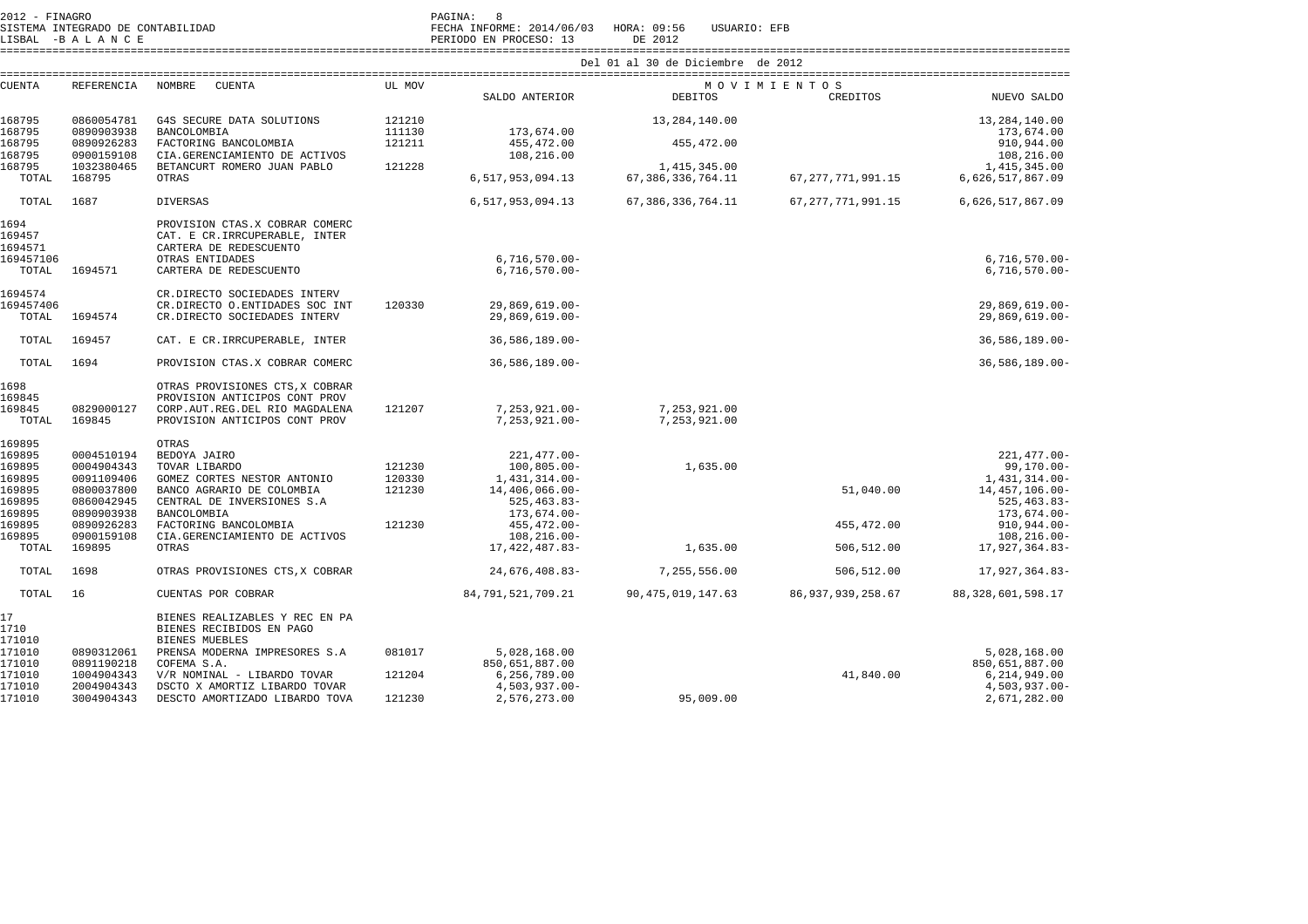| 2012 - FINAGRO                                                                                                                                                                       |                                                                                                                                                        |                                                                                                                                                                                                                                                                                                                                                                                                                                                                                                                                                                                                                                                                                                                                                     |                                                                                                                                                                                                                          | PAGINA: 9                                                                                                                                                                                                                                                                                                                                                                |                                   |                        |                                                                                                                                                                                                                                                                                                                                                                        |
|--------------------------------------------------------------------------------------------------------------------------------------------------------------------------------------|--------------------------------------------------------------------------------------------------------------------------------------------------------|-----------------------------------------------------------------------------------------------------------------------------------------------------------------------------------------------------------------------------------------------------------------------------------------------------------------------------------------------------------------------------------------------------------------------------------------------------------------------------------------------------------------------------------------------------------------------------------------------------------------------------------------------------------------------------------------------------------------------------------------------------|--------------------------------------------------------------------------------------------------------------------------------------------------------------------------------------------------------------------------|--------------------------------------------------------------------------------------------------------------------------------------------------------------------------------------------------------------------------------------------------------------------------------------------------------------------------------------------------------------------------|-----------------------------------|------------------------|------------------------------------------------------------------------------------------------------------------------------------------------------------------------------------------------------------------------------------------------------------------------------------------------------------------------------------------------------------------------|
|                                                                                                                                                                                      |                                                                                                                                                        |                                                                                                                                                                                                                                                                                                                                                                                                                                                                                                                                                                                                                                                                                                                                                     |                                                                                                                                                                                                                          |                                                                                                                                                                                                                                                                                                                                                                          | Del 01 al 30 de Diciembre de 2012 |                        |                                                                                                                                                                                                                                                                                                                                                                        |
| <b>CUENTA</b>                                                                                                                                                                        |                                                                                                                                                        | REFERENCIA NOMBRE CUENTA                                                                                                                                                                                                                                                                                                                                                                                                                                                                                                                                                                                                                                                                                                                            | UL MOV                                                                                                                                                                                                                   | SALDO ANTERIOR                                                                                                                                                                                                                                                                                                                                                           | MOVIMIENTOS<br>DEBITOS            | <b>CREDITOS</b>        | NUEVO SALDO                                                                                                                                                                                                                                                                                                                                                            |
| TOTAL                                                                                                                                                                                | 171010                                                                                                                                                 | <b>BIENES MUEBLES</b>                                                                                                                                                                                                                                                                                                                                                                                                                                                                                                                                                                                                                                                                                                                               |                                                                                                                                                                                                                          | 860,009,180.00                                                                                                                                                                                                                                                                                                                                                           | 95,009.00                         | 41,840.00              | 860,062,349.00                                                                                                                                                                                                                                                                                                                                                         |
| 171025<br>171025<br>171025<br>TOTAL                                                                                                                                                  | 0800149274<br>0892099334<br>171025                                                                                                                     | BIENES DIFERENTES A VIVIENDA<br>CORFIPACIFICO S A EN LIQUIDAC<br>PROCAME-CARTERA DRI<br>BIENES DIFERENTES A VIVIENDA                                                                                                                                                                                                                                                                                                                                                                                                                                                                                                                                                                                                                                | 040630<br>010402                                                                                                                                                                                                         | 53,956,000.00<br>68,596,083.00<br>122,552,083.00                                                                                                                                                                                                                                                                                                                         |                                   |                        | 53,956,000.00<br>68,596,083.00<br>122,552,083.00                                                                                                                                                                                                                                                                                                                       |
| TOTAL                                                                                                                                                                                | 1710                                                                                                                                                   | BIENES RECIBIDOS EN PAGO                                                                                                                                                                                                                                                                                                                                                                                                                                                                                                                                                                                                                                                                                                                            |                                                                                                                                                                                                                          | 982,561,263.00                                                                                                                                                                                                                                                                                                                                                           | 95,009.00                         | 41,840.00              | 982, 614, 432.00                                                                                                                                                                                                                                                                                                                                                       |
| 1799<br>179925<br>179925<br>179925<br>179925<br>179925<br>TOTAL                                                                                                                      | 0800149274<br>0890312061<br>0892099334<br>1891100128<br>179925                                                                                         | PROVISION BS.REALIZ.Y REC.PAGO<br>BIENES DIFERENTES A VIVIENDA<br>CORFIPACIFICO S.A. EN LIQUIDAC<br>PRENSA MODERNA IMPRESORES S.A<br>PROCAME-CARTERA DRI<br>FDO GAN CAQUETA - MUEBLES<br>BIENES DIFERENTES A VIVIENDA                                                                                                                                                                                                                                                                                                                                                                                                                                                                                                                               | 040630<br>081017<br>010402<br>121228                                                                                                                                                                                     | $53,956,000.00 -$<br>5,028,168.00-<br>68,596,083.00-<br>854,981,012.00-<br>982,561,263.00-                                                                                                                                                                                                                                                                               |                                   | 53,169.00<br>53,169.00 | $53,956,000.00 -$<br>$5,028,168.00 -$<br>68,596,083.00-<br>855,034,181.00-<br>982, 614, 432.00-                                                                                                                                                                                                                                                                        |
| TOTAL                                                                                                                                                                                | 1799                                                                                                                                                   | PROVISION BS.REALIZ.Y REC.PAGO                                                                                                                                                                                                                                                                                                                                                                                                                                                                                                                                                                                                                                                                                                                      |                                                                                                                                                                                                                          | 982,561,263.00-                                                                                                                                                                                                                                                                                                                                                          |                                   | 53,169.00              | 982, 614, 432.00-                                                                                                                                                                                                                                                                                                                                                      |
| TOTAL                                                                                                                                                                                | 17                                                                                                                                                     | BIENES REALIZABLES Y REC EN PA                                                                                                                                                                                                                                                                                                                                                                                                                                                                                                                                                                                                                                                                                                                      |                                                                                                                                                                                                                          |                                                                                                                                                                                                                                                                                                                                                                          | 95,009.00                         | 95,009.00              |                                                                                                                                                                                                                                                                                                                                                                        |
| 18<br>1805<br>1805<br>1805<br>1805<br>TOTAL                                                                                                                                          | 1999<br>PI02<br>PI05<br>1805                                                                                                                           | PROPIEDADES Y EQUIPOS<br>TERRENOS<br>TERRENOS (AVALUOS 1999)<br>PISO 2 EDIF. PALMA REAL<br>PISO 5 EDIFICIO PALMA REAL<br>TERRENOS                                                                                                                                                                                                                                                                                                                                                                                                                                                                                                                                                                                                                   | 010402<br>010402<br>020422                                                                                                                                                                                               | 307,623,101.00<br>93,787,321.00<br>106,750,000.00<br>508,160,422.00                                                                                                                                                                                                                                                                                                      |                                   |                        | 307,623,101.00<br>93,787,321.00<br>106,750,000.00<br>508,160,422.00                                                                                                                                                                                                                                                                                                    |
| 1815<br>1815<br>1815<br>1815<br>1815<br>1815<br>1815<br>1815<br>1815<br>1815<br>1815<br>1815<br>1815<br>1815<br>1815<br>1815<br>1815<br>1815<br>1815<br>1815<br>1815<br>1815<br>1815 | 113<br>114<br>G32<br>G33<br>G34<br>G35<br>G36<br>G37<br>G38<br>G42<br>G43<br>G44<br>G47<br>G48<br>G88<br>G89<br>G90<br>G91<br>G92<br>G93<br>P02<br>P03 | <b>EDIFICIOS</b><br>DEPOSITO 113 EDIF PALMA REAL<br>DEPOSITO 114 EDIF PALMA REAL<br>GARAJE 32 ED. PALMA REAL<br>GARAJE 33 EDIFICIO PALMA REAL<br>GARAJE 34 EDIFICIO PALMA REAL<br>GARAJE 35 EDIF PALMA REAL (P5)<br>GARAJE 36 EDIF PALMA REAL (P05<br>GARAJE 37 EDIF PALMA REAL (P.5<br>GARAJE 38 EDIF. PALMA REAL (P5<br>GARAJE 42 EDIF PALMA REAL (p5)<br>GARAJE 43 EDIFICIO PALMA REAL<br>GARAJE 44 EDIFICIO PALMA REAL<br>GARAJE 47 ED. PALMA REAL<br>GARAJE 48 EDIF. PALMA REAL<br>GARAJE 88 EDIFICIO PALMA REAL<br>GARAJE 89 EDIFICIO PALMA REAL<br>GARAJE 90 EDIFICIO PALMA REAL<br>GARAJE 91 EDIFICIO PALMA REAL<br>GARAJE 92 EDIFICIO PALMA REAL<br>GARAJE 93 EDIFICIO PALMA REAL<br>PISO 2 EDIF. PALMA REAL<br>PISO 3 EDIFICIO PALMA REAL | 020422<br>020422<br>010402<br>010402<br>010402<br>020422<br>020422<br>020422<br>020422<br>020422<br>010402<br>010402<br>010402<br>010402<br>010402<br>010402<br>010402<br>010402<br>010402<br>010402<br>010402<br>010402 | 3,560,000.00<br>3,560,000.00<br>4,142,844.00<br>5,586,428.00<br>5,586,771.00<br>6,525,000.00<br>6,525,000.00<br>6,525,000.00<br>6,525,000.00<br>7,830,000.00<br>10, 335, 547.00<br>10, 335, 542.00<br>7,102,024.00<br>7,102,024.00<br>5,478,495.00<br>5,478,494.00<br>5,478,494.00<br>5,478,493.00<br>5,478,492.00<br>5,478,498.00<br>566,283,068.00<br>863, 482, 554.00 |                                   |                        | 3,560,000.00<br>3,560,000.00<br>4,142,844.00<br>5,586,428.00<br>5,586,771.00<br>6,525,000.00<br>6,525,000.00<br>6,525,000.00<br>6,525,000.00<br>7,830,000.00<br>10,335,547.00<br>10, 335, 542.00<br>7,102,024.00<br>7,102,024.00<br>5,478,495.00<br>5,478,494.00<br>5,478,494.00<br>5,478,493.00<br>5,478,492.00<br>5,478,498.00<br>566,283,068.00<br>863, 482, 554.00 |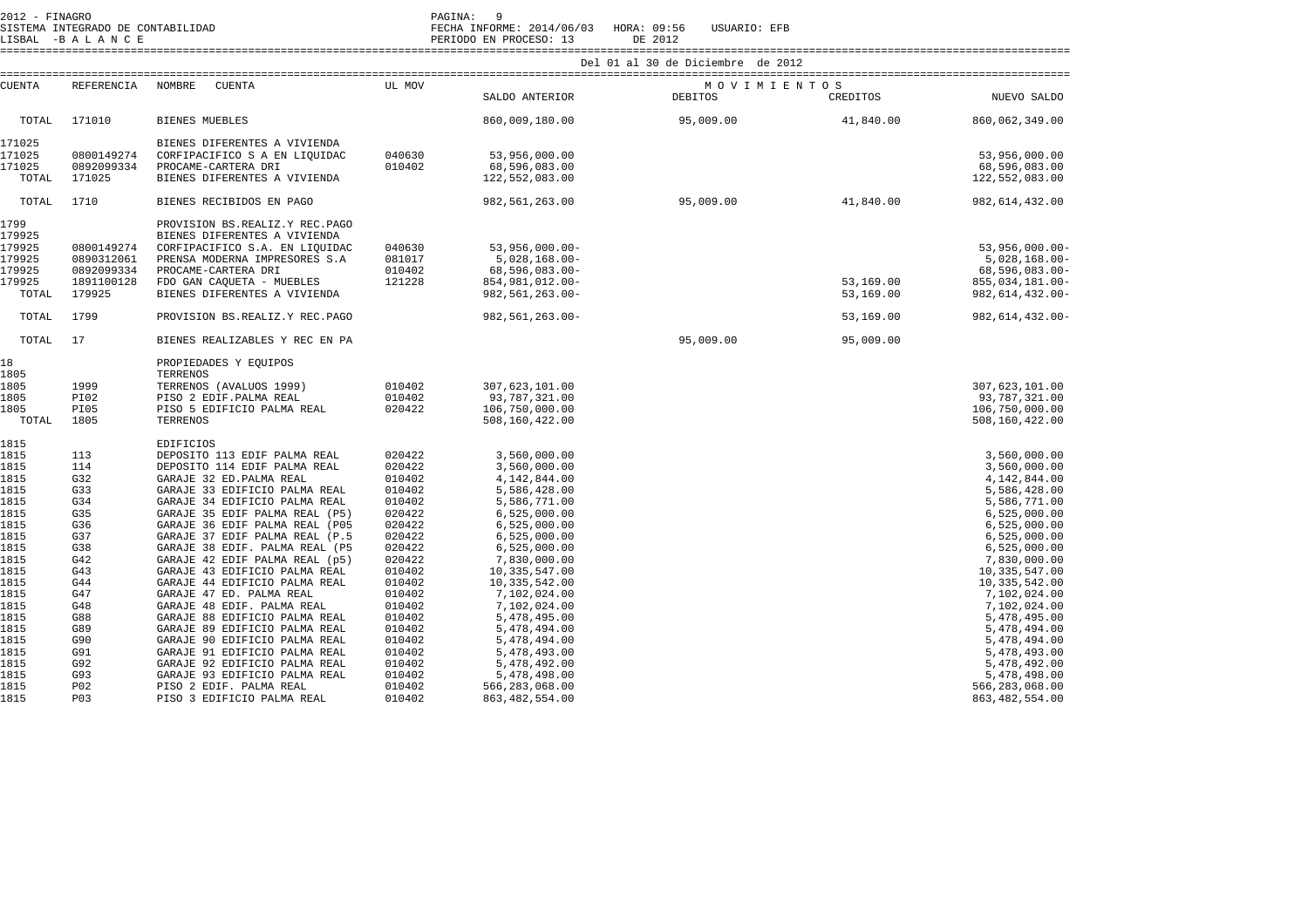| 2012 - FINAGRO<br>SISTEMA INTEGRADO DE CONTABILIDAD<br>LISBAL -BALANCE |                      |                                                                                         |                                   | PAGINA: 10<br>FECHA INFORME: 2014/06/03 HORA: 09:56<br>PERIODO EN PROCESO: 13 | USUARIO: EFB<br>DE 2012         |                                |                                        |  |  |  |
|------------------------------------------------------------------------|----------------------|-----------------------------------------------------------------------------------------|-----------------------------------|-------------------------------------------------------------------------------|---------------------------------|--------------------------------|----------------------------------------|--|--|--|
|                                                                        |                      |                                                                                         | Del 01 al 30 de Diciembre de 2012 |                                                                               |                                 |                                |                                        |  |  |  |
| <b>CUENTA</b>                                                          | REFERENCIA           | NOMBRE<br>CUENTA                                                                        | UL MOV                            | SALDO ANTERIOR                                                                | MOVIMIENTOS<br><b>DEBITOS</b>   | CREDITOS                       | NUEVO SALDO                            |  |  |  |
| 1815                                                                   | P04                  | PISO 4. EDIFICIO PALMA REAL                                                             | 010402                            | 934, 388, 786.00                                                              |                                 |                                | 934,388,786.00                         |  |  |  |
| 1815<br>TOTAL                                                          | <b>P05</b><br>1815   | PISO 5 EDIFICIO PALMA REAL<br><b>EDIFICIOS</b>                                          | 020528                            | 530, 418, 475.00<br>3,018,685,029.00                                          |                                 |                                | 530, 418, 475.00<br>3,018,685,029.00   |  |  |  |
| 1820                                                                   |                      | EQUIPO MUEBLES ENSERES DE OF                                                            |                                   |                                                                               |                                 |                                |                                        |  |  |  |
| 1820<br>1820                                                           | 01<br>CA             | EQUIPO MUEBLES Y ENSERES<br>A.FIJOS PROYECTO CARTERA                                    | 121230<br>010402                  | 1,472,223,912.00<br>19, 422, 181.00                                           | 4, 183, 421.00                  |                                | 1,476,407,333.00<br>19,422,181.00      |  |  |  |
| 1820                                                                   | ST                   | SISTEMA INTEGRADO TECNOLOGIA                                                            |                                   | 429,000.00                                                                    |                                 |                                | 429,000.00                             |  |  |  |
| TOTAL                                                                  | 1820                 | EQUIPO MUEBLES ENSERES DE OF                                                            |                                   | 1,492,075,093.00                                                              | 4,183,421.00                    |                                | 1,496,258,514.00                       |  |  |  |
| 1825                                                                   |                      | EQUIPO DE COMPUTACION                                                                   |                                   |                                                                               |                                 |                                |                                        |  |  |  |
| 1825<br>1825                                                           | 01<br>CA             | EQUIPO DE SISTEMAS<br>A.FIJOS PROYECTO CARTERA                                          | 121230<br>010402                  | 1, 274, 789, 722.00<br>129,588,178.00                                         | 26,399,674.00                   |                                | 1,301,189,396.00<br>129,588,178.00     |  |  |  |
| 1825                                                                   | <b>ST</b>            | SISTEMA INTEGRADO TECNOLOGIA                                                            |                                   | 24,811,704.00                                                                 |                                 |                                | 24,811,704.00                          |  |  |  |
| TOTAL                                                                  | 1825                 | EQUIPO DE COMPUTACION                                                                   |                                   | 1,429,189,604.00                                                              | 26,399,674.00                   |                                | 1,455,589,278.00                       |  |  |  |
| 1830                                                                   |                      | VEHICULOS                                                                               |                                   |                                                                               |                                 |                                |                                        |  |  |  |
| 1830<br>1830                                                           | 01<br>IV             | VEHICULOS<br>VALOR IVA                                                                  | 121230<br>121221                  | 352,950,100.00                                                                | 104,500,000.00                  |                                | 457, 450, 100.00<br>20,900,000.00      |  |  |  |
| TOTAL                                                                  | 1830                 | VEHICULOS                                                                               |                                   | 352,950,100.00                                                                | 20,900,000.00<br>125,400,000.00 |                                | 478, 350, 100.00                       |  |  |  |
| 1895<br>189505<br>18950504                                             |                      | DEPREC. Y AMORTIZAC. ACUMULADA<br><b>EDIFICIOS</b><br>DEPR. PISO 4, GARAJES             | 120731                            | $966, 233, 442.00 -$                                                          |                                 |                                | $966, 233, 442.00 -$                   |  |  |  |
| 18950505                                                               |                      | DEPR. PISO 3 Y GARAJES                                                                  | 120731                            | 896, 350, 818.00-                                                             |                                 |                                | 896, 350, 818.00-                      |  |  |  |
| 18950506<br>18950507                                                   |                      | DEPR.PISO 2 Y GAR 32 47 48<br>DEPR PISO 5 Y GARAJES                                     | 121230<br>121230                  | 416, 277, 645.00-<br>$280, 675, 836.00 -$                                     |                                 | 2,607,002.00<br>2,210,074.00   | 418,884,647.00-<br>282,885,910.00-     |  |  |  |
| TOTAL                                                                  | 189505               | <b>EDIFICIOS</b>                                                                        |                                   | 2,559,537,741.00-                                                             |                                 | 4,817,076.00                   | 2,564,354,817.00-                      |  |  |  |
| 189510<br>189510                                                       | 01                   | EQUIPO MUEBLES ENSERES OFICINA                                                          | 121230                            | 997, 468, 706.00-                                                             |                                 | 8,536,068.00                   |                                        |  |  |  |
| TOTAL                                                                  | 189510               | DEP EQUIPO DE OFICINA<br>EQUIPO MUEBLES ENSERES OFICINA                                 |                                   | 997, 468, 706.00-                                                             |                                 | 8,536,068.00                   | 1,006,004,774.00-<br>1,006,004,774.00- |  |  |  |
| 189515                                                                 |                      | EQUIPO DE COMPUTACION                                                                   |                                   |                                                                               |                                 |                                |                                        |  |  |  |
| 189515<br>TOTAL                                                        | 01<br>189515         | DEP EOUIPO DE COMPUTACION<br>EOUIPO DE COMPUTACION                                      | 121230                            | 1,083,817,014.00-<br>1,083,817,014.00-                                        |                                 | 11,512,157.00<br>11,512,157.00 | 1,095,329,171.00-<br>1,095,329,171.00- |  |  |  |
| 189520                                                                 |                      | VEHICULOS                                                                               |                                   |                                                                               |                                 |                                |                                        |  |  |  |
| 189520<br>TOTAL                                                        | 01<br>189520         | DEP VEHICULOS<br>VEHICULOS                                                              | 121230                            | $223,660,908.00 -$<br>$223,660,908.00 -$                                      |                                 | 3,899,168.00<br>3,899,168.00   | 227,560,076.00-<br>$227,560,076.00 -$  |  |  |  |
| TOTAL                                                                  | 1895                 | DEPREC. Y AMORTIZAC. ACUMULADA                                                          |                                   | 4,864,484,369.00-                                                             |                                 | 28,764,469.00                  | 4,893,248,838.00-                      |  |  |  |
| TOTAL                                                                  | 18                   | PROPIEDADES Y EQUIPOS                                                                   |                                   | 1,936,575,879.00                                                              | 155,983,095.00                  | 28,764,469.00                  | 2,063,794,505.00                       |  |  |  |
| 19<br>1912<br>191210<br>191210                                         | 0800083135           | OTROS ACTIVOS<br>APORTES PERMANENTES<br>CLUBES SOCIALES<br>PROMOTORA CLUB EL NOGAL S.A. | 011115                            | 35,000,000.00                                                                 |                                 |                                | 35,000,000.00                          |  |  |  |
| 191210<br>TOTAL                                                        | 0860038473<br>191210 | CLUB DE BANQUEROS<br>CLUBES SOCIALES                                                    | 010402                            | 20, 475, 025.76<br>55, 475, 025.76                                            |                                 |                                | 20, 475, 025.76<br>55, 475, 025.76     |  |  |  |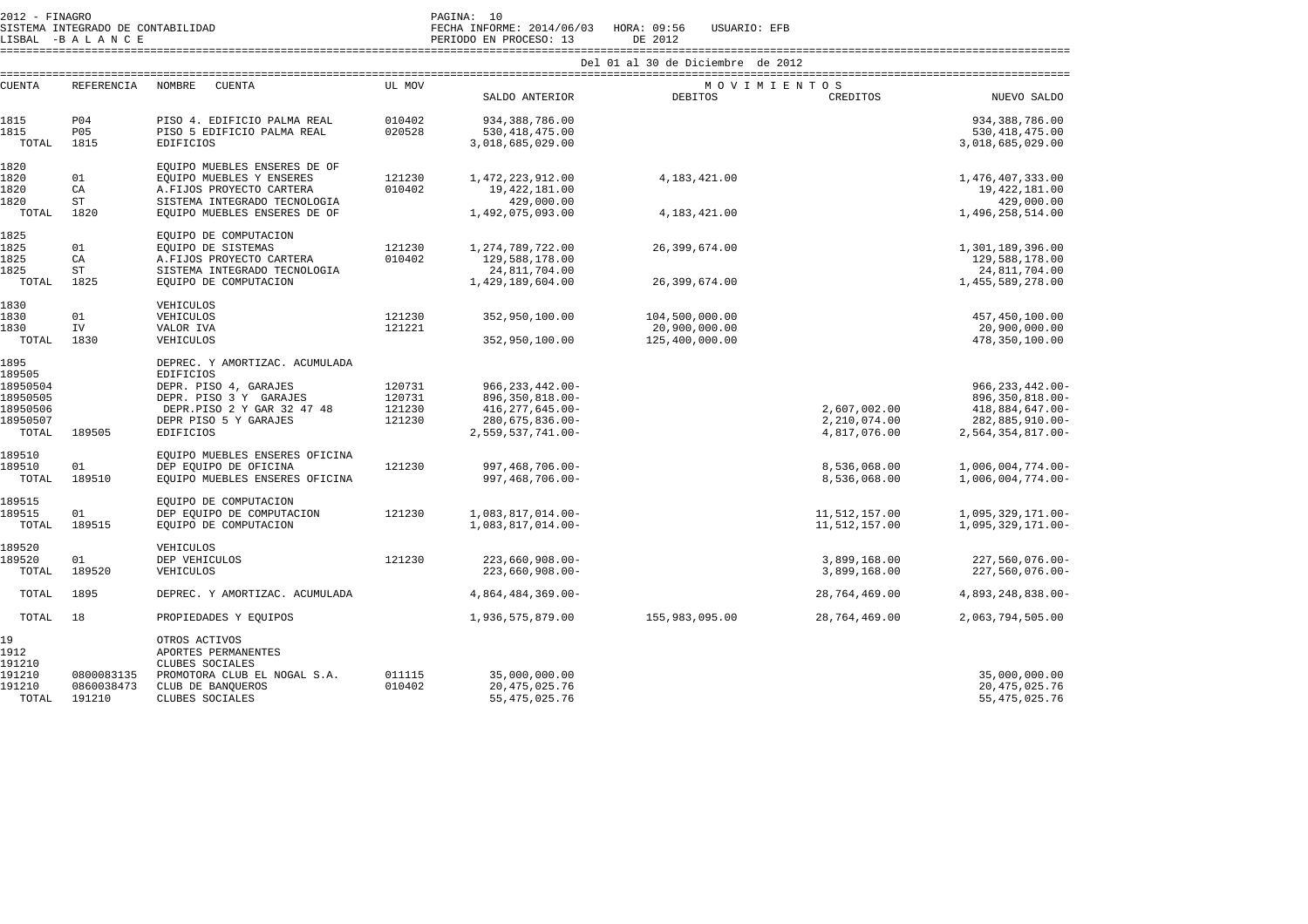| 2012 - FINAGRO    |                        |                                                                                                                                                                  |                  | PAGINA: 11                       |                                   |                                |                                    |
|-------------------|------------------------|------------------------------------------------------------------------------------------------------------------------------------------------------------------|------------------|----------------------------------|-----------------------------------|--------------------------------|------------------------------------|
|                   |                        | 2012 - FINAGRO<br>SISTEMA INFORME: 2014/06/03 HORA: 09:56 USUARIO: EFB<br>LISBAL -B A N C E<br>INSERI OD EN PROCESO: 13 DE 2012<br>INSERIE DE ROCESO: 13 DE 2012 |                  |                                  |                                   |                                |                                    |
|                   |                        |                                                                                                                                                                  |                  |                                  | Del 01 al 30 de Diciembre de 2012 |                                |                                    |
| <b>CUENTA</b>     | REFERENCIA             | NOMBRE<br>CUENTA                                                                                                                                                 | UL MOV           |                                  |                                   | MOVIMIENTOS                    |                                    |
|                   |                        |                                                                                                                                                                  |                  | SALDO ANTERIOR                   | DEBITOS                           | CREDITOS                       | NUEVO SALDO                        |
| TOTAL             | 1912                   | APORTES PERMANENTES                                                                                                                                              |                  | 55, 475, 025.76                  |                                   |                                | 55, 475, 025.76                    |
| 1915              |                        | GASTOS ANTICIPADOS                                                                                                                                               |                  |                                  |                                   |                                |                                    |
| 191510            |                        | <b>SEGUROS</b>                                                                                                                                                   |                  |                                  |                                   |                                |                                    |
| 191510            | 000000IVA              | VALOR DEL IVA CARGO DIFERIDO                                                                                                                                     | 121230           | 87,744,880.00                    | 222,791.00                        | 13,576,387.00                  | 74,391,284.00                      |
| 191510            | 860002400              | LA PREVISORA S.A.                                                                                                                                                | 121230           | 292,982,768.00                   | 1,392,445.00                      | 43, 247, 126.00                | 251, 128, 087.00                   |
| 191510            | 860002534              | OBE SEGUROS S A                                                                                                                                                  | 121230           | 10,510,336.00                    |                                   | 3,530,113.00                   | 6,980,223.00                       |
| 191510<br>TOTAL   | 891700037<br>191510    | MAPFRE SEGUROS GENERALES S.A.<br><b>SEGUROS</b>                                                                                                                  | 121230           | 248,582,406.00<br>639,820,390.00 | 1,615,236.00                      | 37,450,176.00<br>97,803,802.00 | 211, 132, 230.00<br>543,631,824.00 |
|                   |                        |                                                                                                                                                                  |                  |                                  |                                   |                                |                                    |
| 191515<br>191515  | 000000IVA              | <b>ARRENDAMIENT0S</b><br>IVA ARRENDAMIENTOS                                                                                                                      | 121230           |                                  | 786,478.00                        | 262,159.00                     | 524, 319.00                        |
| 191515            | 000000SIT              | SISTEMA INTEGRADO TECNOLOGIA                                                                                                                                     | 121218           |                                  | 11,797,164.00                     |                                | 11,797,164.00                      |
| 191515            | 000SITIVA              | IVA SIT                                                                                                                                                          | 121218           |                                  | 1,179,716.00                      |                                | 1,179,716.00                       |
| 191515            | 900182870              | INVERSIONES GAVIRIAS S. EN C.                                                                                                                                    | 121230           |                                  | 7,864,776.00                      | 2,621,592.00                   | 5, 243, 184.00                     |
| TOTAL             | 191515                 | <b>ARRENDAMIENT0S</b>                                                                                                                                            |                  |                                  | 21,628,134.00                     | 2,883,751.00                   | 18,744,383.00                      |
| 191595            |                        | OTROS                                                                                                                                                            |                  |                                  |                                   |                                |                                    |
| 191595            | 444444001              | ALIDE                                                                                                                                                            | 121230           | 7,168,525.00                     |                                   | 1,024,075.00                   | 6,144,450.00                       |
| 191595            | 890999057              | SUPERFINANCIERA DE COLOMBIA                                                                                                                                      | 121230           | 161, 252, 976.00                 |                                   | 161, 252, 976.00               |                                    |
| TOTAL             | 191595                 | OTROS                                                                                                                                                            |                  | 168, 421, 501.00                 |                                   | 162,277,051.00                 | 6,144,450.00                       |
| TOTAL             | 1915                   | GASTOS ANTICIPADOS                                                                                                                                               |                  | 808, 241, 891.00                 | 23, 243, 370.00                   | 262,964,604.00                 | 568,520,657.00                     |
| 1920              |                        | CARGOS DIFERIDOS                                                                                                                                                 |                  |                                  |                                   |                                |                                    |
| 192010            |                        | REMODELACION                                                                                                                                                     |                  |                                  |                                   |                                |                                    |
| 19201012          |                        | AMORTIZACION COSTO P/REAL 3 P                                                                                                                                    |                  |                                  |                                   |                                |                                    |
| 19201012          | 000000IVA              | VALOR DEL IVA CARGO DIFERIDO                                                                                                                                     | 121230           | 2,023,322.00                     |                                   | 202,332.00                     | 1,820,990.00                       |
| 19201012<br>TOTAL | 830092384<br>19201012  | SERVEX INTERNATIONAL S. A.<br>AMORTIZACION COSTO P/REAL 3 P                                                                                                      | 121230           | 12,875,799.00<br>14,899,121.00   |                                   | 1,287,579.00<br>1,489,911.00   | 11,588,220.00<br>13,409,210.00     |
|                   |                        |                                                                                                                                                                  |                  |                                  |                                   |                                |                                    |
| 19201014          |                        | AMORTIZAC. COSTO P/REAL PISO 5                                                                                                                                   |                  |                                  |                                   |                                |                                    |
| 19201014          | 000000IVA              | VALOR DEL IVA CARGO DIFERIDO                                                                                                                                     | 121230           | 569,592.00                       |                                   | 113,919.00                     | 455,673.00                         |
| 19201014          | 830092384              | SERVEX INTERNATIONAL S. A.                                                                                                                                       | 121230           | 3,559,957.00                     |                                   | 711,992.00                     | 2,847,965.00                       |
| TOTAL             | 19201014               | AMORTIZAC. COSTO P/REAL PISO 5                                                                                                                                   |                  | 4,129,549.00                     |                                   | 825, 911.00                    | 3,303,638.00                       |
| 19201016          |                        | REMODELACION PISO 2                                                                                                                                              |                  |                                  |                                   |                                |                                    |
| 19201016          | 000000IVA              | VALOR DEL IVA CARGO DIFERIDO                                                                                                                                     | 121230           | 3,971,902.00                     |                                   | 41,372.00                      | 3,930,530.00                       |
| 19201016          | 000000SIT              | SISTEMA INTEGRADO TECNOLOGIA                                                                                                                                     | 120831           | 116, 137, 865.00                 |                                   |                                | 116, 137, 865.00                   |
| 19201016          | 000SITIVA              | IVA SIT                                                                                                                                                          | 120731           | 6,005,996.00                     |                                   |                                | 6,005,996.00                       |
| 19201016<br>TOTAL | 830092384<br>19201016  | SERVEX INTERNATIONAL S. A.<br>REMODELACION PISO 2                                                                                                                | 121230           | 1,292,875.00<br>127,408,638.00   |                                   | 258,575.00<br>299,947.00       | 1,034,300.00                       |
|                   |                        |                                                                                                                                                                  |                  |                                  |                                   |                                | 127,108,691.00                     |
| TOTAL             | 192010                 | <b>REMODELACION</b>                                                                                                                                              |                  | 146, 437, 308.00                 |                                   | 2,615,769.00                   | 143,821,539.00                     |
| 192020            |                        | PROGRAMAS COMPUTADOR SOFTWARE                                                                                                                                    |                  |                                  |                                   |                                |                                    |
| 192020            | 000000IVA              | IVA SOFTWARE                                                                                                                                                     | 121230           | 45, 515, 880.00                  | 17,027,459.00                     | 3,305,780.00                   | 59, 237, 559.00                    |
| 192020            | 000000SIT              | SISTEMA INTEGRADO TECNOLOGIA                                                                                                                                     | 120731           | 13, 173, 254.00                  |                                   |                                | 13, 173, 254.00                    |
| 192020            | 000IVASIT              | IVA DE COMPRAS SIT                                                                                                                                               |                  | 2,107,720.00                     |                                   |                                | 2,107,720.00                       |
| 192020<br>192020  | 004098610<br>800045276 | GLOBAL OBJETIVES LTDA<br>AUDISIS - AUDIT. INTEGRAL Y SEG                                                                                                         | 121130<br>121230 | 468,476.00<br>765,765.00         |                                   | 765,765.00                     | 468,476.00                         |
|                   |                        |                                                                                                                                                                  |                  |                                  |                                   |                                |                                    |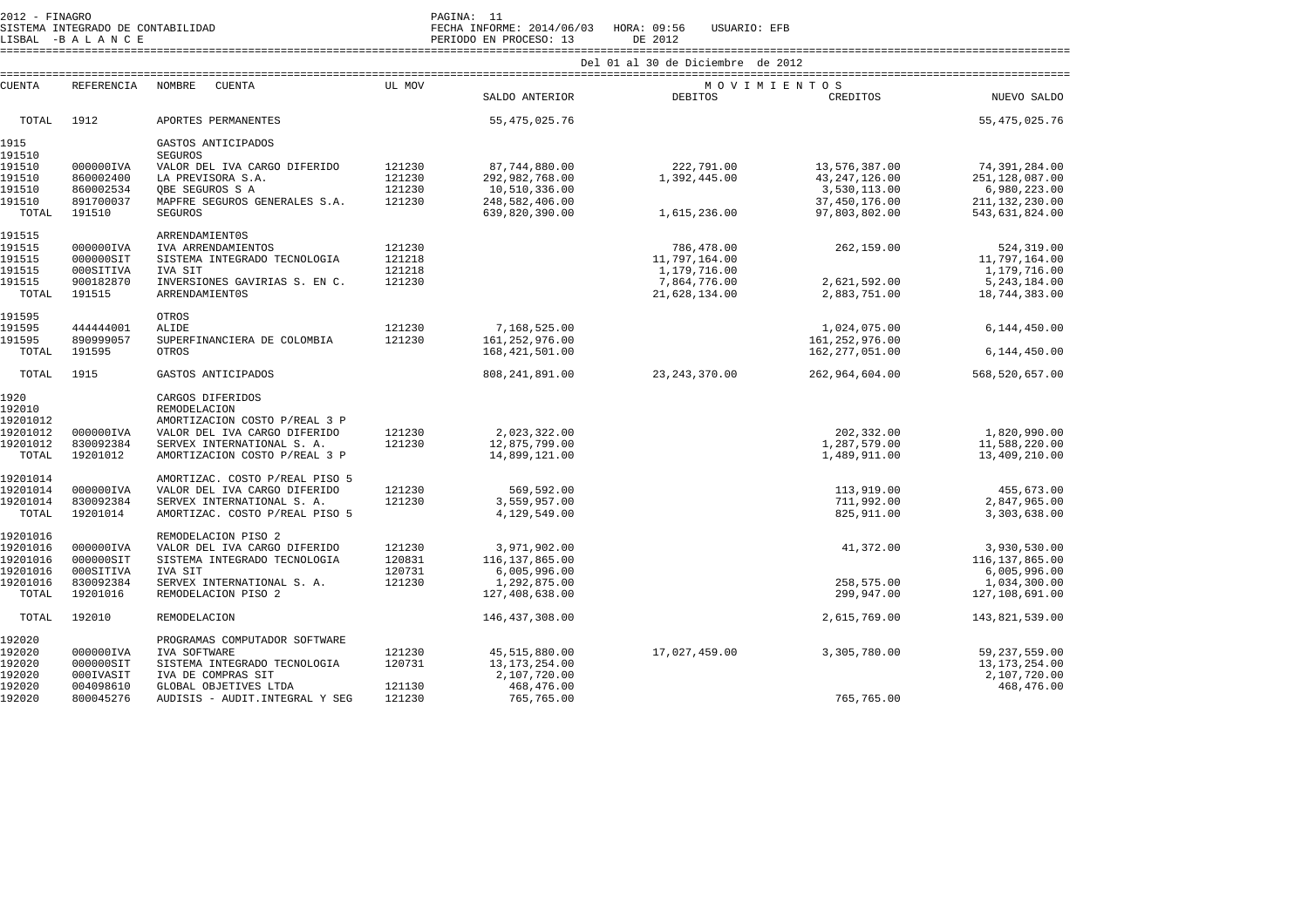| 2012 - FINAGRO |  |                                   | PAGINA:      |  |
|----------------|--|-----------------------------------|--------------|--|
|                |  | SISTEMA INTEGRADO DE CONTABILIDAD | FECHA INFORM |  |

19209502 REFOREST.MONTERREY

SISTEMA INTEGRADO DE CONTABILIDAD FECHA INFORME: 2014/06/03 HORA: 09:56 USUARIO: EFB

19209502 0000GARZON HACIENDA GARZON 121230 79,823,468.00 973,457.00 78,850,011.00

|               | LISBAL -BALANCE   |                                |        |                   |                                   |                  |                   |
|---------------|-------------------|--------------------------------|--------|-------------------|-----------------------------------|------------------|-------------------|
|               |                   |                                |        |                   | Del 01 al 30 de Diciembre de 2012 |                  |                   |
| <b>CUENTA</b> | REFERENCIA        | NOMBRE<br>CUENTA               | UL MOV |                   | MOVIMIENTOS                       |                  |                   |
|               |                   |                                |        | SALDO ANTERIOR    | <b>DEBITOS</b>                    | CREDITOS         | NUEVO SALDO       |
| 192020        | 800046226         | HEINSOHN ASOCIADOS             | 121230 | 13,576,660.00     | 5,280,000.00                      | 1,683,166.00     | 17, 173, 494.00   |
| 192020        | 800058607         | CONTROLES EMPRESARIALES        | 121230 | 108,276,053.00    | 6,349,604.00                      | 5,465,110.00     | 109,160,547.00    |
| 192020        | 800220028         | MTBASE S. A.                   | 121230 |                   | 6, 200, 000.00                    | 516,666.00       | 5,683,334.00      |
| 192020        | 802014278         | REDES Y SISTEMAS INTEGRADOS    | 121230 |                   | 19,925,211.00                     | 1,660,434.00     | 18, 264, 777.00   |
| 192020        | 830030281         | GEOSPATIAL S.A.S.              | 121230 | 22,041,581.00     |                                   | 958,329.00       | 21,083,252.00     |
| 192020        | 830037850         | SISCOMPUTO LTDA                | 121230 | 34,666,669.00     |                                   | 1,083,333.00     | 33,583,336.00     |
| 192020        | 830044415         | INFO COMUNICACIONES            | 121230 | 5,392,265.00      |                                   | 698,278.00       | 4,693,987.00      |
| 192020        | 830050503         | GIT - SOLUCIONES INTEGRALES    | 121230 | 919,659.00        |                                   | 183,933.00       | 735,726.00        |
| 192020        | 830050633         | VERYTEL S.A.                   | 121230 | 9,663,986.00      |                                   | 878,544.00       | 8,785,442.00      |
| 192020        | 830067907         | ALFCOM LTDA.                   | 121230 | 13, 119, 810.00   | 11,937,207.00                     | 3,390,959.00     | 21,666,058.00     |
| 192020        | 830081323         | TARANTECH COLOMBIA S.A.        | 121230 | 930,052.00        | 3,989,872.00                      | 465, 354.00      | 4,454,570.00      |
| 192020        | 830084433         | CERTICAMARA S. A.              | 121230 | 5,006,460.00      | 800,000.00                        | 626,437.00       | 5,180,023.00      |
| 192020        | 830092541         | O&C INGENIERIA S.A.            | 121230 | 3,217,500.00      |                                   | 292,500.00       | 2,925,000.00      |
| 192020        | 860052578         | AMAZING COLOMBIA S.A           | 121230 | 10,648,800.00     |                                   | 1,183,200.00     | 9,465,600.00      |
| 192020        | 860076580         | COMPAÑIA COMERCIAL GOBE LTDA   | 121230 | 7,800,000.00      |                                   | 1,300,000.00     | 6,500,000.00      |
| 192020        | 860353611         | COMPUCOM S.A.S                 | 121230 | 2,207,330.00      |                                   | 157,667.00       | 2,049,663.00      |
| 192020        | 900032774         | OLIMPIA MANAGEMENT S.A.        | 121230 |                   | 12,809,729.00                     | 1,067,477.00     | 11,742,252.00     |
| 192020        | 900039083         | LEVERIT COLOMBIA S. A.         | 121230 | 2,477,790.00      |                                   | 353,970.00       | 2,123,820.00      |
| 192020        | 900427731         | PALM TREE SAS                  | 121230 | 113, 102, 156.00  | 39,130,000.00                     | 4,415,468.00     | 147,816,688.00    |
| TOTAL         | 192020            | PROGRAMAS COMPUTADOR SOFTWARE  |        | 415,077,866.00    | 123,449,082.00                    | 30,452,370.00    | 508,074,578.00    |
| 192095        |                   | OTROS                          |        |                   |                                   |                  |                   |
| 19209501      |                   | <b>REFOCOSTA</b>               |        |                   |                                   |                  |                   |
| 19209501      | 000LALUCIA        | HACIENDA LA LUCIA              | 121228 | 233,802,347.44    | 1,119,000.00                      | 30,674,053.00    | 204, 247, 294.44  |
| 19209501      | 00CANAGUAY        | HACIENDA CANAGUAY              | 121228 | 99, 311, 943. 20  | 60,000.00                         |                  | 99, 371, 943. 20  |
| 19209501      | 00ELCARMEN        | HACIENDA EL CARMEN             | 121228 | 705,860,800.83    |                                   | 23, 914, 571.00  | 681, 946, 229.83  |
| 19209501      | 00LADIVISA        | HACIENDA LA DIVISA             | 121228 | 219,608,439.25    | 3,765,200.00                      |                  | 223, 373, 639.25  |
| 19209501      | 00LAISABEL        | HACIENDA LA ISABEL             | 121228 | 616,006,167.71    |                                   | 3,330,000.00     | 612, 676, 167.71  |
| 19209501      | 00LAMIREYA        | HACIENDA LA MIREYA             | 121228 | 70, 177, 352.78   |                                   | 386,000.00       | 69,791,352.78     |
| 19209501      | 00LASVEGAS        | HACIENDA LAS VEGAS             | 121228 | 434, 370, 974.47  | 276,507.00                        |                  | 434,647,481.47    |
| 19209501      | <b>OALGARROBO</b> | HACIENDA ALGARROBO             | 080502 | 118,728,450.00    |                                   |                  | 118,728,450.00    |
| 19209501      | <b>OBETUALIDE</b> | HACIENDA BETUALIDE             | 080502 | 9,806,205.94      |                                   |                  | 9,806,205.94      |
| 19209501      | <b>OBNOSAIRES</b> | HACIENDA BUENOS AIRES          | 121228 | 1,616,483,448.62  |                                   | 28, 294, 980.00  | 1,588,188,468.62  |
| 19209501      | <b>OCOSTARICA</b> | HACIENDA COSTA RICA            | 121228 | 1,377,267,631.65  |                                   | 8,109,682.00     | 1,369,157,949.65  |
| 19209501      | <b>OESPERANZA</b> | HACIENDA ESPERANZA             | 121228 | 47,853,187.31     | 111,440.00                        |                  | 47,964,627.31     |
| 19209501      | OLA-GLORIA        | HACIENDA LA GLORIA             | 080502 | 594, 953, 331.20  |                                   |                  | 594, 953, 331.20  |
| 19209501      | <b>OLAFORTUNA</b> | HACIENDA LA FORTUNA            | 121228 | 1,023,638,491.11  |                                   | 22,285,000.00    | 1,001,353,491.11  |
| 19209501      | <b>OLOSMANGOS</b> | HACIENDA LOS MANGOS            | 121228 | 32,607,216.05     |                                   |                  | 32,934,816.05     |
| 19209501      | 000ELPITAL        | HACIENDA EL PITAL              | 121228 | 656,646,668.98    | 327,600.00                        | 15,286,892.00    | 641, 359, 776.98  |
| 19209501      | <b>OSTATERESA</b> | HACIENDA SANTA TERESA          | 121203 | 1,684,191,049.37  |                                   | 153,492,500.00   | 1,530,698,549.37  |
| 19209501      | <b>BELLAVISTA</b> | HACIENDA BELLAVISTA            | 121228 | 452, 473, 336.49  |                                   | 11,785,071.00    | 440,688,265.49    |
| 19209501      | CASTCARMEN        | HACIENDA EL CASTILLO EL CARMEN | 090623 | 7,095,771.78      |                                   |                  | 7,095,771.78      |
| 19209501      | <b>ELCASTILLO</b> | HACIENDA EL CASTILLO           | 121228 | 292,596,234.25    | 3,608,000.00                      | 2,961,224.39     | 293, 243, 009.86  |
| 19209501      | FCHEMONICS        | FUNDACIONES CHEMONICS          | 080502 | 412,870,000.00-   |                                   |                  | 412,870,000.00-   |
| 19209501      | HACBETULIA        | HACIENDA BETULIA               | 100506 | 810,629,044.58    |                                   |                  | 810,629,044.58    |
| 19209501      | LASDELICIA        | HACIENDA LAS DELICIAS          | 080502 | 44,770,000.00     |                                   |                  | 44,770,000.00     |
| 19209501      | R/CHONUEVO        | HACIENDA RANCHO NUEVO          | 121228 | 306,755,980.38    | 413,600.00                        |                  | 307, 169, 580. 38 |
| TOTAL         | 19209501          | <b>REFOCOSTA</b>               |        | 11,042,764,073.39 | 9,681,347.00                      | 300, 519, 973.39 | 10,751,925,447.00 |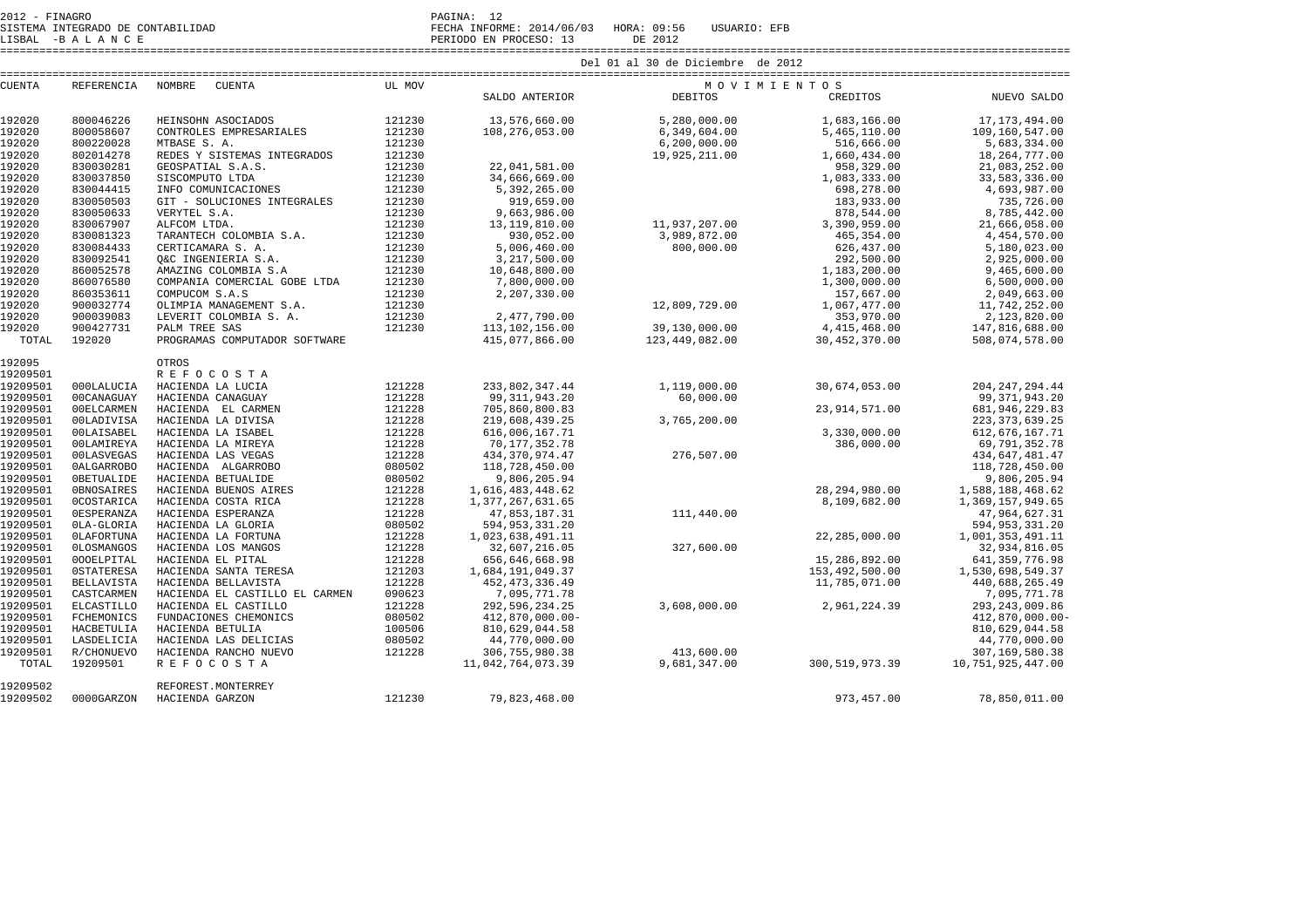| CUENTA               |                          | REFERENCIA NOMBRE CUENTA                       | UL MOV           |                                                                                              | MOVIMIENTOS                                                                  |                                                  |                                    |
|----------------------|--------------------------|------------------------------------------------|------------------|----------------------------------------------------------------------------------------------|------------------------------------------------------------------------------|--------------------------------------------------|------------------------------------|
|                      |                          |                                                |                  | ${\small \begin{tabular}{c} \bf{M} & \bf{O} \\ \bf{SALDO} & \bf{ANTERIOR} \\ \end{tabular}}$ |                                                                              |                                                  | O S<br>CREDITOS NUEVO SALDO        |
| 19209502             | $0000LA-PAZ$             |                                                |                  |                                                                                              |                                                                              |                                                  | 692,859.00 62,357,353.00           |
| 19209502             | 0000ZANJON               |                                                |                  |                                                                                              |                                                                              |                                                  | 258,095,555.00                     |
| 19209502             | 000ARIZONA               |                                                |                  |                                                                                              |                                                                              |                                                  | 386,187,196.00                     |
| 19209502             | 000BETULIA               |                                                |                  |                                                                                              |                                                                              |                                                  | 174,026,893.00                     |
| 19209502             | 000DURANIA               |                                                |                  |                                                                                              |                                                                              |                                                  | 709,718,875.00                     |
| 19209502             | 000ELPITAL               |                                                |                  |                                                                                              |                                                                              |                                                  | 105, 336, 705.00                   |
| 19209502             | 00BELLALUZ               |                                                |                  |                                                                                              |                                                                              |                                                  | 141,698,460.00                     |
| 19209502             | 00CANAGUEY               |                                                |                  |                                                                                              | 3,468,244.00<br>3,855,309.00<br>1,770,817.00<br>1,050,190.00<br>4,923,738.00 |                                                  | 42, 216, 042.00                    |
| 19209502             | 00EL-VIGIA               |                                                |                  | 374, 352, 048.00                                                                             |                                                                              |                                                  | 373,964,983.00                     |
| 19209502             | 00EL/TUNAL               |                                                |                  | 145,206,969.00                                                                               |                                                                              |                                                  | 143, 436, 152.00                   |
| 19209502             | 00ELCARMEN               |                                                |                  | 123,480,903.00                                                                               |                                                                              |                                                  | 123,480,903.00                     |
| 19209502             | 00ELSAHARA               |                                                |                  | 96,617,491.00                                                                                |                                                                              |                                                  | 95,567,301.00                      |
| 19209502             | 00GARZONII               |                                                |                  | 179,663,753.00                                                                               |                                                                              |                                                  | 179,663,753.00                     |
| 19209502             | 00LA-PAZII               |                                                |                  | 124,769,291.00                                                                               |                                                                              |                                                  | 124,769,291.00                     |
| 19209502             | 00LADIVISA               |                                                |                  | 67,439,663.00                                                                                |                                                                              |                                                  | 67,439,663.00                      |
| 19209502             | <b>00LAISABEL</b>        | HACIENDA LA ISABEL                             | 110831           | 57,910,647.00                                                                                |                                                                              |                                                  | 57,910,647.00                      |
| 19209502             | 00LASVEGAS               | HACIENDA LAS VEGAS                             | 110831           | 127,716,637.00                                                                               |                                                                              |                                                  | 127,716,637.00                     |
| 19209502             | 00MARCHENA               | HACIENDA MARCHENA                              | 121230           | 443,592,905.00                                                                               | $191,006.00$<br>$1,909,282.00$<br>$17,941,404.00$                            |                                                  | 438,960,173.00                     |
| 19209502             | 00NEBRASKA               | HACIENDA NEBRASKA-BECERRIL                     | 121230           | 1,469,285,832.00                                                                             |                                                                              |                                                  | 1,453,253,710.00                   |
| 19209502             | 000ROZCOII               | HACIENDA OROZCO II                             | 121031           | 908,381.00                                                                                   |                                                                              |                                                  | 908,381.00                         |
| 19209502             | <b>OBNOSAIRES</b>        | HACIENDA BUENOS AIRES                          | 110831           | 119,292,436.00                                                                               |                                                                              |                                                  | 119,292,436.00                     |
| 19209502<br>19209502 | <b>OCIENEGUET</b>        | HACIENDA CIENEGUETA                            | 121230<br>110831 | 624,518,901.00                                                                               | 1, 184, 209.00 6, 257, 031.00                                                |                                                  | 619, 446, 079.00                   |
| 19209502             | <b>OCOSTARICA</b>        | HACIENDA COSTA RICA<br>HACIENDA EL DILUVIO I I | 110930           | 189,001,227.00<br>229, 336, 758.00                                                           |                                                                              |                                                  | 189,001,227.00<br>229, 336, 758.00 |
| 19209502             | 0DILUVIOII<br>0ELDILUVIO | HACIENDA EL DILUVIO                            | 121230           | 305,744,482.00                                                                               |                                                                              |                                                  | 302, 347, 321.00                   |
| 19209502             | OESPERANII               | HACIENDA ESPERANZA II                          | 111031           | 74,919,645.00                                                                                |                                                                              |                                                  | 74,919,645.00                      |
| 19209502             | <b>OESPERANZA</b>        | HACIENDA ESPERANZA                             | 120515           | 328,851,598.00                                                                               | $3,397,161.00$<br>$4,286,626.00$                                             |                                                  | 328,851,598.00                     |
| 19209502             | OHORIZONTE               | HACIENDA HORIZONTE                             | 120930           | 175, 421, 369.00                                                                             |                                                                              |                                                  | 175, 421, 369.00                   |
| 19209502             | <b>OLAFORTUNA</b>        | HACIENDA LA FORTUNA                            | 110831           | 171,557,343.00                                                                               |                                                                              |                                                  | 171,557,343.00                     |
| 19209502             | <b>OLAMARIELA</b>        | HACIENDA LA MARIELA                            | 121230           | 320,843,011.00                                                                               |                                                                              |                                                  | 317, 210, 335.00                   |
| 19209502             | OLAMIRELLA               | HACIENDA LA MIRELLA                            | 110831           | 29,080,864.00                                                                                |                                                                              |                                                  | 29,080,864.00                      |
| 19209502             | <b>OLOSMANGOS</b>        | HACIENDA LOS MANGOS                            | 110427           | 32,929,453.00                                                                                |                                                                              |                                                  | 32,929,453.00                      |
| 19209502             | <b>OMARIELAII</b>        | HACIENDA LA MARIELA II                         | 121227           | 788,204,052.00                                                                               |                                                                              |                                                  | 793,062,374.00                     |
| 19209502             | ONEBRASKA4               | HACIENDA NEBRASKA IV                           | 121227           | 81,380,988.00                                                                                |                                                                              |                                                  | 81,614,130.00                      |
| 19209502             | ONEBRASKII               | HACIENDA NEBRASKA II                           | 121227           | 181,651,224.00                                                                               | $233,142.00$<br>$1,223,471.00$                                               | $4,858,322.00$<br>$233,142.00$<br>$1,223,471.00$ | 182,874,695.00                     |
| 19209502             | 0S/TA-ROSA               | HACIENDA SANTA ROSA                            | 120930           | 389,030,906.00                                                                               |                                                                              |                                                  | 389,030,906.00                     |
| 19209502             | 0SN/ISIDRO               | HACIENDA SAN ISIDRO                            | 121230           | 287,126,710.00                                                                               |                                                                              | 3,501,545.00                                     | 283,625,165.00                     |
| 19209502             | <b>OSTATERESA</b>        | HACIENDA SANTA TERESA                          | 111031           | 95,870,796.00                                                                                |                                                                              |                                                  | 95,870,796.00                      |
| 19209502             | OV/CHOLAII               | HACIENDA VILLA CHOLA II                        | 120930           | 155, 223, 219.00                                                                             |                                                                              |                                                  | 155, 223, 219.00                   |
| 19209502             | OVLL/CHOLA               | HACIENDA VILLA CHOLA                           | 121230           | 224,746,251.00                                                                               |                                                                              | 3,037,111.00                                     | 221,709,140.00                     |
| 19209502             | <b>BELLALUZII</b>        | HACIENDA BELLA LUZ II                          | 100531           | 15,297,963.00                                                                                |                                                                              |                                                  | 15,297,963.00                      |
| 19209502             | <b>BELLAVISTA</b>        | HACIENDA BELLAVISTA                            | 110427           | 65,958,182.00                                                                                |                                                                              |                                                  | 65,958,182.00                      |
| 19209502             | CATALINAII               | HACIENDA SANTA CATALINA II                     | 111031           | 87,550,424.00                                                                                |                                                                              |                                                  | 87,550,424.00                      |
| 19209502             | CIENEGUEII               | HACIENDA CIENEGUETA II                         | 121227           | 101,286,149.00                                                                               | 324,592.00                                                                   |                                                  | 101,610,741.00                     |
| 19209502             | DURANIA-II               | FINCA DURANIA II                               | 110930           | 203,682,774.00                                                                               |                                                                              |                                                  | 203,682,774.00                     |
| 19209502             | EL-QUINDIO               | HACIENDA EL QUINDIO                            | 120515           | 139,100,301.00                                                                               |                                                                              |                                                  | 139,100,301.00                     |
| 19209502             | EL-VIGIAII               | FINCA EL VIGIA II                              | 080502           | 244,567.00                                                                                   |                                                                              |                                                  | 244,567.00                         |
| 19209502             | <b>ELCASTILLO</b>        | HACIENDA EL CASTILLO                           | 110427           | 74, 344, 436.00                                                                              |                                                                              | $\frac{1}{2}$ .00                                | 74, 344, 436.00                    |
| 19209502             | ELSAHARAII               | EL SAHARA II                                   | 110930           | 5,109,038.00                                                                                 |                                                                              |                                                  | 5,109,038.00                       |

7,452,395.00

26, 236, 200.00

2012 - FINAGRO PAGINA: 13 SISTEMA INTEGRADO DE CONTABILIDAD FECHA INFORME: 2014/06/03 HORA: 09:56 USUARIO: EFB LISBAL -B A L A N C E PERIODO EN PROCESO: 13 DE 2012

19209502 ELSAHARAII EL SAHARA II 110930<br>19209502 ELTUNALIIO HACIENDA EL TUNAL II 110811

19209502 ELTUNALIII FINCA EL TUNAL 3 110831 26,236,200.00 26,236,200.00

19209502 ELTUNALII0 HACIENDA EL TUNAL II 110831 7,452,395.00 7,452,395.00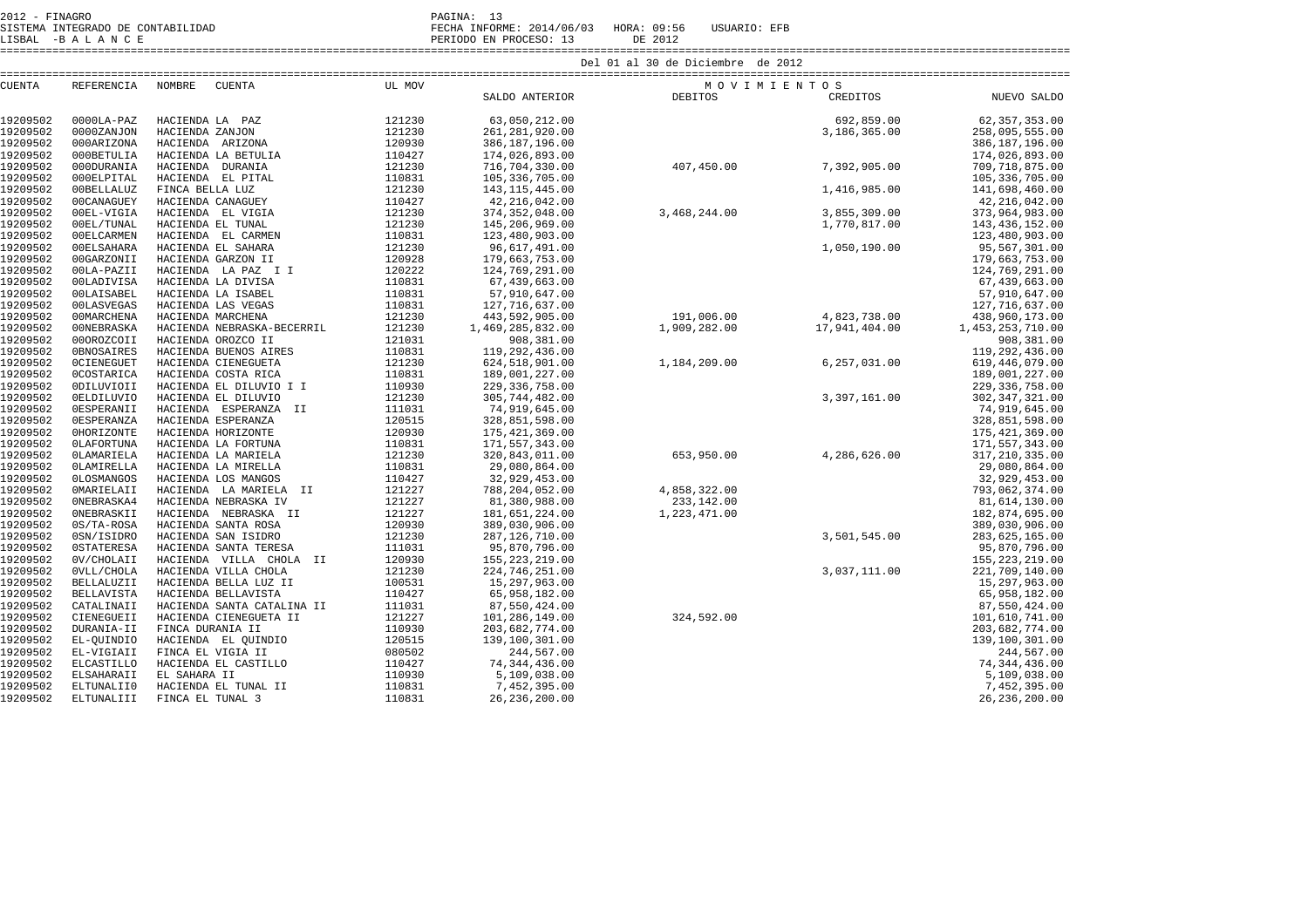| 2012 - FINAGRO                    | PAGINA:                                               |
|-----------------------------------|-------------------------------------------------------|
| SISTEMA INTEGRADO DE CONTABILIDAD | FECHA INFORME: 2014/06/03 HORA: 09:56<br>USUARIO: EFB |

LISBAL -B A L A N C E CONTABILIDAD CONTROLLED CONTROLLED CONTROLLED PERIODO EN PROCESO: 13 DE 2012

|               |                   |                                |        |                      | Del 01 al 30 de Diciembre de 2012                                                                                                         |               |                   |
|---------------|-------------------|--------------------------------|--------|----------------------|-------------------------------------------------------------------------------------------------------------------------------------------|---------------|-------------------|
| <b>CUENTA</b> | REFERENCIA NOMBRE | CUENTA                         | UL MOV |                      | MOVIMIENTOS                                                                                                                               |               |                   |
|               |                   |                                |        | SALDO ANTERIOR       | DEBITOS                                                                                                                                   | CREDITOS      | NUEVO SALDO       |
| 19209502      | ELZANJONII        | HACIENDA EL ZANJON II          | 121031 | 142,725,271.00       | 1,066,837.00<br>95,503.00<br>286,510.00<br>95,503.00<br>95,503.00<br>95,503.00<br>95,503.00<br>1,030,561.00<br>952.273.00<br>3,334,842.00 |               | 142,725,271.00    |
| 19209502      | HORIZONTII        | HACIENDA HORIZONTE II          | 110831 | 79,655,743.00        |                                                                                                                                           |               | 79,655,743.00     |
| 19209502      | MARACAS/LF        | HACIENDA MARACAS LOTE FELIZ    | 110831 | 25, 134, 686.00      |                                                                                                                                           |               | 25, 134, 686.00   |
| 19209502      | MARCHENAII        | HACIENDA MARCHENA I I          | 121227 | 1,011,114,664.00     |                                                                                                                                           |               | 1,012,181,501.00  |
| 19209502      | MARCHENAIV        | MARCHENA 4                     | 121227 | 17, 242, 049.00      |                                                                                                                                           |               | 17,337,552.00     |
| 19209502      | MARCHENIII        | HACIENDA MARCHENA I I I        | 121227 | 369,590,674.00       |                                                                                                                                           |               | 369,877,184.00    |
| 19209502      | MARCHOROZC        | HACIENDA MARCHENA OROZCO       | 121227 | 22,912,403.00        |                                                                                                                                           |               | 23,007,906.00     |
| 19209502      | MARCOROIII        | HACIENDA MARCHENA OROZCO 3     | 121227 | 50,652,883.00        |                                                                                                                                           |               | 50,748,386.00     |
| 19209502      | MARCOROZII        | HACIENDA MARCHENA OROZCO II    | 121227 | 63,787,607.00        |                                                                                                                                           |               | 64,818,168.00     |
| 19209502      | NEBRASKIII        | HACIENDA NEBRASKA III          | 121227 | 326,938,975.00       |                                                                                                                                           |               | 330, 791, 248.00  |
| 19209502      | P/AZUCARII        | HACIENDA PAN DE AZUCAR I I     | 100531 | 169,659,962.00       |                                                                                                                                           |               | 169,659,962.00    |
| 19209502      | PAN-AZUCAR        | HACIENDA PAN DE AZUCAR DE MARA | 121230 | 293,466,089.00       |                                                                                                                                           |               | 290, 131, 247.00  |
| 19209502      | PANAZUCAR3        | PAN DE AZUCAR DE MARACAS III   | 080829 | 23, 423, 388.00      |                                                                                                                                           |               | 23, 423, 388.00   |
| 19209502      | PANAZUCIII        | PAN DE AZUCAR DE MARACAS III   | 080930 | 21,734,000.00        |                                                                                                                                           |               | 21,734,000.00     |
| 19209502      | QUINDIO-II        | FINCA QUINDIO II               | 100531 | 229,700,422.00       |                                                                                                                                           |               | 229,700,422.00    |
| 19209502      | RANCHONVO.        | HACIENDA RANCHO NUEVO          | 110831 | 85, 312, 878.00      |                                                                                                                                           |               | 85, 312, 878.00   |
| 19209502      | S/CATALINA        | HACIENDA SANTA CATALINA        | 120515 | 84,802,291.00        |                                                                                                                                           |               | 84,802,291.00     |
| 19209502      | SANTROSAII        | HACIENDA SANTA ROSA II         | 110831 | 39, 111, 833.00      |                                                                                                                                           |               | 39, 111, 833.00   |
| 19209502      | STAROSAIII        | HACIENDA SANTA ROSA III        | 110831 | 29,562,732.00        |                                                                                                                                           |               | 29,562,732.00     |
| 19209502      | TECA/PITAL        | PREDIO EL PITAL - TECA         | 121220 | 109, 111, 830.00     | 8,898,891.00                                                                                                                              |               | 118,010,721.00    |
| 19209502      | TECA/VEGAS        | PREDIO LAS VEGAS - TECA        | 121227 | 91,605,144.00        | 16,577,077.00                                                                                                                             |               | 108,182,221.00    |
| 19209502      | TECABAIRES        | PREDIO BUENOS AIRES -TECA      | 121220 | 85,440,766.00        | 4,000,000.00                                                                                                                              |               | 89,440,766.00     |
| 19209502      | TECABETULI        | PREDIO BETULIA - TECA          | 121220 | 141,396,419.00       | 5,000,000.00                                                                                                                              |               | 146,396,419.00    |
| 19209502      | TECABVISTA        | PREDIO BELLA VISTA - TECA      | 121227 | 65,440,282.00        | 7,173,585.00                                                                                                                              |               | 72,613,867.00     |
| 19209502      | TECACANAGU        | PREDIO EL CANAGUEY -TECA       | 121220 | 60, 319, 123.00      | 3,500,000.00                                                                                                                              |               | 63,819,123.00     |
| 19209502      | TECACARMEN        | PREDIO EL CARMEN - TECA        | 121227 | 127,888,478.00       | 20,138,270.00                                                                                                                             |               | 148,026,748.00    |
| 19209502      | TECACASTIL        | PREDIO EL CASTILLO - TECA      | 121220 | 68,097,301.00        | 3,700,000.00                                                                                                                              |               | 71,797,301.00     |
| 19209502      | TECACSRICA        | PREDIO COSTA RICA - TECA       | 121220 | 131, 362, 555.00     | 5,000,000.00                                                                                                                              |               | 136, 362, 555.00  |
| 19209502      | TECADIVISA        | PREDIO LA DIVISA - TECA        | 121220 | 73,507,309.00        | 3,800,000.00                                                                                                                              |               | 77,307,309.00     |
| 19209502      | TECAESPER.        | PREDIO LA ESPERANZA - TECA     | 121220 | 55,757,027.00        | 3,500,000.00                                                                                                                              |               | 59, 257, 027.00   |
| 19209502      | TECAFORTUN        | PREDIO LA FORTUNA -TECA        | 121227 | 124,632,497.00       | 8,938,809.00                                                                                                                              |               | 133,571,306.00    |
| 19209502      | TECAISABEL        | PREDIO LA ISABEL -TECA         | 121220 | 65,872,487.00        | 3,392,200.00                                                                                                                              |               | 69,264,687.00     |
| 19209502      | TECAMANGOS        | PREDIO LOS MANGOS - TECA       | 121220 | 55, 273, 384.00      | 3,500,000.00                                                                                                                              |               | 58,773,384.00     |
| 19209502      | TECAMIRELL        | PREDIO LA MIRELLA -TECA        | 121220 | 55,037,096.00        | 3,500,000.00                                                                                                                              |               | 58,537,096.00     |
| 19209502      | TECARNUEVO        | PREDIO RANCHO NUEVO -TECA      | 121220 | 92,744,054.00        | 3,600,000.00                                                                                                                              |               | 96, 344, 054.00   |
| 19209502      | TECAS/TERE        | PREDIO SANTA TERESA - TECA     | 121220 | 76,328,086.00        | 3,800,000.00                                                                                                                              |               | 80,128,086.00     |
| 19209502      | TUNARIBIII        | HDA TUNAL ARRIBA III           |        | 378,225.00           |                                                                                                                                           |               | 378,225.00        |
| 19209502      | TUNARRIBAI        | TUNAL ARRIBA I                 | 121230 | 2,621,718.00         |                                                                                                                                           | 31,972.00     | 2,589,746.00      |
| 19209502      | TUNARRIBII        | TUNAL ARRIBA II                | 100318 | 2,281,146.00         |                                                                                                                                           |               | 2,281,146.00      |
| 19209502      | V/CHOLAIII        | FINCA VILLA CHOLA III          | 110228 | 38, 392, 037.00      |                                                                                                                                           |               | 38, 392, 037.00   |
| TOTAL         | 19209502          | REFOREST. MONTERREY            |        | 15, 323, 695, 907.00 | 128,995,190.00                                                                                                                            | 66,950,317.00 | 15,385,740,780.00 |
| 19209503      |                   | CORMAGDALENA                   |        |                      |                                                                                                                                           |               |                   |
| 19209503      | 00EL-BRUJO        | HACIENDA EL BRUJO              | 080930 | 47, 241, 387.00      |                                                                                                                                           |               | 47, 241, 387.00   |
| 19209503      | 00ELAMPARO        | HACIENDA EL AMPARO             | 080930 | 111,744,621.00       |                                                                                                                                           |               | 111,744,621.00    |
| 19209503      | 00LLAVES10        | HACIENDA LAS LLAVES 10         | 110731 | 27,973,052.00        |                                                                                                                                           |               | 27,973,052.00     |
| 19209503      | 04ESQUINAS        | HACIENDA CUATRO ESQUINAS       | 080502 | 48, 111, 131.00      |                                                                                                                                           |               | 48, 111, 131.00   |
| 19209503      | <b>OALCAZERES</b> | HACIENDA LOS ALCAZERES         | 121031 | 77,691,841.00        |                                                                                                                                           |               | 77,691,841.00     |
| 19209503      | <b>OBARCELONA</b> | HACIENDA BARCELONA             | 080930 | 21,510,372.00        |                                                                                                                                           |               | 21,510,372.00     |
| 19209503      | OBNOSAIRES        | HACIENDA BUENOS AIRES          | 080930 | 70,857,696.00        |                                                                                                                                           |               | 70,857,696.00     |
| 19209503      | <b>OCALENTURA</b> | HACIENDA LA CALENTURA          | 080930 | 90,030,150.00        |                                                                                                                                           |               | 90,030,150.00     |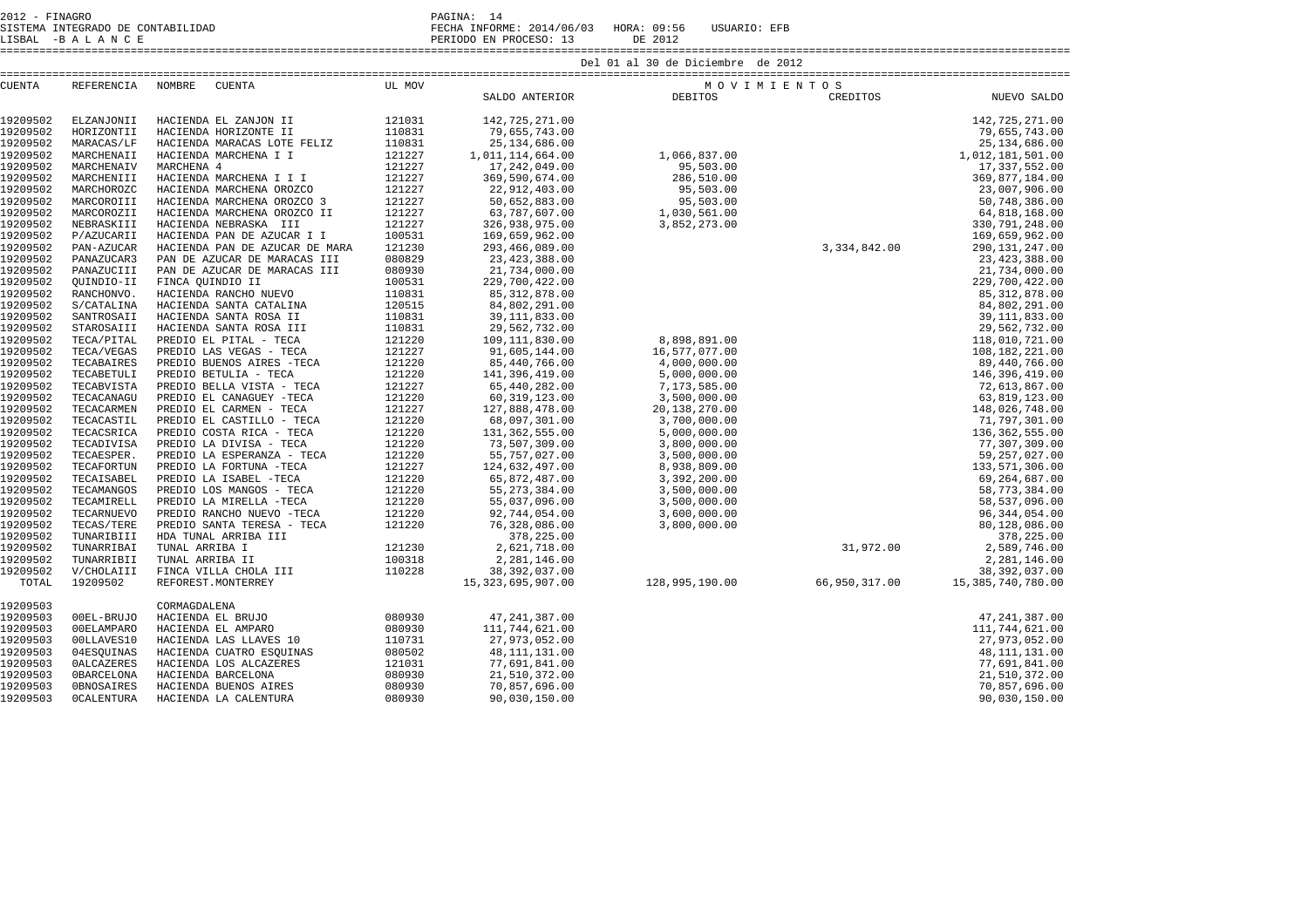| 2012 - FINAGRO                    | PAGINA:                               |         |              |
|-----------------------------------|---------------------------------------|---------|--------------|
| SISTEMA INTEGRADO DE CONTABILIDAD | FECHA INFORME: 2014/06/03 HORA: 09:56 |         | USUARIO: EFB |
| LISBAL -BALANCE                   | PERIODO EN PROCESO: 13                | DE 2012 |              |

====================================================================================================================================================================

| <b>CUENTA</b> | REFERENCIA        | NOMBRE<br>CUENTA               | UL MOV |                     | MOVIMIENTOS                             |          |                  |
|---------------|-------------------|--------------------------------|--------|---------------------|-----------------------------------------|----------|------------------|
|               |                   |                                |        | SALDO ANTERIOR      | DEBITOS                                 | CREDITOS | NUEVO SALDO      |
|               |                   |                                |        |                     |                                         |          |                  |
| 19209503      | <b>OCHICHARRA</b> | HACIENDA LA CHICHARRA          | 121031 | 34, 455, 177.00     |                                         |          | 34, 455, 177.00  |
| 19209503      | OCHIMBORAZ        | HACIENDA CHIMBORAZO            | 120228 | 284,875,331.00      |                                         |          | 284,875,331.00   |
| 19209503      | OEL-TULCAN        | HACIENDA EL TULCAN             | 121031 | 154, 158, 989.00    |                                         |          | 154, 158, 989.00 |
| 19209503      | <b>OELCOMILLO</b> | HACIENDA EL COLMILLO           | 080502 | 28, 289, 992.00     |                                         |          | 28, 289, 992.00  |
| 19209503      | <b>OESMERALDA</b> | HACIENDA LA ESMERALDA          | 080930 | 70,854,911.00       |                                         |          | 70,854,911.00    |
| 19209503      | OLA--UNION        | HACIENDA LA UNION              | 120228 | 29,921,553.00       |                                         |          | 29,921,553.00    |
| 19209503      | OLA-GLORIA        | HACIENDA LA GLORIA             | 080502 | 67, 487, 563.00     |                                         |          | 67, 487, 563.00  |
| 19209503      | OLA-VIRGEN        | HACIENDA LA VIRGEN             | 121031 | 17,958,110.00       |                                         |          | 17,958,110.00    |
| 19209503      | 0LOSOLIVOS        | HACIENDA LOS OLIVOS            |        | 10, 343, 473.00     |                                         |          | 10, 343, 473.00  |
| 19209503      | <b>ONUEVAIDEA</b> | HACIENDA NUEVA IDEA, MATA DE B | 121207 | 31,710,659.00       |                                         |          | 38,964,580.00    |
| 19209503      | <b>OPALESTINA</b> | HACIENDA PALESTINA PARCELA 103 | 080930 | 92,688,306.00       |                                         |          | 92,688,306.00    |
| 19209503      | <b>OSANMARTIN</b> | HACIENDA SAN MARTIN            | 080502 | 25, 446, 992.00     |                                         |          | 25, 446, 992.00  |
| 19209503      | EL-ENCANTO        | HACIENDA EL ENCANTO            | 110731 | 39, 338, 144.00     |                                         |          | 39, 338, 144.00  |
| 19209503      | ELPORGNAVA        | HACIENDA EL PROGRESO NAVARRO   | 080930 | 45, 348, 189.00     |                                         |          | 45, 348, 189.00  |
| 19209503      | ELPROGRODR        | HACIENDA EL PROGRESO RODRIGUEZ | 080502 | 19,584,206.00       |                                         |          | 19,584,206.00    |
| 19209503      | GRUPDESVIL        | HDA. GRUPO DESEOS PARC 4 V. LA | 080930 | 62,996,309.00       |                                         |          | 62,996,309.00    |
| 19209503      | L-AROSARIO        | HACIENDA LOTE A EL ROSARIO     | 080930 | 34,658,354.00       |                                         |          | 34,658,354.00    |
| 19209503      | LAFLORESTA        | HACIENDA LA FLORESTA           | 120228 | 144,754,874.00      |                                         |          | 144,754,874.00   |
| 19209503      | LAPRADYSNJ        | HDA. LA PRADERA Y SAN JOSE     | 080502 | 469, 236, 418.00    |                                         |          | 469, 236, 418.00 |
| 19209503      | LASABANAYD        | HACIENDA LA SABANA Y EL DORADO | 080930 | 160,653,270.00      |                                         |          | 160,653,270.00   |
| 19209503      | LOSBAGYJAR        | HDA. LOS BAGRES Y LA JAR       | 121031 | 163, 231, 829.00    |                                         |          | 163, 231, 829.00 |
| 19209503      | LOSCHOCHOS        | HACIENDA LOTE 1 LOS CHOCHOS    | 080502 | 46, 241, 597.00     |                                         |          | 46, 241, 597.00  |
| 19209503      | MARGARITAS        | HACIENDA LAS MARGARITAS        | 080502 | 15,996,431.00       |                                         |          | 15,996,431.00    |
| 19209503      | P-DETAMARA        | HACIENDA PANORAMA DE TAMARA    | 080930 | 31,771,280.00       |                                         |          | 31,771,280.00    |
| 19209503      |                   |                                | 080930 |                     |                                         |          | 63,265,800.00    |
| 19209503      | P-LAFAURIE        | HACIENDA PANORAMA LAFAURIE     | 080502 | 63,265,800.00       |                                         |          |                  |
| 19209503      | PARC82VILA        | HDA. PAR 82 VILLA ALEJANDRINA  | 080930 | 74,104,965.00       |                                         |          | 74,104,965.00    |
|               | PARCELA102        | HACIENDA PARCELA 102           |        | 35, 555, 189.00     |                                         |          | 35, 555, 189.00  |
| 19209503      | PARCELA105        | HAC. PARCELA 105 LAS GAVIOTAS  | 080502 | 47,356,678.00       |                                         |          | 47,356,678.00    |
| 19209503      | OUEBRADITA        | HACIENDA LAS OUEBRADITAS       | 080502 | 79,297,622.00       |                                         |          | 79,297,622.00    |
| 19209503      | OUINOPERAL        | HACIENDA QUINDIO O PERALONSO   | 121031 | 151,737,663.00      |                                         |          | 151,737,663.00   |
| 19209503      | RUBYTERESA        | HACIENDA RUBY TERESA           | 121031 | 108,233,943.00      |                                         |          | 108,233,943.00   |
| 19209503      | SANCAROSPI        | HACIENDA SAN CARLOS OSPINO     | 121031 | 163,346,943.00      |                                         |          | 163,346,943.00   |
| 19209503      | SANCARROZO        | HACIENDA SAN CARLOS ROZO       | 121031 | 97,386,808.00       |                                         |          | 97,386,808.00    |
| 19209503      | SANGABRIEL        | HACIENDA SAN GABRIEL           | 110731 | 109,292,451.00      |                                         |          | 109,292,451.00   |
| 19209503      | STAMARTICA        | HACIENDA SANTA MARTICA         | 080930 | 145,060,843.00      |                                         |          | 145,060,843.00   |
| 19209503      | V-ESTEFANY        | HACIENDA VILLA ESTEFANY        | 080930 | 48,825,006.00       |                                         |          | 48,825,006.00    |
| 19209503      | VLL-MIRIAM        | HACIENDA VILLA MIRIAM          | 080930 | 44, 118, 439.00     |                                         |          | 44, 118, 439.00  |
| TOTAL         | 19209503          | CORMAGDALENA                   |        | 3, 744, 744, 557.00 |                                         |          | 3,751,998,478.00 |
|               |                   |                                |        |                     | DEBITOS<br>7,253,921.00<br>7,253,921.00 |          |                  |
| 19209504      |                   | REFOREST. INDUSTRIAL ANTIOQUIA |        |                     |                                         |          |                  |
| 19209504      | 000BELGICA        | FINCA BELGICA                  | 081031 | 357,661,255.00      |                                         |          | 357,661,255.00   |
| TOTAL         | 19209504          | REFOREST. INDUSTRIAL ANTIOQUIA |        | 357,661,255.00      |                                         |          | 357,661,255.00   |
| 19209507      |                   | PROYECTO SIST. INTEGRAD. TECNO |        |                     |                                         |          |                  |
| 19209507      | 0000000IVA        | VALOR IVA CARGO DIFERIDO       | 120629 | 2,361,600.00        |                                         |          | 2,361,600.00     |
| 19209507      | 0000SITIVA        | IVA SIT                        | 121228 | 93,126,400.00       | 30,489,747.00                           |          | 123,616,147.00   |
| 19209507      | 0017155606        | SALAMANCA MONTAÑA CARLOS ARTUR | 120629 | 487,944,000.00      |                                         |          | 487,944,000.00   |
| 19209507      | 0019489871        | MILLAN CUERVO GERALDO          | 091015 | 6,363,000.00        |                                         |          | 6,363,000.00     |
| 19209507      | 0052029045        | TRUJILLO PENAGOS DALIA YASMIDT | 121228 | 305, 041, 334.00    | 16,800,000.00                           |          | 321,841,334.00   |
| 19209507      | 0830053262        | WORLD MANAGEMENT ADVISORS LTDA | 120822 | 30,000,000.00       |                                         |          | 30,000,000.00    |
| 19209507      | 0830095313        |                                | 121031 | 147,600,000.00      |                                         |          | 147,600,000.00   |
|               |                   | INFORMATION TECHNOLOGY CONSULT |        |                     |                                         |          |                  |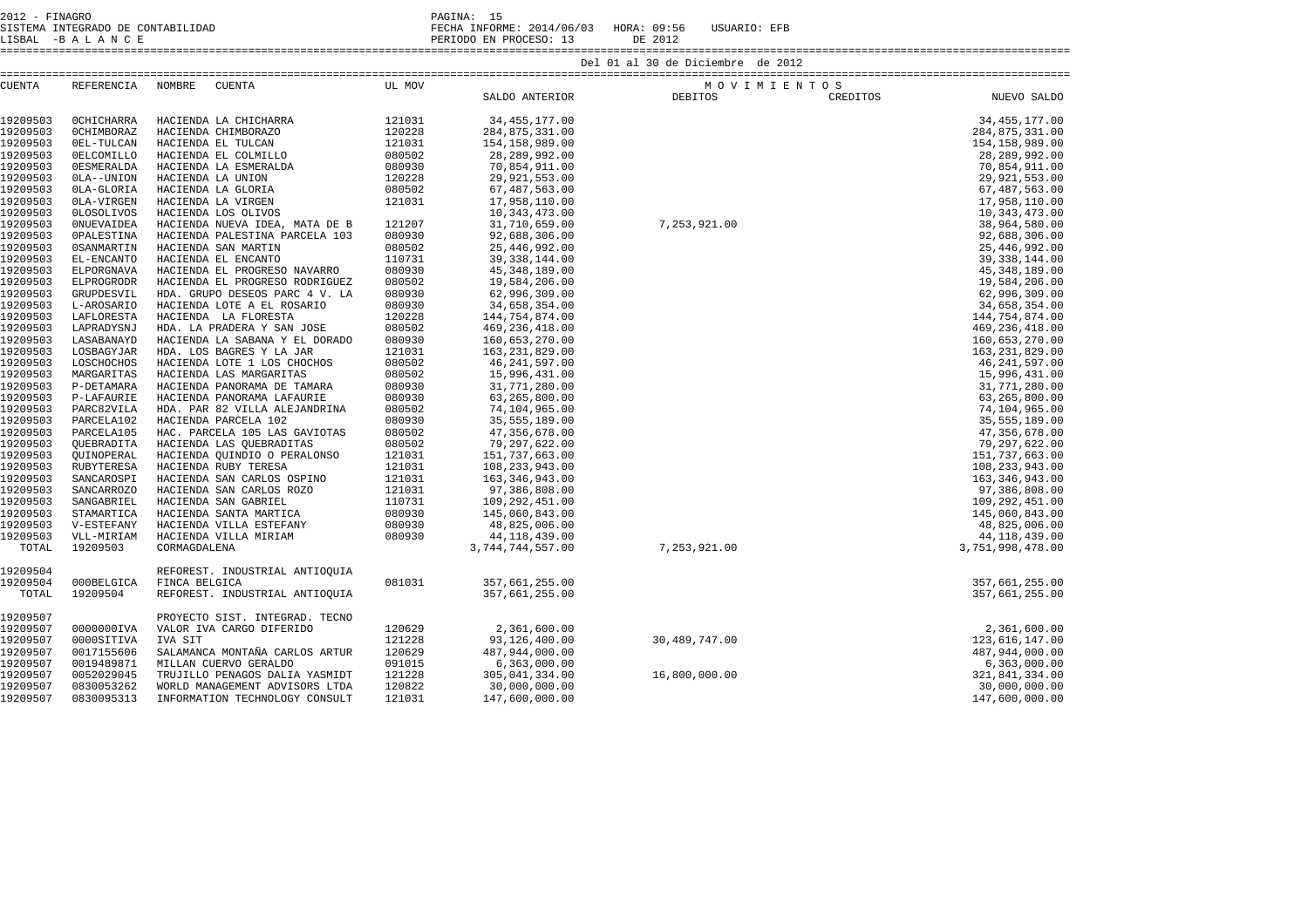| 2012 - FINAGRO     | SISTEMA INTEGRADO DE CONTABILIDAD<br>LISBAL -BALANCE |                                                         |        | PAGINA: 16<br>FECHA INFORME: 2014/06/03 HORA: 09:56<br>PERIODO EN PROCESO: 13 | USUARIO: EFB<br>DE 2012           |                                        |                                   |
|--------------------|------------------------------------------------------|---------------------------------------------------------|--------|-------------------------------------------------------------------------------|-----------------------------------|----------------------------------------|-----------------------------------|
|                    |                                                      |                                                         |        |                                                                               | Del 01 al 30 de Diciembre de 2012 |                                        |                                   |
| <b>CUENTA</b>      | REFERENCIA                                           | NOMBRE<br>CUENTA                                        | UL MOV |                                                                               |                                   | MOVIMIENTOS                            |                                   |
|                    |                                                      |                                                         |        | SALDO ANTERIOR                                                                | <b>DEBITOS</b>                    | CREDITOS                               | NUEVO SALDO                       |
| 19209507           | 0860001022                                           | CASA EDITORIAL EL TIEMPO S.A.                           | 111130 | 17,171,480.00                                                                 |                                   |                                        | 17,171,480.00                     |
| 19209507           | 0860046645                                           | PRICEWATERHOUSECOOPERS ASESORE                          | 121228 | 240,000,000.00                                                                | 80,000,000.00                     |                                        | 320,000,000.00                    |
| 19209507           | 0860519556                                           | DELOITTE ASESORES Y CONSULTORE                          | 121228 |                                                                               | 93,760,921.00                     |                                        | 93,760,921.00                     |
| 19209507           | 0900007251                                           | ESGUERRA BARRERA ARRIAGA                                | 120831 | 89,600,000.00                                                                 |                                   |                                        | 89,600,000.00                     |
| TOTAL              | 19209507                                             | PROYECTO SIST. INTEGRAD. TECNO                          |        | 1,419,207,814.00                                                              | 221,050,668.00                    |                                        | 1,640,258,482.00                  |
| TOTAL              | 192095                                               | OTROS                                                   |        | 31,888,073,606.39                                                             | 366,981,126.00                    | 367,470,290.39                         | 31,887,584,442.00                 |
| TOTAL              | 1920                                                 | CARGOS DIFERIDOS                                        |        | 32, 449, 588, 780. 39                                                         | 490,430,208.00                    | 400,538,429.39                         | 32,539,480,559.00                 |
| 1965<br>196505     |                                                      | BIENES DE ARTE Y CULTURA<br>OBRAS DE ARTE               |        |                                                                               |                                   |                                        |                                   |
| 196505             | 0000941231                                           | SALDO A DIC 31/94                                       | 010402 | 31,013,582.00                                                                 |                                   |                                        | 31,013,582.00                     |
| TOTAL              | 196505                                               | OBRAS DE ARTE                                           |        | 31,013,582.00                                                                 |                                   |                                        | 31,013,582.00                     |
| TOTAL              | 1965                                                 | BIENES DE ARTE Y CULTURA                                |        | 31,013,582.00                                                                 |                                   |                                        | 31,013,582.00                     |
| 1990               |                                                      | <b>DIVERSOS</b>                                         |        |                                                                               |                                   |                                        |                                   |
| 199005             |                                                      | ANTICIPO IMPORRENTA                                     |        |                                                                               |                                   |                                        |                                   |
| 199005<br>TOTAL    | 2012<br>199005                                       | ANTICIPO RENTA AÑO 2012<br>ANTICIPO IMPORRENTA          | 121230 | 20,684,544,000.00<br>20,684,544,000.00                                        |                                   | 20,684,544,000.00<br>20,684,544,000.00 |                                   |
| 199010             |                                                      | RETENCION EN LA FUENTE                                  |        |                                                                               |                                   |                                        |                                   |
| 19901002           |                                                      | HONORARIOS GTOS. ADMON FAG                              | 121230 | 505, 343, 000.00                                                              | 64,019,000.00                     | 569, 362, 000.00                       |                                   |
| 19901007           |                                                      | RETFTE DESCTDA X RENDMTO.FINAN                          | 121230 | 416,881,816.66                                                                | 59,883,823.00                     | 476,765,639.66                         |                                   |
| 19901010           |                                                      | AUTORRETENCION REND. FINAN CAUS                         | 121230 | 1,560,011,000.00                                                              | 56,865,000.00                     | 1,616,876,000.00                       |                                   |
| 19901014<br>TOTAL  | 199010                                               | RETFTE PRAC VTA MADERA 2011<br>RETENCION EN LA FUENTE   | 121230 | 349,203.00<br>2,482,585,019.66                                                | 2,209,331.00<br>182,977,154.00    | 2,558,534.00<br>2,665,562,173.66       |                                   |
| 199015             |                                                      | MUEBLES Y ENSERES EN ALMACEN                            |        |                                                                               |                                   |                                        |                                   |
| 1990154            |                                                      | COMPRA DE ACTIVOS FIJOS                                 |        |                                                                               |                                   |                                        |                                   |
| 1990154            | 06                                                   | EQIPOS PARA COMEDOR Y COCINA                            | 120430 | 9,907,031.00                                                                  |                                   |                                        | 9,907,031.00                      |
| 1990154            | 07                                                   | EQPOS Y MAQ DE COMUNICACIONES                           | 120919 | 378,077,087.00                                                                |                                   |                                        | 378,077,087.00                    |
| 1990154            | 12                                                   | EOPOS Y MAO PARA OFICINA                                | 120629 | 134,976,212.00                                                                |                                   |                                        | 134,976,212.00                    |
| 1990154            | 18                                                   | MOBILIARIO Y ENSERES                                    | 121228 | 478, 514, 296.00                                                              | 3,606,397.00                      |                                        | 482,120,693.00                    |
| 1990154            | 24                                                   | EQPO Y MAQ PARA SISTEMAS                                | 121218 | 1,696,895,056.00                                                              | 22,758,340.00                     |                                        | 1,719,653,396.00                  |
| 1990154            | 26                                                   | EQUIPO DE TRANSPORTE                                    | 121221 | 352,950,100.00                                                                |                                   |                                        | 352,950,100.00                    |
| 1990154            | IV                                                   | VALOR IVA                                               | 121221 | 34,011,400.00                                                                 | 4,218,358.00                      |                                        | 38,229,758.00                     |
| 1990154<br>TOTAL   | ST<br>1990154                                        | SISTEMA INTEGRADO TECNOLOGIA<br>COMPRA DE ACTIVOS FIJOS | 091130 | 24,811,704.00<br>3,110,142,886.00                                             | 30,583,095.00                     |                                        | 24,811,704.00<br>3,140,725,981.00 |
|                    |                                                      |                                                         |        |                                                                               |                                   |                                        |                                   |
| 1990155<br>1990155 | 06                                                   | SALIDAS DE ALMACEN (CR)<br>EQIPOS PARA COMEDOR Y COCINA | 050729 | $9,907,031.00 -$                                                              |                                   |                                        | $9,907,031.00 -$                  |
| 1990155            | 07                                                   | EQPOS Y MAQ DE COMUNICACIONES                           | 111003 | 378,077,087.00-                                                               |                                   |                                        | 378,077,087.00-                   |
| 1990155            | 12                                                   | EQPOS Y MAQ PARA OFICINA                                | 111003 | 134,976,212.00-                                                               |                                   |                                        | 134,976,212.00-                   |
| 1990155            | 18                                                   | MOBILIARIO Y ENSERES                                    | 121230 | 478, 514, 296.00-                                                             |                                   | 3,606,397.00                           | 482,120,693.00-                   |
| 1990155            | 24                                                   | EQPO Y MAQ PARA SISTEMAS                                | 121230 | 1,696,895,056.00-                                                             |                                   | 22,758,340.00                          | 1,719,653,396.00-                 |
| 1990155            | 26                                                   | EOUIPO DE TRANSPORTE                                    | 121230 | 352,950,100.00-                                                               |                                   |                                        | 352,950,100.00-                   |
| 1990155            | IV                                                   | VALOR IVA                                               | 121230 | 34,011,400.00-                                                                |                                   | 4,218,358.00                           | 38, 229, 758.00-                  |
| 1990155            | ST<br>1990155                                        | SISTEMA INTEGRADO TECNOLOGIA                            |        | 24,811,704.00-                                                                |                                   |                                        | 24,811,704.00-                    |
| TOTAL              |                                                      | SALIDAS DE ALMACEN (CR)                                 |        | 3, 110, 142, 886.00-                                                          |                                   | 30,583,095.00                          | 3, 140, 725, 981.00-              |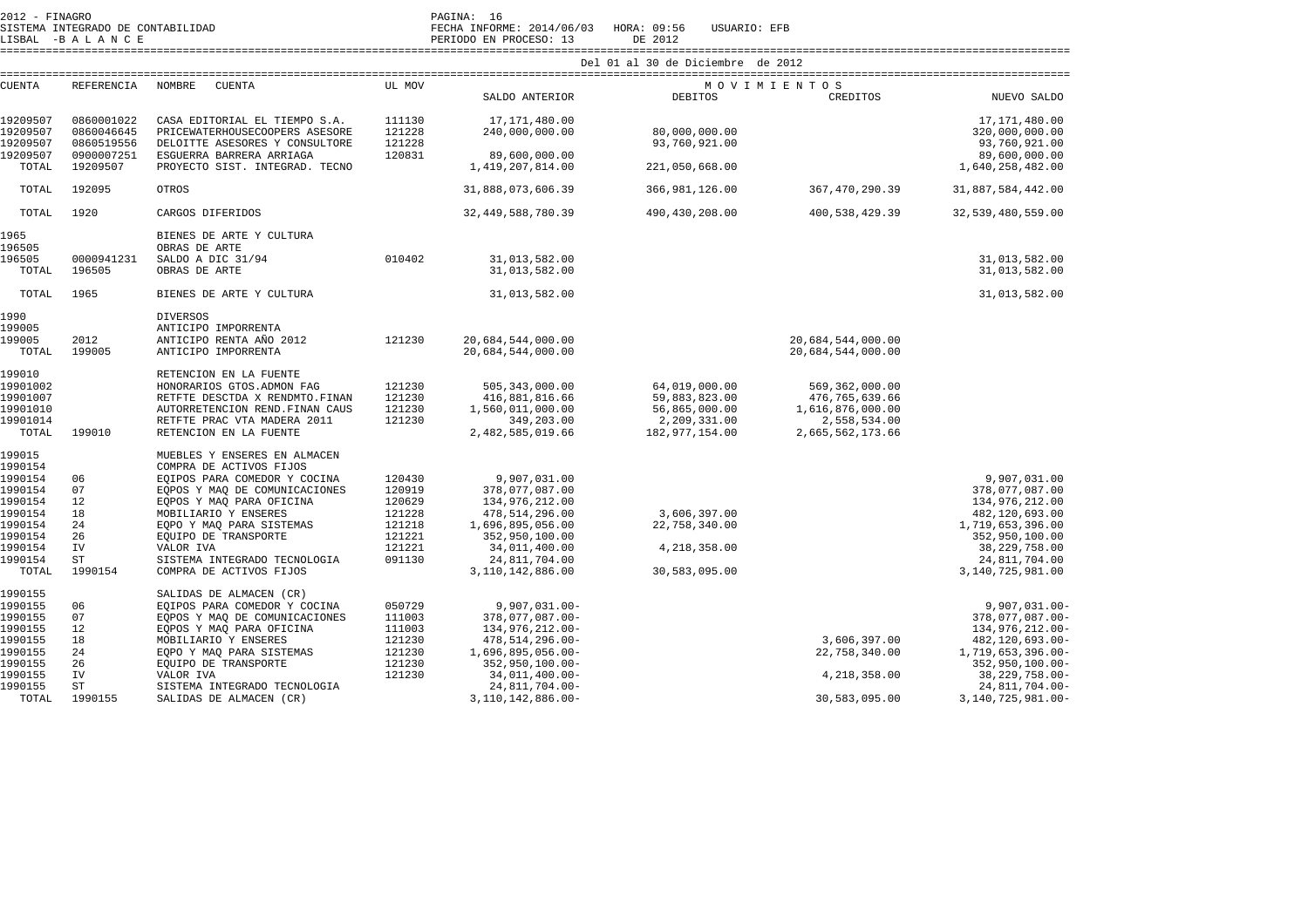| SISTEMA INTEGRADO DE CONTABILIDAD<br>LISBAL -BALANCE |                   |                                | FECHA INFORME: 2014/06/03<br>PERIODO EN PROCESO: 13 | USUARIO: EFB<br>HORA: 09:56<br>DE 2012 |                        |                       |                       |  |  |
|------------------------------------------------------|-------------------|--------------------------------|-----------------------------------------------------|----------------------------------------|------------------------|-----------------------|-----------------------|--|--|
|                                                      |                   |                                | Del 01 al 30 de Diciembre de 2012                   |                                        |                        |                       |                       |  |  |
| <b>CUENTA</b>                                        | <b>REFERENCIA</b> | <b>NOMBRE</b><br><b>CUENTA</b> | UL MOV                                              |                                        | MOVIMIENTOS            |                       |                       |  |  |
|                                                      |                   |                                |                                                     | SALDO ANTERIOR                         | <b>DEBITOS</b>         | CREDITOS              | NUEVO SALDO           |  |  |
| TOTAL                                                | 199015            | MUEBLES Y ENSERES EN ALMACEN   |                                                     |                                        | 30,583,095.00          | 30,583,095.00         |                       |  |  |
| 199030                                               |                   | CAJA MENOR                     |                                                     |                                        |                        |                       |                       |  |  |
| 19903001                                             |                   | CAJA MENOR                     | 120117                                              | 5,667,000.00                           |                        |                       | 5,667,000.00          |  |  |
| TOTAL                                                | 199030            | CAJA MENOR                     |                                                     | 5,667,000.00                           |                        |                       | 5,667,000.00          |  |  |
| 199095                                               |                   | <b>OTROS</b>                   |                                                     |                                        |                        |                       |                       |  |  |
| 19909501                                             |                   | LINEAS TELEFONICAS             | 120123                                              | 34, 547, 033.64                        |                        |                       | 34,547,033.64         |  |  |
| 19909502                                             |                   | DESEMBOLSOS CARTERA (CTA.PTE)  | 121228                                              |                                        | 79, 432, 852, 927.00   | 79, 432, 852, 927.00  |                       |  |  |
| 19909504                                             |                   | RECAUDOS CARTERA (CTA.PTE)     | 121228                                              |                                        | 181,682,880,271.90     | 181,682,880,271.90    |                       |  |  |
| 19909515                                             |                   | TESORERIA CARTERA (CTA.PTE.)   | 121228                                              |                                        | 170,637,799.00         | 170,637,799.00        |                       |  |  |
| TOTAL                                                | 199095            | OTROS                          |                                                     | 34,547,033.64                          | 261, 286, 370, 997.90  | 261, 286, 370, 997.90 | 34, 547, 033.64       |  |  |
| TOTAL                                                | 1990              | <b>DIVERSOS</b>                |                                                     | 23, 207, 343, 053, 30                  | 261, 499, 931, 246, 90 | 284,667,060,266.56    | 40, 214, 033.64       |  |  |
| 1995                                                 |                   | VALORIZACIONES                 |                                                     |                                        |                        |                       |                       |  |  |
| 199510                                               |                   | PROPIEDADES Y EQUIPOS          |                                                     |                                        |                        |                       |                       |  |  |
| 19951010                                             |                   | <b>EDIFICIOS</b>               |                                                     |                                        |                        |                       |                       |  |  |
| 19951010                                             | 001               | PISOS 3, 4 GARAJES             | 111031                                              | 2,583,414,565.00                       |                        |                       | 2,583,414,565.00      |  |  |
| 19951010                                             | 002               | PISO 2 Y GAR. 32, 47 Y 48      | 121230                                              | 1,122,290,364.00                       | 2,607,002.00           |                       | 1,124,897,366.00      |  |  |
| 19951010                                             | 005               | PISO 5, GARAJES, DEPOSITOS     | 121230                                              | 1,030,337,361.00                       | 2,210,074.00           |                       | 1,032,547,435.00      |  |  |
| TOTAL                                                | 19951010          | <b>EDIFICIOS</b>               |                                                     | 4,736,042,290.00                       | 4,817,076.00           |                       | 4,740,859,366.00      |  |  |
|                                                      |                   |                                |                                                     |                                        |                        |                       |                       |  |  |
| TOTAL                                                | 199510            | PROPIEDADES Y EQUIPOS          |                                                     | 4,736,042,290.00                       | 4,817,076.00           |                       | 4,740,859,366.00      |  |  |
| TOTAL                                                | 1995              | VALORIZACIONES                 |                                                     | 4,736,042,290.00                       | 4,817,076.00           |                       | 4,740,859,366.00      |  |  |
| 1999                                                 |                   | PROVISION OTROS ACTIVOS        |                                                     |                                        |                        |                       |                       |  |  |
| 199965                                               |                   | BIENES DE ARTE Y CULTURA       |                                                     |                                        |                        |                       |                       |  |  |
| 199965                                               | 00000A-999        | PROVISION OBRAS DE ARTE        | 060724                                              | 31,013,582.00-                         |                        |                       | $31.013.582.00 -$     |  |  |
| TOTAL                                                | 199965            | BIENES DE ARTE Y CULTURA       |                                                     | 31,013,582.00-                         |                        |                       | 31,013,582.00-        |  |  |
| 199995                                               |                   | OTRAS PROVISIONES              |                                                     |                                        |                        |                       |                       |  |  |
| 19999501                                             |                   | INVERS REFORESTACION REFOCOSTA | 080502                                              | 4,629,438,550.00-                      |                        |                       | 4,629,438,550.00-     |  |  |
| 19999502                                             |                   | INV. REFORESTACION MONTERREY   | 080502                                              | 4, 112, 534, 952.00-                   |                        |                       | 4, 112, 534, 952. 00- |  |  |
| 19999503                                             |                   | INV.REFOREST. CORMAGDALENA     | 080502                                              | 1,988,949,848.00-                      |                        |                       | 1,988,949,848.00-     |  |  |
|                                                      |                   |                                |                                                     |                                        |                        |                       |                       |  |  |

 $10,730,923,350.00-$  TOTAL 199995 OTRAS PROVISIONES 10,730,923,350.00- 10,730,923,350.00- TOTAL 1999 PROVISION OTROS ACTIVOS 10,761,936,932.00- 10,761,936,932.00- TOTAL 19 OTROS ACTIVOS 50,525,767,690.45 262,018,421,900.90 285,330,563,299.95 27,213,626,291.40 TOTAL 1 ACTIVO 6,764,459,446,363.87 1,579,091,702,668.45 1,601,664,583,169.18 6,741,886,565,863.14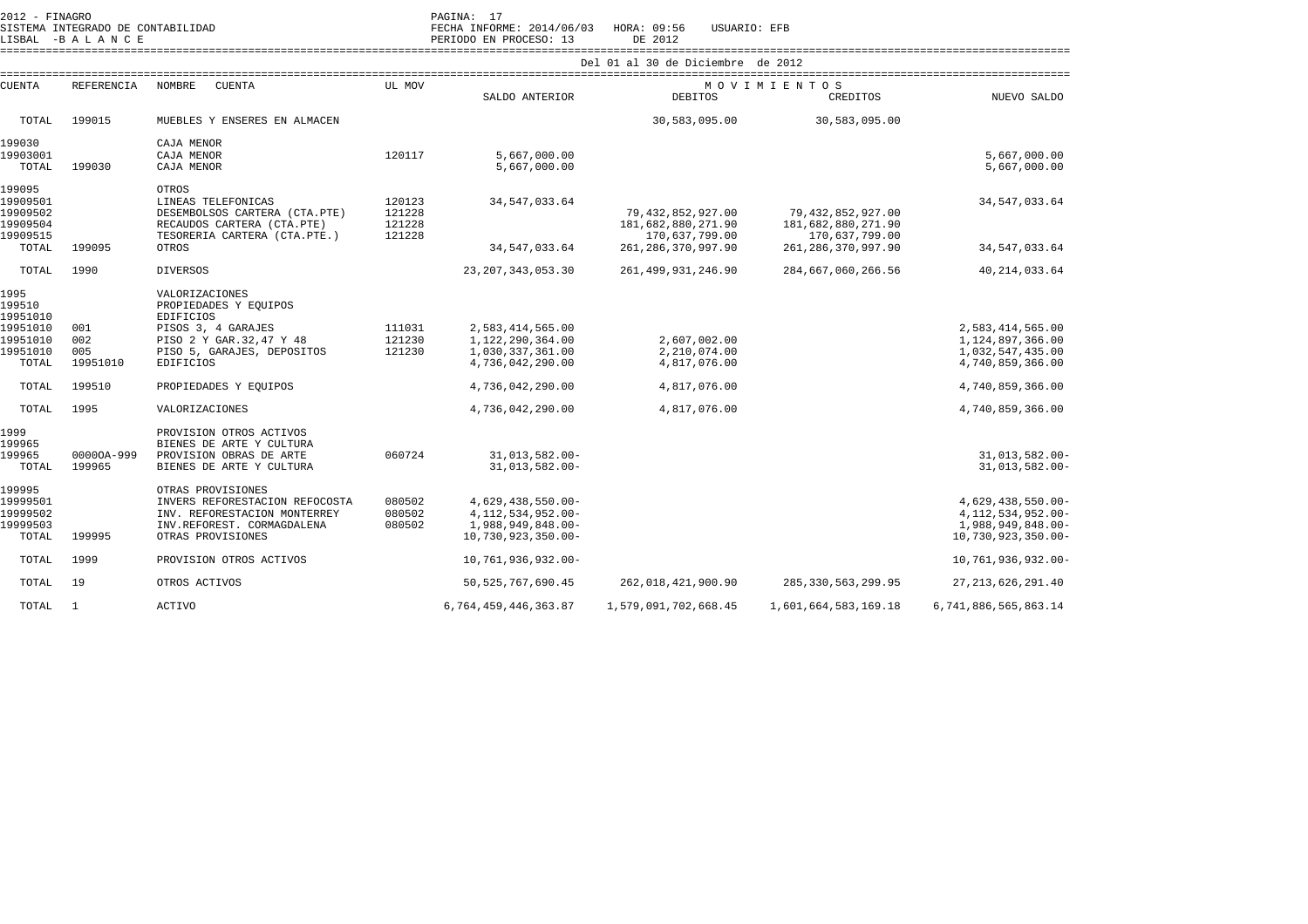| $2012 -$<br>FINAGRO                         | PAGINA: | <b>.</b>      |
|---------------------------------------------|---------|---------------|
| TNTTCDADO DE CONTADIIIDAD<br><b>CTCTTMA</b> | 모모스크고   | <b>TNEODM</b> |

SISTEMA INTEGRADO DE CONTABILIDAD FECHA INFORME: 2014/06/03 HORA: 09:56 USUARIO: EFB

SISTEMA INTEGRADO DE CONTABILIDAD<br>LISBAL -B A L A N C E PERIODO EN PROCESO: 13 DE 2012 ====================================================================================================================================================================

|                |            |                                 |        |                       | ue piciempre          | UE ZUIZ               |                      |
|----------------|------------|---------------------------------|--------|-----------------------|-----------------------|-----------------------|----------------------|
| <b>CUENTA</b>  | REFERENCIA | NOMBRE<br><b>CUENTA</b>         | UL MOV |                       |                       | MOVIMIENTOS           |                      |
|                |            |                                 |        | SALDO ANTERIOR        | <b>DEBITOS</b>        | CREDITOS              | NUEVO SALDO          |
| $\overline{a}$ |            | PASIVO                          |        |                       |                       |                       |                      |
| 22             |            | POS.PASIVAS OP. MDO.MONET.RELA  |        |                       |                       |                       |                      |
| 2205           |            | FONDOS INTERB. COMPRADOS ORDIN. |        |                       |                       |                       |                      |
| 220505         |            | <b>BANCOS</b>                   |        |                       |                       |                       |                      |
| 220505         | 0107       | BANCOLOMBIA                     | 121227 |                       | 15,000,000,000.00     | 15,000,000,000.00     |                      |
| 220505         | 0139       | BANCO DAVIVIENDA                | 121227 |                       | 2,650,000,000.00      | 2,650,000,000.00      |                      |
| TOTAL          | 220505     | <b>BANCOS</b>                   |        |                       | 17,650,000,000.00     | 17,650,000,000.00     |                      |
| TOTAL          | 2205       | FONDOS INTERB. COMPRADOS ORDIN. |        |                       | 17,650,000,000.00     | 17,650,000,000.00     |                      |
| 2222           |            | COMPR. TRANSFER. REPO CERRADO   |        |                       |                       |                       |                      |
| 222230         |            | BANCO DE LA REPUBLICA           |        |                       |                       |                       |                      |
| 222230         | 0100       | BANCOREPUBLICA Y PROV GRAL CAR  | 121226 |                       | 29,600,000,000.00     | 29,600,000,000.00     |                      |
| TOTAL          | 222230     | BANCO DE LA REPUBLICA           |        |                       | 29,600,000,000.00     | 29,600,000,000.00     |                      |
| TOTAL          | 2222       | COMPR. TRANSFER. REPO CERRADO   |        |                       | 29,600,000,000.00     | 29,600,000,000.00     |                      |
| TOTAL          | 22         | POS.PASIVAS OP. MDO.MONET.RELA  |        |                       | 47,250,000,000.00     | 47,250,000,000.00     |                      |
| 25             |            | CUENTAS POR PAGAR               |        |                       |                       |                       |                      |
| 2505           |            | <b>INTERESES</b>                |        |                       |                       |                       |                      |
| 250510         |            | OPERACIONES MDO. MONET Y RELAC. |        |                       |                       |                       |                      |
| 25051005       |            | FONDOS INTERBANCARIOS           |        |                       |                       |                       |                      |
| 25051005       | 0107       | BANCOLOMBIA                     | 121227 |                       | 1,720,833.00          | 1,720,833.00          |                      |
| 25051005       | 0139       | BANCO DAVIVIENDA                | 121227 |                       | 302,542.00            | 302,542.00            |                      |
| TOTAL          | 25051005   | FONDOS INTERBANCARIOS           |        |                       | 2,023,375.00          | 2,023,375.00          |                      |
| TOTAL          | 250510     | OPERACIONES MDO.MONET Y RELAC.  |        |                       | 2,023,375.00          | 2,023,375.00          |                      |
|                |            |                                 |        |                       |                       |                       |                      |
| 250520         |            | TITULOS DE INVERS EN CIRCULAC.  |        |                       |                       |                       |                      |
| 25052008       |            | INT X PAGAR BONOS FORESTALES    | 121230 |                       | 11, 250, 218, 115.74  | 11, 250, 218, 115.74  |                      |
| 25052009       |            | INT X PAGAR TIT DES AGROP A     | 121230 | 3, 384, 187, 510.39   |                       | 3,048,422,999.03      | 6,432,610,509.42     |
| 25052010       |            | INT X PAGAR TIT DES AGROP B     | 121230 | 8,960,899,248.83      |                       | 8,065,044,343.59      | 17,025,943,592.42    |
| TOTAL          | 250520     | TITULOS DE INVERS EN CIRCULAC.  |        | 12, 345, 086, 759. 22 | 11, 250, 218, 115. 74 | 22, 363, 685, 458. 36 | 23, 458, 554, 101.84 |
| TOTAL          | 2505       | <b>INTERESES</b>                |        | 12, 345, 086, 759. 22 | 11, 252, 241, 490. 74 | 22, 365, 708, 833.36  | 23, 458, 554, 101.84 |
| 2510           |            | COMISIONES Y HONORARIOS         |        |                       |                       |                       |                      |
| 251005         |            | COMISIONES                      |        |                       |                       |                       |                      |
| 2510050        |            | COMISIONES EN M/L               |        |                       |                       |                       |                      |
| 25100502       |            | ADMINISTRACION TITULOS          |        |                       |                       |                       |                      |
| 25100502       | 100        | B/REPUBLICA TITULOS DES.AGROP.  | 121228 | 186, 478, 833.98      | 186, 478, 833.98      | 192,662,476.60        | 192,662,476.60       |
| TOTAL          | 25100502   | ADMINISTRACION TITULOS          |        | 186, 478, 833.98      | 186, 478, 833.98      | 192,662,476.60        | 192,662,476.60       |
| TOTAL          | 2510050    | COMISIONES EN M/L               |        | 186, 478, 833.98      | 186, 478, 833.98      | 192,662,476.60        | 192,662,476.60       |
| TOTAL          | 251005     | COMISIONES                      |        | 186, 478, 833.98      | 186, 478, 833.98      | 192,662,476.60        | 192,662,476.60       |
| 251010         |            | HONORARIOS                      |        |                       |                       |                       |                      |
| 25101001       |            | HONORARIOS                      | 121228 | 3,845,525,244.00      | 4,625,942,802.00      | 3,492,431,880.00      | 2,712,014,322.00     |
| TOTAL          | 251010     | HONORARIOS                      |        | 3,845,525,244.00      | 4,625,942,802.00      | 3,492,431,880.00      | 2,712,014,322.00     |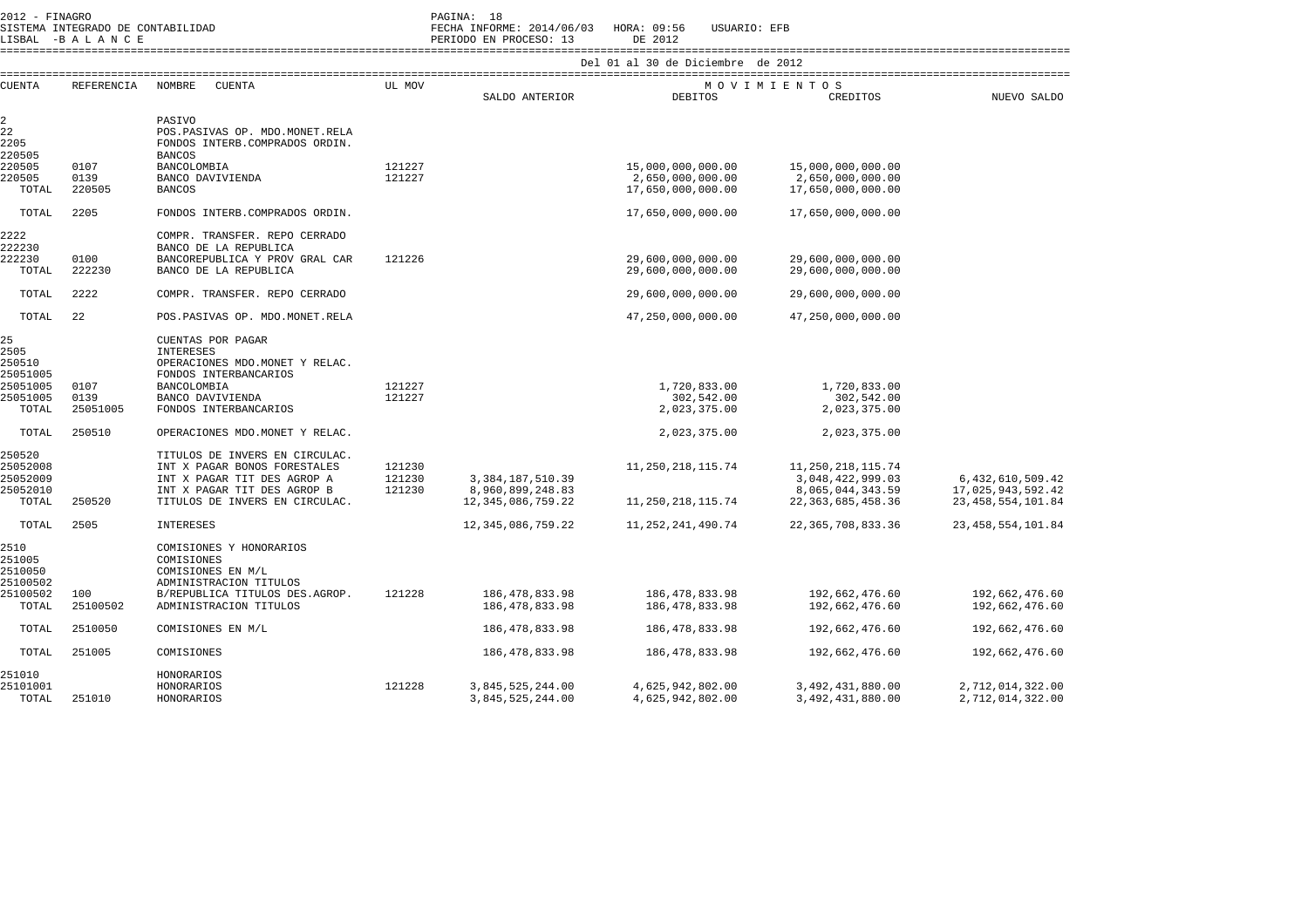| 2012 - FINAGRO |                                   | PAGINA: 19   |  |
|----------------|-----------------------------------|--------------|--|
|                | SISTEMA INTEGRADO DE CONTABILIDAD | FECHA INFORM |  |
|                | TTODAT DATAMOD                    | DERICOO EN B |  |

SISTEMA INTEGRADO DE CONTABILIDAD FECHA INFORME: 2014/06/03 HORA: 09:56 USUARIO: EFB

LISBAL -B A L A N C E PERIODO EN PROCESO: 13 DE 2012 ==================================================================================================================================================================== Del 01 al 30 de Diciembre de 2012

| <b>CUENTA</b>                            | <b>REFERENCIA</b>        | NOMBRE<br>CUENTA                                                                                    | UL MOV                     |                                              |                                        | MOVIMIENTOS                                    |                                                     |
|------------------------------------------|--------------------------|-----------------------------------------------------------------------------------------------------|----------------------------|----------------------------------------------|----------------------------------------|------------------------------------------------|-----------------------------------------------------|
|                                          |                          |                                                                                                     |                            | SALDO ANTERIOR                               | <b>DEBITOS</b>                         | CREDITOS                                       | NUEVO SALDO                                         |
| TOTAL                                    | 2510                     | COMISIONES Y HONORARIOS                                                                             |                            | 4,032,004,077.98                             | 4,812,421,635.98                       | 3,685,094,356.60                               | 2,904,676,798.60                                    |
| 2515<br>251510<br>TOTAL                  | 2515                     | IMPUESTOS<br>INDUSTRIA Y COMERCIO<br>IMPUESTOS                                                      | 121230                     |                                              |                                        | 624,854,000.00<br>624,854,000.00               | 624,854,000.00<br>624,854,000.00                    |
| 2540<br>254010<br>TOTAL                  | 2540                     | PROMETIENTES COMPRADORES<br>BIENES MUEBLES<br>PROMETIENTES COMPRADORES                              |                            | 4,317,668.00<br>4,317,668.00                 |                                        |                                                | 4,317,668.00<br>4, 317, 668.00                      |
| 2545<br>2545<br>TOTAL                    | FIN.<br>2545             | PROVEEDORES<br>PROVEEDORES-FINAGRO<br>PROVEEDORES                                                   | 121220                     | 416,279,950.00<br>416, 279, 950.00           | 992,887,922.00<br>992,887,922.00       | 1,389,055,096.00<br>1,389,055,096.00           | 812, 447, 124.00<br>812, 447, 124.00                |
| 2550<br>255095                           |                          | CONTRIBUCIONES Y AFILIACIONES<br>OTRAS                                                              |                            |                                              |                                        |                                                |                                                     |
| 255095<br>TOTAL                          | 0800193354<br>255095     | FONDO AGROP DE GARANTIAS - FAG<br>OTRAS                                                             | 121230                     | 27,003,636,000.00<br>27,003,636,000.00       | 27,003,636,000.00<br>27,003,636,000.00 | 31, 461, 171, 000.00<br>31, 461, 171, 000.00   | 31, 461, 171, 000.00<br>31, 461, 171, 000.00        |
| TOTAL                                    | 2550                     | CONTRIBUCIONES Y AFILIACIONES                                                                       |                            | 27,003,636,000.00                            | 27,003,636,000.00                      | 31, 461, 171, 000.00                           | 31, 461, 171, 000.00                                |
| 2555<br>255505<br>2555051<br>255505101   |                          | RETENCIONES Y APORTES LABORAL<br>RETENCION EN LA FUENTE<br>RETENCION PRACTICADA<br>RTFE S/ SALARIOS |                            |                                              |                                        |                                                |                                                     |
| 255505101<br>TOTAL                       | FIN.<br>255505101        | RTFE S/ SALARIOS<br>RTFE S/ SALARIOS                                                                | 121230                     | 604,159,802.00<br>604,159,802.00             |                                        | 71,031,858.00<br>71,031,858.00                 | 675,191,660.00<br>675,191,660.00                    |
| 255505106<br>255505106                   | ADN.                     | RTFTE S/ HONORARIOS<br>ALIVIO DEUDA NORMALIZADA                                                     | 120131                     | 915,000.00                                   |                                        |                                                | 915,000.00                                          |
| 255505106<br>255505106<br>255505106      | AIS.<br>CIF.<br>COB.     | RETENCION S/ HONORARIOS<br>RETFTE S/HONORARIOS PRACTICADO<br>PROGRAMA COBERTURAS                    | 120928<br>120327<br>121130 | 52,902,176.00<br>4,864,026.00<br>185,188.00  |                                        |                                                | 52,902,176.00<br>4,864,026.00<br>185,188.00         |
| 255505106<br>255505106 FAG.<br>255505106 | COB <sub>2</sub><br>FBCO | COBERTURAS PPTO. 2012<br>RETFTE SOBRE HONORARIOS<br>FACTORING BANCOLOMBIA                           | 121228<br>121228<br>120525 | 21, 125, 233.00<br>21,793.00                 |                                        | 82,320.00<br>70,710,583.00                     | 82,320.00<br>91,835,816.00<br>21,793.00             |
| 255505106<br>255505106<br>255505106      | FIN.<br>IAT.<br>IAT2     | RTFTE S/ HONORARIOS<br>INCENTIVO ASISTENCIA TECNICA<br>I . A . T - PRESUPUESTO 2012                 | 121228<br>121228<br>121228 | 246,540,855.00<br>257, 411, 595.00           | 24,508,221.00<br>152,247.00            | 58,637,185.00<br>9,206,485.00<br>53,786,500.00 | 280,669,819.00<br>266, 465, 833.00<br>53,786,500.00 |
| 255505106<br>255505106<br>255505106      | ICR.<br>ICRE<br>PADE     | RTDTE S/ HONORARIOS<br>I.C.R RECUPERACION<br>RETFTE SOBRE HONORARIOS                                | 120928<br>121023<br>121031 | 78, 318, 511.00<br>1,376,287.00<br>11,336.00 |                                        |                                                | 78, 318, 511.00<br>1,376,287.00<br>11,336.00        |
| 255505106<br>TOTAL                       | <b>SUBR</b><br>255505106 | SUBSIDIO RECUPERACION<br>RTFTE S/ HONORARIOS                                                        | 121228                     | 206, 564, 757.00<br>870, 236, 757.00         | 24,660,468.00                          | 115,707,813.00<br>308,130,886.00               | 322, 272, 570.00<br>1,153,707,175.00                |
| 255505109<br>255505109                   | FAG.                     | RTFTE S/ SERVICIOS<br>RETFTE SOBRE SERVICIOS                                                        | 120430                     | 66,761.00                                    |                                        |                                                | 66,761.00                                           |
| 255505109<br>255505109                   | FIN.<br>FSA.             | RTFTE S/ SERVICIOS<br>RETEFTE S/SERVICIOS                                                           | 121228<br>121031           | 22,130,654.00<br>12,630.00                   |                                        | 5,688,637.00                                   | 27,819,291.00<br>12,630.00                          |
| 255505109<br>TOTAL                       | ICR.<br>255505109        | RTE.FTE. S/SERVICIOS<br>RTFTE S/ SERVICIOS                                                          | 121220                     | 390,468.00<br>22,600,513.00                  |                                        | 35,496.00<br>5,724,133.00                      | 425,964.00<br>28, 324, 646.00                       |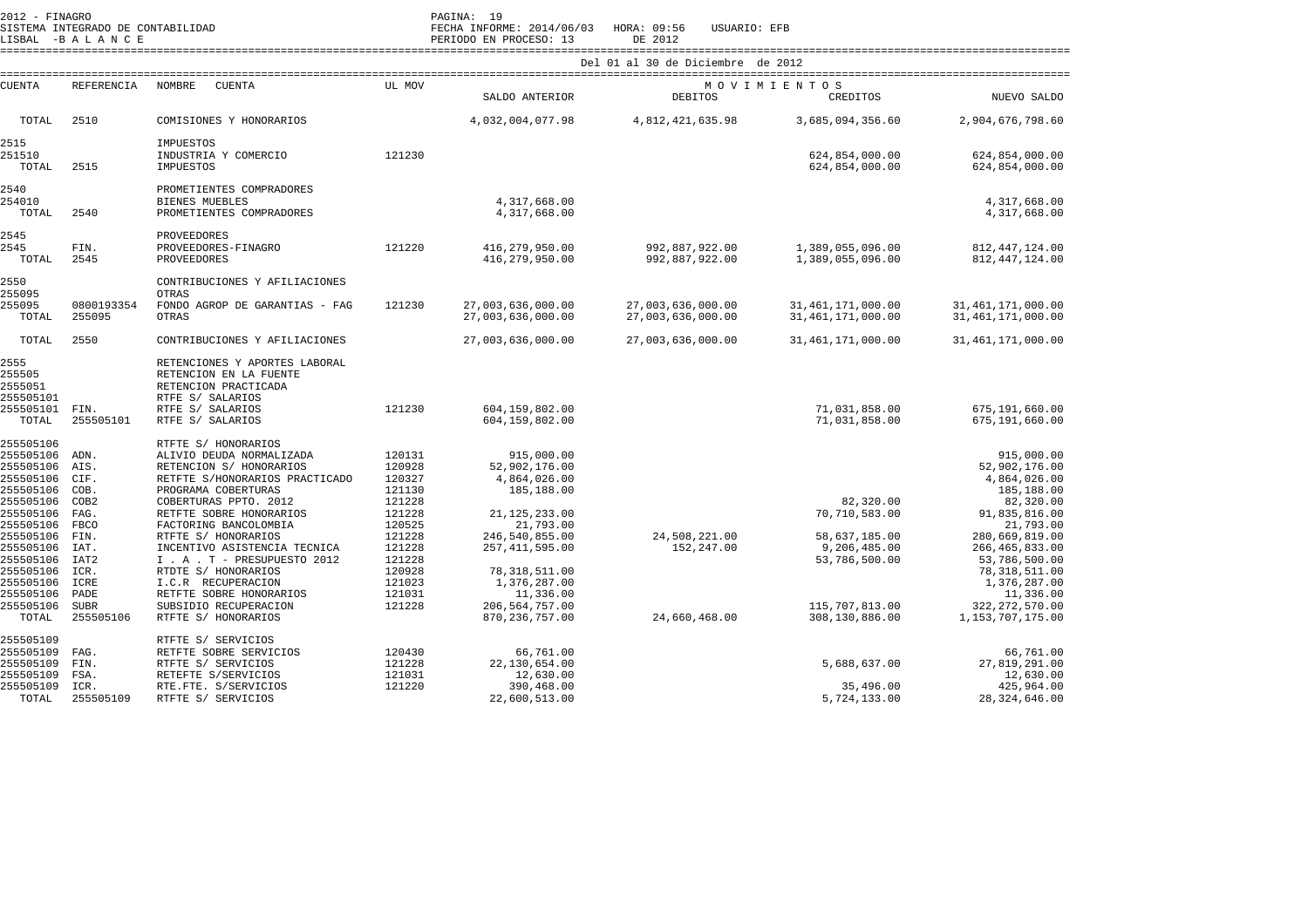LISBAL -B A L A N C E PERIODO EN PROCESO: 13 DE 2012

SISTEMA INTEGRADO DE CONTABILIDAD FECHA INFORME: 2014/06/03 HORA: 09:56 USUARIO: EFB

|                        |                     |                                                     | Del 01 al 30 de Diciembre de 2012 |                              |                |                  |                            |  |  |
|------------------------|---------------------|-----------------------------------------------------|-----------------------------------|------------------------------|----------------|------------------|----------------------------|--|--|
| <b>CUENTA</b>          | <b>REFERENCIA</b>   | <b>NOMBRE</b><br><b>CUENTA</b>                      | UL MOV                            |                              | MOVIMIENTOS    |                  |                            |  |  |
|                        |                     |                                                     |                                   | SALDO ANTERIOR               | <b>DEBITOS</b> | CREDITOS         | NUEVO SALDO                |  |  |
| 255505110              |                     | RTFTE S/ ARRENDAMIENTOS                             |                                   |                              |                |                  |                            |  |  |
| 255505110              | FIN.                | RTFTE S/ ARRENDAMIENTOS                             | 121228                            | 12,828,754.00                |                | 2,594,569.00     | 15, 423, 323.00            |  |  |
| 255505110              | FSA.                | REFTE S/ARRENDAMIENTOS                              | 120905                            | 502,255.00                   |                |                  | 502,255.00                 |  |  |
| TOTAL                  | 255505110           | RTFTE S/ ARRENDAMIENTOS                             |                                   | 13,331,009.00                |                | 2,594,569.00     | 15,925,578.00              |  |  |
| 255505112              |                     | RTFTE COMPRA Y OTROS CONC. TRIB                     |                                   |                              |                |                  |                            |  |  |
| 255505112              | FIN.                | RTFTE COMPRA Y OTROS CONC. TRIB                     | 121228                            | 29,891,614.00                |                | 3,702,786.00     | 33,594,400.00              |  |  |
| TOTAL                  | 255505112           | RTFTE COMPRA Y OTROS CONC. TRIB                     |                                   | 29,891,614.00                |                | 3,702,786.00     | 33,594,400.00              |  |  |
| 255505114              |                     | RETEFUENTE S/ IVA PRACTICADA                        |                                   |                              |                |                  |                            |  |  |
| 255505114              | AIS.                | RETENCION S/ IVA REGIMEN COMUN                      | 120928                            | 38,119,650.00                |                |                  | 38,119,650.00              |  |  |
| 255505114              | CIF.                | RETFTE S/IVA PRACTICADA                             | 120101                            | 5,123.00                     |                |                  | 5,123.00                   |  |  |
| 255505114              | COB.                | PROGRAMA COBERTURAS                                 | 121130<br>121228                  | 190,242.00                   |                | 51,425,887.00    | 190,242.00                 |  |  |
| 255505114<br>255505114 | FAG.<br><b>FBCO</b> | RETFTE S/IVA REGIMEN COMUN<br>FACTORING BANCOLOMBIA | 120528                            | 15, 363, 810.00<br>15,849.00 |                |                  | 66,789,697.00<br>15,849.00 |  |  |
| 255505114              | FIN.                | RETEFUENTE S/ IVA PRACTICADA                        | 121228                            | 271,162,298.00               | 17,824,167.00  | 60, 244, 952.00  | 313,583,083.00             |  |  |
| 255505114              | FSA.                | REFTEFTE S/IVA PRACTICADA                           | 121106                            | 755,973.00                   |                |                  | 755,973.00                 |  |  |
| 255505114              | IAT.                | INCENTIVO ASISTENCIA TECNICA                        | 121228                            | 67,209,216.00                | 106,605.00     | 6,695,626.00     | 73,798,237.00              |  |  |
| 255505114              | IAT <sub>2</sub>    | I . A . T - PRESUPUESTO 2012                        | 121228                            |                              |                | 64,570,514.00    | 64,570,514.00              |  |  |
| 255505114              | ICR.                | RETEFUENTE S/ IVA PRACTICADA                        | 120928                            | 56,956,927.00                |                |                  | 56,956,927.00              |  |  |
| 255505114              | ICRE                | I.C.R RECUPERACION                                  | 121023                            | 1,000,940.00                 |                |                  | 1,000,940.00               |  |  |
| 255505114              | PADE                | RETEFUENTE SOBRE IVA                                | 121031                            | 8,244.00                     |                |                  | 8,244.00                   |  |  |
| 255505114              | <b>SUBR</b>         | SUBSIDIO RECUPERACION                               | 121228                            | 149,739,184.00               |                | 84, 151, 141.00  | 233,890,325.00             |  |  |
| TOTAL                  | 255505114           | RETEFUENTE S/ IVA PRACTICADA                        |                                   | 600, 527, 456.00             | 17,930,772.00  | 267,088,120.00   | 849,684,804.00             |  |  |
| 255505115              |                     | RETFTE S/IVA PRACTICAD REG SIM                      |                                   |                              |                |                  |                            |  |  |
| 255505115              | FAG.                | RETFT IVA REGIMEN SIMPLIFICADO                      | 120430                            | 89,015.00                    |                |                  | 89,015.00                  |  |  |
| TOTAL                  | 255505115           | RETFTE S/IVA PRACTICAD REG SIM                      |                                   | 89,015.00                    |                |                  | 89,015.00                  |  |  |
| 255505116              |                     | AUTORRETENCION REND FROS                            |                                   |                              |                |                  |                            |  |  |
| 255505116              | FIN.                | AUTORRETENCION REND FROS                            | 121228                            | 1,560,011,000.00             |                | 56,865,000.00    | 1,616,876,000.00           |  |  |
| TOTAL                  | 255505116           | AUTORRETENCION REND FROS                            |                                   | 1,560,011,000.00             |                | 56,865,000.00    | 1,616,876,000.00           |  |  |
| TOTAL                  | 2555051             | RETENCION PRACTICADA                                |                                   | 3,700,847,166.00             | 42,591,240.00  | 715, 137, 352.00 | 4, 373, 393, 278.00        |  |  |
| 2555052                |                     | RETEFUENTE CONSIGNANDA BCOS                         |                                   |                              |                |                  |                            |  |  |
| 255505201              |                     | RTFTE CONSIG SALARIOS                               | 121219                            | 546,795,000.00-              | 57,365,000.00  |                  | $604, 160, 000.00 -$       |  |  |
| 255505206              |                     | RTFTE CONSIG S/ HONORARIOS                          | 121219                            | 557,980,000.00-              | 312,256,000.00 |                  | $870, 236, 000.00 -$       |  |  |
| 255505209              |                     | RTFTE CONSIG S/ SERVICIOS                           | 121219                            | 21,319,000.00-               | 1,279,000.00   |                  | $22,598,000.00 -$          |  |  |
| 255505210              |                     | RTFTE CONSIG S/ ARRENDAMIENTO                       | 121219                            | $12,346,000.00-$             | 985,000.00     |                  | 13,331,000.00-             |  |  |
| 255505212              |                     | RTEFTE CONSIG.S/COMPRAS Y OTRO                      | 121219                            | 28,517,000.00-               | 1,374,000.00   |                  | $29,891,000.00 -$          |  |  |
| 255505214              |                     | RETEFUENTE S/IVA PAGADA                             | 121219                            | $476, 327, 000.00 -$         | 124,200,000.00 |                  | $600, 527, 000.00 -$       |  |  |
| 255505215              |                     | RETFTE CONSIG- S/IVA-REG. SIMPL                     | 120518                            | $89,000.00 -$                |                |                  | $89,000.00$ -              |  |  |
| 255505216              |                     | AUTORRETENCION CONS BCO                             | 121219                            | 1,521,791,000.00-            | 38,220,000.00  |                  | 1,560,011,000.00-          |  |  |
| TOTAL                  | 2555052             | RETEFUENTE CONSIGNANDA BCOS                         |                                   | 3, 165, 164, 000.00-         | 535,679,000.00 |                  | 3,700,843,000.00-          |  |  |
| 2555054                |                     | RETEFUENTE ICA                                      |                                   |                              |                |                  |                            |  |  |
| 25550541               |                     | RETEFUENTE ICA PRACTICADA                           | 121228                            | 37,829,329.00                | 131,100.00     | 11,729,707.00    | 49, 427, 936.00            |  |  |
| 25550542               |                     | RETEFUENTE ICA CONSIGNADA                           | 121122                            | $32,336,000.00 -$            |                |                  | $32,336,000.00 -$          |  |  |
| TOTAL                  | 2555054             | RETEFUENTE ICA                                      |                                   | 5,493,329.00                 | 131,100.00     | 11,729,707.00    | 17,091,936.00              |  |  |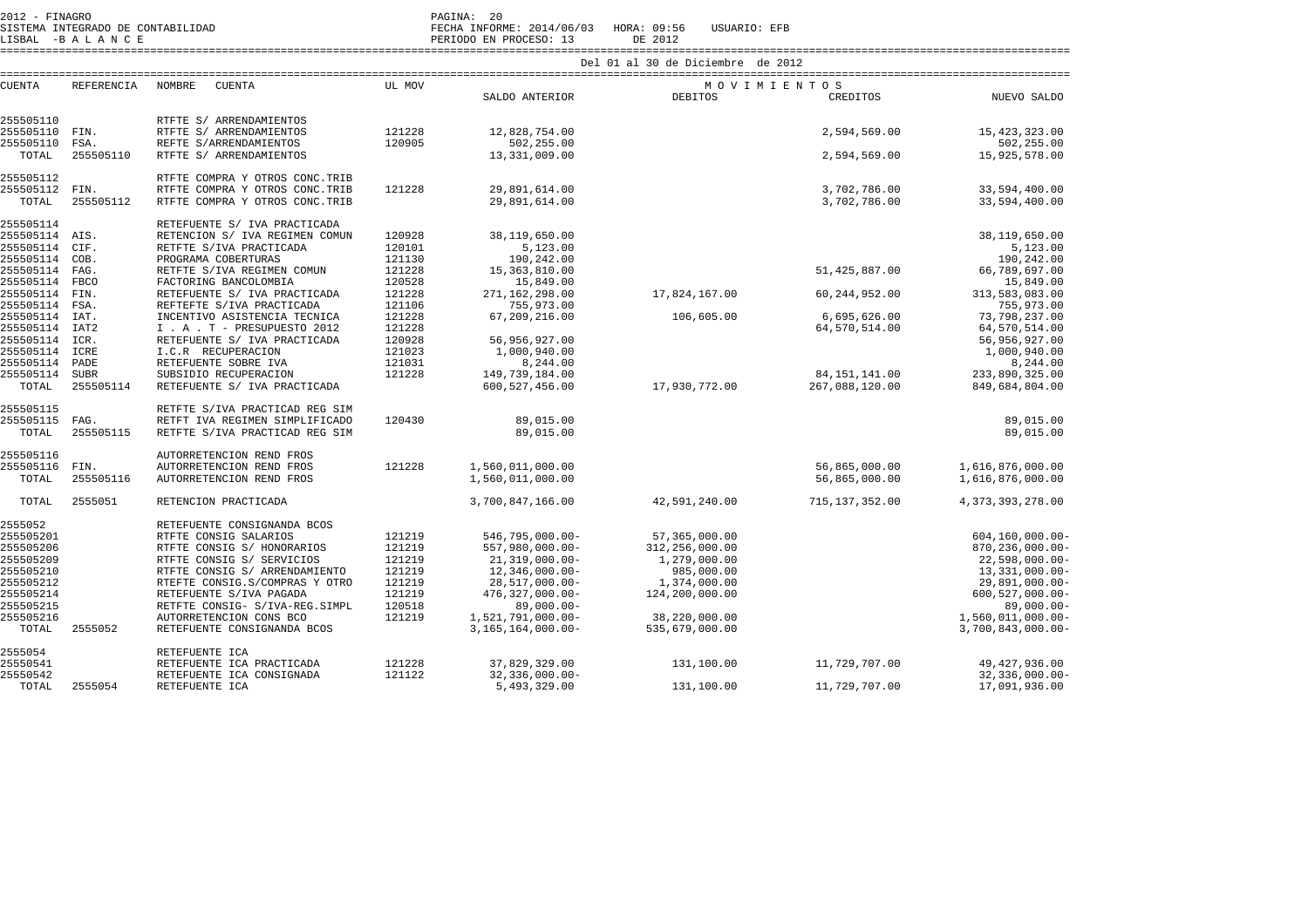SISTEMA INTEGRADO DE CONTABILIDAD FECHA INFORME: 2014/06/03 HORA: 09:56 USUARIO: EFB

LISBAL -B A L A N C E PERIODO EN PROCESO: 13 DE 2012 ==================================================================================================================================================================== Del 01 al 30 de Diciembre de 2012

| CUENTA               | <b>REFERENCIA</b> | NOMBRE<br><b>CUENTA</b>                                                                          | <b>III. MOV</b> |                      | MOVIMIENTOS            |                        |                      |  |  |
|----------------------|-------------------|--------------------------------------------------------------------------------------------------|-----------------|----------------------|------------------------|------------------------|----------------------|--|--|
|                      |                   |                                                                                                  |                 | SALDO ANTERIOR       | <b>DEBITOS</b>         | CREDITOS               | NUEVO SALDO          |  |  |
| TOTAL                | 255505            | RETENCION EN LA FUENTE                                                                           |                 | 541, 176, 495.00     | 578,401,340.00         | 726,867,059.00         | 689, 642, 214.00     |  |  |
| 255515               |                   | <b>JUDICIALES</b>                                                                                |                 |                      |                        |                        |                      |  |  |
| 25551501             |                   | EMBARGO -DESCONTADO-                                                                             | 121230          |                      | 10,498,274.00          | 10,498,274.00          |                      |  |  |
| TOTAL                | 255515            | <b>JUDICIALES</b>                                                                                |                 |                      | 10,498,274.00          | 10,498,274.00          |                      |  |  |
| 255540               |                   | CAJA COMPEN FAM ICBF SENA                                                                        |                 |                      |                        |                        |                      |  |  |
| 25554001             |                   | COLSUBSIDIO                                                                                      | 121230          | 32,564,500.00        | 66,957,900.00          | 34, 393, 400.00        |                      |  |  |
| 25554002             |                   | SENA                                                                                             | 121230          | 16,282,400.00        | 33,479,000.00          | 17,196,600.00          |                      |  |  |
| 25554003             |                   | I.C.B.F.                                                                                         | 121230          | 24, 421, 900.00      | 50, 215, 500.00        | 25,793,600.00          |                      |  |  |
| TOTAL                | 255540            | CAJA COMPEN FAM ICBF SENA                                                                        |                 | 73,268,800.00        | 150,652,400.00         | 77,383,600.00          |                      |  |  |
| 255595               |                   | OTROS                                                                                            |                 |                      |                        |                        |                      |  |  |
| 25559502             |                   | MED/PREPGDA DESCTDA-COLSANITAS                                                                   | 121230          |                      | 37,856,510.00          | 37,921,030.00          | 64,520.00            |  |  |
| 25559503             |                   | MED/PREPGDA DESCTDA-COLPATRIA                                                                    | 121230          |                      | 11,488,447.00          | 11,488,447.00          |                      |  |  |
| 25559504             |                   | FONDO DE EMPLEADOS "FONDEFIN"                                                                    | 121230          | 576,461.00           | 62,823,045.00          | 62,823,045.00          | 576,461.00           |  |  |
| 25559505             |                   | PENSIONES                                                                                        | 121230          | 128,519,000.00       | 264,978,700.00         | 136,459,700.00         |                      |  |  |
| 25559507             |                   | PLAN COMPL. FAMISANAR                                                                            | 121230          |                      | 7,812,626.00           | 7,812,626.00           |                      |  |  |
| 25559508             |                   | DTO. PLAN INTEGRAL MEDISANITAS                                                                   | 121230          |                      | 2,193,150.00           | 2,310,590.00           | 117,440.00           |  |  |
| 25559510             |                   | SALUD                                                                                            | 121228          | 103,706,200.00       | 213,577,200.00         | 110, 137, 200.00       | 266,200.00           |  |  |
| 25559520             |                   | RIESGOS PROFESIONALES                                                                            | 121230          | 4,148,700.00         | 8,654,000.00           | 4,505,300.00           |                      |  |  |
| 25559521             |                   | A.R.P. CONTRATISTAS                                                                              | 090123          | 1,192,114.00         |                        |                        | 1,192,114.00         |  |  |
| 25559522             |                   | FONDEFIN - DESCTOS.P/TEMPORAL                                                                    | 121211          | 1,426,110.00         | 1,520,843.00           | 1,096,448.00           | 1,001,715.00         |  |  |
| 25559525             |                   | APORTES VOLUNTARIOS-FOND.PENS.                                                                   | 121230          |                      | 41,399,900.00          | 41,399,900.00          |                      |  |  |
| 25559540             |                   | CUENTAS AFC (VIVIENDA) FUNC.                                                                     | 121230          |                      | 22,740,000.00          | 22,740,000.00          |                      |  |  |
| TOTAL                | 255595            | OTROS                                                                                            |                 | 239,568,585.00       | 675,044,421.00         | 438,694,286.00         | 3,218,450.00         |  |  |
| TOTAL                | 2555              | RETENCIONES Y APORTES LABORAL                                                                    |                 | 854,013,880.00       | 1, 414, 596, 435.00    | 1, 253, 443, 219, 00   | 692,860,664.00       |  |  |
| 2595                 |                   | <b>DIVERSAS</b>                                                                                  |                 |                      |                        |                        |                      |  |  |
| 259510               |                   | NOMINA                                                                                           |                 |                      |                        |                        |                      |  |  |
| 25951099             |                   | SUELDOS POR PAGAR                                                                                | 121230          | 11, 411, 735.00      | 1,609,818,997.00       | 1,599,646,442.00       | 1,239,180.00         |  |  |
| TOTAL                | 259510            | NOMINA                                                                                           |                 | 11, 411, 735.00      | 1,609,818,997.00       | 1,599,646,442.00       | 1,239,180.00         |  |  |
| 259515               |                   | CHEQUES GIRADOS NO COBRADOS                                                                      |                 |                      |                        |                        |                      |  |  |
| 259515               | 0860003020        | BBVA COLOMBIA                                                                                    | 990201          | 131,954.00           |                        |                        | 131,954.00           |  |  |
| TOTAL                | 259515            | CHEQUES GIRADOS NO COBRADOS                                                                      |                 | 131,954.00           |                        |                        | 131,954.00           |  |  |
| 259595               |                   | OTRAS                                                                                            |                 |                      |                        |                        |                      |  |  |
| 259595               | FIN.              | OTRAS                                                                                            | 121210          | 367, 165, 309.49     | 133, 621, 544, 817. 53 | 133, 378, 775, 228.30  | 124, 395, 720. 26    |  |  |
| TOTAL                | 259595            | <b>OTRAS</b>                                                                                     |                 | 367, 165, 309, 49    | 133,621,544,817.53     | 133, 378, 775, 228.30  | 124, 395, 720. 26    |  |  |
|                      |                   |                                                                                                  |                 |                      |                        |                        |                      |  |  |
| TOTAL                | 2595              | <b>DIVERSAS</b>                                                                                  |                 | 378,708,998.49       | 135, 231, 363, 814.53  | 134, 978, 421, 670. 30 | 125,766,854.26       |  |  |
| TOTAL                | 25                | CUENTAS POR PAGAR                                                                                |                 | 45,034,047,333.69    | 180, 707, 147, 298. 25 | 195, 757, 748, 175.26  | 60,084,648,210.70    |  |  |
| 26<br>2612<br>261205 |                   | TITULOS DE INVERS EN CIRCULAC.<br>TITULOS DE DESARROLLO AGROPEC<br>TIT.DESARROLLO AGROP. CLASE A |                 |                      |                        |                        |                      |  |  |
| 261205               | <b>VNOM</b>       | VALOR NOMINAL                                                                                    | 121217          | 2,969,399,388,206.00 | 766,857,000.00         | 418,857,000.00         | 2,969,051,388,206.00 |  |  |
| TOTAL                | 261205            | TIT.DESARROLLO AGROP. CLASE A                                                                    |                 | 2,969,399,388,206.00 | 766,857,000.00         | 418,857,000.00         | 2,969,051,388,206.00 |  |  |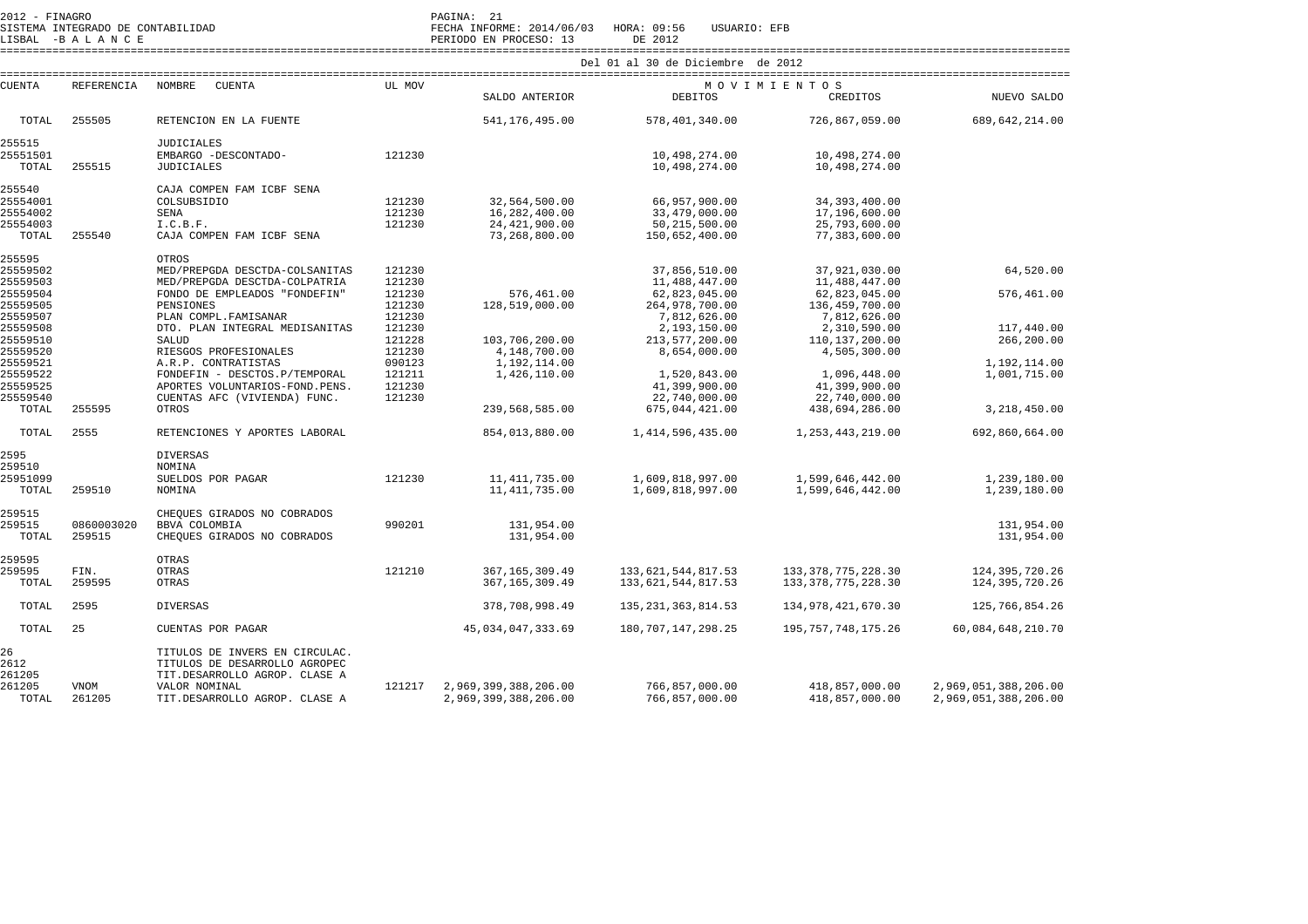| $\lambda U + \lambda = F + N A(\tau K)$ |  |                                   |
|-----------------------------------------|--|-----------------------------------|
|                                         |  | SISTEMA INTEGRADO DE CONTABILIDAD |

2012 - FINAGRO PAGINA: 22 SISTEMA INTEGRADO DE CONTABILIDAD FECHA INFORME: 2014/06/03 HORA: 09:56 USUARIO: EFB LISBAL -B A L A N C E PERIODO EN PROCESO: 13 DE 2012

 ==================================================================================================================================================================== Del 01 al 30 de Diciembre de 2012

| CUENTA   | <b>REFERENCIA</b> | NOMBRE<br>CUENTA               | UL MOV           |                           |                  | MOVIMIENTOS      |                          |
|----------|-------------------|--------------------------------|------------------|---------------------------|------------------|------------------|--------------------------|
|          |                   |                                |                  | SALDO ANTERIOR            | <b>DEBITOS</b>   | CREDITOS         | NUEVO SALDO              |
| 261210   |                   | TIT.DESARROLLO AGROP. CLASE B  |                  |                           |                  |                  |                          |
| 261210   | VNOM              | VALOR NOMINAL                  | 121217           | 3,048,083,955,139.45      | 1,303,972,000.00 | 851,972,000.00   | 3, 047, 631, 955, 139.45 |
| TOTAL    | 261210            | TIT.DESARROLLO AGROP. CLASE B  |                  | 3,048,083,955,139.45      | 1,303,972,000.00 | 851,972,000.00   | 3, 047, 631, 955, 139.45 |
| TOTAL    | 2612              | TITULOS DE DESARROLLO AGROPEC  |                  | 6, 017, 483, 343, 345. 45 | 2,070,829,000.00 | 1,270,829,000.00 | 6,016,683,343,345.45     |
| TOTAL    | 26                | TITULOS DE INVERS EN CIRCULAC. |                  | 6, 017, 483, 343, 345. 45 | 2,070,829,000.00 | 1,270,829,000.00 | 6, 016, 683, 343, 345.45 |
|          |                   |                                |                  |                           |                  |                  |                          |
| 27       |                   | OTROS PASIVOS                  |                  |                           |                  |                  |                          |
| 2710     |                   | OBLIGACIONES LAB CONSOLIDADAS  |                  |                           |                  |                  |                          |
| 271005   |                   | CESANTIAS CONSOLIDADAS         |                  |                           |                  |                  |                          |
| 271005   | 2204              | FINAGRO                        | 121230<br>121230 |                           | 12,881,942.00    | 372,031,705.00   | 359, 149, 763.00         |
| 271005   | PRAN              | FIDUCIA PRAN                   |                  |                           |                  | 13,723,893.00    | 13,723,893.00            |
| TOTAL    | 271005            | CESANTIAS CONSOLIDADAS         |                  |                           | 12,881,942.00    | 385,755,598.00   | 372,873,656.00           |
| 271010   |                   | INTERESES SOBRE CESANTIAS      |                  |                           |                  |                  |                          |
| 271010   | 2204              | FINAGRO                        | 121230           |                           | 1,249,578.00     | 41,546,410.00    | 40,296,832.00            |
| 271010   | PRAN              | FIDUCIA PRAN                   | 121230           |                           |                  | 1,646,867.00     | 1,646,867.00             |
| TOTAL    | 271010            | INTERESES SOBRE CESANTIAS      |                  |                           | 1,249,578.00     | 43, 193, 277.00  | 41,943,699.00            |
| 271015   |                   | VACACIONES CONSOLIDADAS        |                  |                           |                  |                  |                          |
| 271015   | 2204              | <b>FINAGRO</b>                 | 121230           | 292, 297, 877.00          | 53, 550, 477.00  | 691,657,542.00   | 930, 404, 942.00         |
| 271015   | PRAN              | FIDUCIA PRAN                   | 121230           | 2,395,830.00              | 1,181,203.00     | 18,921,689.00    | 20, 136, 316.00          |
| TOTAL    | 271015            | VACACIONES CONSOLIDADAS        |                  | 294,693,707.00            | 54,731,680.00    | 710,579,231.00   | 950, 541, 258.00         |
| 271095   |                   | OTRAS PRESTACIONES SOCIALES    |                  |                           |                  |                  |                          |
| 2710950  |                   | OTRAS PRESTACIONES LEGALES     |                  |                           |                  |                  |                          |
| 27109501 |                   | PRIMA LEGAL DE SERVICIO        |                  |                           |                  |                  |                          |
| 27109501 | 2204              | <b>FINAGRO</b>                 | 121230           |                           | 205,055,019.00   | 205,055,019.00   |                          |
| 27109501 | PRAN              | FIDUCIA PRAN                   | 121230           |                           | 6,866,298.00     | 6,866,298.00     |                          |
| TOTAL    | 27109501          | PRIMA LEGAL DE SERVICIO        |                  |                           | 211,921,317.00   | 211,921,317.00   |                          |
| TOTAL    | 2710950           | OTRAS PRESTACIONES LEGALES     |                  |                           | 211,921,317.00   | 211,921,317.00   |                          |
|          |                   |                                |                  |                           |                  |                  |                          |
| 2710951  |                   | OTRAS PRESTAC. EXTRALEGALES    |                  |                           |                  |                  |                          |
| 27109511 |                   | PRIMA DE VACACIONES            |                  |                           |                  |                  |                          |
| 27109511 | 2204              | <b>FINAGRO</b>                 | 121230           | 44,704,460.00             | 12,938,511.00    | 203, 282, 733.00 | 235,048,682.00           |
| 27109511 | PRAN              | FIDUCIA PRAN                   | 121230           | 3, 248, 161.00            | 770,350.00       | 8,602,981.00     | 11,080,792.00            |
| TOTAL    | 27109511          | PRIMA DE VACACIONES            |                  | 47,952,621.00             | 13,708,861.00    | 211,885,714.00   | 246, 129, 474.00         |
| 27109512 |                   | PRIMA EXTRA.SERVICIO O NAVIDAD |                  |                           |                  |                  |                          |
| 27109512 | 2204              | <b>FINAGRO</b>                 | 121230           |                           | 256,076,850.00   | 256,076,850.00   |                          |
| 27109512 | PRAN              | FIDUCIA PRAN                   | 121230           |                           | 11,626,533.00    | 11,626,533.00    |                          |
| TOTAL    | 27109512          | PRIMA EXTRA.SERVICIO O NAVIDAD |                  |                           | 267, 703, 383.00 | 267, 703, 383.00 |                          |
| 27109513 |                   | PRIMA EXTRA.ANTIGUEDAD CONS.   |                  |                           |                  |                  |                          |
| 27109513 | 2204              | <b>FINAGRO</b>                 | 121230           |                           | 9,456,600.00     | 127,496,377.00   | 118,039,777.00           |
| 27109513 | PRAN              | FIDUCIA PRAN                   | 121230           |                           |                  | 4, 232, 143.00   | 4, 232, 143.00           |
| TOTAL    | 27109513          | PRIMA EXTRA.ANTIGUEDAD CONS.   |                  |                           | 9,456,600.00     | 131,728,520.00   | 122, 271, 920.00         |
|          |                   |                                |                  |                           |                  |                  |                          |
| TOTAL    | 2710951           | OTRAS PRESTAC. EXTRALEGALES    |                  | 47,952,621.00             | 290,868,844.00   | 611, 317, 617.00 | 368,401,394.00           |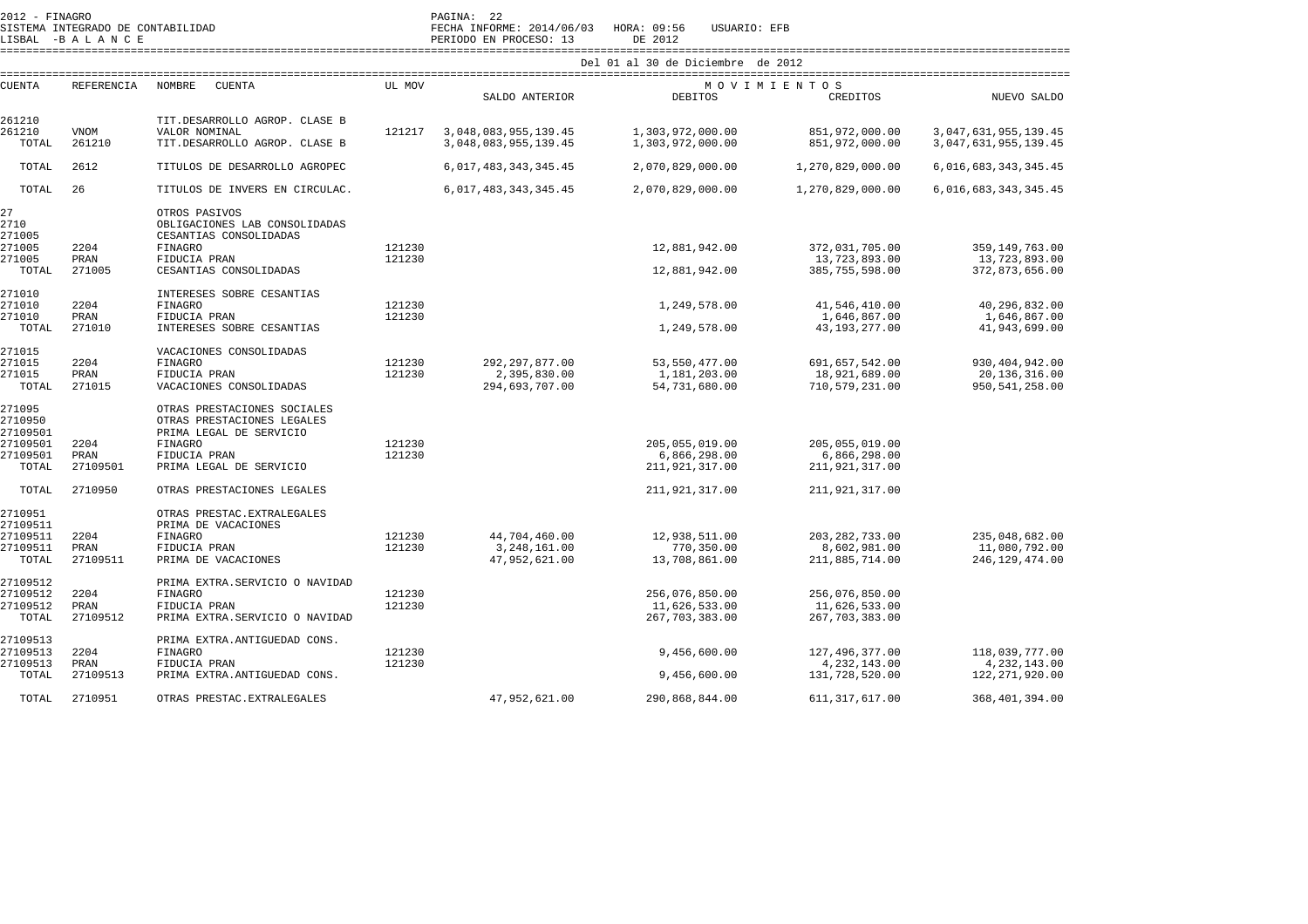| 2012 - FINAGRO                   | SISTEMA INTEGRADO DE CONTABILIDAD |                                                                                            |        | PAGINA: 23<br>FECHA INFORME: 2014/06/03 | HORA: 09:56<br>USUARIO: EFB       |                                |                                |
|----------------------------------|-----------------------------------|--------------------------------------------------------------------------------------------|--------|-----------------------------------------|-----------------------------------|--------------------------------|--------------------------------|
|                                  | LISBAL -BALANCE                   |                                                                                            |        | PERIODO EN PROCESO: 13                  | DE 2012                           |                                |                                |
|                                  |                                   |                                                                                            |        |                                         | Del 01 al 30 de Diciembre de 2012 |                                |                                |
| CUENTA                           | REFERENCIA                        | NOMBRE<br><b>CUENTA</b>                                                                    | UL MOV |                                         | MOVIMIENTOS                       |                                |                                |
|                                  |                                   |                                                                                            |        | SALDO ANTERIOR                          | <b>DEBITOS</b>                    | CREDITOS                       | NUEVO SALDO                    |
| TOTAL                            | 271095                            | OTRAS PRESTACIONES SOCIALES                                                                |        | 47,952,621.00                           | 502,790,161.00                    | 823, 238, 934.00               | 368, 401, 394.00               |
| TOTAL                            | 2710                              | OBLIGACIONES LAB CONSOLIDADAS                                                              |        | 342,646,328.00                          | 571,653,361.00                    | 1,962,767,040.00               | 1,733,760,007.00               |
| 2795<br>279595<br>27959501       |                                   | <b>DIVERSOS</b><br>OTROS<br>OTRAS                                                          |        |                                         |                                   |                                |                                |
| 27959501                         | DAVIVIENDA                        | BANCO DAVIVIENDA ( LIBRANZAS )                                                             | 121230 |                                         | 11,552,500.00                     | 11,552,500.00                  |                                |
| 27959501<br>TOTAL                | LIBRANZCOL<br>27959501            | LIBRANZAS BANCOLOMBIA<br>OTRAS                                                             | 121228 | 230,879.00<br>230,879.00                | 38,446,988.00<br>49,999,488.00    | 38,511,223.00<br>50,063,723.00 | 295,114.00<br>295,114.00       |
| 27959508                         |                                   | ABONOS RECIBIDOS POR APLICAR                                                               |        |                                         |                                   |                                |                                |
| 27959508<br>TOTAL                | 0000002204<br>27959508            | ABONOS RECIBIDOS POR APLICAR<br>ABONOS RECIBIDOS POR APLICAR                               | 121230 |                                         |                                   | 34,742,421.00<br>34,742,421.00 | 34,742,421.00<br>34,742,421.00 |
| TOTAL                            | 279595                            | OTROS                                                                                      |        | 230,879.00                              | 49,999,488.00                     | 84,806,144.00                  | 35,037,535.00                  |
| TOTAL                            | 2795                              | <b>DIVERSOS</b>                                                                            |        | 230,879.00                              | 49,999,488.00                     | 84,806,144.00                  | 35,037,535.00                  |
| TOTAL                            | 27                                | OTROS PASIVOS                                                                              |        | 342,877,207.00                          | 621,652,849.00                    | 2,047,573,184.00               | 1,768,797,542.00               |
| 28<br>2810<br>281005<br>28100501 |                                   | PASIVOS ESTIMADOS Y PROVISION<br>OBLIGACIONES LABORALES<br>CESANTIAS<br>CESANTIAS CAUSADAS |        |                                         |                                   |                                |                                |
| 28100501                         | 2204                              | FINAGRO                                                                                    | 121230 | 337, 389, 377.00                        | 373,652,404.00                    | 36, 263, 027.00                |                                |
| 28100501                         | PRAN                              | FIDUCIA PRAN                                                                               | 121230 | 12,576,573.00                           | 13,723,893.00                     | 1,147,320.00                   |                                |
| TOTAL                            | 28100501                          | CESANTIAS CAUSADAS                                                                         |        | 349,965,950.00                          | 387, 376, 297.00                  | 37, 410, 347.00                |                                |
| TOTAL                            | 281005                            | CESANTIAS                                                                                  |        | 349,965,950.00                          | 387, 376, 297.00                  | 37, 410, 347.00                |                                |
| 281010<br>28101001               |                                   | INTERESES S/CESANTIAS<br>INTERESES S/CESANTIAS CAUSADAS                                    |        |                                         |                                   |                                |                                |
| 28101001                         | 2204                              | FINAGRO                                                                                    | 121230 | 34,710,098.00                           | 41,659,859.00                     | 6,949,761.00                   |                                |
| 28101001<br>TOTAL                | PRAN<br>28101001                  | FIDUCIA PRAN<br>INTERESES S/CESANTIAS CAUSADAS                                             | 121230 | 1,383,424.00<br>36,093,522.00           | 1,646,867.00<br>43,306,726.00     | 263, 443.00<br>7,213,204.00    |                                |
| TOTAL                            | 281010                            | INTERESES S/CESANTIAS                                                                      |        | 36,093,522.00                           | 43,306,726.00                     | 7,213,204.00                   |                                |
| 281015                           |                                   | VACACIONES                                                                                 |        |                                         |                                   |                                |                                |
| 28101501<br>28101501             | 2204                              | VACACIONES CAUSADAS<br>FINAGRO                                                             | 121230 | 606, 328, 518.00                        | 691,657,542.00                    | 85, 329, 024.00                |                                |
| 28101501                         | PRAN                              | FIDUCIA PRAN                                                                               | 121230 | 17,277,165.00                           | 18,921,689.00                     | 1,644,524.00                   |                                |
| TOTAL                            | 28101501                          | VACACIONES CAUSADAS                                                                        |        | 623,605,683.00                          | 710,579,231.00                    | 86,973,548.00                  |                                |
| TOTAL                            | 281015                            | VACACIONES                                                                                 |        | 623,605,683.00                          | 710,579,231.00                    | 86, 973, 548.00                |                                |
| 281020<br>2810200                |                                   | PRIMA LEGAL<br>PRIMA LEGAL DE SERVICIOS                                                    |        |                                         |                                   |                                |                                |
| 28102001<br>28102001             | 2204                              | PRIMA LEGAL DE SERVICIOS<br>FINAGRO                                                        | 121230 | 169,450,061.00                          | 205,055,019.00                    | 35,604,958.00                  |                                |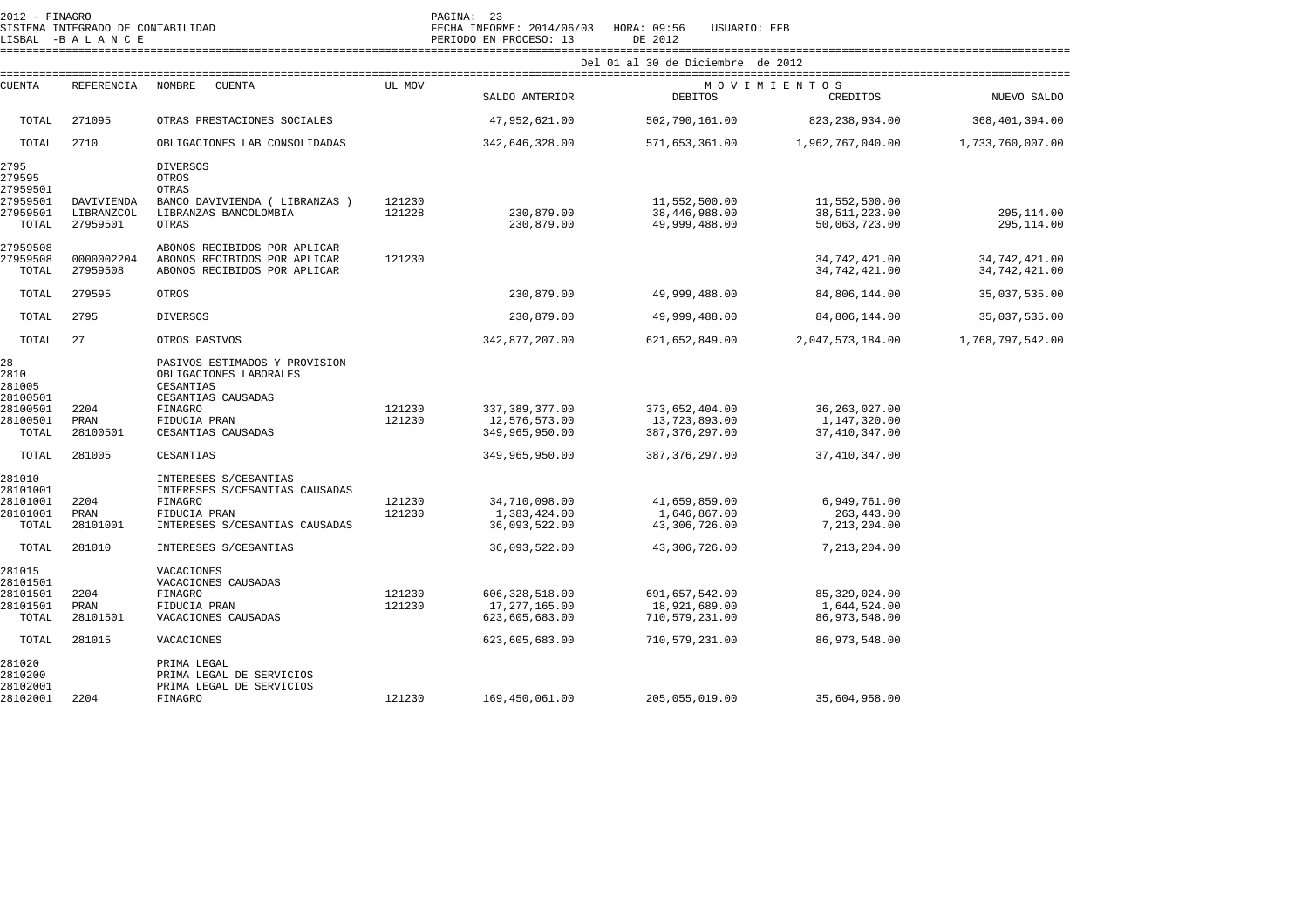| 2012 - FINAGRO<br>SISTEMA INTEGRADO DE CONTABILIDAD<br>LISBAL -BALANCE |                   |                                                                                                |        | PAGINA: 24<br>FECHA INFORME: 2014/06/03<br>HORA: 09:56<br>USUARIO: EFB<br>PERIODO EN PROCESO: 13<br>DE 2012 |                                              |                                      |                                            |  |  |  |
|------------------------------------------------------------------------|-------------------|------------------------------------------------------------------------------------------------|--------|-------------------------------------------------------------------------------------------------------------|----------------------------------------------|--------------------------------------|--------------------------------------------|--|--|--|
|                                                                        |                   |                                                                                                |        |                                                                                                             | Del 01 al 30 de Diciembre de 2012            |                                      |                                            |  |  |  |
|                                                                        |                   |                                                                                                |        |                                                                                                             |                                              |                                      |                                            |  |  |  |
| <b>CUENTA</b>                                                          | <b>REFERENCIA</b> | NOMBRE<br><b>CUENTA</b>                                                                        | UL MOV | SALDO ANTERIOR                                                                                              | DEBITOS                                      | MOVIMIENTOS<br>CREDITOS              | NUEVO SALDO                                |  |  |  |
| 28102001                                                               | PRAN              | FIDUCIA PRAN                                                                                   | 121230 | 5,716,623.00                                                                                                | 6,866,298.00                                 | 1,149,675.00                         |                                            |  |  |  |
| TOTAL                                                                  | 28102001          | PRIMA LEGAL DE SERVICIOS                                                                       |        | 175,166,684.00                                                                                              | 211,921,317.00                               | 36,754,633.00                        |                                            |  |  |  |
| TOTAL                                                                  | 2810200           | PRIMA LEGAL DE SERVICIOS                                                                       |        | 175,166,684.00                                                                                              | 211,921,317.00                               | 36,754,633.00                        |                                            |  |  |  |
| TOTAL                                                                  | 281020            | PRIMA LEGAL                                                                                    |        | 175,166,684.00                                                                                              | 211,921,317.00                               | 36,754,633.00                        |                                            |  |  |  |
| 281025<br>2810250<br>28102501                                          |                   | PRIMA EXTRALEGAL SERV.O NAVID.<br>PRIMA EXTRA.SERV.O NAVIDAD<br>PRIMA EXTRA.SERV.ONAVIDAD CAUS |        |                                                                                                             |                                              |                                      |                                            |  |  |  |
| 28102501                                                               | 2204              | FINAGRO                                                                                        | 121230 | 227, 274, 559.00                                                                                            | 256,076,850.00                               | 28,802,291.00                        |                                            |  |  |  |
| 28102501                                                               | PRAN              | FIDUCIA PRAN                                                                                   | 121230 | 10,656,956.00                                                                                               | 11,626,533.00                                | 969, 577, 00                         |                                            |  |  |  |
| TOTAL                                                                  | 28102501          | PRIMA EXTRA.SERV.ONAVIDAD CAUS                                                                 |        | 237,931,515.00                                                                                              | 267, 703, 383.00                             | 29,771,868.00                        |                                            |  |  |  |
| TOTAL                                                                  | 2810250           | PRIMA EXTRA.SERV.O NAVIDAD                                                                     |        | 237,931,515.00                                                                                              | 267,703,383.00                               | 29,771,868.00                        |                                            |  |  |  |
| TOTAL                                                                  | 281025            | PRIMA EXTRALEGAL SERV.O NAVID.                                                                 |        | 237,931,515.00                                                                                              | 267, 703, 383.00                             | 29,771,868.00                        |                                            |  |  |  |
| 281030<br>28103001                                                     |                   | PRIMA DE VACACIONES<br>PRIMA DE VACACIONES CAUSADA                                             |        |                                                                                                             |                                              |                                      |                                            |  |  |  |
| 28103001                                                               | 2204              | <b>FINAGRO</b>                                                                                 | 121230 | 188,894,197.00                                                                                              | 209,640,271.00                               | 20,746,074.00                        |                                            |  |  |  |
| 28103001                                                               | PRAN              | FIDUCIA PRAN                                                                                   | 121230 | 7,965,743.00                                                                                                | 8,602,981.00                                 | 637,238.00                           |                                            |  |  |  |
| TOTAL                                                                  | 28103001          | PRIMA DE VACACIONES CAUSADA                                                                    |        | 196,859,940.00                                                                                              | 218, 243, 252.00                             | 21, 383, 312.00                      |                                            |  |  |  |
| TOTAL                                                                  | 281030            | PRIMA DE VACACIONES                                                                            |        | 196,859,940.00                                                                                              | 218, 243, 252.00                             | 21, 383, 312.00                      |                                            |  |  |  |
| 281040<br>28104001                                                     |                   | PRIMA DE ANTIGUEDAD<br>PRIMA DE ANTIGUEDAD CAUSADA                                             |        |                                                                                                             |                                              |                                      |                                            |  |  |  |
| 28104001                                                               | 2204              | <b>FINAGRO</b>                                                                                 | 121230 | 113, 334, 683.00                                                                                            | 129,571,662.00                               | 16,236,979.00                        |                                            |  |  |  |
| 28104001<br>TOTAL                                                      | PRAN<br>28104001  | FIDUCIA PRAN<br>PRIMA DE ANTIGUEDAD CAUSADA                                                    | 121230 | 3,638,854.00<br>116,973,537.00                                                                              | 4,232,143.00<br>133,803,805.00               | 593,289.00<br>16,830,268.00          |                                            |  |  |  |
|                                                                        |                   |                                                                                                |        |                                                                                                             |                                              |                                      |                                            |  |  |  |
| TOTAL                                                                  | 281040            | PRIMA DE ANTIGUEDAD                                                                            |        | 116,973,537.00                                                                                              | 133,803,805.00                               | 16,830,268.00                        |                                            |  |  |  |
| TOTAL                                                                  | 2810              | OBLIGACIONES LABORALES                                                                         |        | 1,736,596,831.00                                                                                            | 1,972,934,011.00                             | 236, 337, 180.00                     |                                            |  |  |  |
| 2815<br>281505                                                         |                   | IMPUESTOS<br>RENTA Y COMPLEMENTARIOS                                                           |        |                                                                                                             |                                              |                                      |                                            |  |  |  |
| 281505                                                                 | 2010              | PROVISION IMPORRENTA 2010                                                                      | 110419 | 782, 324, 625.00                                                                                            |                                              |                                      | 782, 324, 625.00                           |  |  |  |
| 281505                                                                 | 2011              | AÑO 2011                                                                                       | 120217 | 950, 192, 283.95                                                                                            |                                              |                                      | 950, 192, 283.95                           |  |  |  |
| 281505<br>TOTAL                                                        | 2012<br>281505    | IMPORRENTA AÑO 2012<br>RENTA Y COMPLEMENTARIOS                                                 | 121230 | 31,864,404,000.00<br>33,596,920,908.95                                                                      | 23, 350, 106, 173.66<br>23, 350, 106, 173.66 | 4,780,255,000.00<br>4,780,255,000.00 | 13, 294, 552, 826. 34<br>15,027,069,735.29 |  |  |  |
| 281510                                                                 |                   | INDUSTRIA Y COMERCIO                                                                           |        |                                                                                                             |                                              |                                      |                                            |  |  |  |
| 281510                                                                 | 2012              | IMPTO.ICA 2012                                                                                 | 121230 | 266,903,000.00                                                                                              | 624,854,000.00                               | 357,951,000.00                       |                                            |  |  |  |
| TOTAL                                                                  | 281510            | INDUSTRIA Y COMERCIO                                                                           |        | 266,903,000.00                                                                                              | 624,854,000.00                               | 357,951,000.00                       |                                            |  |  |  |
| TOTAL                                                                  | 2815              | IMPUESTOS                                                                                      |        | 33,863,823,908.95                                                                                           | 23,974,960,173.66                            | 5,138,206,000.00                     | 15,027,069,735.29                          |  |  |  |
| 2820<br>282055                                                         |                   | CONTRIBUCIONES Y AFILIACIONES<br>CONTRALORIA GRAL. DE LA REPUB.                                |        |                                                                                                             |                                              |                                      |                                            |  |  |  |
| 282055                                                                 | 2012              | CONTRIBUCION AÑO 2012                                                                          | 121212 | 100,452,000.00                                                                                              | 100,452,000.00                               |                                      |                                            |  |  |  |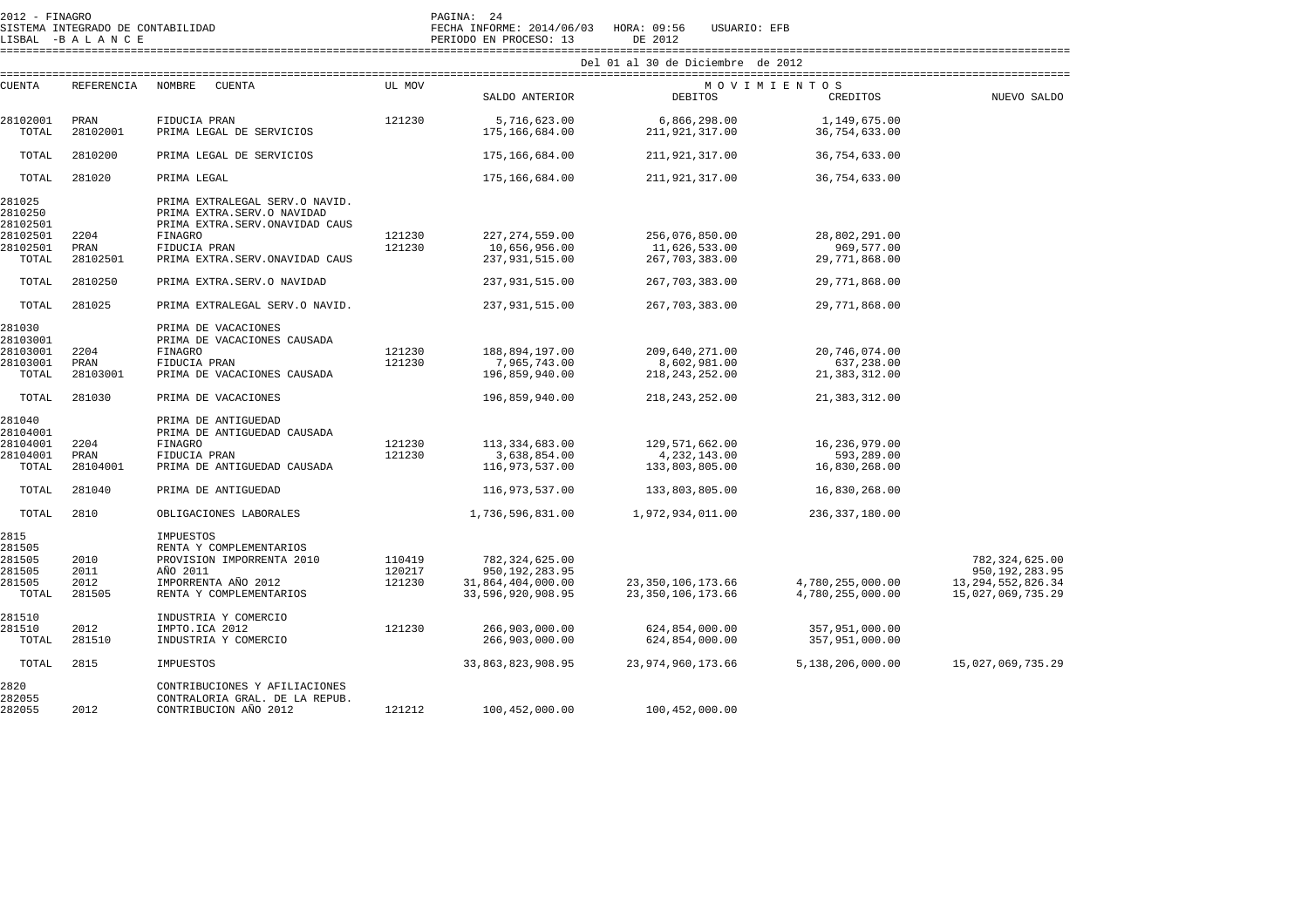|                                     | 2012 - FINAGRO<br>SISTEMA INTEGRADO DE CONTABILIDAD<br>LISBAL -BALANCE |                                                                                                                  |                                   | PAGINA: 25<br>FECHA INFORME: 2014/06/03<br>PERIODO EN PROCESO: 13 | HORA: 09:56<br>USUARIO: EFB<br>DE 2012 |                                |                                |  |  |
|-------------------------------------|------------------------------------------------------------------------|------------------------------------------------------------------------------------------------------------------|-----------------------------------|-------------------------------------------------------------------|----------------------------------------|--------------------------------|--------------------------------|--|--|
|                                     |                                                                        |                                                                                                                  | Del 01 al 30 de Diciembre de 2012 |                                                                   |                                        |                                |                                |  |  |
| <b>CUENTA</b>                       | REFERENCIA                                                             | NOMBRE<br><b>CUENTA</b>                                                                                          |                                   |                                                                   |                                        | MOVIMIENTOS                    |                                |  |  |
|                                     |                                                                        |                                                                                                                  |                                   | SALDO ANTERIOR                                                    | <b>DEBITOS</b>                         | CREDITOS                       | NUEVO SALDO                    |  |  |
| TOTAL                               | 282055                                                                 | CONTRALORIA GRAL. DE LA REPUB.                                                                                   |                                   | 100,452,000.00                                                    | 100,452,000.00                         |                                |                                |  |  |
| 282095<br>28209510<br>28209510      | 2012                                                                   | OTRAS CONTRIBUCIONES<br>CONTRIBUCION "FAG"<br>CONTRIBUCION AÑO 2012                                              | 121230                            | 26,762,654,000.00                                                 | 31,461,171,000.00                      | 4,698,517,000.00               |                                |  |  |
| TOTAL                               | 28209510                                                               | CONTRIBUCION "FAG"                                                                                               |                                   | 26,762,654,000.00                                                 | 31,461,171,000.00                      | 4,698,517,000.00               |                                |  |  |
| TOTAL                               | 282095                                                                 | OTRAS CONTRIBUCIONES                                                                                             |                                   | 26,762,654,000.00                                                 | 31, 461, 171, 000.00                   | 4,698,517,000.00               |                                |  |  |
| TOTAL                               | 2820                                                                   | CONTRIBUCIONES Y AFILIACIONES                                                                                    |                                   | 26,863,106,000.00                                                 | 31,561,623,000.00                      | 4,698,517,000.00               |                                |  |  |
| 2865<br>286525<br>28652505<br>TOTAL | 286525                                                                 | MULTAS, SANC, LITIGIOS, INDEM, DEM<br>DEMANDAS LABORALES<br>DEMANDA LABORAL ROBERTO FUENTE<br>DEMANDAS LABORALES | 121230                            | 1,762,270.00<br>1,762,270.00                                      |                                        | 1,725.00<br>1,725.00           | 1,763,995.00<br>1,763,995.00   |  |  |
| 286540<br>28654005<br>TOTAL         | 286540                                                                 | OTROS LITIGIOS EN PROC ADMITIV<br>ACCION ALFONSO ESCOBAR (ICR)<br>OTROS LITIGIOS EN PROC ADMITIV                 |                                   | 12,788,980.00<br>12,788,980.00                                    |                                        |                                | 12,788,980.00<br>12,788,980.00 |  |  |
| TOTAL                               | 2865                                                                   | MULTAS, SANC, LITIGIOS, INDEM, DEM                                                                               |                                   | 14,551,250.00                                                     |                                        | 1,725.00                       | 14,552,975.00                  |  |  |
| 2895<br>289595<br>289595<br>TOTAL   | PROV<br>289595                                                         | <b>DIVERSOS</b><br>OTROS<br>PROVISIÓN PROVEEDORES<br>OTROS                                                       | 121228                            | 181,944,128.00<br>181,944,128.00                                  | 181,944,128.00<br>181,944,128.00       | 48,884,381.00<br>48,884,381.00 | 48,884,381.00<br>48,884,381.00 |  |  |
| TOTAL                               | 2895                                                                   | <b>DIVERSOS</b>                                                                                                  |                                   | 181,944,128.00                                                    | 181,944,128.00                         | 48,884,381.00                  | 48,884,381.00                  |  |  |
| TOTAL                               | 28                                                                     | PASIVOS ESTIMADOS Y PROVISION                                                                                    |                                   | 62,660,022,117.95                                                 | 57,691,461,312.66                      | 10,121,946,286.00              | 15,090,507,091.29              |  |  |
| TOTAL                               | 2                                                                      | PASIVO                                                                                                           |                                   | 6, 125, 520, 290, 004.09                                          | 288, 341, 090, 459.91                  | 256, 448, 096, 645. 26         | 6,093,627,296,189.44           |  |  |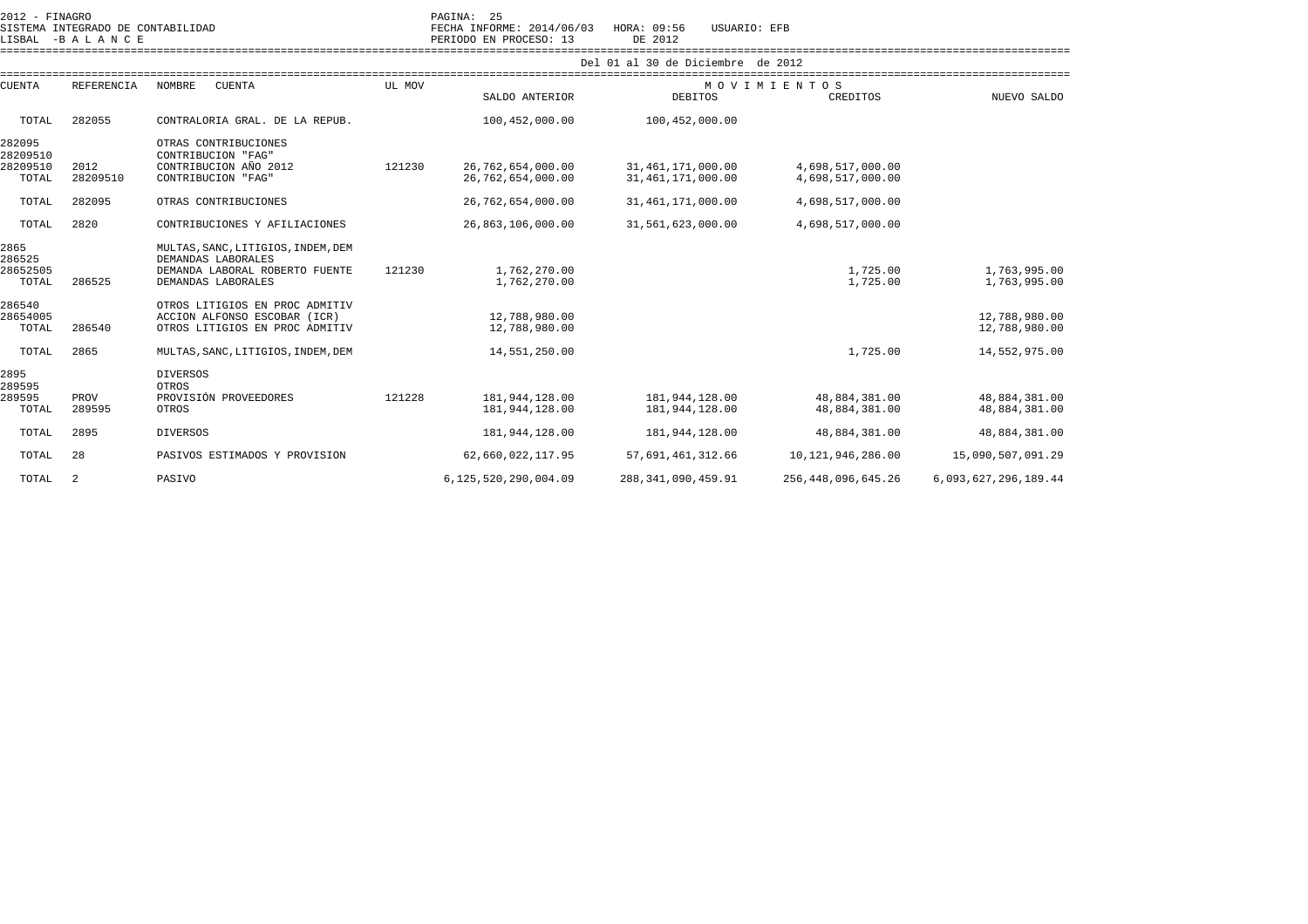2012 - FINAGRO<br>2012 - SISTEMA INTEGRADO DE CONTABILIDAD

SISTEMA INTEGRADO DE CONTABILIDAD FECHA INFORME: 2014/06/03 HORA: 09:56 USUARIO: EFB

LISBAL -B A L A N C E PERIODO EN PROCESO: 13 DE 2012 ====================================================================================================================================================================

| <b>CUENTA</b>        | REFERENCIA | <b>NOMBRE</b><br><b>CUENTA</b>            | UL MOV           |                                    |                | MOVIMIENTOS  |                                    |
|----------------------|------------|-------------------------------------------|------------------|------------------------------------|----------------|--------------|------------------------------------|
|                      |            |                                           |                  | SALDO ANTERIOR                     | <b>DEBITOS</b> | CREDITOS     | NUEVO SALDO                        |
| 3                    |            | PATRIMONIO                                |                  |                                    |                |              |                                    |
| 31                   |            | CAPITAL SOCIAL                            |                  |                                    |                |              |                                    |
| 3105                 |            | CAPITAL SUSCRITO Y PAGADO                 |                  |                                    |                |              |                                    |
| 310505               |            | CAPITAL AUTORIZADO                        | 120629           | 200,000,000,000.00                 |                |              | 200,000,000,000.00                 |
| 310510               |            | CAPITAL POR SUSCRIBIR (-)                 | 120629           | 31,724,064,000.00-                 |                |              | 31,724,064,000.00-                 |
| TOTAL                | 3105       | CAPITAL SUSCRITO Y PAGADO                 |                  | 168, 275, 936, 000.00              |                |              | 168,275,936,000.00                 |
| TOTAL                | 31         | CAPITAL SOCIAL                            |                  | 168, 275, 936, 000.00              |                |              | 168,275,936,000.00                 |
| 32                   |            | <b>RESERVAS</b>                           |                  |                                    |                |              |                                    |
| 3205                 |            | RESERVA LEGAL                             |                  |                                    |                |              |                                    |
| 320505               |            | APROPIACION DE UTIL. LIQUIDAS             | 120605           | 56,079,293,325.73                  |                |              | 56,079,293,325.73                  |
| 320510               |            | PRIMA EN COLOCACION DE ACCIONE            | 120629           | 238,790,525,348.48                 |                |              | 238,790,525,348.48                 |
| TOTAL                | 3205       | RESERVA LEGAL                             |                  | 294,869,818,674.21                 |                |              | 294,869,818,674.21                 |
| 3215                 |            | RESERVAS OCASIONALES                      |                  |                                    |                |              |                                    |
| 321595               |            | OTRAS                                     |                  |                                    |                |              |                                    |
| 32159502<br>32159504 |            | RESERVA PROG CRED PEO PRODUC.             | 960329<br>090401 | 4,529,180,000.00<br>218,050,716.00 |                |              | 4,529,180,000.00                   |
| TOTAL                | 321595     | D.2336/95 VALOR. INV. RENTA FIJA<br>OTRAS |                  | 4,747,230,716.00                   |                |              | 218,050,716.00<br>4,747,230,716.00 |
|                      |            |                                           |                  |                                    |                |              |                                    |
| TOTAL                | 3215       | RESERVAS OCASIONALES                      |                  | 4,747,230,716.00                   |                |              | 4,747,230,716.00                   |
| TOTAL                | 32         | <b>RESERVAS</b>                           |                  | 299,617,049,390.21                 |                |              | 299,617,049,390.21                 |
| 34                   |            | SUPERAVIT                                 |                  |                                    |                |              |                                    |
| 3410                 |            | DONACIONES                                |                  |                                    |                |              |                                    |
| 3410                 | 0899999028 | MINISTERIO DE AGRICULTURA                 | 921230           | 4,535,469,249.97                   |                |              | 4,535,469,249.97                   |
| TOTAL                | 3410       | <b>DONACIONES</b>                         |                  | 4,535,469,249.97                   |                |              | 4,535,469,249.97                   |
| 3415                 |            | <b>VALORIZACIONES</b>                     |                  |                                    |                |              |                                    |
| 341510               |            | PROPIEDADES Y EQUIPOS                     |                  |                                    |                |              |                                    |
| 34151010             |            | <b>EDIFICIOS</b>                          |                  |                                    |                |              |                                    |
| 34151010             | 001        | OFIC PRO HORIZ EDIF PALMA REAL            | 111031           | 2,583,414,565.00                   |                |              | 2,583,414,565.00                   |
| 34151010             | 002        | PISO 2 Y GAR. 32, 47 Y 48                 | 121230           | 1,124,500,438.00                   |                | 2,607,002.00 | 1,127,107,440.00                   |
| 34151010             | 005        | PISO 5, GARAJES, DEPOSITOS                | 121230           | 1,028,127,287.00                   |                | 2,210,074.00 | 1,030,337,361.00                   |
| TOTAL                | 34151010   | <b>EDIFICIOS</b>                          |                  | 4,736,042,290.00                   |                | 4,817,076.00 | 4,740,859,366.00                   |
| TOTAL                | 341510     | PROPIEDADES Y EQUIPOS                     |                  | 4,736,042,290.00                   |                | 4,817,076.00 | 4,740,859,366.00                   |
| TOTAL                | 3415       | VALORIZACIONES                            |                  | 4,736,042,290.00                   |                | 4,817,076.00 | 4,740,859,366.00                   |
| 3417                 |            | REVALORIZACION DEL PATRIMONIO             |                  |                                    |                |              |                                    |
| 341710               |            | AJUSTES AL PATRIMONIO                     |                  |                                    |                |              |                                    |
| 341710               | 0000001997 | AJUSTE INF. PATR. 1997                    | 980102           | 22,586,083,762.00                  |                |              | 22,586,083,762.00                  |
| 341710               | 0000001998 | AJUSTES INFLACION 1998                    | 990228           | 26,545,053,810.00                  |                |              | 26,545,053,810.00                  |
| 341710               | 0000001999 | AJUSTES INFLACION ANO 99                  | 000201           | 20,799,644,580.00                  |                |              | 20,799,644,580.00                  |
| 341710               | 0000002000 | AJUSTES PATRIMONIO ANO 2000               | 010201           | 19,074,189,542.00                  |                |              | 19,074,189,542.00                  |
| 341710               | 0000RE1994 | REVALORIZACION DEL PATRIMONIO             | 961231           | 4, 428, 584, 975. 78               |                |              | 4, 428, 584, 975. 78               |
| 341710               | 0000RE1995 | REVALORIZACION DEL PATRIMONIO             | 961231           | 15,938,375,236.00                  |                |              | 15,938,375,236.00                  |
| 341710               | 0000RE1996 | REVALORIZACION DEL PATRIMONIO             | 961231           | 22, 293, 037, 747.00               |                |              | 22, 293, 037, 747.00               |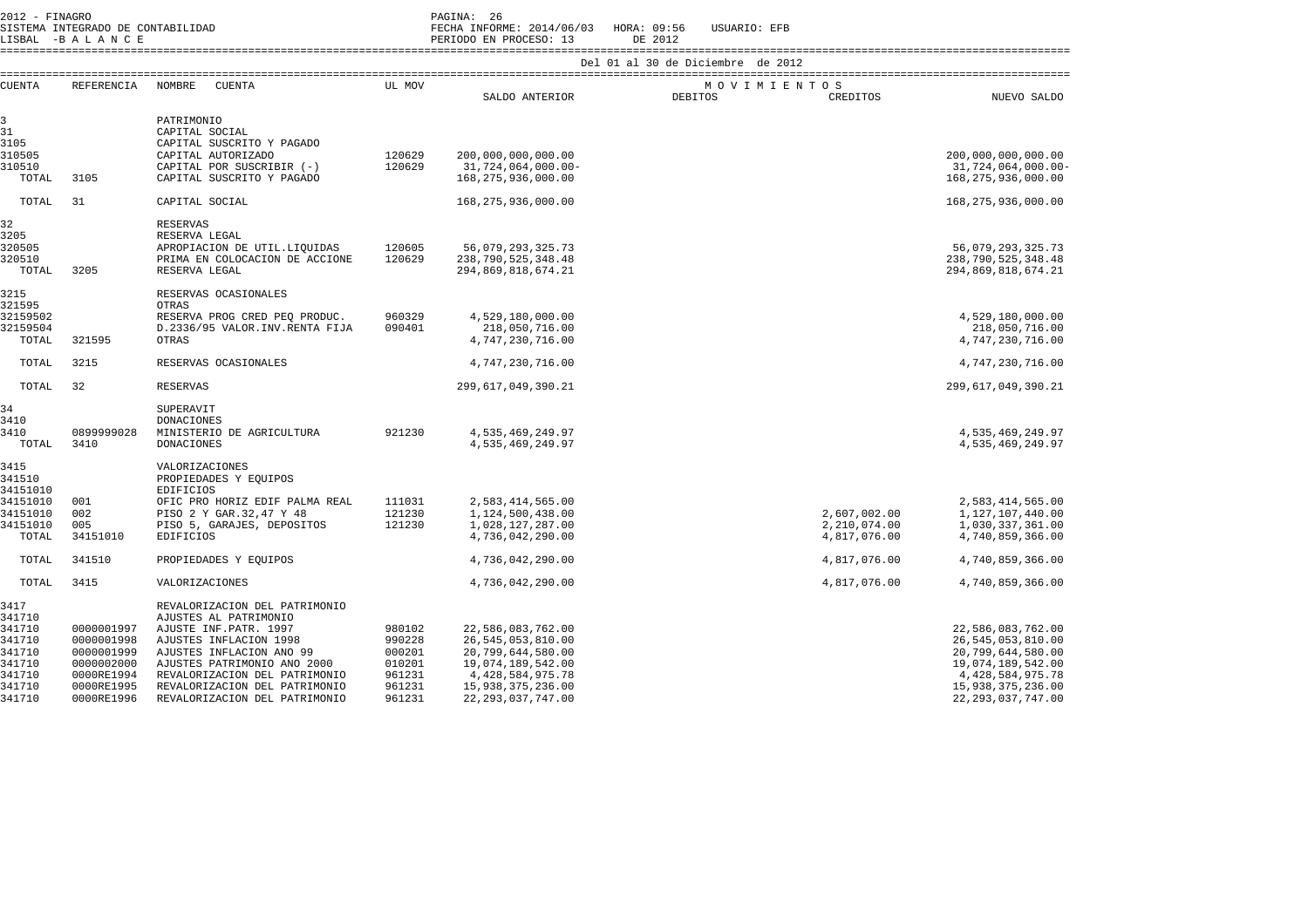| 2012 - FINAGRO<br>SISTEMA INTEGRADO DE CONTABILIDAD<br>LISBAL -BALANCE |                                                                |                                                                                                                                               |                            | 27<br>PAGINA:<br>FECHA INFORME: 2014/06/03<br>PERIODO EN PROCESO: 13                                       | USUARIO: EFB<br>HORA: 09:56<br>DE 2012 |                                            |                                                                                                            |
|------------------------------------------------------------------------|----------------------------------------------------------------|-----------------------------------------------------------------------------------------------------------------------------------------------|----------------------------|------------------------------------------------------------------------------------------------------------|----------------------------------------|--------------------------------------------|------------------------------------------------------------------------------------------------------------|
|                                                                        |                                                                |                                                                                                                                               |                            |                                                                                                            | Del 01 al 30 de Diciembre de 2012      |                                            |                                                                                                            |
| CUENTA<br>REFERENCIA                                                   |                                                                | NOMBRE<br>CUENTA                                                                                                                              | UL MOV                     | SALDO ANTERIOR                                                                                             | MOVIMIENTOS<br><b>DEBITOS</b>          | CREDITOS                                   | NUEVO SALDO                                                                                                |
| 341710<br>341710<br>341710<br>341710<br>TOTAL                          | 0000TX2007<br>0000TX2008<br>0000TX2009<br>0000TX2010<br>341710 | V/R.IMPTO.PATRIMONIO 2007<br>V/R IMPUESTO PATRIMONIO 2008<br>IMPTO.PATRIMONIO AÑO 2.009<br>IMPTO. AL PATRIMONIO 2010<br>AJUSTES AL PATRIMONIO | 080527<br>090513<br>100513 | 4,578,467,000.00-<br>4,578,467,000.00-<br>4,578,467,000.00-<br>4,578,467,000.00-<br>113, 351, 101, 652. 78 |                                        |                                            | 4,578,467,000.00-<br>4,578,467,000.00-<br>4,578,467,000.00-<br>4,578,467,000.00-<br>113, 351, 101, 652. 78 |
| TOTAL                                                                  | 3417                                                           | REVALORIZACION DEL PATRIMONIO                                                                                                                 |                            | 113, 351, 101, 652. 78                                                                                     |                                        |                                            | 113, 351, 101, 652. 78                                                                                     |
| TOTAL                                                                  | 34                                                             | SUPERAVIT                                                                                                                                     |                            | 122,622,613,192.75                                                                                         |                                        | 4,817,076.00                               | 122,627,430,268.75                                                                                         |
| 36<br>36<br>TOTAL                                                      | 2012<br>36                                                     | RESULTADOS DEL EJERCICIO<br>RESULTADOS EJERCICIO 2012<br>RESULTADOS DEL EJERCICIO                                                             | 121228                     | 48, 423, 557, 776.82<br>48, 423, 557, 776.82                                                               |                                        | 9, 315, 296, 237.92<br>9, 315, 296, 237.92 | 57, 738, 854, 014. 74<br>57,738,854,014.74                                                                 |

TOTAL 3 PATRIMONIO 638,939,156,359.78 9,320,113,313.92 648,259,269,673.70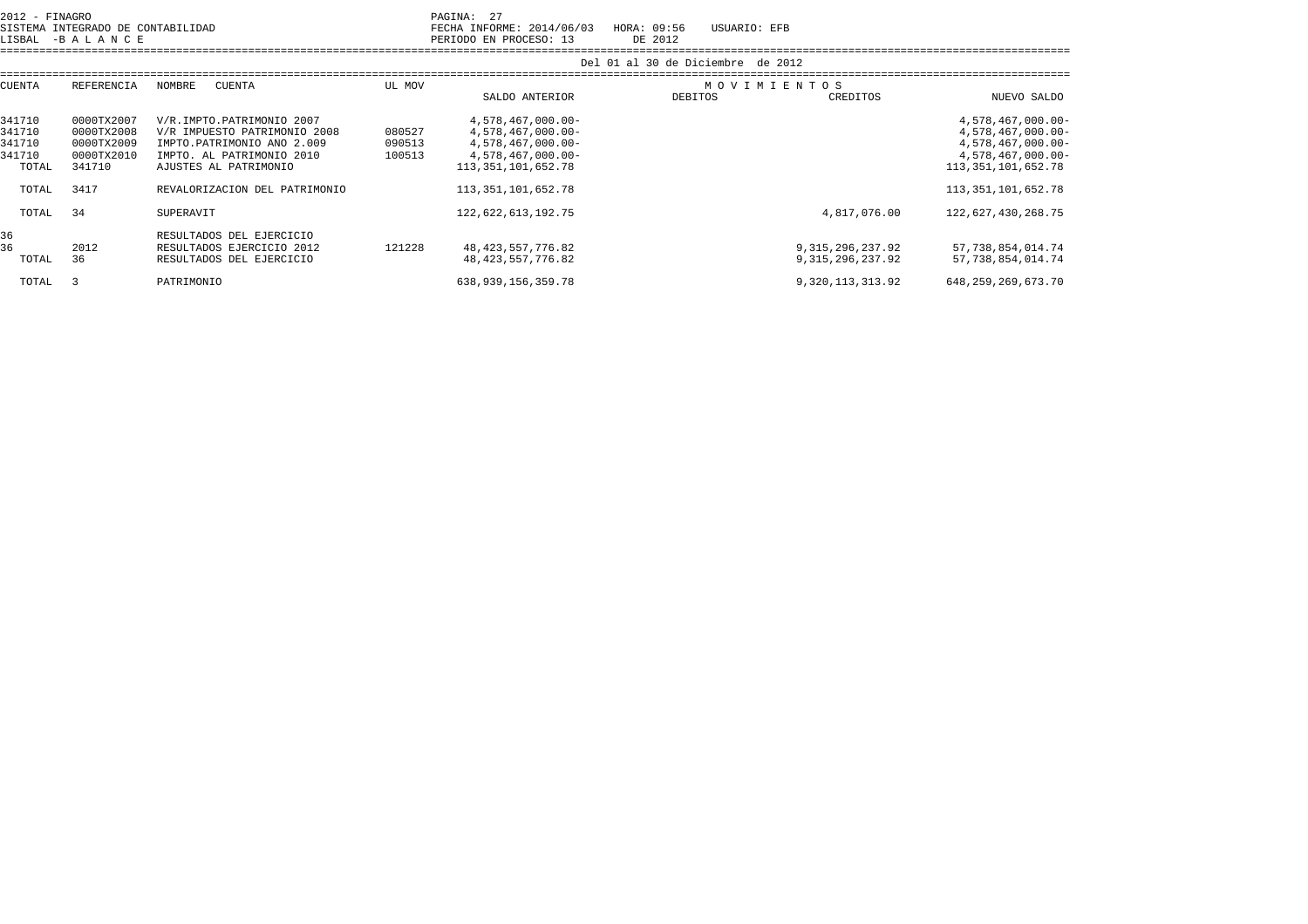2012 - FINAGRO<br>SISTEMA INTEGRADO DE CONTABILIDAD<br>IISBAI - PALIA NO F

SISTEMA INTEGRADO DE CONTABILIDAD FECHA INFORME: 2014/06/03 HORA: 09:56 USUARIO: EFB

LISBAL -B A L A N C E PERIODO EN PROCESO: 13 DE 2012

====================================================================================================================================================================

| <b>CUENTA</b>                      | REFERENCIA | NOMBRE<br><b>CUENTA</b>                   | UL MOV           |                                |                  | MOVIMIENTOS       |                                |
|------------------------------------|------------|-------------------------------------------|------------------|--------------------------------|------------------|-------------------|--------------------------------|
|                                    |            |                                           |                  | SALDO ANTERIOR                 | <b>DEBITOS</b>   | CREDITOS          | NUEVO SALDO                    |
| $4\overline{ }$                    |            | INGRESOS                                  |                  |                                |                  |                   |                                |
| 41                                 |            | OPERACIONALES                             |                  |                                |                  |                   |                                |
| 4102                               |            | INT.Y DESCTO.AMORT.CARTERA CRE            |                  |                                |                  |                   |                                |
| 410202                             |            | CARTERA COMERCIAL                         |                  |                                |                  |                   |                                |
| 4102021                            |            | CARTERA REDESCUENTO                       |                  |                                |                  |                   |                                |
| 410202101                          |            | <b>BANCOS</b>                             | 121231           | 219, 397, 268, 802. 74         | 14,640,714.62    | 21,100,797,702.52 | 240, 483, 425, 790.64          |
| 410202103                          |            | CIAS FINANCIAMIENTO COMERCIAL             | 121231           | 12,457,994,757.00              | 47,201,995.00    | 1,156,930,116.00  | 13,567,722,878.00              |
| 410202104                          |            | COOPERATIVAS VIGILADAS S.BANC             | 121231           | 585,642,387.00                 |                  | 70, 411, 179.00   | 656,053,566.00                 |
| 410202111                          |            | COOPERATIVAS VIG.SUPERSOLIDARI            | 121231           | 257,929,557.00                 |                  | 38, 278, 302.00   | 296, 207, 859.00               |
| 410202151                          |            | INTERESES- UVR -BANCOS                    | 121231           | 6,952,875.00                   | 1,968,464.00     | 2,930,104.00      | 7,914,515.00                   |
| 410202170                          |            | AIS, L.ESP.CR. R8/06 PTO.2007             | 121231           | 768, 463, 525.00               |                  | 89,894,634.00     | 858, 358, 159.00               |
| 410202171                          |            | SUBSIDIO TASA INT. APOYO HELADA           | 121231           | 36,561,962.00                  |                  | 8,990.00          | 36,570,952.00                  |
| 410202172                          |            | DIF TASA SUBS. FLORES Y BANANO            | 121231           | 48,469,041.76                  |                  |                   | 48, 469, 041.76                |
| 410202173                          |            | SUBS. TASA EXPORTADORES. CIR. P38         | 121231           | 371,454,156.00                 |                  | 21,756,261.00     | 393, 210, 417.00               |
| 410202175                          |            | AIS, L.ESP.CR R08/06, PTO.2008            | 121231           | 851, 433, 313.00               |                  | 26,090,566.00     | 877,523,879.00                 |
| 410202177                          |            | AIS-PPTO.2.009                            | 121231           | 1,986,456,531.00               |                  | 143, 421, 656.00  | 2,129,878,187.00               |
| 410202178                          |            | SUBS.LINEA ESP.CRED.EXPOR.C/98            | 121231           | 929,167,885.00                 |                  | 75,751,622.00     | 1,004,919,507.00               |
| TOTAL                              | 4102021    | CARTERA REDESCUENTO                       |                  | 237,697,794,792.50             | 63, 811, 173. 62 | 22,726,271,132.52 | 260, 360, 254, 751.40          |
| 4102024                            |            | CREDITO DIRECTO SOCID. INTERV.            |                  |                                |                  |                   |                                |
| 410202406                          |            | CRED DIRECTO SOC INTERV O. ENT            | 121231           | 705,459.00                     |                  |                   | 705,459.00                     |
| TOTAL                              | 4102024    | CREDITO DIRECTO SOCID. INTERV.            |                  | 705,459.00                     |                  |                   | 705,459.00                     |
| TOTAL                              | 410202     | CARTERA COMERCIAL                         |                  | 237,698,500,251.50             | 63, 811, 173. 62 | 22,726,271,132.52 | 260, 360, 960, 210.40          |
| TOTAL                              | 4102       | INT.Y DESCTO.AMORT.CARTERA CRE            |                  | 237,698,500,251.50             | 63, 811, 173. 62 | 22,726,271,132.52 | 260, 360, 960, 210.40          |
| 4104                               |            | REND.OP.REPO, SIMULT, TRANS Y OI          |                  |                                |                  |                   |                                |
| 410402                             |            | DEPOSITOS A LA VISTA                      |                  |                                |                  |                   |                                |
| 410402                             | 0101       | BANCO DE BOGOTA                           | 121231           | 1,431,371,894.00               |                  | 183, 325, 359.00  | 1,614,697,253.00               |
| 410402                             | 0102       | BANCO POPULAR                             | 121231           | 544,757,462.00                 |                  | 221, 362, 740.00  | 766,120,202.00                 |
| 410402                             | 0107       | BANCOLOMBIA                               | 121231           | 1,401,379,225.49               |                  | 216, 451, 915.07  | 1,617,831,140.56               |
| 410402                             | 0113       | BBVA COLOMBIA                             | 121231           | 1,168,897,533.00               |                  | 41,331,180.00     | 1, 210, 228, 713.00            |
| 410402                             | 0139       | BANCO DAVIVIENDA                          | 121231           | 1,409,595,870.62               |                  | 193,014,260.50    | 1,602,610,131.12               |
| TOTAL                              | 410402     | DEPOSITOS A LA VISTA                      |                  | 5,956,001,985.11               |                  | 855, 485, 454.57  | 6,811,487,439.68               |
| 410403                             |            | FONDOS INTERB. VENDIDOS ORDINAR           |                  |                                |                  |                   |                                |
| 41040301                           |            | FONDOS INTERB. VENDIDOS ORDINAR           |                  |                                |                  |                   |                                |
| 4104030105                         |            | <b>BANCOS</b>                             |                  |                                |                  |                   |                                |
| 4104030105 0101                    |            | BANCO DE BOGOTA                           | 121231           | 64, 235, 892.00                |                  | 12,976,944.00     | 77, 212, 836.00                |
| 4104030105 0102                    |            | BANCO POPULAR                             | 121231           | 10,287,500.00                  |                  | 8,466,666.00      | 18,754,166.00                  |
| 4104030105 0106                    |            | BANCO CORPBANCA COLOMBIA                  | 121231           | 12,577,278.33                  |                  |                   | 12,577,278.33                  |
| 4104030105 0107                    |            | BANCOLOMBIA                               | 121231           | 57, 118, 335.55                | .44              | 9,453,056.00      | 66, 571, 391.11                |
| 4104030105 0108                    |            | SCTIABANK                                 | 121231           | 6,732,500.75                   |                  |                   | 6,732,500.75                   |
| 4104030105 0109                    |            | BANCO CITIBANK                            | 121231           | 21,747,222.22                  |                  |                   | 21,747,222.22                  |
| 4104030105 0112<br>4104030105 0113 |            | BANCO SUDAMERIS COLOMBIA<br>BBVA COLOMBIA | 121231<br>121231 | 21,872,080.00<br>23,007,612.00 |                  |                   | 21,872,080.00<br>23,007,612.00 |
| 4104030105 0114                    |            | HELM BANK                                 | 121231           | 5,921,777.00                   |                  |                   | 5,921,777.00                   |
| 4104030105 0119                    |            | BANCO COLPATRIA                           | 121231           | 2, 273, 334.00                 |                  |                   | 2, 273, 334.00                 |
| 4104030105 0123                    |            | BANCO DE OCCIDENTE                        | 121231           | 15,046,529.00                  |                  | 2,283,333.00      | 17,329,862.00                  |
| 4104030105 0139                    |            | BANCO DAVIVIENDA                          | 121231           | 33, 474, 028.00                |                  | 1,812,500.00      | 35, 286, 528.00                |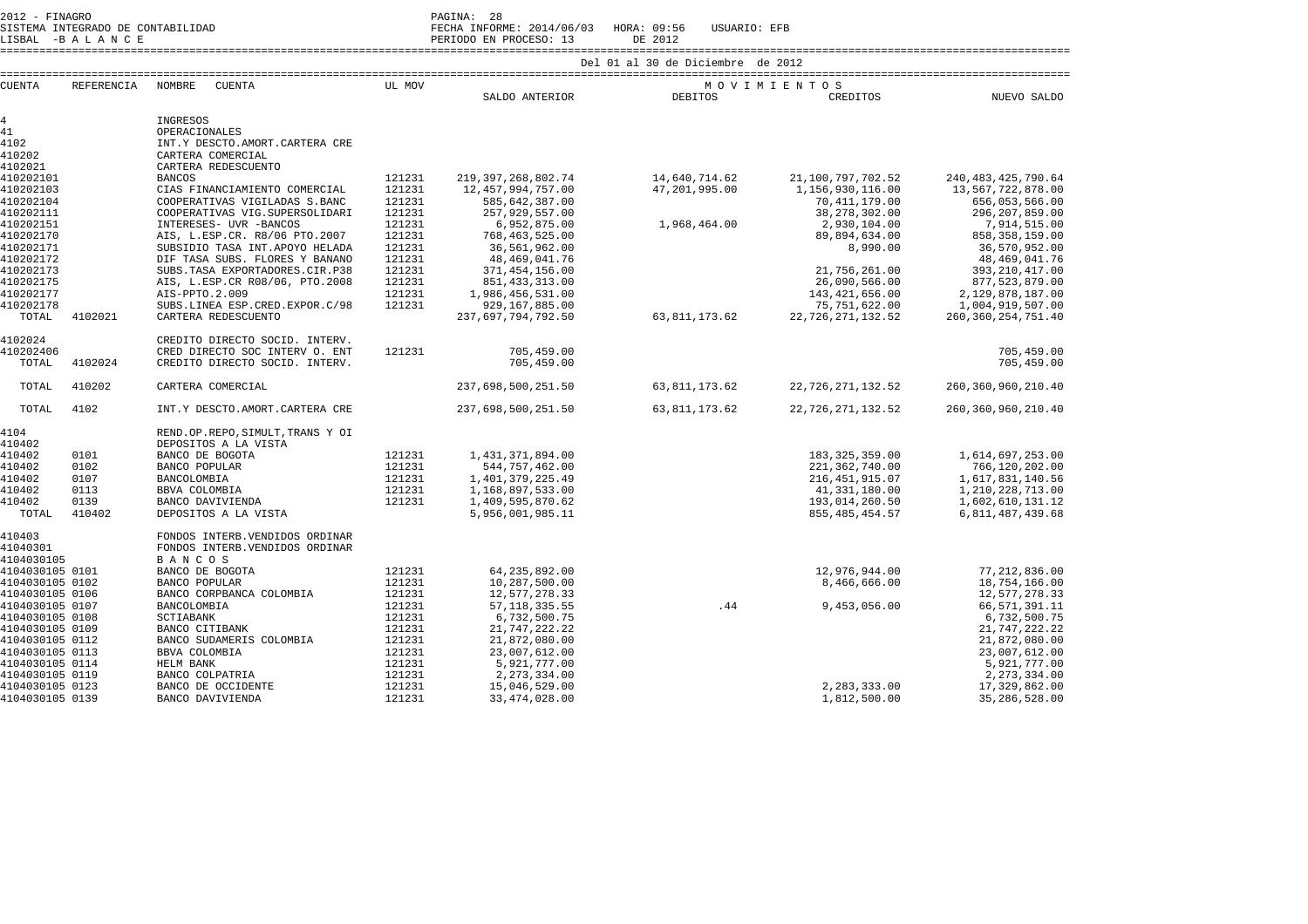|                 |            |                                     |        |                      | Del 01 al 30 de Diciembre de 2012 |             |                   |                      |
|-----------------|------------|-------------------------------------|--------|----------------------|-----------------------------------|-------------|-------------------|----------------------|
| CUENTA          |            | REFERENCIA NOMBRE CUENTA            | UL MOV |                      |                                   | MOVIMIENTOS |                   |                      |
|                 |            |                                     |        | SALDO ANTERIOR       | DEBITOS                           |             | CREDITOS          | NUEVO SALDO          |
| 4104030105 0143 |            | BANCO AGRARIO DE COLOMBIA           | 121231 | 2,527,778.00         |                                   |             | 8,455,556.00      | 10,983,334.00        |
| 4104030105 0149 |            | BANCO COMERCIAL AV VILLAS           | 121231 | 7,749,999.77         |                                   |             | 597,222.00        | 8, 347, 221. 77      |
| 4104030105 2201 |            | BANCO DE COMERCIO EXTERIOR          | 121231 | 1,469,444.00         |                                   |             |                   | 1,469,444.00         |
| TOTAL           | 4104030105 | BANCOS                              |        | 286,041,310.62       | .44                               |             | 44,045,277.00     | 330,086,587.18       |
| 4104030110      |            | CORPORACIONES FINANCIERAS           |        |                      |                                   |             |                   |                      |
| 4104030110 0211 |            | CORFICOLOMBIANA                     | 121231 | 103,404,287.00       |                                   | 1.00        | 16,790,596.00     | 120,194,882.00       |
| 4104030110 0241 |            | JPMORGAN CORP.FINANCIERA S.A        | 121231 | 8,942,222.43         |                                   |             |                   | 8,942,222.43         |
| TOTAL           | 4104030110 | CORPORACIONES FINANCIERAS           |        | 112,346,509.43       |                                   | 1.00        | 16,790,596.00     | 129, 137, 104. 43    |
| TOTAL           | 41040301   | FONDOS INTERB. VENDIDOS ORDINAR     |        | 398, 387, 820.05     |                                   | 1.44        | 60,835,873.00     | 459, 223, 691.61     |
|                 |            |                                     |        |                      |                                   |             |                   |                      |
| TOTAL           | 410403     | FONDOS INTERB. VENDIDOS ORDINAR     |        | 398,387,820.05       |                                   | 1.44        | 60,835,873.00     | 459, 223, 691.61     |
| 410495          |            | OTROS INTERESES                     |        |                      |                                   |             |                   |                      |
| 410495          | 0101       | BANCO DE BOGOTA                     | 121231 | 372.00               |                                   |             |                   | 372.00               |
| 410495          | PIZ.       | INTERESES DEMORA PAGO VTA MAD.      | 121231 | 411,007.00           |                                   |             | 2,111,880.00      | 2,522,887.00         |
| TOTAL           | 410495     | OTROS INTERESES                     |        | 411,379.00           |                                   |             | 2,111,880.00      | 2,523,259.00         |
| TOTAL           | 4104       | REND.OP.REPO, SIMULT, TRANS Y OI    |        | 6, 354, 801, 184. 16 |                                   | 1.44        | 918, 433, 207.57  | 7, 273, 234, 390. 29 |
| 4107            |            | UTIL. VCION. INV. NEGOC. TIT. DEUDA |        |                      |                                   |             |                   |                      |
| 410706          |            | POR INCREMENTO EN V/R MDO.          |        |                      |                                   |             |                   |                      |
| 41070605        |            | CERT, DE DEPOSITO A TERMINO         |        |                      |                                   |             |                   |                      |
| 41070605        | 0101       | BANCO DE BOGOTA                     | 121231 | 619, 306, 733.42     |                                   |             |                   | 619, 306, 733.42     |
| 41070605        | 0102       | BANCO POPULAR                       | 121231 |                      |                                   |             | 1,862,602.23      | 1,862,602.23         |
| 41070605        | 0107       | BANCOLOMBIA                         | 121231 | 892, 735, 433. 76    |                                   |             |                   | 892, 735, 433. 76    |
| 41070605        | 0112       | BANCO SUDAMERIS COLOMBIA            | 121231 | 1,765,526,367.24     |                                   |             | 30,853,147.94     | 1,796,379,515.18     |
| 41070605        | 0114       | HELM BANK                           | 121231 | 782,309,313.32       |                                   |             | 31,713,863.19     | 814,023,176.51       |
| 41070605        | 0119       | BANCO COLPATRIA                     | 121231 | 958, 784, 246. 31    |                                   |             | 4,445,270.26      | 963, 229, 516.57     |
| 41070605        | 0123       | BANCO DE OCCIDENTE                  | 121231 | 1,400,637,628.59     |                                   |             |                   | 1,400,637,628.59     |
| 41070605        | 0130       | BANCO CAJA SOCIAL                   | 121231 | 859,092,308.86       |                                   |             | 20,658,639.97     | 879, 750, 948.83     |
| 41070605        | 0139       | BANCO DAVIVIENDA                    | 121231 | 639, 335, 716.72     |                                   |             |                   | 639, 335, 716.72     |
| 41070605        | 0149       | BANCO COMERCIAL AV VILLAS           | 121231 | 559,636,322.46       |                                   |             |                   | 559,636,322.46       |
| 41070605        | 0152       | <b>BANCAMIA</b>                     | 121231 | 953,805,711.21       |                                   |             | 126, 193, 149. 18 | 1,079,998,860.39     |
| 41070605        | 0211       | CORFICOLOMBIANA                     | 121231 | 1,763,958,497.49     |                                   |             |                   | 1,763,958,497.49     |
| 41070605        | 0422       | C.F.C CONFINANCIERA                 | 121231 | 332,500,728.26       |                                   |             |                   | 332,500,728.26       |
| 41070605        | 0426       | C.F.C. TUYA S.A.                    | 121231 | 664, 129, 463.07     |                                   |             | 41,607,218.25     | 705, 736, 681.32     |
| 41070605        | 1803       | LEASING BOLIVAR                     | 121231 | 636,954,078.75       |                                   |             | 43,872,530.04     | 680,826,608.79       |
| 41070605        | 1807       | CORFICOLOMBIANA LEASING             | 121231 | 513,004,990.47       |                                   |             | 31, 375, 180. 31  | 544, 380, 170.78     |
| 41070605        | 1810       | LEASING COLOMBIA                    | 121231 | 3, 346, 812, 874.31  |                                   |             | 54,170,497.17     | 3,400,983,371.48     |
| 41070605        | 2201       | BANCO DE COMERCIO EXTERIOR          | 121231 | 2,539,333,559.13     |                                   |             | 44, 141, 911.40   | 2,583,475,470.53     |
| 41070605        | 2202       | <b>FINDETER</b>                     | 121231 | 2,358,183,478.60     |                                   |             | 54,949,641.32     | 2, 413, 133, 119.92  |
| 41070605        | 4101       | LEASING BANCOLDEX                   | 121231 | 335, 120, 420. 12    |                                   |             | 22, 250, 905.49   | 357, 371, 325.61     |
| TOTAL           | 41070605   | CERT, DE DEPOSITO A TERMINO         |        | 21, 921, 167, 872.09 |                                   |             | 508,094,556.75    | 22, 429, 262, 428.84 |
| 41070665        |            | <b>BONOS</b>                        |        |                      |                                   |             |                   |                      |
| 41070665        | 0139       | BANCO DAVIVIENDA                    | 121231 | 55, 175, 032.09      |                                   |             |                   | 55, 175, 032.09      |
| 41070665        | 1810       | LEASING COLOMBIA                    | 121231 | 67,564,800.00        |                                   |             |                   | 67,564,800.00        |
| TOTAL           | 41070665   | <b>BONOS</b>                        |        | 122,739,832.09       |                                   |             |                   | 122,739,832.09       |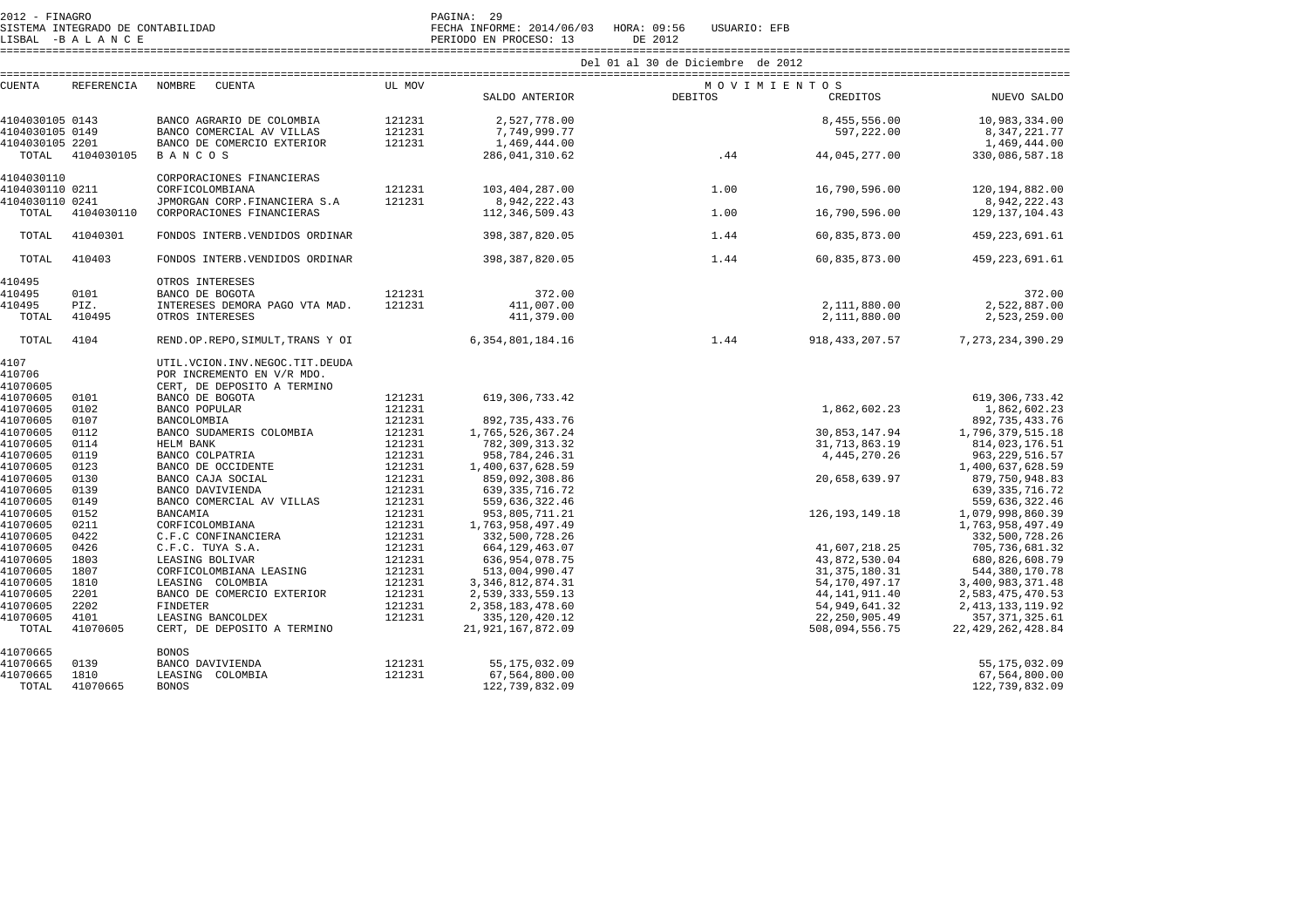2012 - FINAGRO DE CONTABILIDAD (PAGINA: 30)<br>2012 - PAGINA: SISTEMA INFORM

LISBAL -B A L A N C E PERIODO EN PROCESO: 13 DE 2012

SISTEMA INTEGRADO DE CONTABILIDAD FECHA INFORME: 2014/06/03 HORA: 09:56 USUARIO: EFB

====================================================================================================================================================================

| <b>CUENTA</b> | REFERENCIA | NOMBRE<br>CUENTA               | UL MOV |                        |                   | MOVIMIENTOS       |                      |
|---------------|------------|--------------------------------|--------|------------------------|-------------------|-------------------|----------------------|
|               |            |                                |        | SALDO ANTERIOR DEBITOS |                   | CREDITOS          | NUEVO SALDO          |
|               |            |                                |        |                        |                   |                   |                      |
| 41070668      |            | TITULOS HIPOTECARIOS           |        |                        |                   |                   |                      |
| 41070668      | 6000       | TITULARIZ. C/BIA. NO GRAVADOS  | 121231 | 218, 136, 293.65       |                   | 13,902,250.18     | 232,038,543.83       |
| 41070668      | 6001       | TITULARIZADORA C/BIA GRAVADOS  | 121231 | 1,195,282,898.17       |                   | 312, 733, 414. 75 | 1,508,016,312.92     |
| TOTAL         | 41070668   | TITULOS HIPOTECARIOS           |        | 1, 413, 419, 191.82    |                   | 326,635,664.93    | 1,740,054,856.75     |
|               |            |                                |        |                        |                   |                   |                      |
| 41070686      |            | TITULOS DE TESORERIA - TES     |        |                        |                   |                   |                      |
| 41070686      | 5003       | MINHACIENDA Y CREDITO PUBLICO  | 121231 | 486,892,995.61         |                   | 88,965,000.00     | 575,857,995.61       |
| TOTAL         | 41070686   | TITULOS DE TESORERIA - TES     |        | 486,892,995.61         |                   | 88,965,000.00     | 575,857,995.61       |
| TOTAL         | 410706     | POR INCREMENTO EN V/R MDO.     |        | 23, 944, 219, 891, 61  |                   | 923,695,221.68    | 24,867,915,113.29    |
| 410712        |            | POR DISMINUCION EN V/R MDO.    |        |                        |                   |                   |                      |
| 41071205      |            | CERT. DE DEPOSITO A TERMINO    |        |                        |                   |                   |                      |
| 41071205      | 0101       | BANCO DE BOGOTA                | 121231 | 47, 311, 906.51-       |                   |                   | 47, 311, 906.51-     |
| 41071205      | 0107       | BANCOLOMBIA                    | 121231 | 64, 120, 433. 76-      |                   |                   | 64,120,433.76-       |
| 41071205      | 0112       | BANCO SUDAMERIS COLOMBIA       | 121231 | 102,830,155.26-        | .31               |                   | 102,830,155.57-      |
| 41071205      | 0114       | HELM BANK                      | 121231 | 61, 545, 671.03-       | 8,972,316.74      |                   | 70,517,987.77-       |
| 41071205      | 0119       | BANCO COLPATRIA                | 121231 | 67,839,144.79-         | 1,630,521.21      |                   | $69,469,666.00 -$    |
| 41071205      | 0123       | BANCO DE OCCIDENTE             | 121231 | 95,097,628.59-         |                   |                   | 95,097,628.59-       |
| 41071205      | 0130       | CAJA SOCIAL -BC.               | 121231 | 73,606,611.21-         | 227, 315.16       |                   | 73,833,926.37-       |
| 41071205      | 0139       | BANCO DAVIVIENDA               | 121231 | 49,878,016.71-         |                   |                   | 49,878,016.71-       |
| 41071205      | 0149       | BANCO COMERCIAL AV VILLAS      | 121231 | 34, 346, 371. 25-      |                   |                   | 34, 346, 371. 25-    |
| 41071205      | 0152       | <b>BANCAMIA</b>                | 121231 | 19,306,579.40-         | 3, 145, 601. 10   |                   | 22, 452, 180.50-     |
| 41071205      | 0211       | CORFICOLOMBIANA                | 121231 | 99, 158, 288. 24-      |                   |                   | 99, 158, 288. 24-    |
| 41071205      | 0422       | C.F.C CONFINANCIERA            | 121231 | 40,740,728.26-         |                   |                   | 40,740,728.26-       |
| 41071205      | 0426       | C.F.C. TUYA S.A.               | 121231 | $20, 236, 965.03 -$    | 38,647.22         |                   | 20, 275, 612. 25-    |
| 41071205      | 1803       | LEASING BOLIVAR                | 121231 | 111,549,689.73-        |                   |                   | 111,549,689.73-      |
| 41071205      | 1807       | CORFICOLOMBIANA LEASING        | 121231 | 12,442,252.79-         | .04               |                   | 12,442,252.83-       |
| 41071205      | 1810       | LEASING COLOMBIA               | 121231 | 74,476,624.56-         |                   |                   | 74,476,624.56-       |
| 41071205      | 2201       | BANCO DE COMERCIO EXTERIOR     | 121231 | 276, 355, 484.82-      |                   |                   | 276, 355, 484.82-    |
| 41071205      | 2202       | <b>FINDETER</b>                | 121231 | 616,870,818.68-        | 100,000.00        |                   | 616,970,818.68-      |
| 41071205      | 4101       | LEASING BANCOLDEX              | 121231 | 85,908,389.30-         |                   |                   | 85,908,389.30-       |
| TOTAL         | 41071205   | CERT. DE DEPOSITO A TERMINO    |        | 1,953,621,759.92-      | 14, 114, 401. 78  |                   | 1,967,736,161.70-    |
|               |            |                                |        |                        |                   |                   |                      |
| 41071268      |            | TITULOS HIPOTECARIOS           |        |                        |                   |                   |                      |
| 41071268      | 6000       | TITULARIZ. C/BIA. NO GRAVADOS  | 121231 | 352,822.59-            |                   |                   | 352,822.59-          |
| 41071268      | 6001       | TITULARIZADORA C/BIA GRAVADOS  | 121231 | 465, 724, 813. 70-     | 199,551,610.79    |                   | 665, 276, 424. 49-   |
| TOTAL         | 41071268   | TITULOS HIPOTECARIOS           |        | 466,077,636.29-        | 199, 551, 610, 79 |                   | 665,629,247.08-      |
| 41071286      |            | TITULOS DE TESORERIA - TES     |        |                        |                   |                   |                      |
| 41071286      | 5003       | MINHACIENDA Y CREDITO PUBLICO  | 121231 | $5,123,295.61-$        | 350,000.00        |                   | $5,473,295.61-$      |
| TOTAL         | 41071286   | TITULOS DE TESORERIA - TES     |        | $5, 123, 295.61 -$     | 350,000.00        |                   | $5,473,295.61-$      |
| TOTAL         | 410712     | POR DISMINUCION EN V/R MDO.    |        | 2,424,822,691.82-      | 214,016,012.57    |                   | 2,638,838,704.39-    |
| TOTAL         | 4107       | UTIL.VCION.INV.NEGOC.TIT.DEUDA |        | 21, 519, 397, 199. 79  | 214,016,012.57    | 923,695,221.68    | 22, 229, 076, 408.90 |
| 4110          |            | REAJUSTE UNIDAD V/R.REAL UVR   |        |                        |                   |                   |                      |
| 411015        |            | CARTERA DE CREDITOS            |        |                        |                   |                   |                      |
| 411015151     |            | REAJUSTE- UVR-BANCOS           | 121231 | 3,808,349.64           |                   | 9,053.01          | 3,817,402.65         |
| TOTAL         | 411015     | CARTERA DE CREDITOS            |        | 3,808,349.64           |                   | 9,053.01          | 3,817,402.65         |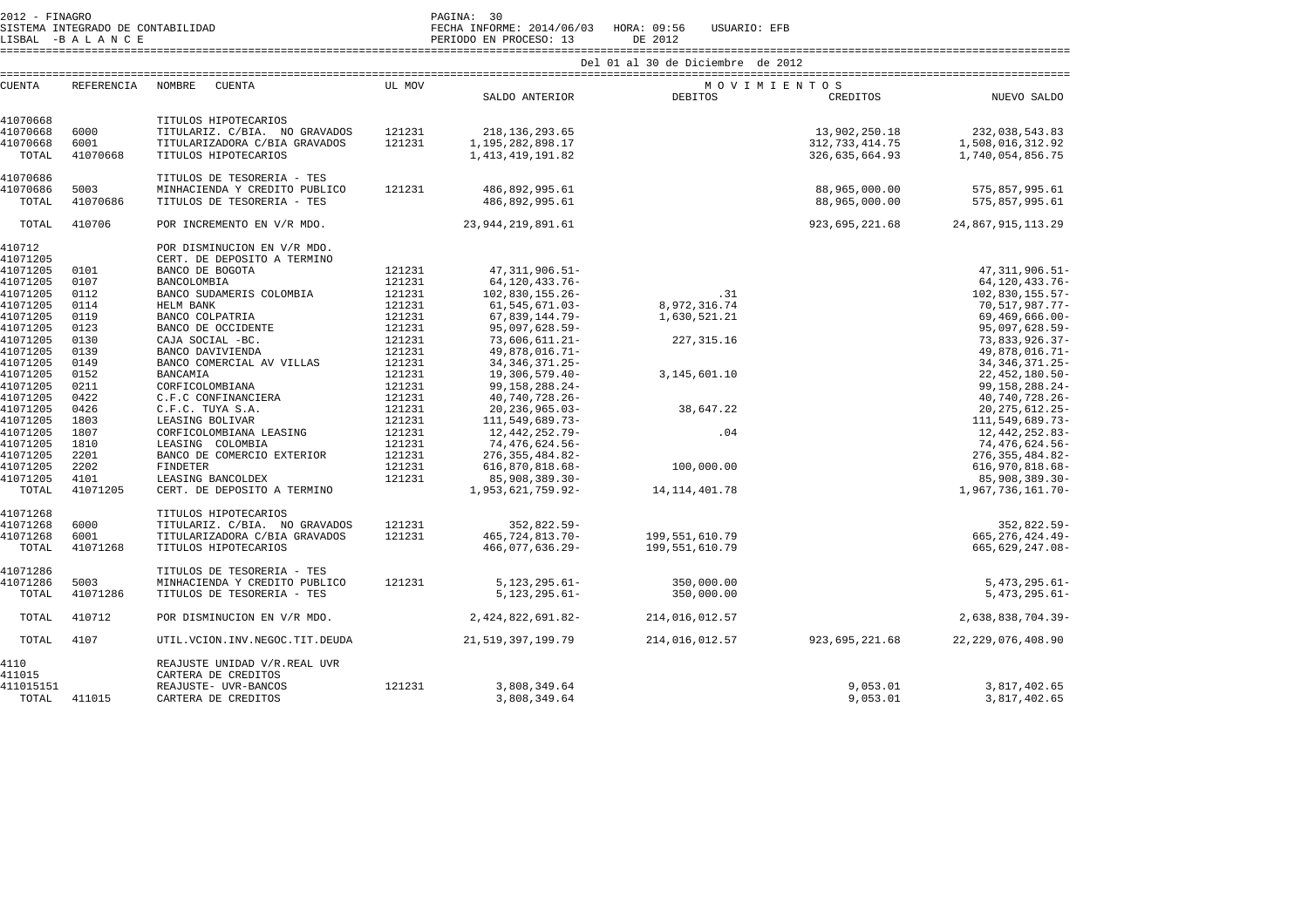| $2012 - FINAGRO$<br>SISTEMA INTEGRADO DE CONTABILIDAD<br>LISBAL -BALANCE                     |                  |                                                                                                                                                                                                                                        |                                                                              | PAGINA: 31<br>FECHA INFORME: 2014/06/03 HORA: 09:56<br>PERIODO EN PROCESO: 13         | USUARIO: EFB<br>DE 2012           |                                                                                                                       |                                                                                                                                               |
|----------------------------------------------------------------------------------------------|------------------|----------------------------------------------------------------------------------------------------------------------------------------------------------------------------------------------------------------------------------------|------------------------------------------------------------------------------|---------------------------------------------------------------------------------------|-----------------------------------|-----------------------------------------------------------------------------------------------------------------------|-----------------------------------------------------------------------------------------------------------------------------------------------|
|                                                                                              |                  |                                                                                                                                                                                                                                        |                                                                              |                                                                                       | Del 01 al 30 de Diciembre de 2012 |                                                                                                                       |                                                                                                                                               |
| <b>CUENTA</b>                                                                                | REFERENCIA       | NOMBRE<br>CUENTA                                                                                                                                                                                                                       | UL MOV                                                                       | SALDO ANTERIOR                                                                        | DEBITOS                           | MOVIMIENTOS<br>CREDITOS                                                                                               | NUEVO SALDO                                                                                                                                   |
| TOTAL                                                                                        | 4110             | REAJUSTE UNIDAD V/R.REAL UVR                                                                                                                                                                                                           |                                                                              | 3,808,349.64                                                                          |                                   | 9,053.01                                                                                                              | 3,817,402.65                                                                                                                                  |
| 4111<br>411106<br>41110686<br>41110686<br>TOTAL                                              | 5003<br>41110686 | UTIL. V/CION INV. HASTA VENCIM.<br>POR INCREMENTO EN V/R PRESENTE<br>TES AL VENCIMIENTO<br>MINHACIENDA Y CREDITO PUBLICO<br>TES AL VENCIMIENTO                                                                                         | 121231                                                                       | 1,673,450,323.61<br>1,673,450,323.61                                                  |                                   | 123, 739, 335.32<br>123, 739, 335.32                                                                                  | 1,797,189,658.93<br>1,797,189,658.93                                                                                                          |
| TOTAL                                                                                        | 411106           | POR INCREMENTO EN V/R PRESENTE                                                                                                                                                                                                         |                                                                              | 1,673,450,323.61                                                                      |                                   | 123, 739, 335.32                                                                                                      | 1,797,189,658.93                                                                                                                              |
| TOTAL                                                                                        | 4111             | UTIL. V/CION INV. HASTA VENCIM.                                                                                                                                                                                                        |                                                                              | 1,673,450,323.61                                                                      |                                   | 123, 739, 335.32                                                                                                      | 1,797,189,658.93                                                                                                                              |
| 4160<br>416008<br>4160085<br>416008501<br>416008555                                          |                  | RECUPERACIONES OPERACIONALES<br>REINTEGRO PROVISIONES C x C<br>REINT PROV OTRAS C X C<br>REINT PROV OTRAS C X C<br>RECUP PROV ANT CONTRATOS                                                                                            | 121231<br>121231                                                             | 1,198,480.00<br>88,602,489.00                                                         |                                   | 7,253,921.00                                                                                                          | 1,198,480.00<br>95,856,410.00                                                                                                                 |
| TOTAL                                                                                        | 4160085          | REINT PROV OTRAS C X C                                                                                                                                                                                                                 |                                                                              | 89,800,969.00                                                                         |                                   | 7,253,921.00                                                                                                          | 97,054,890.00                                                                                                                                 |
| TOTAL                                                                                        | 416008           | REINTEGRO PROVISIONES C x C                                                                                                                                                                                                            |                                                                              | 89,800,969.00                                                                         |                                   | 7,253,921.00                                                                                                          | 97,054,890.00                                                                                                                                 |
| 416009<br>4160099<br>416009999<br>TOTAL                                                      | 4160099          | REINTEGRO PROV. CARTERA CREDITO<br>PROVISION GENERAL DE CART<br>PROV GENERAL DE CARTERA<br>PROVISION GENERAL DE CART                                                                                                                   | 121231                                                                       | 321,826,000.00<br>321,826,000.00                                                      |                                   |                                                                                                                       | 321,826,000.00<br>321,826,000.00                                                                                                              |
| TOTAL                                                                                        | 416009           | REINTEGRO PROV. CARTERA CREDITO                                                                                                                                                                                                        |                                                                              | 321,826,000.00                                                                        |                                   |                                                                                                                       | 321,826,000.00                                                                                                                                |
| TOTAL                                                                                        | 4160             | RECUPERACIONES OPERACIONALES                                                                                                                                                                                                           |                                                                              | 411,626,969.00                                                                        |                                   | 7,253,921.00                                                                                                          | 418,880,890.00                                                                                                                                |
| 4195<br>419595<br>41959501                                                                   |                  | <b>DIVERSOS</b><br>OTROS<br>SERV ADMON FONSA 005/2006                                                                                                                                                                                  | 121230                                                                       |                                                                                       | 60,000,000.00                     | 60,000,000.00                                                                                                         |                                                                                                                                               |
| 41959502<br>41959513<br>41959521<br>41959524<br>41959525<br>41959527<br>41959529<br>41959530 |                  | ADMÓN FAG RECUPERACION<br>APORTE EMPRESARIZ. CUNDINAMARC<br>ADMÓN PROGRAMA COBERTURAS 2012<br>ADMON ADC-CONV.102/2004<br>ADMON P/CAFET.CONV.113/2001<br>REMUNERAC ADMON ICR COMPLEMENT<br>INGRESOS VARIOS<br>ING.SERVICIOS ADMON "FAG" | 121231<br>121231<br>121231<br>121231<br>121231<br>121231<br>121231<br>121231 | 9,987,288.00<br>840,000,000.00<br>70,191,833.00<br>18,537,245.94<br>4,594,013,905.00  |                                   | 1,701,030,928.00<br>9,987,288.00<br>505,764,057.00<br>725,623,808.00<br>52,000,000.00<br>366,138.76<br>581,997,052.00 | 1,701,030,928.00<br>19,974,576.00<br>840,000,000.00<br>575,955,890.00<br>725,623,808.00<br>52,000,000.00<br>18,903,384.70<br>5,176,010,957.00 |
| 41959533<br>41959534<br>41959537<br>41959538<br>41959539<br>41959540<br>41959543             |                  | REEMBOLSOS GRAV MOV FROS.<br>RECUP GTOS. PERIODOS ANTER<br>ADMÓN CONV-155-AIS-ICR -P 2012<br>ADMÓN CONV.0219-C.I.F-PTO.2012<br>ADMON P/AGROP.CONV.106 DE 1999<br>EMPRESARIZ-CORP.RED PAIS RURAL<br>SERV ADMON ALIVIO LEY 1587/12       | 121231<br>121231<br>121231<br>121231<br>121231<br>121231<br>121231           | 169,722,027.39<br>448,560.00<br>4,625,567,251.00<br>851,684,210.00<br>12, 134, 832.00 | 22,668.00                         | 161, 435, 304. 72<br>5, 215, 222.00<br>253, 411, 306.00<br>3,098,377,977.00<br>1,000,000,000.00                       | 331, 134, 664. 11<br>5,663,782.00<br>4,878,978,557.00<br>851,684,210.00<br>3,098,377,977.00<br>12, 134, 832.00<br>1,000,000,000.00            |
| 41959545<br>41959546<br>41959551                                                             |                  | SERV. ADMON F.RIESGO AGROP.<br>EMPRESARIZ.CORPORACION P B A<br>ADMÓN CONV. 247-IAT-PTO. 2012                                                                                                                                           | 121231<br>121231<br>121231                                                   | 76,937,000.00<br>8,089,888.00<br>620,164,689.00                                       | 904,767.00                        | 5,898,000.00                                                                                                          | 82,835,000.00<br>8,089,888.00<br>619,259,922.00                                                                                               |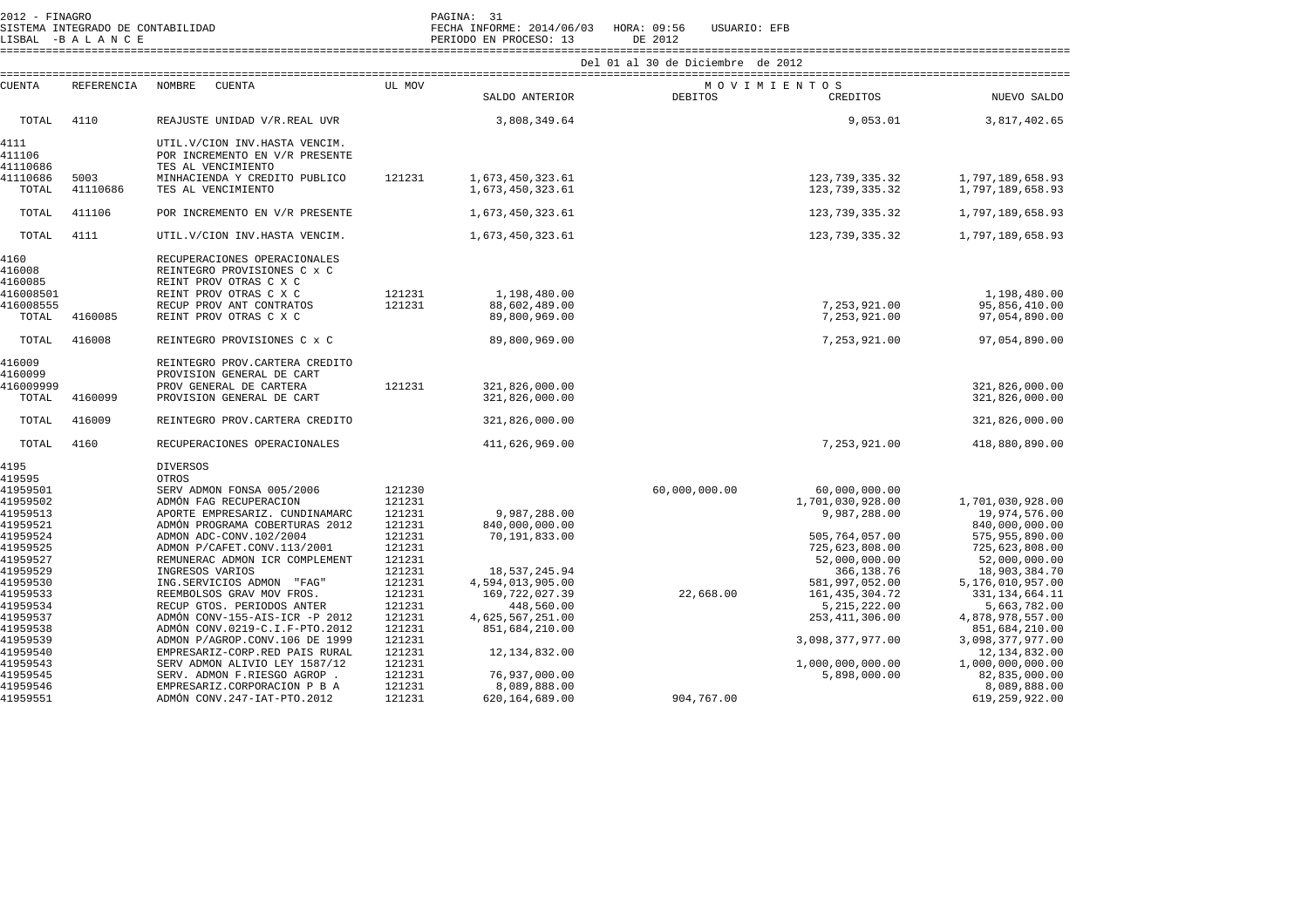| 2012 - FINAGRO    |                                   |                                                 |        | PAGINA: 32                   |                             |                      |                        |  |  |  |  |  |
|-------------------|-----------------------------------|-------------------------------------------------|--------|------------------------------|-----------------------------|----------------------|------------------------|--|--|--|--|--|
|                   | SISTEMA INTEGRADO DE CONTABILIDAD |                                                 |        | FECHA INFORME: 2014/06/03    | HORA: 09:56<br>USUARIO: EFB |                      |                        |  |  |  |  |  |
|                   | LISBAL -BALANCE                   |                                                 |        | PERIODO EN PROCESO: 13       | DE 2012                     |                      |                        |  |  |  |  |  |
|                   |                                   | Del 01 al 30 de Diciembre de 2012               |        |                              |                             |                      |                        |  |  |  |  |  |
| CUENTA            | <b>REFERENCIA</b>                 | NOMBRE<br>CUENTA                                | UL MOV |                              | MOVIMIENTOS                 |                      |                        |  |  |  |  |  |
|                   |                                   |                                                 |        | SALDO ANTERIOR               | <b>DEBITOS</b>              | CREDITOS             | NUEVO SALDO            |  |  |  |  |  |
| 41959553          |                                   | SUBSIDIO TASA LINEA OLA INVERN                  | 121231 | 2,144,699.00                 |                             |                      | 2,144,699.00           |  |  |  |  |  |
| 41959554          |                                   | SUBSIDIO TASA L.VOLCAN GALERAS                  | 121231 | 921,669.00                   |                             |                      | 921,669.00             |  |  |  |  |  |
| 41959583          |                                   | VENTA DE MADERA                                 | 121231 | 23, 280, 228. 20             |                             | 147,288,807.00       | 170,569,035.20         |  |  |  |  |  |
| 41959589          |                                   | ADMON.ICR Y SUBRECUP CONV064A                   | 121231 | 611,891,753.00               |                             | 730, 157, 319.00     | 1,342,049,072.00       |  |  |  |  |  |
| 41959593          |                                   | ADMON AIS PPTO.2011-CONV.066                    | 121231 | 27, 132, 454.00              |                             |                      | 27, 132, 454.00        |  |  |  |  |  |
| 41959594          |                                   | ADMON ICR - AIS-2011- CONV.066                  | 121231 | 6,093,258,658.00             |                             |                      | 6,093,258,658.00       |  |  |  |  |  |
| 41959596          |                                   | ADMÓN R- HÍDRICO COV-0248/2012                  | 121231 | 494, 234, 312.00             | 135,456,812.00              |                      | 358,777,500.00         |  |  |  |  |  |
| 41959599          |                                   | ADMÓN REHI - AIS-2011-CONV.066                  | 121231 | 521,051,282.00               |                             |                      | 521,051,282.00         |  |  |  |  |  |
| TOTAL             | 419595                            | OTROS                                           |        | 19,671,393,784.53            | 196,384,247.00              | 9,038,553,207.48     | 28, 513, 562, 745.01   |  |  |  |  |  |
| TOTAL             | 4195                              | <b>DIVERSOS</b>                                 |        | 19,671,393,784.53            | 196,384,247.00              | 9,038,553,207.48     | 28, 513, 562, 745.01   |  |  |  |  |  |
| TOTAL             | 41                                | OPERACIONALES                                   |        | 287, 332, 978, 062. 23       | 474, 211, 434.63            | 33, 737, 955, 078.58 | 320, 596, 721, 706. 18 |  |  |  |  |  |
| 42                |                                   | NO OPERACIONALES                                |        |                              |                             |                      |                        |  |  |  |  |  |
| 4205              |                                   | UTILIDAD VTA.B/RECIB.EN PAGO                    |        |                              |                             |                      |                        |  |  |  |  |  |
| 420505            |                                   | BIENES INMUEBLES                                |        |                              |                             |                      |                        |  |  |  |  |  |
| 42050501          |                                   | UTILIDAD VTA. BRP INMUEBLES                     | 121231 | 635,822,062.00               |                             |                      | 635,822,062.00         |  |  |  |  |  |
| TOTAL             | 420505                            | BIENES INMUEBLES                                |        | 635,822,062.00               |                             |                      | 635,822,062.00         |  |  |  |  |  |
| TOTAL             | 4205                              | UTILIDAD VTA.B/RECIB.EN PAGO                    |        | 635,822,062.00               |                             |                      | 635,822,062.00         |  |  |  |  |  |
| 4225              |                                   | RECUPERACIONES                                  |        |                              |                             |                      |                        |  |  |  |  |  |
| 422513            |                                   | REINTEGRO OTRAS PROVISIONES                     |        |                              |                             |                      |                        |  |  |  |  |  |
| 42251302          |                                   | REINTEGRO PROV IMPTO IND Y CIO                  | 121231 | 2,000.00                     |                             |                      | 2,000.00               |  |  |  |  |  |
| 42251305          |                                   | REINTEGRO PROVIS.DISPONIBLE                     | 121231 | 3,600,024.65                 |                             |                      | 3,600,024.65           |  |  |  |  |  |
| 42251330          |                                   | REINT, PROVISION PROVEED, 2010                  | 121231 | 2,467,002.00                 |                             |                      | 2,467,002.00           |  |  |  |  |  |
| TOTAL             | 422513                            | REINTEGRO OTRAS PROVISIONES                     |        | 6,069,026.65                 |                             |                      | 6,069,026.65           |  |  |  |  |  |
| 422595            |                                   | OTRAS RECUPERACIONES                            |        |                              |                             |                      |                        |  |  |  |  |  |
| 42259509          |                                   | REINTEGRO V/R. INCAPACIDADES                    | 121231 | 36,548,579.00                |                             | 21,937,010.00        | 58,485,589.00          |  |  |  |  |  |
| 42259512          |                                   | RECUPERACION APOYO EDUCATIVO                    | 121231 | 10,356,075.00                |                             |                      | 10,356,075.00          |  |  |  |  |  |
| 42259513          |                                   | RECUPERAC. GMF AÑOS ANTERIORES                  | 121231 | 3,420,860.00                 |                             |                      | 3,420,860.00           |  |  |  |  |  |
| 42259520          |                                   | OTRAS RECUPERACIONES                            | 121231 |                              |                             | 158,720.00           | 158,720.00             |  |  |  |  |  |
| TOTAL             | 422595                            | OTRAS RECUPERACIONES                            |        | 50, 325, 514.00              |                             | 22,095,730.00        | 72, 421, 244.00        |  |  |  |  |  |
| TOTAL             | 4225                              | <b>RECUPERACIONES</b>                           |        | 56, 394, 540.65              |                             | 22,095,730.00        | 78,490,270.65          |  |  |  |  |  |
| 4295<br>429510    |                                   | <b>DIVERSOS</b><br>INGRESOS BIENES REC. EN PAGO |        |                              |                             |                      |                        |  |  |  |  |  |
|                   |                                   | INGRESOS BIENES REC. EN PAGO                    | 121231 |                              |                             | 203,534.00           | 2,535,178.00           |  |  |  |  |  |
| 42951001<br>TOTAL | 429510                            | INGRESOS BIENES REC. EN PAGO                    |        | 2,331,644.00<br>2,331,644.00 |                             | 203,534.00           | 2,535,178.00           |  |  |  |  |  |
| TOTAL             | 4295                              | <b>DIVERSOS</b>                                 |        | 2,331,644.00                 |                             | 203,534.00           | 2,535,178.00           |  |  |  |  |  |
|                   |                                   |                                                 |        |                              |                             |                      |                        |  |  |  |  |  |
| TOTAL             | 42                                | NO OPERACIONALES                                |        | 694, 548, 246.65             |                             | 22, 299, 264.00      | 716,847,510.65         |  |  |  |  |  |
| TOTAL             | 4                                 | INGRESOS                                        |        | 288,027,526,308.88           | 474, 211, 434.63            | 33,760,254,342.58    | 321, 313, 569, 216.83  |  |  |  |  |  |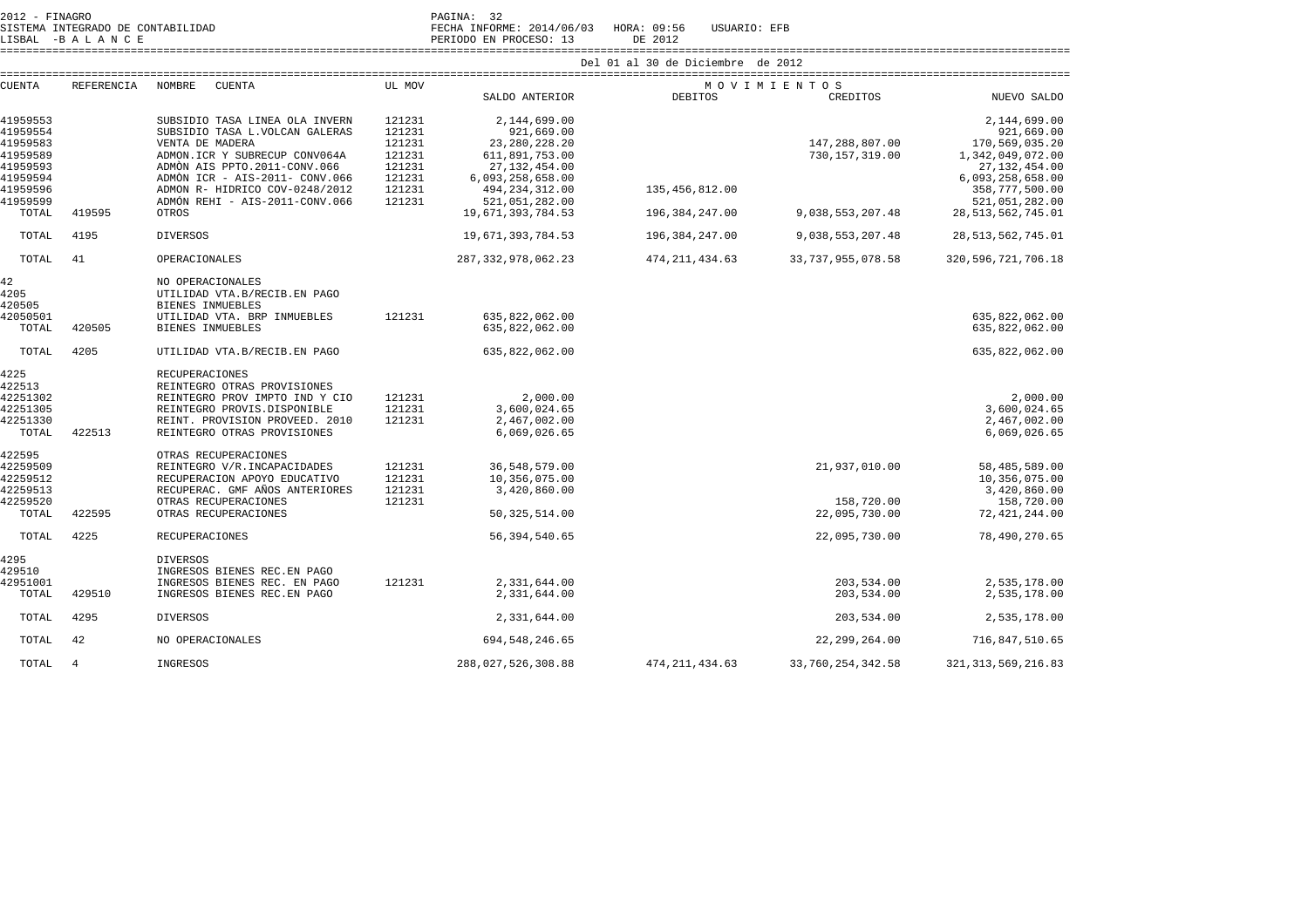2012 - FINAGRO DE CONTABILIDAD (PAGINA: 33)<br>2012 - PAGINA: SISTEMA INFORM

 SISTEMA INTEGRADO DE CONTABILIDAD FECHA INFORME: 2014/06/03 HORA: 09:56 USUARIO: EFB LISBAL -B A L A N C E PERIODO EN PROCESO: 13 DE 2012

====================================================================================================================================================================

| <b>CUENTA</b>     | REFERENCIA         | NOMBRE<br><b>CUENTA</b>                                             | UL MOV | SALDO ANTERIOR         | <b>DEBITOS</b>       | MOVIMIENTOS<br>CREDITOS | NUEVO SALDO            |
|-------------------|--------------------|---------------------------------------------------------------------|--------|------------------------|----------------------|-------------------------|------------------------|
|                   |                    |                                                                     |        |                        |                      |                         |                        |
| 5                 |                    | <b>EGRESOS</b>                                                      |        |                        |                      |                         |                        |
| 51<br>5104        |                    | OPERACIONALES                                                       |        |                        |                      |                         |                        |
| 510402            |                    | REND.OP.REPO, SIMULT, TRANSF, OI<br>FONDOS INTERB. COMPRADOS ORDIN. |        |                        |                      |                         |                        |
| 51040201          |                    | FONDOS INTERB. COMPRADOS ORDIN.                                     |        |                        |                      |                         |                        |
| 5104020105        |                    | <b>BANCOS</b>                                                       |        |                        |                      |                         |                        |
| 5104020105 0101   |                    | BANCO DE BOGOTA                                                     | 121231 | 21, 363, 124.00        |                      |                         | 21, 363, 124.00        |
| 5104020105 0102   |                    | BANCO POPULAR                                                       | 121231 | 3,053,333.00           |                      |                         | 3,053,333.00           |
| 5104020105 0107   |                    | BANCOLOMBIA                                                         | 121231 | 12,072,628.00          | 1,720,833.00         |                         | 13,793,461.00          |
| 5104020105 0113   |                    | BBVA COLOMBIA                                                       | 121231 | 18,926,331.00          |                      |                         | 18,926,331.00          |
| 5104020105 0114   |                    | HELM BANK                                                           | 121231 | 30,796,764.00          |                      |                         | 30,796,764.00          |
| 5104020105 0119   |                    | BANCO COLPATRIA                                                     | 121231 | 35,001,944.00          |                      |                         | 35,001,944.00          |
| 5104020105 0139   |                    | BANCO DAVIVIENDA                                                    | 121231 | 57,711,821.00          | 302,542.00           |                         | 58,014,363.00          |
| 5104020105 0152   |                    | <b>BANCAMIA</b>                                                     | 121231 | 67, 416, 554.00        |                      |                         | 67, 416, 554.00        |
| 5104020105 0155   |                    | BANCO FINANDINA                                                     | 121231 | 3, 353, 333, 00        |                      |                         | 3, 353, 333, 00        |
| 5104020105 2201   |                    | BANCO DE COMERCIO EXTERIOR                                          | 121231 | 147,831,476.00         |                      |                         | 147,831,476.00         |
| TOTAL             | 5104020105         | <b>BANCOS</b>                                                       |        | 397,527,308.00         | 2,023,375.00         |                         | 399,550,683.00         |
| 5104020110        |                    | CORPORACIONES FINANCIERAS                                           |        |                        |                      |                         |                        |
| 5104020110 0211   |                    | CORFICOLOMBIANA                                                     | 121231 | 3,220,229.00           |                      |                         | 3,220,229.00           |
| 5104020110 2202   |                    | <b>FINDETER</b>                                                     | 121231 | 22,578,333.00          |                      |                         | 22,578,333.00          |
| 5104020110 4101   |                    | LEASING BANCOLDEX                                                   | 121231 | 2,618,891.00           |                      |                         | 2,618,891.00           |
| TOTAL             | 5104020110         | CORPORACIONES FINANCIERAS                                           |        | 28, 417, 453.00        |                      |                         | 28, 417, 453.00        |
| TOTAL             | 51040201           | FONDOS INTERB. COMPRADOS ORDIN.                                     |        | 425,944,761.00         | 2,023,375.00         |                         | 427,968,136.00         |
| TOTAL             | 510402             | FONDOS INTERB. COMPRADOS ORDIN.                                     |        | 425,944,761.00         | 2,023,375.00         |                         | 427,968,136.00         |
| 510407            |                    | INT. Y AMORT.DESCTO TIT DE INV                                      |        |                        |                      |                         |                        |
| 51040705          |                    | INTERES TITULOS DE INVERSION                                        |        |                        |                      |                         |                        |
| 51040705          | 0100               | BANCOREPUBLICA                                                      | 121230 |                        | 11, 250, 218, 115.74 | 11, 250, 218, 115.74    |                        |
| 51040705          | $TD - A$           | TIT.DESAR. AGROP. CLASE A                                           | 121231 | 34, 303, 377, 858.94   | 3,090,753,537.38     |                         | 37, 394, 131, 396. 32  |
| 51040705<br>TOTAL | $TD-B$<br>51040705 | TIT DESARR. AGRP. CLASE B<br>INTERES TITULOS DE INVERSION           | 121231 | 96, 410, 313, 714. 47  | 8, 159, 464, 578. 36 |                         | 104,569,778,292.83     |
|                   |                    |                                                                     |        | 130, 713, 691, 573. 41 | 22,500,436,231.48    | 11, 250, 218, 115.74    | 141,963,909,689.15     |
| TOTAL             | 510407             | INT. Y AMORT.DESCTO TIT DE INV                                      |        | 130, 713, 691, 573. 41 | 22,500,436,231.48    | 11, 250, 218, 115.74    | 141,963,909,689.15     |
| 510421            |                    | REND COMPR TRANSF OPER REPO                                         |        |                        |                      |                         |                        |
| 510421            | 0100               | BANCO DE LA REPUBLICA                                               | 121231 | 6,856,740.00           | 88,800.00            |                         | 6,945,540.00           |
| TOTAL             | 510421             | REND COMPR TRANSF OPER REPO                                         |        | 6,856,740.00           | 88,800.00            |                         | 6,945,540.00           |
| TOTAL             | 5104               | REND.OP.REPO, SIMULT, TRANSF, OI                                    |        | 131, 146, 493, 074. 41 | 22,502,548,406.48    | 11,250,218,115.74       | 142, 398, 823, 365. 15 |
| 5115              |                    | COMISIONES                                                          |        |                        |                      |                         |                        |
| 511520            |                    | SERVICIOS BANCARIOS                                                 |        |                        |                      |                         |                        |
| 51152001          |                    | SERVICIOS BANCARIOS                                                 |        |                        |                      |                         |                        |
| 51152001          | 2204               | FINAGRO                                                             | 121231 | 73,739,065.71          | 5,437,936.51         |                         | 79,177,002.22          |
| 51152001          | IVA.               | IMPTO. AL VALOR AGREGADO                                            | 121231 | 4,435,384.44           | 389,476.00           |                         | 4,824,860.44           |
| TOTAL             | 51152001           | SERVICIOS BANCARIOS                                                 |        | 78, 174, 450. 15       | 5,827,412.51         |                         | 84,001,862.66          |
| TOTAL             | 511520             | SERVICIOS BANCARIOS                                                 |        | 78, 174, 450. 15       | 5,827,412.51         |                         | 84,001,862.66          |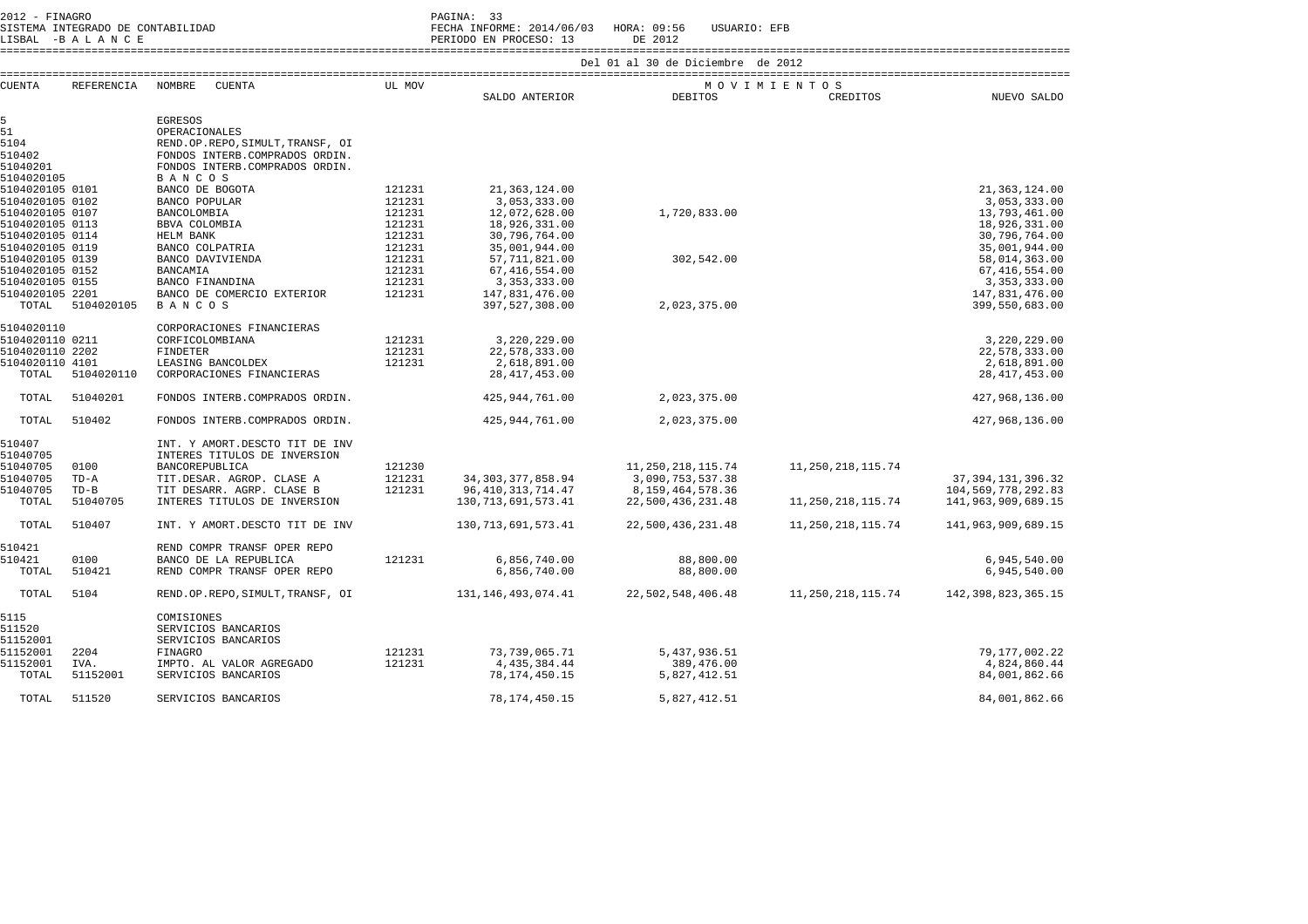| 2012<br>$\overline{\phantom{a}}$ | FINAGRO<br>--------- |                           | PAGINA: |        |  |
|----------------------------------|----------------------|---------------------------|---------|--------|--|
| STSTEMA                          |                      | INTEGRADO DE CONTABILIDAD | FECHA   | TNFORM |  |

SISTEMA INTEGRADO DE CONTABILIDAD FECHA INFORME: 2014/06/03 HORA: 09:56 USUARIO: EFB

LISBAL -B A L A N C E PERIODO EN PROCESO: 13 DE 2012

 ==================================================================================================================================================================== Del 01 al 30 de Diciembre de 2012

| <b>CUENTA</b> | <b>REFERENCIA</b> | NOMBRE<br><b>CUENTA</b>        | UL MOV |                      | MOVIMIENTOS    |               |                  |
|---------------|-------------------|--------------------------------|--------|----------------------|----------------|---------------|------------------|
|               |                   |                                |        | SALDO ANTERIOR       | <b>DEBITOS</b> | CREDITOS      | NUEVO SALDO      |
| 511530        |                   | NEGOCIOS FIDUCIARIOS           |        |                      |                |               |                  |
| 51153004      |                   | ADMON TIT DES AGROPECUARIO     |        |                      |                |               |                  |
| 51153004      | 2204              | FINAGRO                        | 121231 | 1,841,949,905.85     | 166,088,341.60 |               | 2,008,038,247.45 |
| 51153004      | IVA.              | IMPUESTO AL VALOR AGREGADO IVA | 121231 | 294,711,986.00       | 26,574,135.00  |               | 321, 286, 121.00 |
| TOTAL         | 51153004          | ADMON TIT DES AGROPECUARIO     |        | 2,136,661,891.85     | 192,662,476.60 |               | 2,329,324,368.45 |
|               |                   |                                |        |                      |                |               |                  |
| TOTAL         | 511530            | NEGOCIOS FIDUCIARIOS           |        | 2,136,661,891.85     | 192,662,476.60 |               | 2,329,324,368.45 |
| 511595        |                   | OTROS SERVICIOS (COMISIONES)   |        |                      |                |               |                  |
| 51159506      |                   | COMISION SERVICIOS DECEVAL     |        |                      |                |               |                  |
| 51159506      | 2204              | <b>FINAGRO</b>                 | 121231 | 410,159,870.00       | 59,988,644.00  | 40,881,000.00 | 429, 267, 514.00 |
| 51159506      | IVA.              | IMPTO. AL VALOR AGREGADO       | 121231 | 60,422,201.00        | 9,933,561.00   |               | 70, 355, 762.00  |
| 51159506      | PRAN              | FIDUCIA PRAN                   | 121231 | 7,424,159.00         | 1,856,641.00   | 785,000.00    | 8,495,800.00     |
| 51159506      | PRCA              | PRAN CAFETERO                  | 121231 | 1,902,731.00         | 239,482.00     | 182,000.00    | 1,960,213.00     |
| TOTAL         | 51159506          | COMISION SERVICIOS DECEVAL     |        | 479,908,961.00       | 72,018,328.00  | 41,848,000.00 | 510,079,289.00   |
| TOTAL         | 511595            | OTROS SERVICIOS (COMISIONES)   |        | 479,908,961.00       | 72,018,328.00  | 41,848,000.00 | 510,079,289.00   |
|               |                   |                                |        |                      |                |               |                  |
| TOTAL         | 5115              | COMISIONES                     |        | 2,694,745,303.00     | 270,508,217.11 | 41,848,000.00 | 2,923,405,520.11 |
| 5120          |                   | GASTOS DE PERSONAL             |        |                      |                |               |                  |
| 512003        |                   | SALARIO INTEGRAL               |        |                      |                |               |                  |
| 51200301      |                   | PARTE GRAVADA                  |        |                      |                |               |                  |
| 51200301      | 2204              | <b>FINAGRO</b>                 | 121231 | 5,150,650,316.00     | 537,784,025.00 |               | 5,688,434,341.00 |
| 51200301      | PRAN              | FIDUCIA PRAN                   | 121231 | 111,718,457.00       | 10,776,700.00  |               | 122, 495, 157.00 |
| TOTAL         | 51200301          | PARTE GRAVADA                  |        | 5, 262, 368, 773.00  | 548,560,725.00 |               | 5,810,929,498.00 |
| TOTAL         | 512003            | SALARIO INTEGRAL               |        | 5, 262, 368, 773.00  | 548,560,725.00 |               | 5,810,929,498.00 |
|               |                   |                                |        |                      |                |               |                  |
| 512005        |                   | <b>SUELDOS</b>                 |        |                      |                |               |                  |
| 51200501      |                   | <b>SUELDOS</b>                 |        |                      |                |               |                  |
| 51200501      | 2204              | FINAGRO                        | 121231 | 4, 171, 087, 753.00  | 421,838,471.00 |               | 4,592,926,224.00 |
| 51200501      | PRAN              | FIDUCIA PRAN                   | 121231 | 177,476,366.00       | 13,796,080.00  |               | 191,272,446.00   |
| TOTAL         | 51200501          | <b>SUELDOS</b>                 |        | 4, 348, 564, 119.00  | 435,634,551.00 |               | 4,784,198,670.00 |
| TOTAL         | 512005            | <b>SUELDOS</b>                 |        | 4, 348, 564, 119, 00 | 435,634,551.00 |               | 4,784,198,670.00 |
| 512010        |                   | HORAS EXTRA                    |        |                      |                |               |                  |
| 51201010      |                   | HORAS EXTRAS                   |        |                      |                |               |                  |
| 51201010      | 2204              | <b>FINAGRO</b>                 | 121231 | 25,550,026.00        | 2,291,422.00   |               | 27,841,448.00    |
| TOTAL         | 51201010          | HORAS EXTRAS                   |        | 25,550,026.00        | 2,291,422.00   |               | 27,841,448.00    |
|               |                   |                                |        |                      |                |               |                  |
| TOTAL         | 512010            | HORAS EXTRA                    |        | 25,550,026.00        | 2,291,422.00   |               | 27,841,448.00    |
| 512015        |                   | AUXILIO DE TRANSPORTE          |        |                      |                |               |                  |
| 51201515      |                   | AUXILIO DE TRANSPORTE          |        |                      |                |               |                  |
| 51201515      | 2204              | FINAGRO                        | 121231 | 4,773,120.00         | 467,820.00     |               | 5,240,940.00     |
| TOTAL         | 51201515          | AUXILIO DE TRANSPORTE          |        | 4,773,120.00         | 467,820.00     |               | 5,240,940.00     |
|               |                   |                                |        |                      |                |               |                  |
| TOTAL         | 512015            | AUXILIO DE TRANSPORTE          |        | 4,773,120.00         | 467,820.00     |               | 5,240,940.00     |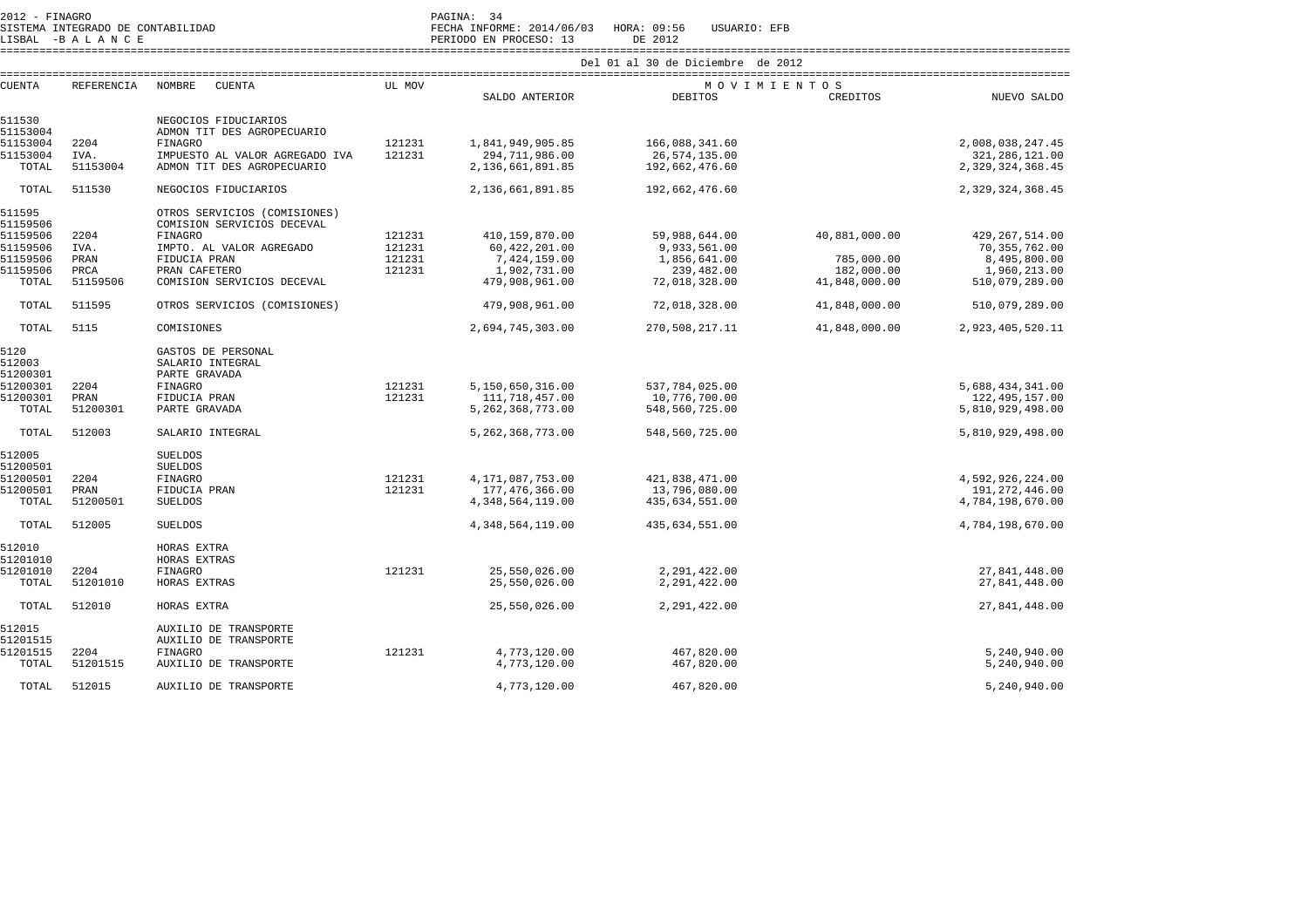| $2012 - FINAGRO$                  | PAGINA:                                                     |
|-----------------------------------|-------------------------------------------------------------|
| SISTEMA INTEGRADO DE CONTABILIDAD | INFORME: 2014/06/03<br>HORA: 09:56<br>USUARIO: EFB<br>FECHA |

للمحمد المستقيمة المستقيمة المستقيمة المستقيمة المستقيمة المستقيمة المستقيمة المستقيمة المستقيمة المستقيمة الم<br>LISBAL -B A L A N C E PERIODO EN PROCESO: 13 DE 2012

==================================================================================================================================================================== Del 01 al 30 de Diciembre de 2012

|               |                   |                                | Del 01 al 30 de Diciembre<br>αe<br>2012 |                  |                 |              |                  |  |  |
|---------------|-------------------|--------------------------------|-----------------------------------------|------------------|-----------------|--------------|------------------|--|--|
| <b>CUENTA</b> | <b>REFERENCIA</b> | <b>NOMBRE</b><br><b>CUENTA</b> | UL MOV                                  | MOVIMIENTOS      |                 |              |                  |  |  |
|               |                   |                                |                                         | SALDO ANTERIOR   | DEBITOS         | CREDITOS     | NUEVO SALDO      |  |  |
| 512020        |                   | SUBSIDIO DE ALIMENTACION       |                                         |                  |                 |              |                  |  |  |
| 51202020      |                   | SUBSIDIO DE ALIMENTACION       |                                         |                  |                 |              |                  |  |  |
| 51202020      | 2204              | <b>FINAGRO</b>                 | 121231                                  | 25, 325, 216.00  | 2,221,924.00    |              | 27,547,140.00    |  |  |
| 51202020      | PRAN              | FIDUCIA PRAN                   | 121231                                  | 4, 151, 128.00   | 235,748.00      |              | 4,386,876.00     |  |  |
| TOTAL         | 51202020          | SUBSIDIO DE ALIMENTACION       |                                         | 29, 476, 344.00  | 2,457,672.00    |              | 31,934,016.00    |  |  |
| TOTAL         | 512020            | SUBSIDIO DE ALIMENTACION       |                                         | 29, 476, 344.00  | 2,457,672.00    |              | 31,934,016.00    |  |  |
| 512025        |                   | CESANTIAS                      |                                         |                  |                 |              |                  |  |  |
| 51202525      |                   | CESANTIAS                      |                                         |                  |                 |              |                  |  |  |
| 51202525      | 2204              | <b>FINAGRO</b>                 | 121231                                  | 367,027,978.00   | 36, 263, 027.00 | 1,620,699.00 | 401,670,306.00   |  |  |
| 51202525      | PRAN              | FIDUCIA PRAN                   | 121231                                  | 15,583,631.00    | 1,147,320.00    |              | 16,730,951.00    |  |  |
| TOTAL         | 51202525          | CESANTIAS                      |                                         | 382,611,609.00   | 37, 410, 347.00 | 1,620,699.00 | 418, 401, 257.00 |  |  |
| TOTAL         | 512025            | CESANTIAS                      |                                         | 382,611,609.00   | 37, 410, 347.00 | 1,620,699.00 | 418, 401, 257.00 |  |  |
| 512030        |                   | INTERESES DE CESANTIA          |                                         |                  |                 |              |                  |  |  |
| 51203030      |                   | INTERESES DE CESANTIA          |                                         |                  |                 |              |                  |  |  |
| 51203030      | 2204              | <b>FINAGRO</b>                 | 121231                                  | 36, 318, 001.00  | 6,949,761.00    | 113,449.00   | 43, 154, 313.00  |  |  |
| 51203030      | PRAN              | FIDUCIA PRAN                   | 121231                                  | 1,579,868.00     | 263, 443.00     |              | 1,843,311.00     |  |  |
| TOTAL         | 51203030          | INTERESES DE CESANTIA          |                                         | 37,897,869.00    | 7, 213, 204.00  | 113,449.00   | 44,997,624.00    |  |  |
| TOTAL         | 512030            | INTERESES DE CESANTIA          |                                         | 37,897,869.00    | 7, 213, 204.00  | 113,449.00   | 44,997,624.00    |  |  |
| 512035        |                   | PRIMA LEGAL                    |                                         |                  |                 |              |                  |  |  |
| 51203535      |                   | PRIMA LEGAL DE SERVICIOS       |                                         |                  |                 |              |                  |  |  |
| 51203535      | 2204              | <b>FINAGRO</b>                 | 121231                                  | 363, 308, 664.00 | 35,604,958.00   |              | 398, 913, 622.00 |  |  |
| 51203535      | PRAN              | FIDUCIA PRAN                   | 121231                                  | 15,584,512.00    | 1,149,675.00    |              | 16,734,187.00    |  |  |
| TOTAL         | 51203535          | PRIMA LEGAL DE SERVICIOS       |                                         | 378,893,176.00   | 36,754,633.00   |              | 415,647,809.00   |  |  |
| TOTAL         | 512035            | PRIMA LEGAL                    |                                         | 378,893,176.00   | 36,754,633.00   |              | 415,647,809.00   |  |  |
| 512040        |                   | PRIMAS EXTRALEGALES            |                                         |                  |                 |              |                  |  |  |
| 51204040      |                   | PRIMA EXTR/SERV.NAVIDAD E/TRAD |                                         |                  |                 |              |                  |  |  |
| 51204040      | 2204              | <b>FINAGRO</b>                 | 121231                                  | 246, 435, 272.00 | 28,802,291.00   |              | 275, 237, 563.00 |  |  |
| 51204040      | PRAN              | FIDUCIA PRAN                   | 121231                                  | 13,517,264.00    | 969,577.00      |              | 14,486,841.00    |  |  |
| TOTAL         | 51204040          | PRIMA EXTR/SERV.NAVIDAD E/TRAD |                                         | 259,952,536.00   | 29,771,868.00   |              | 289, 724, 404.00 |  |  |
| TOTAL         | 512040            | PRIMAS EXTRALEGALES            |                                         | 259,952,536.00   | 29,771,868.00   |              | 289, 724, 404.00 |  |  |
| 512045        |                   | VACACIONES                     |                                         |                  |                 |              |                  |  |  |
| 51204545      |                   | VACACIONES                     |                                         |                  |                 |              |                  |  |  |
| 51204545      | 2204              | <b>FINAGRO</b>                 | 121231                                  | 606, 328, 518.00 | 85, 329, 024.00 |              | 691,657,542.00   |  |  |
| 51204545      | PRAN              | FIDUCIA PRAN                   | 121231                                  | 17,277,165.00    | 1,644,524.00    |              | 18,921,689.00    |  |  |
| TOTAL         | 51204545          | VACACIONES                     |                                         | 623,605,683.00   | 86,973,548.00   |              | 710,579,231.00   |  |  |
| TOTAL         | 512045            | VACACIONES                     |                                         | 623,605,683.00   | 86,973,548.00   |              | 710,579,231.00   |  |  |
| 512050        |                   | PRIMA DE VACACIONES            |                                         |                  |                 |              |                  |  |  |
| 51205050      |                   | PRIMA DE VACACIONES            |                                         |                  |                 |              |                  |  |  |
| 51205050      | 2204              | FINAGRO                        | 121231                                  | 188, 613, 116.00 | 20,746,074.00   | 6,357,538.00 | 203,001,652.00   |  |  |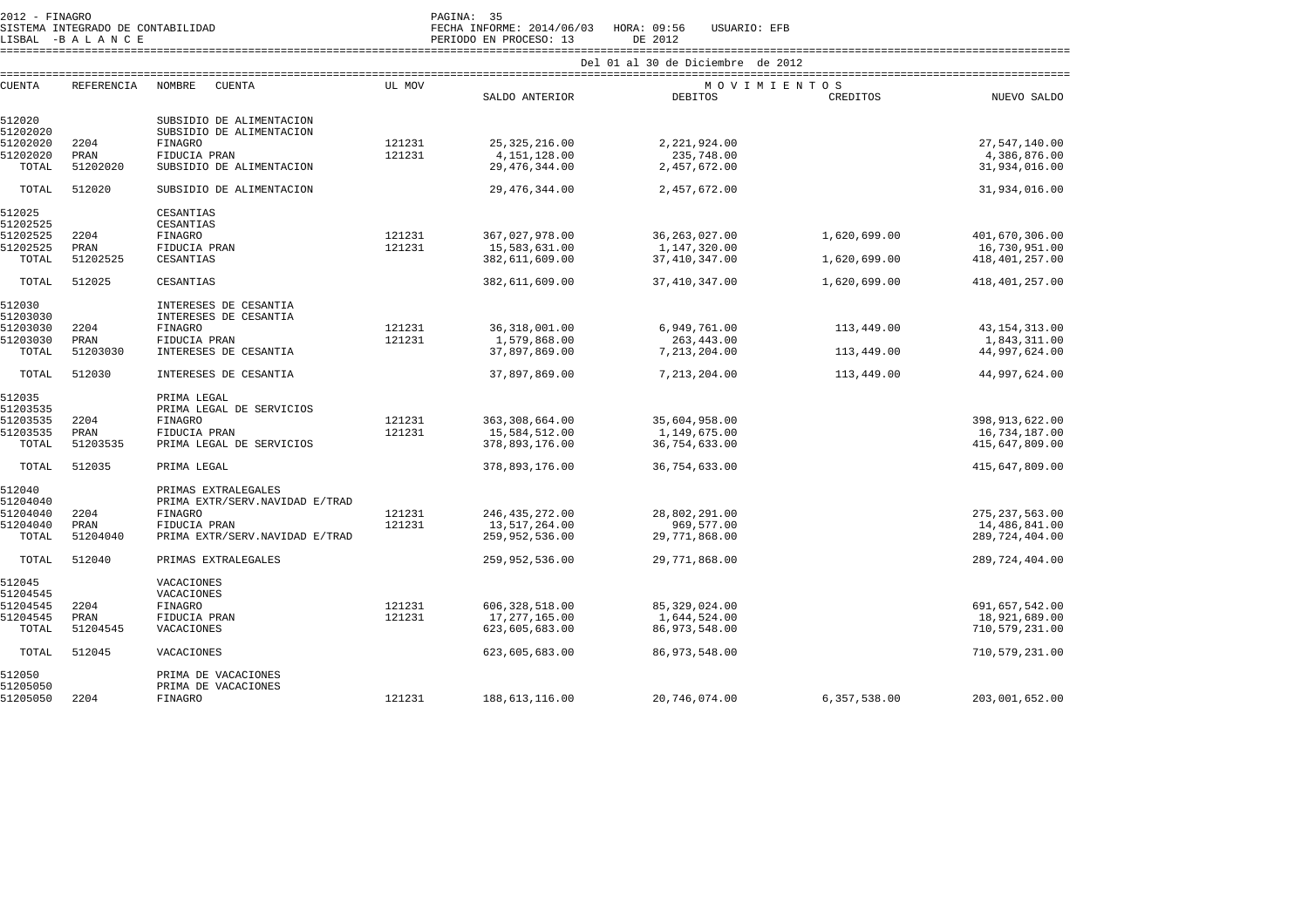| 2012 - FINAGRO<br>SISTEMA INTEGRADO DE CONTABILIDAD<br>LISBAL -BALANCE |                  |                                                       |                                   | PAGINA: 36<br>FECHA INFORME: 2014/06/03 HORA: 09:56<br>USUARIO: EFB<br>PERIODO EN PROCESO: 13<br>DE 2012 |                             |              |                                |  |  |  |
|------------------------------------------------------------------------|------------------|-------------------------------------------------------|-----------------------------------|----------------------------------------------------------------------------------------------------------|-----------------------------|--------------|--------------------------------|--|--|--|
|                                                                        |                  |                                                       | Del 01 al 30 de Diciembre de 2012 |                                                                                                          |                             |              |                                |  |  |  |
| CUENTA                                                                 | REFERENCIA       | NOMBRE<br>CUENTA                                      | UL MOV                            | MOVIMIENTOS                                                                                              |                             |              |                                |  |  |  |
|                                                                        |                  |                                                       |                                   | SALDO ANTERIOR                                                                                           | <b>DEBITOS</b>              | CREDITOS     | NUEVO SALDO                    |  |  |  |
| 51205050                                                               | PRAN             | FIDUCIA PRAN                                          | 121231                            | 8,246,824.00                                                                                             | 637,238.00                  |              | 8,884,062.00                   |  |  |  |
| TOTAL                                                                  | 51205050         | PRIMA DE VACACIONES                                   |                                   | 196,859,940.00                                                                                           | 21, 383, 312.00             | 6,357,538.00 | 211,885,714.00                 |  |  |  |
| TOTAL                                                                  | 512050           | PRIMA DE VACACIONES                                   |                                   | 196,859,940.00                                                                                           | 21,383,312.00               | 6,357,538.00 | 211,885,714.00                 |  |  |  |
| 512055<br>51205555                                                     |                  | PRIMA DE ANTIGUEDAD<br>PRIMA EXTRALEGAL DE ANTIGUEDAD |                                   |                                                                                                          |                             |              |                                |  |  |  |
| 51205555                                                               | 2204             | FINAGRO                                               | 121231                            | 161, 323, 537.00                                                                                         | 16,236,979.00               | 2,075,285.00 | 175, 485, 231.00               |  |  |  |
| 51205555                                                               | PRAN             | FIDUCIA PRAN                                          | 121231                            | 7,084,900.00                                                                                             | 593,289.00                  |              | 7,678,189.00                   |  |  |  |
| TOTAL                                                                  | 51205555         | PRIMA EXTRALEGAL DE ANTIGUEDAD                        |                                   | 168,408,437.00                                                                                           | 16,830,268.00               | 2,075,285.00 | 183, 163, 420.00               |  |  |  |
| TOTAL                                                                  | 512055           | PRIMA DE ANTIGUEDAD                                   |                                   | 168,408,437.00                                                                                           | 16,830,268.00               | 2,075,285.00 | 183, 163, 420.00               |  |  |  |
| 512070<br>51207071                                                     |                  | <b>BONIFICACIONES</b><br>BONIFICACION (POR RETIRO)    |                                   |                                                                                                          |                             |              |                                |  |  |  |
| 51207071                                                               | 2204             | <b>FINAGRO</b>                                        | 121231                            | 29,566,949.00                                                                                            |                             |              | 29,566,949.00                  |  |  |  |
| TOTAL                                                                  | 51207071         | BONIFICACION (POR RETIRO)                             |                                   | 29,566,949.00                                                                                            |                             |              | 29,566,949.00                  |  |  |  |
| 51207073                                                               |                  | BONIFICACIONES                                        |                                   |                                                                                                          |                             |              |                                |  |  |  |
| 51207073                                                               | 2204             | FINAGRO                                               | 121231                            | 32,719,565.00                                                                                            |                             |              | 32,719,565.00                  |  |  |  |
| TOTAL                                                                  | 51207073         | BONIFICACIONES                                        |                                   | 32,719,565.00                                                                                            |                             |              | 32,719,565.00                  |  |  |  |
| TOTAL                                                                  | 512070           | <b>BONIFICACIONES</b>                                 |                                   | 62,286,514.00                                                                                            |                             |              | 62, 286, 514.00                |  |  |  |
| 512075                                                                 |                  | INDEMNIZACIONES                                       |                                   |                                                                                                          |                             |              |                                |  |  |  |
| 51207575                                                               |                  | INDEMNIZACIONES                                       |                                   |                                                                                                          |                             |              |                                |  |  |  |
| 51207575<br>TOTAL                                                      | 2204<br>51207575 | FINAGRO<br>INDEMNIZACIONES                            | 121231                            | 18,892,926.00<br>18,892,926.00                                                                           |                             |              | 18,892,926.00<br>18,892,926.00 |  |  |  |
|                                                                        |                  |                                                       |                                   |                                                                                                          |                             |              |                                |  |  |  |
| TOTAL                                                                  | 512075           | INDEMNIZACIONES                                       |                                   | 18,892,926.00                                                                                            |                             |              | 18,892,926.00                  |  |  |  |
| 512090                                                                 |                  | APORTE CAJA COMP ICBF SENA                            |                                   |                                                                                                          |                             |              |                                |  |  |  |
| 51209090<br>51209090                                                   | 2204             | APORTE PATRONAL C/COMPENS. FAMI<br><b>FINAGRO</b>     | 121231                            | 178, 433, 200.00                                                                                         | 17,510,800.00               |              | 195,944,000.00                 |  |  |  |
| 51209090                                                               | PRAN             | FIDUCIA PRAN                                          | 121231                            | 7,417,000.00                                                                                             | 541,000.00                  |              | 7,958,000.00                   |  |  |  |
| TOTAL                                                                  | 51209090         | APORTE PATRONAL C/COMPENS. FAMI                       |                                   | 185,850,200.00                                                                                           | 18,051,800.00               |              | 203,902,000.00                 |  |  |  |
| 51209091                                                               |                  | APORTE PATRONAL S E N A                               |                                   |                                                                                                          |                             |              |                                |  |  |  |
| 51209091                                                               | 2204             | <b>FINAGRO</b>                                        | 121231                            | 89,215,000.00                                                                                            | 8,756,100.00                |              | 97,971,100.00                  |  |  |  |
| 51209091                                                               | PRAN             | FIDUCIA PRAN                                          | 121231                            | 3,708,400.00                                                                                             | 270,500.00                  |              | 3,978,900.00                   |  |  |  |
| TOTAL                                                                  | 51209091         | APORTE PATRONAL S E N A                               |                                   | 92,923,400.00                                                                                            | 9,026,600.00                |              | 101,950,000.00                 |  |  |  |
| 51209092                                                               |                  | APORTE PATRONAL I.C.B.F                               |                                   |                                                                                                          |                             |              |                                |  |  |  |
| 51209092                                                               | 2204             | <b>FINAGRO</b>                                        | 121231                            | 133,814,600.00                                                                                           | 13, 131, 500.00             |              | 146,946,100.00                 |  |  |  |
| 51209092<br>TOTAL                                                      | PRAN<br>51209092 | FIDUCIA PRAN<br>APORTE PATRONAL I.C.B.F               | 121231                            | 5,562,000.00<br>139,376,600.00                                                                           | 405,700.00<br>13,537,200.00 |              | 5,967,700.00<br>152,913,800.00 |  |  |  |
| TOTAL                                                                  | 512090           | APORTE CAJA COMP ICBF SENA                            |                                   | 418,150,200.00                                                                                           | 40,615,600.00               |              | 458,765,800.00                 |  |  |  |
| 512092                                                                 |                  | APORTE CAJA COMP ECT (SAL INT)                        |                                   |                                                                                                          |                             |              |                                |  |  |  |
| 51209292                                                               |                  | APORTE PATRONAL C/COMPENS. FAMI                       |                                   |                                                                                                          |                             |              |                                |  |  |  |
| 51209292                                                               | PRAN             | FIDUCIA PRAN                                          | 121231                            | 3,486,400.00                                                                                             | 301,800.00                  |              | 3,788,200.00                   |  |  |  |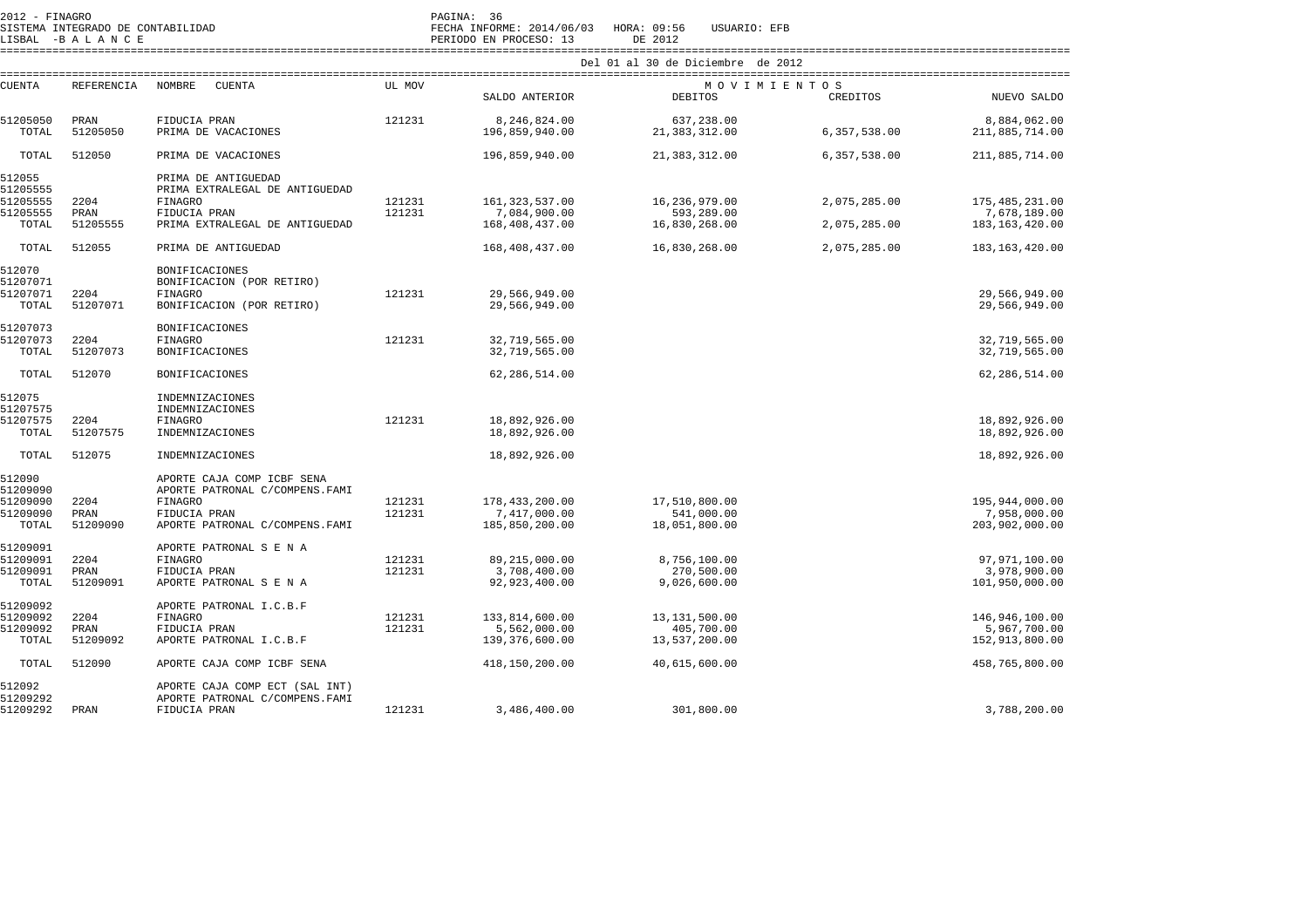| $2012 - FINAGRO$                  | PAGINA:                                                  |
|-----------------------------------|----------------------------------------------------------|
| SISTEMA INTEGRADO DE CONTABILIDAD | INFORME: 2014/06/03 HORA: 09:56<br>USUARIO: EFB<br>FECHA |

LISBAL -B A L A N C E PERIODO EN PROCESO: 13 DE 2012 ====================================================================================================================================================================

|               |            | UI UI JU UC DICIEMBIC<br>- 92 - 93 - 94 |        |                      |                  |               |                   |  |  |  |  |
|---------------|------------|-----------------------------------------|--------|----------------------|------------------|---------------|-------------------|--|--|--|--|
| <b>CUENTA</b> | REFERENCIA | NOMBRE<br><b>CUENTA</b>                 | UL MOV |                      | MOVIMIENTOS      |               |                   |  |  |  |  |
|               |            |                                         |        | SALDO ANTERIOR       | DEBITOS          | CREDITOS      | NUEVO SALDO       |  |  |  |  |
| 51209292      | SINT       | SALARIO INTEGRAL                        | 121231 | 152,129,300.00       | 16,039,800.00    |               | 168,169,100.00    |  |  |  |  |
| TOTAL         | 51209292   | APORTE PATRONAL C/COMPENS. FAMI         |        | 155,615,700.00       | 16,341,600.00    |               | 171,957,300.00    |  |  |  |  |
| 51209293      |            | APORTE PATRONAL S E N A                 |        |                      |                  |               |                   |  |  |  |  |
| 51209293      | PRAN       | FIDUCIA PRAN                            | 121231 | 1,743,000.00         | 150,900.00       |               | 1,893,900.00      |  |  |  |  |
| 51209293      | SINT       | SALARIO INTEGRAL                        | 121231 | 76,058,900.00        | 8,019,100.00     |               | 84,078,000.00     |  |  |  |  |
| TOTAL         | 51209293   | APORTE PATRONAL S E N A                 |        | 77,801,900.00        | 8,170,000.00     |               | 85,971,900.00     |  |  |  |  |
| 51209294      |            | APORTE PATRONAL I.C.B.F                 |        |                      |                  |               |                   |  |  |  |  |
| 51209294      | PRAN       | FIDUCIA PRAN                            | 121231 | 2,614,700.00         | 226,300.00       |               | 2,841,000.00      |  |  |  |  |
| 51209294      | SINT       | SALARIO INTEGRAL                        | 121231 | 114,096,800.00       | 12,030,100.00    |               | 126,126,900.00    |  |  |  |  |
| TOTAL         | 51209294   | APORTE PATRONAL I.C.B.F                 |        | 116,711,500.00       | 12,256,400.00    |               | 128,967,900.00    |  |  |  |  |
| TOTAL         | 512092     | APORTE CAJA COMP ECT (SAL INT)          |        | 350,129,100.00       | 36,768,000.00    |               | 386,897,100.00    |  |  |  |  |
| 512095        |            | OTROS APORTES                           |        |                      |                  |               |                   |  |  |  |  |
| 51209595      |            | APORTE PATRONAL PENSIONES               |        |                      |                  |               |                   |  |  |  |  |
| 51209595      | 2204       | <b>FINAGRO</b>                          | 121231 | 908,893,362.00       | 94,309,262.00    | 100.00        | 1,003,202,524.00  |  |  |  |  |
| 51209595      | PRAN       | FIDUCIA PRAN                            | 121231 | 23,110,617.00        | 2,016,494.00     |               | 25, 127, 111.00   |  |  |  |  |
| TOTAL         | 51209595   | APORTE PATRONAL PENSIONES               |        | 932,003,979.00       | 96, 325, 756.00  | 100.00        | 1,028,329,635.00  |  |  |  |  |
| 51209596      |            | APORTE PATRONAL SALUD -E.P.S-           |        |                      |                  |               |                   |  |  |  |  |
| 51209596      | 2204       | <b>FINAGRO</b>                          | 121231 | 696,808,087.00       | 72,918,041.00    | 180,992.00    | 769, 545, 136.00  |  |  |  |  |
| 51209596      | PRAN       | FIDUCIA PRAN                            | 121231 | 23,466,122.00        | 2,069,684.00     |               | 25,535,806.00     |  |  |  |  |
| TOTAL         | 51209596   | APORTE PATRONAL SALUD -E.P.S-           |        | 720, 274, 209.00     | 74,987,725.00    | 180,992.00    | 795,080,942.00    |  |  |  |  |
| 51209597      |            | APORTE A.R.P-RIESGOS PROFES.            |        |                      |                  |               |                   |  |  |  |  |
| 51209597      | 2204       | <b>FINAGRO</b>                          | 121231 | 41,148,600.00        | 4,387,500.00     |               | 45,536,100.00     |  |  |  |  |
| 51209597      | PRAN       | FIDUCIA PRAN                            | 121231 | 1,324,500.00         | 117,800.00       |               | 1,442,300.00      |  |  |  |  |
| TOTAL         | 51209597   | APORTE A.R.P-RIESGOS PROFES.            |        | 42, 473, 100.00      | 4,505,300.00     |               | 46,978,400.00     |  |  |  |  |
| TOTAL         | 512095     | OTROS APORTES                           |        | 1,694,751,288.00     | 175,818,781.00   | 181,092.00    | 1,870,388,977.00  |  |  |  |  |
| 512096        |            | AUXILIOS AL PERSONAL                    |        |                      |                  |               |                   |  |  |  |  |
| 51209601      |            | DOTACION AL PERSONAL                    |        |                      |                  |               |                   |  |  |  |  |
| 51209601      | 2204       | FINAGRO                                 | 121231 | 16,309,900.00        |                  |               | 16,309,900.00     |  |  |  |  |
| 51209601      | IVA.       | IMPTO. AL VALOR AGREGADO                | 121231 | 2,609,584.00         |                  |               | 2,609,584.00      |  |  |  |  |
| TOTAL         | 51209601   | DOTACION AL PERSONAL                    |        | 18,919,484.00        |                  |               | 18,919,484.00     |  |  |  |  |
| TOTAL         | 512096     | AUXILIOS AL PERSONAL                    |        | 18,919,484.00        |                  |               | 18,919,484.00     |  |  |  |  |
| TOTAL         | 5120       | GASTOS DE PERSONAL                      |        | 14, 282, 091, 144.00 | 1,478,951,751.00 | 10,348,063.00 | 15,750,694,832.00 |  |  |  |  |
| 5130          |            | HONORARIOS                              |        |                      |                  |               |                   |  |  |  |  |
| 513005        |            | JUNTA DIRECTIVA                         |        |                      |                  |               |                   |  |  |  |  |
| 513005        | 2204       | FINAGRO                                 | 121231 | 52,703,100.00        | 7,933,800.00     |               | 60,636,900.00     |  |  |  |  |
| TOTAL         | 513005     | JUNTA DIRECTIVA                         |        | 52,703,100.00        | 7,933,800.00     |               | 60,636,900.00     |  |  |  |  |
| 513010        |            | REVISORIA FISCAL Y AUDITORIA            |        |                      |                  |               |                   |  |  |  |  |
| 513010        | 2204       | FINAGRO                                 | 121231 | 203, 327, 075.00     | 19,000,000.00    |               | 222, 327, 075.00  |  |  |  |  |
| 513010        | IVA.       | IMPTO. AL VALOR AGREGADO                | 121231 | 32,532,332.00        | 3,040,000.00     |               | 35,572,332.00     |  |  |  |  |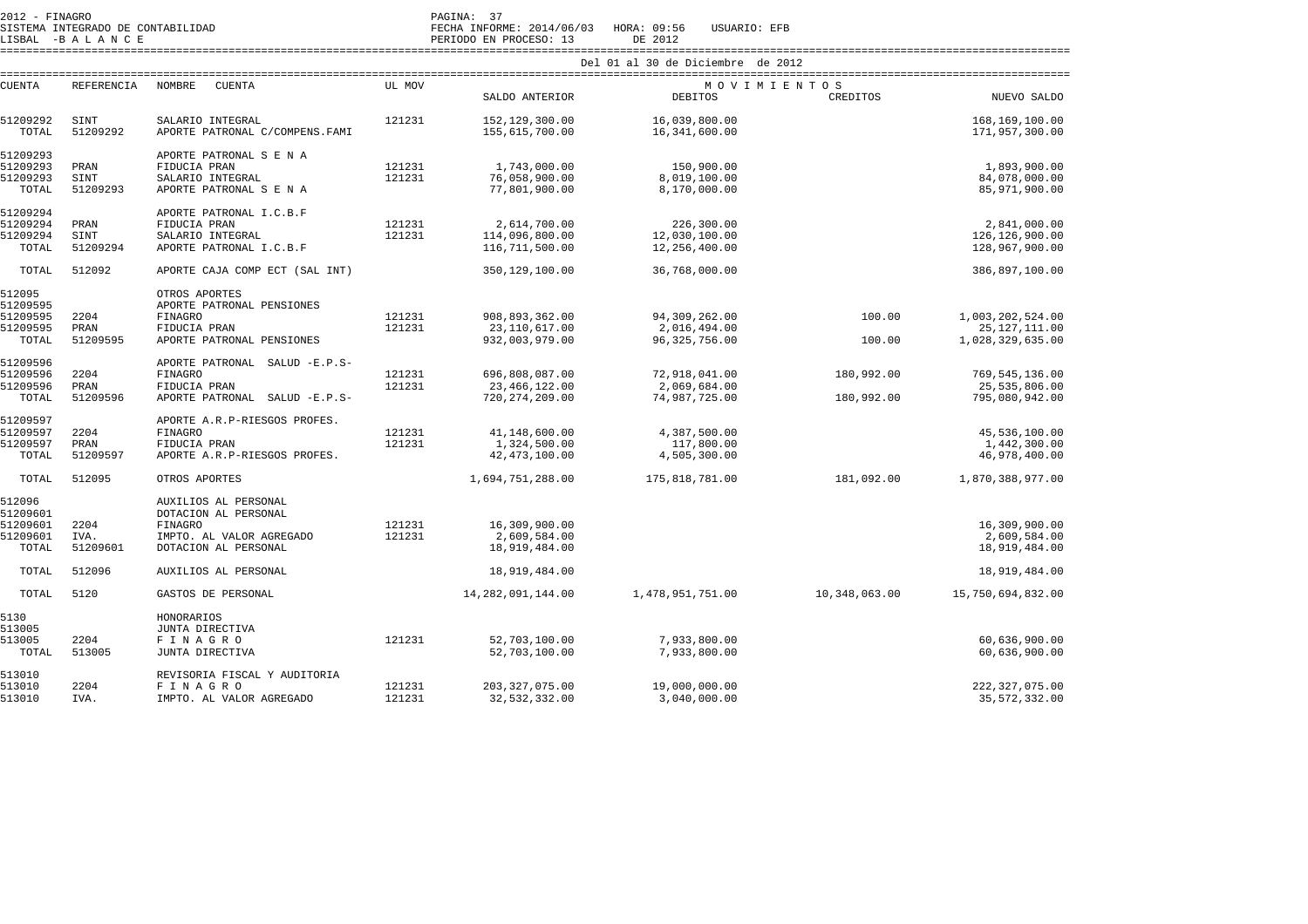| 2012 - FINAGRO<br>SISTEMA INTEGRADO DE CONTABILIDAD |                 |                                                     |        | PAGINA: 38<br>FECHA INFORME: 2014/06/03 HORA: 09:56 | USUARIO: EFB     |               |                                      |  |  |  |
|-----------------------------------------------------|-----------------|-----------------------------------------------------|--------|-----------------------------------------------------|------------------|---------------|--------------------------------------|--|--|--|
|                                                     | LISBAL -BALANCE |                                                     |        | PERIODO EN PROCESO: 13                              | DE 2012          |               |                                      |  |  |  |
|                                                     |                 |                                                     |        | Del 01 al 30 de Diciembre de 2012                   |                  |               |                                      |  |  |  |
| CUENTA                                              | REFERENCIA      | NOMBRE<br>CUENTA                                    | UL MOV |                                                     | MOVIMIENTOS      |               |                                      |  |  |  |
|                                                     |                 |                                                     |        | SALDO ANTERIOR                                      | DEBITOS          | CREDITOS      | NUEVO SALDO                          |  |  |  |
| TOTAL                                               | 513010          | REVISORIA FISCAL Y AUDITORIA                        |        | 235,859,407.00                                      | 22,040,000.00    |               | 257,899,407.00                       |  |  |  |
| 513020                                              |                 | ASESORIAS JURIDICAS                                 |        |                                                     |                  |               |                                      |  |  |  |
| 513020                                              | 2204            | FINAGRO                                             | 121231 | 263, 391, 289.00                                    | 31, 352, 023.00  | 3,531,318.00  | 291, 211, 994.00                     |  |  |  |
| 513020                                              | IVA.            | IMPTO. AL VALOR AGREGADO                            | 121231 | 86,876,501.00                                       | 4,804,598.00     |               | 91,681,099.00                        |  |  |  |
| 513020                                              | PRAN            | FIDUCIA PRAN                                        | 121231 | 226,733,600.00                                      | 9,740,000.00     |               | 236, 473, 600.00                     |  |  |  |
| 513020                                              | PRCA            | PRAN CAFETERO                                       | 121231 | 83,006,400.00                                       |                  |               | 83,006,400.00                        |  |  |  |
| TOTAL                                               | 513020          | ASESORIAS JURIDICAS                                 |        | 660,007,790.00                                      | 45,896,621.00    | 3,531,318.00  | 702, 373, 093.00                     |  |  |  |
| 513095                                              |                 | O T R O S (PROF.Y ASESORIAS)                        |        |                                                     |                  |               |                                      |  |  |  |
| 513095                                              | 2204            | FINAGRO                                             | 121231 | 696,117,085.00                                      | 471,073,794.00   |               | 1,167,190,879.00                     |  |  |  |
| 513095                                              | IVA.            | IMPTO. AL VALOR AGREGADO                            | 121231 | 66,825,384.00                                       | 69,147,940.00    |               | 135,973,324.00                       |  |  |  |
| TOTAL                                               | 513095          | O T R O S (PROF.Y ASESORIAS)                        |        | 762,942,469.00                                      | 540, 221, 734.00 |               | 1,303,164,203.00                     |  |  |  |
| TOTAL                                               | 5130            | HONORARIOS                                          |        | 1,711,512,766.00                                    | 616,092,155.00   | 3,531,318.00  | 2,324,073,603.00                     |  |  |  |
| 5140                                                |                 | IMPUESTOS                                           |        |                                                     |                  |               |                                      |  |  |  |
| 514010                                              |                 | INDUSTRIA Y COMERCIO                                |        |                                                     |                  |               |                                      |  |  |  |
| 514010                                              | 2012            | PROVISION ICA 2012                                  | 121231 | 2,911,521,000.00                                    | 357,951,000.00   |               | 3,269,472,000.00                     |  |  |  |
| TOTAL                                               | 514010          | INDUSTRIA Y COMERCIO                                |        | 2,911,521,000.00                                    | 357,951,000.00   |               | 3,269,472,000.00                     |  |  |  |
| 514015                                              |                 | PREDIAL                                             |        |                                                     |                  |               |                                      |  |  |  |
| 514015                                              | 2204            | FINAGRO                                             | 121231 | 33, 445, 000.00                                     |                  |               | 33, 445, 000.00                      |  |  |  |
| TOTAL                                               | 514015          | PREDIAL                                             |        | 33, 445, 000.00                                     |                  |               | 33, 445, 000.00                      |  |  |  |
| 514020                                              |                 | VEHICULOS                                           |        |                                                     |                  |               |                                      |  |  |  |
| 514020                                              | 2204            | FINAGRO                                             | 121231 | 5,795,000.00                                        | 343,000.00       |               | 6,138,000.00                         |  |  |  |
| TOTAL                                               | 514020          | VEHICULOS                                           |        | 5,795,000.00                                        | 343,000.00       |               | 6,138,000.00                         |  |  |  |
| 514035                                              |                 | GRAVAMEN MOV FINANCIEROS                            |        |                                                     |                  |               |                                      |  |  |  |
| 514035                                              | AHOR            | GMF SOBRE CUENTAS AHORROS                           | 121231 | 367, 778, 387.92                                    | 34, 389, 719.09  |               | 402,168,107.01                       |  |  |  |
| 514035                                              | REP.            | GMF S/CTAS BANREPUBLICA                             | 121231 | 4,695,075,260.08                                    | 145,072,839.54   |               | 4,840,148,099.62                     |  |  |  |
| 514035                                              | TACR            | GMF SOBRE TARJETAS DE CRÉDITO                       | 121231 | 211, 411.00                                         | 22,507.00        |               | 233,918.00                           |  |  |  |
| TOTAL                                               | 514035          | GRAVAMEN MOV FINANCIEROS                            |        | 5,063,065,059.00                                    | 179,485,065.63   |               | 5, 242, 550, 124.63                  |  |  |  |
| 514095                                              |                 | SOBRETASAS Y OTROS                                  |        |                                                     |                  |               |                                      |  |  |  |
| 514095                                              | IMPA            | IMPUESTO AL PATRIMONIO                              | 121231 | 7,360,206,000.00                                    |                  |               | 7,360,206,000.00                     |  |  |  |
| 514095<br>TOTAL                                     | SOPA<br>514095  | SOBRETASA IMPTO.AL PATRIMONIO<br>SOBRETASAS Y OTROS | 121231 | 1,840,050,000.00<br>9,200,256,000.00                |                  |               | 1,840,050,000.00<br>9,200,256,000.00 |  |  |  |
| TOTAL                                               | 5140            | IMPUESTOS                                           |        | 17, 214, 082, 059.00                                | 537,779,065.63   |               | 17,751,861,124.63                    |  |  |  |
| 5145                                                |                 | ARRENDAMIENTOS                                      |        |                                                     |                  |               |                                      |  |  |  |
| 514505                                              |                 | EOUIPO DE COMPUTACION                               |        |                                                     |                  |               |                                      |  |  |  |
| 514505                                              | 2204            | FINAGRO                                             | 121231 | 274,970,965.00                                      | 36,179,960.00    | 17,893,369.00 | 293, 257, 556.00                     |  |  |  |
| 514505                                              | IVA.            | IMPTO. AL VALOR AGREGADO                            | 121231 | 34,600,699.00                                       | 4,994,583.00     |               | 39,595,282.00                        |  |  |  |
| 514505                                              | PRAN            | FIDUCIA PRAN                                        | 121231 | 75,600.00                                           |                  |               | 75,600.00                            |  |  |  |
| 514505                                              | PRCA            | PRAN CAFETERO                                       | 121231 | 134,400.00                                          |                  |               | 134,400.00                           |  |  |  |
| TOTAL                                               | 514505          | EQUIPO DE COMPUTACION                               |        | 309,781,664.00                                      | 41,174,543.00    | 17,893,369.00 | 333,062,838.00                       |  |  |  |
| 514510                                              |                 | LOCALES Y OFICINAS                                  |        |                                                     |                  |               |                                      |  |  |  |
| 514510                                              | 2204            | FINAGRO                                             | 121231 | 80, 367, 702, 00                                    | 8,788,897.00     | 1,045,378.00  | 88, 111, 221, 00                     |  |  |  |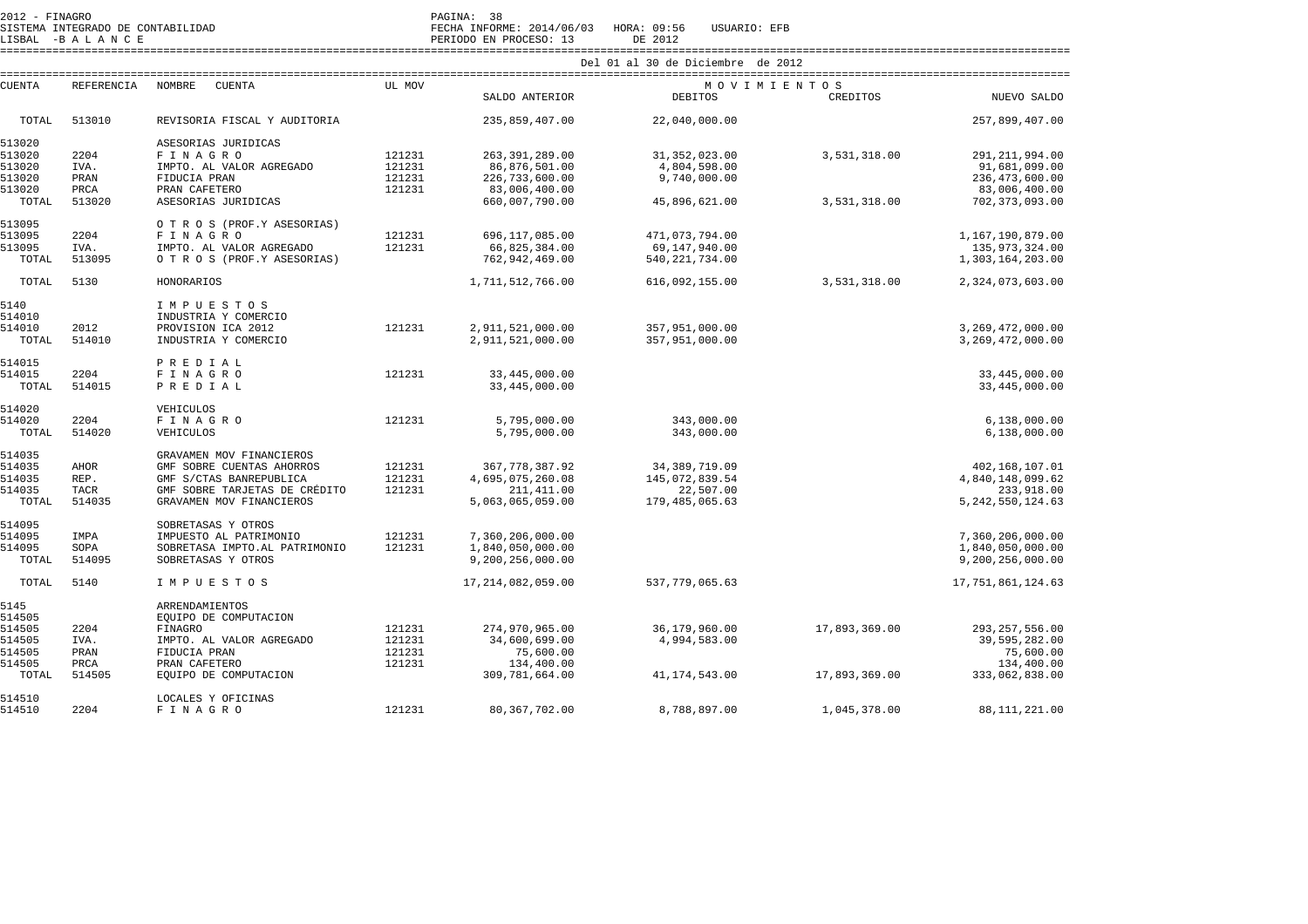SISTEMA INTEGRADO DE CONTABILIDAD FECHA INFORME: 2014/06/03 HORA: 09:56 USUARIO: EFB

LISBAL -B A L A N C E PERIODO EN PROCESO: 13 DE 2012

|                 |                   |                                    |        |                                 | Del 01 al 30 de Diciembre de 2012 |                            |                                   |  |
|-----------------|-------------------|------------------------------------|--------|---------------------------------|-----------------------------------|----------------------------|-----------------------------------|--|
| <b>CUENTA</b>   | <b>REFERENCIA</b> | NOMBRE<br><b>CUENTA</b>            | UL MOV |                                 | MOVIMIENTOS                       |                            |                                   |  |
|                 |                   |                                    |        | SALDO ANTERIOR                  | <b>DEBITOS</b>                    | CREDITOS                   | NUEVO SALDO                       |  |
| 514510          | ADC.              | PROG ALIVIO A LA DEUDA CAFETER     | 121231 | 478,032.00                      | 119,508.00                        |                            | 597,540.00                        |  |
| 514510          | FSA5              | FONSA CONVENIO 005                 | 121231 | 14,910,893.00                   | 280,384.00                        |                            | 15,191,277.00                     |  |
| 514510          | IVA.              | IMPTO. AL VALOR AGREGADO           | 121231 | 14,550,861.00                   | 1,102,146.00                      |                            | 15,653,007.00                     |  |
| 514510          | PRAN              | FIDUCIA PRAN                       | 121231 | 9,762,865.00                    | 1,199,674.00                      |                            | 10,962,539.00                     |  |
| 514510          | PRCA              | PRAN CAFETERO                      | 121231 | 11,357,175.00                   | 632,997.00                        |                            | 11,990,172.00                     |  |
|                 |                   |                                    |        |                                 |                                   |                            |                                   |  |
| 514510          | SIT.              | SISTEMA INTEGRADO TECONOLOGIA      | 121231 | 43,805,776.00                   | 95,800.00                         |                            | 43,901,576.00                     |  |
| TOTAL           | 514510            | LOCALES Y OFICINAS                 |        | 175, 233, 304.00                | 12,219,406.00                     | 1,045,378.00               | 186,407,332.00                    |  |
| 514515          |                   | PAROUEADEROS                       |        |                                 |                                   |                            |                                   |  |
| 514515          | 2204              | FINAGRO                            | 121231 | 23, 182, 284.00                 | 1,269,896.00                      | 43,300.00                  | 24,408,880.00                     |  |
| 514515          | IVA.              | IMPTO. AL VALOR AGREGADO           | 121231 | 322,199.00                      | 34,759.00                         |                            | 356,958.00                        |  |
| 514515          | PRAN              | FIDUCIA PRAN                       | 121231 | 810,000.00                      |                                   |                            | 810,000.00                        |  |
| TOTAL           | 514515            | PARQUEADEROS                       |        | 24, 314, 483.00                 | 1,304,655.00                      | 43,300.00                  | 25, 575, 838.00                   |  |
|                 |                   |                                    |        |                                 |                                   |                            |                                   |  |
| 514535          |                   | MAQUINARIA Y EQUIPOS               |        |                                 |                                   |                            |                                   |  |
| 514535          | 2204              | FINAGRO                            | 121231 | 83, 124, 767.00                 | 14,610,597.00                     | 8,783,000.00               | 88, 952, 364.00                   |  |
| 514535          | IVA.              | IMPTO. AL VALOR AGREGADO           | 121231 | 12,650,820.00                   | 2,411,471.00                      |                            | 15,062,291.00                     |  |
| 514535          | PRAN              | FIDUCIA PRAN                       | 121231 | 426,376.00                      | 101,429.00                        |                            | 527,805.00                        |  |
| 514535          | PRCA              | PRAN CAFETERO                      | 121231 | 758,003.00                      | 180,319.00                        |                            | 938,322.00                        |  |
| 514535          | SIT.              | SISTEMA INTEGRADO TECONOLOGIA      | 121231 | 3,541,476.00                    | 179,344.00                        |                            | 3,720,820.00                      |  |
| TOTAL           | 514535            | MAQUINARIA Y EQUIPOS               |        | 100,501,442.00                  | 17,483,160.00                     | 8,783,000.00               | 109,201,602.00                    |  |
| TOTAL           | 5145              | <b>ARRENDAMIENTOS</b>              |        | 609,830,893.00                  | 72,181,764.00                     | 27,765,047.00              | 654, 247, 610.00                  |  |
| 5150            |                   | CONTRIBUCIONES Y AFILIACIONES      |        |                                 |                                   |                            |                                   |  |
| 515005          |                   | SUPERINTENDENCIA BANCARIA          |        |                                 |                                   |                            |                                   |  |
|                 |                   |                                    |        |                                 |                                   |                            |                                   |  |
| 51500505        |                   | SUPERINTENDENCIA FINANCIERA        | 121231 | 1,685,969,662.00                | 161,252,976.00                    |                            | 1,847,222,638.00                  |  |
| TOTAL           | 515005            | SUPERINTENDENCIA BANCARIA          |        | 1,685,969,662.00                | 161,252,976.00                    |                            | 1,847,222,638.00                  |  |
| 515055          |                   | CONTRALORIA GENERAL DE REP         |        |                                 |                                   |                            |                                   |  |
| 51505501        |                   | CONTRALORIA GENERAL DE LA REPU     | 121231 | 100,452,000.00                  |                                   | 7,875,323.00               | 92,576,677.00                     |  |
| TOTAL           | 515055            | CONTRALORIA GENERAL DE REP         |        | 100,452,000.00                  |                                   | 7,875,323.00               | 92,576,677.00                     |  |
| 515095          |                   | OTRAS CONTRIBUCIONES               |        |                                 |                                   |                            |                                   |  |
|                 |                   |                                    |        |                                 |                                   |                            |                                   |  |
| 51509506        |                   | CUOTA SOCIAL ALIDE                 | 121231 | 11,182,334.00                   | 1,024,075.00                      |                            | 12,206,409.00                     |  |
| 51509515        |                   | APORTE AL FAG 25% UTL BRUTA        | 121231 | 26,762,654,000.00               | 4,698,517,000.00                  |                            | 31, 461, 171, 000.00              |  |
| 51509595        |                   | <b>DIVERSAS</b>                    | 121231 | 727,500.00                      |                                   |                            | 727,500.00                        |  |
| TOTAL           | 515095            | OTRAS CONTRIBUCIONES               |        | 26,774,563,834.00               | 4,699,541,075.00                  |                            | 31, 474, 104, 909.00              |  |
| TOTAL           | 5150              | CONTRIBUCIONES Y AFILIACIONES      |        | 28,560,985,496.00               | 4,860,794,051.00                  | 7,875,323.00               | 33, 413, 904, 224.00              |  |
| 5155            |                   | <b>SEGUROS</b>                     |        |                                 |                                   |                            |                                   |  |
| 515505          |                   | MANEJO                             |        |                                 |                                   |                            |                                   |  |
| 515505          | 2204              | <b>FINAGRO</b>                     | 121231 | 640, 142, 144.00                | 77,621,764.00                     |                            |                                   |  |
|                 |                   |                                    |        |                                 |                                   | 1,392,445.00               | 716, 371, 463.00                  |  |
| 515505<br>TOTAL | IVA.<br>515505    | IMPTO. AL VALOR AGREGADO<br>MANEJO | 121231 | 69,765,035.00<br>709,907,179.00 | 12,419,483.00<br>90,041,247.00    | 222,791.00<br>1,615,236.00 | 81,961,727.00<br>798, 333, 190.00 |  |
|                 |                   |                                    |        |                                 |                                   |                            |                                   |  |
| 515510          |                   | CUMPLIMIENTO                       |        |                                 |                                   |                            |                                   |  |
| 515510          | 2204              | FINAGRO                            | 121231 | 674,522.00                      | 28,500.00                         |                            | 703,022.00                        |  |
| 515510          | IVA.              | IMPTO. AL VALOR AGREGADO           | 121231 | 31,920.00                       | 4,560.00                          |                            | 36,480.00                         |  |
| TOTAL           | 515510            | CUMPLIMIENTO                       |        | 706,442.00                      | 33,060.00                         |                            | 739,502.00                        |  |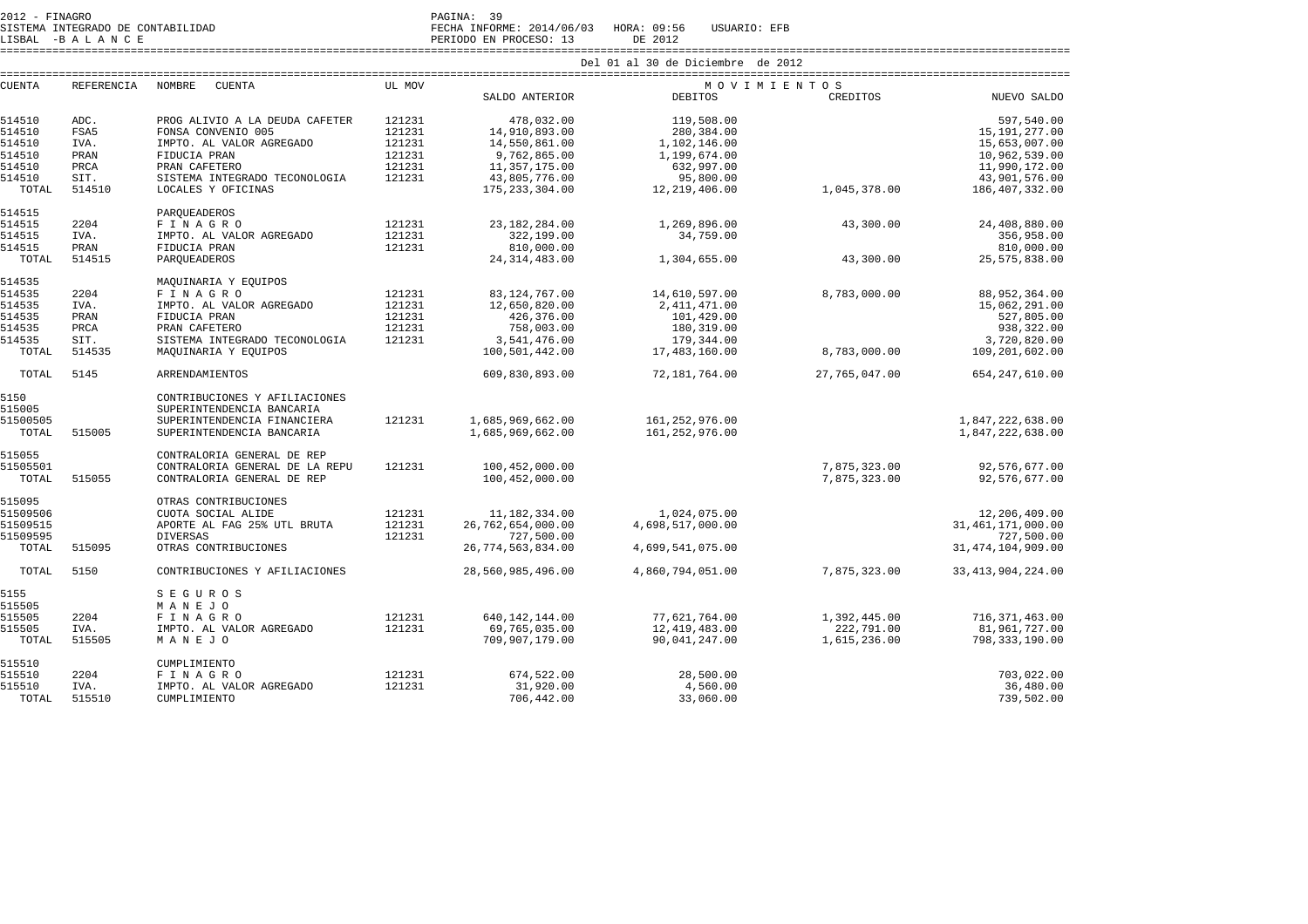2012 - FINAGRO DE CONTABILIDAD<br>2012 - SISTEMA INTEGRADO DE CONTABILIDAD<br>2012 - PAGINA DE CONTABILIDAD

SISTEMA INTEGRADO DE CONTABILIDAD FECHA INFORME: 2014/06/03 HORA: 09:56 USUARIO: EFB

LISBAL -B A L A N C E PERIODO EN PROCESO: 13 DE 2012 ====================================================================================================================================================================

| <b>CUENTA</b> | REFERENCIA | NOMBRE<br>CUENTA             | UL MOV |                  | MOVIMIENTOS    |              |                  |
|---------------|------------|------------------------------|--------|------------------|----------------|--------------|------------------|
|               |            |                              |        | SALDO ANTERIOR   | <b>DEBITOS</b> | CREDITOS     | NUEVO SALDO      |
|               |            |                              |        |                  |                |              |                  |
| 515515        |            | CORRIENTE DEBIL              |        |                  |                |              |                  |
| 515515        | 2204       | FINAGRO                      | 121231 | 8,406,238.00     | 688,100.00     |              | 9,094,338.00     |
| 515515        | IVA.       | IMPTO. AL VALOR AGREGADO     | 121231 | 1,064,823.00     | 110,096.00     |              | 1,174,919.00     |
| TOTAL         | 515515     | CORRIENTE DEBIL              |        | 9,471,061.00     | 798,196.00     |              | 10,269,257.00    |
|               |            |                              |        |                  |                |              |                  |
| 515520        |            | V I D A COLECTIVA            |        |                  |                |              |                  |
|               |            |                              |        |                  |                |              |                  |
| 515520        | 2204       | FINAGRO                      | 121231 | 40,966,540.00    | 3,881,421.00   |              | 44,847,961.00    |
| 515520        | IVA.       | IMPTO. AL VALOR AGREGADO     | 121231 | 5,827,565.00     | 642,753.00     |              | 6,470,318.00     |
| TOTAL         | 515520     | V I D A COLECTIVA            |        | 46,794,105.00    | 4,524,174.00   |              | 51, 318, 279.00  |
|               |            |                              |        |                  |                |              |                  |
| 515525        |            | INCENDIO                     |        |                  |                |              |                  |
| 515525        | 2204       | FINAGRO                      | 121231 | 387,764.00       | 33,427.00      |              | 421,191.00       |
| 515525        | IVA.       | IMPTO. AL VALOR AGREGADO     | 121231 | 51,805.00        | 5,348.00       |              | 57,153.00        |
| TOTAL         | 515525     | INCENDIO                     |        | 439,569.00       | 38,775.00      |              | 478, 344.00      |
|               |            |                              |        |                  |                |              |                  |
| 515530        |            | TERREMOTO                    |        |                  |                |              |                  |
| 515530        | 2204       | FINAGRO                      | 121231 | 18,580,136.00    | 1,601,698.00   |              | 20,181,834.00    |
| 515530        | IVA.       | IMPTO. AL VALOR AGREGADO     | 121231 | 2,482,429.00     | 256,272.00     |              | 2,738,701.00     |
| TOTAL         | 515530     | TERREMOTO                    |        | 21,062,565.00    | 1,857,970.00   |              | 22,920,535.00    |
|               |            |                              |        |                  |                |              |                  |
| 515535        |            | SUSTRACCION                  |        |                  |                |              |                  |
| 515535        | 2204       | FINAGRO                      | 121231 | 766,546.00       | 62,964.00      |              | 829,510.00       |
| 515535        | IVA.       | IMPTO. AL VALOR AGREGADO     | 121231 | 100,025.00       | 10,074.00      |              | 110,099.00       |
| TOTAL         | 515535     | SUSTRACCION                  |        | 866,571.00       | 73,038.00      |              | 939,609.00       |
|               |            |                              |        |                  |                |              |                  |
| 515540        |            | <b>VEHICULOS</b>             |        |                  |                |              |                  |
| 515540        | 2204       | FINAGRO                      | 121231 | 7,116,072.00     | 1,096,054.00   |              | 8, 212, 126.00   |
| 515540        | IVA.       |                              | 121231 | 904,683.00       | 93,929.00      |              | 998,612.00       |
|               |            | IMPTO. AL VALOR AGREGADO     |        |                  |                |              |                  |
| TOTAL         | 515540     | <b>VEHICULOS</b>             |        | 8,020,755.00     | 1,189,983.00   |              | 9,210,738.00     |
| 515595        |            |                              |        |                  |                |              |                  |
| 515595        |            | O T R O S                    |        |                  |                |              |                  |
|               | 2204       | FINAGRO                      | 121231 | 2,557,135.00     | 211,703.00     |              | 2,768,838.00     |
| 515595        | IVA.       | IMPTO. AL VALOR AGREGADO     | 121231 | 328,109.00       | 33,872.00      |              | 361,981.00       |
| TOTAL         | 515595     | O T R O S                    |        | 2,885,244.00     | 245,575.00     |              | 3,130,819.00     |
|               |            |                              |        |                  |                |              |                  |
| TOTAL         | 5155       | <b>SEGUROS</b>               |        | 800, 153, 491.00 | 98,802,018.00  | 1,615,236.00 | 897, 340, 273.00 |
|               |            |                              |        |                  |                |              |                  |
| 5160          |            | MANTENIMIENTO Y REPARACIONES |        |                  |                |              |                  |
| 516005        |            | EQUIPO DE COMPUTACION        |        |                  |                |              |                  |
| 51600502      |            | MANTENIMIENTO DE HARDWARE    |        |                  |                |              |                  |
| 51600502      | 2204       | FINAGRO                      | 121231 | 51, 320, 228.00  | 7,543,400.00   | 1,374,418.00 | 57,489,210.00    |
| 51600502      | FSA5       | FONSA CONVENIO 005           | 121231 | 130,308.00       |                |              | 130,308.00       |
| 51600502      | IVA.       | IMPTO. AL VALOR AGREGADO     | 121231 | 8,074,728.00     | 998,326.00     |              | 9,073,054.00     |
| 51600502      | PRAN       | FIDUCIA PRAN                 | 121231 | 140,732.00       |                |              | 140,732.00       |
| 51600502      | PRCA       | PRAN CAFETERO                | 121231 | 250,190.00       |                |              | 250,190.00       |
| TOTAL         | 51600502   | MANTENIMIENTO DE HARDWARE    |        | 59,916,186.00    | 8,541,726.00   | 1,374,418.00 | 67,083,494.00    |
|               |            |                              |        |                  |                |              |                  |
| TOTAL         | 516005     | EQUIPO DE COMPUTACION        |        | 59,916,186.00    | 8,541,726.00   | 1,374,418.00 | 67,083,494.00    |
|               |            |                              |        |                  |                |              |                  |
| 516010        |            | EQUIPO DE OFICINA            |        |                  |                |              |                  |
| 51601001      |            | EOUIPOS DE OFICINA           |        |                  |                |              |                  |
| 51601001      | 2204       | FINAGRO                      | 121231 | 16,339,456.00    | 4,219,533.00   | 1,133,840.00 | 19, 425, 149.00  |
|               |            |                              |        |                  |                |              |                  |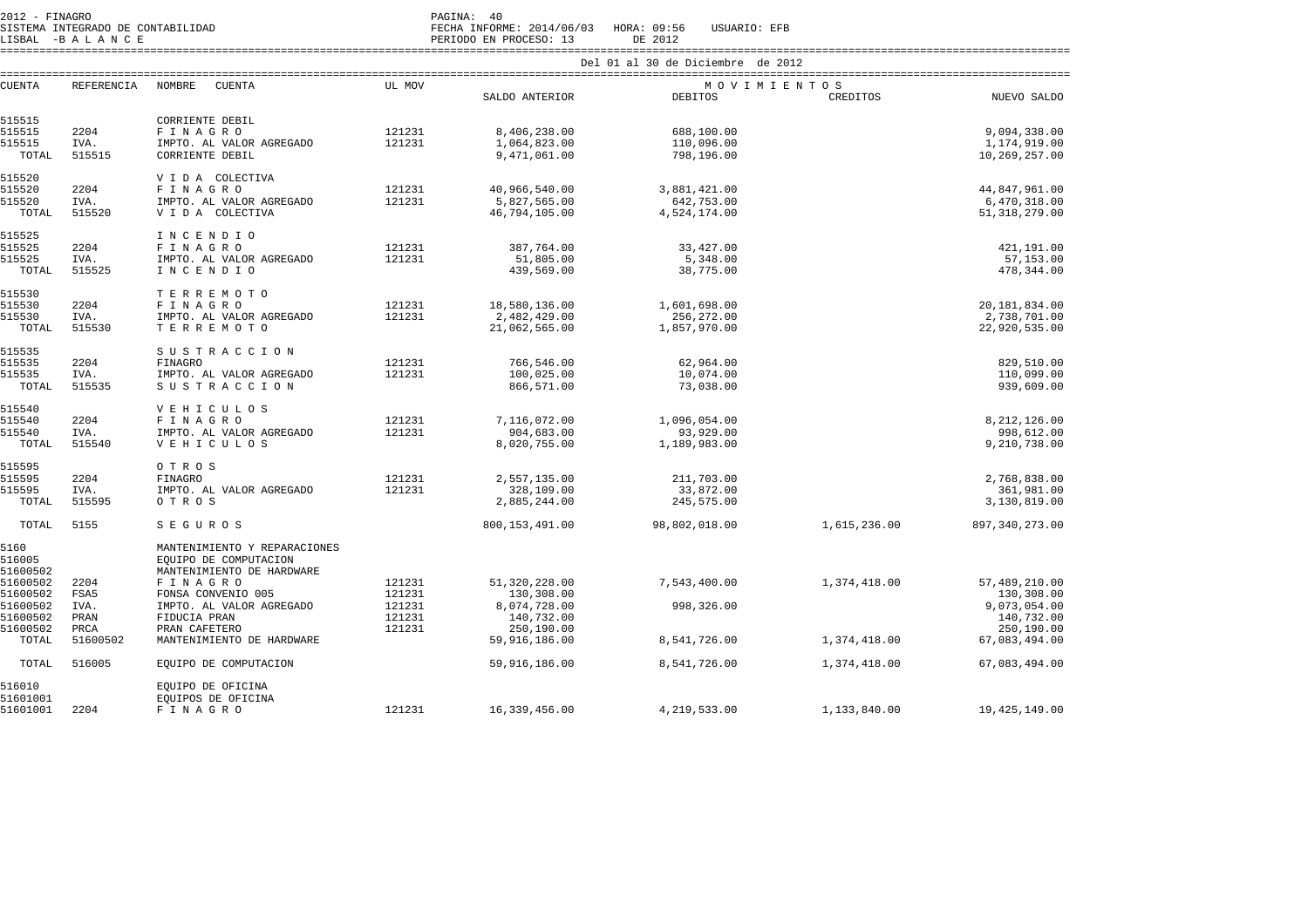| 2012 - FINAGRO<br>SISTEMA INTEGRADO DE CONTABILIDAD<br>LISBAL -BALANCE |            |                                |        | PAGINA: 41<br>FECHA INFORME: 2014/06/03 HORA: 09:56<br>PERIODO EN PROCESO: 13 | USUARIO: EFB<br>DE 2012           |              |                  |  |  |
|------------------------------------------------------------------------|------------|--------------------------------|--------|-------------------------------------------------------------------------------|-----------------------------------|--------------|------------------|--|--|
|                                                                        |            |                                |        |                                                                               | Del 01 al 30 de Diciembre de 2012 |              |                  |  |  |
|                                                                        |            |                                |        |                                                                               |                                   |              |                  |  |  |
| <b>CUENTA</b>                                                          | REFERENCIA | NOMBRE<br>CUENTA               | UL MOV |                                                                               | MOVIMIENTOS                       |              |                  |  |  |
|                                                                        |            |                                |        | SALDO ANTERIOR                                                                | <b>DEBITOS</b>                    | CREDITOS     | NUEVO SALDO      |  |  |
| 51601001                                                               | IVA.       | IMPTO. AL VALOR AGREGADO       | 121231 | 2,373,797.00                                                                  | 818,799.00                        |              | 3,192,596.00     |  |  |
| 51601001                                                               | SIT.       | SISTEMA INTEGRADO TECONOLOGIA  | 121231 |                                                                               | 1,461,500.00                      |              | 1,461,500.00     |  |  |
| TOTAL                                                                  | 51601001   | EQUIPOS DE OFICINA             |        | 18,713,253.00                                                                 | 6,499,832.00                      | 1,133,840.00 | 24,079,245.00    |  |  |
| TOTAL                                                                  | 516010     | EQUIPO DE OFICINA              |        | 18,713,253.00                                                                 | 6,499,832.00                      | 1,133,840.00 | 24,079,245.00    |  |  |
| 516015                                                                 |            | MUEBLES Y ENSERES DE OFICINA   |        |                                                                               |                                   |              |                  |  |  |
| 51601501                                                               |            | MUEBLES Y ENSERES              |        |                                                                               |                                   |              |                  |  |  |
| 51601501                                                               | 2204       | FINAGRO                        | 121231 | 1,874,100.00                                                                  | 192,000.00                        |              | 2,066,100.00     |  |  |
| 51601501                                                               | IVA.       | IMPTO. AL VALOR AGREGADO       | 121231 | 94,560.00                                                                     | 23,040.00                         |              | 117,600.00       |  |  |
| 51601501                                                               | SIT.       | SISTEMA INTEGRADO TECONOLOGIA  | 121231 | 170,000.00                                                                    |                                   |              | 170,000.00       |  |  |
| TOTAL                                                                  | 51601501   | MUEBLES Y ENSERES              |        | 2,138,660.00                                                                  | 215,040.00                        |              | 2,353,700.00     |  |  |
| TOTAL                                                                  | 516015     | MUEBLES Y ENSERES DE OFICINA   |        | 2,138,660.00                                                                  | 215,040.00                        |              | 2,353,700.00     |  |  |
|                                                                        |            |                                |        |                                                                               |                                   |              |                  |  |  |
| 516020                                                                 |            | VEHICULOS                      |        |                                                                               |                                   |              |                  |  |  |
| 51602001                                                               |            | COMBUSTIBLE                    |        |                                                                               |                                   |              |                  |  |  |
| 51602001                                                               | 2204       | FINAGRO                        | 121231 | 6,971,770.00                                                                  | 540,451.00                        |              | 7,512,221.00     |  |  |
| 51602001                                                               | IVA.       | IMPTO. AL VALOR AGREGADO       | 121231 | 17,214.00                                                                     |                                   |              | 17,214.00        |  |  |
| TOTAL                                                                  | 51602001   | COMBUSTIBLE                    |        | 6,988,984.00                                                                  | 540,451.00                        |              | 7,529,435.00     |  |  |
| 51602002                                                               |            | MANTENIMIENTO Y REPARACIONES   |        |                                                                               |                                   |              |                  |  |  |
| 51602002                                                               | 2204       | FINAGRO                        | 121231 | 2,715,012.00                                                                  | 4,608,071.00                      |              | 7,323,083.00     |  |  |
| 51602002                                                               | IVA.       | IMPTO. AL VALOR AGREGADO       | 121231 | 368,496.00                                                                    | 737,289.00                        |              | 1,105,785.00     |  |  |
| TOTAL                                                                  | 51602002   | MANTENIMIENTO Y REPARACIONES   |        | 3,083,508.00                                                                  | 5,345,360.00                      |              | 8,428,868.00     |  |  |
| TOTAL                                                                  | 516020     | VEHICULOS                      |        | 10,072,492.00                                                                 | 5,885,811.00                      |              | 15,958,303.00    |  |  |
|                                                                        |            |                                |        |                                                                               |                                   |              |                  |  |  |
| 516095                                                                 |            | OTROS                          |        |                                                                               |                                   |              |                  |  |  |
| 51609501                                                               |            | OTROS (MANTMTO Y REPARACIONES) |        |                                                                               |                                   |              |                  |  |  |
| 51609501                                                               | 2204       | FINAGRO                        | 121231 | 280,000.00                                                                    |                                   |              | 280,000.00       |  |  |
| TOTAL                                                                  | 51609501   | OTROS (MANTMTO Y REPARACIONES) |        | 280,000.00                                                                    |                                   |              | 280,000.00       |  |  |
| 51609504                                                               |            | SUMINISTROS PARA MANTENIMIENTO |        |                                                                               |                                   |              |                  |  |  |
| 51609504                                                               | 2204       | FINAGRO                        | 121231 | 5,797,971.00                                                                  | 582,549.00                        |              | 6,380,520.00     |  |  |
| 51609504                                                               | IVA.       | IMPTO. AL VALOR AGREGADO       | 121231 | 746,231.00                                                                    | 15,309.00                         |              | 761,540.00       |  |  |
| TOTAL                                                                  | 51609504   | SUMINISTROS PARA MANTENIMIENTO |        | 6,544,202.00                                                                  | 597,858.00                        |              | 7,142,060.00     |  |  |
|                                                                        |            |                                |        |                                                                               |                                   |              |                  |  |  |
| 51609506                                                               |            | MANTMTO. SISTEMA ELECTRICO     |        |                                                                               |                                   |              |                  |  |  |
| 51609506                                                               | 2204       | FINAGRO                        | 121231 | 17,661,520.00                                                                 |                                   |              | 17,661,520.00    |  |  |
| 51609506                                                               | IVA.       | IMPTO. AL VALOR AGREGADO       | 121231 | 2,825,844.00                                                                  |                                   |              | 2,825,844.00     |  |  |
| TOTAL                                                                  | 51609506   | MANTMTO. SISTEMA ELECTRICO     |        | 20, 487, 364, 00                                                              |                                   |              | 20, 487, 364, 00 |  |  |
|                                                                        |            |                                |        |                                                                               |                                   |              |                  |  |  |
| 51609508                                                               |            | MANTMTO.Y REPARAC.OFICINAS     |        |                                                                               |                                   |              |                  |  |  |
| 51609508                                                               | 2204       | <b>FINAGRO</b>                 | 121231 | 21,168,358.00                                                                 | 3,863,000.00                      | 2,445,000.00 | 22,586,358.00    |  |  |
| 51609508                                                               | IVA.       | IMPTO. AL VALOR AGREGADO       | 121231 | 327,936.00                                                                    | 90,880.00                         |              | 418,816.00       |  |  |
| 51609508                                                               | SIT.       | SISTEMA INTEGRADO TECONOLOGIA  | 121231 | 164,239.00                                                                    |                                   |              | 164,239.00       |  |  |
| TOTAL                                                                  | 51609508   | MANTMTO.Y REPARAC.OFICINAS     |        | 21,660,533.00                                                                 | 3,953,880.00                      | 2,445,000.00 | 23, 169, 413.00  |  |  |
| TOTAL                                                                  | 516095     | OTROS                          |        | 48,972,099.00                                                                 | 4,551,738.00                      | 2,445,000.00 | 51,078,837.00    |  |  |
|                                                                        |            |                                |        |                                                                               |                                   |              |                  |  |  |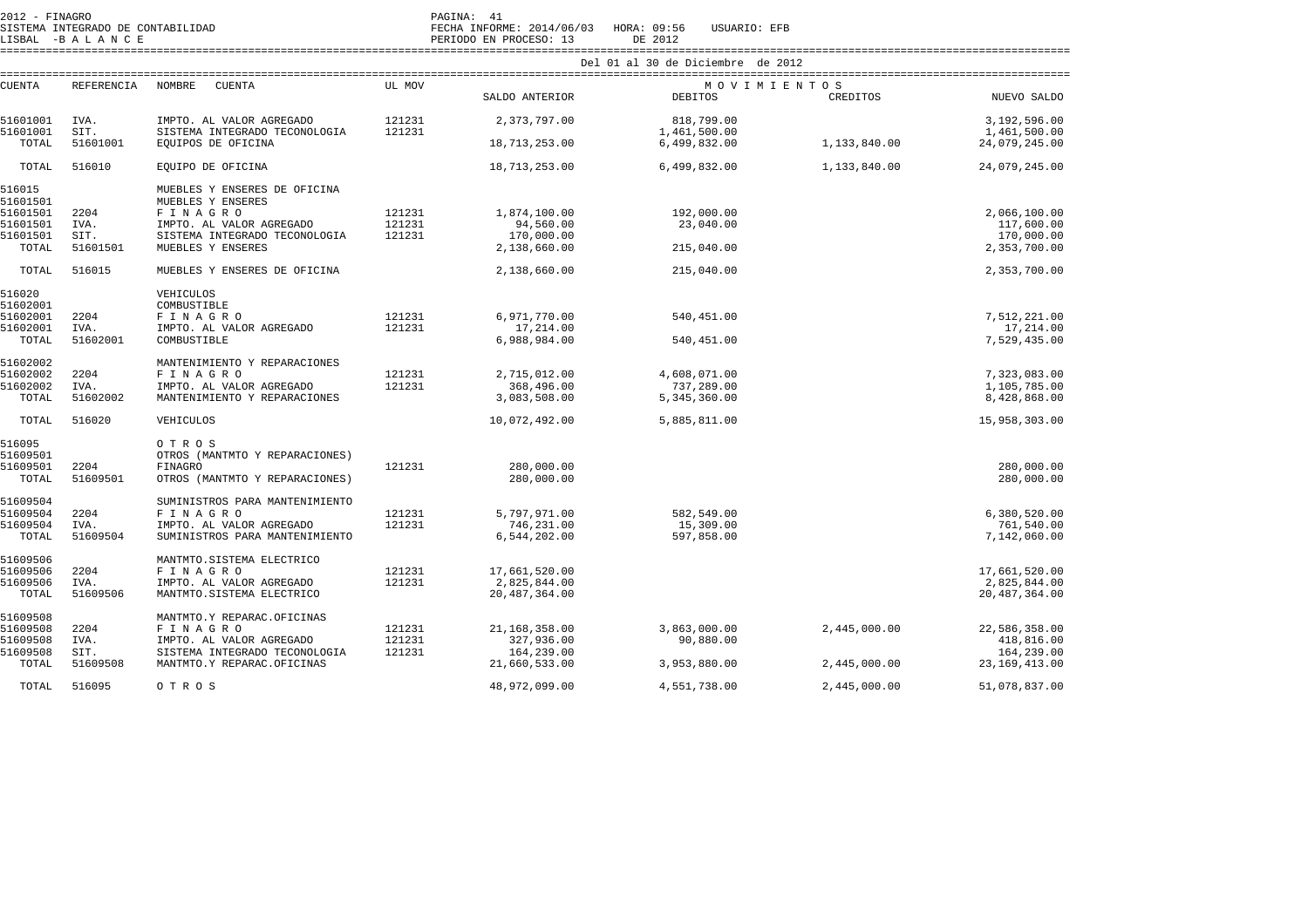|                                     | LISBAL -BALANCE     | SISTEMA INTEGRADO DE CONTABILIDAD                  |                  | PAGINA: 42<br>FECHA INFORME: 2014/06/03<br>PERIODO EN PROCESO: 13 | HORA: 09:56<br>USUARIO: EFB<br>DE 2012 |              |                   |
|-------------------------------------|---------------------|----------------------------------------------------|------------------|-------------------------------------------------------------------|----------------------------------------|--------------|-------------------|
|                                     |                     |                                                    |                  |                                                                   | Del 01 al 30 de Diciembre de 2012      |              |                   |
| __________________<br><b>CUENTA</b> | REFERENCIA          | <b>CUENTA</b><br>NOMBRE                            | UL MOV           |                                                                   | MOVIMIENTOS                            |              |                   |
|                                     |                     |                                                    |                  | SALDO ANTERIOR                                                    | <b>DEBITOS</b>                         | CREDITOS     | NUEVO SALDO       |
| TOTAL                               | 5160                | MANTENIMIENTO Y REPARACIONES                       |                  | 139,812,690.00                                                    | 25,694,147.00                          | 4,953,258.00 | 160, 553, 579, 00 |
| 5165<br>516515                      |                     | ADECUACION E INSTALACION<br>REPARACIONES LOCATIVAS |                  |                                                                   |                                        |              |                   |
| 516515                              | 2204                | FINAGRO                                            | 121231           | 1,550,000.00                                                      |                                        |              | 1,550,000.00      |
| 516515                              | IVA.                | IMPTO. AL VALOR AGREGADO                           | 121231           | 118,400.00                                                        |                                        |              | 118,400.00        |
| 516515                              | SIT.                | SISTEMA INTEGRADO TECONOLOGIA                      | 121231           | 1,960,000.00                                                      |                                        |              | 1,960,000.00      |
| TOTAL                               | 516515              | REPARACIONES LOCATIVAS                             |                  | 3,628,400.00                                                      |                                        |              | 3,628,400.00      |
| TOTAL                               | 5165                | ADECUACION E INSTALACION                           |                  | 3,628,400.00                                                      |                                        |              | 3,628,400.00      |
| 5170                                |                     | PROVISIONES                                        |                  |                                                                   |                                        |              |                   |
| 517003                              |                     | PROVISIONES DISPONIBLES                            |                  |                                                                   |                                        |              |                   |
| 517003                              | ADC.                | PROG ALIVIO A LA DEUDA CAFETER                     | 121231           | 843.00                                                            |                                        |              | 843.00            |
| 517003                              | ADN.                | ALIVIO DEUDA NORMALIZADA                           | 121231           | 1,755,400.00                                                      |                                        | 1,548,400.00 | 207,000.00        |
| 517003                              | AI08                | AGRO INGRESO SEGURO PTO.2008                       | 121231           | 3,660.00                                                          |                                        |              | 3,660.00          |
| 517003                              | CIF2                | C.I.F -PRESUPUESTO 2012                            | 121231           | 3,843.00                                                          | 120.00                                 |              | 3,963.00          |
| 517003                              | FAG.                | FIDUCIA " FAG "                                    | 121231           | 343,928.34                                                        | 193,500.00                             |              | 537, 428.34       |
| 517003                              | FCOM<br>FIN.        | FAG COMPLEMENTARIO                                 | 121231           | 35,019.00                                                         |                                        |              | 35,019.00         |
| 517003<br>517003                    | FNRA                | FINAGRO                                            | 121231<br>121228 | 194,786.00                                                        | 4,520.00                               | 194,786.00   | 4,520.00          |
| 517003                              | FREC                | FONDO NAL.RIESGOS AGROP.                           | 121231           |                                                                   |                                        |              | 10,561.31         |
| 517003                              | FSA5                | FAG RECUPERACION<br>FONSA CONVENIO 005             | 121231           | 10,561.31<br>843.00                                               | 18,048.00                              |              | 18,891.00         |
| 517003                              | IAT.                | INCENTIVO ASISTENCIA TECNICA                       | 121231           | 20.00                                                             | 50.00                                  |              | 70.00             |
| 517003                              | ICR.                | FIDUCIA I.C.R-L101                                 | 121231           | 13,500.00                                                         | 4,520.00                               |              | 18,020.00         |
| 517003                              | KRIE                | FONDO INVERSIÓN CAPITAL RIESGO                     | 121228           | 4,698.00                                                          |                                        | 4,698.00     |                   |
| 517003                              | $\mathop{\rm PCAF}$ | FIDUCIA PRAN CAFETERO                              | 121231           | 56,302.00                                                         |                                        |              | 56,302.00         |
| 517003                              | PRAN                | FIDUCIA PRAN                                       | 121231           | 124,562.00                                                        | 17,726.00                              |              | 142,288.00        |
| TOTAL                               | 517003              | PROVISIONES DISPONIBLES                            |                  | 2,547,965.65                                                      | 238,484.00                             | 1,747,884.00 | 1,038,565.65      |

| 517010    |         | CARTERA DE CREDITOS            |        |                  |            |                |                  |
|-----------|---------|--------------------------------|--------|------------------|------------|----------------|------------------|
| 5170109   |         | PROVISION GENERAL (CIRC.44/99) |        |                  |            |                |                  |
| 517010999 |         | PROVISION GENERAL DE CARTERA   | 121231 | 3,479,665,000.00 |            | 828,387,000.00 | 2,651,278,000.00 |
| TOTAL     | 5170109 | PROVISION GENERAL (CIRC.44/99) |        | 3,479,665,000.00 |            | 828,387,000.00 | 2,651,278,000.00 |
| TOTAL     | 517010  | CARTERA DE CREDITOS            |        | 3,479,665,000.00 |            | 828,387,000.00 | 2,651,278,000.00 |
| 517015    |         | CUENTAS POR COBRAR             |        |                  |            |                |                  |
| 5170154   |         | CRED.DIRECTO-SOC. INTERVENIDAS |        |                  |            |                |                  |
| 517015406 |         | CRED DTO SOC INTERV OTRAS ENT  | 121231 | 705,459.00       |            |                | 705,459.00       |
| TOTAL     | 5170154 | CRED.DIRECTO-SOC. INTERVENIDAS |        | 705,459.00       |            |                | 705,459.00       |
| 5170159   |         | OTRAS PROVISIONES C X C        |        |                  |            |                |                  |
| 517015999 |         | OTRAS CUENTAS POR COBRAR       | 121231 | 1,612,035.00     | 506,512.00 | 1,635.00       | 2,116,912.00     |
| TOTAL     | 5170159 | OTRAS PROVISIONES C X C        |        | 1,612,035.00     | 506,512.00 | 1,635.00       | 2,116,912.00     |
| TOTAL     | 517015  | CUENTAS POR COBRAR             |        | 2,317,494.00     | 506,512.00 | 1,635.00       | 2,822,371.00     |
| 517023    |         | BIENES REALIZAB.Y REC.EN PAGO  |        |                  |            |                |                  |
| 517023    | APAC    | AGRICOLA EL PACAYAL            | 121231 | 76,769,000.00    |            |                | 76,769,000.00    |
| 517023    | FGQM    | FDO GANAD CAQUETA - MUEBLES    | 121231 | 386,886,012.00   | 53,169.00  |                | 386,939,181.00   |
|           |         |                                |        |                  |            |                |                  |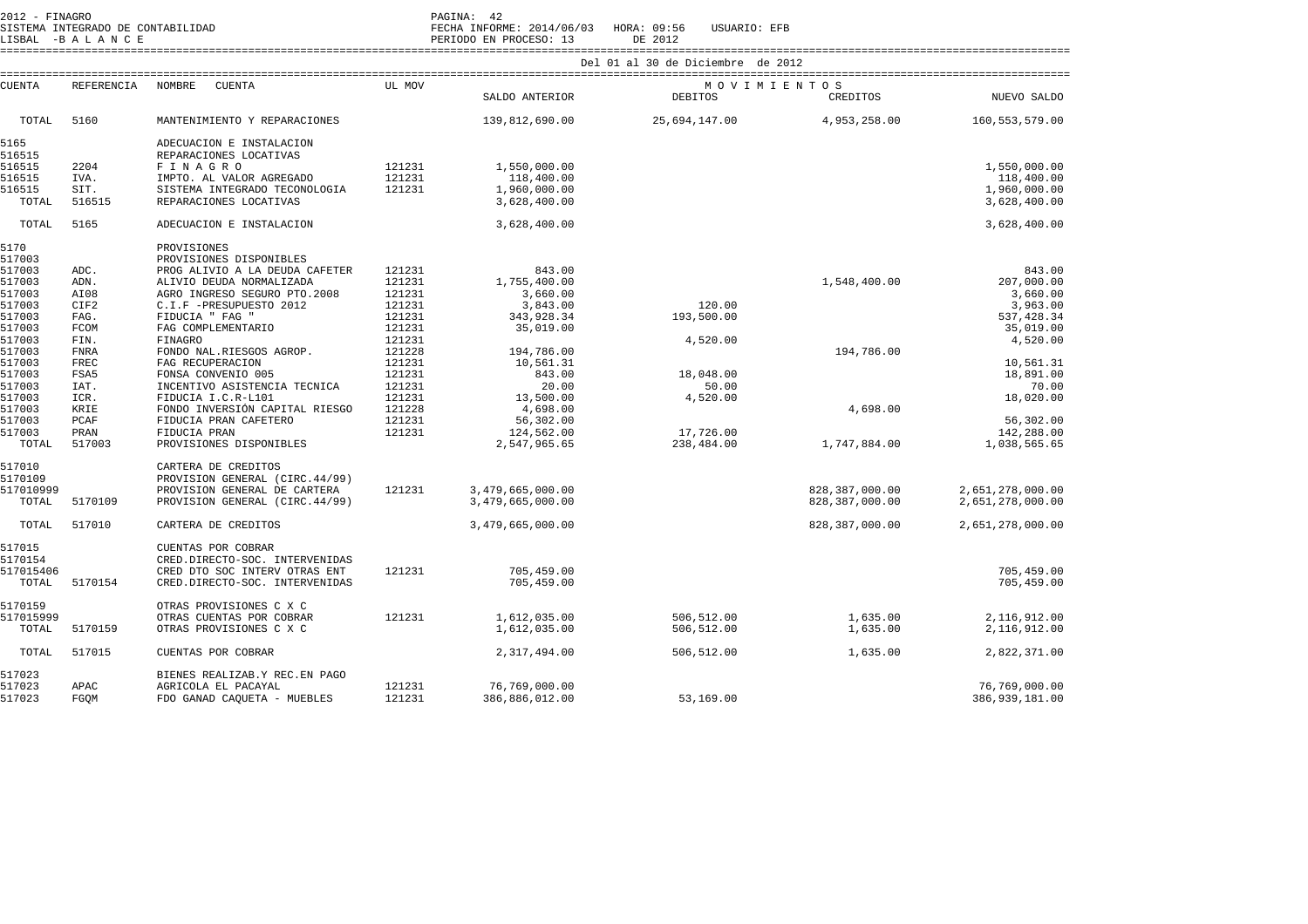| $ZU + Z = F + N A(\tau K)$ |  |                                   |
|----------------------------|--|-----------------------------------|
|                            |  | SISTEMA INTEGRADO DE CONTABILIDAD |

2012 - FINAGRO PAGINA: 43 SISTEMA INTEGRADO DE CONTABILIDAD FECHA INFORME: 2014/06/03 HORA: 09:56 USUARIO: EFB LISBAL -B A L A N C E PERIODO EN PROCESO: 13 DE 2012 ==================================================================================================================================================================== Del 01 al 30 de Diciembre de 2012

| <b>CUENTA</b>        | <b>REFERENCIA</b> | <b>NOMBRE</b><br><b>CUENTA</b>                             | UL MOV           |                                  |                                | MOVIMIENTOS      |                                      |
|----------------------|-------------------|------------------------------------------------------------|------------------|----------------------------------|--------------------------------|------------------|--------------------------------------|
|                      |                   |                                                            |                  | SALDO ANTERIOR                   | <b>DEBITOS</b>                 | CREDITOS         | NUEVO SALDO                          |
| TOTAL                | 517023            | BIENES REALIZAB.Y REC.EN PAGO                              |                  | 463,655,012.00                   | 53,169.00                      |                  | 463,708,181.00                       |
| TOTAL                | 5170              | PROVISIONES                                                |                  | 3, 948, 185, 471.65              | 798,165.00                     | 830, 136, 519.00 | 3, 118, 847, 117.65                  |
| 5175<br>517505       |                   | <b>DEPRECIACIONES</b><br>EDIFICIOS                         |                  |                                  |                                |                  |                                      |
| 51750501             |                   | <b>EDIFICIOS</b>                                           | 121231           | 76,496,619.00                    | 4,817,076.00                   |                  | 81, 313, 695.00                      |
| TOTAL                | 517505            | <b>EDIFICIOS</b>                                           |                  | 76,496,619.00                    | 4,817,076.00                   |                  | 81, 313, 695.00                      |
| 517510               |                   | EQUIPO MUEBLES Y ENSERES OFIC                              |                  |                                  |                                |                  |                                      |
| 51751002<br>TOTAL    | 517510            | EQUIPOS MUEBLES Y ENSERES<br>EQUIPO MUEBLES Y ENSERES OFIC | 121231           | 78,640,872.00<br>78,640,872.00   | 8,536,068.00<br>8,536,068.00   |                  | 87,176,940.00<br>87,176,940.00       |
|                      |                   |                                                            |                  |                                  |                                |                  |                                      |
| 517515               |                   | EOUIPO DE COMPUTACION                                      |                  |                                  |                                |                  |                                      |
| 51751501<br>TOTAL    | 517515            | EQUIPO DE SISTEMAS<br>EQUIPO DE COMPUTACION                | 121231           | 132,745,721.00<br>132,745,721.00 | 11,512,157.00<br>11,512,157.00 |                  | 144, 257, 878.00<br>144, 257, 878.00 |
|                      |                   |                                                            |                  |                                  |                                |                  |                                      |
| 517520               |                   | VEHICULOS                                                  |                  |                                  |                                |                  |                                      |
| 51752002<br>TOTAL    | 517520            | VEHICULOS<br>VEHICULOS                                     | 121231           | 42,890,848.00<br>42,890,848.00   | 3,899,168.00<br>3,899,168.00   |                  | 46,790,016.00<br>46,790,016.00       |
|                      |                   |                                                            |                  |                                  |                                |                  |                                      |
| TOTAL                | 5175              | <b>DEPRECIACIONES</b>                                      |                  | 330,774,060.00                   | 28,764,469.00                  |                  | 359,538,529.00                       |
| 5180                 |                   | AMORTIZACIONES                                             |                  |                                  |                                |                  |                                      |
| 518010               |                   | REMODELACION                                               |                  |                                  |                                |                  |                                      |
| 51801001             |                   | REMODELACION PISO 4o                                       | 121231           | 1,294,652.00                     |                                |                  |                                      |
| 51801001<br>TOTAL    | 2204<br>51801001  | FINAGRO<br>REMODELACION PISO 4o                            |                  | 1,294,652.00                     |                                |                  | 1,294,652.00<br>1,294,652.00         |
|                      |                   |                                                            |                  |                                  |                                |                  |                                      |
| 51801002             |                   | REMODELACION PISO 30                                       |                  |                                  |                                |                  |                                      |
| 51801002<br>51801002 | 2204<br>IVA.      | FINAGRO<br>IMPTO. AL VALOR AGREGADO                        | 121231<br>121231 | 2,575,158.00<br>404,664.00       | 1,287,579.00<br>202,332.00     |                  | 3,862,737.00<br>606,996.00           |
| TOTAL                | 51801002          | REMODELACION PISO 30                                       |                  | 2,979,822.00                     | 1,489,911.00                   |                  | 4,469,733.00                         |
|                      |                   |                                                            |                  |                                  |                                |                  |                                      |
| 51801003             |                   | REMODELACION PISO 2                                        |                  |                                  |                                |                  |                                      |
| 51801003<br>51801003 | 2204<br>IVA.      | FINAGRO<br>IMPTO. AL VALOR AGREGADO                        | 121231<br>121231 | 1,810,025.00<br>289,604.00       | 258,575.00<br>41,372.00        |                  | 2,068,600.00<br>330,976.00           |
| TOTAL                | 51801003          | REMODELACION PISO 2                                        |                  | 2,099,629.00                     | 299,947.00                     |                  | 2,399,576.00                         |
|                      |                   |                                                            |                  |                                  |                                |                  |                                      |
| 51801004             |                   | REMODELACION PISO OUINTO                                   |                  |                                  |                                |                  |                                      |
| 51801004<br>51801004 | 2204<br>IVA.      | <b>FINAGRO</b><br>IMPTO. AL VALOR AGREGADO                 | 121231<br>121231 | 4,983,943.00<br>797,432.00       | 711,992.00<br>113,919.00       |                  | 5,695,935.00<br>911,351.00           |
| TOTAL                | 51801004          | REMODELACION PISO QUINTO                                   |                  | 5,781,375.00                     | 825,911.00                     |                  | 6,607,286.00                         |
| TOTAL                | 518010            | REMODELACION                                               |                  | 12, 155, 478.00                  | 2,615,769.00                   |                  | 14,771,247.00                        |
|                      |                   |                                                            |                  |                                  |                                |                  |                                      |
| 518020<br>51802003   |                   | PROGRAMAS PARA COMPUT.SOFTWARE<br>SISTEMA OPERACIONAL      |                  |                                  |                                |                  |                                      |
| 51802003             | 2204              | FINAGRO                                                    | 121231           | 200, 210, 260.00                 | 27,146,590.00                  |                  | 227, 356, 850.00                     |
| 51802003             | IVA.              | IMPTO. AL VALOR AGREGADO                                   | 121231           | 9,551,962.00                     | 3,305,780.00                   |                  | 12,857,742.00                        |
| TOTAL                | 51802003          | SISTEMA OPERACIONAL                                        |                  | 209, 762, 222.00                 | 30,452,370.00                  |                  | 240, 214, 592.00                     |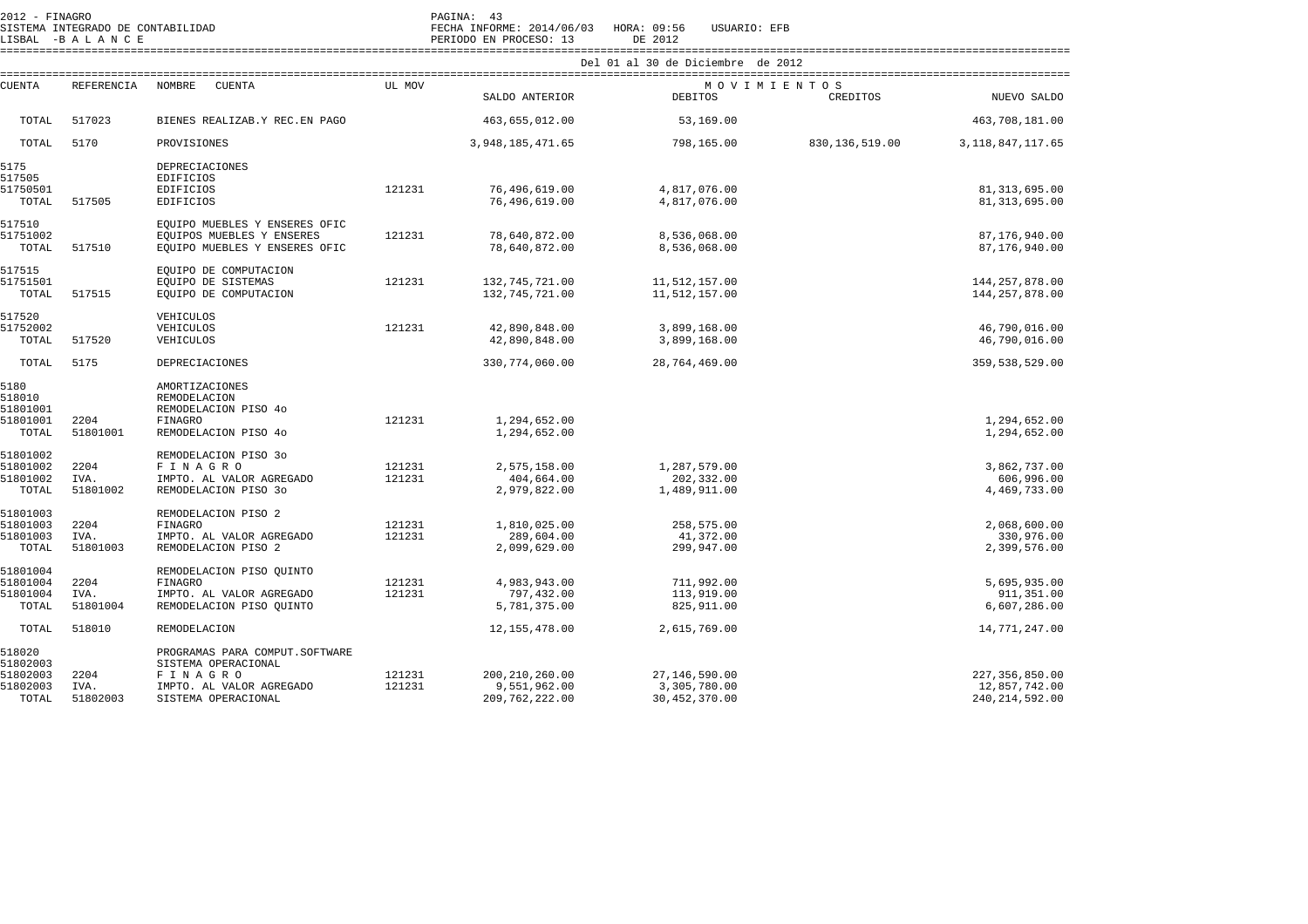SISTEMA INTEGRADO DE CONTABILIDAD FECHA INFORME: 2014/06/03 HORA: 09:56 USUARIO: EFB SISTEMA INTEGRADO DE CONTABILIDAD<br>LISBAL -B A L A N C E PERIODO EN PROCESO: 13 DE 2012

====================================================================================================================================================================

| <b>CUENTA</b>        | REFERENCIA   | NOMBRE<br><b>CUENTA</b>                    | UL MOV           |                                 | MOVIMIENTOS                    |               |                                   |
|----------------------|--------------|--------------------------------------------|------------------|---------------------------------|--------------------------------|---------------|-----------------------------------|
|                      |              |                                            |                  | SALDO ANTERIOR                  | DEBITOS                        | CREDITOS      | NUEVO SALDO                       |
|                      |              |                                            |                  |                                 |                                |               |                                   |
| 51802004             |              | ACTUALIZACION SOFTWARE                     |                  |                                 |                                |               |                                   |
| 51802004<br>51802004 | 2204<br>IVA. | <b>FINAGRO</b><br>IMPTO. AL VALOR AGREGADO | 121231<br>121231 | 275,938,917.00<br>41,175,439.00 | 75,589,679.00<br>11,195,870.00 | 18,592,437.00 | 332,936,159.00<br>52, 371, 309.00 |
| TOTAL                | 51802004     | ACTUALIZACION SOFTWARE                     |                  | 317, 114, 356.00                | 86,785,549.00                  | 18,592,437.00 | 385, 307, 468.00                  |
|                      |              |                                            |                  |                                 |                                |               |                                   |
| TOTAL                | 518020       | PROGRAMAS PARA COMPUT. SOFTWARE            |                  | 526,876,578.00                  | 117,237,919.00                 | 18,592,437.00 | 625, 522, 060.00                  |
| 518095               |              | O T R A S                                  |                  |                                 |                                |               |                                   |
| 51809502             |              | AMORTIZACION REFORESTACION                 |                  |                                 |                                |               |                                   |
| 51809502             | <b>BLUZ</b>  | FINCA BELLA LUZ                            | 121231           | 15,384,049.00                   | 1,416,985.00                   |               | 16,801,034.00                     |
| 51809502             | CIEN         | CIENEGUETA                                 | 121231           | 68,121,705.00                   | 6,257,031.00                   |               | 74,378,736.00                     |
| 51809502             | DIL.         | EL DILUVIO                                 | 121231           | 37,196,068.00                   | 3,397,161.00                   |               | 40,593,229.00                     |
| 51809502             | <b>DURA</b>  | HACIENDA DURANIA                           | 121231           | 80,632,098.00                   | 7,392,905.00                   |               | 88,025,003.00                     |
| 51809502             | GARZ         | GARZON                                     | 121231           | 10,635,040.00                   | 973,457.00                     |               | 11,608,497.00                     |
| 51809502             | ISID         | HACIENDA SAN ISIDRO                        | 121231           | 37,963,391.00                   | 3,501,545.00                   |               | 41,464,936.00                     |
| 51809502             | LPAZ         | FINCA O HACIENDA LA PAZ                    | 121231           | 7,619,126.00                    | 692,859.00                     |               | 8,311,985.00                      |
| 51809502             | MAR.         | LA MARIELA                                 | 121231           | 46,661,767.00                   | 4,286,626.00                   |               | 50,948,393.00                     |
| 51809502             | MARA         | PAN DE AZUCAR DE MARACAS                   | 121231           | 36,669,083.00                   | 3,334,842.00                   |               | 40,003,925.00                     |
| 51809502             | MARC         | MARCHENA                                   | 121231           | 52,500,966.00                   | 4,823,738.00                   |               | 57,324,704.00                     |
| 51809502             | <b>NBKA</b>  | HACIENDA NEBRASKA - BECERRIL               | 121231           | 196,467,091.00                  | 17,941,404.00                  |               | 214,408,495.00                    |
| 51809502             | SAHA         | FINCA EL SAHARA                            | 121231           | 11,397,824.00                   | 1,050,190.00                   |               | 12,448,014.00                     |
| 51809502             | TUAR         | TUNAL ARRIBA                               | 121231           | 351,693.00                      | 31,972.00                      |               | 383,665.00                        |
| 51809502             | TUNA         | HACIENDA EL TUNAL                          | 121231           | 19,299,950.00                   | 1,770,817.00                   |               | 21,070,767.00                     |
| 51809502             | <b>VCHO</b>  | HACIENDA VILLA CHOLA                       | 121231           | 33, 202, 824.00                 | 3,037,111.00                   |               | 36, 239, 935.00                   |
| 51809502             | VIGI         | HACIENDA EL VIGIA                          | 121231           | 40,777,394.00                   | 3,855,309.00                   |               | 44,632,703.00                     |
| 51809502             | ZANJ         | HACIENDA ZANJON                            | 121231           | 34,834,910.00                   | 3,186,365.00                   |               | 38,021,275.00                     |
| TOTAL                | 51809502     | AMORTIZACION REFORESTACION                 |                  | 729, 714, 979.00                | 66,950,317.00                  |               | 796,665,296.00                    |
|                      |              |                                            |                  |                                 |                                |               |                                   |
| TOTAL                | 518095       | O T R A S                                  |                  | 729, 714, 979.00                | 66,950,317.00                  |               | 796,665,296.00                    |
| TOTAL                | 5180         | AMORTIZACIONES                             |                  | 1,268,747,035.00                | 186,804,005.00                 | 18,592,437.00 | 1,436,958,603.00                  |
| 5190                 |              | <b>DIVERSOS</b>                            |                  |                                 |                                |               |                                   |
| 519005               |              | SERVICIO DE ASEO Y VIGILANCIA              |                  |                                 |                                |               |                                   |
| 51900501             |              | SERVICIO DE ASEO                           |                  |                                 |                                |               |                                   |
| 51900501             | 2204         | <b>FINAGRO</b>                             | 121231           | 176,200.00                      |                                |               | 176,200.00                        |
| 51900501             | IVA.         | IMPTO. AL VALOR AGREGADO                   | 121231           | 2,818.00                        |                                |               | 2,818.00                          |
| TOTAL                | 51900501     | SERVICIO DE ASEO                           |                  | 179,018.00                      |                                |               | 179,018.00                        |
|                      |              |                                            |                  |                                 |                                |               |                                   |
| 51900502             |              | SERVICIO DE VIGILANCIA                     |                  |                                 |                                |               |                                   |
| 51900502             | 2204         | FINAGRO                                    | 121231           | 106,529,808.00                  | 19,281,464.00                  | 9,794,984.00  | 116,016,288.00                    |
| 51900502             | IVA.         | IMPTO. AL VALOR AGREGADO                   | 121231           | 1,659,110.00                    | 360,904.00                     |               | 2,020,014.00                      |
| 51900502             | SIT.         | SISTEMA INTEGRADO TECONOLOGIA              | 121231           | 8,622,970.00                    | 3,274,960.00                   | 1,663,680.00  | 10,234,250.00                     |
| TOTAL                | 51900502     | SERVICIO DE VIGILANCIA                     |                  | 116,811,888.00                  | 22,917,328.00                  | 11,458,664.00 | 128,270,552.00                    |
| TOTAL                | 519005       | SERVICIO DE ASEO Y VIGILANCIA              |                  | 116,990,906.00                  | 22,917,328.00                  | 11,458,664.00 | 128,449,570.00                    |
| 519010               |              | SERVICIOS TEMPORALES                       |                  |                                 |                                |               |                                   |
| 51901001             |              | SERVICIOS EMPLEADOS TEMPORALES             |                  |                                 |                                |               |                                   |
| 51901001             | 2204         | FINAGRO                                    | 121231           | 366,791,166.00                  | 16,012,212.00                  |               | 382,803,378.00                    |
| 51901001             | IVA.         | IMPTO. AL VALOR AGREGADO                   | 121231           | 765,780.00                      | 69,639.00                      |               | 835,419.00                        |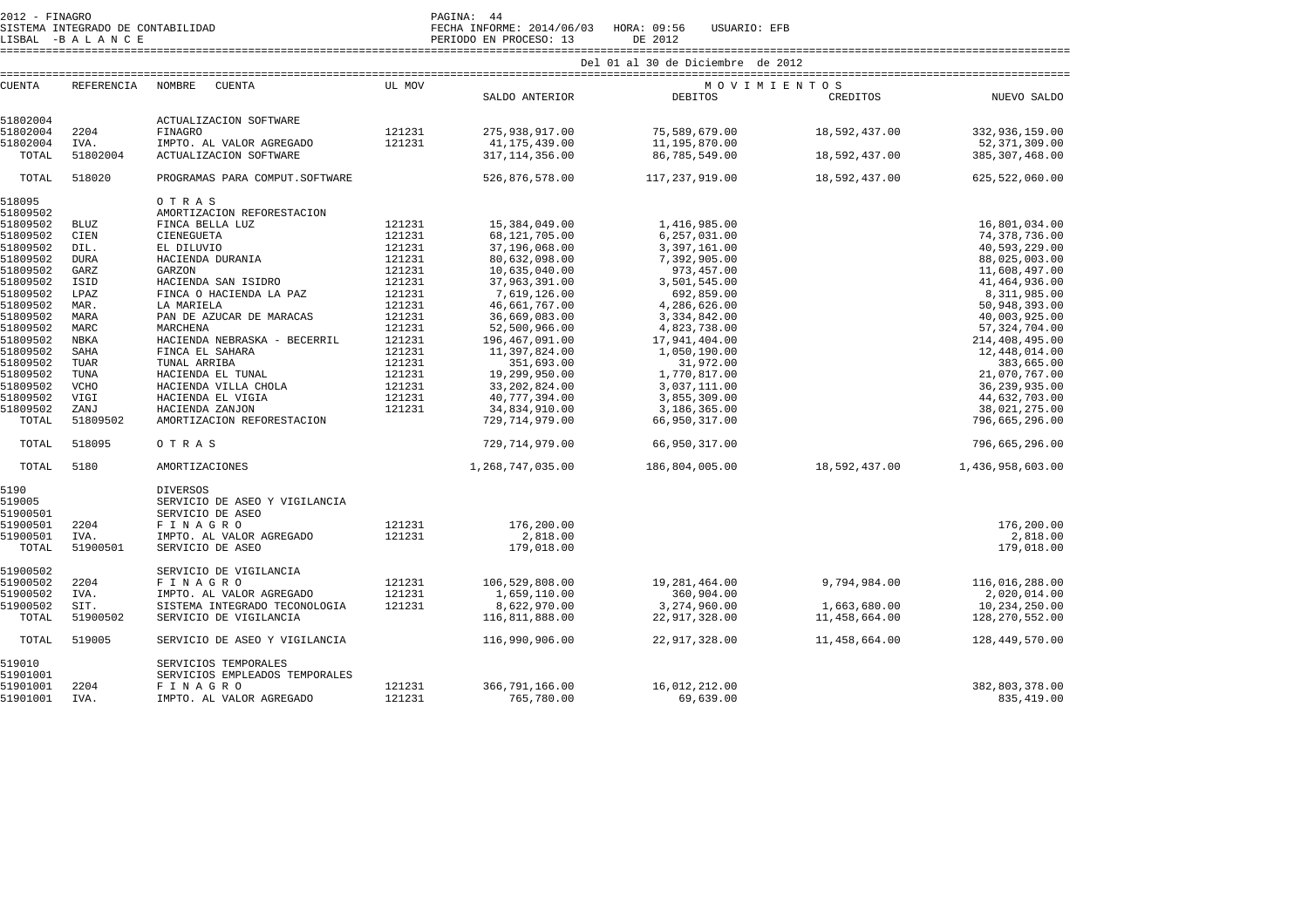2012 - FINAGRO DE CONTABILIDAD (CONTABILIDAD PAGINA: 45)<br>2012 - PAGINA INTEGRADO DE CONTABILIDAD

SISTEMA INTEGRADO DE CONTABILIDAD FECHA INFORME: 2014/06/03 HORA: 09:56 USUARIO: EFB

LISBAL -B A L A N C E PERIODO EN PROCESO: 13 DE 2012 ==================================================================================================================================================================== Del 01 al 30 de Diciembre de 2012

|                      |                     |                                                             |                  |                                 | UE ZUIZ                    |              |                               |
|----------------------|---------------------|-------------------------------------------------------------|------------------|---------------------------------|----------------------------|--------------|-------------------------------|
| <b>CUENTA</b>        | REFERENCIA          | NOMBRE<br>CUENTA                                            | UL MOV           |                                 | MOVIMIENTOS                |              |                               |
|                      |                     |                                                             |                  | SALDO ANTERIOR                  | DEBITOS                    | CREDITOS     | NUEVO SALDO                   |
| 51901001             | OLIN                | SERV. EMPLEAD. TEMP. OLA INVERNA                            | 121231           | 37,634,075.00                   |                            |              | 37,634,075.00                 |
| TOTAL                | 51901001            | SERVICIOS EMPLEADOS TEMPORALES                              |                  | 405,191,021.00                  | 16,081,851.00              |              | 421, 272, 872.00              |
| TOTAL                | 519010              | SERVICIOS TEMPORALES                                        |                  | 405,191,021.00                  | 16,081,851.00              |              | 421, 272, 872.00              |
| 519015               |                     | PUBLICIDAD Y PROPAGANDA                                     |                  |                                 |                            |              |                               |
| 51901505             |                     | PROM.Y DIVULG.MEDIOS                                        |                  |                                 |                            |              |                               |
| 51901505<br>51901505 | 2204                | FINAGRO                                                     | 121231           | 411, 431, 449.00                | 105,870,470.00             |              | 517, 301, 919.00              |
| 51901505             | <b>GECO</b><br>IVA. | GASTOS VIAJE GCIA COMERCIAL<br>IMPTO. AL VALOR AGREGADO     | 121231<br>121231 | 2,577,491.00<br>59, 441, 551.00 | 10,738,892.00              |              | 2,577,491.00<br>70,180,443.00 |
| TOTAL                | 51901505            | PROM.Y DIVULG.MEDIOS                                        |                  | 473, 450, 491.00                | 116,609,362.00             |              | 590,059,853.00                |
|                      |                     |                                                             |                  |                                 |                            |              |                               |
| 51901507             |                     | PUBLICIDAD IMPRESA                                          |                  |                                 |                            |              |                               |
| 51901507             | 2204                | <b>FINAGRO</b>                                              | 121231           | 80,708,382.00                   | 29,758,466.00              | 4,689,615.00 | 105, 777, 233.00              |
| 51901507             | IAT <sub>2</sub>    | I . A . T - PRESUPUESTO 2012                                | 121231           |                                 | 4,885,344.00               |              | 4,885,344.00                  |
| 51901507             | IVA.                | IMPTO. AL VALOR AGREGADO                                    | 121231           | 9,919,458.00                    | 3,687,011.00               |              | 13,606,469.00                 |
| 51901507             | PRAN                | FIDUCIA PRAN                                                | 121231           | 4,885,344.00                    |                            |              | 4,885,344.00                  |
| TOTAL                | 51901507            | PUBLICIDAD IMPRESA                                          |                  | 95, 513, 184.00                 | 38, 330, 821.00            | 4,689,615.00 | 129, 154, 390.00              |
| TOTAL                | 519015              | PUBLICIDAD Y PROPAGANDA                                     |                  | 568,963,675.00                  | 154,940,183.00             | 4,689,615.00 | 719, 214, 243.00              |
| 519020               |                     | RELACIONES PUBLICAS                                         |                  |                                 |                            |              |                               |
| 51902001             |                     | RELACIONES PUBLICAS                                         |                  |                                 |                            |              |                               |
| 51902001             | 2204                | <b>FINAGRO</b>                                              | 121231           | 1,843,198.00                    | 4,051,724.00               |              | 5,894,922.00                  |
| 51902001             | IVA.                | IMPTO. AL VALOR AGREGADO                                    | 121231           | 288,802.00                      | 648,276.00                 |              | 937,078.00                    |
| TOTAL                | 51902001            | RELACIONES PUBLICAS                                         |                  | 2,132,000.00                    | 4,700,000.00               |              | 6,832,000.00                  |
| TOTAL                | 519020              | RELACIONES PUBLICAS                                         |                  | 2,132,000.00                    | 4,700,000.00               |              | 6,832,000.00                  |
| 519025               |                     | SERVICIOS PUBLICOS                                          |                  |                                 |                            |              |                               |
| 51902501             |                     | ENERGIA ELECTRICA                                           |                  |                                 |                            |              |                               |
| 51902501             | 2204                | <b>FINAGRO</b>                                              | 121231           | 99,942,500.00                   | 17,224,034.00              |              | 117,166,534.00                |
| 51902501             | ADC.                | PROG ALIVIO A LA DEUDA CAFETER                              | 121231           | 114,209.00                      | 44,681.00                  |              | 158,890.00                    |
| 51902501             | FSA5                | FONSA CONVENIO 005                                          | 121231           | 1,662,338.00                    | 104,828.00                 |              | 1,767,166.00                  |
| 51902501             | PRAN<br>PRCA        | FIDUCIA PRAN                                                | 121231           | 1,647,667.00                    | 448,528.00                 |              | 2,096,195.00                  |
| 51902501<br>51902501 | SIT.                | PRAN CAFETERO<br>SISTEMA INTEGRADO TECONOLOGIA              | 121231<br>121231 | 1,495,934.00<br>2,889,654.00    | 236,662.00<br>430,290.00   |              | 1,732,596.00<br>3,319,944.00  |
| TOTAL                | 51902501            | ENERGIA ELECTRICA                                           |                  | 107, 752, 302.00                | 18,489,023.00              |              | 126, 241, 325.00              |
|                      |                     |                                                             |                  |                                 |                            |              |                               |
| 51902502             |                     | ACUEDUCTO Y ALCANTARILLADO                                  |                  |                                 |                            |              |                               |
| 51902502             | 2204                | FINAGRO                                                     | 121231           | 21,465,098.00                   | 4,456,503.00               |              | 25,921,601.00                 |
| 51902502             | ADC.                | PROG ALIVIO A LA DEUDA CAFETER                              | 121231           | 29,122.00                       | 11,893.00                  |              | 41,015.00                     |
| 51902502             | FSA.                | FONSA CONVENIO 005 DE 2006                                  | 121228           | 15,354.00                       |                            | 15,354.00    |                               |
| 51902502             | FSA5                | FONSA CONVENIO 005                                          | 121231           | 513,342.00                      | 43,256.00                  |              | 556,598.00                    |
| 51902502             | PRAN                | FIDUCIA PRAN                                                | 121231           | 457,883.00                      | 119,385.00                 |              | 577,268.00                    |
| 51902502             | PRCA                | PRAN CAFETERO                                               | 121231           | 448,542.00                      | 62,992.00                  |              | 511,534.00                    |
| 51902502<br>TOTAL    | SIT.<br>51902502    | SISTEMA INTEGRADO TECONOLOGIA<br>ACUEDUCTO Y ALCANTARILLADO | 121231           | 978, 375.00<br>23,907,716.00    | 124,470.00<br>4,818,499.00 | 15,354.00    | 1,102,845.00<br>28,710,861.00 |
|                      |                     |                                                             |                  |                                 |                            |              |                               |
| 51902503             |                     | TELEFONO                                                    |                  |                                 |                            |              |                               |
| 51902503             | 2204                | <b>FINAGRO</b>                                              | 121231           | 50,659,314.00                   | 9,271,097.00               |              | 59,930,411.00                 |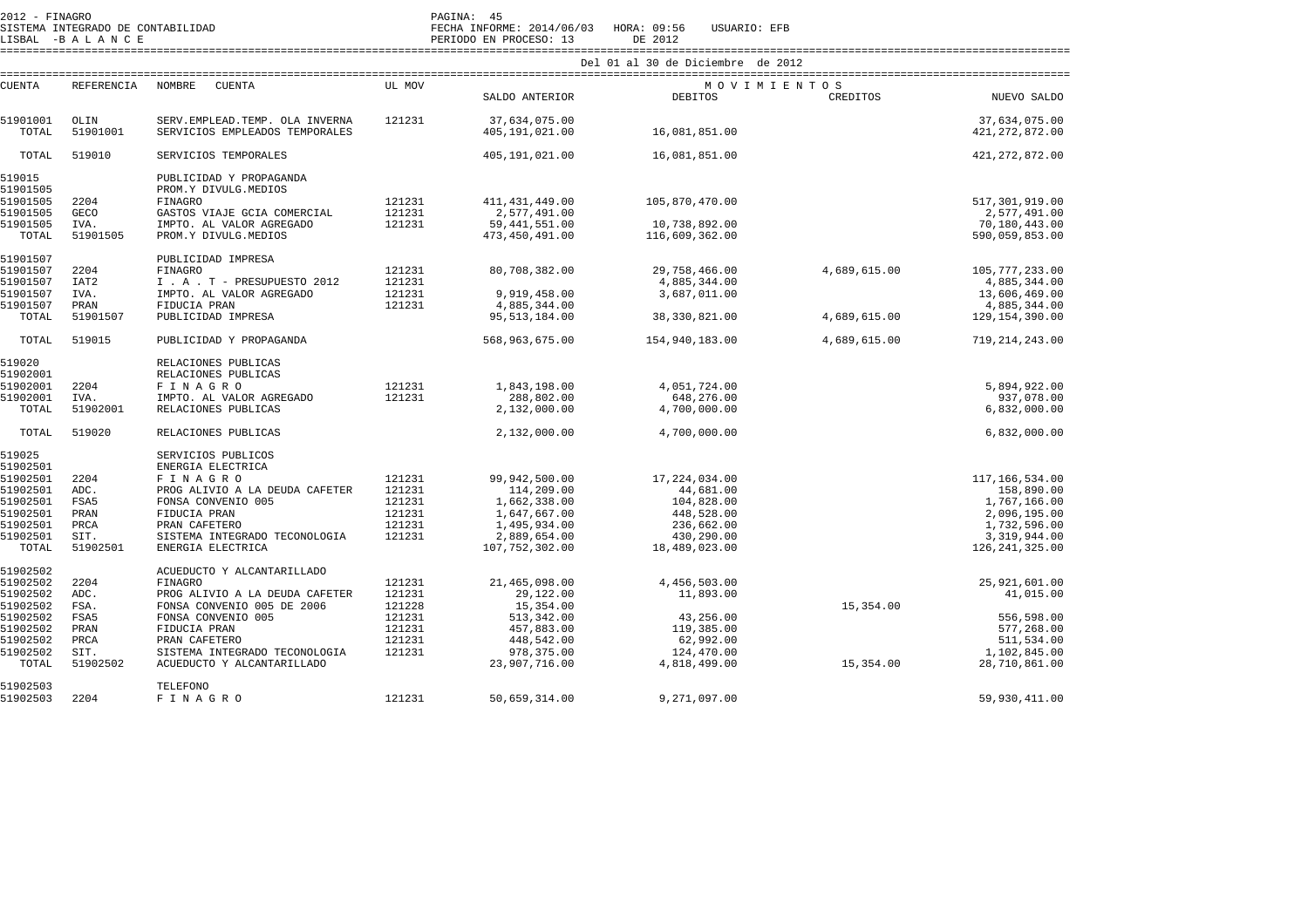2012 - FINAGRO PAGINA: 46 SISTEMA INTEGRADO DE CONTABILIDAD FECHA INFORME: 2014/06/03 HORA: 09:56 USUARIO: EFB

LISBAL -B A L A N C E PERIODO EN PROCESO: 13 DE 2012 ====================================================================================================================================================================

|               |             |                                 |        |                  | Del 01 al 30 de Diciembre de 2012 |                |                  |
|---------------|-------------|---------------------------------|--------|------------------|-----------------------------------|----------------|------------------|
| <b>CUENTA</b> | REFERENCIA  | <b>NOMBRE</b><br><b>CUENTA</b>  | UL MOV |                  | MOVIMIENTOS                       |                |                  |
|               |             |                                 |        | SALDO ANTERIOR   | DEBITOS                           | CREDITOS       | NUEVO SALDO      |
| 51902503      | <b>EMPR</b> | TELEFONO EMPRESARIZACION        | 121231 | 252,000.00       | 40,000.00                         |                | 292,000.00       |
| 51902503      | GECO        | TELEFONO GCIA COMERCIAL         | 121231 | 1,037,000.00     | 80,000.00                         |                | 1,117,000.00     |
| 51902503      | IVA.        | IMPTO. AL VALOR AGREGADO        | 121231 | 7,851,683.00     | 936,115.00                        |                | 8,787,798.00     |
| 51902503      | OLIN        | TELEFONO OLA INVERNAL           | 121231 | 60,000.00        |                                   |                | 60,000.00        |
| 51902503      | PRAN        | FIDUCIA PRAN                    | 121231 | 363,887.00       | 35,002.00                         |                | 398,889.00       |
| 51902503      | PRCA        | PRAN CAFETERO                   | 121231 | 646,908.00       | 62,225.00                         |                | 709,133.00       |
| 51902503      | SIT.        | SISTEMA INTEGRADO TECONOLOGIA   | 121231 | 3,366,512.00     | 693,231.00                        |                | 4,059,743.00     |
| TOTAL         | 51902503    | TELEFONO                        |        | 64, 237, 304.00  | 11,117,670.00                     |                | 75, 354, 974.00  |
| 51902504      |             | CABLES TELEGRAMAS Y CORREOS     |        |                  |                                   |                |                  |
| 51902504      | 2204        | <b>FINAGRO</b>                  | 121231 | 40, 481, 144.00  | 9,060,440.00                      | 3,273,000.00   | 46,268,584.00    |
| 51902504      | <b>EMPR</b> | CABLES CORREO EMPRESARIZACION   | 121231 |                  | 91,980.00                         |                | 91,980.00        |
| 51902504      | FSA.        | FONSA CONVENIO 005 DE 2006      | 121228 | 40,653.00        |                                   | 40,653.00      |                  |
| 51902504      | FSA5        | FONSA CONVENIO 005              | 121231 | 742,074.00       | 232,893.00                        |                | 974,967.00       |
| 51902504      | <b>GECO</b> | TELEGRAMAS Y CORREOS GCIA CIAL  | 121231 | 270,130.00       |                                   |                | 270,130.00       |
| 51902504      | IVA.        | IMPTO. AL VALOR AGREGADO        | 121231 | 1,572.00         |                                   |                | 1,572.00         |
| 51902504      | OLIN        | CABLES TELEG. CORREOS OLA INVER | 121231 | 72,500.00        |                                   |                | 72,500.00        |
| 51902504      | PRAN        | FIDUCIA PRAN                    | 121231 | 7,322,784.00     | 1,596,660.00                      | 648,000.00     | 8,271,444.00     |
| 51902504      | PRCA        | PRAN CAFETERO                   | 121231 | 3,222,635.00     | 822,360.00                        | 283,000.00     | 3,761,995.00     |
| TOTAL         | 51902504    | CABLES TELEGRAMAS Y CORREOS     |        | 52, 153, 492.00  | 11,804,333.00                     | 4, 244, 653.00 | 59, 713, 172.00  |
| 51902509      |             | SERV. TARIFAS CELULARES         |        |                  |                                   |                |                  |
| 51902509      | 2204        | F I N A G R O                   | 121231 | 45, 147, 718.00  | 6,717,140.00                      |                | 51,864,858.00    |
| 51902509      | IVA.        | IMPTO. AL VALOR AGREGADO        | 121231 | 5,749,842.00     | 728,449.00                        |                | 6,478,291.00     |
| TOTAL         | 51902509    | SERV. TARIFAS CELULARES         |        | 50,897,560.00    | 7,445,589.00                      |                | 58, 343, 149.00  |
| TOTAL         | 519025      | SERVICIOS PUBLICOS              |        | 298, 948, 374.00 | 53,675,114.00                     | 4,260,007.00   | 348, 363, 481.00 |
| 519030        |             | PROCESAMIENTO ELECT.DE DATOS    |        |                  |                                   |                |                  |
| 51903001      |             | SERV. ELECTRONICO B/REP-SEBRA-  |        |                  |                                   |                |                  |
| 51903001      | 2204        | FINAGRO                         | 121231 | 21,687,131.00    | 2,411,616.00                      | 270,000.00     | 23,828,747.00    |
| 51903001      | IVA.        | IMPTO. AL VALOR AGREGADO        | 121231 | 3,426,740.00     | 385,858.00                        |                | 3,812,598.00     |
| TOTAL         | 51903001    | SERV. ELECTRONICO B/REP-SEBRA-  |        | 25, 113, 871.00  | 2,797,474.00                      | 270,000.00     | 27,641,345.00    |
| 51903002      |             | APLICAC.CONSULTA MERCADO-INVER  |        |                  |                                   |                |                  |
| 51903002      | 2204        | FINAGRO                         | 121231 | 49,968,798.00    | 8,549,607.00                      | 1,411,733.00   | 57,106,672.00    |
| 51903002      | IVA.        | IMPTO. AL VALOR AGREGADO        | 121231 | 7,769,129.00     | 965,704.00                        |                | 8,734,833.00     |
| TOTAL         | 51903002    | APLICAC.CONSULTA MERCADO-INVER  |        | 57, 737, 927.00  | 9,515,311.00                      | 1,411,733.00   | 65,841,505.00    |
| 51903003      |             | SERVICIO SISTEM. DE INFORMACION |        |                  |                                   |                |                  |
| 51903003      | 2204        | FINAGRO                         | 121231 | 13, 255, 000.00  | 1,205,000.00                      |                | 14,460,000.00    |
| 51903003      | IVA.        | IMPTO. AL VALOR AGREGADO        | 121231 | 2,120,800.00     | 192,800.00                        |                | 2,313,600.00     |
| TOTAL         | 51903003    | SERVICIO SISTEM.DE INFORMACION  |        | 15,375,800.00    | 1,397,800.00                      |                | 16,773,600.00    |
| 51903005      |             | SISTEMAS TRANSACCIONALES        |        |                  |                                   |                |                  |
| 51903005      | 2204        | <b>FINAGRO</b>                  | 121231 | 3,813,054.00     | 680,571.00                        | 394,000.00     | 4,099,625.00     |
| 51903005      | IVA.        | IMPTO. AL VALOR AGREGADO        | 121231 | 547,049.00       | 108,891.00                        |                | 655,940.00       |
| TOTAL         | 51903005    | SISTEMAS TRANSACCIONALES        |        | 4,360,103.00     | 789,462.00                        | 394,000.00     | 4,755,565.00     |
| 51903006      |             | MIGRACIÓN                       |        |                  |                                   |                |                  |
| 51903006      | 2204        | FINAGRO                         | 121231 | 31,600,000.00    |                                   |                | 31,600,000.00    |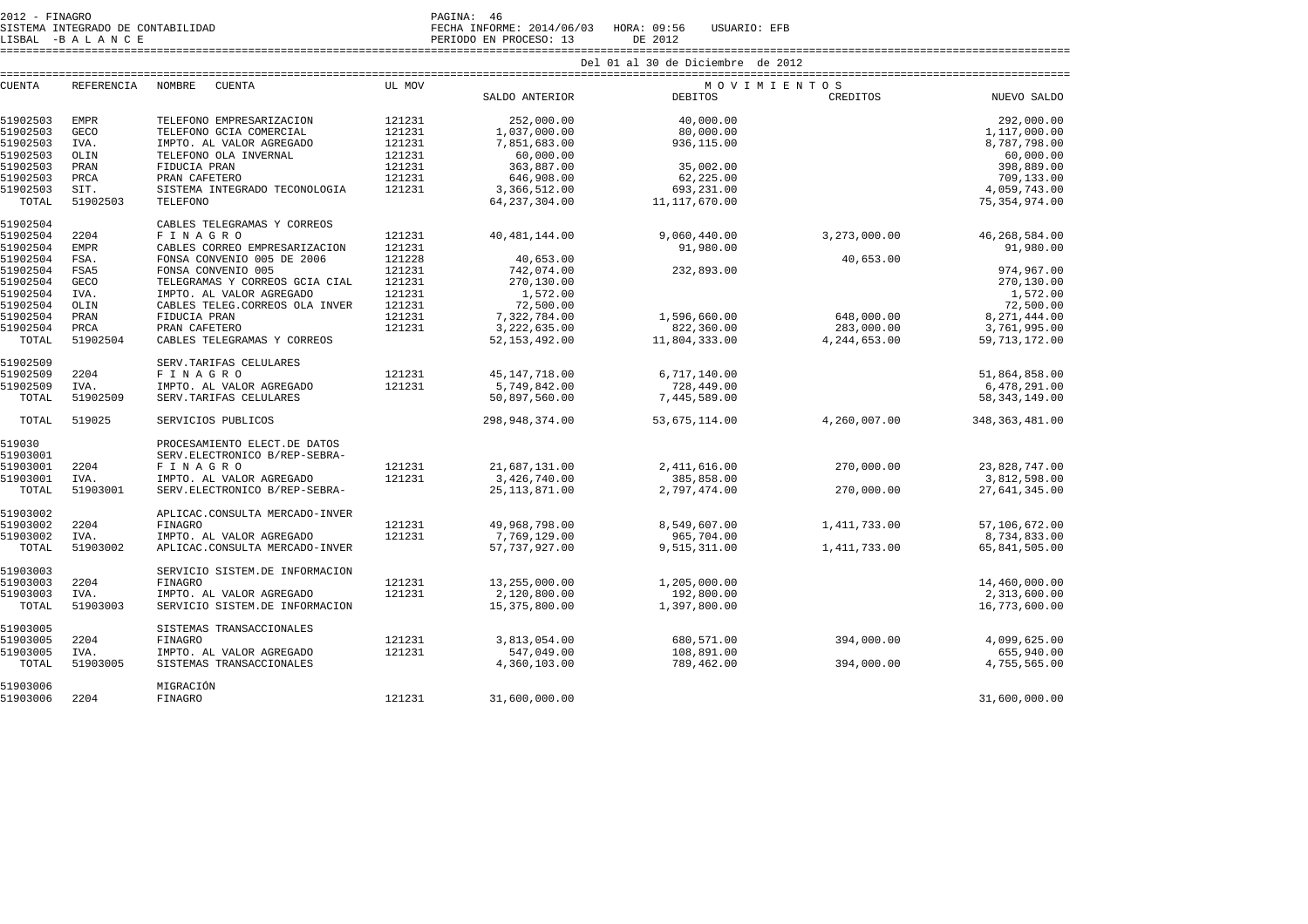| $2012 - FINAGRO$<br>SISTEMA INTEGRADO DE CONTABILIDAD<br>LISBAL -BALANCE |                   |                                          |        | PAGINA: 47<br>FECHA INFORME: 2014/06/03 HORA: 09:56<br>USUARIO: EFB<br>DE 2012<br>PERIODO EN PROCESO: 13 |                                    |              |                               |  |  |  |
|--------------------------------------------------------------------------|-------------------|------------------------------------------|--------|----------------------------------------------------------------------------------------------------------|------------------------------------|--------------|-------------------------------|--|--|--|
|                                                                          |                   |                                          |        |                                                                                                          | Del 01 al 30 de Diciembre de 2012  |              |                               |  |  |  |
| <b>CUENTA</b>                                                            | <b>REFERENCIA</b> | NOMBRE<br>CUENTA                         | UL MOV | SALDO ANTERIOR                                                                                           | MOVIMIENTOS<br>DEBITOS<br>CREDITOS |              |                               |  |  |  |
|                                                                          |                   |                                          |        |                                                                                                          |                                    |              | NUEVO SALDO                   |  |  |  |
| 51903006<br>TOTAL                                                        | IVA.<br>51903006  | IMPTO. AL VALOR AGREGADO<br>MIGRACIÓN    | 121231 | 5,056,000.00<br>36,656,000.00                                                                            |                                    |              | 5,056,000.00<br>36,656,000.00 |  |  |  |
| TOTAL                                                                    | 519030            | PROCESAMIENTO ELECT.DE DATOS             |        | 139, 243, 701.00                                                                                         | 14,500,047.00                      | 2,075,733.00 | 151,668,015.00                |  |  |  |
| 519035                                                                   |                   | GASTOS DE VIAJE                          |        |                                                                                                          |                                    |              |                               |  |  |  |
| 51903501                                                                 |                   | ALOJAMIENTO Y MANUTENCION(VJE)           |        |                                                                                                          |                                    |              |                               |  |  |  |
| 51903501                                                                 | 2204              | FINAGRO                                  | 121231 | 57,279,017.00                                                                                            | 10,820,356.00                      |              | 68,099,373.00                 |  |  |  |
| 51903501                                                                 | <b>EMPR</b>       | GASTOS VIAJE EMPRESARIZACION             | 121231 | 19,511,980.00                                                                                            | 3,806,797.00                       |              | 23,318,777.00                 |  |  |  |
| 51903501                                                                 | GECO              | GASTOS VIAJE GCIA COMERCIAL              | 121231 | 21,360,216.00                                                                                            | 2,973,511.00                       |              | 24, 333, 727.00               |  |  |  |
| 51903501                                                                 | IVA.              | IMPTO. AL VALOR AGREGADO                 | 121231 | 9,169,741.00                                                                                             | 1,462,343.00                       |              | 10,632,084.00                 |  |  |  |
| 51903501                                                                 | OLIN              | ALOJAM. Y MANUTEN. OLA INVERNAL          | 121231 | 5,422,810.00                                                                                             |                                    |              | 5,422,810.00                  |  |  |  |
| TOTAL                                                                    | 51903501          | ALOJAMIENTO Y MANUTENCION(VJE)           |        | 112,743,764.00                                                                                           | 19,063,007.00                      |              | 131,806,771.00                |  |  |  |
| 51903588<br>51903588                                                     | 2204              | ALOJAM Y MANUTENCION EXTERIOR<br>FINAGRO | 121231 | 6,235,818.00                                                                                             |                                    |              | 6,235,818.00                  |  |  |  |
| TOTAL                                                                    | 51903588          | ALOJAM Y MANUTENCION EXTERIOR            |        | 6,235,818.00                                                                                             |                                    |              | 6,235,818.00                  |  |  |  |
| TOTAL                                                                    | 519035            | GASTOS DE VIAJE                          |        | 118,979,582.00                                                                                           | 19,063,007.00                      |              | 138,042,589.00                |  |  |  |
| 519040                                                                   |                   | TRANSPORTE                               |        |                                                                                                          |                                    |              |                               |  |  |  |
| 51904001                                                                 |                   |                                          |        |                                                                                                          |                                    |              |                               |  |  |  |
|                                                                          |                   | TRANSP.BUSES Y TAXIS URBANOS             |        |                                                                                                          |                                    |              |                               |  |  |  |
| 51904001                                                                 | 2204              | FINAGRO                                  | 121231 | 26, 291, 710.00                                                                                          | 2,161,950.00                       |              | 28, 453, 660.00               |  |  |  |
| TOTAL                                                                    | 51904001          | TRANSP.BUSES Y TAXIS URBANOS             |        | 26, 291, 710.00                                                                                          | 2,161,950.00                       |              | 28, 453, 660.00               |  |  |  |
| 51904003                                                                 |                   | TRANSP.Y PASAJES (COMIS.EMPL)            |        |                                                                                                          |                                    |              |                               |  |  |  |
| 51904003                                                                 | 2204              | FINAGRO                                  | 121231 | 200, 401, 746.00                                                                                         | 17,558,480.00                      |              | 217,960,226.00                |  |  |  |
| 51904003                                                                 | COB2              | COBERTURAS PPTO. 2012                    | 121231 | 49,200.00                                                                                                |                                    |              | 49,200.00                     |  |  |  |
| 51904003                                                                 | <b>EMPR</b>       | TRANP Y PASAJES EMPRESARIZACIO           | 121231 | 22,130,675.00                                                                                            | 3,026,823.00                       |              | 25, 157, 498.00               |  |  |  |
| 51904003                                                                 | <b>GECO</b>       | TRANSP Y PASAJE GCIA COMERCIAL           | 121231 | 70,084,226.00                                                                                            | 4,269,141.00                       |              | 74, 353, 367.00               |  |  |  |
| 51904003                                                                 | IVA.              | IMPTO. AL VALOR AGREGADO                 | 121231 | 41,613,007.00                                                                                            | 1,707,898.00                       |              | 43,320,905.00                 |  |  |  |
| 51904003                                                                 | OLIN              | TRANSP.Y PASAJES OLA INVERN              | 121231 | 18, 184, 638.00                                                                                          |                                    |              | 18,184,638.00                 |  |  |  |
| TOTAL                                                                    | 51904003          | TRANSP.Y PASAJES (COMIS.EMPL)            |        | 352, 463, 492.00                                                                                         | 26,562,342.00                      |              | 379,025,834.00                |  |  |  |
| 51904006                                                                 |                   | TRANSPORTE "Terceros"                    |        |                                                                                                          |                                    |              |                               |  |  |  |
| 51904006                                                                 | <b>EMPR</b>       | TRANSP Y PASAJES EMPRESARIZ              | 121231 | 11,372,446.00                                                                                            |                                    |              | 11,372,446.00                 |  |  |  |
| 51904006                                                                 | IVA.              | IMPTO. AL VALOR AGREGADO                 | 121231 | 2,021,385.00                                                                                             |                                    |              | 2,021,385.00                  |  |  |  |
| TOTAL                                                                    | 51904006          | TRANSPORTE "Terceros"                    |        | 13, 393, 831.00                                                                                          |                                    |              | 13,393,831.00                 |  |  |  |
| 51904088                                                                 |                   | TRANSPORTE AEREO Y TERR EXTER.           |        |                                                                                                          |                                    |              |                               |  |  |  |
| 51904088                                                                 | 2204              | FINAGRO                                  | 121231 | 9,625,115.00                                                                                             |                                    |              | 9,625,115.00                  |  |  |  |
| 51904088                                                                 | IVA.              | IMPTO. AL VALOR AGREGADO                 | 121231 | 657,832.00                                                                                               |                                    |              | 657,832.00                    |  |  |  |
| TOTAL                                                                    | 51904088          | TRANSPORTE AEREO Y TERR EXTER.           |        | 10,282,947.00                                                                                            |                                    |              | 10,282,947.00                 |  |  |  |
| TOTAL                                                                    | 519040            | TRANSPORTE                               |        | 402, 431, 980.00                                                                                         | 28,724,292.00                      |              | 431, 156, 272.00              |  |  |  |
| 519045                                                                   |                   | UTILES Y PAPELERIA                       |        |                                                                                                          |                                    |              |                               |  |  |  |
| 51904501                                                                 |                   | UTILES                                   |        |                                                                                                          |                                    |              |                               |  |  |  |
| 51904501                                                                 | 2204              | FINAGRO                                  | 121231 | 5,642,823.00                                                                                             | 443,136.00                         |              | 6,085,959.00                  |  |  |  |
| 51904501                                                                 | <b>GECO</b>       | TELEFONO GCIA COMERCIAL                  | 121231 | 54,400.00                                                                                                |                                    |              | 54,400.00                     |  |  |  |
| 51904501                                                                 | IVA.              | IMPTO. AL VALOR AGREGADO                 | 121231 | 914,878.00                                                                                               | 69,506.00                          |              | 984, 384.00                   |  |  |  |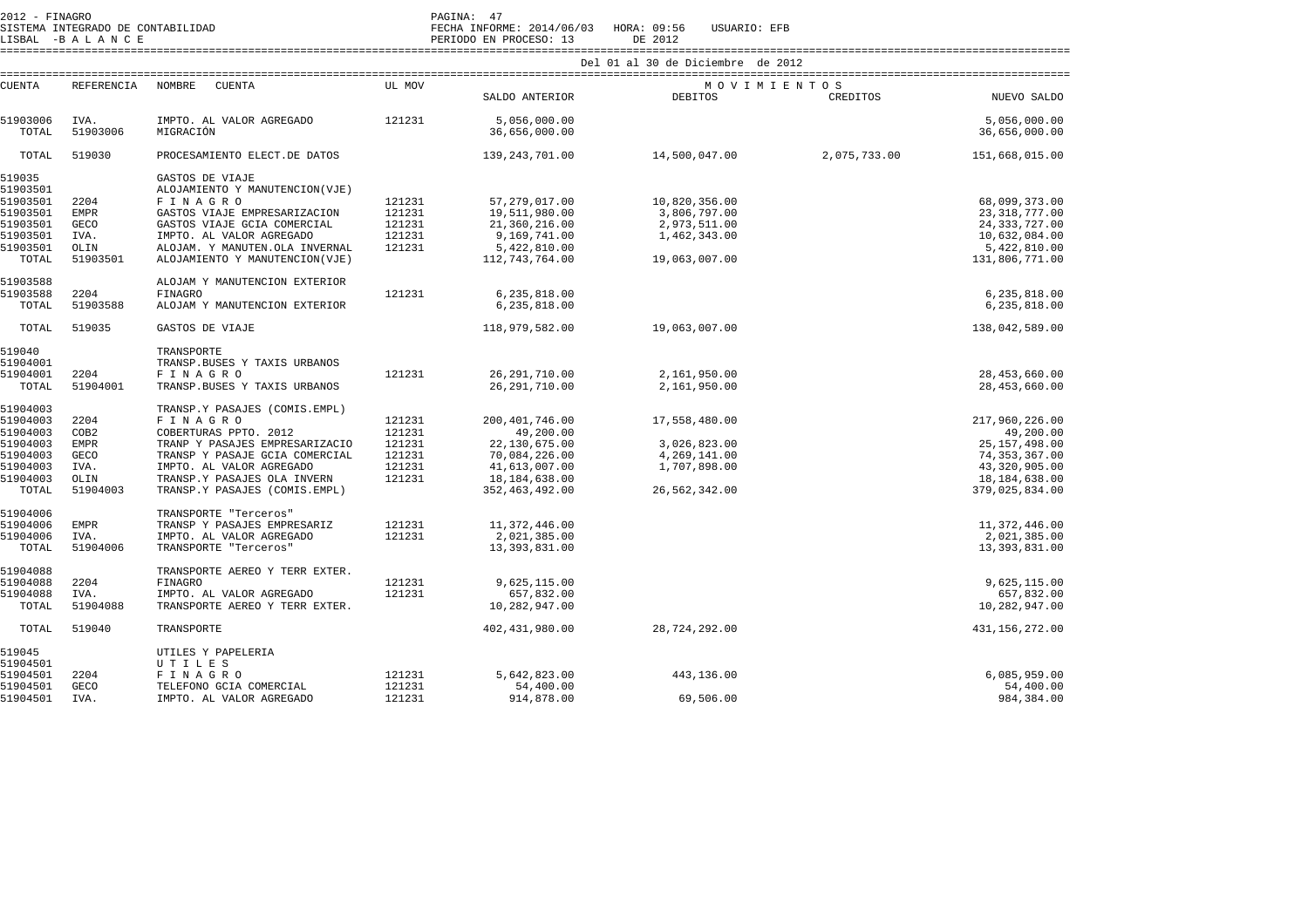SISTEMA INTEGRADO DE CONTABILIDAD FECHA INFORME: 2014/06/03 HORA: 09:56 USUARIO: EFB

LISBAL -B A L A N C E PERIODO EN PROCESO: 13 DE 2012

====================================================================================================================================================================

|                      |                   |                                                            | Del 01 al 30 de Diciembre de 2012 |                             |                            |               |                               |  |  |  |
|----------------------|-------------------|------------------------------------------------------------|-----------------------------------|-----------------------------|----------------------------|---------------|-------------------------------|--|--|--|
| <b>CUENTA</b>        | <b>REFERENCIA</b> | NOMBRE<br><b>CUENTA</b>                                    | UL MOV                            |                             | MOVIMIENTOS                |               |                               |  |  |  |
|                      |                   |                                                            |                                   | SALDO ANTERIOR              | <b>DEBITOS</b>             | CREDITOS      | NUEVO SALDO                   |  |  |  |
| 51904501             | SIT.              | SISTEMA INTEGRADO TECONOLOGIA                              | 121231                            | 656,653.00                  |                            |               | 656,653.00                    |  |  |  |
| TOTAL                | 51904501          | UTILES                                                     |                                   | 7,268,754.00                | 512,642.00                 |               | 7,781,396.00                  |  |  |  |
| 51904502             |                   | PAPELERIA DE OFICINA                                       |                                   |                             |                            |               |                               |  |  |  |
| 51904502             | 2204              | FINAGRO                                                    | 121231                            | 44,946,833.00               | 6,114,000.00               |               | 51,060,833.00                 |  |  |  |
| 51904502             | <b>GECO</b>       | TELEFONO GCIA COMERCIAL                                    | 121231                            | 5,500.00                    |                            |               | 5,500.00                      |  |  |  |
| 51904502             | IVA.              | IMPTO. AL VALOR AGREGADO                                   | 121231                            | 7,148,513.00                | 480,000.00                 |               | 7,628,513.00                  |  |  |  |
| TOTAL                | 51904502          | PAPELERIA DE OFICINA                                       |                                   | 52,100,846.00               | 6,594,000.00               |               | 58,694,846.00                 |  |  |  |
| 51904503             |                   | FOTOCOPIAS-SERV.EXTERNO-                                   |                                   |                             |                            |               |                               |  |  |  |
| 51904503             | 2204              | FINAGRO                                                    | 121231                            | 2,984,483.00                | 288,904.00                 |               | 3, 273, 387.00                |  |  |  |
| 51904503             | <b>EMPR</b>       | GASTOS VIAJE EMPRESARIZACION                               | 121231                            | 6,000.00                    |                            |               | 6,000.00                      |  |  |  |
| 51904503             | <b>GECO</b>       | FOTOCOPIAS GCIA COMERCIAL                                  | 121231<br>121231                  | 379, 310.00<br>504,679.00   | 36,594.00                  |               | 379, 310.00<br>541,273.00     |  |  |  |
| 51904503<br>51904503 | IVA.<br>OLIN      | IMPTO. AL VALOR AGREGADO<br>FOTOCOP.SERV.EXTER. OLA INVERN | 121231                            | 3,200.00                    |                            |               | 3,200.00                      |  |  |  |
| TOTAL                | 51904503          | FOTOCOPIAS-SERV.EXTERNO-                                   |                                   | 3,877,672.00                | 325,498.00                 |               | 4,203,170.00                  |  |  |  |
|                      |                   |                                                            |                                   |                             |                            |               |                               |  |  |  |
| TOTAL                | 519045            | UTILES Y PAPELERIA                                         |                                   | 63, 247, 272.00             | 7,432,140.00               |               | 70,679,412.00                 |  |  |  |
| 519095               |                   | OTROS                                                      |                                   |                             |                            |               |                               |  |  |  |
| 51909502             |                   | MENSAJES TEXTO APLIC. E-FUICC                              |                                   |                             |                            |               |                               |  |  |  |
| 51909502             | 2204              | <b>FINAGRO</b>                                             | 121231                            | 11,818,430.00               | 1,978,400.00               | 4,785,000.00  | 9,011,830.00                  |  |  |  |
| 51909502             | IVA.              | IMPTO. AL VALOR AGREGADO                                   | 121231                            | 1,125,349.00                | 140,544.00                 |               | 1,265,893.00                  |  |  |  |
| TOTAL                | 51909502          | MENSAJES TEXTO APLIC. E-FUICC                              |                                   | 12,943,779.00               | 2,118,944.00               | 4,785,000.00  | 10,277,723.00                 |  |  |  |
| 51909504             |                   | SALUD OCUPACIONAL                                          |                                   |                             |                            |               |                               |  |  |  |
| 51909504             | 2204              | FINAGRO                                                    | 121231                            | 11,674,982.00               | 3,403,500.00               |               | 15,078,482.00                 |  |  |  |
| 51909504             | IVA.              | IMPTO. AL VALOR AGREGADO                                   | 121231                            | 535,822.00                  |                            |               | 535,822.00                    |  |  |  |
| TOTAL                | 51909504          | SALUD OCUPACIONAL                                          |                                   | 12,210,804.00               | 3,403,500.00               |               | 15,614,304.00                 |  |  |  |
| 51909505             |                   | CAFETERIA                                                  |                                   |                             |                            |               |                               |  |  |  |
| 51909505             | 2204              | FINAGRO                                                    | 121231<br>121231                  | 132,239,061.00              | 14,334,354.00              | 840,000.00    | 145, 733, 415.00              |  |  |  |
| 51909505<br>51909505 | IVA.<br>SIT.      | IMPTO. AL VALOR AGREGADO<br>SISTEMA INTEGRADO TECONOLOGIA  | 121231                            | 12,791,546.00<br>914,979.00 | 1,613,935.00<br>673,500.00 |               | 14,405,481.00<br>1,588,479.00 |  |  |  |
| TOTAL                | 51909505          | CAFETERIA                                                  |                                   | 145,945,586.00              | 16,621,789.00              | 840,000.00    | 161, 727, 375.00              |  |  |  |
|                      |                   |                                                            |                                   |                             |                            |               |                               |  |  |  |
| 51909506             |                   | SUMINISTRO ELEMENTOS DE ASEO                               |                                   |                             |                            |               |                               |  |  |  |
| 51909506             | 2204              | F I N A G R O                                              | 121231                            | 24, 329, 818.00             | 2,994,473.00               |               | 27, 324, 291.00               |  |  |  |
| 51909506             | IVA.              | IMPTO. AL VALOR AGREGADO                                   | 121231                            | 3,883,698.00                | 479,116.00                 |               | 4,362,814.00                  |  |  |  |
| TOTAL                | 51909506          | SUMINISTRO ELEMENTOS DE ASEO                               |                                   | 28, 213, 516.00             | 3,473,589.00               |               | 31,687,105.00                 |  |  |  |
| 51909510             |                   | CAPACITACION A TERCEROS                                    |                                   |                             |                            |               |                               |  |  |  |
| 51909510             | 2204              | FINAGRO                                                    | 121231                            | 140, 171, 618.00            | 51, 359, 384.00            | 18,980,000.00 | 172,551,002.00                |  |  |  |
| 51909510             | IVA.              | IMPTO. AL VALOR AGREGADO                                   | 121231                            | 131,617.00                  |                            |               | 131,617.00                    |  |  |  |
| TOTAL                | 51909510          | CAPACITACION A TERCEROS                                    |                                   | 140, 303, 235.00            | 51, 359, 384.00            | 18,980,000.00 | 172,682,619.00                |  |  |  |
| 51909511             |                   | CAPACITACION (CURSOS Y SEMIN)                              |                                   |                             |                            |               |                               |  |  |  |
| 51909511             | 2204              | FINAGRO                                                    | 121231                            | 272,638,760.00              | 59,827,702.00              | 469,690.00    | 331,996,772.00                |  |  |  |
| 51909511             | IVA.              | IMPTO. AL VALOR AGREGADO                                   | 121231                            | 37,991,745.00               | 9,310,202.00               |               | 47,301,947.00                 |  |  |  |
| TOTAL                | 51909511          | CAPACITACION (CURSOS Y SEMIN)                              |                                   | 310,630,505.00              | 69,137,904.00              | 469,690.00    | 379, 298, 719.00              |  |  |  |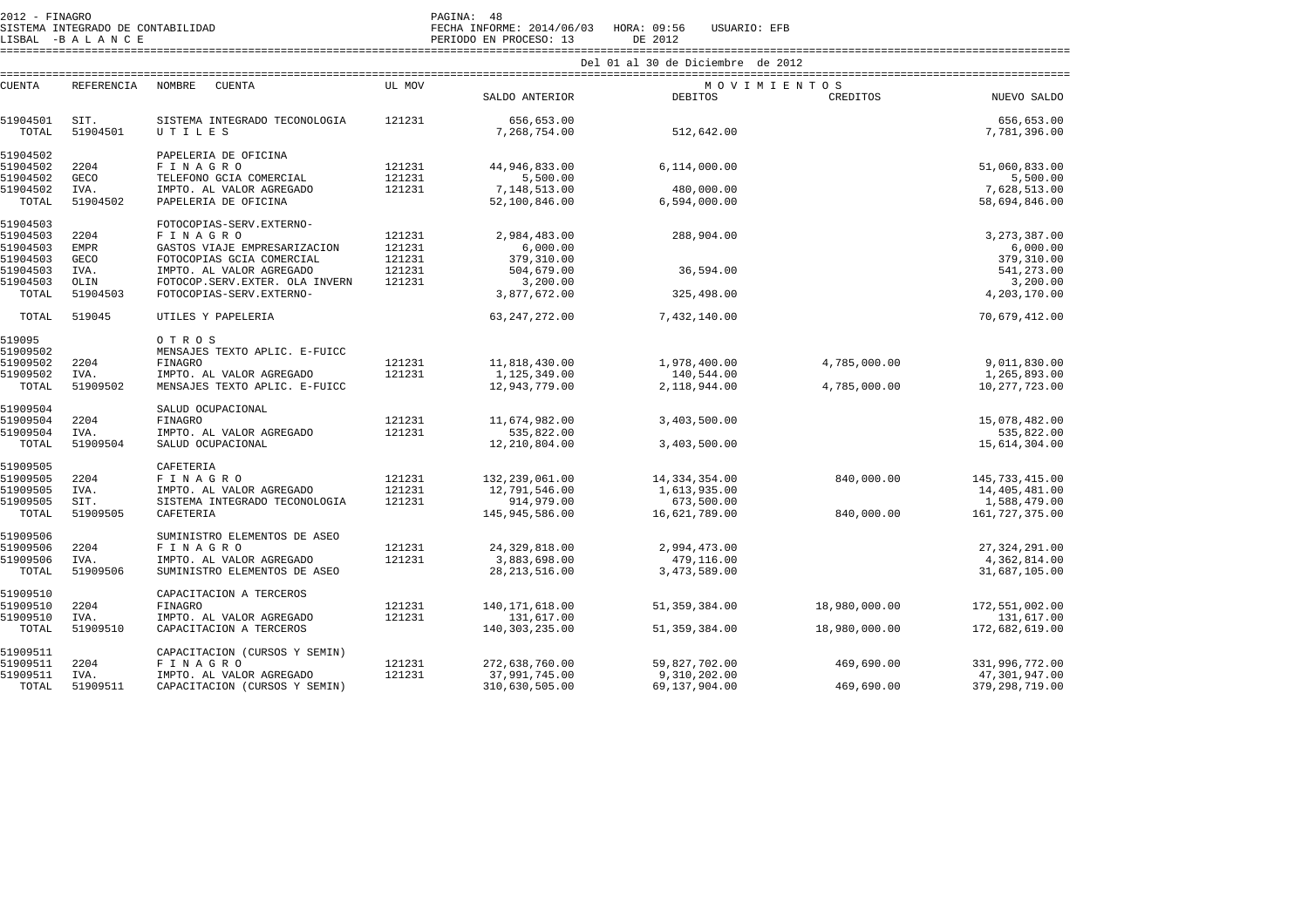2012 - FINAGRO<br>SISTEMA INTEGRADO DE CONTABILIDAD FECHA INFORME: 2014/06/03 HORA: 09:56 USUARIO: EFB

FECHA INFORME: 2014/06/03 HORA: 09:56 USUARIO: EFB

LISBAL -B A L A N C E PERIODO EN PROCESO: 13 DE 2012 ====================================================================================================================================================================

|               |                   |                                  |        |                  | Del 01 al 30 de Diciembre de 2012 |              |                  |
|---------------|-------------------|----------------------------------|--------|------------------|-----------------------------------|--------------|------------------|
| <b>CUENTA</b> | <b>REFERENCIA</b> | NOMBRE<br><b>CUENTA</b>          | UL MOV |                  | MOVIMIENTOS                       |              |                  |
|               |                   |                                  |        | SALDO ANTERIOR   | <b>DEBITOS</b>                    | CREDITOS     | NUEVO SALDO      |
| 51909512      |                   | APOYO EDUCATIVO (UNIV.COLEG)     |        |                  |                                   |              |                  |
| 51909512      | 2204              | F I N A G R O                    | 121231 | 41, 911, 705.00  | 5,685,532.00                      |              | 47,597,237.00    |
| 51909512      | PRAN              | FIDUCIA PRAN                     | 121231 | 858,700.00       |                                   |              | 858,700.00       |
| TOTAL         | 51909512          | APOYO EDUCATIVO (UNIV.COLEG)     |        | 42,770,405.00    | 5,685,532.00                      |              | 48, 455, 937.00  |
| 51909513      |                   | MEDICINA FAMILIAR (PREPAGADA)    |        |                  |                                   |              |                  |
| 51909513      | 2204              | FINAGRO                          | 121231 | 311, 436, 436.00 | 30,878,672.00                     |              | 342, 315, 108.00 |
| 51909513      | IVA.              | IMPTO. AL VALOR AGREGADO         | 121231 | 293,295.00       | 31,863.00                         |              | 325,158.00       |
| 51909513      | PRAN              | FIDUCIA PRAN                     | 121231 | 16,440,748.00    | 1,492,914.00                      |              | 17,933,662.00    |
| TOTAL         | 51909513          | MEDICINA FAMILIAR (PREPAGADA)    |        | 328,170,479.00   | 32,403,449.00                     |              | 360, 573, 928.00 |
| 51909515      |                   | BIENESTAR SOCIAL (RECREAC.DEPT)  |        |                  |                                   |              |                  |
| 51909515      | 2204              | FINAGRO                          | 121231 | 100,033,007.00   | 111,181,665.00                    |              | 211, 214, 672.00 |
| 51909515      | IVA.              | IMPTO. AL VALOR AGREGADO         | 121231 | 6,007,930.00     | 12,089,193.00                     |              | 18,097,123.00    |
| 51909515      | PRAN              | FIDUCIA PRAN                     | 121231 | 566,700.00       |                                   |              | 566,700.00       |
| TOTAL         | 51909515          | BIENESTAR SOCIAL (RECREAC. DEPT) |        | 106,607,637.00   | 123,270,858.00                    |              | 229,878,495.00   |
|               |                   |                                  |        |                  |                                   |              |                  |
| 51909517      |                   | OTROS GTOS DE PERSONAL           |        |                  |                                   |              |                  |
| 51909517      | 2204              | FINAGRO                          | 121231 | 104, 413, 000.00 | 11,471,200.00                     |              | 115,884,200.00   |
| 51909517      | IVA.              | IMPTO. AL VALOR AGREGADO         | 121231 | 16,519,680.00    | 1,817,600.00                      |              | 18,337,280.00    |
| TOTAL         | 51909517          | OTROS GTOS DE PERSONAL           |        | 120,932,680.00   | 13,288,800.00                     |              | 134, 221, 480.00 |
| 51909519      |                   | CUSTODIA MEDIOS MAGNETICOS       |        |                  |                                   |              |                  |
| 51909519      | 2204              | <b>FINAGRO</b>                   | 121231 | 43,126,700.00    | 5,748,100.00                      |              | 48,874,800.00    |
| 51909519      | IVA.              | IMPTO. AL VALOR AGREGADO         | 121231 | 6,900,272.00     | 675,696.00                        |              | 7,575,968.00     |
| TOTAL         | 51909519          | CUSTODIA MEDIOS MAGNETICOS       |        | 50,026,972.00    | 6,423,796.00                      |              | 56,450,768.00    |
| 51909520      |                   | PATROCINIO FONDO DE EMPLEADOS    |        |                  |                                   |              |                  |
| 51909520      | 2204              | <b>FINAGRO</b>                   | 121231 | 37, 424, 464.00  | 10,206,672.00                     | 6,804,448.00 | 40,826,688.00    |
| TOTAL         | 51909520          | PATROCINIO FONDO DE EMPLEADOS    |        | 37, 424, 464.00  | 10,206,672.00                     | 6,804,448.00 | 40,826,688.00    |
|               |                   |                                  |        |                  |                                   |              |                  |
| 51909521      | 2204              | ADMON Y CONDOMINIO               | 121231 |                  | 11,883,329.00                     |              | 140,055,174.00   |
| 51909521      |                   | FINAGRO                          |        | 128, 171, 845.00 |                                   |              |                  |
| 51909521      | ADC.              | PROG ALIVIO A LA DEUDA CAFETER   | 121231 | 137,955.00       | 27,591.00                         |              | 165,546.00       |
| 51909521      | FSA.              | FONSA CONVENIO 005 DE 2006       | 121228 | 67,765.00        |                                   | 67,765.00    |                  |
| 51909521      | FSA5              | FONSA CONVENIO 005               | 121231 | 2,999,860.00     | 135,530.00                        |              | 3,135,390.00     |
| 51909521      | PRAN              | FIDUCIA PRAN                     | 121231 | 2,367,233.00     | 276,973.00                        |              | 2,644,206.00     |
| 51909521      | PRCA              | PRAN CAFETERO                    | 121231 | 2,477,142.00     | 146,142.00                        |              | 2,623,284.00     |
| 51909521      | SIT.              | SISTEMA INTEGRADO TECONOLOGIA    | 121231 | 6,778,200.00     | 616,200.00                        |              | 7,394,400.00     |
| TOTAL         | 51909521          | ADMON Y CONDOMINIO               |        | 143,000,000.00   | 13,085,765.00                     | 67,765.00    | 156,018,000.00   |
| 51909522      |                   | ADMON CLUB DE BANQUEROS          |        |                  |                                   |              |                  |
| 51909522      | 2204              | FINAGRO                          | 121231 | 4,652,573.00     | 343,200.00                        |              | 4,995,773.00     |
| 51909522      | IVA.              | IMPTO. AL VALOR AGREGADO         | 121231 | 601,920.00       | 54,912.00                         |              | 656,832.00       |
| TOTAL         | 51909522          | ADMON CLUB DE BANQUEROS          |        | 5, 254, 493.00   | 398,112.00                        |              | 5,652,605.00     |
| 51909523      |                   | ADMON. CLUB EL NOGAL Y OTROS     |        |                  |                                   |              |                  |
| 51909523      | 2204              | <b>FINAGRO</b>                   | 121231 | 16,265,000.00    | 1,967,000.00                      |              | 18,232,000.00    |
| TOTAL         | 51909523          | ADMON. CLUB EL NOGAL Y OTROS     |        | 16,265,000.00    | 1,967,000.00                      |              | 18,232,000.00    |
| 51909524      |                   | SERVICIO MICROFILMACION          |        |                  |                                   |              |                  |
| 51909524      | 2204              | FINAGRO                          | 121231 | 25,934,461.00    | 21,630,000.00                     |              | 47,564,461.00    |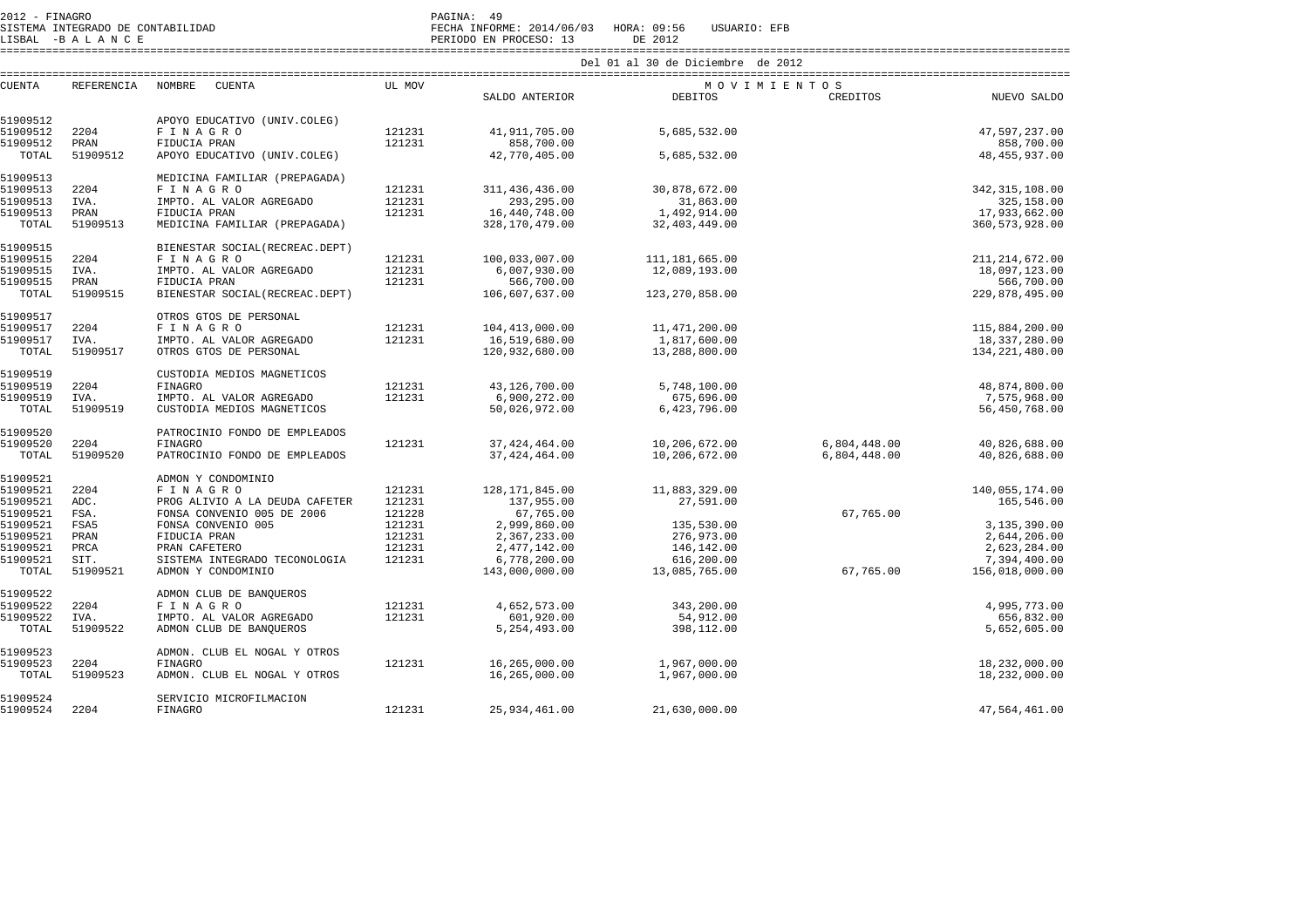| $2012$ - FINAGRO |  |                                   | PAGINA:      | 50 |
|------------------|--|-----------------------------------|--------------|----|
|                  |  | SISTEMA INTEGRADO DE CONTABILIDAD | FECHA INFORM |    |

SISTEMA INTEGRADO DE CONTABILIDAD FECHA INFORME: 2014/06/03 HORA: 09:56 USUARIO: EFB

LISBAL -B A L A N C E PERIODO EN PROCESO: 13 DE 2012 ====================================================================================================================================================================

|  |  |  |  |  | Del 01 al 30 de Diciembre de 2012 |  |  |
|--|--|--|--|--|-----------------------------------|--|--|
|--|--|--|--|--|-----------------------------------|--|--|

| <b>CUENTA</b>        | <b>REFERENCIA</b> | NOMBRE<br>CUENTA               | UL MOV |                                 | MOVIMIENTOS   |               |                                    |
|----------------------|-------------------|--------------------------------|--------|---------------------------------|---------------|---------------|------------------------------------|
|                      |                   |                                |        | SALDO ANTERIOR                  | DEBITOS       | CREDITOS      | NUEVO SALDO                        |
| 51909524             | IVA.              | IMPTO. AL VALOR AGREGADO       | 121231 | 4,681,620.00                    | 3,460,800.00  |               | 8,142,420.00                       |
| 51909524             | PRAN              | FIDUCIA PRAN                   | 121231 | 2,045,381.00                    |               |               | 2,045,381.00                       |
| 51909524             | PRCA              | PRAN CAFETERO                  | 121231 | 1,280,282.00                    |               |               | 1,280,282.00                       |
| TOTAL                | 51909524          | SERVICIO MICROFILMACION        |        |                                 | 25,090,800.00 |               | 59,032,544.00                      |
|                      |                   |                                |        | 33, 941, 744.00                 |               |               |                                    |
| 51909525             |                   | SERVICIO DE ARCHIVO            |        |                                 |               |               |                                    |
| 51909525             | 2204              | <b>FINAGRO</b>                 | 121231 | 78,028,170.00                   | 12,030,632.00 | 19,834,868.00 | 70, 223, 934.00                    |
| 51909525             | ADC.              | PROG ALIVIO A LA DEUDA CAFETER | 121231 | 2,321,495.00                    | 488,250.00    | 158,414.00    | 2,651,331.00                       |
| 51909525             | FSA5              | FONSA CONVENIO 005             | 121231 | 2,722,874.00                    | 511,584.00    | 238,458.00    | 2,996,000.00                       |
| 51909525             | IVA.              | IMPTO. AL VALOR AGREGADO       | 121231 | 21,708,861.00                   | 3,665,324.00  |               | 25, 374, 185.00                    |
| 51909525             | PRAN              | FIDUCIA PRAN                   | 121231 | 21,664,864.00                   | 4,707,998.00  | 1,177,203.00  | 25, 195, 659.00                    |
| 51909525             | PRCA              | PRAN CAFETERO                  | 121231 | 48,119,303.00                   | 10,266,115.00 | 3,435,037.00  | 54,950,381.00                      |
| TOTAL                | 51909525          | SERVICIO DE ARCHIVO            |        | 174,565,567.00                  | 31,669,903.00 | 24,843,980.00 | 181, 391, 490.00                   |
|                      |                   |                                |        |                                 |               |               |                                    |
| 51909526             |                   | GASTOS ENTRESACAS - PIZANO     |        |                                 |               |               |                                    |
| 51909526             | 2204              | <b>FINAGRO</b>                 | 121231 | 1,246,568.00                    |               |               | 1,246,568.00                       |
| TOTAL                | 51909526          | GASTOS ENTRESACAS - PIZANO     |        | 1,246,568.00                    |               |               | 1,246,568.00                       |
|                      |                   |                                |        |                                 |               |               |                                    |
| 51909527             |                   | GASTOS ENTRESACAS -MONTERREY   |        |                                 |               |               |                                    |
| 51909527             | 2204              | <b>FINAGRO</b>                 | 121231 | 181,209,835.00                  |               |               | 181,209,835.00                     |
| TOTAL                | 51909527          | GASTOS ENTRESACAS -MONTERREY   |        | 181,209,835.00                  |               |               | 181, 209, 835.00                   |
|                      |                   |                                |        |                                 |               |               |                                    |
| 51909530             |                   | SERVICIOS EMERGENCIAS MÉDICAS  |        |                                 |               |               |                                    |
| 51909530             | 2204              | FINAGRO                        | 121231 | 2,500,000.00                    | 305,000.00    |               | 2,805,000.00                       |
| 51909530             | IVA.              | IMPTO. AL VALOR AGREGADO       | 121231 | 250,000.00                      | 25,000.00     |               | 275,000.00                         |
| TOTAL                | 51909530          | SERVICIOS EMERGENCIAS MÉDICAS  |        | 2,750,000.00                    | 330,000.00    |               | 3,080,000.00                       |
| 51909531             |                   | SERVICIO DE INTERNET           |        |                                 |               |               |                                    |
|                      |                   |                                | 121231 |                                 | 19,796,560.00 |               |                                    |
| 51909531<br>51909531 | 2204              | FINAGRO                        | 121231 | 68, 418, 711.00<br>9,085,523.00 | 3,167,449.00  | 7,857,144.00  | 80, 358, 127.00<br>12, 252, 972.00 |
| TOTAL                | IVA.              | IMPTO. AL VALOR AGREGADO       |        | 77,504,234.00                   | 22,964,009.00 | 7,857,144.00  | 92,611,099.00                      |
|                      | 51909531          | SERVICIO DE INTERNET           |        |                                 |               |               |                                    |
| 51909533             |                   | SUSCRIP.Y COMPRA REVIST.PERIOD |        |                                 |               |               |                                    |
| 51909533             | 2204              | FINAGRO                        | 121231 | 11,236,655.00                   | 1,105,624.00  |               | 12,342,279.00                      |
| 51909533             | IVA.              | IMPTO. AL VALOR AGREGADO       | 121231 | 117,186.00                      | 19,956.00     |               | 137,142.00                         |
| TOTAL                | 51909533          | SUSCRIP.Y COMPRA REVIST.PERIOD |        | 11,353,841.00                   | 1,125,580.00  |               | 12,479,421.00                      |
|                      |                   |                                |        |                                 |               |               |                                    |
| 51909534             |                   | GTOS.VARIOS-PUBLICAC.IMPRESOS- |        |                                 |               |               |                                    |
| 51909534             | 2204              | FINAGRO                        | 121231 | 163,793.00                      | 18,026,500.00 |               | 18,190,293.00                      |
| 51909534             | IVA.              | IMPTO. AL VALOR AGREGADO       | 121231 | 26,207.00                       | 2,884,240.00  |               | 2,910,447.00                       |
| TOTAL                | 51909534          | GTOS.VARIOS-PUBLICAC.IMPRESOS- |        | 190,000.00                      | 20,910,740.00 |               | 21,100,740.00                      |
|                      |                   |                                |        |                                 |               |               |                                    |
| 51909535             |                   | GASTOS VARIOS                  |        |                                 |               |               |                                    |
| 51909535             | 2204              | FINAGRO                        | 121231 | 47,876,510.81                   | 3,110,000.55  | 1,298,708.00  | 49,687,803.36                      |
| 51909535             | <b>EMPR</b>       | GASTOS VIAJE EMPRESARIZACION   | 121231 | 94,862.00                       |               |               | 94,862.00                          |
| 51909535             | <b>GECO</b>       | VARIOS GCIA COMERCIAL          | 121231 | 126,052.00                      |               |               | 126,052.00                         |
| 51909535             | IAT.              | INCENTIVO ASISTENCIA TECNICA   | 121231 | 1.00                            |               |               | 1.00                               |
| 51909535             | IVA.              | IMPTO. AL VALOR AGREGADO       | 121231 | 4,487,965.00                    |               |               | 4,487,965.00                       |
| 51909535             | SIT.              | SISTEMA INTEGRADO TECONOLOGIA  | 121231 | 872,121.00                      |               |               | 872,121.00                         |
| TOTAL                | 51909535          | GASTOS VARIOS                  |        | 53, 457, 511.81                 | 3,110,000.55  | 1,298,708.00  | 55,268,804.36                      |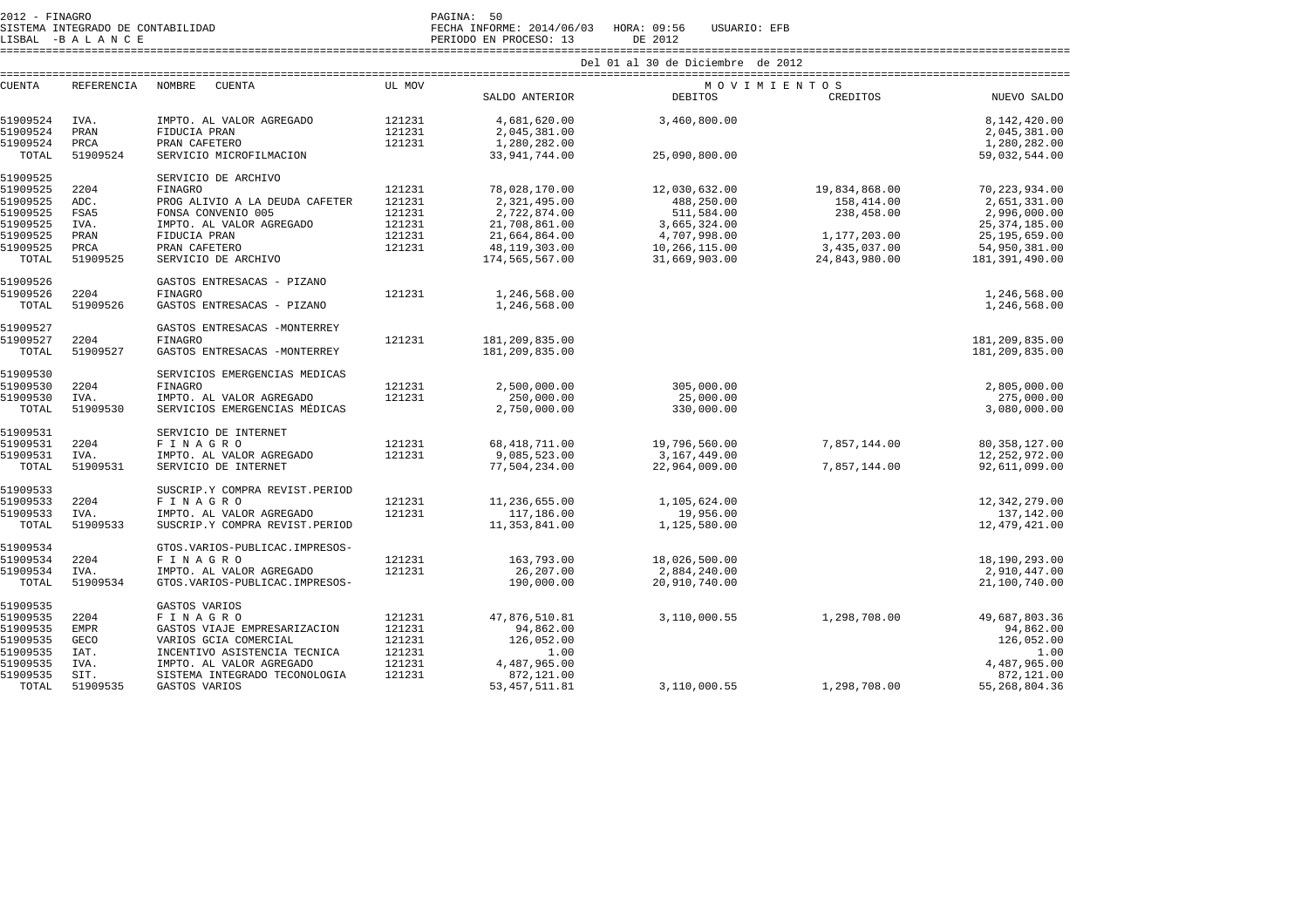2012 - FINAGRO<br>SISTEMA INTEGRADO DE CONTABILIDAD

LISBAL -B A L A N C E PERIODO EN PROCESO: 13 DE 2012

SISTEMA INTEGRADO DE CONTABILIDAD FECHA INFORME: 2014/06/03 HORA: 09:56 USUARIO: EFB

====================================================================================================================================================================

| <b>CUENTA</b> | REFERENCIA | NOMBRE<br><b>CUENTA</b>           | UL MOV | ================      |                       | MOVIMIENTOS           |                    |
|---------------|------------|-----------------------------------|--------|-----------------------|-----------------------|-----------------------|--------------------|
|               |            |                                   |        | SALDO ANTERIOR        | DEBITOS               | CREDITOS              | NUEVO SALDO        |
| 51909536      |            | REVERS. INGRESOS PERIODOS ANTER   |        |                       |                       |                       |                    |
| 51909536      | 2204       | <b>FINAGRO</b>                    | 121231 | 228, 404, 425.00      |                       |                       | 228, 404, 425.00   |
| 51909536      | CDT.       | REV. INT. CDT-CORFICOL AÑOS ANTE  | 121231 | 25,173,000.00         |                       |                       | 25,173,000.00      |
| 51909536      | CIF.       | REVERS. INGR. PER. ANT. ADMON CIF | 121231 | 153,000,000.00        |                       |                       | 153,000,000.00     |
| TOTAL         | 51909536   | REVERS. INGRESOS PERIODOS ANTER   |        | 406,577,425.00        |                       |                       | 406, 577, 425.00   |
| 51909537      |            | GASTOS LEGALES                    |        |                       |                       |                       |                    |
| 51909537      | 2204       | <b>FINAGRO</b>                    | 121231 | 134,449,386.00        | 5,033,446.00          | 160,000.00            | 139, 322, 832.00   |
| 51909537      | IVA.       | IMPTO. AL VALOR AGREGADO          | 121231 | 4, 131, 273.00        | 51,519.00             |                       | 4,182,792.00       |
| TOTAL         | 51909537   | GASTOS LEGALES                    |        | 138,580,659.00        | 5,084,965.00          | 160,000.00            | 143,505,624.00     |
| 51909539      |            | GASTOS PAGINA WEB                 |        |                       |                       |                       |                    |
| 51909539      | 2204       | <b>FINAGRO</b>                    | 121231 | 24,581,279.00         | 6,715,375.00          | 2,300,000.00          | 28,996,654.00      |
| 51909539      | IVA.       | IMPTO. AL VALOR AGREGADO          | 121231 | 3,576,525.00          | 274,460.00            |                       | 3,850,985.00       |
| 51909539      | OLIN       | GTOS PAGINA WEB OLA INVERNAL      | 121231 | 72,000.00             |                       |                       | 72,000.00          |
| TOTAL         | 51909539   | GASTOS PAGINA WEB                 |        | 28, 229, 804.00       | 6,989,835.00          | 2,300,000.00          | 32,919,639.00      |
| 51909545      |            | G.M.F - ASUMIDOS                  |        |                       |                       |                       |                    |
| 51909545      | 2204       | <b>FINAGRO</b>                    | 121231 | 5,793.00              |                       |                       | 5,793.00           |
| TOTAL         | 51909545   | G.M.F - ASUMIDOS                  |        | 5,793.00              |                       |                       | 5,793.00           |
| 51909546      |            | GASTOS PERIODOS ANTERIORES        |        |                       |                       |                       |                    |
| 51909546      | LR05       | LIN.ESP.CR.EXPORTADORES RES. 5    | 121231 | 2,900,000.00          |                       |                       | 2,900,000.00       |
| TOTAL         | 51909546   | GASTOS PERIODOS ANTERIORES        |        | 2,900,000.00          |                       |                       | 2,900,000.00       |
| 51909549      |            | REVERSION INTERESES P/ANTERIOR    |        |                       |                       |                       |                    |
| 51909549      | CART       | CARTERA                           | 121231 | 154,581,640.19        |                       |                       | 154,581,640.19     |
| 51909549      | NGOM       | NESTOR GOMEZ                      | 121231 | 320,660.00            |                       |                       | 320,660.00         |
| TOTAL         | 51909549   | REVERSION INTERESES P/ANTERIOR    |        | 154,902,300.19        |                       |                       | 154,902,300.19     |
| 51909550      |            | PARAFISCALES- E.P.S               |        |                       |                       |                       |                    |
| 51909550      | 2204       | <b>FINAGRO</b>                    | 121231 | 322,400.00            |                       |                       | 322,400.00         |
| TOTAL         | 51909550   | PARAFISCALES- E.P.S               |        | 322,400.00            |                       |                       | 322,400.00         |
| 51909558      |            | REINTEGRO INGR.P/ANT-ADMON-IAT    |        |                       |                       |                       |                    |
| 51909558      | 2204       | <b>FINAGRO</b>                    | 121231 | 750,000.00            |                       |                       | 750,000.00         |
| TOTAL         | 51909558   | REINTEGRO INGR.P/ANT-ADMON-IAT    |        | 750,000.00            |                       |                       | 750,000.00         |
| TOTAL         | 519095     | OTROS                             |        | 2,769,187,237.00      | 470,120,926.55        | 68,406,735.00         | 3,170,901,428.55   |
| TOTAL         | 5190       | <b>DIVERSOS</b>                   |        | 4,885,315,748.00      | 792,154,888.55        | 90,890,754.00         | 5,586,579,882.55   |
| TOTAL         | 51         | OPERACIONALES                     |        | 207, 596, 357, 631.06 | 31, 471, 873, 102. 77 | 12, 287, 774, 070. 74 | 226,780,456,663.09 |
| 52            |            | NO OPERACIONALES                  |        |                       |                       |                       |                    |
| 5230          |            | MULTAS Y SANC.LITIG.INDEM.DEMA    |        |                       |                       |                       |                    |
| 523025        |            | DEMANDAS LABORALES                | 121231 | 40,335.00             | 1,725.00              |                       | 42,060.00          |
| 523040        |            | OTROS LITIGIOS EN PROC ADMITIV    | 121231 | 12,788,980.00         |                       |                       | 12,788,980.00      |
| 523095        |            | OTRAS                             | 121231 | 283,400.00            |                       |                       | 283,400.00         |
| TOTAL         | 5230       | MULTAS Y SANC. LITIG. INDEM. DEMA |        | 13, 112, 715.00       | 1,725.00              |                       | 13,114,440.00      |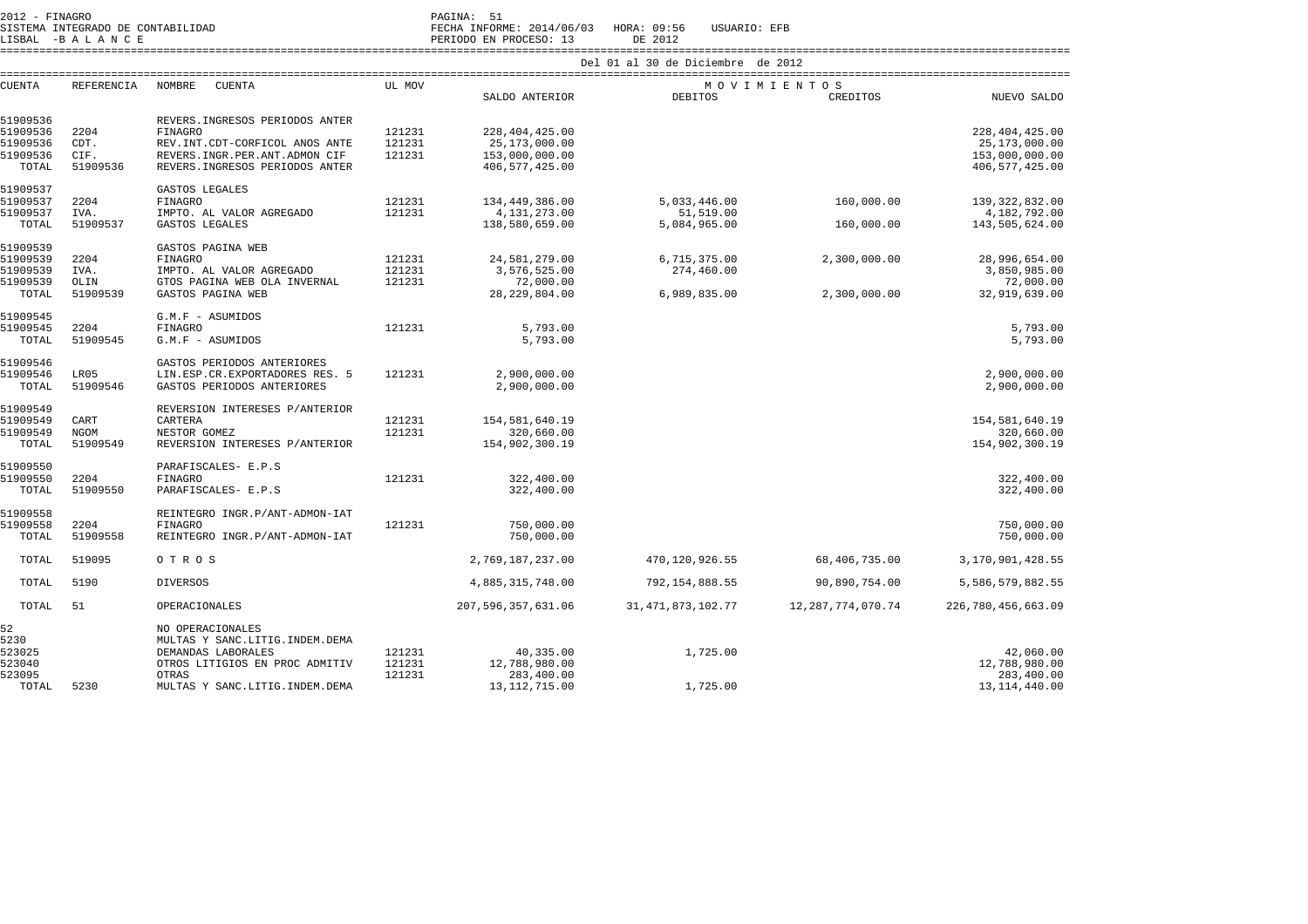2012 - FINAGRO<br>2012 - PAGINA: 52<br>2022 - PAGINA DE CONTABILIDAD

SISTEMA INTEGRADO DE CONTABILIDAD FECHA INFORME: 2014/06/03 HORA: 09:56 USUARIO: EFB

LISBAL -B A L A N C E PERIODO EN PROCESO: 13 DE 2012 ====================================================================================================================================================================

| <b>CUENTA</b><br><b>REFERENCIA</b> |          | <b>NOMBRE</b><br><b>CUENTA</b>                                | UL MOV | MOVIMIENTOS          |                     |                      |                       |  |  |  |
|------------------------------------|----------|---------------------------------------------------------------|--------|----------------------|---------------------|----------------------|-----------------------|--|--|--|
|                                    |          |                                                               |        | SALDO ANTERIOR       | <b>DEBITOS</b>      | CREDITOS             | NUEVO SALDO           |  |  |  |
| 5295                               |          | <b>DIVERSOS</b>                                               |        |                      |                     |                      |                       |  |  |  |
| 529510<br>52951010                 |          | GASTOS BS. RECIBIDOS EN PAGO<br>G.BS RECIBIDO PAGO PER ACTUAL |        |                      |                     |                      |                       |  |  |  |
| 52951010                           | 2204     | <b>FINAGRO</b>                                                | 121231 | 103, 775, 730.00     | 11,345,312.00       | 5,573,426.00         | 109,547,616.00        |  |  |  |
| 52951010                           | IVA.     | IMPTO. AL VALOR AGREGADO                                      | 121231 | 5,306,943.00         | 235,380.00          |                      | 5,542,323.00          |  |  |  |
| TOTAL                              | 52951010 | G.BS RECIBIDO PAGO PER ACTUAL                                 |        | 109,082,673.00       | 11,580,692.00       | 5,573,426.00         | 115,089,939.00        |  |  |  |
|                                    |          |                                                               |        |                      |                     |                      |                       |  |  |  |
| TOTAL                              | 529510   | GASTOS BS. RECIBIDOS EN PAGO                                  |        | 109,082,673.00       | 11,580,692.00       | 5,573,426.00         | 115,089,939.00        |  |  |  |
| 529595                             |          | <b>OTROS</b>                                                  |        |                      |                     |                      |                       |  |  |  |
| 52959503                           |          | MONETIZACION APRENDICES SENA                                  | 121231 | 2,648,692.00         |                     |                      | 2,648,692.00          |  |  |  |
| 52959505                           |          | INTERESES MORA                                                | 121231 | 18,362,821.00        | 383,647.00          |                      | 18,746,468.00         |  |  |  |
| TOTAL                              | 529595   | <b>OTROS</b>                                                  |        | 21,011,513.00        | 383,647.00          |                      | 21,395,160.00         |  |  |  |
| TOTAL                              | 5295     | <b>DIVERSOS</b>                                               |        | 130,094,186.00       | 11,964,339.00       | 5,573,426.00         | 136,485,099.00        |  |  |  |
| TOTAL                              | 52       | NO OPERACIONALES                                              |        | 143,206,901.00       | 11,966,064.00       | 5,573,426.00         | 149,599,539.00        |  |  |  |
| 54                                 |          | IMPUESTO DE RENTA Y COMPLEMENT                                |        |                      |                     |                      |                       |  |  |  |
| 5405                               |          | IMPUESTO DE RENTA Y COMPLEMENT                                |        |                      |                     |                      |                       |  |  |  |
| 540505                             |          | IMPUESTO DE RENTA Y COMPLEMENT                                |        |                      |                     |                      |                       |  |  |  |
| 540505                             | 2012     | IMPORRENTA AÑO 2012                                           | 121231 | 31,864,404,000.00    | 4,780,255,000.00    |                      | 36,644,659,000.00     |  |  |  |
| TOTAL                              | 540505   | IMPUESTO DE RENTA Y COMPLEMENT                                |        | 31,864,404,000.00    | 4,780,255,000.00    |                      | 36,644,659,000.00     |  |  |  |
| TOTAL                              | 5405     | IMPUESTO DE RENTA Y COMPLEMENT                                |        | 31,864,404,000.00    | 4,780,255,000.00    |                      | 36,644,659,000.00     |  |  |  |
| TOTAL                              | 54       | IMPUESTO DE RENTA Y COMPLEMENT                                |        | 31,864,404,000.00    | 4,780,255,000.00    |                      | 36,644,659,000.00     |  |  |  |
| 59                                 |          | GANANCIAS (EXCEDENTES) Y PERD.                                |        |                      |                     |                      |                       |  |  |  |
| 59                                 | 2012     | RESULTADOS EJERCICIO 2012                                     | 121231 | 48, 423, 557, 776.82 | 9, 315, 296, 237.92 |                      | 57, 738, 854, 014. 74 |  |  |  |
| TOTAL                              | 59       | GANANCIAS (EXCEDENTES) Y PERD.                                |        | 48, 423, 557, 776.82 | 9, 315, 296, 237.92 |                      | 57, 738, 854, 014. 74 |  |  |  |
| TOTAL                              | -5       | <b>EGRESOS</b>                                                |        | 288,027,526,308.88   | 45,579,390,404.69   | 12, 293, 347, 496.74 | 321, 313, 569, 216.83 |  |  |  |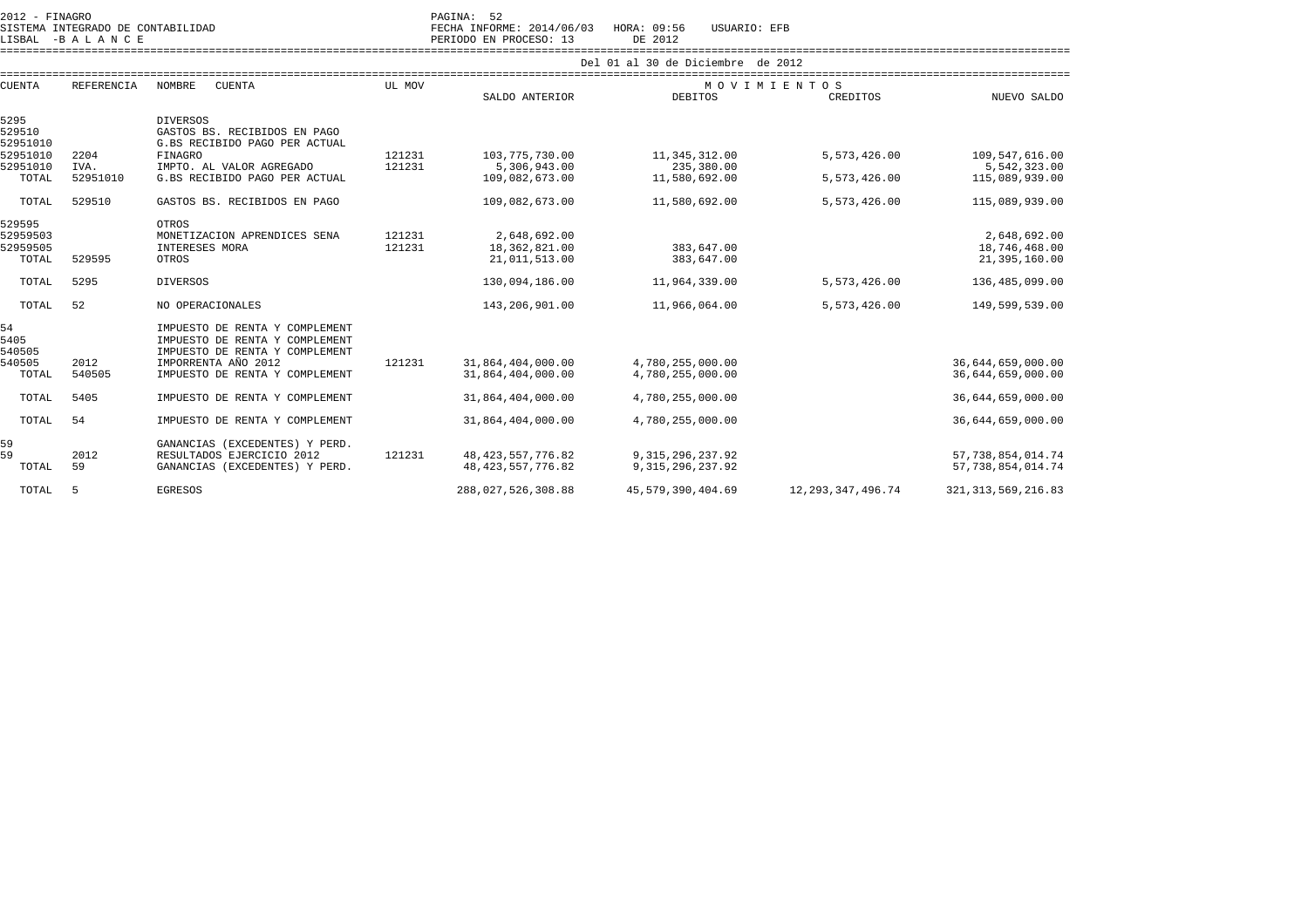| 2012 - FINAGRO                  | SISTEMA INTEGRADO DE CONTABILIDAD<br>LISBAL -BALANCE |                                                                                                                    |        | PAGINA: 53<br>FECHA INFORME: 2014/06/03 HORA: 09:56<br>PERIODO EN PROCESO: 13 | USUARIO: EFB<br>DE 2012                |                                        |                                          |
|---------------------------------|------------------------------------------------------|--------------------------------------------------------------------------------------------------------------------|--------|-------------------------------------------------------------------------------|----------------------------------------|----------------------------------------|------------------------------------------|
|                                 |                                                      |                                                                                                                    |        |                                                                               | Del 01 al 30 de Diciembre de 2012      |                                        |                                          |
| <b>CUENTA</b>                   | REFERENCIA                                           | NOMBRE<br><b>CUENTA</b>                                                                                            | UL MOV | SALDO ANTERIOR                                                                | <b>DEBITOS</b>                         | MOVIMIENTOS<br>CREDITOS                | NUEVO SALDO                              |
| 6<br>61<br>6195<br>619505       |                                                      | CUENTAS CONTINGENTES<br>ACREEDORAS POR CONTRA<br>OTRAS CONTING ACREED POR CONT<br>LITIGIOS                         |        |                                                                               |                                        |                                        |                                          |
| 619505<br>TOTAL                 | PRCO<br>619505                                       | PROCESOS EN CONTRA<br>LITIGIOS                                                                                     | 121228 | 27,659,389,328.00<br>27,659,389,328.00                                        | 63,910,598,566.00<br>63,910,598,566.00 |                                        | 91,569,987,894.00<br>91,569,987,894.00   |
| TOTAL                           | 6195                                                 | OTRAS CONTING ACREED POR CONT                                                                                      |        | 27,659,389,328.00                                                             | 63,910,598,566.00                      |                                        | 91,569,987,894.00                        |
| TOTAL                           | 61                                                   | ACREEDORAS POR CONTRA                                                                                              |        | 27,659,389,328.00                                                             | 63,910,598,566.00                      |                                        | 91,569,987,894.00                        |
| 62<br>6295<br>629595            |                                                      | <b>ACREEDORAS</b><br>OTRAS CONTINGENCIAS ACREEDORAS<br>OTRAS                                                       |        |                                                                               |                                        |                                        |                                          |
| 629595<br>TOTAL                 | PRCO<br>629595                                       | PROCESOS EN CONTRA<br>OTRAS                                                                                        | 121228 | $27.659.389.328.00 -$<br>$27.659.389.328.00 -$                                | 51,446,060.00<br>51,446,060.00         | 63,962,044,626.00<br>63,962,044,626.00 | 91,569,987,894.00-<br>91,569,987,894.00- |
| TOTAL                           | 6295                                                 | OTRAS CONTINGENCIAS ACREEDORAS                                                                                     |        | 27,659,389,328.00-                                                            | 51,446,060.00                          | 63,962,044,626.00                      | 91,569,987,894.00-                       |
| TOTAL                           | 62                                                   | <b>ACREEDORAS</b>                                                                                                  |        | 27,659,389,328.00-                                                            | 51,446,060.00                          | 63,962,044,626.00                      | 91,569,987,894.00-                       |
| 63<br>6305<br>6305<br>TOTAL     | DXC.<br>6305                                         | DEUDORAS POR CONTRA<br>DEUDORAS POR CONTRA (CR)<br>DEUDORAS POR CONTRA<br>DEUDORAS POR CONTRA (CR)                 |        | $2,811,900.00-$<br>$2,811,900.00-$                                            |                                        |                                        | $2,811,900.00 -$<br>$2,811,900.00 -$     |
| 6330<br>633005<br>TOTAL         | 6330                                                 | INT. CARTERA CREDITOS X CONTRA<br>CRED COMERCIALES EN M/LEGAL<br>INT. CARTERA CREDITOS X CONTRA                    | 121228 | 37,914,709.00-<br>37,914,709.00-                                              |                                        | 1,934,822.00<br>1,934,822.00           | 39,849,531.00-<br>39,849,531.00-         |
| TOTAL                           | 63                                                   | DEUDORAS POR CONTRA                                                                                                |        | $40,726,609.00 -$                                                             |                                        | 1,934,822.00                           | $42,661,431.00 -$                        |
| 64<br>6430<br>643058<br>6430584 |                                                      | <b>DEUDORAS</b><br>INTERESES CARTERA DE CREDITOS<br>CAT.E R. INCOBRABILIDAD, COMERC<br>CR. DIRECTO OTRAS ENTIDADES |        |                                                                               |                                        |                                        |                                          |
| 643058406<br>TOTAL              | 6430584                                              | CR. DIRECTO O ENTIDADES SOC IN<br>CR. DIRECTO OTRAS ENTIDADES                                                      | 121228 | 37,914,709.00<br>37,914,709.00                                                | 1,934,822.00<br>1,934,822.00           |                                        | 39,849,531.00<br>39,849,531.00           |
| TOTAL                           | 643058                                               | CAT.E R. INCOBRABILIDAD, COMERC                                                                                    |        | 37,914,709.00                                                                 | 1,934,822.00                           |                                        | 39,849,531.00                            |
| TOTAL                           | 6430                                                 | INTERESES CARTERA DE CREDITOS                                                                                      |        | 37,914,709.00                                                                 | 1,934,822.00                           |                                        | 39,849,531.00                            |
| 6495<br>649595                  |                                                      | OTRAS CONTINGENCIAS DEUDORAS<br>OTRAS                                                                              |        |                                                                               |                                        |                                        |                                          |
| 649595<br>TOTAL                 | <b>ANVI</b><br>649595                                | ANTICIPO GTS.VIAJE-DR GRISALES<br>OTRAS                                                                            |        | 2,811,900.00<br>2,811,900.00                                                  |                                        |                                        | 2,811,900.00<br>2,811,900.00             |
| TOTAL                           | 6495                                                 | OTRAS CONTINGENCIAS DEUDORAS                                                                                       |        | 2,811,900.00                                                                  |                                        |                                        | 2,811,900.00                             |
| TOTAL                           | 64                                                   | <b>DEUDORAS</b>                                                                                                    |        | 40,726,609.00                                                                 | 1,934,822.00                           |                                        | 42,661,431.00                            |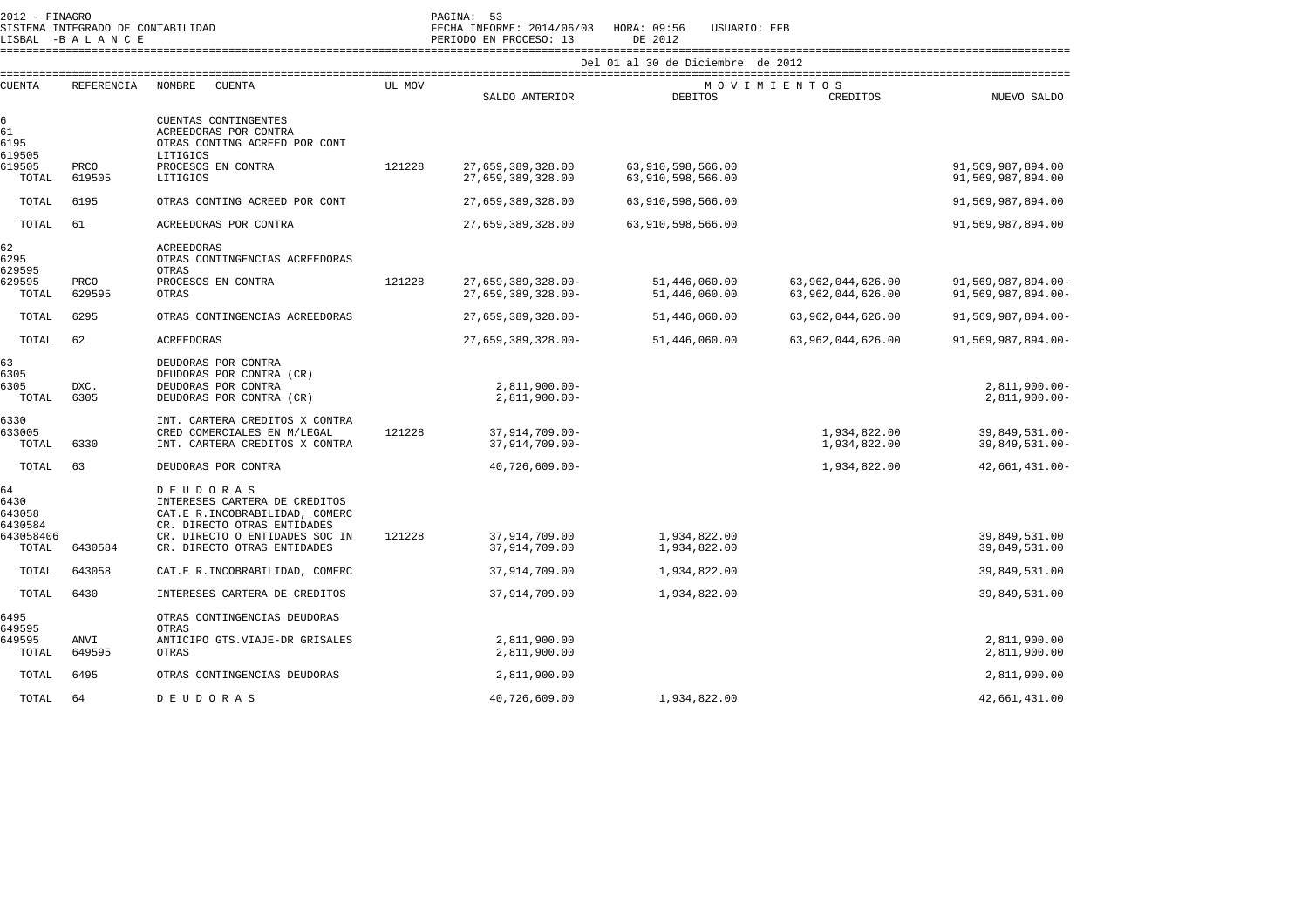| $2012$ - FINAGRO<br>SISTEMA INTEGRADO DE CONTABILIDAD<br>LISBAL -BALANCE |            |        |                      | PAGINA: 54<br>FECHA INFORME: 2014/06/03<br>PERIODO EN PROCESO: 13 | HORA: 09:56<br>DE 2012 | USUARIO: EFB                      |             |                   |             |
|--------------------------------------------------------------------------|------------|--------|----------------------|-------------------------------------------------------------------|------------------------|-----------------------------------|-------------|-------------------|-------------|
|                                                                          |            |        |                      |                                                                   |                        | Del 01 al 30 de Diciembre de 2012 |             |                   |             |
| <b>CUENTA</b>                                                            | REFERENCIA | NOMBRE | CUENTA               | UL MOV                                                            | SALDO ANTERIOR         | DEBITOS                           | MOVIMIENTOS | CREDITOS          | NUEVO SALDO |
| TOTAL                                                                    |            |        | CUENTAS CONTINGENTES |                                                                   |                        | 63,963,979,448.00                 |             | 63,963,979,448.00 |             |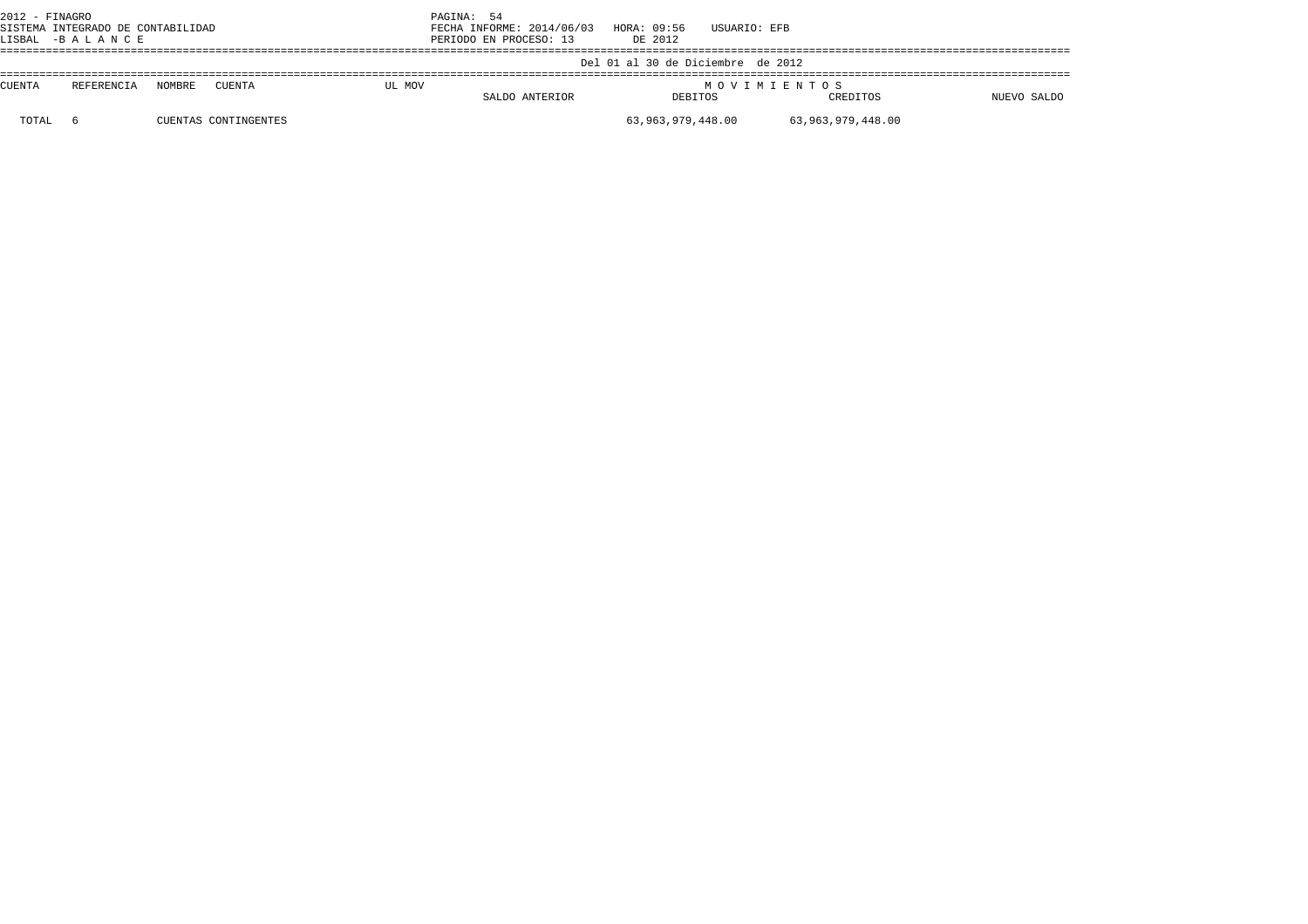SISTEMA INTEGRADO DE CONTABILIDAD FECHA INFORME: 2014/06/03 HORA: 09:56 USUARIO: EFB LISBAL -B A L A N C E PERIODO EN PROCESO: 13 DE 2012

====================================================================================================================================================================

| <b>CUENTA</b>  | <b>REFERENCIA</b>    | <b>NOMBRE</b><br><b>CUENTA</b>                              | UL MOV           |                                                |                                          | MOVIMIENTOS                               |                                               |  |
|----------------|----------------------|-------------------------------------------------------------|------------------|------------------------------------------------|------------------------------------------|-------------------------------------------|-----------------------------------------------|--|
|                |                      |                                                             |                  | SALDO ANTERIOR                                 | <b>DEBITOS</b>                           | CREDITOS                                  | NUEVO SALDO                                   |  |
| $\overline{7}$ |                      | CUENTAS DE ORDEN FIDUCIARIAS                                |                  |                                                |                                          |                                           |                                               |  |
| 71             |                      | <b>ACTIVO</b>                                               |                  |                                                |                                          |                                           |                                               |  |
| 711            |                      | DISPONIBLE                                                  |                  |                                                |                                          |                                           |                                               |  |
| 71115          |                      | BANCOS Y OTRAS ENT. FINANCIERAS                             |                  |                                                |                                          |                                           |                                               |  |
| 71115          | ADC.                 | PROG ALIVIO A LA DEUDA CAFETER                              | 121230           | 7, 212, 392, 657, 16                           | 426, 274, 180.04                         | 890, 265, 389, 00                         | 6,748,401,448.20                              |  |
| 71115          | ADN.                 | ALIVIO DEUDA NORMALIZADA                                    | 121230           | 623,981,601.01                                 | 5, 125, 728, 313.59                      | 3,981,472,139.83                          | 1,768,237,774.77                              |  |
| 71115          | AIR8                 | A I S - L.ESP.R08 PPTO.2007                                 | 121230           | 3, 751, 715, 178. 15                           | 15,585,079.83                            | 303,064,820.00                            | 3, 464, 235, 437.98                           |  |
| 71115          | AIS0                 | FIDUCIA AIS 2010                                            | 121230           | 7,980,818,149.65                               | 48, 417, 737. 22                         | 853, 354, 522.00                          | 7,175,881,364.87                              |  |
| 71115          | AIS1                 | AIS PRESUPUESTO 2011                                        | 121230           | 1,479,743,348.00                               | 6,592,102.00                             | 296, 175, 569.00                          | 1,190,159,881.00                              |  |
| 71115          | AIS2                 | A I S - PPTO. 2012                                          | 121230           | 35, 309, 633, 751.00                           | 111, 257, 403.53                         | 20,604,411,309.53                         | 14,816,479,845.00                             |  |
| 71115          | AIS8                 | AGRO INGRESO SEGURO RES.8/2008                              | 121230           | 9,698,117,794.43                               | 1,766,536,835.59                         | 1,541,380,490.07                          | 9, 923, 274, 139.95                           |  |
| 71115          | AIS9                 | AGRO INGRESO SEGURO PTO. 2009                               | 121230           | 793,677,453.10                                 | 2, 225, 730, 661. 70                     | 447,039,571.40                            | 2,572,368,543.40                              |  |
| 71115          | ALI <sub>2</sub>     | ALIVIO LEY 1587 DE 2012                                     | 121230           |                                                | 40,039,383,684.56                        | 32,199,044,858.00                         | 7,840,338,826.56                              |  |
| 71115          | CAF.                 | PRAN CAFETERO                                               | 121230           | 5, 231, 189, 830. 76                           | 262, 119, 605.84                         | 3,047,910,430.38                          | 2, 445, 399, 006. 22                          |  |
| 71115          | CIF.                 | FIDUCIA " CIF "                                             | 121230           | 90, 952, 197.95                                | 5,150,821,286.00                         | 332, 253, 100.13                          | 4,909,520,383.82                              |  |
| 71115          | CIF2                 | C.I.F -PRESUPUESTO 2012                                     | 121230           | 12, 159, 871, 741.87                           | 67,368,476.00                            | 7,994,408,230.00                          | 4, 232, 831, 987.87                           |  |
| 71115          | COB.                 | PROGRAMA COBERTURAS-2010                                    | 121230           | 1, 314, 876, 953.63                            | 2,933,579.11                             | 1,208,208,045.99                          | 109,602,486.75                                |  |
| 71115          | COB <sub>2</sub>     | COBERTURAS PPTO, 2012                                       | 121230           | 4, 545, 546, 140. 25                           | 7, 253, 486, 359.07                      | 10,941,926,708.59                         | 857, 105, 790. 73                             |  |
| 71115          | CONS                 | CIF CONSERVACION                                            | 121230           | 107,386,419.69                                 | 420, 442.57                              | 21,025,752.00                             | 86,781,110.26                                 |  |
| 71115          | FAG.                 | FIDUCIA " FAG "                                             | 121230           | 50, 435, 386, 537.42                           | 12, 114, 506, 390.87                     | 11,745,184,994.01                         | 50,804,707,934.28                             |  |
| 71115          | FAGC                 | FAG COMPLEMENTARIO                                          | 121230           | 30, 414, 355.80                                | 12,658,454.00                            | 12,600,454.01                             | 30, 472, 355.79                               |  |
| 71115          | <b>FAGR</b>          | FAG RECUPERACION                                            | 121230           | 2,396,097,607.87                               | 2, 419, 528, 912. 57                     | 2, 416, 933, 226.99                       | 2,398,693,293.45                              |  |
| 71115          | FAPE                 | FAG. PROYECTOS ESPECIALES                                   | 121230           | 4,330,161,022.66                               | 32,466,302.17                            | 1,611,114,388.31                          | 2,751,512,936.52                              |  |
| 71115          | FEXP                 | FONDO GRTIAS ESPECIAL EXPORTAD                              | 121230           | 4,017,089,046.73                               | 88, 210, 935.84                          | 1,230,409.00                              | 4,104,069,573.57                              |  |
| 71115          | <b>FLOB</b>          | SUBSIDIO TASA FLORIC.Y BANANO                               | 121230           | 144,208,141.20                                 | 613,399.26                               | 9,935,900.00                              | 134,885,640.46                                |  |
| 71115          | FNRA                 | FONDO NAL.RIESGOS AGROP.                                    | 121230           | 470,859,232.52                                 | 484, 139, 335.44                         | 792,041,431.49                            | 162, 957, 136.47                              |  |
| 71115          | FON5                 | FONSA CONVENIO 005/2006                                     | 121230           | 612,003,893.68                                 | 432, 226, 557.64                         | 567, 147, 140.86                          | 477,083,310.46                                |  |
| 71115          | IAT.                 | INCENTIVO ASISTENCIA TECNICA                                | 121230           | 5, 224, 305, 063.54                            | 386, 511, 562.97                         | 2,433,944,296.00                          | 3,176,872,330.51                              |  |
| 71115          | IAT <sub>2</sub>     | I . A . T - PRESUPUESTO 2012                                | 121230           | 24, 921, 767, 695.00                           | 91,224,669.00                            | 21,785,079,412.00                         | 3, 227, 912, 952.00                           |  |
| 71115          | ICR.                 | FIDUCIA I.C.R-L101                                          | 121230           | 37, 409, 983, 251.62                           | 193,408,429.56                           | 871,966,793.01                            | 36, 731, 424, 888. 17                         |  |
| 71115          | ICRC                 | FIDUCIA ICR COMPLEMENTARIO                                  | 121230           | 106,209,073.63                                 | 1,964,614,420.00                         | 695, 270, 412. 21                         | 1,375,553,081.42                              |  |
| 71115          | <b>INTE</b>          | INCENTIVO INNOVAC. TECNOLOGICA                              | 121031           | 2,878,896.26                                   |                                          |                                           | 2,878,896.26                                  |  |
| 71115          | <b>ISIC</b>          | INGRESO SEG. INV. CAPITAL RIESGO                            | 121230           | 673, 281, 388.15                               | 3,053,653.53                             | 138,805,567.00                            | 537, 529, 474.68                              |  |
| 71115          | LR05                 | LIN.ESP.CR.EXPORTADORES RES. 5                              | 121230           | 294, 946, 161. 15                              | 3,010,281,917.00                         | 880, 935, 121.39                          | 2,424,292,956.76                              |  |
| 71115          | OPRU                 | PROGRAMA OPORTUNIDADES RURALES                              | 121230           | 1,570,565.78                                   | 6,760.40                                 | 6,810.00                                  | 1,570,516.18                                  |  |
| 71115          | PADA                 | FIDUCIA-P A D A                                             | 121230           | 9,156,295,709.56                               | 42,604,223.91                            | 39,656,746.00                             | 9, 159, 243, 187. 47                          |  |
| 71115          | PADE                 | FIDUCIA PADEMER                                             | 121230           | 137,867,020.30                                 | 592,861.17                               | 1,349,178.00                              | 137, 110, 703. 47                             |  |
| 71115          | PRAN                 | FIDUCIA PRAN                                                | 121230           | 4, 295, 189, 826. 28                           | 13, 319, 979, 163.00                     | 17, 315, 474, 204. 78                     | 299,694,784.50                                |  |
| 71115          | REH <sub>2</sub>     | RECURSO HÍDRICO PPTO.2012                                   | 121230           | 18,793,184,398.03                              | 215, 102, 781. 73                        | 10, 174, 484, 473. 95                     | 8,833,802,705.81                              |  |
| 71115          | <b>REHI</b>          | RECURSO HIDRICO PPTO.2011                                   | 121230           | 1,346,599,290.18                               | 6,928,319,386.45                         | 7,449,467,906.10                          | 825, 450, 770.53                              |  |
| 71115          | SEXP                 | SUBSIDIO TASA LINEA ESP. EXPORT                             | 121230           | 3, 437, 545, 835. 43                           | 53,874,468.08                            | 81, 395, 457.00                           | 3,410,024,846.51                              |  |
| 71115          | <b>STHE</b>          | CONVENIO SUBSIDIO TASA HELADAS                              | 121230           | 292,604,650.56                                 | 1,256,287.81                             | 2,126,048.00                              | 291,734,890.37                                |  |
| 71115<br>TOTAL | <b>SURE</b><br>71115 | SUBSIDIO RECUPERACION<br>BANCOS Y OTRAS ENT. FINANCIERAS    | 121230           | 13, 298, 017, 032.14<br>272, 128, 368, 912. 14 | 24,729,358,912.91<br>129,027,195,531.96  | 8,720,354,458.00<br>172, 408, 445, 764.03 | 29, 307, 021, 487.05<br>228, 747, 118, 680.07 |  |
| TOTAL          | 711                  | <b>DISPONIBLE</b>                                           |                  | 272, 128, 368, 912. 14                         | 129,027,195,531.96                       | 172, 408, 445, 764.03                     | 228, 747, 118, 680.07                         |  |
| 712<br>71205   |                      | POSICIONES ACTIVAS OPER.MERC.M<br>FONDOS INTERB. VEND. ORD. |                  |                                                |                                          |                                           |                                               |  |
| 71205<br>71205 | FAG.<br><b>FAGR</b>  | FIDUCIA " FAG "<br>FAG RECUPERACION                         | 121230<br>121230 | 1,263,000,000.00                               | 22, 271, 910, 665.00<br>2,398,649,322.00 | 23,534,910,665.00<br>2,398,649,322.00     |                                               |  |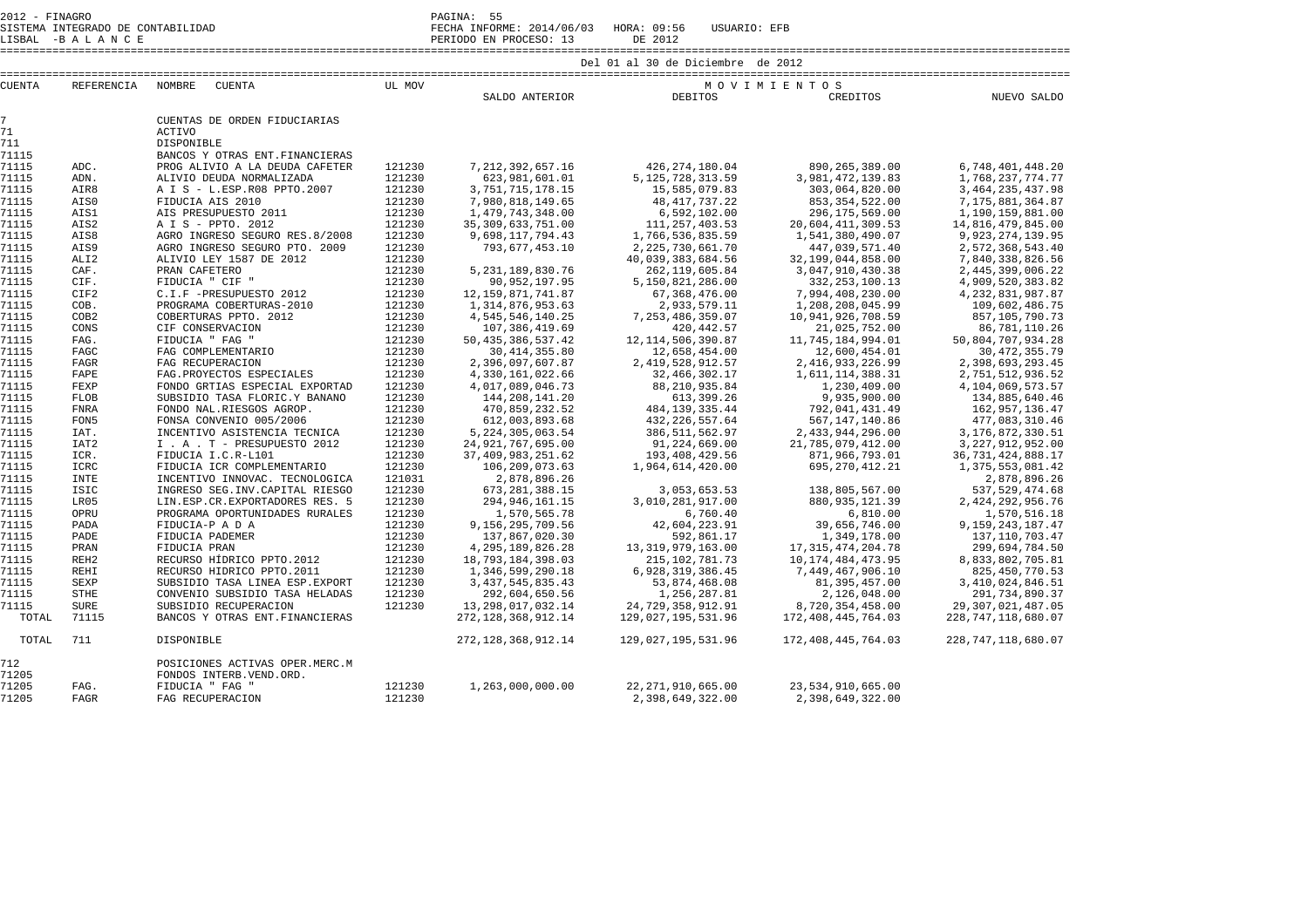2012 - FINAGRO<br>SISTEMA INTEGRADO DE CONTABILIDAD FECHA INFORME: 2014/06/03 HORA: 09:56 USUARIO: EFB

LISBAL -B A L A N C E PERIODO EN PROCESO: 13 DE 2012 ====================================================================================================================================================================

FECHA INFORME: 2014/06/03 HORA: 09:56 USUARIO: EFB

|               |             |                                  | Del 01 al 30 de Diciembre de 2012 |                           |                       |                       |                          |  |  |
|---------------|-------------|----------------------------------|-----------------------------------|---------------------------|-----------------------|-----------------------|--------------------------|--|--|
| <b>CUENTA</b> | REFERENCIA  | NOMBRE<br><b>CUENTA</b>          | UL MOV                            |                           | MOVIMIENTOS           |                       |                          |  |  |
|               |             |                                  |                                   | SALDO ANTERIOR            | <b>DEBITOS</b>        | CREDITOS              | NUEVO SALDO              |  |  |
| TOTAL         | 71205       | FONDOS INTERB. VEND. ORD.        |                                   | 1,263,000,000.00          | 24,670,559,987.00     | 25, 933, 559, 987.00  |                          |  |  |
| 71210         |             | COMPROMISOS DE REVENTA INV.NEG   |                                   |                           |                       |                       |                          |  |  |
| 71210         | FON5        | FONSA CONVENIO 005/2006          | 121230                            |                           | 400,000,000.00        | 400,000,000.00        |                          |  |  |
| 71210         | PRAN        | FIDUCIA PRAN                     | 121230                            |                           | 1,000,000,000.00      | 1,000,000,000.00      |                          |  |  |
| TOTAL         | 71210       | COMPROMISOS DE REVENTA INV.NEG   |                                   |                           | 1,400,000,000.00      | 1,400,000,000.00      |                          |  |  |
| TOTAL         | 712         | POSICIONES ACTIVAS OPER.MERC.M   |                                   | 1,263,000,000.00          | 26,070,559,987.00     | 27, 333, 559, 987.00  |                          |  |  |
| 713           |             | INVERSIONES                      |                                   |                           |                       |                       |                          |  |  |
| 71304         |             | INV.NEGOC.TITULOS DEUDA          |                                   |                           |                       |                       |                          |  |  |
| 71304         | ADN.        | ALIVIO DEUDA NORMALIZADA         | 121230                            | 32, 153, 618, 213.95      | 177, 777, 501.93      | 5, 105, 656, 143.65   | 27, 225, 739, 572. 23    |  |  |
| 71304         | AIR8        | AGRO INGRESO SEGURO L.ESP.R08    | 121230                            | 12, 111, 408, 110.65      | 4,712,276,308.38      | 4,645,736,293.87      | 12, 177, 948, 125. 16    |  |  |
| 71304         | AIS0        | FIDUCIA AIS 2010                 | 121230                            | 22, 230, 527, 677. 79     | 149,799,420.81        | 13,951,210.34         | 22, 366, 375, 888. 26    |  |  |
| 71304         | AIS1        | AIS PRESUPUESTO 2011             | 121230                            | 4,072,134,001.24          | 20,555,846.01         | .01                   | 4,092,689,847.24         |  |  |
| 71304         | AIS2        | A I S - PPTO. 2012               | 121230                            | 92,024,976,634.51         | 10,657,461,654.22     | 61,501,377.98         | 102,620,936,910.75       |  |  |
| 71304         | AIS8        | AGRO INGRESO SEGURO RES.8/2008   | 121230                            | 49,700,221,574.84         | 2,286,045,259.60      | 3,569,298,220.90      | 48, 416, 968, 613.54     |  |  |
| 71304         | AIS9        | AGRO INGRESO SEGURO PTO, 2009    | 121230                            | 35,842,886,212.13         | 190, 221, 242.98      | 2,181,011,458.70      | 33,852,095,996.41        |  |  |
| 71304         | CAF.        | PRAN CAFETERO                    | 121230                            | 7, 213, 751, 750.68       | 4,961,245,860.75      | 1,459,430,584.98      | 10,715,567,026.45        |  |  |
| 71304         | CIF.        | FIDUCIA " CIF "                  | 121230                            | 10,037,827,098.33         | 35,724,429.30         | 5,136,439,800.38      | 4, 937, 111, 727. 25     |  |  |
| 71304         | CIF2        | C.I.F -PRESUPUESTO 2012          | 121230                            | 15, 313, 296, 300.86      | 77,188,331.44         |                       | 15,390,484,632.30        |  |  |
| 71304         | CONS        | CIF CONSERVACION                 | 121230                            | 1, 203, 230, 797.68       | 7,151,448.18          | 21,876.03             | 1,210,360,369.83         |  |  |
| 71304         | FAG.        | FIDUCIA " FAG "                  | 121230                            | 653, 571, 057, 731.42     | 102, 264, 038, 993.37 | 69,408,076,283.11     | 686, 427, 020, 441.68    |  |  |
| 71304         | FAGC        | FAG COMPLEMENTARIO               | 121230                            | 5,843,191,256.34          | 103,625,750.97        | 81,823,026.44         | 5,864,993,980.87         |  |  |
| 71304         | FAGR        | FAG RECUPERACION                 | 121230                            | 24,684,131,142.04         | 159,002,763.97        | 6,531,263.25          | 24,836,602,642.76        |  |  |
| 71304         | FAPE        | FAG. PROYECTOS ESPECIALES        | 121230                            | 16,797,218,743.41         | 4,104,104,900.55      | 2,508,255,613.19      | 18,393,068,030.77        |  |  |
| 71304         | FEXP        | FONDO GRTIAS ESPECIAL EXPORTAD   | 121230                            | 164, 209, 550, 746. 71    | 27, 112, 944, 676.82  | 26, 131, 847, 468. 26 | 165, 190, 647, 955. 27   |  |  |
| 71304         | <b>FNRA</b> | FONDO NAL.RIESGOS AGROP.         | 121230                            | 23, 356, 348, 542. 24     | 115, 331, 913. 25     | 414,368,071.28        | 23,057,312,384.21        |  |  |
| 71304         | IAT.        | INCENTIVO ASISTENCIA TECNICA     | 121230                            | 10,307,292,772.24         | 60,491,022.47         | 547, 477. 70          | 10, 367, 236, 317.01     |  |  |
| 71304         | ICR.        | FIDUCIA I.C.R-L101               | 121230                            | 74, 799, 857, 135. 75     | 437, 426, 280. 72     | 23, 924, 239.39       | 75, 213, 359, 177.08     |  |  |
| 71304         | ICRC        | FIDUCIA ICR COMPLEMENTARIO       | 121230                            | 2,483,289,888.87          | 14,497,488.67         | 665, 672, 323.48      | 1,832,115,054.06         |  |  |
| 71304         | <b>INTE</b> | INCENTIVO INNOVAC. TECNOLOGICA   | 121230                            | 874,685,821.54            | 4,409,085.16          |                       | 879,094,906.70           |  |  |
| 71304         | <b>ISIC</b> | INGRESO SEG. INV. CAPITAL RIESGO | 121230                            | 33,976,298,952.87         | 12,032,233,887.15     | 11,840,649,837.94     | 34, 167, 883, 002.08     |  |  |
| 71304         | LR05        | LIN.ESP.CR.EXPORTADORES RES. 5   | 121230                            | 20,948,667,034.95         | 91,906,627.96         | 2,999,999,999.92      | 18,040,573,662.99        |  |  |
| 71304         | PRAN        | FIDUCIA PRAN                     | 121230                            | 37, 379, 966, 023.64      | 15, 757, 523, 764. 21 | 26, 303, 830, 196. 34 | 26,833,659,591.51        |  |  |
| 71304         | <b>REHI</b> | RECURSO HIDRICO                  | 121230                            | 10,236,900,199.71         | 39, 162, 716. 19      | 6,799,999,999.81      | 3,476,062,916.09         |  |  |
| 71304         | <b>SEXP</b> | SUBSIDIO TASA LINEA ESP. EXPORT  | 121230                            | 3, 139, 468, 117.57       | 16, 373, 731. 79      |                       | 3, 155, 841, 849. 36     |  |  |
| 71304         | <b>SURE</b> | SUBSIDIO RECUPERACION            | 121230                            | 61, 102, 303, 755. 49     | 2,856,215,643.76      | 9,790,629.58          | 63, 948, 728, 769.67     |  |  |
| TOTAL         | 71304       | INV.NEGOC.TITULOS DEUDA          |                                   | 1, 425, 614, 106, 237. 45 | 188, 444, 736, 550.61 | 169, 368, 363, 396.53 | 1, 444, 690, 479, 391.53 |  |  |
| 71306         |             | INVERS.NEG.TIT.PARTICIPATIVOS    |                                   |                           |                       |                       |                          |  |  |
| 71306         | <b>ISIC</b> | INGRESO SEG. INV. CAPITAL RIESGO | 121031                            | 23,733,100,000.00         |                       |                       | 23,733,100,000.00        |  |  |
| TOTAL         | 71306       | INVERS.NEG.TIT.PARTICIPATIVOS    |                                   | 23,733,100,000.00         |                       |                       | 23,733,100,000.00        |  |  |
| TOTAL         | 713         | INVERSIONES                      |                                   | 1, 449, 347, 206, 237. 45 | 188, 444, 736, 550.61 | 169, 368, 363, 396.53 | 1, 468, 423, 579, 391.53 |  |  |
| 714           |             | CARTERA DE CREDITO               |                                   |                           |                       |                       |                          |  |  |
| 71460         |             | CATEG.B RIESGO ACEPT.G.IDONEA    |                                   |                           |                       |                       |                          |  |  |
| 71460         | PRAN        | FIDUCIA PRAN                     | 121031                            | .10                       |                       | .10                   |                          |  |  |
| TOTAL         | 71460       | CATEG.B RIESGO ACEPT.G.IDONEA    |                                   | .10                       |                       | .10                   |                          |  |  |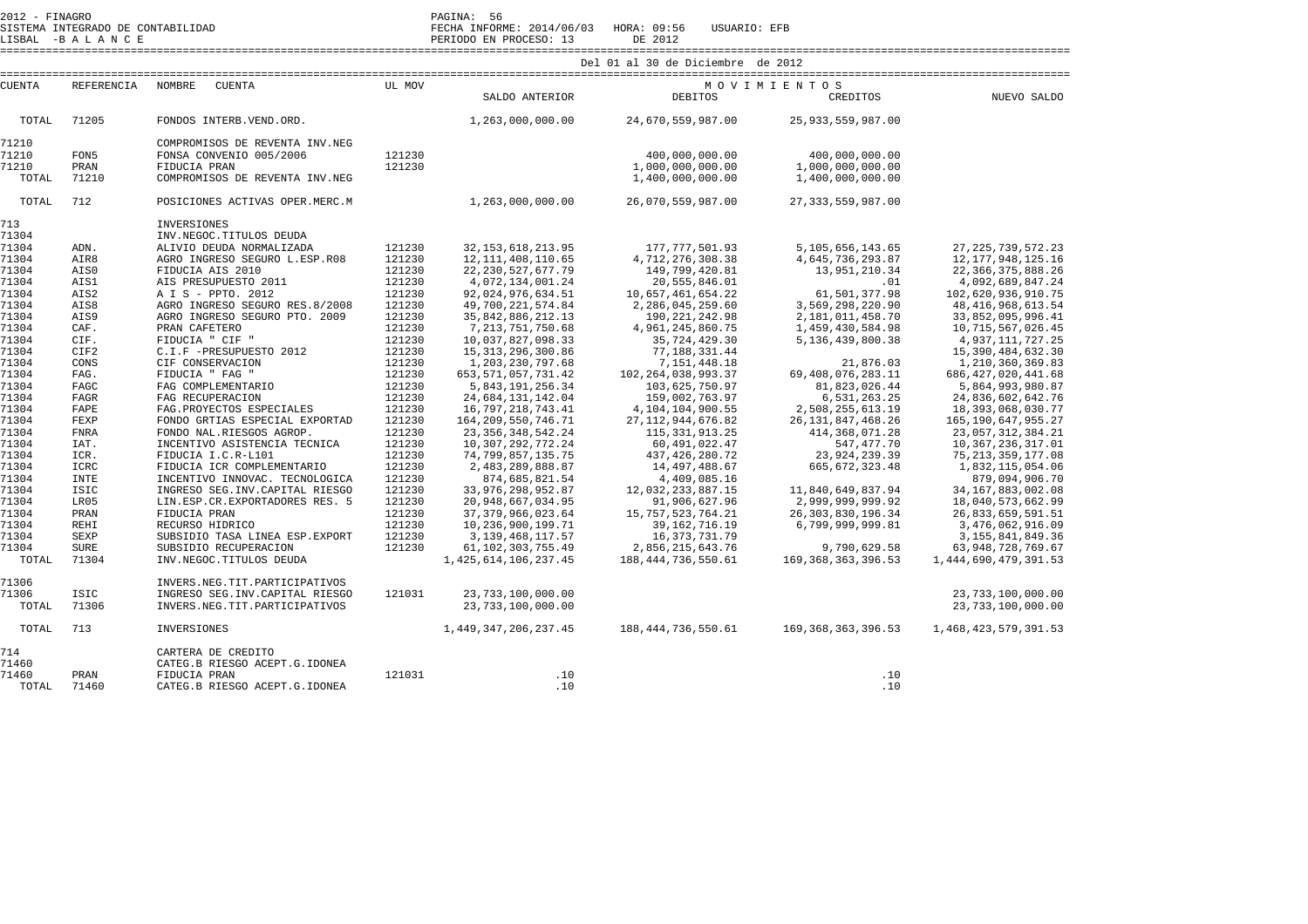SISTEMA INTEGRADO DE CONTABILIDAD FECHA INFORME: 2014/06/03 HORA: 09:56 USUARIO: EFB

LISBAL -B A L A N C E PERIODO EN PROCESO: 13 DE 2012 ====================================================================================================================================================================

| <b>CUENTA</b> | <b>REFERENCIA</b> | <b>NOMBRE</b><br>CUENTA        | UL MOV |                       |                      | MOVIMIENTOS       |                       |
|---------------|-------------------|--------------------------------|--------|-----------------------|----------------------|-------------------|-----------------------|
|               |                   |                                |        | SALDO ANTERIOR        | DEBITOS              | CREDITOS          | NUEVO SALDO           |
| 71466         |                   | CAT. A NORMAL O. GTIAS COMERCI |        |                       |                      |                   |                       |
| 71466         | ADC.              | PROG ALIVIO A LA DEUDA CAFETER | 121230 | 12,509,308.14         | 36, 201, 421.43      | 48,710,729.57     |                       |
| 71466         | CAF.              | PRAN CAFETERO                  | 121230 |                       | 202,064,214.48       | 202,064,214.48    |                       |
| 71466         | FON5              | FONSA CONVENIO 005/2006        | 121230 | 6,522,720,271.74      | 54, 533, 652. 91     | 98, 971, 029.99   | 6,478,282,894.66      |
| 71466         | PRAN              | FIDUCIA PRAN                   | 121230 | 426, 139, 121.94      | 136,766,354.02       | 562,905,475.96    |                       |
| TOTAL         | 71466             | CAT. A NORMAL O. GTIAS COMERCI |        | 6,961,368,701.82      | 429,565,642.84       | 912,651,450.00    | 6,478,282,894.66      |
|               |                   |                                |        |                       |                      |                   |                       |
| 71467         |                   | CATEG. B ACEPTABLE O.GTIAS COM |        |                       |                      |                   |                       |
| 71467         | ADC.              | PROG ALIVIO A LA DEUDA CAFETER | 121230 | 57, 588, 398.85       |                      | 45,079,090.71     | 12,509,308.14         |
| 71467         | CAF.              | PRAN CAFETERO                  | 121130 | 78,200.75             |                      |                   | 78,200.75             |
| 71467         | FON5              | FONSA CONVENIO 005/2006        | 121230 | 122, 110, 980. 14     | 6,190,686.88         | 17,207,800.00     | 111,093,867.02        |
| 71467         | PRAN              | FIDUCIA PRAN                   | 121230 | 11, 248, 058, 993. 19 | 503,619,061.95       | 77,479,940.00     | 11,674,198,115.14     |
| TOTAL         | 71467             | CATEG. B ACEPTABLE O.GTIAS COM |        | 11, 427, 836, 572.93  | 509,809,748.83       | 139,766,830.71    | 11,797,879,491.05     |
|               |                   |                                |        |                       |                      |                   |                       |
| 71468         |                   | CAT.C APRECIABLE O.GTIAS COMER |        |                       |                      |                   |                       |
| 71468         | ADC.              | PROG ALIVIO A LA DEUDA CAFETER | 121230 | 26,708,079.66         | 57,588,398.86        |                   | 84, 296, 478.52       |
| 71468         | CAF.              | PRAN CAFETERO                  | 121230 | 4,365.83              | .01                  |                   | 4,365.84              |
| 71468         | FON5              | FONSA CONVENIO 005/2006        | 121230 | 114, 553, 953. 78     | 19,547,684.94        | 7,713,123.00      | 126, 388, 515. 72     |
| 71468         | PRAN              | FIDUCIA PRAN                   | 121230 | 11,461.47             | 739,094.00           | 750,555.47        |                       |
| TOTAL         | 71468             | CAT.C APRECIABLE O.GTIAS COMER |        | 141, 277, 860. 74     | 77,875,177.81        | 8,463,678.47      | 210,689,360.08        |
| 71469         |                   | CAT. D SIGNIFICATIVO O.GTIAS   |        |                       |                      |                   |                       |
| 71469         | ADC.              | PROG ALIVIO A LA DEUDA CAFETER | 121230 | 151, 158, 904. 40     | .01                  | 11,023,273.38     | 140, 135, 631.03      |
| 71469         | CAF.              | PRAN CAFETERO                  | 121230 | 6,593,022.66          | 9,389,003.00         | 10,708,815.07     | 5, 273, 210.59        |
| 71469         | FON5              | FONSA CONVENIO 005/2006        | 121230 | 2,362,078,948.16      | 13,436,059.00        | 353, 223, 968.86  | 2,022,291,038.30      |
| 71469         | PRAN              | FIDUCIA PRAN                   | 121230 | 14,713,026,083.46     | 15,968,339.00        | 18, 327, 456.24   | 14,710,666,966.22     |
| TOTAL         | 71469             | CAT. D SIGNIFICATIVO O.GTIAS   |        | 17, 232, 856, 958. 68 | 38,793,401.01        | 393, 283, 513.55  | 16,878,366,846.14     |
|               |                   |                                |        |                       |                      |                   |                       |
| 71470         |                   | CAT. D INCOBRABLE O.GTIAS COME |        |                       |                      |                   |                       |
| 71470         | ADC.              | PROG ALIVIO A LA DEUDA CAFETER | 121230 | 8,861,523,767.45      | 716,832.93           | 37,016,572.72     | 8,825,224,027.66      |
| 71470         | CAF.              | PRAN CAFETERO                  | 121230 | 15,876,816,764.20     | 302, 155, 258.00     | 336, 545, 737.46  | 15,842,426,284.74     |
| 71470         | FON5              | FONSA CONVENIO 005/2006        | 121230 | 12,811,949,633.81     | 419, 255, 371.72     | 42,998,943.00     | 13, 188, 206, 062. 53 |
| 71470         | PRAN              | FIDUCIA PRAN                   | 121230 | 24,905,722,597.30     | 89,893,584.07        | 106, 153, 350. 19 | 24,889,462,831.18     |
| TOTAL         | 71470             | CAT. D INCOBRABLE O.GTIAS COME |        | 62, 456, 012, 762. 76 | 812,021,046.72       | 522, 714, 603.37  | 62,745,319,206.11     |
|               |                   |                                |        |                       |                      |                   |                       |
| 71495         |                   | PROVISION CREDITOS COMERCIALES |        |                       |                      |                   |                       |
| 71495         | ADC.              | PROG ALIVIO A LA DEUDA CAFETER | 121230 | 8,982,540,517.00-     | 52,118,705.00        | 9,820,179.00      | 8,940,241,991.00-     |
| 71495         | CAF.              | PRAN CAFETERO                  | 121230 | 15,881,514,645.00-    | 34,880,119.00        | 5,839.00          | 15,846,640,365.00-    |
| 71495         | FON5              | FONSA CONVENIO 005/2006        | 121230 | 14,562,004,898.00-    | 180,505,541.00       | 376,645,777.00    | 14,758,145,134.00-    |
| 71495         | PRAN              | FIDUCIA PRAN                   | 121230 | 37, 223, 539, 637.00- | 35,527,847.00        | 745,406,100.00    | 37,933,417,890.00-    |
| TOTAL         | 71495             | PROVISION CREDITOS COMERCIALES |        | 76,649,599,697.00-    | 303,032,212.00       | 1,131,877,895.00  | 77,478,445,380.00-    |
| TOTAL         | 714               | CARTERA DE CREDITO             |        | 21,569,753,160.03     | 2, 171, 097, 229. 21 | 3,108,757,971.20  | 20,632,092,418.04     |
| 716           |                   | CUENTAS POR COBRAR             |        |                       |                      |                   |                       |
| 71605         |                   | <b>INTERESES</b>               |        |                       |                      |                   |                       |
| 71605         | ADC.              | PROG ALIVIO A LA DEUDA CAFETER | 121230 | 640,822,912.00        | 37,328,669.00        | 45,308,055.00     | 632,843,526.00        |
| 71605         | CAF.              | PRAN CAFETERO                  | 121230 | 3,499,254,136.00      | 281,738,226.00       | 319, 309, 514.00  | 3,461,682,848.00      |
| 71605         | FAG.              | FIDUCIA " FAG "                | 121230 | 666,109.00            | 6,811,178.00         | 7,474,980.00      | 2,307.00              |
| 71605         | FAGR              | FAG RECUPERACION               | 121230 |                       | 291,169.00           | 291,169.00        |                       |
| 71605         | FON5              | FONSA CONVENIO 005/2006        | 121230 | 1, 257, 437, 842.00   | 88,719,882.00        | 95,577,082.00     | 1,250,580,642.00      |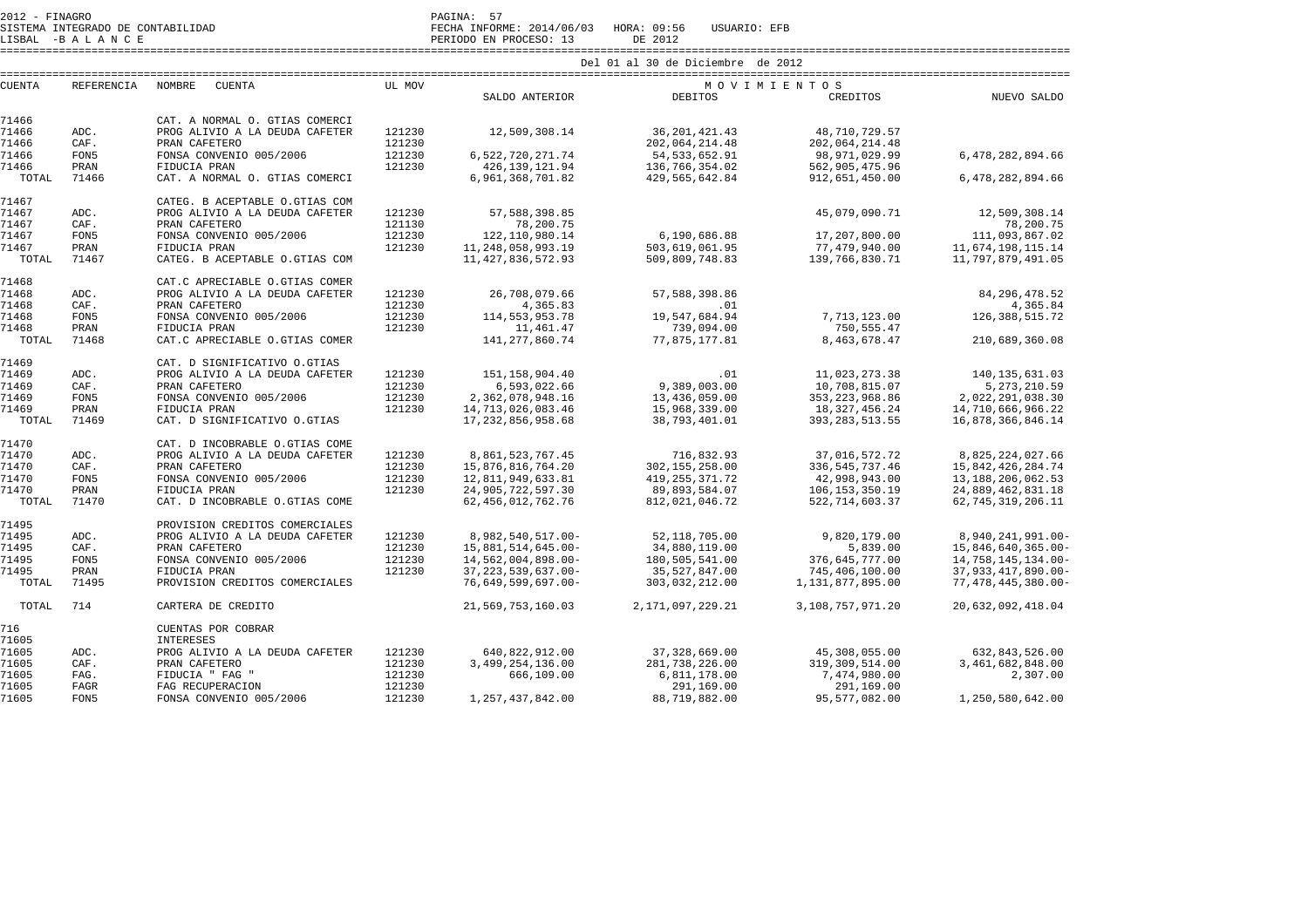SISTEMA INTEGRADO DE CONTABILIDAD FECHA INFORME: 2014/06/03 HORA: 09:56 USUARIO: EFB SISTEMA INTEGRADO DE CONTABILIDAD<br>LISBAL -B A L A N C E PERIODO EN PROCESO: 13 DE 2012

====================================================================================================================================================================

| <b>CUENTA</b><br>REFERENCIA |                  | <b>NOMBRE</b><br><b>CUENTA</b>   | UL MOV |                      |                     | MOVIMIENTOS            |                      |  |
|-----------------------------|------------------|----------------------------------|--------|----------------------|---------------------|------------------------|----------------------|--|
|                             |                  |                                  |        | SALDO ANTERIOR       | <b>DEBITOS</b>      | CREDITOS               | NUEVO SALDO          |  |
| 71605                       | PRAN             | FIDUCIA PRAN                     | 121230 | 4, 104, 155, 262.00  | 365,563,187.00      | 361,538,716.00         | 4,108,179,733.00     |  |
| TOTAL                       | 71605            | <b>INTERESES</b>                 |        | 9,502,336,261.00     | 780, 452, 311.00    | 829, 499, 516.00       | 9,453,289,056.00     |  |
| 71610                       |                  | COMISIONES Y HONORARIOS          |        |                      |                     |                        |                      |  |
| 71610                       | FAG.             | FIDUCIA " FAG "                  | 121230 | 4,745,561,617.00     | 6,542,918,903.00    | 7,613,092,349.00       | 3,675,388,171.00     |  |
| 71610                       | <b>FAGR</b>      | FAG RECUPERACION                 | 121230 | 2,343,440.00         | 31,868,388.00       | 24,637,259.00          | 9,574,569.00         |  |
| 71610                       | FAPE             | FAG. PROYECTOS ESPECIALES        | 121230 | 278,534.00           | 1,398,069.00        | 1,488,088.00           | 188,515.00           |  |
| 71610                       | FEXP             | FONDO GRTIAS ESPECIAL EXPORTAD   | 121230 |                      | 71,333,156.00       | 71, 333, 156.00        |                      |  |
| TOTAL                       | 71610            | COMISIONES Y HONORARIOS          |        | 4,748,183,591.00     | 6,647,518,516.00    | 7,710,550,852.00       | 3,685,151,255.00     |  |
| 71639                       |                  | PAGO CTAS. CLIENTES, COMERCIAL   |        |                      |                     |                        |                      |  |
| 71639                       | ADC.             | PROG ALIVIO A LA DEUDA CAFETER   | 121230 | 518, 565, 329, 96    | 50,885,084.29       | 31,011,471.00          | 538, 438, 943. 25    |  |
| 71639                       | CAF.             | PRAN CAFETERO                    | 121230 | 4,716,981,754.55     | 349, 292, 073. 12   | 187, 424, 151.81       | 4,878,849,675.86     |  |
| 71639                       | FON5             | FONSA CONVENIO 005/2006          | 121230 | 1,877,846,248.84     | 172,068,826.06      | 86,453,880.89          | 1,963,461,194.01     |  |
| 71639                       | PRAN             | FIDUCIA PRAN                     | 121230 | 6, 272, 589, 232. 73 | 457,008,962.42      | 250, 924, 416.36       | 6, 478, 673, 778. 79 |  |
| TOTAL                       | 71639            | PAGO CTAS. CLIENTES, COMERCIAL   |        | 13, 385, 982, 566.08 | 1,029,254,945.89    | 555,813,920.06         | 13,859,423,591.91    |  |
| 71645                       |                  | ANTICIPO CONTRATOS Y PROVEEDOR   |        |                      |                     |                        |                      |  |
| 71645                       | IAT.             | INCENTIVO ASISTENCIA TECNICA     | 121130 | 67,399,920.00        |                     |                        | 67,399,920.00        |  |
| 71645                       | <b>SURE</b>      | SUBSIDIO RECUPERACION            | 121230 | 44,853.00            |                     | 44,853.00              |                      |  |
| TOTAL                       | 71645            | ANTICIPO CONTRATOS Y PROVEEDOR   |        | 67, 444, 773.00      |                     | 44,853.00              | 67,399,920.00        |  |
| 71687                       |                  | <b>DIVERSAS</b>                  |        |                      |                     |                        |                      |  |
| 71687                       | ADC.             | PROG ALIVIO A LA DEUDA CAFETER   | 121230 |                      | 3,750,120.00        | 1,866,744.00           | 1,883,376.00         |  |
| 71687                       | AIR8             | AGRO INGRESO SEGURO L.ESP.R08    | 121230 |                      | 4,639,585,500.00    | 4,639,585,500.00       |                      |  |
| 71687                       | AIS0             | FIDUCIA AIS 2010                 | 121230 | 15,500,287.00        |                     | 15,500,287.00          |                      |  |
| 71687                       | AIS1             | AIS PRESUPUESTO 2011             | 121230 | 1,133,134.00         | 6,039,555.00        | 1,133,134.00           | 6,039,555.00         |  |
| 71687                       | AIS2             | A I S - PPTO. 2012               | 121230 |                      | 10,003,549,025.00   | 10,003,549,025.00      |                      |  |
| 71687                       | AIS8             | AGRO INGRESO SEGURO RES.8/2008   | 121230 | 134, 913, 742.00     | 3,585,601,151.00    | 3,720,514,893.00       |                      |  |
| 71687                       | AIS9             | AGRO INGRESO SEGURO PTO. 2009    | 121230 |                      | 2, 216, 956, 285.00 | 2, 216, 956, 285.00    |                      |  |
| 71687                       | ALI <sub>2</sub> | ALIVIO LEY 1587 DE 2012          | 121230 |                      | 766,457,340.00      | 766, 457, 340.00       |                      |  |
| 71687                       | CAF.             | PRAN CAFETERO                    | 121230 |                      | 2,913,001,304.40    | 2,912,829,513.40       | 171,791.00           |  |
| 71687                       | CIF.             | FIDUCIA " CIF "                  | 121230 |                      | 5,132,439,800.00    | 5,132,439,800.00       |                      |  |
| 71687                       | COB.             | PROGRAMA COBERTURAS- 2010        | 121230 |                      | 4,553,890.58        |                        | 4,553,890.58         |  |
| 71687                       | COB2             | COBERTURAS PPTO. 2012            | 121230 |                      | 4,071,050,095.41    | 4,071,050,095.41       |                      |  |
| 71687                       | FAG.             | FIDUCIA " FAG "                  | 121230 | 27,004,011,532.00    | 124,844,888,447.72  | 120, 373, 325, 559. 72 | 31, 475, 574, 420.00 |  |
| 71687                       | FAGC             | FAG COMPLEMENTARIO               | 121230 | 30,000.00            | 66,792,460.00       | 66,822,460.00          |                      |  |
| 71687                       | FAGR             | FAG RECUPERACION                 | 121230 |                      | 4,099,680,250.00    | 2,398,649,322.00       | 1,701,030,928.00     |  |
| 71687                       | FAPE             | FAG. PROYECTOS ESPECIALES        | 121230 |                      | 2,504,226,308.00    | 2,504,226,308.00       |                      |  |
| 71687                       | FEXP             | FONDO GRTIAS ESPECIAL EXPORTAD   | 121230 |                      | 26,057,615,209.00   | 26,057,615,209.00      |                      |  |
| 71687                       | FNRA             | FONDO NAL.RIESGOS AGROP.         | 121230 | 69,536,514.00        | 414,368,071.00      | 481,498,906.00         | 2,405,679.00         |  |
| 71687                       | FON5             | FONSA CONVENIO 005/2006          | 121230 | 13,527,945.00        | 461,561,038.00      | 400,000,000.00         | 75,088,983.00        |  |
| 71687                       | IAT.             | INCENTIVO ASISTENCIA TECNICA     | 121230 |                      | 926,779,435.00      | 370,045,835.00         | 556,733,600.00       |  |
| 71687                       | IAT <sub>2</sub> | I . A . T - PRESUPUESTO 2012     | 121230 |                      | 6,594,435.00        |                        | 6,594,435.00         |  |
| 71687                       | <b>ISIC</b>      | INGRESO SEG. INV. CAPITAL RIESGO | 121230 |                      | 11,833,484,547.00   | 11,833,484,547.00      |                      |  |
| 71687                       | OPRU             | PROGRAMA OPORTUNIDADES RURALES   |        | 3,325,000,000.00     |                     |                        | 3,325,000,000.00     |  |
| 71687                       | PADA             | FIDUCIA-P A D A                  | 121230 | 1,599,101.00         |                     | 1,599,101.00           |                      |  |
| 71687                       | PADE             | FIDUCIA PADEMER                  | 121130 | 7,300,000,000.00     |                     |                        | 7,300,000,000.00     |  |
| 71687                       | PRAN             | FIDUCIA PRAN                     | 121230 | 278,090.73           | 7, 146, 132, 259.00 | 7,146,132,259.00       | 278,090.73           |  |
| 71687                       | REH <sub>2</sub> | RECURSO HÍDRICO PPTO.2012        | 121230 | 5,666,998.00         | 135,456,812.00      | 140,885,142.00         | 238,668.00           |  |
| 71687                       | SEXP             | SUBSIDIO TASA LINEA ESP. EXPORT  | 121230 |                      | 39,120,194.00       | 39,120,194.00          |                      |  |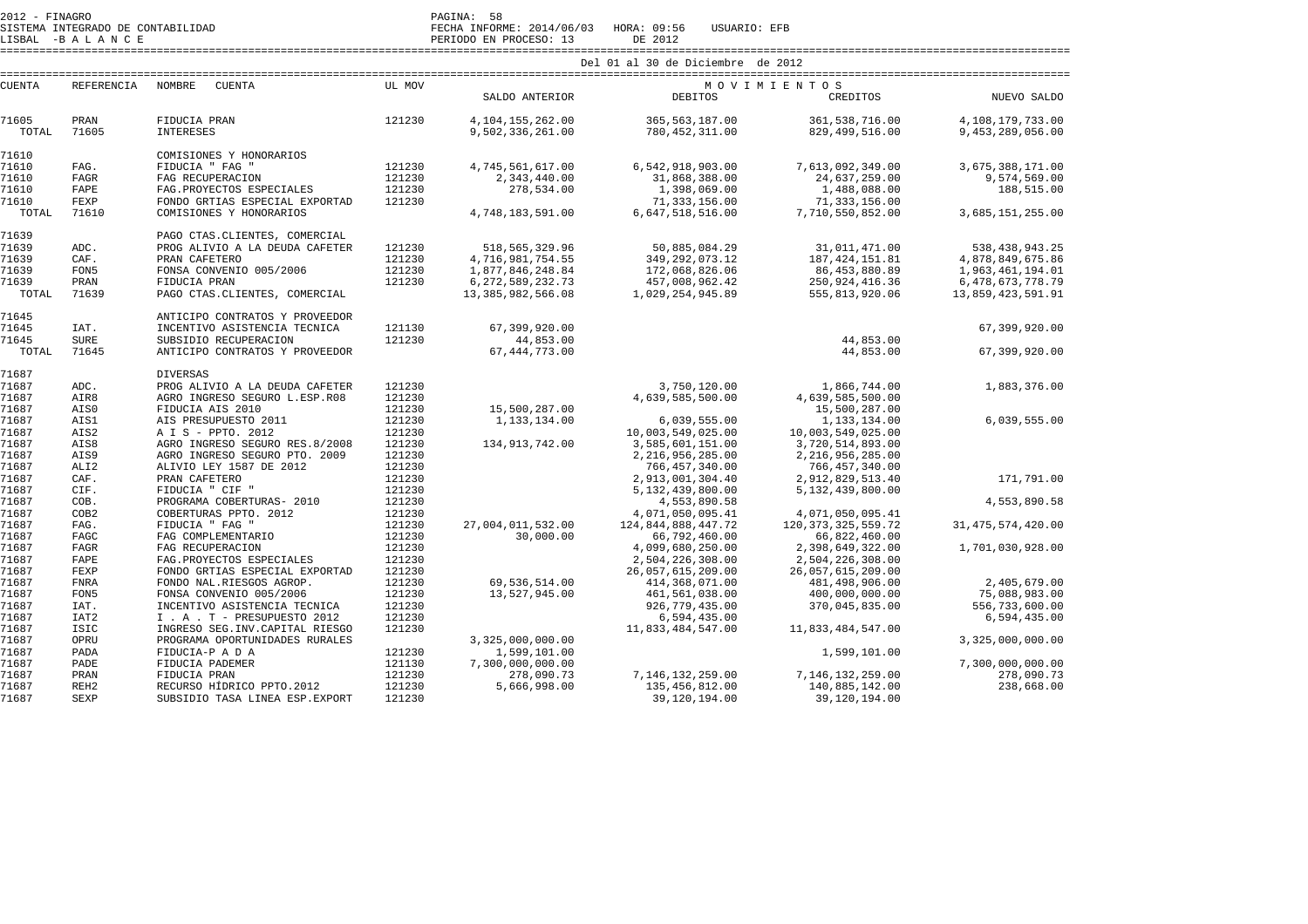SISTEMA INTEGRADO DE CONTABILIDAD FECHA INFORME: 2014/06/03 HORA: 09:56 USUARIO: EFB

LISBAL -B A L A N C E PERIODO EN PROCESO: 13 DE 2012

 ==================================================================================================================================================================== Del 01 al 30 de Diciembre de 2012 ==================================================================================================================================================================== CUENTA REFERENCIA NOMBRE CUENTA UL MOV M O V I M I E N T O S CREDITOS SALDO ANTERIOR DEBITOS CREDITOS NUEVO SALDO 71687 SURE SUBSIDIO RECUPERACION 121230 60,482,665.10 29,451,875.00 76,232,665.10 13,701,875.00 44, 469, 295, 291.31 TOTAL 71687 DIVERSAS 37,931,680,008.83 211,909,135,407.11 205,371,520,124.63 71694 PROVISION C X C COMERCIAL 71694 ADC. PROG ALIVIO A LA DEUDA CAFETER 121230 636,266,753.00- 8,640,618.00 4,303,055.00 631,929,190.00- 3,461,656,879.00-71694 CAF. PRAN CAFETERO 121230 3,499,227,870.00- 37,573,233.00 2,242.00<br>71694 FON5 FONSA CONVENIO 005/2006 121230 1,222,504,217.00- 23,240,078.00 19,864,179.00 1, 219, 128, 318.00-71694 FON5 FONSA CONVENIO 005/2006 121230 1,222,504,217.00- 23,240,078.00 19,864,179.00<br>201694 PRAN FIDUCIA PRAN 121230 3,986,126,651.00- 35,319,801.00 16,392,642.00  $3.967.199.492.00 -$ PRAN FIDUCIA PRAN 121230 3,986,126,651.00- 35,319,801.00  $9.279.913.879.00 -$  TOTAL 71694 PROVISION C X C COMERCIAL 9,344,125,491.00- 104,773,730.00 40,562,118.00 9,279,913,879.00- 71698 PROVISION OTRAS CTAS. X COBRAR 71698 ADC. PROG ALIVIO A LA DEUDA CAFETER 121230 518,565,329.96- 19,873,613.29 19,873,613.29 538,438,943.25-4,878,849,675.86-71698 CAF. PRAN CAFETERO 121230 4,716,981,754.55- 161,867,921.31  $2.307.00 -$ 71698 FAG. FIDUCIA " FAG " 121230 56,851.00- 54,544.00 2,307.00- 1,963,461,194.01-71698 FON5 FONSA CONVENIO 005/2006 121230 1,877,846,248.84- 85,614,945.17 71698 IAT. INCENTIVO ASISTENCIA TECNICA 121230 67,399,920.00 67,399,920.00- .71698 PRAN FIDUCIA PRAN 121230 6,272,867,323.46<br>-40.841,927,1698 PROVISION OTRAS CTAS X CORRAR 13.386.317.507.81 54.544.00 54.544.00 540.840.945.83 13.927.103.909.64 TOTAL 71698 PROVISION OTRAS CTAS. X COBRAR 13,386,317,507.81- 54,544.00 540,840,945.83 13,927,103,909.64- TOTAL 716 CUENTAS POR COBRAR 42,905,184,201.10 220,471,189,454.00 215,048,832,329.52 48,327,541,325.58 717 BS. REALIZABLES Y REC.EN PAGO 71725 BIENES RECIBIDOS EN PAGO 71725 FAG. FIDUCIA " FAG " 121230 6,970,893,947.00 569,630.00 6,970,324,317.00 6,970,324,317.00 TOTAL 71725 BIENES RECIBIDOS EN PAGO 6,970,893,947.00 569,630.00 569,630.00 71799 PROV.BS.REALIZ.Y REC.EN PAGO 71799 FAG. FIDUCIA " FAG " 121230 5,169,230,617.00- 569,630.00 65,806,000.00 5,234,466,987.00- TOTAL 71799 PROV.BS.REALIZ.Y REC.EN PAGO 5,169,230,617.00- 569,630.00 65,806,000.00 5,234,466,987.00- TOTAL 717 BS. REALIZABLES Y REC.EN PAGO 1,801,663,330.00 569,630.00 66,375,630.00 1,735,857,330.00 719 OTROS ACTIVOS 71915 PAGOS ANTICIPADOS 71915 REH2 RECURSO HÍDRICO PPTO.2012 121230 24,708,000.00 24,708,000.00 24.708.000.00 TOTAL 71915 PAGOS ANTICIPADOS 24,708,000.00 24,708,000.00 71990 DIVERSAS 71990 ADC. PROG ALIVIO A LA DEUDA CAFETER 121230 86,472,654.10 86,472,654.10 71990 CAF. PRAN CAFETERO 121230 378,002,971.32 378,002,971.32 9,112,994,459.00 71990 FAG. FIDUCIA " FAG " 121230 8,254,276,796.00 858,717,663.00 99,604,825.00 71990 FON5 FONSA CONVENIO 005/2006 121230 99,604,825.00 99,604,825.00 392,569,296.00 71990 ISIC INGRESO SEG.INV.CAPITAL RIESGO 121230 12,336,344,610.00 138,400,556.00 392,569,296.00 12,082,175,870.00 71990 PRAN FIDUCIA PRAN 121230 289,270,781.17 289,270,781.17 TOTAL 71990 DIVERSAS 20,590,621,406.00 1,850,469,450.59 10,358,914,986.59 12,082,175,870.00 71996 DESVALORIZACIÓNES (CR)

71996 ISIC INGRESO SEG.INV.CAPITAL RIESGO 121031 2,794,097,863.00- 2,794,097,863.00-

TOTAL 719 OTROS ACTIVOS 17,796,523,543.00 1,875,177,450.59 10,358,914,986.59 9,312,786,007.00

TOTAL 71996 DESVALORIZACIÓNES (CR) 2,794,097,863.00- 2,794,097,863.00-

2.794.097.863.00-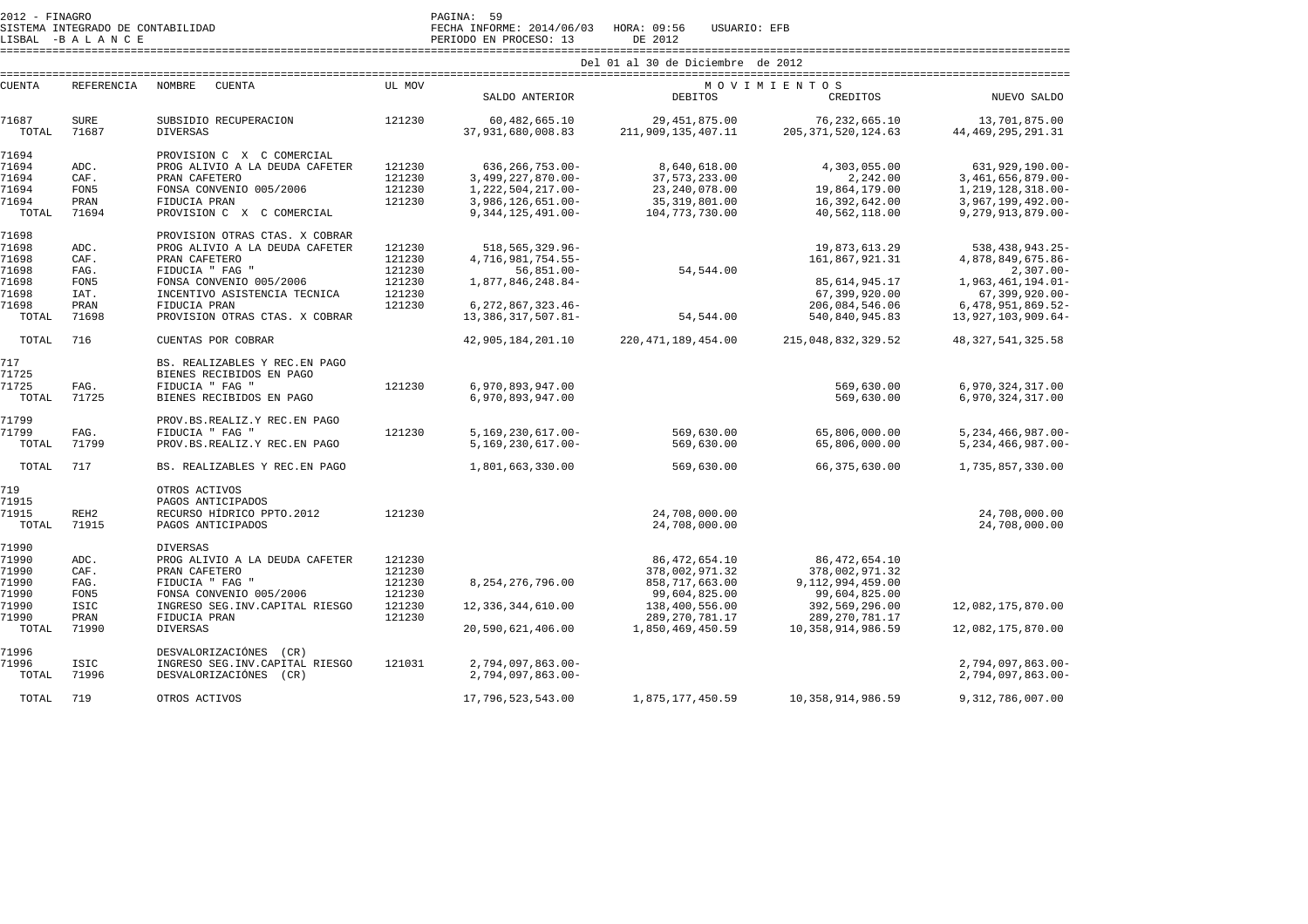| $2012 - FINAGRO$                                   |                                              |                                                                                                                                                                      |                                                | PAGINA: 60<br>ZOLZ – FINANCO<br>SISTEMA INTEGRADO DE CONTABILIDAD<br>LISBAL –B A L A N C E PECHA INFORME: 2014/06/03 HORA: 09:56 USUARIO: EFB<br>IISBAL –B A L A N C E PERIODO EN PROCESO: 13 DE 2012 |                                                                                       |                                                                                         |                                                                                                  |  |  |  |  |
|----------------------------------------------------|----------------------------------------------|----------------------------------------------------------------------------------------------------------------------------------------------------------------------|------------------------------------------------|-------------------------------------------------------------------------------------------------------------------------------------------------------------------------------------------------------|---------------------------------------------------------------------------------------|-----------------------------------------------------------------------------------------|--------------------------------------------------------------------------------------------------|--|--|--|--|
|                                                    |                                              |                                                                                                                                                                      |                                                | Del 01 al 30 de Diciembre de 2012                                                                                                                                                                     |                                                                                       |                                                                                         |                                                                                                  |  |  |  |  |
| CUENTA                                             | <b>REFERENCIA</b>                            | NOMBRE<br>CUENTA                                                                                                                                                     | UL MOV                                         | SALDO ANTERIOR                                                                                                                                                                                        | DEBITOS                                                                               | MOVIMIENTOS<br>CREDITOS                                                                 | NUEVO SALDO                                                                                      |  |  |  |  |
| TOTAL                                              | 71                                           | <b>ACTIVO</b>                                                                                                                                                        |                                                | 1,806,811,699,383.72                                                                                                                                                                                  | 568,060,525,833.37                                                                    | 597,693,250,064.87                                                                      | 1,777,178,975,152.22                                                                             |  |  |  |  |
| 72<br>722<br>72205<br>72205<br>TOTAL               | FAG.<br>72205                                | PASIVO<br>POSICIONES PASIVAS OPER.MERC.M<br>FONDOS INTERBANCARIOS COMPRAD<br>FIDUCIA " FAG "<br>FONDOS INTERBANCARIOS COMPRAD                                        | 121230                                         |                                                                                                                                                                                                       | 647,861,250.00<br>647,861,250.00                                                      | 647,861,250.00<br>647,861,250.00                                                        |                                                                                                  |  |  |  |  |
| TOTAL                                              | 722                                          | POSICIONES PASIVAS OPER.MERC.M                                                                                                                                       |                                                |                                                                                                                                                                                                       | 647,861,250.00                                                                        | 647,861,250.00                                                                          |                                                                                                  |  |  |  |  |
| 725<br>72505                                       |                                              | CUENTAS POR PAGAR<br><b>INTERESES</b>                                                                                                                                |                                                |                                                                                                                                                                                                       |                                                                                       |                                                                                         |                                                                                                  |  |  |  |  |
| 72505<br>TOTAL                                     | FAG.<br>72505                                | FIDUCIA " FAG "<br><b>INTERESES</b>                                                                                                                                  | 121230                                         |                                                                                                                                                                                                       | 78,643.00<br>78,643.00                                                                | 78,643.00<br>78,643.00                                                                  |                                                                                                  |  |  |  |  |
| 72535<br>72535<br>72535<br>72535<br>72535<br>TOTAL | FAG.<br><b>FAGR</b><br>FAPE<br>FEXP<br>72535 | IMPTO. A LAS VENTAS POR PAGAR<br>FIDUCIA " FAG "<br>FAG RECUPERACION<br>FAG. PROYECTOS ESPECIALES<br>FONDO GRTIAS ESPECIAL EXPORTAD<br>IMPTO. A LAS VENTAS POR PAGAR | 121230<br>121230<br>121230<br>121230           | 862,657,737.00-<br>$2,449,415.00 -$<br>$116,063.00 -$<br>684,729.00-<br>865,907,944.00-                                                                                                               | 77,327,049.00<br>1,889,914.00<br>53,919.00<br>96,480.00<br>79,367,362.00              | 892,148,864.00<br>2,505,723.00<br>138,919.00<br>9,839,056.00<br>904,632,562.00          | 1,677,479,552.00-<br>$3,065,224.00-$<br>$201,063.00 -$<br>$10,427,305.00 -$<br>1,691,173,144.00- |  |  |  |  |
| 72545<br>72545<br>72545<br>TOTAL                   | CAF.<br>PRAN<br>72545                        | PROVEEDORES<br>PRAN CAFETERO<br>FIDUCIA PRAN<br>PROVEEDORES                                                                                                          | 121230<br>121230                               | 189,691,064.00-<br>$218, 325, 844.00 -$<br>408,016,908.00-                                                                                                                                            | 189,691,064.00<br>218, 325, 844.00<br>408,016,908.00                                  | 187, 253, 803.00<br>217,879,775.00<br>405, 133, 578.00                                  | 187, 253, 803.00-<br>217,879,775.00-<br>405, 133, 578.00-                                        |  |  |  |  |
| 72555<br>72555<br>72555<br>72555<br>72555<br>TOTAL | COB.<br>COB2<br>FAG.<br><b>ISIC</b><br>72555 | RETENCION EN LA FUENTE<br>PROGRAMA COBERTURAS- 2010<br>COBERTURAS PPTO. 2012<br>FIDUCIA " FAG "<br>INGRESO SEG. INV. CAPITAL RIESGO<br>RETENCION EN LA FUENTE        | 121230<br>121230<br>121230<br>121230           | $10.00 -$<br>100,769,917.00-<br>907,048,738.00-<br>11,794,000.00-<br>1,019,612,665.00-                                                                                                                | 100,769,000.00<br>916,886,797.00<br>11,794,000.00<br>1,029,449,797.00                 | 5,959,759.00<br>138,028,151.00<br>906,113,708.00<br>11,942,000.00<br>1,062,043,618.00   | $5,959,769.00 -$<br>138,029,068.00-<br>896, 275, 649.00-<br>11,942,000.00-<br>1,052,206,486.00-  |  |  |  |  |
| 72595<br>72595<br>72595<br>72595<br>72595<br>72595 | ADC.<br>ADN.<br>AIR8<br>AIS0<br>AIS1         | CUENTAS POR PAGAR<br>PROG ALIVIO A LA DEUDA CAFETER<br>ALIVIO DEUDA NORMALIZADA<br>AGRO INGRESO SEGURO L.ESP.R08<br>FIDUCIA AIS 2010<br>AIS PRESUPUESTO 2011         | 121230<br>121230<br>121230<br>121230<br>121230 | 41,994,278.16-                                                                                                                                                                                        | 561,092,896.00<br>86,429,499.00<br>301,973,862.00<br>851,050,304.00<br>295,793,442.00 | 561,693,298.00<br>86,429,499.00<br>301,973,862.00<br>851,050,304.00<br>295, 793, 442.00 | $42,594,680.16 -$                                                                                |  |  |  |  |
| 72595<br>72595<br>72595<br>72595                   | AIS2<br>AIS8<br>AIS9<br>CAF.                 | A I S - PPTO. 2012<br>AGRO INGRESO SEGURO RES.8/2008<br>AGRO INGRESO SEGURO PTO. 2009<br>PRAN CAFETERO                                                               | 121230<br>121230<br>121230<br>121230           | 448, 485, 142.05-                                                                                                                                                                                     | 20, 594, 715, 141. 53<br>701,436,260.00<br>406,690,605.00<br>4,546,027.00             | 20,848,126,447.53<br>701,436,260.00<br>406,690,605.00<br>6,600,050.00                   | 253, 411, 306.00-<br>450, 539, 165.05-                                                           |  |  |  |  |
| 72595<br>72595                                     | CIF.<br>CIF2                                 | FIDUCIA " CIF "<br>C.I.F -PRESUPUESTO 2012                                                                                                                           | 121230<br>121230                               | 234, 947, 368.00-                                                                                                                                                                                     | 330, 193, 333.00<br>8,457,180,923.00                                                  | 330, 193, 333.00<br>8,753,617,029.00                                                    | 531, 383, 474.00-                                                                                |  |  |  |  |
| 72595                                              | COB.                                         | PROGRAMA COBERTURAS- 2010                                                                                                                                            | 121230                                         | 1,065,464,249.59-                                                                                                                                                                                     | 1,065,675,653.59                                                                      | 103, 417, 468.00                                                                        | $103, 206, 064.00 -$                                                                             |  |  |  |  |
| 72595<br>72595<br>72595<br>72595                   | COB <sub>2</sub><br>CONS<br>FAG.<br>FAGC     | COBERTURAS PPTO. 2012<br>CIF CONSERVACION<br>FIDUCIA " FAG "<br>FAG COMPLEMENTARIO                                                                                   | 121230<br>121230<br>121230<br>121230           | 311, 102, 885.39-<br>54,480,964.00-                                                                                                                                                                   | 4,071,994,205.00<br>20,996,321.00<br>9,524,067,669.00<br>12,550,253.00                | 4, 172, 222, 171.41<br>20,996,321.00<br>9,493,265,596.00<br>12,550,253.00               | 411, 330, 851.80-<br>$23,678,891.00 -$                                                           |  |  |  |  |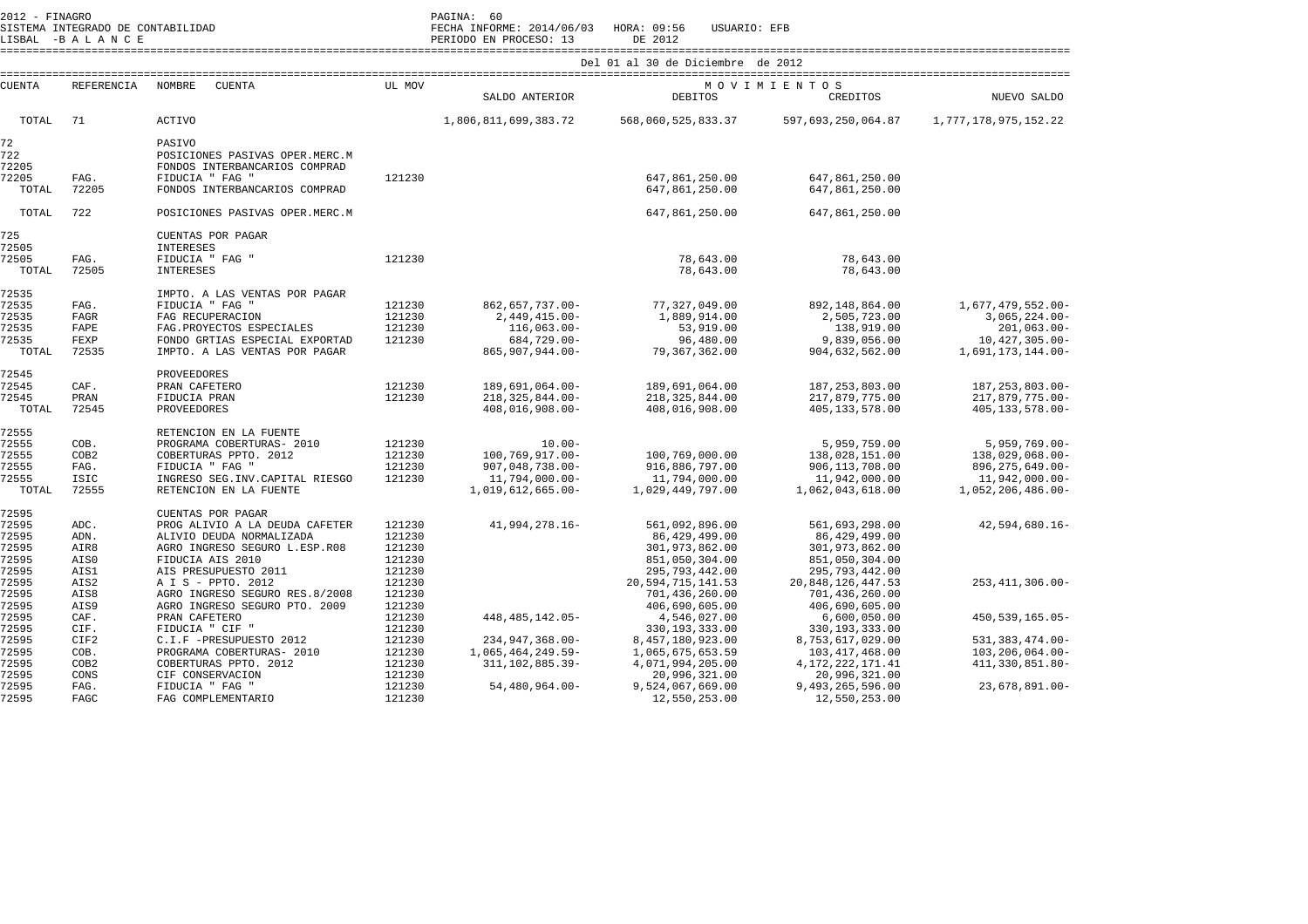SISTEMA INTEGRADO DE CONTABILIDAD FECHA INFORME: 2014/06/03 HORA: 09:56 USUARIO: EFB

LISBAL -B A L A N C E PERIODO EN PROCESO: 13 DE 2012

====================================================================================================================================================================

| <b>CUENTA</b> | REFERENCIA       | NOMBRE<br>CUENTA                 | UL MOV |                       | MOVIMIENTOS            |                       |                      |  |
|---------------|------------------|----------------------------------|--------|-----------------------|------------------------|-----------------------|----------------------|--|
|               |                  |                                  |        | SALDO ANTERIOR        | <b>DEBITOS</b>         | CREDITOS              | NUEVO SALDO          |  |
| 72595         | FAGR             | FAG RECUPERACION                 | 121230 | $100.109.00 -$        | 30,650,109.00          | 1,745,282,803.00      | 1,714,732,803.00-    |  |
| 72595         | FAPE             | FAG. PROYECTOS ESPECIALES        | 121231 | $424,673.00 -$        | 109,187,280.00         | 109, 152, 205.00      | $389,598.00 -$       |  |
| 72595         | <b>FLOB</b>      | SUBSIDIO TASA FLORIC.Y BANANO    | 121230 |                       | 9,892,962.00           | 9,892,962.00          |                      |  |
| 72595         | <b>FNRA</b>      | FONDO NAL.RIESGOS AGROP.         | 121230 |                       | 782,705,626.00         | 782,705,626.00        |                      |  |
| 72595         | FON5             | FONSA CONVENIO 005/2006          | 121230 | 92,534,272.30-        | 89,750,217.00          | 90,023,242.00         | 92,807,297.30-       |  |
| 72595         | IAT.             | INCENTIVO ASISTENCIA TECNICA     | 121230 | 420,965,272.00-       | 1,893,768,944.00       | 1,472,803,672.00      |                      |  |
| 72595         | IAT <sub>2</sub> | I . A . T - PRESUPUESTO 2012     | 121230 |                       | 18,777,072,937.00      | 19, 265, 822, 937.00  | 488,750,000.00-      |  |
| 72595         | ICR.             | FIDUCIA I.C.R-L101               | 121230 | 1, 133, 134.00-       | 857,396,909.00         | 856, 263, 775.00      |                      |  |
| 72595         | <b>ICRC</b>      | FIDUCIA ICR COMPLEMENTARIO       | 121230 |                       | 695,085,850.00         | 695,085,850.00        |                      |  |
| 72595         | ISIC             | INGRESO SEG. INV. CAPITAL RIESGO | 121230 |                       | 138,072,879.00         | 138,072,879.00        |                      |  |
| 72595         | LR05             | LIN.ESP.CR.EXPORTADORES RES. 5   | 121230 |                       | 206, 154, 034, 00      | 206, 154, 034, 00     |                      |  |
| 72595         | OPRU             | PROGRAMA OPORTUNIDADES RURALES   | 121230 |                       | 6,810.00               | 6,810.00              |                      |  |
| 72595         | PADA             | FIDUCIA-P A D A                  | 121230 |                       | 36,897,645.00          | 36,897,645.00         |                      |  |
| 72595         | PADE             | FIDUCIA PADEMER                  | 121230 |                       | 552,368.00             | 552,368.00            |                      |  |
| 72595         | PRAN             | FIDUCIA PRAN                     | 121230 | 946,884,796.01-       | 11, 455, 948, 267.40   | 11, 456, 120, 058.40  | 947,056,587.01-      |  |
| 72595         | REH <sub>2</sub> | RECURSO HÍDRICO PPTO.2012        | 121230 |                       | 9,227,975,656.00       | 9,227,975,656.00      |                      |  |
| 72595         | REHI             | RECURSO HIDRICO                  | 121230 | 17,130,985.10-        | 6, 515, 282, 111.10    | 6,508,727,236.26      | 10,576,110.26-       |  |
| 72595         | SEXP             | SUBSIDIO TASA LINEA ESP. EXPORT  | 121230 |                       | 41, 242, 464.00        | 41, 242, 464.00       |                      |  |
| 72595         | <b>STHE</b>      | CONVENIO SUBSIDIO TASA HELADAS   | 121230 |                       | 2,038,107.00           | 2,038,107.00          |                      |  |
| 72595         | <b>SURE</b>      | SUBSIDIO RECUPERACION            | 121230 | $2,454,980.00 -$      | 5, 242, 238, 882.00    | 5,983,643,096.00      | 743,859,194.00-      |  |
| TOTAL         | 72595            | CUENTAS POR PAGAR                |        | 3,638,103,108.60-     | 103, 398, 306, 451, 62 | 105, 574, 519, 364.60 | 5,814,316,021.58-    |  |
| TOTAL         | 725              | CUENTAS POR PAGAR                |        | 5,931,640,625.60-     | 104, 915, 219, 161, 62 | 107,946,407,765.60    | 8,962,829,229.58-    |  |
| 727           |                  | OTROS PASIVOS                    |        |                       |                        |                       |                      |  |
| 72795         |                  | <b>DIVERSOS</b>                  |        |                       |                        |                       |                      |  |
| 72795         | ADC.             | PROG ALIVIO A LA DEUDA CAFETER   | 121230 | 212,903,591.23-       | 74,304,134.02          | 78, 147, 760. 75      | 216, 747, 217.96-    |  |
| 72795         | ADN.             | ALIVIO DEUDA NORMALIZADA         | 121230 | 12,560,790,939.00-    | 3,901,744,329.00       | 2,092,544,190.00      | 10,751,590,800.00-   |  |
| 72795         | AIR8             | AGRO INGRESO SEGURO L.ESP.R08    | 121230 | 550,686,506.04-       | 186,622,195.00         | 281, 262, 277.00      | 645, 326, 588.04-    |  |
| 72795         | AIS0             | FIDUCIA AIS 2010                 | 121230 | 2,076,841,146.86-     | 296, 347, 288, 00      | 700,453,217.00        | 2,480,947,075.86-    |  |
| 72795         | AIS1             | AIS PRESUPUESTO 2011             | 121230 | 779,986,328.98-       | 295, 287, 623.00       | 218,907,129.00        | 703,605,834.98-      |  |
| 72795         | AIS2             | A I S - PPTO. 2012               | 121230 | 3,399,397,410.00-     | 484, 911, 793.00       | 997,868,414.00        | 3,912,354,031.00-    |  |
| 72795         | AIS8             | AGRO INGRESO SEGURO RES.8/2008   | 121230 | 12,865,217,195.21-    | 1,031,954,288.00       | 912,761,546.00        | 12,746,024,453.21-   |  |
| 72795         | AIS9             | AGRO INGRESO SEGURO PTO. 2009    | 121230 | 2, 214, 078, 260. 25- | 218,996,128.00         | 777,782,403.00        | 2,772,864,535.25-    |  |
| 72795         | ALI <sub>2</sub> | ALIVIO LEY 1587 DE 2012          | 121230 |                       | 32,196,288,000.00      | 34,654,500,382.00     | 2,458,212,382.00-    |  |
| 72795         | CAF.             | PRAN CAFETERO                    | 121230 | $2,406,895,525.67-$   | 861, 538, 841.13       | 861,101,673.98        | 2,406,458,358.52-    |  |
| 72795         | CIF2             | C.I.F -PRESUPUESTO 2012          | 121230 | 29,727,594.00-        | 29,846,504.00          | 104, 142, 160.00      | $104,023,250.00 -$   |  |
| 72795         | COB.             | PROGRAMA COBERTURAS- 2010        | 121230 |                       | 1,302,791,985.32       | 1,307,345,875.90      | 4,553,890.58-        |  |
| 72795         | COB <sub>2</sub> | COBERTURAS PPTO. 2012            | 121230 | 2,761,987.00-         | 17, 797, 324, 767. 78  | 17,800,746,226.78     | $6, 183, 446.00 -$   |  |
| 72795         | FAG.             | FIDUCIA " FAG "                  | 121230 | 853, 133, 903. 00-    | 855, 175, 169.00       | 3,888,200,468.43      | 3,886,159,202.43-    |  |
| 72795         | FAPE             | FAG. PROYECTOS ESPECIALES        |        | 145, 548, 553.00-     |                        |                       | 145,548,553.00-      |  |
| 72795         | <b>FLOB</b>      | SUBSIDIO TASA FLORIC.Y BANANO    | 121230 | $9,019,098.00 -$      | 9,336,373.00           | 1,294,770.00          | $977, 495.00 -$      |  |
| 72795         | <b>FNRA</b>      | FONDO NAL.RIESGOS AGROP.         | 121230 | $6,018,730.00 -$      | 6,019,565.00           | 6,299,532.00          | $6, 298, 697.00 -$   |  |
| 72795         | FON5             | FONSA CONVENIO 005/2006          | 121230 | 708,838,909.72-       | 85, 270, 330. 79       | 86, 403, 898.40       | 709, 972, 477. 33-   |  |
| 72795         | IAT.             | INCENTIVO ASISTENCIA TECNICA     | 121230 |                       |                        | 97,086,572.00         | $97,086,572.00 -$    |  |
| 72795         | IAT <sub>2</sub> | I . A . T - PRESUPUESTO 2012     | 121230 | $2,546,644,986.00 -$  | 2,992,654,484.00       | 1,346,953,297.00      | $900, 943, 799.00 -$ |  |
| 72795         | ICR.             | FIDUCIA I.C.R-L101               | 121230 | $11.080.616.00 -$     | 3,563,823.00           | 3,563,823.00          | 11,080,616.00-       |  |
| 72795         | ICRC             | FIDUCIA ICR COMPLEMENTARIO       | 121230 |                       |                        | 52,000,000.00         | $52,000,000.00$ -    |  |
| 72795         | LR05             | LIN.ESP.CR.EXPORTADORES RES. 5   | 121230 | 2, 262, 581, 155.03-  | 874,792,689.00         | 613,960,435.00        | 2,001,748,901.03-    |  |
| 72795         | PADE             | FIDUCIA PADEMER                  | 121230 | $752, 300.00 -$       | 755,309.00             | 3,009.00              |                      |  |
| 72795         | PRAN             | FIDUCIA PRAN                     | 121230 | 3, 488, 408, 412. 19- | 3, 155, 118, 781. 24   | 3, 154, 706, 705. 52  | 3,487,996,336.47-    |  |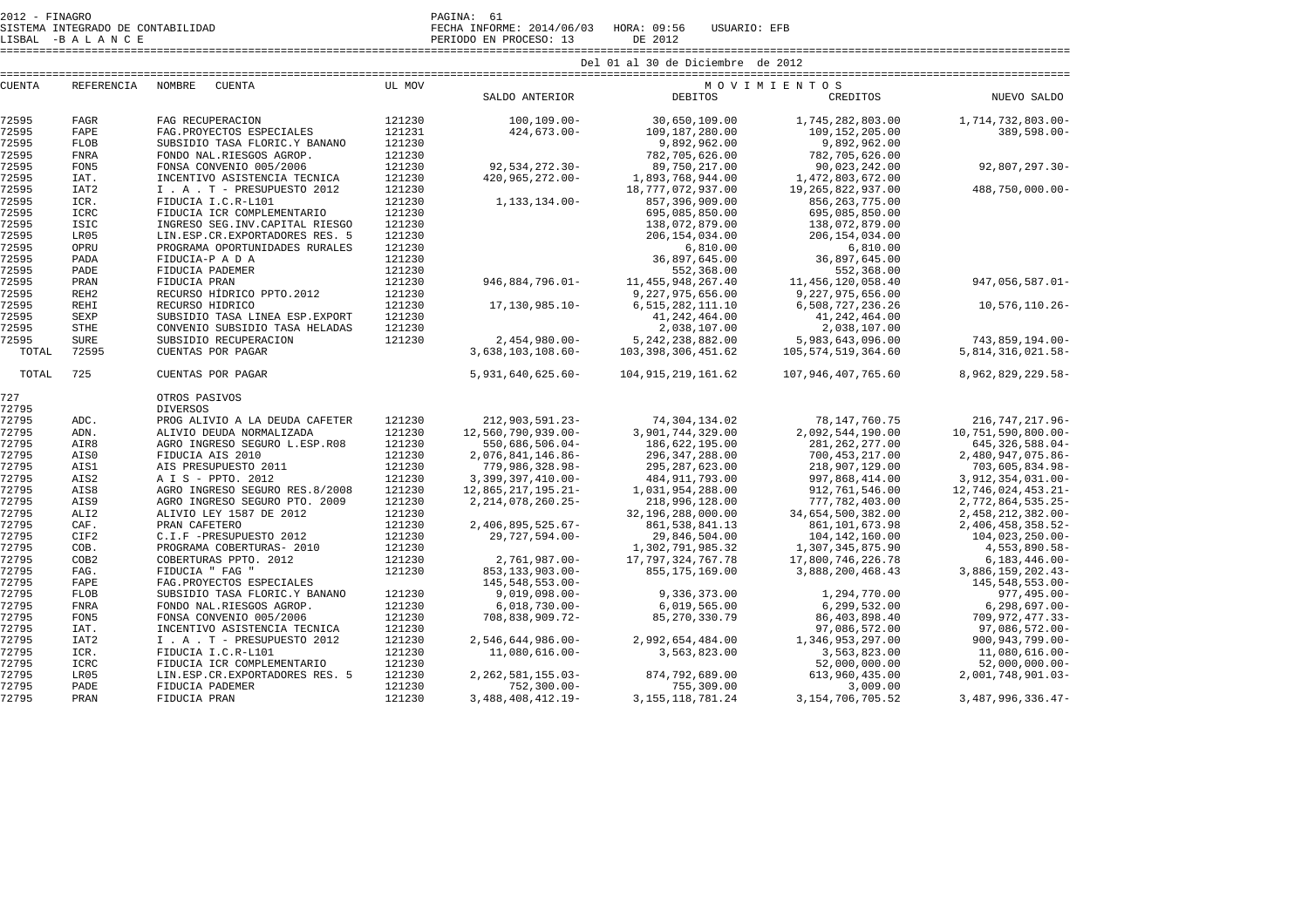73105 FAGR FAG RECUPERACION 121230 19,216,808,954.62-<br>73105 FAPE FAG.PROYECTOS ESPECIALES 21,013,659,978.05-

73105 FAPE FAG.PROYECTOS ESPECIALES 21,013,659,978.05- 21,013,659,978.05-

FLOB SUBSIDIO TASA FLORIC.Y BANANO

| SISTEMA INTEGRADO DE CONTABILIDAD<br>LISBAL -BALANCE |                   |                                     | FECHA INFORME: 2014/06/03<br>HORA: 09:56<br>USUARIO: EFB<br>PERIODO EN PROCESO: 13<br>DE 2012 |                        |                       |                        |                         |  |  |  |
|------------------------------------------------------|-------------------|-------------------------------------|-----------------------------------------------------------------------------------------------|------------------------|-----------------------|------------------------|-------------------------|--|--|--|
|                                                      |                   |                                     | Del 01 al 30 de Diciembre de 2012                                                             |                        |                       |                        |                         |  |  |  |
|                                                      |                   |                                     | MOVIMIENTOS                                                                                   |                        |                       |                        |                         |  |  |  |
| <b>CUENTA</b>                                        | <b>REFERENCIA</b> | <b>NOMBRE</b><br><b>CUENTA</b>      | UL MOV                                                                                        | SALDO ANTERIOR         | <b>DEBITOS</b>        | CREDITOS               | NUEVO SALDO             |  |  |  |
| 72795                                                | REH <sub>2</sub>  | RECURSO HÍDRICO PPTO.2012           | 121230                                                                                        | 923, 245, 374.00-      | 926, 938, 356.00      | 405,508,778.00         | $401.815.796.00 -$      |  |  |  |
| 72795                                                | <b>REHI</b>       | RECURSO HIDRICO                     | 121230                                                                                        | $904, 614, 851.00 -$   | 908, 233, 310.00      | 3,618,459.00           |                         |  |  |  |
| 72795                                                | <b>SEXP</b>       | SUBSIDIO TASA LINEA ESP. EXPORT     | 121230                                                                                        | $251,050,858.00 -$     | 27,019,735.00         | 26,185,798.00          | 250, 216, 921.00-       |  |  |  |
| 72795                                                | <b>STHE</b>       | CONVENIO SUBSIDIO TASA HELADAS      | 121230                                                                                        | 16, 257, 382.08-       | 856,299.00            | 26,695.70              | 15, 427, 778. 78-       |  |  |  |
| 72795                                                | <b>SURE</b>       | SUBSIDIO RECUPERACION               | 121230                                                                                        | 12, 236, 727, 315. 34- | 6, 290, 147, 222.00   | 5,830,167,147.00       | 11,776,747,240.34-      |  |  |  |
| TOTAL                                                | 72795             | <b>DIVERSOS</b>                     |                                                                                               | 61, 463, 208, 927. 60- | 74,813,839,322.28     | 76, 303, 542, 643.46   | 62, 952, 912, 248. 78-  |  |  |  |
| TOTAL                                                | 727               | OTROS PASIVOS                       |                                                                                               | 61, 463, 208, 927, 60- | 74,813,839,322.28     | 76, 303, 542, 643, 46  | 62, 952, 912, 248. 78-  |  |  |  |
| 728                                                  |                   | PASIVOS ESTIMADOS Y PROVISIONE      |                                                                                               |                        |                       |                        |                         |  |  |  |
| 72815                                                |                   | PROVISION IMPTO.RENTA Y OMPLE       |                                                                                               |                        |                       |                        |                         |  |  |  |
| 72815                                                | FAG.              | FIDUCIA " FAG "                     | 121230                                                                                        | 26,881,909,859.85-     | 10, 124, 021, 977.00  | 450,296,000.00         | 17, 208, 183, 882. 85-  |  |  |  |
| 72815                                                | <b>ISIC</b>       | INGRESO SEG. INV. CAPITAL RIESGO    | 121230                                                                                        | 1,009,930,495.03-      | 647,965,364.00        | 141,305,000.00         | 503, 270, 131.03-       |  |  |  |
| TOTAL                                                | 72815             | PROVISION IMPTO.RENTA Y OMPLE       |                                                                                               | 27,891,840,354.88-     | 10,771,987,341.00     | 591,601,000.00         | 17,711,454,013.88-      |  |  |  |
| 72895                                                |                   | <b>DIVERSOS</b>                     |                                                                                               |                        |                       |                        |                         |  |  |  |
| 72895                                                | FAG.              | FIDUCIA " FAG "                     | 121230                                                                                        | 276, 487, 976, 437.00- | 8, 493, 579, 791.40   | 9,017,615,936.00       | 277,012,012,581.60-     |  |  |  |
| 72895                                                | <b>FAGR</b>       | FAG RECUPERACION                    | 121230                                                                                        | 13,832,080,266.00-     | 150,726,609.00        |                        | 13,681,353,657.00-      |  |  |  |
| 72895                                                | FAPE              | FAG. PROYECTOS ESPECIALES           | 121230                                                                                        | $6,836,546,070.00 -$   | 310,963,677.00        |                        | $6, 525, 582, 393.00 -$ |  |  |  |
| 72895                                                | FEXP              | FONDO GRTIAS ESPECIAL EXPORTAD      | 121230                                                                                        | 33, 349, 912, 519, 00- | 120,677,710.00        |                        | 33, 229, 234, 809. 00-  |  |  |  |
| 72895                                                | PRAN              | FIDUCIA PRAN                        | 121230                                                                                        |                        |                       | 5,000,000.00           | $5,000,000.00$ -        |  |  |  |
| TOTAL                                                | 72895             | <b>DIVERSOS</b>                     |                                                                                               | 330, 506, 515, 292.00- | 9,075,947,787.40      | 9,022,615,936.00       | 330, 453, 183, 440. 60- |  |  |  |
| TOTAL                                                | 728               | PASIVOS ESTIMADOS Y PROVISIONE      |                                                                                               | 358, 398, 355, 646.88- | 19,847,935,128.40     | 9,614,216,936.00       | 348, 164, 637, 454. 48- |  |  |  |
| TOTAL                                                | 72                | PASIVO                              |                                                                                               | 425,793,205,200.08-    | 200, 224, 854, 862.30 | 194, 512, 028, 595, 06 | 420,080,378,932.84-     |  |  |  |
| 73                                                   |                   | BIENES FIDEICOMITIDOS               |                                                                                               |                        |                       |                        |                         |  |  |  |
| 731                                                  |                   | ACREEDORES FIDUCIARIOS              |                                                                                               |                        |                       |                        |                         |  |  |  |
| 73105                                                |                   | APORTES EN DINERO                   |                                                                                               |                        |                       |                        |                         |  |  |  |
| 73105                                                | ADC.              | PROG ALIVIO A LA DEUDA CAFETER      | 051031                                                                                        | 18, 362, 685, 306. 31- |                       |                        | 18, 362, 685, 306. 31-  |  |  |  |
| 73105                                                | ADN.              | ALIVIO DEUDA NORMALIZADA            | 121230                                                                                        | 22, 277, 555, 505.00-  | 2,070,096,402.00      | 22,447,788.00          | 20, 229, 906, 891.00-   |  |  |  |
| 73105                                                | AIR8              | AGRO INGRESO SEGURO L.ESP.R08       | 121230                                                                                        | 15,018,515,832.07-     | 281, 262, 277.00      |                        | 14,737,253,555.07-      |  |  |  |
| 73105                                                | AIS0              | FIDUCIA AIS 2010                    | 121230                                                                                        | 35, 210, 433, 998.00-  | 700, 453, 217.00      |                        | 34,509,980,781.00-      |  |  |  |
| 73105                                                | AIS1              | AIS PRESUPUESTO 2011                | 121230                                                                                        | 5,801,444,613.02-      | 212,867,574.00        | 6.039.555.00           | 5,594,616,594.02-       |  |  |  |
| 73105                                                | AIS2              | A I S - PPTO. 2012                  | 121230                                                                                        | 126, 358, 112, 733.00- | 19, 424, 705, 678.00  | 10,001,824,000.00      | 116,935,231,055.00-     |  |  |  |
| 73105                                                | AIS8              | AGRO INGRESO SEGURO RES.8/2008      | 121230                                                                                        | 47,023,302,580.00-     | 912,761,546.00        |                        | 46, 110, 541, 034.00-   |  |  |  |
| 73105                                                | AIS9              | AGRO INGRESO SEGURO PTO. 2009       | 121230                                                                                        | 34, 722, 811, 487. 71- | 777,782,403.00        |                        | 33, 945, 029, 084. 71-  |  |  |  |
| 73105                                                | ALI <sub>2</sub>  | ALIVIO LEY 1587 DE 2012             | 121230                                                                                        |                        | 34, 296, 669, 722.00  | 40,766,457,340.00      | $6,469,787,618.00 -$    |  |  |  |
| 73105                                                | CAF.              | PRAN CAFETERO                       | 121230                                                                                        | 7,071,808,676.57-      |                       | 1,455,000,000.00       | 8,526,808,676.57-       |  |  |  |
| 73105                                                | CIF.              | FIDUCIA " CIF "                     | 121230                                                                                        | 17, 265, 041, 859. 18- | 262, 296, 977.00      |                        | 17,002,744,882.18-      |  |  |  |
| 73105                                                | CIF2              | C.I.F -PRESUPUESTO 2012             | 121230                                                                                        | 27,883,592,531.00-     | 8, 222, 233, 555.00   | 7,334,455.00           | 19,668,693,431.00-      |  |  |  |
| 73105                                                | COB.              | PROGRAMA COBERTURAS- 2010           | 121230                                                                                        | 1,644,019,078.43-      | 49, 198, 681, 010. 97 | 47,555,098,586.29      | $436,653.75-$           |  |  |  |
| 73105                                                | COB2              | COBERTURAS PPTO, 2012               | 121230                                                                                        | 5,067,608,144.78-      | 3,857,558,244.39      | 62,705,598.76          | 1, 272, 755, 499. 15-   |  |  |  |
| 73105<br>73105                                       | CONS              | CIF CONSERVACION<br>FIDUCIA " FAG " | 050630<br>121230                                                                              | 1,290,014,546.60-      |                       |                        | 1,290,014,546.60-       |  |  |  |
| 73105                                                | FAG.<br>FAGC      |                                     |                                                                                               | 379,603,207,042.77-    |                       | 31, 461, 171, 000.00   | 411,064,378,042.77-     |  |  |  |
|                                                      |                   | FAG COMPLEMENTARIO                  | 121230                                                                                        | 2,376,006,758.23-      |                       | 28,000.00              | 2, 376, 034, 758. 23-   |  |  |  |
| 73105                                                | <b>FAGR</b>       | FAG RECUPERACION                    | 121230                                                                                        | 19, 216, 808, 954.62-  |                       | 1,701,030,928.00       | 20, 917, 839, 882.62-   |  |  |  |

73105 FEXP FONDO GRTIAS ESPECIAL EXPORTAD 150,000,000,000.00- 150,000,000,000.00-

21,013,659,978.05-

 $47,406,923.40-$ 

150,000,000,000.00-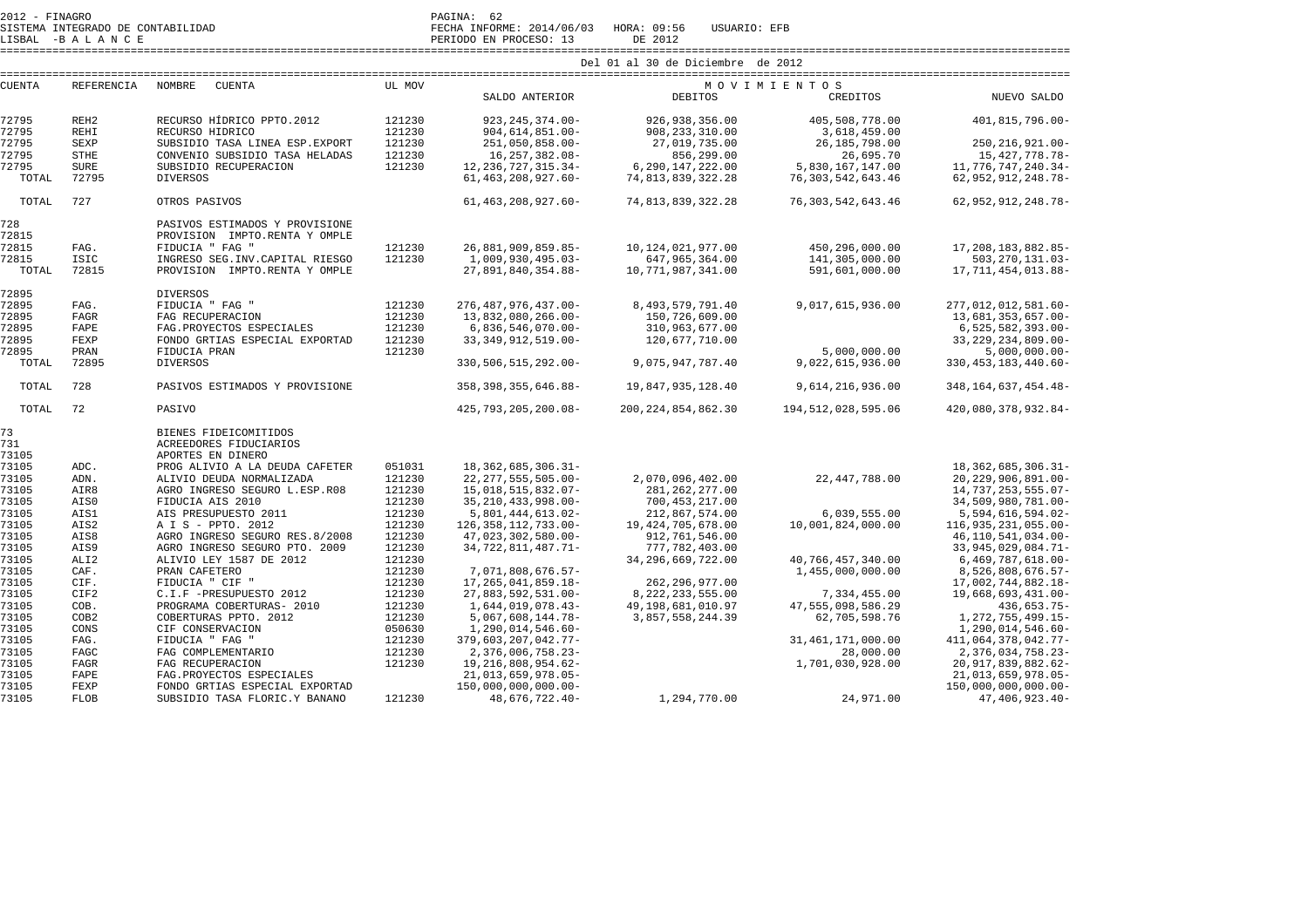LISBAL -B A L A N C E PERIODO EN PROCESO: 13 DE 2012

SISTEMA INTEGRADO DE CONTABILIDAD FECHA INFORME: 2014/06/03 HORA: 09:56 USUARIO: EFB

====================================================================================================================================================================

| <b>CUENTA</b> | REFERENCIA       | NOMBRE<br><b>CUENTA</b>                       | UL MOV           |                                      | MOVIMIENTOS        |                      |                                      |
|---------------|------------------|-----------------------------------------------|------------------|--------------------------------------|--------------------|----------------------|--------------------------------------|
|               |                  |                                               |                  | SALDO ANTERIOR                       | <b>DEBITOS</b>     | CREDITOS             | NUEVO SALDO                          |
| 73105         | <b>FNRA</b>      | FONDO NAL.RIESGOS AGROP.                      | 121230           | 499,056,219.78                       | 782,705,626.00     |                      | 1, 281, 761, 845. 78                 |
| 73105         | FON5             | FONSA CONVENIO 005/2006                       | 120731           | 23, 410, 827, 213. 74-               |                    |                      | 23, 410, 827, 213.74-                |
| 73105         | IAT.             | INCENTIVO ASISTENCIA TECNICA                  | 121230           | 18,751,274,124.00-                   | 1,450,154,877.00   |                      | 17, 301, 119, 247.00-                |
| 73105         | IAT <sub>2</sub> | I . A . T - PRESUPUESTO 2012                  | 121230           | 23,526,354,088.00-                   | 19,168,200,885.00  |                      | 4, 358, 153, 203.00-                 |
| 73105         | ICR.             | FIDUCIA I.C.R-L101                            | 121230           | 135, 310, 585, 590.89-               | 599,927,862.00     | 32,872,640.00        | 134, 743, 530, 368.89-               |
| 73105         | ICRC             | FIDUCIA ICR COMPLEMENTARIO                    | 121230           | 3, 451, 076, 789.93-                 | 648, 945, 297.00   | 1,300,000,000.00     | 4, 102, 131, 492. 93-                |
| 73105         | <b>INTE</b>      | INCENTIVO INNOVAC. TECNOLOGICA                | 040831           | 864,500,000.00-                      |                    |                      | 864,500,000.00-                      |
| 73105         | <b>ISIC</b>      | INGRESO SEG. INV. CAPITAL RIESGO              |                  | $60,000,000,000.00 -$                |                    |                      | $60,000,000,000.00 -$                |
| 73105         | LR05             | LIN.ESP.CR.EXPORTADORES RES. 5                | 121230           | 19, 230, 915, 934.86-                | 626,606,873.86     |                      | 18,604,309,061.00-                   |
| 73105         | OPRU             | PROGRAMA OPORTUNIDADES RURALES                |                  | $3,500,000,000.00 -$                 |                    |                      | $3,500,000,000.00 -$                 |
| 73105         | PADA             | FIDUCIA-P A D A                               | 121230           | 9,496,112,144.00-                    |                    | 1,589,405.00         | 9,497,701,549.00-                    |
| 73105         | PADE             | FIDUCIA PADEMER                               | 050630           | 8,119,916,801.00-                    |                    |                      | 8,119,916,801.00-                    |
| 73105         | PRAN             | FIDUCIA PRAN                                  | 121230           | 86, 166, 246, 748. 60-               | 11,455,000,000.00  |                      | 74, 711, 246, 748. 60-               |
| 73105         | REH <sub>2</sub> | RECURSO HÍDRICO PPTO.2012                     | 121230           | $20, 300, 000, 000.00 -$             | 9,115,547,891.00   |                      | 11, 184, 452, 109.00-                |
| 73105         | <b>REHI</b>      | RECURSO HIDRICO                               | 121230           | 18,653,560,576.00-                   | 6,387,267,601.00   | 111,980,156.00       | 12,378,273,131.00-                   |
| 73105         | SEXP             | SUBSIDIO TASA LINEA ESP. EXPORT               | 121230           | 6, 295, 882, 850. 38-                | 26,185,798.00      |                      | 6,269,697,052.38-                    |
| 73105         | <b>STHE</b>      | CONVENIO SUBSIDIO TASA HELADAS                | 121230           | 274,095,032.83-                      | 26,695.70          |                      | 274,068,337.13-                      |
| 73105         | <b>SURE</b>      | SUBSIDIO RECUPERACION                         | 121230           | 67, 654, 545, 793. 31-               | 3,700,841,313.00   | 24, 346, 817, 456.00 | 88,300,521,936.31-                   |
| TOTAL         | 73105            | APORTES EN DINERO                             |                  | 1, 441, 762, 143, 815. 50-           | 174,180,074,095.92 | 158,832,421,879.05   | 1,426,414,491,598.63-                |
| TOTAL         | 731              | ACREEDORES FIDUCIARIOS                        |                  | 1, 441, 762, 143, 815. 50-           | 174,180,074,095.92 | 158,832,421,879.05   | 1, 426, 414, 491, 598. 63-           |
| 734           |                  | SUPERAVIT                                     |                  |                                      |                    |                      |                                      |
| 73417         |                  | REVALORIZAC.BIENES FIDEICOMIT.                |                  |                                      |                    |                      |                                      |
| 73417         | FAG.             | FIDUCIA " FAG "                               |                  | 51,844,794,079.45-                   |                    |                      | 51,844,794,079.45-                   |
| TOTAL         | 73417            | REVALORIZAC.BIENES FIDEICOMIT.                |                  | 51,844,794,079.45-                   |                    |                      | 51,844,794,079.45-                   |
| 73421         |                  | DESVALORIZACIONES (DB)                        |                  |                                      |                    |                      |                                      |
| 73421         | ISIC             | INGRESO SEG. INV. CAPITAL RIESGO              | 121031           | 2,794,097,863.00                     |                    |                      | 2,794,097,863.00                     |
| TOTAL         | 73421            | DESVALORIZACIONES (DB)                        |                  | 2,794,097,863.00                     |                    |                      | 2,794,097,863.00                     |
| TOTAL         | 734              | SUPERAVIT                                     |                  | 49,050,696,216.45-                   |                    |                      | 49,050,696,216.45-                   |
| 735           |                  | RESULTADO DE EJERCICIOS ANTER                 |                  |                                      |                    |                      |                                      |
| 735           | ADC.             | PROG ALIVIO A LA DEUDA CAFETER                | 120131           | 12,867,138,083.72                    |                    |                      | 12,867,138,083.72                    |
| 735           | ADN.             | ALIVIO DEUDA NORMALIZADA                      | 120131           | 1,584,367,717.97                     |                    |                      | 1,584,367,717.97                     |
| 735           | AIR8             | AGRO INGRESO SEGURO L.ESP.R08                 | 120131           | 284,767,396.49-                      |                    |                      | 284, 767, 396.49-                    |
| 735           | AIS0             | FIDUCIA AIS 2010                              | 120131           | 7,389,452,837.27                     |                    |                      | 7,389,452,837.27                     |
| 735           | AIS1             | AIS PRESUPUESTO 2011                          | 120131           | 338,570,997.63                       |                    |                      | 338,570,997.63                       |
| 735           | AIS8             | AGRO INGRESO SEGURO RES.8/2008                | 120131           | 238,054,367.99                       |                    |                      | 238,054,367.99                       |
| 735           | AIS9             | AGRO INGRESO SEGURO PTO. 2009                 | 120131           | 273, 448, 634. 74                    |                    |                      | 273, 448, 634.74                     |
| 735           | CAF.             | PRAN CAFETERO                                 | 120131           | $565, 633, 396.11 -$                 |                    |                      | $565, 633, 396.11 -$                 |
| 735           | CIF.             | FIDUCIA " CIF "                               | 120131           | 6, 964, 129, 191. 17                 |                    |                      | 6,964,129,191.17                     |
| 735           | COB.             | PROGRAMA COBERTURAS- 2010                     | 121230           | 1,467,764,508.61                     |                    | 1,467,764,508.61     |                                      |
| 735           | CONS             | CIF CONSERVACION                              | 120131<br>120131 | 21,069,387.47-                       |                    |                      | $21,069,387.47-$                     |
| 735           | FAG.             | FIDUCIA " FAG "                               | 120131           | 2,966,400,528.24-                    |                    |                      | 2,966,400,528.24-                    |
| 735           | FAGC<br>FAGR     | FAG COMPLEMENTARIO                            |                  | 3, 213, 850, 079. 43-                |                    |                      | 3, 213, 850, 079. 43-                |
| 735<br>735    | FAPE             | FAG RECUPERACION<br>FAG. PROYECTOS ESPECIALES | 120131<br>121231 | 2,340,805,289.93<br>3,594,314,665.53 |                    |                      | 2,340,805,289.93<br>3,594,314,665.53 |
| 735           | FEXP             | FONDO GRTIAS ESPECIAL EXPORTAD                | 120131           | 78,901,357,173.38                    |                    |                      | 78,901,357,173.38                    |
| 735           | <b>FLOB</b>      | SUBSIDIO TASA FLORIC.Y BANANO                 | 120131           | 88, 339, 339. 32-                    | 1,467              |                      | 88, 339, 339.32-                     |
|               |                  |                                               |                  |                                      |                    |                      |                                      |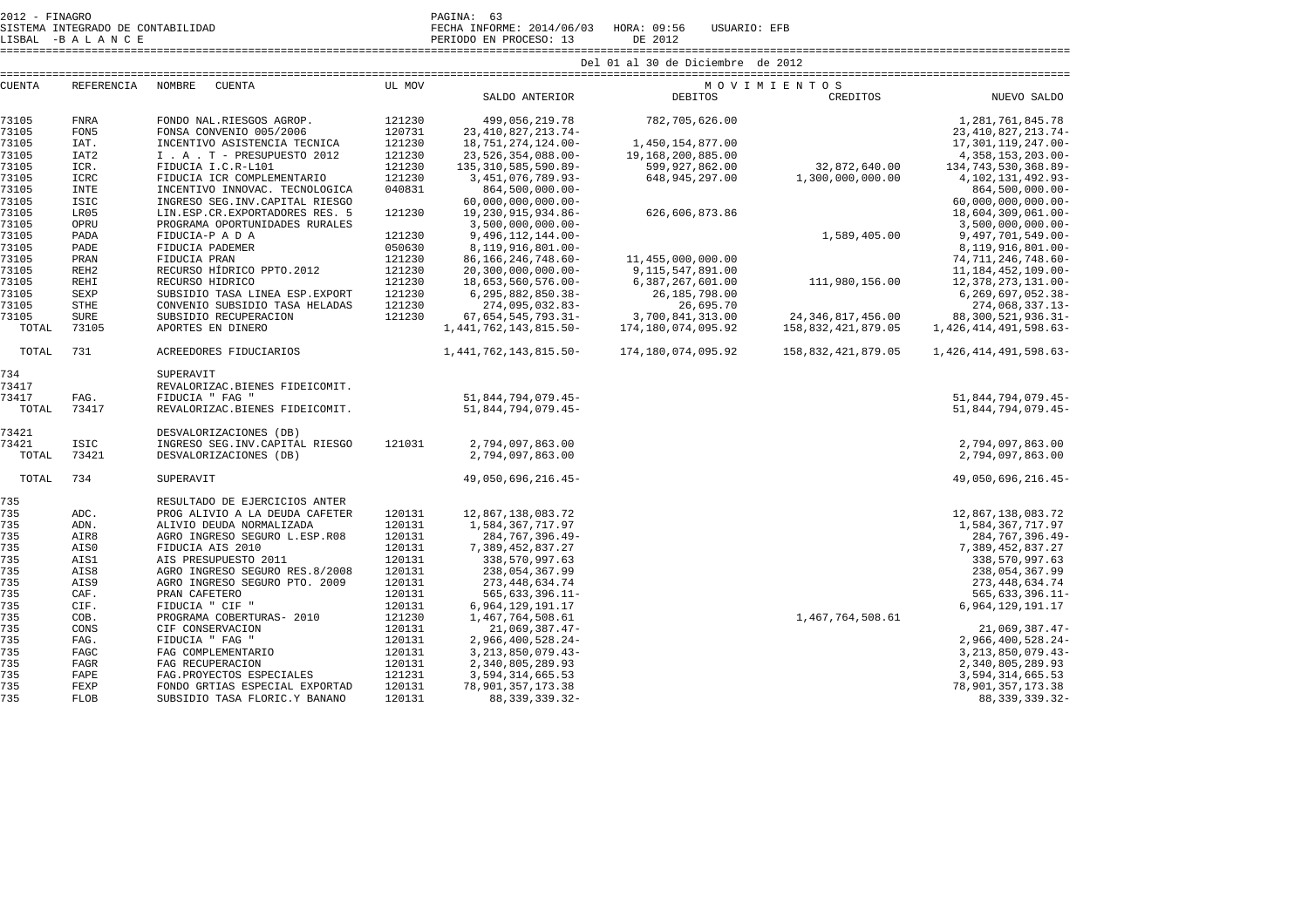2012 - FINAGRO<br>2012 - SISTEMA INTEGRADO DE CONTABILIDAD SISTEMA INTEGRADO DE CONTABILIDAD FECHA INFORME: 2014/06/03 HORA: 09:56 USUARIO: EFB

LISBAL -B A L A N C E PERIODO EN PROCESO: 13 DE 2012

====================================================================================================================================================================

| <b>CUENTA</b> | <b>REFERENCIA</b> | NOMBRE<br><b>CUENTA</b>                       | UL MOV           |                                         |                   | MOVIMIENTOS       |                                      |
|---------------|-------------------|-----------------------------------------------|------------------|-----------------------------------------|-------------------|-------------------|--------------------------------------|
|               |                   |                                               |                  | SALDO ANTERIOR                          | <b>DEBITOS</b>    | CREDITOS          | NUEVO SALDO                          |
| 735           | <b>FNRA</b>       | FONDO NAL.RIESGOS AGROP.                      | 120131           | 22,974,205,604.10-                      |                   |                   | 22,974,205,604.10-                   |
| 735           | FON <sub>5</sub>  | FONSA CONVENIO 005/2006                       | 120131           | 11,723,659,107.05                       |                   |                   | 11,723,659,107.05                    |
| 735           | IAT.              | INCENTIVO ASISTENCIA TECNICA                  | 120131           | 2, 333, 550, 597.58                     |                   |                   | 2,333,550,597.58                     |
| 735           | ICR.              | FIDUCIA I.C.R-L101                            | 120131           | 16,602,128,714.12                       |                   |                   | 16,602,128,714.12                    |
| 735           | ICRC              | FIDUCIA ICR COMPLEMENTARIO                    | 120731           | 729,560,957.59                          |                   |                   | 729,560,957.59                       |
| 735           | <b>INTE</b>       | INCENTIVO INNOVAC. TECNOLOGICA                | 120131           | 12,964,339.43-                          |                   |                   | 12,964,339.43-                       |
| 735           | <b>ISIC</b>       | INGRESO SEG. INV. CAPITAL RIESGO              | 120131           | 8,420,163,634.84-                       |                   |                   | 8,420,163,634.84-                    |
| 735           | LR05              | LIN.ESP.CR.EXPORTADORES RES. 5                | 120131           | 78,656,087.25                           |                   | 12,646,438.86     | 66,009,648.39                        |
| 735           | OPRU              | PROGRAMA OPORTUNIDADES RURALES                | 120131           | 173, 429, 422.34                        |                   |                   | 173, 429, 422.34                     |
| 735           | PADA              | FIDUCIA-P A D A                               | 120131           | 369,654,275.63                          |                   |                   | 369,654,275.63                       |
| 735           | PADE              | FIDUCIA PADEMER                               | 120131           | 677, 731, 679. 71                       |                   |                   | 677, 731, 679. 71                    |
| 735           | PRAN              | FIDUCIA PRAN                                  | 120131           | 30, 339, 177, 198.99                    | .10               |                   | 30, 339, 177, 199.09                 |
| 735           | <b>REHI</b>       | RECURSO HIDRICO                               | 120131           | 2,087,121,153.29                        |                   |                   | 2,087,121,153.29                     |
| 735           | <b>SEXP</b>       | SUBSIDIO TASA LINEA ESP. EXPORT               | 120131           | 100,784,337.28-                         |                   |                   | 100,784,337.28-                      |
| 735           | <b>STHE</b>       | CONVENIO SUBSIDIO TASA HELADAS                | 120131           | 2,946,802.96-                           |                   |                   | 2,946,802.96-                        |
| 735           | <b>SURE</b>       | SUBSIDIO RECUPERACION                         | 121130           | 2,863,209,749.71                        |                   |                   | 2,863,209,749.71                     |
| TOTAL         | 735               | RESULTADO DE EJERCICIOS ANTER                 |                  | 145, 286, 157, 565. 53                  | .10               | 1,480,410,947.47  | 143,805,746,618.16                   |
| 736           |                   | RESULTADOS DEL EJERCICIO                      |                  |                                         |                   |                   |                                      |
| 736           | ADC.              | PROG ALIVIO A LA DEUDA CAFETER                | 121230           | 1,593,451,665.68-                       | 475, 218, 171.84  |                   | 1, 118, 233, 493. 84-                |
| 736           | ADN.              | ALIVIO DEUDA NORMALIZADA                      | 121230           | 476, 378, 911.07                        |                   | 73, 226, 285.04   | 403, 152, 626.03                     |
| 736           | AIR8              | AGRO INGRESO SEGURO L.ESP.R08                 | 121230           | $9, 153, 554.20 -$                      | 34, 317, 530.66   |                   | 25, 163, 976. 46                     |
| 736           | AIS0              | FIDUCIA AIS 2010                              | 121230           | 329,023,806.85-                         | 388, 241, 573. 31 |                   | 59, 217, 766.46                      |
| 736           | AIS1              | AIS PRESUPUESTO 2011                          | 121230           | 689,849,461.13                          |                   | 19,087,313.00     | 670, 762, 148.13                     |
| 736           | AIS2              | A I S - PPTO. 2012                            | 121230           | 2,422,899,757.49                        | 1,240,679,878.76  |                   | 3,663,579,636.25                     |
| 736           | AIS8              | AGRO INGRESO SEGURO RES.8/2008                | 121230           | 117, 212, 295.95                        | 161,056,069.78    |                   | 278, 268, 365. 73                    |
| 736           | AIS9              | AGRO INGRESO SEGURO PTO. 2009                 | 121230           | 26,877,447.99                           |                   | 6,897,002.58      | 19,980,445.41                        |
| 736           | ALI <sub>2</sub>  | ALIVIO LEY 1587 DE 2012                       | 121230           |                                         | 1,087,661,173.44  |                   | 1,087,661,173.44                     |
| 736           | CAF.              | PRAN CAFETERO                                 | 121230           | 1,764,431,751.48-                       | 738,819,661.14    |                   | 1,025,612,090.34-                    |
| 736           | CIF.              | FIDUCIA " CIF "                               | 121230           | 172, 133, 371. 73                       | 19,850,208.21     |                   | 191,983,579.94                       |
| 736           | CIF2              | C.I.F -PRESUPUESTO 2012                       | 121230           | 675,099,450.27                          | 5,684,084.56      |                   | 680, 783, 534.83                     |
| 736           | COB.              | PROGRAMA COBERTURAS- 2010                     | 121230           | 73,158,124.22-                          | 73, 158, 124. 22  |                   |                                      |
| 736           | COB <sub>2</sub>  | COBERTURAS PPTO. 2012                         | 121230           | 936,696,793.92                          | 34,496,280.30     |                   | 971, 193, 074. 22                    |
| 736<br>736    | CONS              | CIF CONSERVACION                              | 121230           | 466,716.70                              | 13, 475, 737. 28  |                   | 13,942,453.98                        |
| 736           | FAG.              | FIDUCIA " FAG "                               | 121230           | $6,613,957,512.53-$                     |                   | 925, 228, 375.09  | 7,539,185,887.62-                    |
| 736           | FAGC              | FAG COMPLEMENTARIO                            | 121230           | 283, 778, 774. 48-                      |                   | 21,802,724.52     | $305, 581, 499.00 -$                 |
| 736           | FAGR<br>FAPE      | FAG RECUPERACION<br>FAG. PROYECTOS ESPECIALES | 121230<br>121230 | 3,628,061,264.78<br>3, 274, 322, 371.45 | 1,402,223,578.70  | 328,024,934.22    | 5,030,284,843.48<br>2,946,297,437.23 |
| 736           | FEXP              | FONDO GRTIAS ESPECIAL EXPORTAD                | 121230           | 63, 777, 399, 718.82-                   |                   | 1,179,012,869.40  | 64, 956, 412, 588. 22-               |
| 736           | <b>FLOB</b>       | SUBSIDIO TASA FLORIC.Y BANANO                 | 121230           | 1,827,018.52                            | 11,098.74         |                   | 1,838,117.26                         |
| 736           | <b>FNRA</b>       | FONDO NAL.RIESGOS AGROP.                      | 121230           | 1, 415, 576, 174. 44-                   |                   | 108, 356, 569.92  | 1,523,932,744.36-                    |
| 736           | FON5              | FONSA CONVENIO 005/2006                       | 121230           | 4,456,666,935.40                        | 281,539,084.23    |                   | 4,738,206,019.63                     |
| 736           | IAT.              | INCENTIVO ASISTENCIA TECNICA                  | 121230           | 1,239,691,042.64                        |                   | 275,878,068.74    | 963, 812, 973.90                     |
| 736           | IAT2              | I . A . T - PRESUPUESTO 2012                  | 121230           | 1,151,231,379.00                        | 1,362,108,236.00  |                   | 2,513,339,615.00                     |
| 736           | ICR.              | FIDUCIA I.C.R-L101                            | 121230           | 6,510,830,239.40                        |                   | 303, 132, 033.88  | 6,207,698,205.52                     |
| 736           | ICRC              | FIDUCIA ICR COMPLEMENTARIO                    | 121230           | 132,016,869.84                          | 84,885,530.02     |                   | 216,902,399.86                       |
| 736           | <b>INTE</b>       | INCENTIVO INNOVAC. TECNOLOGICA                | 121230           | $100.378.37-$                           |                   | 4,409,085.16      | 4,509,463.53-                        |
| 736           | ISIC              | INGRESO SEG. INV. CAPITAL RIESGO              | 121230           | 1, 277, 136, 821. 15-                   |                   | 308, 175, 759. 74 | 1,585,312,580.89-                    |
| 736           | LR05              | LIN.ESP.CR.EXPORTADORES RES. 5                | 121230           | 171, 227, 806.54                        |                   | 96,046,112.65     | 75, 181, 693.89                      |
| 736           | OPRU              | PROGRAMA OPORTUNIDADES RURALES                | 121230           | 11.88                                   | 49.60             |                   | 61.48                                |
| 736           | PADA              | FIDUCIA-P A D A                               | 121230           | 31, 436, 942. 19-                       | 241,028.09        |                   | 31, 195, 914. 10-                    |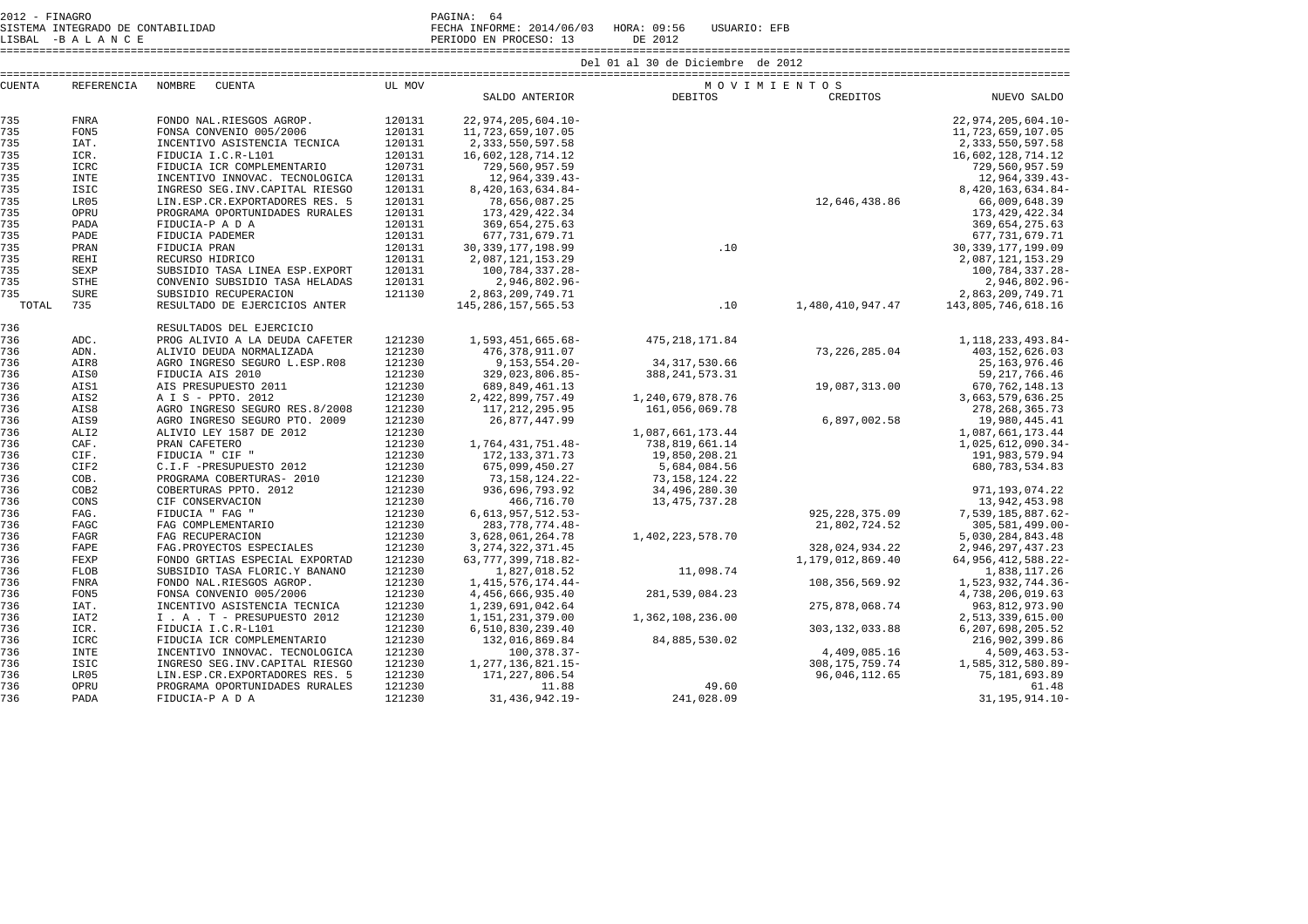| 2012 - FINAGRO |                   |                                    | PAGINA: 65 |                                             |                                   |                                   |                                         |  |  |
|----------------|-------------------|------------------------------------|------------|---------------------------------------------|-----------------------------------|-----------------------------------|-----------------------------------------|--|--|
|                |                   |                                    |            |                                             |                                   |                                   |                                         |  |  |
|                |                   |                                    |            |                                             | Del 01 al 30 de Diciembre de 2012 |                                   |                                         |  |  |
| <b>CUENTA</b>  | <b>REFERENCIA</b> | NOMBRE<br><b>CUENTA</b>            | UL MOV     |                                             | MOVIMIENTOS                       |                                   |                                         |  |  |
|                |                   |                                    |            | SALDO ANTERIOR                              | <b>DEBITOS</b>                    | CREDITOS                          | NUEVO SALDO                             |  |  |
| 736            | PADE              | FIDUCIA PADEMER                    | 121230     | 5,070,400.99                                | 4,016.83                          |                                   | 5,074,417.82                            |  |  |
| 736            | PRAN              | FIDUCIA PRAN                       | 121230     | 4,618,085,520.43                            | 3,796,672,088.01                  |                                   | 8, 414, 757, 608.44                     |  |  |
| 736            | REH <sub>2</sub>  | RECURSO HÍDRICO PPTO.2012          | 121230     | 2, 424, 393, 977.97                         | 303, 124, 553. 22                 |                                   | 2,727,518,531.19                        |  |  |
| 736            | <b>REHI</b>       | RECURSO HIDRICO                    | 121230     | 5,904,685,768.92                            | 95,528,632.43                     |                                   | 6,000,214,401.35                        |  |  |
| 736            | <b>SEXP</b>       | SUBSIDIO TASA LINEA ESP. EXPORT    | 121230     | 70,704,092.66                               |                                   | 15,872,477.87                     | 54,831,614.79                           |  |  |
| 736            | <b>STHE</b>       | CONVENIO SUBSIDIO TASA HELADAS     | 121230     | 694,567.31                                  | 13,461.19                         |                                   | 708,028.50                              |  |  |
| 736            | <b>SURE</b>       | SUBSIDIO RECUPERACION              | 121230     | 2,569,670,033.21                            | 2, 118, 796, 456.01               |                                   | 4,688,466,489.22                        |  |  |
| TOTAL          | 736               | RESULTADOS DEL EJERCICIO           |            | 35, 491, 811, 717. 22-                      | 13,717,806,306.57                 | 3,665,149,611.81                  | 25, 439, 155, 022. 46-                  |  |  |
| TOTAL          | 73                | BIENES FIDEICOMITIDOS              |            | 1,381,018,494,183.64-                       | 187,897,880,402.59                | 163, 977, 982, 438.33             | 1, 357, 098, 596, 219. 38-              |  |  |
| 74             |                   | INGRESOS                           |            |                                             |                                   |                                   |                                         |  |  |
| 741            |                   | OPERACIONALES                      |            |                                             |                                   |                                   |                                         |  |  |
| 74105          |                   | <b>INTERESES</b>                   |            |                                             |                                   |                                   |                                         |  |  |
| 74105          | ADC.              | PROG ALIVIO A LA DEUDA CAFETER     | 121231     | 877,995,353.05-                             | 33, 357, 755.00                   | 72,108,288.64                     | 916, 745, 886.69-                       |  |  |
| 74105          | ADN.              | ALIVIO DEUDA NORMALIZADA           | 121231     | $622, 642, 520.41 -$                        |                                   | 3,280,525.59                      | $625.923.046.00 -$                      |  |  |
| 74105          | AIR8              | AGRO INGRESO SEGURO L.ESP.R08      | 121231     | 189, 915, 314. 97-                          |                                   | 15,585,079.83                     | $205, 500, 394.80 -$                    |  |  |
| 74105          | AIS0              | FIDUCIA AIS 2010                   | 121231     | 210,788,089.76-                             |                                   | 32,917,450.22                     | 243, 705, 539.98-                       |  |  |
| 74105          | AIS1              | AIS PRESUPUESTO 2011               | 121231     | 299, 193, 202.00-                           |                                   | 5,458,968.00                      | $304,652,170.00 -$                      |  |  |
| 74105          | AIS2              | A I S - PPTO. 2012                 | 121231     | 1,730,642,320.00-                           |                                   | 107,225,762.00                    | 1,837,868,082.00-                       |  |  |
| 74105          | AIS8              | AGRO INGRESO SEGURO RES.8/2008     | 121231     | 180, 346, 058. 26-                          |                                   | 46,021,942.59                     | $226, 368, 000.85 -$                    |  |  |
| 74105          | AIS9              | AGRO INGRESO SEGURO PTO. 2009      | 121231     | 112,623,765.91-                             |                                   | 8,774,376.70                      | 121, 398, 142.61-                       |  |  |
| 74105          | ALI <sub>2</sub>  | ALIVIO LEY 1587 DE 2012            | 121231     |                                             |                                   | 39, 383, 684.56                   | 39, 383, 684.56-                        |  |  |
| 74105          | CAF.              | PRAN CAFETERO                      | 121231     | 2, 943, 513, 196. 12-                       | 273,919,498.00                    | 405, 407, 998.73                  | 3,075,001,696.85-                       |  |  |
| 74105          | CIF.              | FIDUCIA " CIF "                    | 121231     | 180, 426, 477.00-                           |                                   | 14,381,486.00                     | 194,807,963.00-                         |  |  |
| 74105          | CIF2              | C.I.F -PRESUPUESTO 2012            | 121231     | 146,686,201.00-                             |                                   | 59,983,919.00                     | $206,670,120.00 -$                      |  |  |
| 74105          | COB.              | PROGRAMA COBERTURAS- 2010          | 121230     | $106, 122, 654.20 -$                        | 108,875,876.31                    | 2,753,222.11                      |                                         |  |  |
| 74105          | COB2              | COBERTURAS PPTO. 2012              | 121231     | $464,893,502.61-$                           |                                   | 18, 494, 447.68                   | 483, 387, 950. 29-                      |  |  |
| 74105          | CONS              | CIF CONSERVACION                   | 121231     | $5,858,861.07 -$                            |                                   | 420, 442.57                       | $6, 279, 303.64 -$                      |  |  |
| 74105          | FAG.              | FIDUCIA " FAG "                    | 121231     | 1,679,401,443.85-                           |                                   | 242, 377, 010.09                  | 1,921,778,453.94-                       |  |  |
| 74105          | FAGR              | FAG RECUPERACION                   | 121231     | 316,703,564.00-                             |                                   | 9,944,206.57                      | 326, 647, 770. 57-                      |  |  |
| 74105          | FAPE              | FAG. PROYECTOS ESPECIALES          | 121231     | 214,536,384.82-                             |                                   | 22,572,864.17                     | 237,109,248.99-                         |  |  |
| 74105          | FEXP              | FONDO GRTIAS ESPECIAL EXPORTAD     | 121231     | 721,871,281.71-                             |                                   | 17,577,259.84                     | 739, 448, 541.55-                       |  |  |
| 74105          | <b>FLOB</b>       | SUBSIDIO TASA FLORIC.Y BANANO      | 121231     | 11, 183, 370.01-                            |                                   | 613, 399.26                       | 11,796,769.27-                          |  |  |
| 74105          | <b>FNRA</b>       | FONDO NAL.RIESGOS AGROP.           | 121231     | 94, 374, 809. 82-                           |                                   | 2,640,429.44                      | 97,015,239.26-                          |  |  |
| 74105          | FON5              | FONSA CONVENIO 005/2006            | 121231     | 98, 351, 777. 20-                           | 69,565,692.00                     | 66,650,505.80                     | $95,436,591.00 -$                       |  |  |
| 74105          | IAT.              | INCENTIVO ASISTENCIA TECNICA       | 121231     | 569, 713, 685.86-                           |                                   | 16,292,745.97                     | 586,006,431.83-                         |  |  |
| 74105          | IAT <sub>2</sub>  | I . A . T - PRESUPUESTO 2012       | 121231     | $163, 962, 547.00 -$                        |                                   | 91,224,669.00                     | 255, 187, 216.00-                       |  |  |
| 74105          | ICR.              | FIDUCIA I.C.R- LEY 101             | 121231     | $3,527,000,640.06 -$                        |                                   | 154,961,789.56                    | 3,681,962,429.62-                       |  |  |
| 74105          | <b>ISIC</b>       | INGRESO SEG. INV. CAPITAL RIESGO   | 121231     | $93, 242, 543.00 -$                         |                                   | 2,571,037.00                      | 95,813,580.00-                          |  |  |
| 74105          | LR05              | LIN.ESP.CR.EXPORTADORES RES. 5     | 121231     | $87,326,669.00 -$                           |                                   | 10,281,917.00                     | $97,608,586.00 -$                       |  |  |
| 74105          | OPRU              | PROGRAMA OPORTUNIDADES RURALES     | 121231     | 78,664.12-                                  |                                   | 6,760.40                          | 85, 424.52-                             |  |  |
| 74105          | PADA              | FIDUCIA-P A D A                    | 121231     | 400,879,875.63-                             |                                   | 39, 415, 717.91                   | 440, 295, 593.54-                       |  |  |
| 74105          | PADE              | FIDUCIA PADEMER                    | 121231     | $7,042,659.94-$                             |                                   | 592,861.17                        | 7,635,521.11-                           |  |  |
| 74105          | PRAN              | FIDUCIA PRAN                       | 121231     | $6,700,436,528.97-$                         | 311,788,954.00                    | 367, 933, 650.12                  | 6,756,581,225.09-                       |  |  |
| 74105          | REH <sub>2</sub>  | RECURSO HÍDRICO PPTO.2012          | 121231     | 244,658,119.23-                             |                                   | 74, 217, 639. 73                  | 318,875,758.96-                         |  |  |
| 74105          | REHI              | RECURSO HIDRICO                    | 121231     | 474,764,044.32-                             |                                   | 5,763,120.19                      | 480, 527, 164. 51-                      |  |  |
| 74105          | SEXP              | SUBSIDIO TASA LINEA ESP. EXPORT    | 121231     | 136,000,775.18-                             |                                   | 14,754,274.08                     | 150, 755, 049. 26-                      |  |  |
|                | <b>STHE</b>       | CONVENIO SUBSIDIO TASA HELADAS     |            |                                             |                                   |                                   |                                         |  |  |
| 74105<br>74105 |                   |                                    | 121231     | 17, 342, 013.35-                            |                                   | 1,256,287.81                      | 18,598,301.16-                          |  |  |
| TOTAL          | SURE<br>74105     | SUBSIDIO RECUPERACION<br>INTERESES | 121231     | 1,933,192,552.82-<br>25, 563, 711, 466. 25- | 797,507,775.31                    | 56,520,509.61<br>2,030,366,248.94 | 1,989,713,062.43-<br>26,796,569,939.88- |  |  |
|                |                   |                                    |            |                                             |                                   |                                   |                                         |  |  |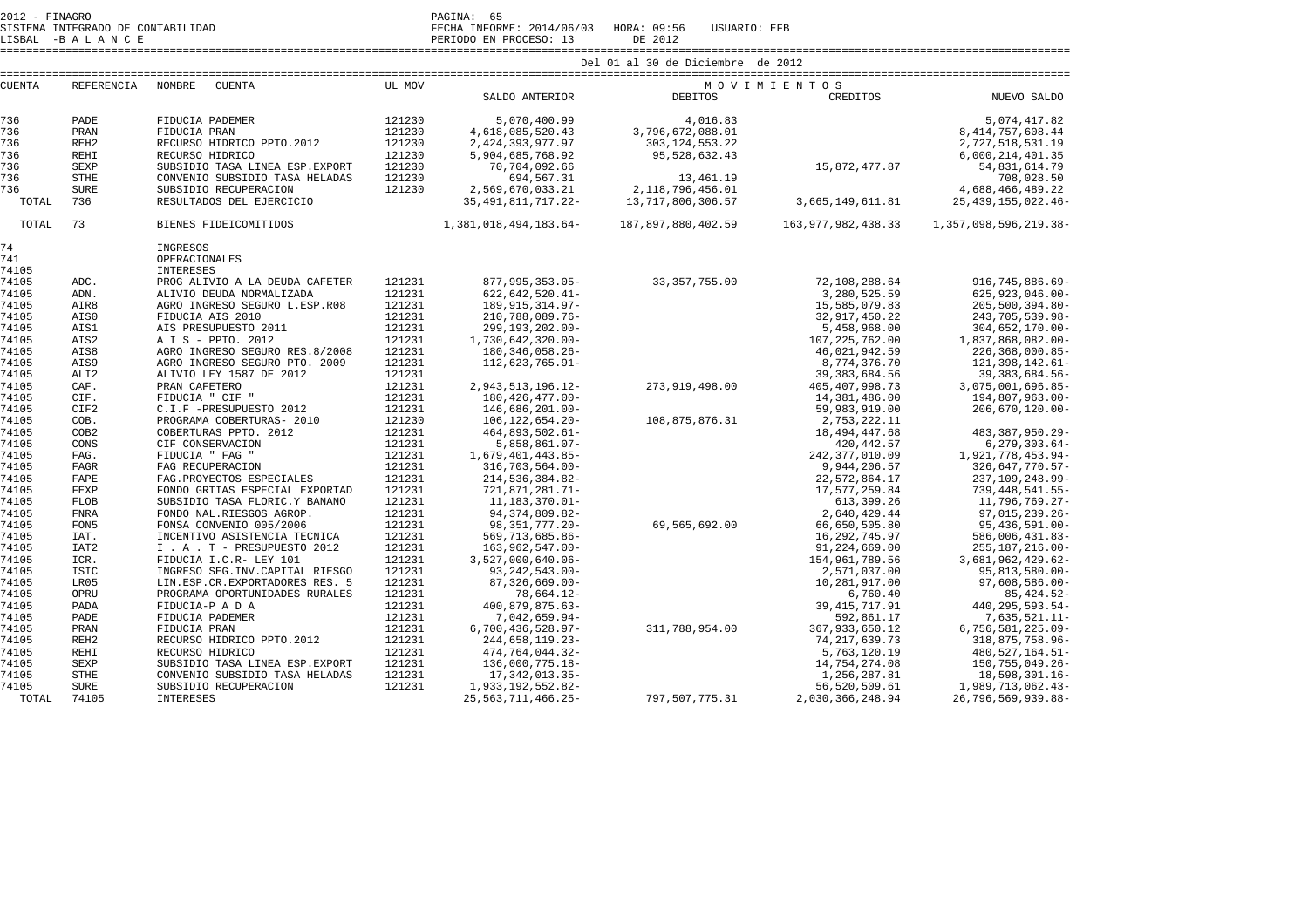SISTEMA INTEGRADO DE CONTABILIDAD FECHA INFORME: 2014/06/03 HORA: 09:56 USUARIO: EFB

LISBAL -B A L A N C E PERIODO EN PROCESO: 13 DE 2012

|               |             |                                  | Del 01 al 30 de Diciembre de 2012 |                         |                 |                     |                        |  |  |
|---------------|-------------|----------------------------------|-----------------------------------|-------------------------|-----------------|---------------------|------------------------|--|--|
| <b>CUENTA</b> | REFERENCIA  | NOMBRE<br><b>CUENTA</b>          | UL MOV<br>MOVIMIENTOS             |                         |                 |                     |                        |  |  |
|               |             |                                  |                                   | SALDO ANTERIOR          | <b>DEBITOS</b>  | CREDITOS            | NUEVO SALDO            |  |  |
| 74108         |             | UTIL.V/CION INV.TIT.DEUDA        |                                   |                         |                 |                     |                        |  |  |
| 74108         | ADN.        | ALIVIO DEUDA NORMALIZADA         | 121231                            | 2,610,090,845.70-       | 5,656,144.57    | 177, 777, 502.87    | 2,782,212,204.00-      |  |  |
| 74108         | AIR8        | AGRO INGRESO SEGURO L.ESP.R08    | 121231                            | 741,674,024.41-         | 6,150,793.87    | 72,690,808.38       | 808, 214, 038.92-      |  |  |
| 74108         | AIS0        | FIDUCIA AIS 2010                 | 121231                            | 1,644,510,566.09-       | 13,951,210.34   | 149,799,420.81      | 1,780,358,776.56-      |  |  |
| 74108         | AIS1        | AIS PRESUPUESTO 2011             | 121231                            | 383,530,967.87-         |                 | 20,555,846.01       | 404,086,813.88-        |  |  |
| 74108         | AIS2        | A I S - PPTO. 2012               | 121231                            | $2, 285, 153, 009.51 -$ | 61,501,377.98   | 657, 461, 654.22    | 2,881,113,285.75-      |  |  |
| 74108         | AIS8        | AGRO INGRESO SEGURO RES.8/2008   | 121231                            | 3, 496, 972, 477. 37-   | 13,614,370.44   | 286,045,259.60      | 3,769,403,366.53-      |  |  |
| 74108         | AIS9        | AGRO INGRESO SEGURO PTO. 2009    | 121231                            | 2,309,235,032.84-       | 3,787,863.17    | 190, 221, 243.45    | 2,495,668,413.12-      |  |  |
| 74108         | CAF.        | PRAN CAFETERO                    | 121231                            | 384,062,250.12-         | 2,858,438.98    | 49,673,714.75       | 430,877,525.89-        |  |  |
| 74108         | CIF.        | FIDUCIA " CIF "                  | 121231                            | 698,288,304.60-         | .38             | 35,724,429.30       | 734,012,733.52-        |  |  |
| 74108         | CIF2        | C.I.F -PRESUPUESTO 2012          | 121231                            | 326, 450, 403.86-       |                 | 77,188,331.44       | 403,638,735.30-        |  |  |
| 74108         | CONS        | CIF CONSERVACION                 | 121231                            | 72,723,861.99-          | 21,876.03       | 7,151,448.18        | 79,853,434.14-         |  |  |
| 74108         | FAG.        | FIDUCIA " FAG "                  | 121231                            | 35, 847, 270, 992. 93-  | 232,838,853.19  | 4, 163, 951, 953.86 | 39,778,384,093.60-     |  |  |
| 74108         | FAGC        | FAG COMPLEMENTARIO               | 121231                            | $316, 507, 043.44 -$    | 2,458,112.80    | 36,861,291.33       | 350, 910, 221.97-      |  |  |
| 74108         | <b>FAGR</b> | FAG RECUPERACION                 | 121231                            | 1,044,569,331.71-       | 6,531,263.25    | 159,002,763.97      | 1,197,040,832.43-      |  |  |
| 74108         | FAPE        | FAG. PROYECTOS ESPECIALES        | 121231                            | 975, 581, 225. 79-      | 4,102,305.19    | 99, 951, 592.55     | 1,071,430,513.15-      |  |  |
| 74108         | FEXP        | FONDO GRTIAS ESPECIAL EXPORTAD   | 121231                            | 8,067,228,087.96-       | 74, 232, 259.55 | 1,055,329,468.11    | 9,048,325,296.52-      |  |  |
| 74108         | <b>FNRA</b> | FONDO NAL.RIESGOS AGROP.         | 121231                            | 1, 444, 361, 756. 15-   | .28             | 115, 331, 913. 25   | 1,559,693,669.12-      |  |  |
| 74108         | IAT.        | INCENTIVO ASISTENCIA TECNICA     | 121231                            | 446,726,581.24-         | 547, 477. 70    | 60,491,022.47       | $506,670,126.01 -$     |  |  |
| 74108         | ICR.        | FIDUCIA I.C.R-L101               | 121231                            | 649,857,135.75-         | 23, 924, 239.39 | 437, 426, 280. 72   | 1,063,359,177.08-      |  |  |
| 74108         | ICRC        | FIDUCIA ICR COMPLEMENTARIO       | 121231                            | 325, 348, 506. 38-      | 1,057,904.04    | 14,497,489.17       | 338,788,091.51-        |  |  |
| 74108         | <b>INTE</b> | INCENTIVO INNOVAC. TECNOLOGICA   | 121231                            | 47,949,753.20-          |                 | 4,409,085.16        | 52, 358, 838.36-       |  |  |
| 74108         | ISIC        | INGRESO SEG. INV. CAPITAL RIESGO | 121231                            | 1,836,307,043.22-       | 7,165,291.39    | 199, 233, 887.60    | 2,028,375,639.43-      |  |  |
| 74108         | LR05        | LIN.ESP.CR.EXPORTADORES RES. 5   | 121231                            | 1, 314, 857, 438. 23-   |                 | 91,906,628.03       | 1,406,764,066.26-      |  |  |
| 74108         | PRAN        | FIDUCIA PRAN                     | 121231                            | 1, 175, 354, 002.09-    | 4,319,961.08    | 176,308,890.96      | 1, 347, 342, 931.97-   |  |  |
| 74108         | REHI        | RECURSO HIDRICO                  | 121231                            | 439,579,463.67-         | .41             | 39,162,716.81       | 478,742,180.07-        |  |  |
| 74108         | SEXP        | SUBSIDIO TASA LINEA ESP. EXPORT  | 121231                            | 230,874,359.98-         |                 | 16,373,731.79       | 247, 248, 091.77-      |  |  |
| 74108         | <b>SURE</b> | SUBSIDIO RECUPERACION            | 121231                            | 3,551,601,694.31-       | 9,790,629.58    | 356, 215, 643.76    | 3,898,026,708.49-      |  |  |
| TOTAL         | 74108       | UTIL. V/CION INV. TIT. DEUDA     |                                   | $72,666,666,160.41-$    | 474,510,373.61  | 8,750,744,018.55    | 80, 942, 899, 805. 35- |  |  |
|               |             |                                  |                                   |                         |                 |                     |                        |  |  |
| 74111         |             | UTIL V/CION INV. HASTA VENCIMTO  |                                   |                         |                 |                     |                        |  |  |
| 74111         | FAG.        | FIDUCIA " FAG "                  | 121231                            | 1,547,546,382.91-       |                 |                     | 1,547,546,382.91-      |  |  |
| TOTAL         | 74111       | UTIL V/CION INV. HASTA VENCIMTO  |                                   | 1,547,546,382.91-       |                 |                     | 1,547,546,382.91-      |  |  |
| 74115         |             | COMISIONES Y HONORARIOS          |                                   |                         |                 |                     |                        |  |  |
| 74115         | FAG.        | FIDUCIA " FAG "                  | 121231                            | 52, 711, 336, 217.00-   | 66,088,276.00   | 5,573,369,893.00    | 58, 218, 617, 834.00-  |  |  |
| 74115         | <b>FAGR</b> | FAG RECUPERACION                 | 121231                            | 1,923,143,852.00-       | 11,250,000.00   | 15,660,790.00       | 1,927,554,642.00-      |  |  |
| 74115         | FAPE        | FAG. PROYECTOS ESPECIALES        | 121231                            | 51, 157, 527.00-        | 55,020.00       | 868,239.00          | 51,970,746.00-         |  |  |
| 74115         | FEXP        | FONDO GRTIAS ESPECIAL EXPORTAD   | 121231                            | 775, 555, 182.00-       | 603,000.00      | 61,494,100.00       | 836, 446, 282.00-      |  |  |
| TOTAL         | 74115       | COMISIONES Y HONORARIOS          |                                   | 55, 461, 192, 778.00-   | 77,996,296.00   | 5,651,393,022.00    | $61,034,589,504.00 -$  |  |  |
|               |             |                                  |                                   |                         |                 |                     |                        |  |  |
| 74160         |             | RECUPERACIONES OPERACIONALES     |                                   |                         |                 |                     |                        |  |  |
| 74160         | ADC.        | PROG ALIVIO A LA DEUDA CAFETER   | 121231                            | 2,099,452,591.00-       |                 | 55,701,571.00       | 2, 155, 154, 162.00-   |  |  |
| 74160         | CAF.        | PRAN CAFETERO                    | 121231                            | 2,019,892,507.00-       |                 | 72,807,216.00       | 2,092,699,723.00-      |  |  |
| 74160         | FON5        | FONSA CONVENIO 005/2006          | 121231                            | $306, 539, 916.00 -$    |                 | 237, 250, 109.00    | 543,790,025.00-        |  |  |
| 74160         | PRAN        | FIDUCIA PRAN                     | 121231                            | $5,495,665,917.00 -$    |                 | 54,107,207.00       | $5,549,773,124.00 -$   |  |  |
| TOTAL         | 74160       | RECUPERACIONES OPERACIONALES     |                                   | $9,921,550,931.00 -$    |                 | 419,866,103.00      | 10, 341, 417, 034.00-  |  |  |
| 74195         |             | OTROS INGRESOS OPERACIONALES     |                                   |                         |                 |                     |                        |  |  |
| 74195         | ADC.        | PROG ALIVIO A LA DEUDA CAFETER   | 121231                            | $21,585.00 -$           |                 |                     | $21,585.00 -$          |  |  |
| 74195         | CAF.        | PRAN CAFETERO                    | 121231                            | $86,416.09 -$           |                 | 10,717.05           | $97, 133.14 -$         |  |  |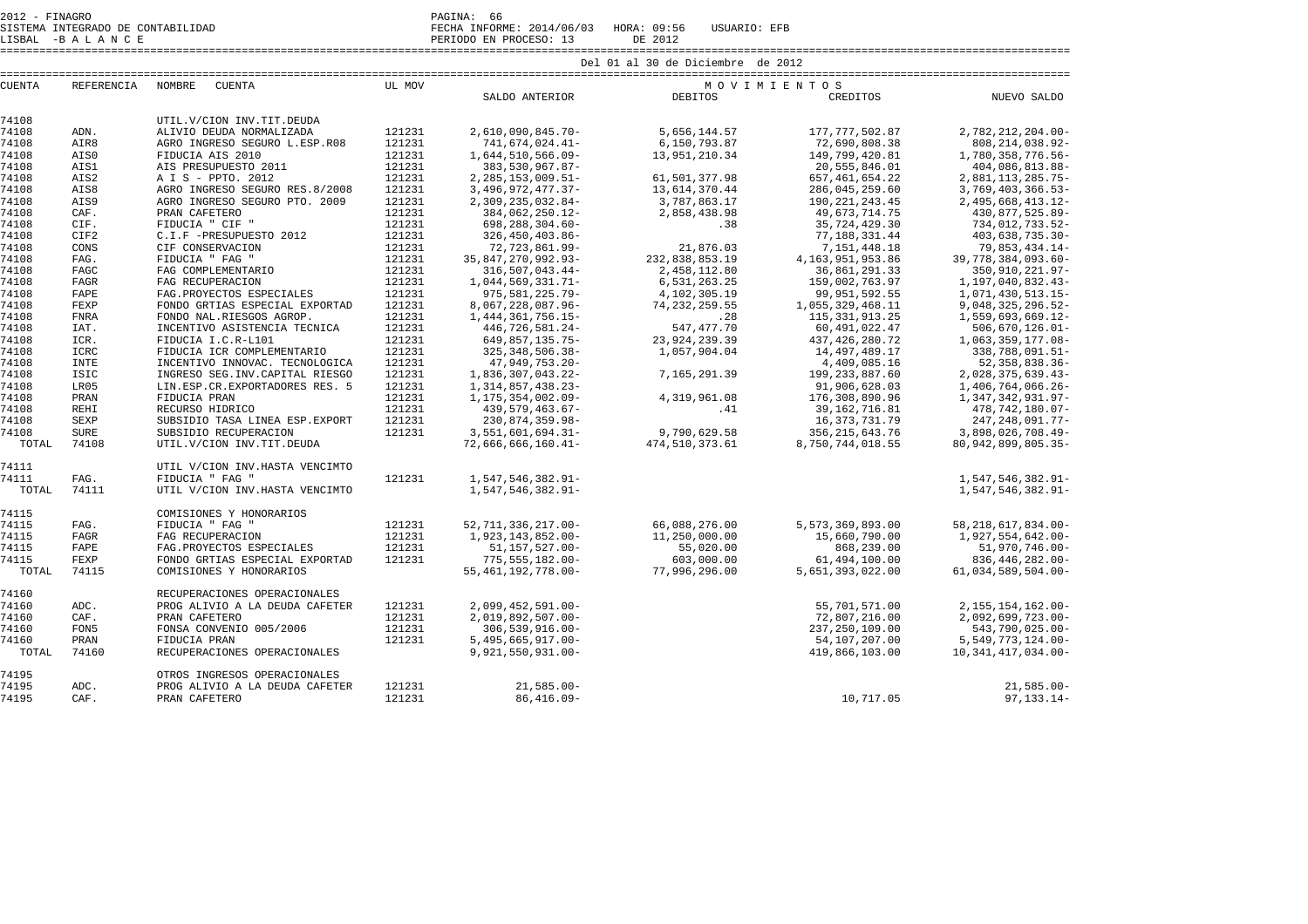|               |                  |                                  | Del 01 al 30 de Diciembre de 2012 |                         |                  |                   |                         |  |  |  |  |  |
|---------------|------------------|----------------------------------|-----------------------------------|-------------------------|------------------|-------------------|-------------------------|--|--|--|--|--|
| <b>CUENTA</b> | REFERENCIA       | NOMBRE<br>CUENTA                 | UL MOV                            |                         | MOVIMIENTOS      |                   |                         |  |  |  |  |  |
|               |                  |                                  |                                   | SALDO ANTERIOR          | <b>DEBITOS</b>   | CREDITOS          | NUEVO SALDO             |  |  |  |  |  |
| 74195         | CIF.             | FIDUCIA " CIF "                  | 121231                            | 153,590,055.00-         |                  |                   | 153,590,055.00-         |  |  |  |  |  |
| 74195         | CIF2             | C.I.F -PRESUPUESTO 2012          | 121231                            | 1,942.87-               |                  |                   | 1,942.87-               |  |  |  |  |  |
| 74195         | COB.             | PROGRAMA COBERTURAS              | 121230                            |                         | 681,116.84       | 681, 116.84       |                         |  |  |  |  |  |
| 74195         | COB2             | COBERTURAS PPTO. 2012            | 121231                            | $.17-$                  |                  |                   | $.17-$                  |  |  |  |  |  |
| 74195         | FAG.             | FIDUCIA " FAG "                  | 121231                            | 7,796,846.74-           |                  | 108,619.00        | $7,905,465.74-$         |  |  |  |  |  |
| 74195         | FAGC             | FAG COMPLEMENTARIO               | 121231                            | $128.531.25 -$          |                  | 50,201.00         | 178,732.25-             |  |  |  |  |  |
| 74195         | <b>FAGR</b>      | FAG RECUPERACION                 | 121231                            | $9,903.00 -$            |                  |                   | $9,903.00 -$            |  |  |  |  |  |
| 74195         | FAPE             | FAG. PROYECTOS ESPECIALES        | 121231                            | $50, 115.00 -$          |                  | 1,491.00          | $51,606.00 -$           |  |  |  |  |  |
| 74195         | FEXP             | FONDO GRTIAS ESPECIAL EXPORTAD   | 121231                            | $295, 256.00 -$         |                  |                   | $295, 256.00 -$         |  |  |  |  |  |
| 74195         | FON5             | FONSA CONVENIO 005/2006          | 121231                            |                         |                  | 152,308.00        | $152, 308.00 -$         |  |  |  |  |  |
| 74195         | IAT.             | INCENTIVO ASISTENCIA TECNICA     | 121231                            | $750,000.00 -$          |                  | 2,117,067.00      | $2,867,067.00 -$        |  |  |  |  |  |
| 74195         | ICRC             | FIDUCIA ICR COMPLEMENTARIO       | 121231                            | 1,816,890.20-           |                  | 184,562.07        | $2,001,452.27-$         |  |  |  |  |  |
| 74195         | LR05             | LIN.ESP.CR.EXPORTADORES RES. 5   | 121231                            | $2,900,000.40-$         |                  | .01               | $2,900,000.41-$         |  |  |  |  |  |
| 74195         | PADA             | FIDUCIA-P A D A                  | 121231                            | $41,399.98 -$           |                  |                   | $41,399.98 -$           |  |  |  |  |  |
| 74195         | PADE             | FIDUCIA PADEMER                  | 121231                            | $5,793.00 -$            |                  |                   | $5,793.00 -$            |  |  |  |  |  |
| 74195         | PRAN             | FIDUCIA PRAN                     | 121231                            | 228, 457, 494.88-       |                  |                   | 228, 457, 494.88-       |  |  |  |  |  |
| 74195         | REHI             | RECURSO HIDRICO                  | 121231                            | $.50 -$                 |                  |                   | $.50 -$                 |  |  |  |  |  |
| 74195         | <b>SURE</b>      | SUBSIDIO RECUPERACION            | 121231                            | 11, 418, 950.00-        |                  | 2,910,513.73      | 14,329,463.73-          |  |  |  |  |  |
| TOTAL         | 74195            | OTROS INGRESOS OPERACIONALES     |                                   | 407, 371, 180.08-       | 681,116.84       | 6,216,595.70      | 412,906,658.94-         |  |  |  |  |  |
| TOTAL         | 741              | <b>OPERACIONALES</b>             |                                   | 165, 568, 038, 898. 65- | 1,350,695,561.76 | 16,858,585,988.19 | 181,075,929,325.08-     |  |  |  |  |  |
| 742           |                  | NO OPERACIONALES                 |                                   |                         |                  |                   |                         |  |  |  |  |  |
| 74225         |                  | <b>RECUPERACIONES</b>            |                                   |                         |                  |                   |                         |  |  |  |  |  |
| 74225         | ADC.             | PROG ALIVIO A LA DEUDA CAFETER   | 121231                            | 21, 142, 074. 10-       |                  |                   | $21, 142, 074.10 -$     |  |  |  |  |  |
| 74225         | COB.             | PROGRAMA COBERTURAS 2010         | 121230                            | 49,057,370.31-          | 69, 228, 238. 29 | 20,170,867.98     |                         |  |  |  |  |  |
| 74225         | FAG.             | FIDUCIA " FAG "                  | 121231                            | 8, 147, 160, 525.00-    | 613,246.00       | 1,505,376,303.40  | 9,651,923,582.40-       |  |  |  |  |  |
| 74225         | FAPE             | FAG. PROYECTOS ESPECIALES        | 121231                            | 1,162,879,123.00-       |                  | 8,748,966.00      | 1,171,628,089.00-       |  |  |  |  |  |
| 74225         | FEXP             | FONDO GRTIAS ESPECIAL EXPORTAD   | 121231                            | 61, 531, 484, 614.00-   |                  |                   | 61, 531, 484, 614.00-   |  |  |  |  |  |
| 74225         | ISIC             | INGRESO SEG. INV. CAPITAL RIESGO | 121231                            |                         |                  | 255, 396, 068.00  | 255,396,068.00-         |  |  |  |  |  |
| 74225         | PRAN             | FIDUCIA PRAN                     | 121231                            | 1,155,000.00-           | 69,841,484.29    |                   | $1,155,000.00-$         |  |  |  |  |  |
| TOTAL         | 74225            | <b>RECUPERACIONES</b>            |                                   | 70, 912, 878, 706. 41-  |                  | 1,789,692,205.38  | 72,632,729,427.50-      |  |  |  |  |  |
| 74295         |                  | <b>DIVERSOS</b>                  |                                   |                         |                  |                   |                         |  |  |  |  |  |
| 74295         | FAG.             | FIDUCIA " FAG "                  | 121231                            | 37,061,302.00-          | 25,886.00        | 4,150,750.00      | 41,186,166.00-          |  |  |  |  |  |
| TOTAL         | 74295            | <b>DIVERSOS</b>                  |                                   | 37,061,302.00-          | 25,886.00        | 4,150,750.00      | 41, 186, 166.00-        |  |  |  |  |  |
| TOTAL         | 742              | NO OPERACIONALES                 |                                   | 70,949,940,008.41-      | 69,867,370.29    | 1,793,842,955.38  | 72,673,915,593.50-      |  |  |  |  |  |
| TOTAL         | 74               | INGRESOS                         |                                   | 236,517,978,907.06-     | 1,420,562,932.05 | 18,652,428,943.57 | 253, 749, 844, 918. 58- |  |  |  |  |  |
| 75            |                  | GASTOS Y COSTOS                  |                                   |                         |                  |                   |                         |  |  |  |  |  |
| 751           |                  | OPERACIONALES                    |                                   |                         |                  |                   |                         |  |  |  |  |  |
| 75105         |                  | <b>INTERESES</b>                 |                                   |                         |                  |                   |                         |  |  |  |  |  |
| 75105         | AIS1             | AIS PRESUPUESTO 2011             | 121231                            | 771,529.00              |                  |                   | 771,529.00              |  |  |  |  |  |
| 75105         | COB.             | PROGRAMA COBERTURAS- 2010        | 121230                            | 53,826,814.00           |                  | 53,826,814.00     |                         |  |  |  |  |  |
| 75105         | COB <sub>2</sub> | COBERTURAS PPTO. 2012            | 121231                            | 27,507,181.00           | 6,430,218.00     |                   | 33,937,399.00           |  |  |  |  |  |
| 75105         | FAG.             | FIDUCIA " FAG "                  | 121231                            | 24,968,188.00           | 78,643.00        |                   | 25,046,831.00           |  |  |  |  |  |
| 75105         | FEXP             | FONDO GRTIAS ESPECIAL EXPORTAD   | 121231                            | 873, 333.00             |                  |                   | 873, 333.00             |  |  |  |  |  |
| 75105         | PRAN             | FIDUCIA PRAN                     | 121231                            | 338,000.00              |                  |                   | 338,000.00              |  |  |  |  |  |
| 75105         | <b>SURE</b>      | SUBSIDIO RECUPERACION            | 121231                            | 650,000.00              |                  |                   | 650,000.00              |  |  |  |  |  |

SISTEMA INTEGRADO DE CONTABILIDAD FECHA INFORME: 2014/06/03 HORA: 09:56 USUARIO: EFB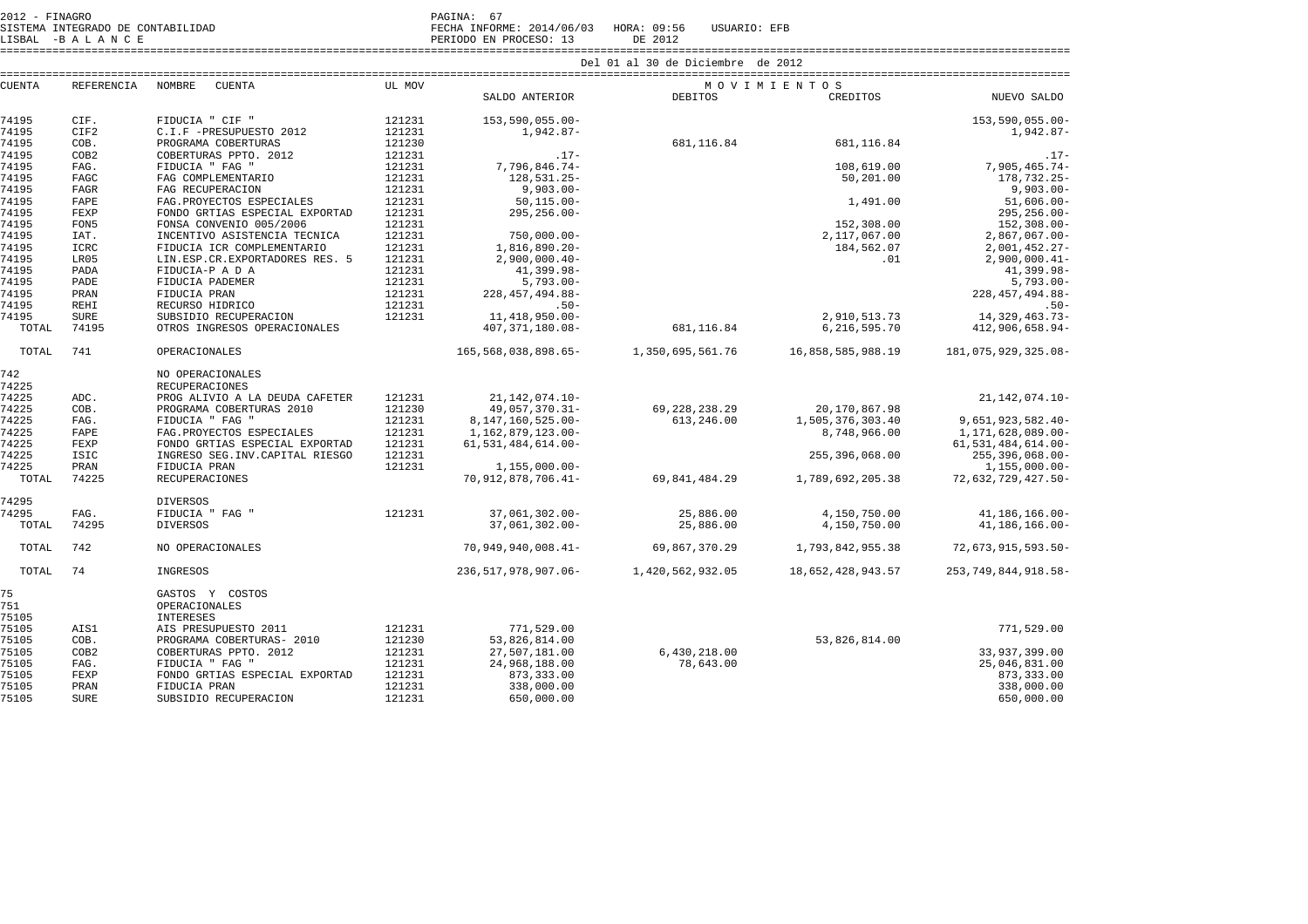SISTEMA INTEGRADO DE CONTABILIDAD FECHA INFORME: 2014/06/03 HORA: 09:56 USUARIO: EFB LISBAL -B A L A N C E PERIODO EN PROCESO: 13 DE 2012 ==================================================================================================================================================================== Del 01 al 30 de Diciembre de 2012 ==================================================================================================================================================================== CUENTA REFERENCIA NOMBRE CUENTA UL MOV M O V I M I E N T O S CREDITOS SALDO ANTERIOR DEBITOS CREDITOS NUEVO SALDO TOTAL 75105 INTERESES 108,935,045.00 6,508,861.00 53,826,814.00 61,617,092.00 75117 SUBSIDIO PREPAGOS PRAN 75117 ADC. PROG\_ALIVIO\_A\_LA\_DEUDA\_CAFETER 121231 720,963,424.45 8,860,895.15 .96 .995.15<br>121231 2,767,122,930.37 104,317,951.30 4,279,786 4,279,786 2,867,161,095.34.31<br>121231 4,405,954.31 4,405,954.31 4,917,496,246.78 121 75123 REND.DE ACREEDORES FIDUCIARIOS 37937,737.00 and and the particle in the state of the state of the state of the state of the state of the state of the state of the state of the state of the state of the state of the state of the state of the state of the 3,569,058,808.00 1,024,507,840.00 2,065,716,273.00 722, 753, 651, 00 3, 327, 503, 426, 00 4, 212, 524, 320.00 75123 AIS8 AGRO INGRESO SEGURO RES.8/2008 121231 3,739,451,319.00 473,073,001.00 4,212,524,320.00 75123 AIS9 AGRO INGRESO SEGURO PTO. 2009 121231 2,440,850,846.00 187,694,477.00 2,628,545,323.00 75123 CIF. FIDUCIA " CIF " 121231 953,114,425.00 67,896,356.00 1,021,010,781.00 75123 CIF2 C.I.F -PRESUPUESTO 2012 121231 136,692,349.00 136,692,349.00 75123 COB. PROGRAMA COBERTURAS- 2010 121230 20,789,807.00 2,784,269.11 23,574,076.11 75123 COB2 COBERTURAS PPTO. 2012 121231 375,464,312.00 21,611,499.00 397,075,811.00 75123 CONS CIF CONSERVACION 121231 78,639,315.00 20,996,321.00 99,635,636.00 75123 FAGC FAG COMPLEMENTARIO 121231 32,261,235.00 12,600,454.00 44,861,689.00 75123 FAPE FAG.PROYECTOS ESPECIALES 121231 1,163,514,772.00 22,435,447.00 1,185,950,219.00 75123 FLOB SUBSIDIO TASA FLORIC.Y BANANO 121231 12,227,551.00 581,560.00 12,809,111.00 75123 IAT. INCENTIVO ASISTENCIA TECNICA 121231 916,752,658.00 22,648,795.00 939,401,453.00 75123 IAT2 I . A . T - PRESUPUESTO 2012 121231 54,817,208.00 97,622,052.00 152,439,260.00 75123 ICR. FIDUCIA I.C.R-L101 121231 3,343,885,327.00 250,761,913.00 3,594,647,240.00 75123 ICRC FIDUCIA ICR COMPLEMENTARIO 121231 456,039,006.00 46,325,115.00 502,364,121.00 75123 INTE INCENTIVO INNOVAC. TECNOLOGICA 121231 47,830,009.00 47,830,009.00 75123 LR05 LIN.ESP.CR.EXPORTADORES RES. 5 121231 1,548,942,101.00 2,734,615.00 1,551,676,716.00 2,628,545,323.00 1.021.010.781.00 136,692,349.00 99,635,636.00 44,861,689.00 1,185,950,219.00 12,809,111.00 939,401,453.00 152,439,260.00 3,594,647,240.00 47,830,009.00 1,551,676,716.00 75123 INTE FIDUCIA ICOMPIDENTALANTO INNOVAC. TECNOLOGICA 121231 47,830,009.00 <sup>40</sup>,525,115.00 <sup>40</sup>,525,115.00 <sup>40</sup>,525,115.00 <sup>40</sup>,525,115.00 <sup>40</sup>,525,115.00 *40,830,009.00* 47,830,009.00 47,830,009.00 47,830,009.00 47,83 378.273.796.00 75123 OPRU PROGRAMA OPORTUNIDADES RURALES 121231 78,676.00<br>75123 PADA FIDUCIA-P A D A 121231 341,376,151.00 7.129.750.00 75123 PADE FIDUCIA PADEMER 121231 6,577,382.00 552,368.00 7,129,750.00<br>
75123 REHI RECURSO HÍDRICO PPTO.2012 121231 427,097,682.00 80,268,398.00 27,534,735.00 27,534,755.00<br>
75123 REHI RECURSO HÍDRICO PTO.2012 121231 427,0 227,534,735.00 537,981,207.00 442, 281, 293.00 18,004,445.00 5,460,630,124.00 4,890,570,0511.00 570,055,753.00<br>30,112,886,863.00 4,513,279,671.11 1 23,574,076.11 30,0112,886,863.00

| 75135 |                  | HONORARIOS                   |        |                  |                  |                |                  |
|-------|------------------|------------------------------|--------|------------------|------------------|----------------|------------------|
| 75135 | ADN.             | ALIVIO DEUDA NORMALIZADA     | 121231 | 9,400,000.00     |                  |                | 9,400,000.00     |
| 75135 | AIS1             | AIS PRESUPUESTO 2011         | 121231 | 599,163,990.00   |                  |                | 599,163,990.00   |
| 75135 | CIF.             | FIDUCIA " CIF "              | 121231 | 183,512,739.00   |                  |                | 183,512,739.00   |
| 75135 | CIF2             | C.I.F -PRESUPUESTO 2012      | 121231 | 146,436,382.00   | 104,023,250.00   |                | 250,459,632.00   |
| 75135 | COB <sub>2</sub> | COBERTURAS PPTO. 2012        | 121231 | 2,200,000.00     | 6.000.000.00     |                | 8,200,000.00     |
| 75135 | FAG.             | FIDUCIA " FAG "              | 121231 | 455,983,233.00   | 429,612,367.00   |                | 885,595,600.00   |
| 75135 | IAT.             | INCENTIVO ASISTENCIA TECNICA | 121231 | 1,242,350,698.00 | 97,086,572.00    | 368,571,549.00 | 970,865,721.00   |
| 75135 | IAT <sub>2</sub> | I . A . T - PRESUPUESTO 2012 | 121231 | 614,919,046.00   | 1,302,949,354.00 | 65,777,083.00  | 1,852,091,317.00 |
| 75135 | ICR.             | FIDUCIA I.C.R-L101           | 121231 | 958,717,149.00   |                  |                | 958,717,149.00   |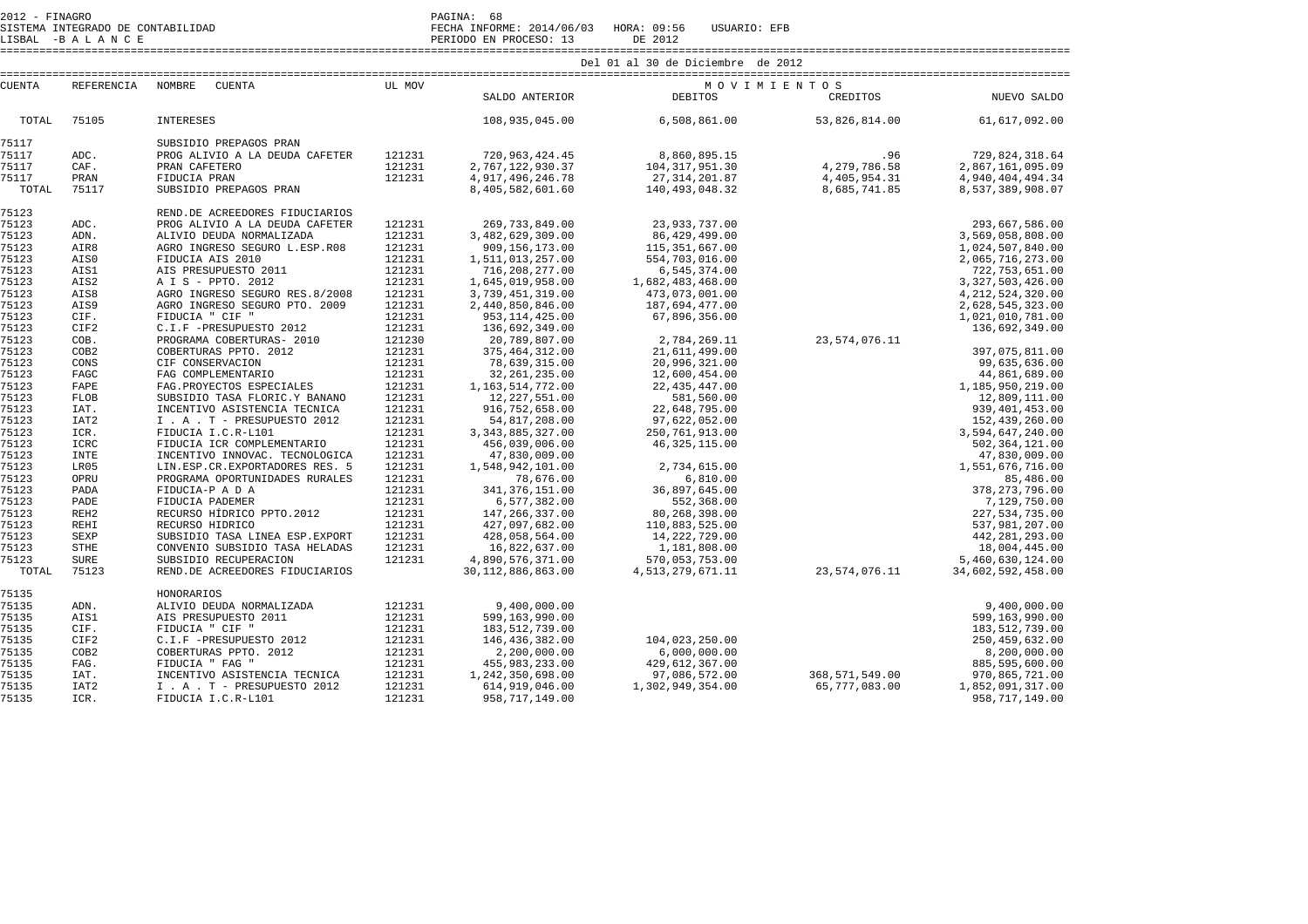SISTEMA INTEGRADO DE CONTABILIDAD FECHA INFORME: 2014/06/03 HORA: 09:56 USUARIO: EFB SISTEMA INTEGRADO DE CONTABILIDAD<br>LISBAL -B A L A N C E PERIODO EN PROCESO: 13 DE 2012

====================================================================================================================================================================

| <b>CUENTA</b> | REFERENCIA       | NOMBRE<br>CUENTA                 | UL MOV |                       | MOVIMIENTOS       |                  |                      |
|---------------|------------------|----------------------------------|--------|-----------------------|-------------------|------------------|----------------------|
|               |                  |                                  |        | SALDO ANTERIOR        | DEBITOS           | CREDITOS         | NUEVO SALDO          |
| 75135         | REH <sub>2</sub> | RECURSO HÍDRICO PPTO.2012 121231 |        | 2,004,738,786.00      | 401, 523, 579.00  |                  | 2,406,262,365.00     |
| 75135         | <b>REHI</b>      | RECURSO HIDRICO                  | 121231 | 5,729,227,391.00      |                   |                  | 5,729,227,391.00     |
| 75135         | <b>SURE</b>      | SUBSIDIO RECUPERACION            | 121231 | 2, 411, 961, 205.00   | 1,224,299,095.00  |                  | 3,636,260,300.00     |
| TOTAL         | 75135            | HONORARIOS                       |        | 14, 358, 610, 619, 00 | 3,565,494,217.00  | 434, 348, 632.00 | 17,489,756,204.00    |
| 75140         |                  | IMPUESTOS                        |        |                       |                   |                  |                      |
| 75140         | ADC.             | PROG ALIVIO A LA DEUDA CAFETER   | 121231 | 1,208,155.31          | 124,344.00        |                  | 1,332,499.31         |
| 75140         | ADN.             | ALIVIO DEUDA NORMALIZADA         | 121231 | 173, 557, 742. 18     | 15,516,465.83     |                  | 189,074,208.01       |
| 75140         | AIS2             | A I S - PPTO. 2012               | 121231 | 480,213.00            | 465,340.00        |                  | 945,553.00           |
| 75140         | AIS8             | AGRO INGRESO SEGURO RES.8/2008   | 121231 | 42, 484, 272. 44      | 3, 214, 364.07    |                  | 45,698,636.51        |
| 75140         | AIS9             | AGRO INGRESO SEGURO PTO. 2009    | 121231 | 1,727.19              | 2,073.15          |                  | 3,800.34             |
| 75140         | CAF.             | PRAN CAFETERO                    | 121231 | 6,392,482.40          | 769,481.38        |                  | 7,161,963.78         |
| 75140         | CIF.             | FIDUCIA " CIF "                  | 121231 | 52,811,921.24         | 1,053,039.86      | 50,102.00        | 53,864,961.10        |
| 75140         | CIF2             | C.I.F -PRESUPUESTO 2012          | 121231 | 2,785,948.00          | 32,448,338.00     |                  | 35, 184, 184.00      |
| 75140         | COB <sub>2</sub> | COBERTURAS PPTO. 2012            | 121231 | 71,291,586.70         | 7,153,102.98      |                  | 78, 444, 689. 68     |
| 75140         | FAG.             | FIDUCIA " FAG "                  | 121231 | 204,009,794.53        | 41,562,662.01     | 543,600.09       | 245,028,856.45       |
| 75140         | FAGC             | FAG COMPLEMENTARIO               | 121231 | 595,565.21            | 50,201.01         |                  | 645,766.22           |
| 75140         | FAGR             | FAG RECUPERACION                 | 121231 | 2, 476, 453.49        | 23,923.99         |                  | 2,500,377.48         |
| 75140         | FAPE             | FAG. PROYECTOS ESPECIALES        | 121231 | 4,953,284.16          | 347,007.31        |                  | 5,300,291.47         |
| 75140         | FEXP             | FONDO GRTIAS ESPECIAL EXPORTAD   | 121231 | 2,835,027.55          |                   |                  | 2,835,027.55         |
| 75140         | <b>FNRA</b>      | FONDO NAL.RIESGOS AGROP.         | 121231 | 21, 376, 253.79       | 3, 131, 598.49    |                  | 24,507,852.28        |
| 75140         | FON5             | FONSA CONVENIO 005/2006          | 121231 | 3, 244, 216.90        | 359,000.86        |                  | 3,603,217.76         |
| 75140         | IAT.             | INCENTIVO ASISTENCIA TECNICA     | 121231 | 19,780,841.80         | 9,768,453.00      | 172,982.00       | 29, 376, 312.80      |
| 75140         | IAT <sub>2</sub> | I . A . T - PRESUPUESTO 2012     | 121231 | 45,909.00             | 74, 743, 347.00   |                  | 74,789,256.00        |
| 75140         | ICR.             | FIDUCIA I.C.R-L101               | 121231 | 2,625,505.39          | 158,739.01        |                  | 2,784,244.40         |
| 75140         | ICRC             | FIDUCIA ICR COMPLEMENTARIO       | 121231 | 3, 143, 259.98        | 184,562.21        |                  | 3, 327, 822.19       |
| 75140         | <b>INTE</b>      | INCENTIVO INNOVAC. TECNOLOGICA   | 121231 | 19,365.80             |                   |                  | 19,365.80            |
| 75140         | ISIC             | INGRESO SEG. INV. CAPITAL RIESGO | 121231 | 16,466,932.00         | 553,011.00        |                  | 17,019,943.00        |
| 75140         | LR05             | LIN.ESP.CR.EXPORTADORES RES. 5   | 121231 | 21, 258, 341.17       | 2,688,084.39      |                  | 23, 946, 425.56      |
| 75140         | PADA             | FIDUCIA-P A D A                  | 121231 | 46,583.43             |                   |                  | 46,583.43            |
| 75140         | PRAN             | FIDUCIA PRAN                     | 121231 | 8, 211, 797.42        | 873, 415.38       |                  | 9,085,212.80         |
| 75140         | REH <sub>2</sub> | RECURSO HÍDRICO PPTO.2012        | 121231 | 10,686.20             | 14, 375, 225.95   |                  | 14, 385, 912. 15     |
| 75140         | <b>REHI</b>      | RECURSO HIDRICO                  | 121231 | 86,690,453.56         | 25,549,070.00     |                  | 112, 239, 523.56     |
| 75140         | SEXP             | SUBSIDIO TASA LINEA ESP. EXPORT  | 121231 | 602.82                |                   |                  | 602.82               |
| 75140         | <b>SURE</b>      | SUBSIDIO RECUPERACION            | 121231 | 11,167,196.75         |                   | 7,695,224.47     | 3, 471, 972.28       |
| TOTAL         | 75140            | IMPUESTOS                        |        | 759, 972, 119.41      | 235, 114, 850.88  | 8,461,908.56     | 986,625,061.73       |
| 75170         |                  | PROVISIONES                      |        |                       |                   |                  |                      |
| 75170         | ADC.             | PROG ALIVIO A LA DEUDA CAFETER   | 121231 | 319,858,742.40        | 28,939,095.29     |                  | 348,797,837.69       |
| 75170         | CAF.             | PRAN CAFETERO                    | 121231 | 796,552,857.40        | 162, 441, 129. 31 | 211,263.00       | 958, 782, 723. 71    |
| 75170         | FAG.             | FIDUCIA " FAG "                  | 121231 | 735,410,851.00        | 65,806,000.00     | 54,544.00        | 801,162,307.00       |
| 75170         | FON5             | FONSA CONVENIO 005/2006          | 121231 | 4,856,421,309.98      | 539, 552, 243.17  | 23,922,852.00    | 5, 372, 050, 701.15  |
| 75170         | IAT.             | INCENTIVO ASISTENCIA TECNICA     | 121231 |                       | 67,399,920.00     |                  | 67,399,920.00        |
| 75170         | PRAN             | FIDUCIA PRAN                     | 121231 | 13, 235, 845, 755.03  | 951, 142, 847.06  | 24,188,659.00    | 14, 186, 988, 602.09 |
| TOTAL         | 75170            | PROVISIONES                      |        | 19,944,089,515.81     | 1,815,281,234.83  |                  | 21, 735, 182, 091.64 |
| 75190         |                  | OTROS GASTOS OPERACIONALES       |        |                       |                   |                  |                      |
| 75190         | ADC.             | PROG ALIVIO A LA DEUDA CAFETER   | 121231 | 93, 395, 766. 31      | 507,812,206.00    |                  | 601, 207, 972.31     |
| 75190         | ADN.             | ALIVIO DEUDA NORMALIZADA         | 121231 | 43,525,226.00         | 229,634.02        |                  | 43,754,860.02        |
| 75190         | AIR8             | AGRO INGRESO SEGURO L.ESP.R08    | 121231 | 13, 279, 612.18       | 1,090,958.00      |                  | 14,370,570.18        |
| 75190         | AIS0             | FIDUCIA AIS 2010                 | 121231 | 15, 261, 592.00       | 2,304,218.00      |                  | 17,565,810.00        |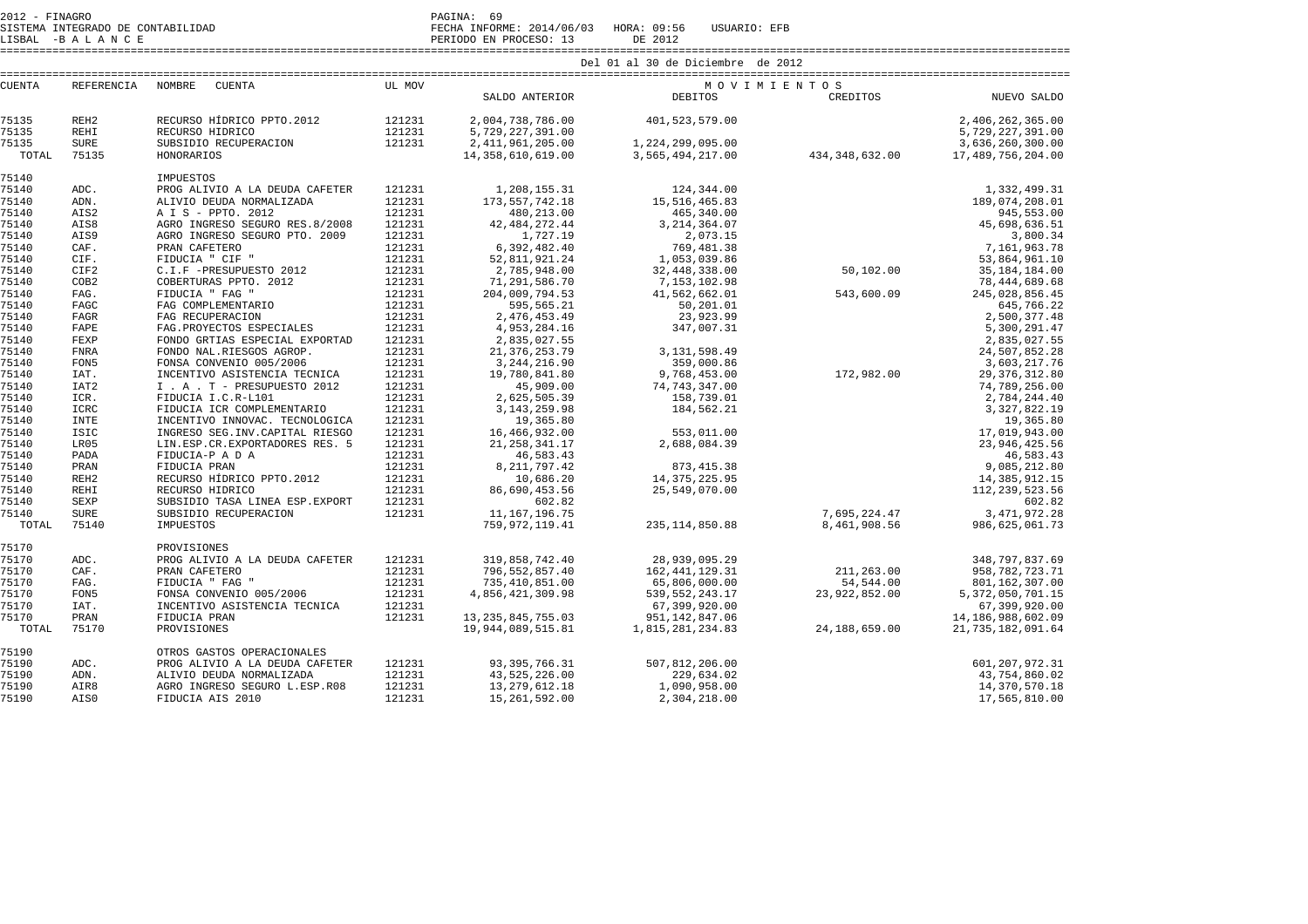2012 - FINAGRO PAGINA: 70 SISTEMA INTEGRADO DE CONTABILIDAD FECHA INFORME: 2014/06/03 HORA: 09:56 USUARIO: EFB

LISBAL -B A L A N C E PERIODO EN PROCESO: 13 DE 2012

|               |                   |                                  | Del 01 al 30 de Diciembre de 2012 |                       |                       |                  |                        |  |
|---------------|-------------------|----------------------------------|-----------------------------------|-----------------------|-----------------------|------------------|------------------------|--|
| <b>CUENTA</b> | <b>REFERENCIA</b> | <b>NOMBRE</b><br><b>CUENTA</b>   | UL MOV<br>MOVIMIENTOS             |                       |                       |                  |                        |  |
|               |                   |                                  |                                   | SALDO ANTERIOR        | <b>DEBITOS</b>        | CREDITOS         | NUEVO SALDO            |  |
| 75190         | AIS1              | AIS PRESUPUESTO 2011             | 121231                            | 56,429,835.00         | 382,127.01            |                  | 56,811,962.01          |  |
| 75190         | AIS2              | A I S - PPTO, 2012               | 121231                            | 4,793,194,916.00      | 260, 917, 109.00      |                  | 5,054,112,025.00       |  |
| 75190         | AIS8              | AGRO INGRESO SEGURO RES.8/2008   | 121231                            | 12,595,240.14         | 3, 221, 536.46        |                  | 15,816,776.60          |  |
| 75190         | AIS9              | AGRO INGRESO SEGURO PTO. 2009    | 121231                            | 7,883,673.55          | 614, 204. 25          |                  | 8,497,877.80           |  |
| 75190         | ALI <sub>2</sub>  | ALIVIO LEY 1587 DE 2012          | 121231                            |                       | 1,127,044,858.00      |                  | 1,127,044,858.00       |  |
| 75190         | CAF.              | PRAN CAFETERO                    | 121231                            | 13,054,347.68         | 726,903,858.28        |                  | 739,958,205.96         |  |
| 75190         | CIF.              | FIDUCIA " CIF "                  | 121231                            | 14,999,123.09         | 1,006,727.27          |                  | 16,005,850.36          |  |
| 75190         | CIF2              | C.I.F -PRESUPUESTO 2012          | 121231                            | 862, 323, 319.00      | 6,434,849.00          |                  | 868,758,168.00         |  |
| 75190         | COB.              | PROGRAMA COBERTURAS- 2010        | 121230                            | 7,405,279.29          | 26,524,290.33         | 33,929,569.62    |                        |  |
| 75190         | COB <sub>2</sub>  | COBERTURAS PPTO. 2012            | 121231                            | 925, 127, 217.00      | 11,795,908.00         |                  | 936, 923, 125.00       |  |
| 75190         | CONS              | CIF CONSERVACION                 | 121231                            | 410,124.76            | 29, 431.00            |                  | 439,555.76             |  |
| 75190         | FAG.              | FIDUCIA " FAG "                  | 121231                            | 70, 359, 931, 086.37  | 9,732,279,305.15      | 459, 226, 676.00 | 79,632,983,715.52      |  |
| 75190         | <b>FAGR</b>       | FAG RECUPERACION                 | 121231                            | 6,910,011,462.00      | 1,702,252,761.00      | 133, 226, 609.00 | 8,479,037,614.00       |  |
| 75190         | FAPE              | FAG. PROYECTOS ESPECIALES        | 121231                            | 4,510,058,690.90      | 1,862,073.00          | 224,683,634.00   | 4, 287, 237, 129.90    |  |
| 75190         | FEXP              | FONDO GRTIAS ESPECIAL EXPORTAD   | 121231                            | 7, 315, 326, 342.30   | 1,230,409.00          | 120,677,710.00   | 7,195,879,041.30       |  |
| 75190         | <b>FLOB</b>       | SUBSIDIO TASA FLORIC.Y BANANO    | 121231                            | 782,837.53            | 42,938.00             |                  | 825, 775.53            |  |
| 75190         | <b>FNRA</b>       | FONDO NAL.RIESGOS AGROP.         | 121231                            | 101,784,137.74        | 6,484,174.00          |                  | 108, 268, 311.74       |  |
| 75190         | FON <sub>5</sub>  | FONSA CONVENIO 005/2006          | 121231                            | 1,893,101.72          | 60,037,923.00         | 60,000,000.00    | 1,931,024.72           |  |
| 75190         | IAT.              | INCENTIVO ASISTENCIA TECNICA     | 121231                            | 77,997,111.94         | 1,140,492.00          | 26,824,412.00    | 52, 313, 191.94        |  |
| 75190         | IAT <sub>2</sub>  | I . A . T - PRESUPUESTO 2012     | 121231                            | 645, 411, 763.00      | 50,389,670.00         | 6,594,435.00     | 689,206,998.00         |  |
| 75190         | ICR.              | FIDUCIA I.C.R-L101               | 121231                            | 6,382,460,033.82      | 14, 411, 145.00       |                  | 6, 396, 871, 178.82    |  |
| 75190         | ICRC              | FIDUCIA ICR COMPLEMENTARIO       | 121231                            | .44                   | 52,000,000.01         |                  | 52,000,000.45          |  |
| 75190         | <b>INTE</b>       | INCENTIVO INNOVAC. TECNOLOGICA   | 121231                            | .03                   |                       |                  | .03                    |  |
| 75190         | <b>ISIC</b>       | INGRESO SEG. INV. CAPITAL RIESGO | 121231                            | 2,844,833.07          | 1,930.47              |                  | 2,846,763.54           |  |
| 75190         | LR05              | LIN.ESP.CR.EXPORTADORES RES. 5   | 121231                            | 6,111,472.00          | 719,733.00            |                  | 6,831,205.00           |  |
| 75190         | PADA              | FIDUCIA-P A D A                  | 121231                            | 28,061,598.99         | 2,759,101.00          |                  | 30,820,699.99          |  |
| 75190         | PADE              | FIDUCIA PADEMER                  | 121231                            | 5,541,471.93          | 44,510.00             |                  | 5,585,981.93           |  |
| 75190         | PRAN              | FIDUCIA PRAN                     | 121231                            | 57, 262, 664.14       | 3,098,988,411.01      |                  | 3, 156, 251, 075. 15   |  |
| 75190         | REH <sub>2</sub>  | RECURSO HÍDRICO PPTO.2012        | 121231                            | 517,036,288.00        | 16,631,802.00         | 135,456,812.00   | 398, 211, 278.00       |  |
| 75190         | <b>REHI</b>       | RECURSO HIDRICO                  | 121231                            | 576,013,750.85        | 4,021,874.02          |                  | 580,035,624.87         |  |
| 75190         | <b>SEXP</b>       | SUBSIDIO TASA LINEA ESP. EXPORT  | 121231                            | 9,520,061.00          | 1,032,799.00          |                  | 10,552,860.00          |  |
| 75190         | <b>STHE</b>       | CONVENIO SUBSIDIO TASA HELADAS   | 121231                            | 1,213,943.66          | 87,941.00             |                  | 1,301,884.66           |  |
| 75190         | <b>SURE</b>       | SUBSIDIO RECUPERACION            | 121231                            | 751,528,457.59        | 737,994,870.00        |                  | 1,489,523,327.59       |  |
| TOTAL         | 75190             | OTROS GASTOS OPERACIONALES       |                                   | 105, 119, 676, 381.02 | 18, 160, 725, 776. 28 | 1,200,619,857.62 | 122,079,782,299.68     |  |
| TOTAL         | 751               | OPERACIONALES                    |                                   | 178,809,753,144.84    | 28, 436, 897, 659, 42 | 1,753,705,689.14 | 205, 492, 945, 115, 12 |  |
| 752           |                   | NO OPERACIONALES                 |                                   |                       |                       |                  |                        |  |
| 75230         |                   | MULTAS Y SANCIONES LITIGIOS      |                                   |                       |                       |                  |                        |  |
| 75230         | PRAN              | FIDUCIA PRAN                     | 121231                            |                       | 5,000,000.00          |                  | 5,000,000.00           |  |
| TOTAL         | 75230             | MULTAS Y SANCIONES LITIGIOS      |                                   |                       | 5,000,000.00          |                  | 5,000,000.00           |  |
| 75295         |                   | <b>DIVERSAS</b>                  |                                   |                       |                       |                  |                        |  |
| 75295         | FAG.              | FIDUCIA " FAG "                  | 121231                            | 176,151,045.00        | 4,729,736.00          |                  | 180,880,781.00         |  |
| TOTAL         | 75295             | <b>DIVERSAS</b>                  |                                   | 176, 151, 045.00      | 4,729,736.00          |                  | 180,880,781.00         |  |
| TOTAL         | 752               | NO OPERACIONALES                 |                                   | 176, 151, 045.00      | 9,729,736.00          |                  | 185,880,781.00         |  |
| 754           |                   | IMPTO. DE RENTA Y COMPLEMENTAR   |                                   |                       |                       |                  |                        |  |

754 FAG. FIDUCIA " FAG " 121231 21,407,162,000.00 450,296,000.00 21,857,458,000.00

THE SEG.INV.CAPITAL RIESGO 121231

774,406,000.00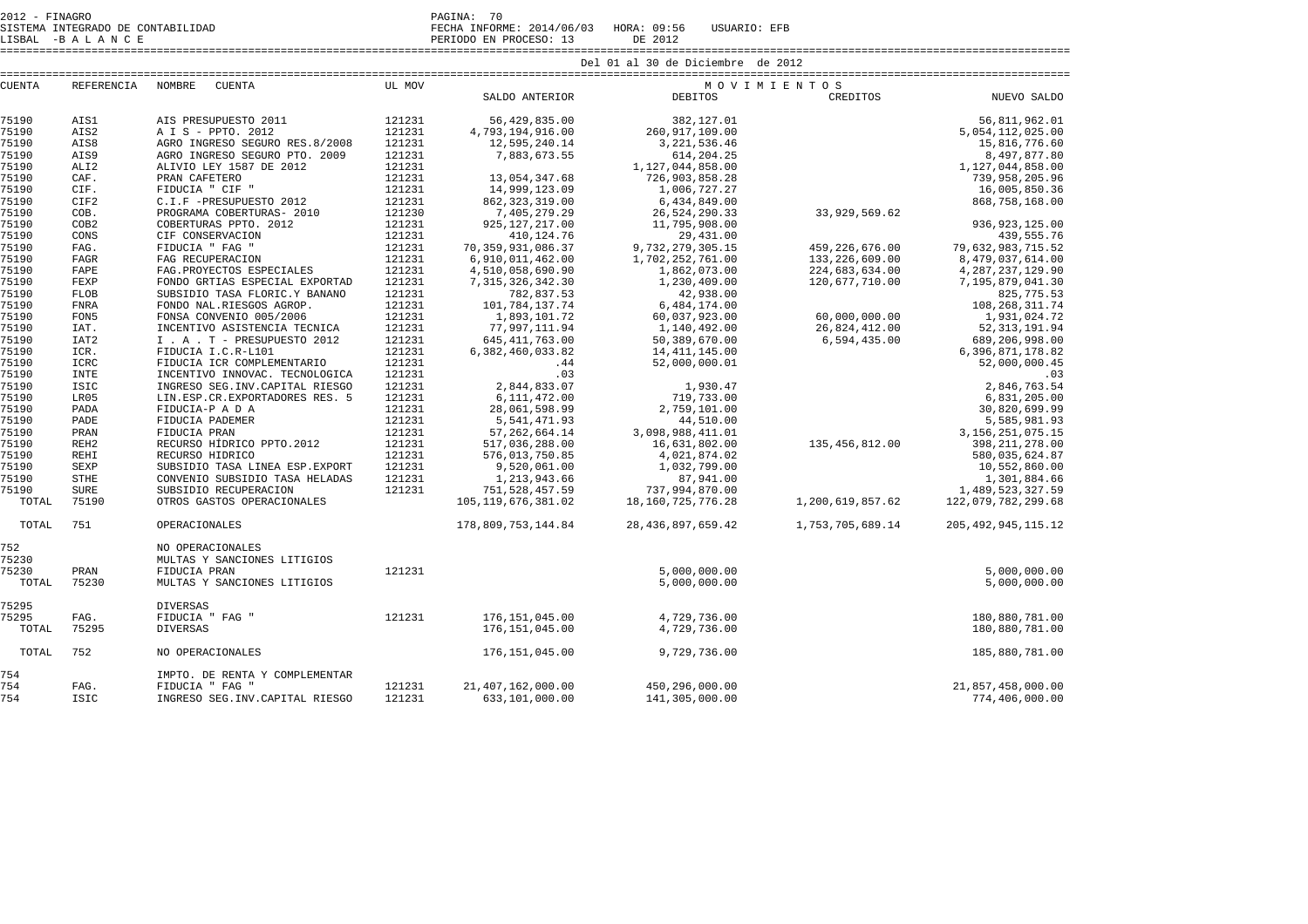SISTEMA INTEGRADO DE CONTABILIDAD FECHA INFORME: 2014/06/03 HORA: 09:56 USUARIO: EFB

LISBAL -B A L A N C E PERIODO EN PROCESO: 13 DE 2012 ====================================================================================================================================================================

| <b>CUENTA</b>               | REFERENCIA       | <b>NOMBRE</b><br><b>CUENTA</b>                                                                          | UL MOV | SALDO ANTERIOR          | <b>DEBITOS</b>    | MOVIMIENTOS<br>CREDITOS | NUEVO SALDO            |
|-----------------------------|------------------|---------------------------------------------------------------------------------------------------------|--------|-------------------------|-------------------|-------------------------|------------------------|
|                             |                  |                                                                                                         |        |                         |                   |                         |                        |
| TOTAL                       | 754              | IMPTO. DE RENTA Y COMPLEMENTAR                                                                          |        | 22,040,263,000.00       | 591,601,000.00    |                         | 22,631,864,000.00      |
| 759                         |                  | GANANCIAS Y PERDIDAS                                                                                    |        |                         |                   |                         |                        |
| 759                         | ADC.             | PROG ALIVIO A LA DEUDA CAFETER                                                                          | 121231 | 1,593,451,665.68        |                   | 475, 218, 171.84        | 1, 118, 233, 493.84    |
| 759                         | ADN.             | ALIVIO DEUDA NORMALIZADA                                                                                | 121231 | 476, 378, 911.07-       | 73, 226, 285.04   |                         | 403, 152, 626.03-      |
| 759                         | AIR8             | AGRO INGRESO SEGURO L.ESP.R08                                                                           | 121231 | 9, 153, 554. 20         |                   | 34, 317, 530.66         | $25, 163, 976.46 -$    |
| 759                         | AIS0             | FIDUCIA AIS 2010                                                                                        | 121231 | 329,023,806.85          |                   | 388, 241, 573. 31       | 59, 217, 766. 46-      |
| 759                         | AIS1             | AIS PRESUPUESTO 2011                                                                                    | 121231 | 689, 849, 461. 13-      | 19,087,313.00     |                         | 670, 762, 148. 13-     |
| 759                         | AIS2             | A I S - PPTO. 2012                                                                                      | 121231 | 2, 422, 899, 757. 49-   |                   | 1,240,679,878.76        | 3,663,579,636.25-      |
| 759                         | AIS8             | AGRO INGRESO SEGURO RES.8/2008                                                                          | 121231 | 117, 212, 295.95-       |                   | 161,056,069.78          | 278, 268, 365. 73-     |
| 759                         | AIS9             | AGRO INGRESO SEGURO PTO. 2009                                                                           | 121231 | 26,877,447.99-          | 6,897,002.58      |                         | 19,980,445.41-         |
| 759                         | ALI <sub>2</sub> | ALIVIO LEY 1587 DE 2012                                                                                 | 121231 |                         |                   | 1,087,661,173.44        | 1,087,661,173.44-      |
| 759                         | CAF.             | PRAN CAFETERO                                                                                           | 121231 | 1,764,431,751.48        |                   | 738,819,661.14          | 1,025,612,090.34       |
| 759                         | CIF.             | FIDUCIA " CIF "                                                                                         | 121231 | 172, 133, 371. 73-      |                   | 19,850,208.21           | 191,983,579.94-        |
| 759                         | CIF2             | C.I.F -PRESUPUESTO 2012                                                                                 | 121231 | $675,099,450.27-$       |                   | 5,684,084.56            | 680, 783, 534.83-      |
| 759                         | COB.             | PROGRAMA COBERTURAS- 2010                                                                               | 121230 | 73, 158, 124. 22        |                   | 73, 158, 124. 22        |                        |
| 759                         | COB <sub>2</sub> | COBERTURAS PPTO, 2012                                                                                   | 121231 | 936,696,793.92-         |                   | 34,496,280.30           | 971, 193, 074. 22-     |
| 759                         | CONS             | CIF CONSERVACION                                                                                        | 121231 | $466, 716.70 -$         |                   | 13, 475, 737. 28        | 13,942,453.98-         |
| 759                         | FAG.             | FIDUCIA " FAG "                                                                                         | 121231 | 6, 613, 957, 512. 53    | 925, 228, 375.09  |                         | 7,539,185,887.62       |
| 759                         | FAGC             | FAG COMPLEMENTARIO                                                                                      | 121231 | 283, 778, 774.48        | 21,802,724.52     |                         | 305,581,499.00         |
| 759                         | FAGR             | FAG RECUPERACION                                                                                        | 121231 | 3,628,061,264.78-       |                   | 1,402,223,578.70        | 5,030,284,843.48-      |
| 759                         | FAPE             | FAG. PROYECTOS ESPECIALES                                                                               | 121231 | 3, 274, 322, 371.45-    | 328,024,934.22    |                         | 2,946,297,437.23-      |
| 759                         | FEXP             | FONDO GRTIAS ESPECIAL EXPORTAD                                                                          | 121231 | 63, 777, 399, 718.82    | 1,179,012,869.40  |                         | 64, 956, 412, 588. 22  |
| 759                         | <b>FLOB</b>      | SUBSIDIO TASA FLORIC.Y BANANO                                                                           | 121231 | 1,827,018.52-           |                   | 11,098.74               | 1,838,117.26-          |
| 759                         | <b>FNRA</b>      | FONDO NAL.RIESGOS AGROP.                                                                                | 121231 | 1, 415, 576, 174.44     | 108,356,569.92    |                         | 1,523,932,744.36       |
| 759                         | FON5             | FONSA CONVENIO 005/2006                                                                                 | 121231 | 4, 456, 666, 935. 40-   |                   | 281,539,084.23          | 4,738,206,019.63-      |
| 759                         | IAT.             | INCENTIVO ASISTENCIA TECNICA                                                                            | 121231 | 1,239,691,042.64-       | 275,878,068.74    |                         | 963, 812, 973. 90-     |
| 759                         | IAT <sub>2</sub> | I . A . T - PRESUPUESTO 2012                                                                            | 121231 | 1, 151, 231, 379.00-    |                   | 1,362,108,236.00        | 2,513,339,615.00-      |
| 759                         | ICR.             | FIDUCIA I.C.R-L101                                                                                      | 121231 | $6, 510, 830, 239.40 -$ | 303, 132, 033.88  |                         | 6, 207, 698, 205.52-   |
| 759                         | ICRC             | FIDUCIA ICR COMPLEMENTARIO                                                                              | 121231 | 132,016,869.84-         |                   | 84,885,530.02           | 216,902,399.86-        |
| 759                         | <b>INTE</b>      | INCENTIVO INNOVAC. TECNOLOGICA                                                                          | 121231 | 100,378.37              | 4,409,085.16      |                         | 4,509,463.53           |
| 759                         | <b>ISIC</b>      | INGRESO SEG. INV. CAPITAL RIESGO                                                                        | 121231 | 1, 277, 136, 821. 15    | 308, 175, 759.74  |                         | 1,585,312,580.89       |
| 759                         | LR05             | LIN.ESP.CR.EXPORTADORES RES. 5                                                                          | 121231 | 171, 227, 806.54-       | 96,046,112.65     |                         | 75, 181, 693.89-       |
| 759                         | OPRU             | PROGRAMA OPORTUNIDADES RURALES                                                                          | 121231 | $11.88 -$               |                   | 49.60                   | $61.48 -$              |
| 759                         | PADA             | FIDUCIA-P A D A                                                                                         | 121231 | 31, 436, 942. 19        |                   | 241,028.09              | 31, 195, 914.10        |
| 759                         | PADE             | FIDUCIA PADEMER                                                                                         | 121231 | $5,070,400.99 -$        |                   | 4,016.83                | 5,074,417.82-          |
| 759                         | PRAN             | FIDUCIA PRAN                                                                                            | 121231 | 4,618,085,520.43-       |                   | 3,796,672,088.01        | 8, 414, 757, 608. 44-  |
| 759                         | REH <sub>2</sub> | RECURSO HÍDRICO PPTO.2012                                                                               | 121231 | 2, 424, 393, 977. 97-   |                   | 303, 124, 553. 22       | 2,727,518,531.19-      |
| 759                         | <b>REHI</b>      | RECURSO HIDRICO                                                                                         | 121231 | 5,904,685,768.92-       |                   | 95,528,632.43           | $6,000,214,401.35-$    |
| 759                         | SEXP             | SUBSIDIO TASA LINEA ESP. EXPORT                                                                         | 121231 | $70, 704, 092.66 -$     | 15,872,477.87     |                         | 54,831,614.79-         |
| 759                         | <b>STHE</b>      | CONVENIO SUBSIDIO TASA HELADAS                                                                          | 121231 | $694.567.31 -$          |                   | 13,461.19               | $708,028.50 -$         |
| 759                         | <b>SURE</b>      | SUBSIDIO RECUPERACION                                                                                   | 121231 | $2,569,670,033.21 -$    |                   | 2,118,796,456.01        | 4,688,466,489.22-      |
| TOTAL                       | 759              | GANANCIAS Y PERDIDAS                                                                                    |        | 35, 491, 811, 717. 22   | 3,665,149,611.81  | 13,717,806,306.57       | 25, 439, 155, 022. 46  |
| TOTAL                       | 75               | GASTOS Y COSTOS                                                                                         |        | 236, 517, 978, 907.06   | 32,703,378,007.23 | 15, 471, 511, 995.71    | 253, 749, 844, 918. 58 |
| 76<br>761<br>76105<br>76105 | ADN.             | CUENTAS CONTINGENTES<br>ACREEDORAS POR CONTRA<br>ACREEDORAS POR CONTRA (DB)<br>ALIVIO DEUDA NORMALIZADA | 121230 | 18,786,951,939.00       | 22,447,788.00     | 2,070,118,636.00        | 16,739,281,091.00      |
| 76105                       | AIR8             | AGRO INGRESO SEGURO L.ESP.R08                                                                           | 121230 | 15,018,515,834.07       |                   | 281, 262, 277.00        | 14,737,253,557.07      |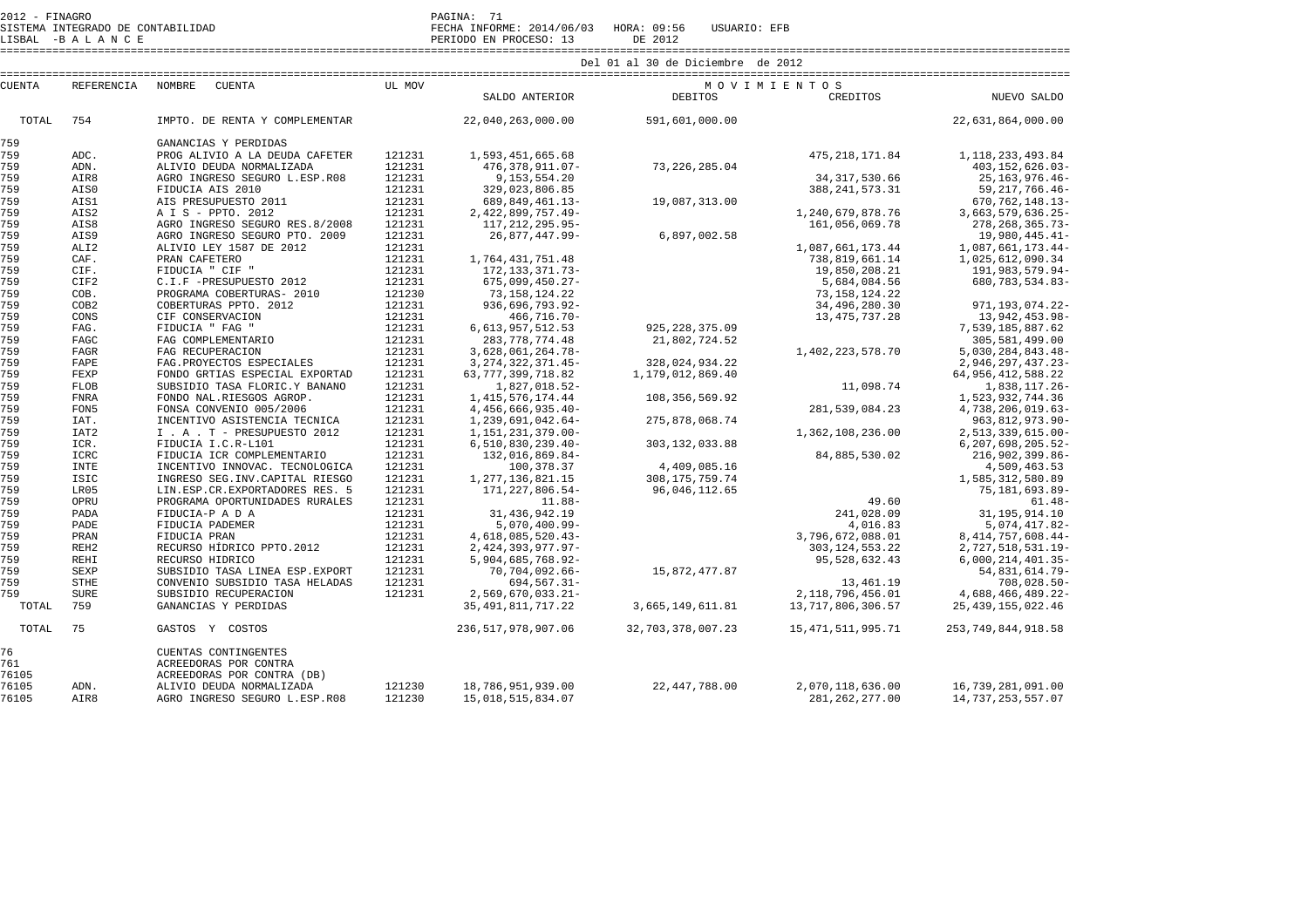| Del 01 al 30 de Diciembre de 2012                                                                                      | CREDITOS<br>NUEVO SALDO                              |
|------------------------------------------------------------------------------------------------------------------------|------------------------------------------------------|
|                                                                                                                        |                                                      |
| REFERENCIA<br><b>CUENTA</b><br><b>NOMBRE</b><br><b>CUENTA</b><br>UL MOV<br>MOVIMIENTOS                                 |                                                      |
| SALDO ANTERIOR<br><b>DEBITOS</b>                                                                                       |                                                      |
| 76105<br>AIS0<br>FIDUCIA AIS 2010<br>121230<br>27, 107, 372, 765.00                                                    | 700,453,217.00<br>26, 406, 919, 548.00               |
| 6,039,555.00<br>76105<br>AIS1<br>AIS PRESUPUESTO 2011<br>121230<br>4,707,609,172.02                                    | 212,867,574.00<br>4,500,781,153.02                   |
| 76105<br>121230<br>AIS2<br>A I S - PPTO. 2012<br>289, 612, 117, 413, 00<br>19,846,433,723.00                           | 997,868,414.00<br>308,460,682,722.00                 |
| 76105<br>AIS8<br>AGRO INGRESO SEGURO RES.8/2008<br>121230<br>45, 555, 826, 893.00                                      | 912,761,546.00<br>44,643,065,347.00                  |
| 76105<br>121230<br>33, 597, 823, 377. 71<br>AIS9<br>AGRO INGRESO SEGURO PTO. 2009                                      | 32,820,040,974.71<br>777, 782, 403.00                |
| 76105<br>FIDUCIA " CIF "<br>121230<br>419, 489, 792.00<br>CIF.<br>6,087,324,168.00                                     | 6,506,813,960.00                                     |
| 76105<br>CIF2<br>C.I.F -PRESUPUESTO 2012<br>121230<br>45,069,664,392.00<br>11,845,641,562.00                           | 6,809,732,542.00<br>50,105,573,412.00                |
| 76105<br>FAG.<br>FIDUCIA " FAG "<br>121230<br>3,014,373,576,873.00<br>138, 294, 064, 079, 00                           | 56, 347, 186, 240.00<br>3,096,320,454,712.00         |
| 76105<br>121230<br>FAGC<br>FAG COMPLEMENTARIO<br>1,406,205,722.00                                                      | 53,219,692.00<br>1,352,986,030.00                    |
| 76105<br>121230<br>270, 429, 842.00<br>FAGR<br>FAG RECUPERACION<br>206, 679, 387, 577.00                               | 1,465,162,436.00<br>205, 484, 654, 983.00            |
| 76105<br>121230<br>274,890,060.00<br>FAPE<br>FAG. PROYECTOS ESPECIALES<br>33, 475, 855, 635.00                         | 2,666,732,273.00<br>31,084,013,422.00                |
| 76105<br>FEXP<br>121230<br>FONDO GRTIAS ESPECIAL EXPORTAD<br>212, 073, 147, 488.00                                     | 208,639,658,443.00<br>3,433,489,045.00               |
| 76105<br>121230<br>24,971.00<br><b>FLOB</b><br>SUBSIDIO TASA FLORIC.Y BANANO                                           | 46, 406, 923.40                                      |
| 47,676,722.40<br>76105<br>121230<br>IAT.<br>INCENTIVO ASISTENCIA TECNICA<br>9,164,361,085.00                           | 1,294,770.00<br>319, 761, 753.00<br>8,844,599,332.00 |
| 76105                                                                                                                  |                                                      |
| 121230<br>33, 467, 786, 632.00<br>IAT <sub>2</sub><br>I . A . T - PRESUPUESTO 2012                                     | 33, 467, 786, 632.00                                 |
| 76105<br>ICR.<br>FIDUCIA I.C.R-L101<br>121230<br>61,166,950,732.00                                                     | 1,283,017,692.00<br>59,883,933,040.00                |
| 76105<br>LR05<br>LIN.ESP.CR.EXPORTADORES RES. 5<br>121230<br>18,568,244,232.00                                         | 17,954,283,797.00<br>613,960,435.00                  |
| 120930<br>76105<br>FIDUCIA-P A D A<br>PADA<br>939,835,559.00                                                           | 939,835,559.00                                       |
| 76105<br>121230<br>10,000,000.00<br>PRAN<br>FIDUCIA PRAN<br>1,580,285,949.00                                           | 1,590,285,949.00                                     |
| 76105<br>RECURSO HÍDRICO PPTO.2012<br>121230<br>REH <sub>2</sub><br>10,883,602,993.00                                  | 10,883,602,993.00                                    |
| 76105<br>121230<br>REHI<br>RECURSO HIDRICO PPTO.2011<br>12,534,878,159.00                                              | 12,534,878,159.00                                    |
| 76105<br>121230<br>SEXP<br>SUBSIDIO TASA LINEA ESP. EXPORT<br>6, 294, 882, 849. 20                                     | 26, 185, 798.00<br>6,268,697,051.20                  |
| 76105<br><b>STHE</b><br>121230<br>273,095,032.83<br>CONVENIO SUBSIDIO TASA HELADAS                                     | 26,695.70<br>273,068,337.13                          |
| 76105<br>4,490,137.00<br>SURE<br>SUBSIDIO RECUPERACION<br>121230<br>76, 537, 527, 738.31                               | 4,047,558,949.00<br>72, 494, 458, 926.31             |
| TOTAL<br>76105<br>215, 345, 341, 134.00<br>ACREEDORAS POR CONTRA (DB)<br>4, 140, 659, 117, 307. 54                     | 95, 555, 320, 546.70<br>4, 260, 449, 137, 894. 84    |
| TOTAL<br>761<br>4, 140, 659, 117, 307.54<br>ACREEDORAS POR CONTRA<br>215, 345, 341, 134.00                             | 95, 555, 320, 546.70<br>4, 260, 449, 137, 894. 84    |
| 762<br><b>ACREEDORAS</b>                                                                                               |                                                      |
| 76295<br>OTRAS CONTINGENCIAS ACREEDORAS                                                                                |                                                      |
| 76295<br>2,070,118,636.00<br>ADN.<br>ALIVIO DEUDA NORMALIZADA<br>121230<br>18,786,951,939.00-                          | 22, 447, 788.00<br>16,739,281,091.00-                |
| 76295<br>121230<br>AIR8<br>AGRO INGRESO SEGURO L.ESP.R08<br>15,018,515,834.07-<br>281, 262, 277.00                     | 14,737,253,557.07-                                   |
| 76295<br>121230<br>700, 453, 217.00<br>AIS0<br>FIDUCIA AIS 2010<br>27, 107, 372, 765.00-                               | 26, 406, 919, 548.00-                                |
| 76295<br>121230<br>AIS1<br>AIS PRESUPUESTO 2011<br>4,707,609,172.02-<br>212,867,574.00                                 | 6,039,555.00<br>4,500,781,153.02-                    |
| 76295<br>121230<br>AIS2<br>A I S - PPTO. 2012<br>289, 612, 117, 413.00-<br>23,949,861,814.00                           | 42,798,427,123.00<br>308,460,682,722.00-             |
| 76295<br>121230<br>AIS8<br>AGRO INGRESO SEGURO RES.8/2008<br>45, 555, 826, 893.00-<br>912, 761, 546.00                 | 44,643,065,347.00-                                   |
| 76295<br>121230<br>AIS9<br>AGRO INGRESO SEGURO PTO. 2009<br>33, 597, 823, 377. 71-<br>777, 782, 403.00                 | 32,820,040,974.71-                                   |
| 76295<br>CIF.<br>121230<br>FIDUCIA " CIF "<br>$6,087,324,168.00 -$<br>229,616,797.00                                   | 649,106,589.00<br>$6,506,813,960.00 -$               |
| 76295<br>121230<br>CIF2<br>C.I.F -PRESUPUESTO 2012<br>9,331,408,288.00<br>45,069,664,392.00-                           | 14, 367, 317, 308, 00<br>50, 105, 573, 412.00-       |
| 76295<br>121230<br>FAG.<br>FIDUCIA " FAG "<br>3, 014, 373, 576, 873. 00-<br>56, 347, 186, 240.00<br>138,294,064,079.00 | 3,096,320,454,712.00-                                |
| 76295<br>121230<br>FAGC<br>FAG COMPLEMENTARIO<br>1,406,205,722.00-<br>53, 219, 692.00                                  | 1,352,986,030.00-                                    |
| 76295<br>121230<br>FAGR<br>FAG RECUPERACION<br>206,679,387,577.00-<br>1,465,162,436.00                                 | 270, 429, 842.00<br>205, 484, 654, 983. 00-          |
| 76295<br>121230<br>FAPE<br>FAG. PROYECTOS ESPECIALES<br>33, 475, 855, 635.00-<br>2,666,732,273.00                      | 274,890,060.00<br>31,084,013,422.00-                 |
| 76295<br>FEXP<br>121230<br>FONDO GRTIAS ESPECIAL EXPORTAD<br>212,073,147,488.00-<br>3, 433, 489, 045.00                | 208,639,658,443.00-                                  |
| 76295<br>121230<br><b>FLOB</b><br>SUBSIDIO TASA FLORIC.Y BANANO<br>47,676,722.40-<br>1,294,770.00                      | 24,971.00<br>46, 406, 923. 40-                       |
| 76295<br>121230<br>IAT.<br>INCENTIVO ASISTENCIA TECNICA<br>$9, 164, 361, 085.00 -$<br>319,761,753.00                   | 8,844,599,332.00-                                    |
| 76295<br>IAT <sub>2</sub><br>I . A . T - PRESUPUESTO 2012<br>121230<br>21,091,846,797.00                               | 54, 559, 633, 429.00<br>33, 467, 786, 632.00-        |

76295 PRAN FIDUCIA PRAN 121230 1,580,285,949.00- 10,000,000.00 1,590,285,949.00-

76295 IAT2 - I. A . T – PRESUPUESTO 2012 - 121230 - 1216,950,732.00 - 21,091,846,797.00 - 54,559,633,429.00<br>76295 ICR. - PIDUCIA I.C.R-L101 - 121230 - 1.166,950,732.00- - 1,555,891,160.00 - 272,873,468.00

76295 PADA FIDUCIA-P A D A 120930 939,835,559.00- 939,835,559.00-

76295 ICR. FIDUCIA I.C.R-L101 121230 61,166,950,732.00- 1,555,891,160.00 272,873,468.00 59,883,933,040.00-

76295 LR05 LIN.ESP.CR.EXPORTADORES RES. 5 121230 18,568,244,232.00- 613,960,435.00 17,954,283,797.00-

59,883,933,040.00-

17,954,283,797.00-

939,835,559.00-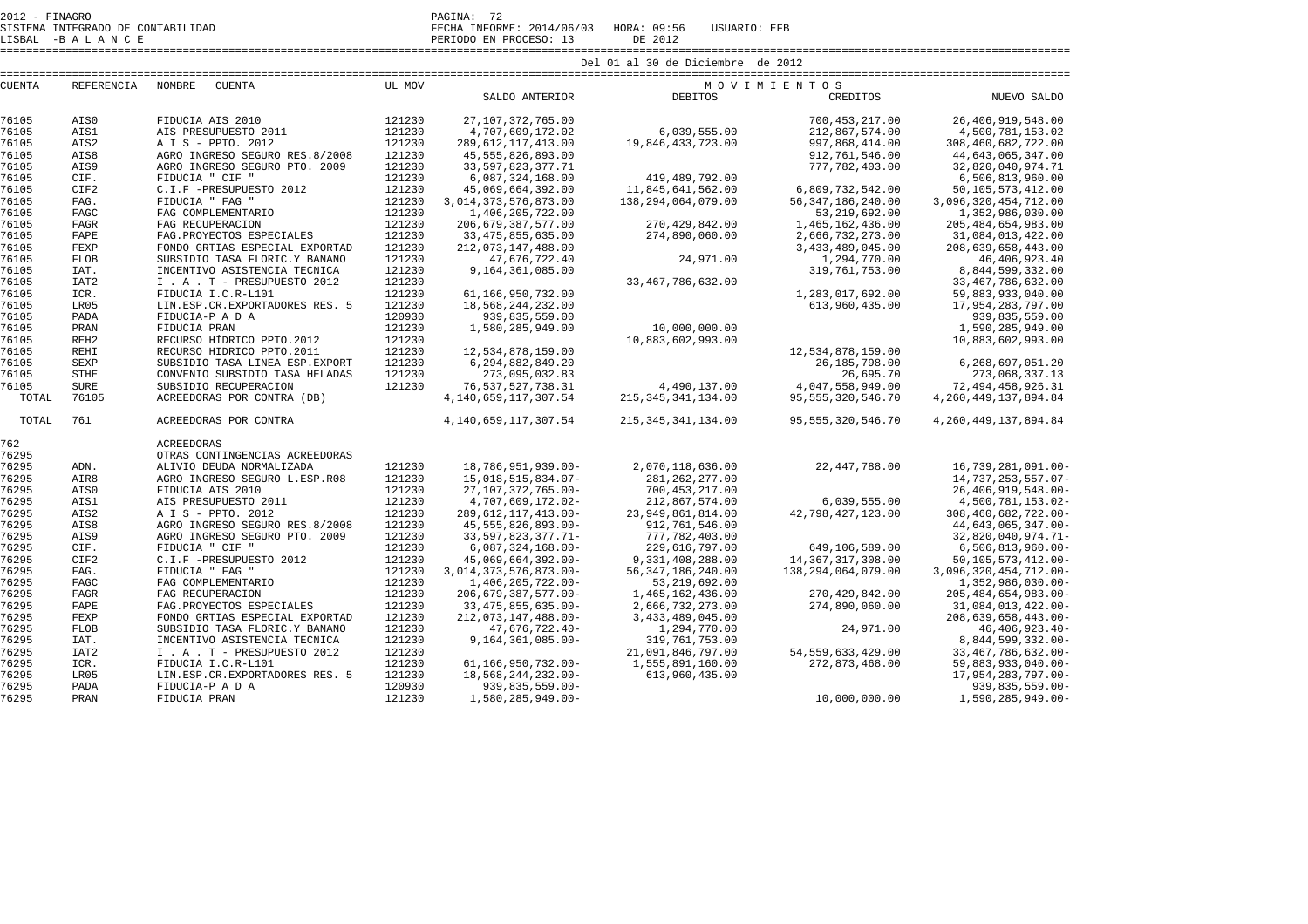| 2012 - FINAGRO |  |                                   |  | PAGINA:      |  |
|----------------|--|-----------------------------------|--|--------------|--|
|                |  | SISTEMA INTEGRADO DE CONTABILIDAD |  | FECHA INFORM |  |

LISBAL -B A L A N C E PERIODO EN PROCESO: 13 DE 2012

SISTEMA INTEGRADO DE CONTABILIDAD FECHA INFORME: 2014/06/03 HORA: 09:56 USUARIO: EFB

====================================================================================================================================================================

| <b>CUENTA</b> | REFERENCIA       | NOMBRE<br><b>CUENTA</b>         | UL MOV |                                        |                                    | MOVIMIENTOS            |                                        |
|---------------|------------------|---------------------------------|--------|----------------------------------------|------------------------------------|------------------------|----------------------------------------|
|               |                  |                                 |        | SALDO ANTERIOR                         | <b>DEBITOS</b>                     | CREDITOS               | NUEVO SALDO                            |
| 76295         | REH <sub>2</sub> | RECURSO HÍDRICO PPTO.2012       | 121230 |                                        |                                    | 10,883,602,993.00      | 10,883,602,993.00-                     |
| 76295         | <b>REHI</b>      | RECURSO HIDRICO PPTO.2011       | 121230 | 12,534,878,159.00-                     | 12,731,271,121.00                  | 196,392,962.00         |                                        |
| 76295         | <b>SEXP</b>      | SUBSIDIO TASA LINEA ESP. EXPORT | 121230 | 6,294,882,849.20-                      | 26,185,798.00                      |                        | $6, 268, 697, 051, 20 -$               |
| 76295         | <b>STHE</b>      | CONVENIO SUBSIDIO TASA HELADAS  | 121230 | 273,095,032.83-                        | 26,695.70                          |                        | 273,068,337.13-                        |
|               |                  |                                 |        |                                        |                                    |                        |                                        |
| 76295         | <b>SURE</b>      | SUBSIDIO RECUPERACION           | 121230 | 76, 537, 527, 738.31-                  | 4,047,558,949.00                   | 4,490,137.00           | 72, 494, 458, 926. 31-                 |
| TOTAL         | 76295            | OTRAS CONTINGENCIAS ACREEDORAS  |        | 4, 140, 659, 117, 307. 54-             | 142,819,719,716.70                 | 262,609,740,304.00     | 4, 260, 449, 137, 894. 84-             |
| TOTAL         | 762              | ACREEDORAS                      |        | 4, 140, 659, 117, 307. 54-             | 142,819,719,716.70                 | 262,609,740,304.00     | 4, 260, 449, 137, 894. 84-             |
| 763           |                  | DEUDORAS POR CONTRA             |        |                                        |                                    |                        |                                        |
| 76305         |                  | DEUDORAS POR CONTRA (CR)        |        |                                        |                                    |                        |                                        |
| 76305         | ADC.             | PROG ALIVIO A LA DEUDA CAFETER  | 121230 | 1,461,231,988.00-                      | 49,000,721.00                      | 22,605,834.00          | 1,434,837,101.00-                      |
| 76305         | CAF.             | PRAN CAFETERO                   | 121230 | 11, 497, 049, 912.00-                  | 56,760,152.00                      | 829,705,506.00         | 12,269,995,266.00-                     |
| 76305         | COB <sub>2</sub> | COBERTURAS PPTO. 2012           | 121230 | 40,189,085,533.07-                     |                                    | 21,617,637,899.93      | 61,806,723,433.00-                     |
| 76305         | FAG.             | FIDUCIA " FAG "                 | 120430 | 3, 275, 207, 000.00-                   |                                    |                        | 3, 275, 207, 000.00-                   |
| 76305         | FON5             | FONSA CONVENIO 005/2006         | 121230 | 1, 219, 794, 576.00-                   | 1,897,750.00                       | 73,419,062.00          | 1,291,315,888.00-                      |
| 76305         | PRAN             | FIDUCIA PRAN                    | 121230 | 12,651,518,937.00-                     | 30,620,373.00                      | 208, 341, 422.00       | 12,829,239,986.00-                     |
| TOTAL         | 76305            | DEUDORAS POR CONTRA (CR)        |        | 70, 293, 887, 946.07-                  | 138,278,996.00                     | 22, 751, 709, 723.93   | 92,907,318,674.00-                     |
| TOTAL         | 763              | DEUDORAS POR CONTRA             |        | 70, 293, 887, 946.07-                  | 138,278,996.00                     | 22, 751, 709, 723.93   | 92,907,318,674.00-                     |
| 764           |                  | <b>DEUDORAS</b>                 |        |                                        |                                    |                        |                                        |
| 76430         |                  | INTERESES CARTERA DE CREDITOS   |        |                                        |                                    |                        |                                        |
| 76430         | ADC.             | PROG ALIVIO A LA DEUDA CAFETER  | 121230 | 1, 412, 231, 267.00                    | 21,959,264.00                      |                        | 1,434,190,531.00                       |
| 76430         | CAF.             | PRAN CAFETERO                   | 121230 | 11,440,289,760.00                      | 101,598,720.00                     | 71,181.00              | 11,541,817,299.00                      |
| 76430         | FON5             | FONSA CONVENIO 005/2006         | 121230 | 1,217,896,826.00                       | 74,873,979.00                      | 8,033,069.00           | 1,284,737,736.00                       |
| 76430         | PRAN             | FIDUCIA PRAN                    | 121230 |                                        |                                    |                        |                                        |
| TOTAL         | 76430            | INTERESES CARTERA DE CREDITOS   |        | 12,620,898,564.00<br>26,691,316,417.00 | 147, 444, 127.00<br>345,876,090.00 | 484.00<br>8,104,734.00 | 12,768,342,207.00<br>27,029,087,773.00 |
|               |                  |                                 |        |                                        |                                    |                        |                                        |
| 76495         |                  | OTRAS CONTINGENCIAS DEUDORAS    |        |                                        |                                    |                        |                                        |
| 76495         | ADC.             | PROG ALIVIO A LA DEUDA CAFETER  | 121230 | 49,000,721.00                          | 646,570.00                         | 49,000,721.00          | 646,570.00                             |
| 76495         | CAF.             | PRAN CAFETERO                   | 121230 | 56,760,152.00                          | 728,177,967.00                     | 56,760,152.00          | 728,177,967.00                         |
| 76495         | COB <sub>2</sub> | COBERTURAS PPTO. 2012           | 121230 | 40,189,085,533.07                      | 36, 307, 229, 050.00               | 14,689,591,150.07      | 61,806,723,433.00                      |
| 76495         | FAG.             | FIDUCIA " FAG "                 | 120430 | 3, 275, 207, 000.00                    |                                    |                        | 3, 275, 207, 000.00                    |
| 76495         | FON5             | FONSA CONVENIO 005/2006         | 121230 | 1,897,750.00                           | 6,578,152.00                       | 1,897,750.00           | 6,578,152.00                           |
| 76495         | PRAN             | FIDUCIA PRAN                    | 121230 | 30,620,373.00                          | 60,897,779.00                      | 30,620,373.00          | 60,897,779.00                          |
| TOTAL         | 76495            | OTRAS CONTINGENCIAS DEUDORAS    |        | 43,602,571,529.07                      | 37, 103, 529, 518.00               | 14,827,870,146.07      | 65,878,230,901.00                      |
| TOTAL         | 764              | <b>DEUDORAS</b>                 |        | 70, 293, 887, 946.07                   | 37, 449, 405, 608.00               | 14,835,974,880.07      | 92,907,318,674.00                      |
| TOTAL         | 76               | CUENTAS CONTINGENTES            |        |                                        | 395, 752, 745, 454. 70             | 395, 752, 745, 454. 70 |                                        |
| 78            |                  | CUENTAS DE ORDEN                |        |                                        |                                    |                        |                                        |
| 781           |                  | <b>DEUDORAS</b>                 |        |                                        |                                    |                        |                                        |
| 78120         |                  | ACTIVOS CASTIGADOS              |        |                                        |                                    |                        |                                        |
| 78120         | FAG.             | FIDUCIA " FAG "                 |        | 361, 063, 444.19                       |                                    |                        | 361,063,444.19                         |
| TOTAL         | 78120            | ACTIVOS CASTIGADOS              |        | 361,063,444.19                         |                                    |                        | 361,063,444.19                         |
| 78174         |                  | INV.NEGOCIABLES TITULO DEUDA    |        |                                        |                                    |                        |                                        |
| 78174         | ADN.             | ALIVIO DEUDA NORMALIZADA        | 121230 | 32, 153, 618, 213.95                   | 177,777,501.93                     | 5, 105, 656, 143.65    | 27, 225, 739, 572. 23                  |
| 78174         | AIR8             | AGRO INGRESO SEGURO L.ESP.R08   | 121230 | 12, 111, 408, 110.65                   | 4,712,276,308.38                   | 4,645,736,293.87       | 12, 177, 948, 125. 16                  |
|               |                  |                                 |        |                                        |                                    |                        |                                        |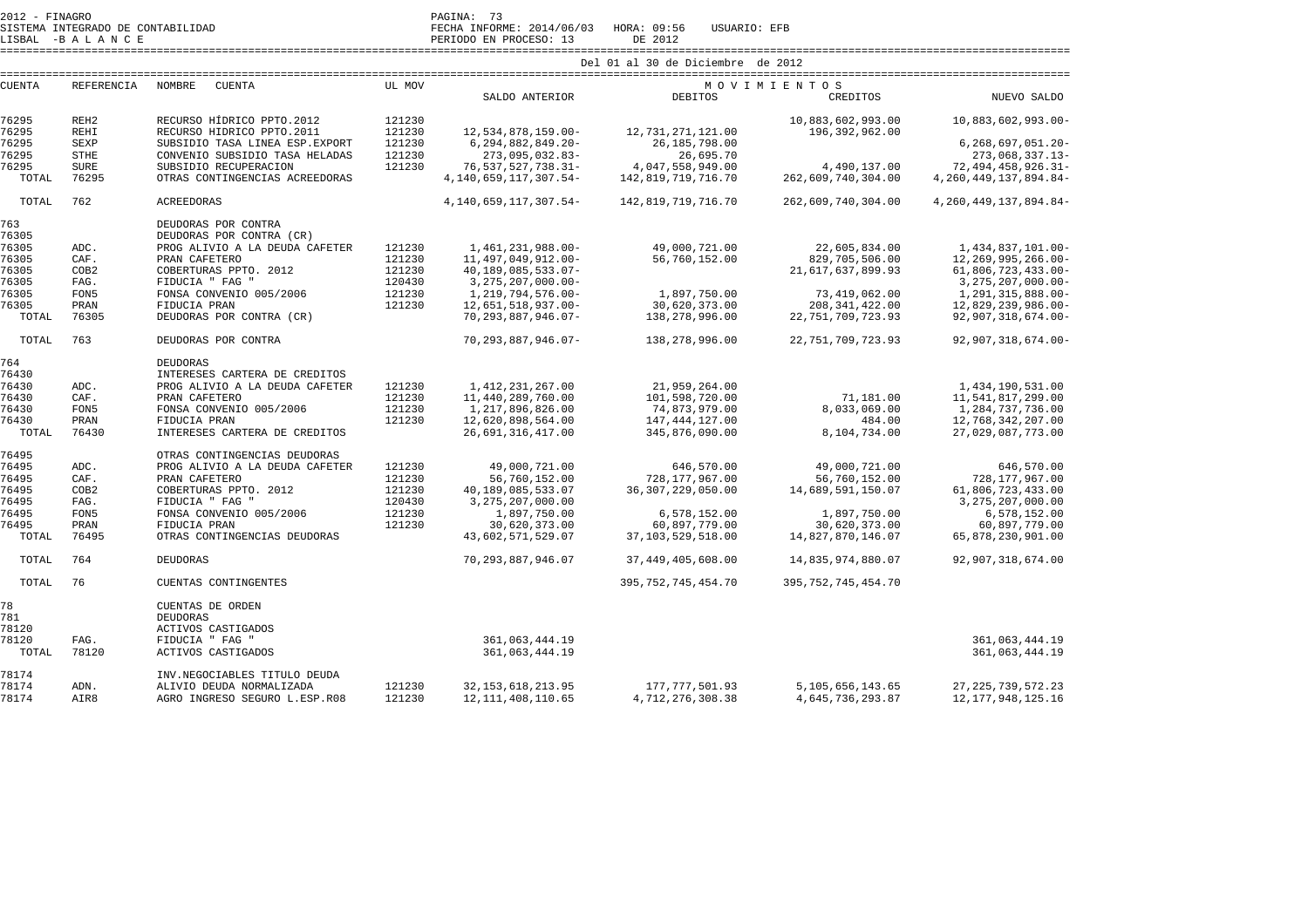|               |                   |                                  | Del 01 al 30 de Diciembre de 2012 |                          |                        |                        |                        |  |  |  |  |  |
|---------------|-------------------|----------------------------------|-----------------------------------|--------------------------|------------------------|------------------------|------------------------|--|--|--|--|--|
| <b>CUENTA</b> | <b>REFERENCIA</b> | NOMBRE<br><b>CUENTA</b>          | UL MOV                            | MOVIMIENTOS              |                        |                        |                        |  |  |  |  |  |
|               |                   |                                  |                                   | SALDO ANTERIOR           | <b>DEBITOS</b>         | CREDITOS               | NUEVO SALDO            |  |  |  |  |  |
| 78174         | AIS0              | FIDUCIA AIS 2010                 | 121230                            | 22, 230, 527, 677. 79    | 149,799,420.81         | 13,951,210.34          | 22, 366, 375, 888. 26  |  |  |  |  |  |
| 78174         | AIS1              | AIS PRESUPUESTO 2011             | 121230                            | 4,072,134,001.24         | 20,555,846.01          | .01                    | 4,092,689,847.24       |  |  |  |  |  |
| 78174         | AIS2              | A I S - PPTO, 2012               | 121230                            | 92,024,976,634.51        | 10,657,461,654.22      | 61,501,377.98          | 102,620,936,910.75     |  |  |  |  |  |
| 78174         | AIS8              | AGRO INGRESO SEGURO RES.8/2008   | 121230                            | 49,700,221,574.84        | 2,286,045,259.60       | 3,569,298,220.90       | 48, 416, 968, 613.54   |  |  |  |  |  |
| 78174         | AIS9              | AGRO INGRESO SEGURO PTO. 2009    | 121230                            | 35, 842, 886, 212. 13    | 190, 221, 242.98       | 2,181,011,458.70       | 33,852,095,996.41      |  |  |  |  |  |
| 78174         | CAF.              | PRAN CAFETERO                    | 121230                            | 7, 213, 751, 750.68      | 4,961,245,860.75       | 1,459,430,584.98       | 10, 715, 567, 026.45   |  |  |  |  |  |
| 78174         | CIF.              | FIDUCIA " CIF "                  | 121230                            | 10,037,827,098.33        | 35,724,429.30          | 5, 136, 439, 800, 38   | 4, 937, 111, 727. 25   |  |  |  |  |  |
| 78174         | CIF2              | C.I.F -PRESUPUESTO 2012          | 121230                            | 15, 313, 296, 300.86     | 77,188,331.44          |                        | 15, 390, 484, 632.30   |  |  |  |  |  |
| 78174         | CONS              | CIF. CONSERVACION                | 121230                            | 1,203,230,797.68         | 7, 151, 448. 18        | 21,876.03              | 1,210,360,369.83       |  |  |  |  |  |
| 78174         | FAG.              | FIDUCIA FAG                      | 121230                            | 653, 571, 057, 731.42    | 102, 264, 038, 993.37  | 69, 408, 076, 283, 11  | 686, 427, 020, 441.68  |  |  |  |  |  |
| 78174         | FAGC              | FAG COMPLEMENTARIO               | 121230                            | 5,843,191,256.34         | 103,625,750.97         | 81,823,026.44          | 5,864,993,980.87       |  |  |  |  |  |
| 78174         | <b>FAGR</b>       | FAG RECUPERACION                 | 121230                            | 24,684,131,142.04        | 159,002,763.97         | 6,531,263.25           | 24,836,602,642.76      |  |  |  |  |  |
| 78174         | FAPE              | FAG. PROYECTOS ESPECIALES        | 121230                            | 16,797,218,743.41        | 4, 104, 104, 900. 55   | 2,508,255,613.19       | 18, 393, 068, 030. 77  |  |  |  |  |  |
| 78174         | FEXP              | FONDO GRTIAS ESPECIAL EXPORTAD   | 121230                            | 164, 209, 550, 746. 71   | 27, 112, 944, 676.82   | 26, 131, 847, 468. 26  | 165, 190, 647, 955. 27 |  |  |  |  |  |
| 78174         | <b>FNRA</b>       | FONDO NAL.RIESGOS AGROPEC.       | 121230                            | 23, 356, 348, 542. 24    | 115, 331, 913. 25      | 414, 368, 071.28       | 23, 057, 312, 384. 21  |  |  |  |  |  |
| 78174         | IAT.              | INCENTIVO ASISTENCIA TECNICA     | 121230                            | 10, 307, 292, 772. 24    | 60, 491, 022.47        | 547, 477.70            | 10,367,236,317.01      |  |  |  |  |  |
| 78174         | ICR.              | FIDUCIA I.C.R-L101               | 121230                            | 74, 799, 857, 135. 75    | 437, 426, 280. 72      | 23, 924, 239.39        | 75, 213, 359, 177.08   |  |  |  |  |  |
| 78174         | <b>ICRC</b>       | FIDUCIA I C R COMPLEMENTARIO     | 121230                            | 2,483,289,888.87         | 14,497,488.67          | 665, 672, 323.48       | 1,832,115,054.06       |  |  |  |  |  |
| 78174         | <b>INTE</b>       | INCENTIVO INNOVAC. TECNOLOGICA   | 121230                            | 874,685,821.54           | 4,409,085.16           |                        | 879,094,906.70         |  |  |  |  |  |
| 78174         | <b>ISIC</b>       | INGRESO SEG. INV. CAPITAL RIESGO | 121230                            | 33, 976, 298, 952.87     | 12,032,233,887.15      | 11,840,649,837.94      | 34, 167, 883, 002.08   |  |  |  |  |  |
| 78174         | LR05              | LIN.ESP.CR.EXPORTADORES RES. 5   | 121230                            | 20,948,667,034.95        | 91,906,627.96          | 2,999,999,999.92       | 18,040,573,662.99      |  |  |  |  |  |
| 78174         | PRAN              | FIDUCIA PRAN                     | 121230                            | 37, 379, 966, 023.64     | 15, 757, 523, 764. 21  | 26, 303, 830, 196. 34  | 26,833,659,591.51      |  |  |  |  |  |
| 78174         | <b>REHI</b>       | RECURSO HIDRICO                  | 121230                            | 10,236,900,199.71        | 39, 162, 716. 19       | 6,799,999,999.81       | 3,476,062,916.09       |  |  |  |  |  |
| 78174         | <b>SEXP</b>       | SUBSIDIO TASA LINEA ESP. EXPORT  | 121230                            | 3, 139, 468, 117, 57     | 16, 373, 731, 79       |                        | 3, 155, 841, 849. 36   |  |  |  |  |  |
| 78174         | <b>SURE</b>       | SUBSIDIO RECUPERACION            | 121230                            | 61, 102, 303, 755. 57    | 2,856,215,643.76       | 9,790,629.66           | 63, 948, 728, 769. 67  |  |  |  |  |  |
| TOTAL         | 78174             | INV.NEGOCIABLES TITULO DEUDA     |                                   | 1, 425, 614, 106, 237.53 | 188, 444, 736, 550. 61 | 169, 368, 363, 396, 61 | 1,444,690,479,391.53   |  |  |  |  |  |
| 78195         |                   | OTRAS CTAS.DE ORDEN DEUDORAS     |                                   |                          |                        |                        |                        |  |  |  |  |  |
| 78195         | ADC.              | PROG ALIVIO A LA DEUDA CAFETER   |                                   | 18,000,000,000.00        |                        |                        | 18,000,000,000.00      |  |  |  |  |  |
| 78195         | ADN.              | ALIVIO DEUDA NORMALIZADA         | 111031                            | 78,000,000,000.00        |                        |                        | 78,000,000,000.00      |  |  |  |  |  |
| 78195         | AIR8              | AGRO INGRESO SEGURO L.ESP.R08    |                                   | 114,843,830,978.00       |                        |                        | 114,843,830,978.00     |  |  |  |  |  |
| 78195         | AIS0              | FIDUCIA AIS 2010                 |                                   | 71, 459, 433, 465.00     |                        |                        | 71,459,433,465.00      |  |  |  |  |  |
| 78195         | AIS1              | AIS PRESUPUESTO 2011             | 120930                            | 13, 315, 895, 634.00     |                        |                        | 13, 315, 895, 634.00   |  |  |  |  |  |
| 78195         | AIS2              | A I S - PPTO. 2012               | 121230                            | 330,450,000,000.00       | 64,621,081,519.00      |                        | 395,071,081,519.00     |  |  |  |  |  |
| 78195         | AIS8              | AGRO INGRESO SEGURO RES.8/2008   |                                   | 162, 492, 737, 374.00    |                        |                        | 162, 492, 737, 374.00  |  |  |  |  |  |
| 78195         | AIS9              | AGRO INGRESO SEGURO PTO. 2009    |                                   | 102,000,000,000.00       |                        |                        | 102,000,000,000.00     |  |  |  |  |  |
| 78195         | ALI <sub>2</sub>  | ALIVIO LEY 1587 DE 2012          | 121230                            |                          | 40,000,000,000.00      |                        | 40,000,000,000.00      |  |  |  |  |  |
| 78195         | CAF.              | PRAN CAFETERO                    | 121230                            | 60,000,000,000.00        | 1,455,000,000.00       |                        | 61,455,000,000.00      |  |  |  |  |  |
| 78195         | CIF.              | FIDUCIA " CIF "                  |                                   | 199,053,000,000.00       |                        |                        | 199,053,000,000.00     |  |  |  |  |  |
| 78195         | CIF2              | C.I.F -PRESUPUESTO 2012          | 121230                            | 95,000,000,000.00        |                        | 29,846,340,000.00      | 65,153,660,000.00      |  |  |  |  |  |
| 78195         | COB.              | PROGRAMA COBERTURAS- 2010        | 121230                            | 49,000,000,000.00        |                        | 49,000,000,000.00      |                        |  |  |  |  |  |
| 78195         | COB2              | COBERTURAS PPTO. 2012            | 120331                            | 35,000,000,000.00        |                        |                        | 35,000,000,000.00      |  |  |  |  |  |
| 78195         | CONS              | CIF CONSERVACION                 |                                   | 1,300,000,000.00         |                        |                        | 1,300,000,000.00       |  |  |  |  |  |
| 78195         | FAG.              | FIDUCIA " FAG "                  | 121230                            | 5,618,316,574,000.00     |                        | 41, 267, 568, 000.00   | 5,577,049,006,000.00   |  |  |  |  |  |
| 78195         | FAGC              | FAG COMPLEMENTARIO               |                                   | 9,557,907,762.62         |                        |                        | 9,557,907,762.62       |  |  |  |  |  |

78195 FAGC FAG COMPLEMENTARIO 9,557,907,762.62 9,557,907,762.62

78195 FAGR FAG RECUPERACION 121230 280,798,543,882.62 136,877,000.00 280,661,666,882.62

78195 FAPE FAG.PROYECTOS ESPECIALES 121230 95,415,710,709.04 337,033,000.00 95,752,743,709.04

78195 FEXP FONDO GRTIAS ESPECIAL EXPORTAD 121230 606,491,532,000.00 2,087,013,000.00 608,578,545,000.00

78195 FLOB SUBSIDIO TASA FLORIC.Y BANANO 120630 25,000,000,000.00 25,000,000,000.00

78195 FON5 FONSA CONVENIO 005/2006 28,573,010,000.00 28,573,010,000.00

INCENTIVO ASISTENCIA TECNICA

280, 661, 666, 882. 62

95, 752, 743, 709.04

608,578,545,000.00

25,000,000,000.00

28,573,010,000.00

76,864,916,250.00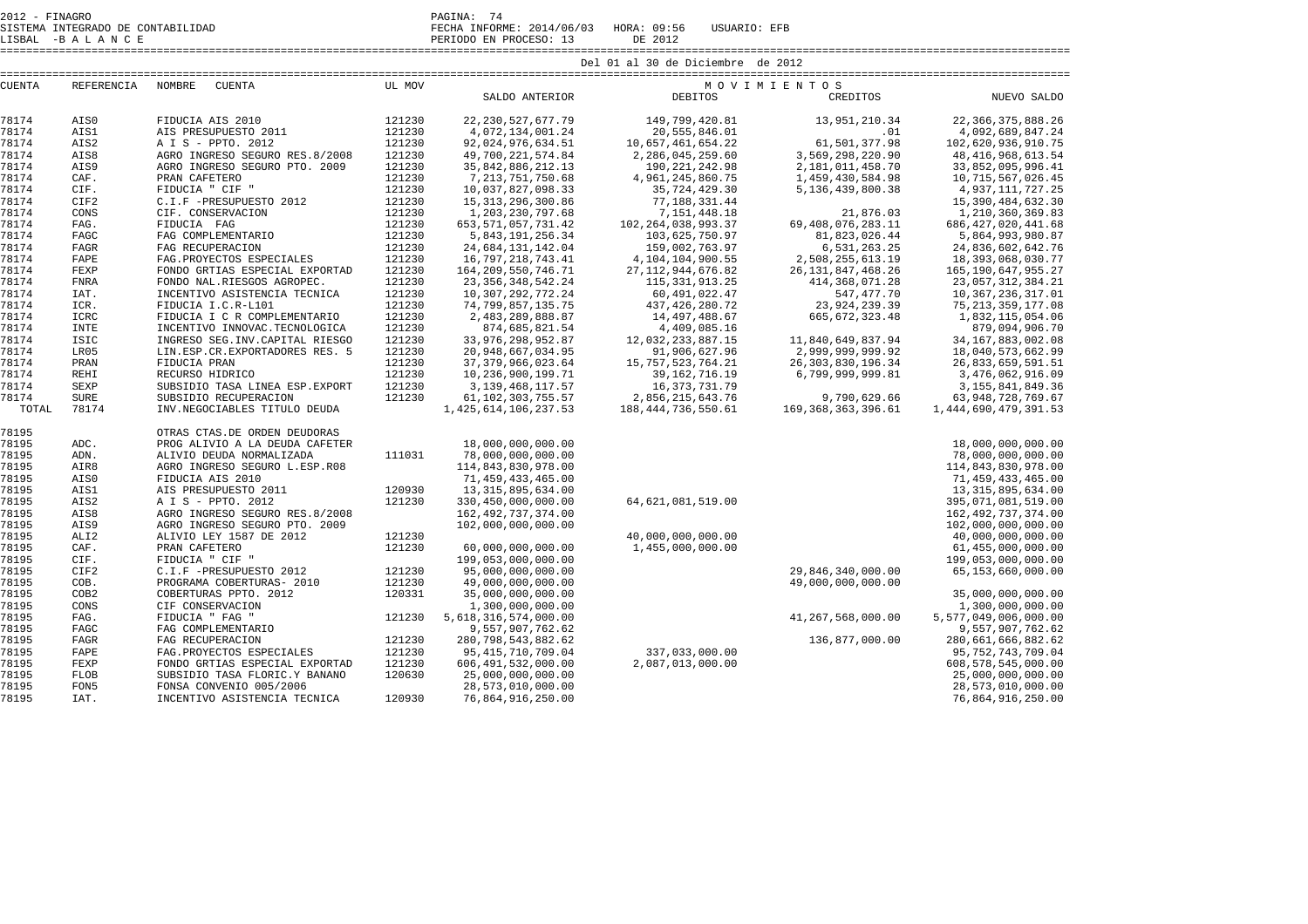| 2012 - FINAGRO                    | $\sim$ $\sim$<br>PAGINA:                                      |
|-----------------------------------|---------------------------------------------------------------|
| SISTEMA INTEGRADO DE CONTABILIDAD | . INFORME: 2014/06/03<br>HORA: 09:56<br>USUARIO: EFB<br>FECHA |

LISBAL -B A L A N C E PERIODO EN PROCESO: 13 DE 2012 ====================================================================================================================================================================

| <b>CUENTA</b> | <b>REFERENCIA</b> | NOMBRE<br>CUENTA                 | UL MOV |                            |                       | MOVIMIENTOS            |                          |
|---------------|-------------------|----------------------------------|--------|----------------------------|-----------------------|------------------------|--------------------------|
|               |                   |                                  |        | SALDO ANTERIOR             | <b>DEBITOS</b>        | CREDITOS               | NUEVO SALDO              |
| 78195         | IAT <sub>2</sub>  | I . A . T - PRESUPUESTO 2012     | 121230 | 164,150,000,000.00         |                       | 101,736,895,704.00     | 62, 413, 104, 296.00     |
| 78195         | ICR.              | FIDUCIA I.C.R-L101               | 111031 | 1, 265, 507, 414, 722.00   |                       |                        | 1, 265, 507, 414, 722.00 |
| 78195         | <b>ICRC</b>       | FIDUCIA ICR COMPLEMENTARIO       | 121230 | 35,708,327,353.00          | 1,300,000,000.00      | 106,030,166.00         | 36,902,297,187.00        |
| 78195         | <b>INTE</b>       | INCENTIVO INNOVAC. TECNOLOGICA   |        | 1,000,000,000.00           |                       |                        | 1,000,000,000.00         |
| 78195         | <b>ISIC</b>       | INGRESO SEG. INV. CAPITAL RIESGO | 121230 | 138,266,565,991.00         | 126,278,879.00        |                        | 138, 392, 844, 870.00    |
| 78195         | LR05              | LIN.ESP.CR.EXPORTADORES RES. 5   |        | 74,859,322,220.00          |                       |                        | 74,859,322,220.00        |
| 78195         | OPRU              | PROGRAMA OPORTUNIDADES RURALES   | 121230 | 3,907,387,230.00           | 6,872,626.00          |                        | 3,914,259,856.00         |
| 78195         | PADA              | FIDUCIA-P A D A                  |        | 20,000,000,000.00          |                       |                        | 20,000,000,000.00        |
| 78195         | PADE              | FIDUCIA PADEMER                  | 121230 | 23, 485, 866, 709.00       | 112,617,665.00        |                        | 23,598,484,374.00        |
| 78195         | PRAN              | FIDUCIA PRAN                     | 111130 | 100,000,000,000.00         |                       |                        | 100,000,000,000.00       |
| 78195         | REH <sub>2</sub>  | RECURSO HÍDRICO PPTO.2012        | 121230 | 98,502,500,000.00          |                       | 52,502,500,000.00      | 46,000,000,000.00        |
| 78195         | REHI              | RECURSO HIDRICO                  | 111031 | 51, 124, 102, 564.00       |                       |                        | 51, 124, 102, 564.00     |
| 78195         | <b>SEXP</b>       | SUBSIDIO TASA LINEA ESP. EXPORT  |        | 39,000,000,000.00          |                       |                        | 39,000,000,000.00        |
| 78195         | <b>STHE</b>       | CONVENIO SUBSIDIO TASA HELADAS   | 070801 | 10,000,000,000.00          |                       |                        | 10,000,000,000.00        |
| 78195         | <b>SURE</b>       | SUBSIDIO RECUPERACION            | 121130 | 161, 384, 969, 072.00      |                       |                        | 161, 384, 969, 072.00    |
| TOTAL         | 78195             | OTRAS CTAS.DE ORDEN DEUDORAS     |        | 10, 257, 829, 547, 916. 28 | 110,045,896,689.00    | 274,596,210,870.00     | 10,093,279,233,735.28    |
| TOTAL         | 781               | <b>DEUDORAS</b>                  |        | 11,683,804,717,598.00      | 298, 490, 633, 239.61 | 443, 964, 574, 266. 61 | 11,538,330,776,571.00    |
| 782           |                   | <b>ACREEDORAS</b>                |        |                            |                       |                        |                          |
| 78213         |                   | BIENES Y VALORES REC. EN PAGO    |        |                            |                       |                        |                          |
| 78213         | FON5              | FONSA CONVENIO 005/2006          | 111130 | $300,000.00 -$             | 300,000.00            |                        |                          |
| TOTAL         | 78213             | BIENES Y VALORES REC. EN PAGO    |        | $300.000.00 -$             | 300,000.00            |                        |                          |
| 78214         |                   | BS.Y VALORES REC.EN GTIA.O.G     |        |                            |                       |                        |                          |
| 78214         | ADC.              | PROG ALIVIO A LA DEUDA CAFETER   | 121230 | 9,761,019,808.50-          | 48,039,846.10         |                        | 9,712,979,962.40-        |
| 78214         | CAF.              | PRAN CAFETERO                    | 121230 | 52,678,859,888.12-         | 135,663,659.51        |                        | 52, 543, 196, 228. 61-   |
| 78214         | FON5              | FONSA CONVENIO 005/2006          | 121230 | 25,019,786,145.06-         | 7,201,294.00          |                        | 25,012,584,851.06-       |
| 78214         | PRAN              | FIDUCIA PRAN                     | 121230 | 96, 265, 732, 610.09-      | 54,665,598.17         | 12,910,648.00          | 96, 223, 977, 659. 92-   |
| TOTAL         | 78214             | BS.Y VALORES REC.EN GTIA.O.G     |        | 183, 725, 398, 451. 77-    | 245,570,397.78        | 12,910,648.00          | 183, 492, 738, 701.99-   |
| 78246         |                   | AJUSTE INFLACION PATRIMONIO      |        |                            |                       |                        |                          |
| 78246         | FAG.              | FIDUCIA " FAG "                  |        | 51,844,794,079.45-         |                       |                        | 51,844,794,079.45-       |
| TOTAL         | 78246             | AJUSTE INFLACION PATRIMONIO      |        | 51,844,794,079.45-         |                       |                        | 51,844,794,079.45-       |
| 78295         |                   | OTRAS CTAS.DE ORDEN ACREEDORAS   |        |                            |                       |                        |                          |
| 78295         | AIS <sub>2</sub>  | A I S - PPTO. 2012               | 121230 | 367,844,382.00-            | 4,685,612.00          |                        | 363, 158, 770.00-        |
| 78295         | FAG.              | FIDUCIA " FAG "                  | 121230 | 738,967,600,916.00-        | 25, 978, 401, 994, 00 | 3, 331, 115, 143.00    | 716,320,314,065.00-      |
| 78295         | FON5              | FONSA CONVENIO 005/2006          |        | $3,160,000,000.00-$        |                       |                        | $3,160,000,000.00 -$     |
| 78295         | <b>ISIC</b>       | INGRESO SEG. INV. CAPITAL RIESGO | 121230 | 68,084,436,791.00-         |                       | 170,600,919.00         | 68, 255, 037, 710.00-    |
| 78295         | PRAN              | FIDUCIA PRAN                     | 121230 | $50,455,000,000.00-$       | 11,455,000,000.00     | 13,361,000,000.00      | $52,361,000,000.00$ -    |
| TOTAL         | 78295             | OTRAS CTAS.DE ORDEN ACREEDORAS   |        | 861,034,882,089.00-        | 37,438,087,606.00     | 16,862,716,062.00      | 840, 459, 510, 545.00-   |
| TOTAL         | 782               | ACREEDORAS                       |        | 1,096,605,374,620.22-      | 37,683,958,003.78     | 16,875,626,710.00      | 1,075,797,043,326.44-    |
| 783           |                   | DEUDORAS POR CONTRA              |        |                            |                       |                        |                          |
| 78305         |                   | DEUDORAS POR CONTRA (CR)         |        |                            |                       |                        |                          |
| 78305         | ADC.              | PROG ALIVIO A LA DEUDA CAFETER   |        | 18,000,000,000.00-         |                       |                        | 18,000,000,000.00-       |
| 78305         | ADN.              | ALIVIO DEUDA NORMALIZADA         | 121230 | 110, 153, 618, 213. 95-    | 5, 105, 656, 143. 65  | 177, 777, 501.93       | 105, 225, 739, 572. 23-  |
| 78305         | AIR8              | AGRO INGRESO SEGURO L.ESP.R08    | 121230 | 126, 955, 239, 088. 65-    | 4,645,736,293.87      | 4,712,276,308.38       | 127,021,779,103.16-      |
| 78305         | AIS0              | FIDUCIA AIS 2010                 | 121230 | 93,689,961,142.79-         | 13,951,210.34         | 149,799,420.81         | 93, 825, 809, 353. 26-   |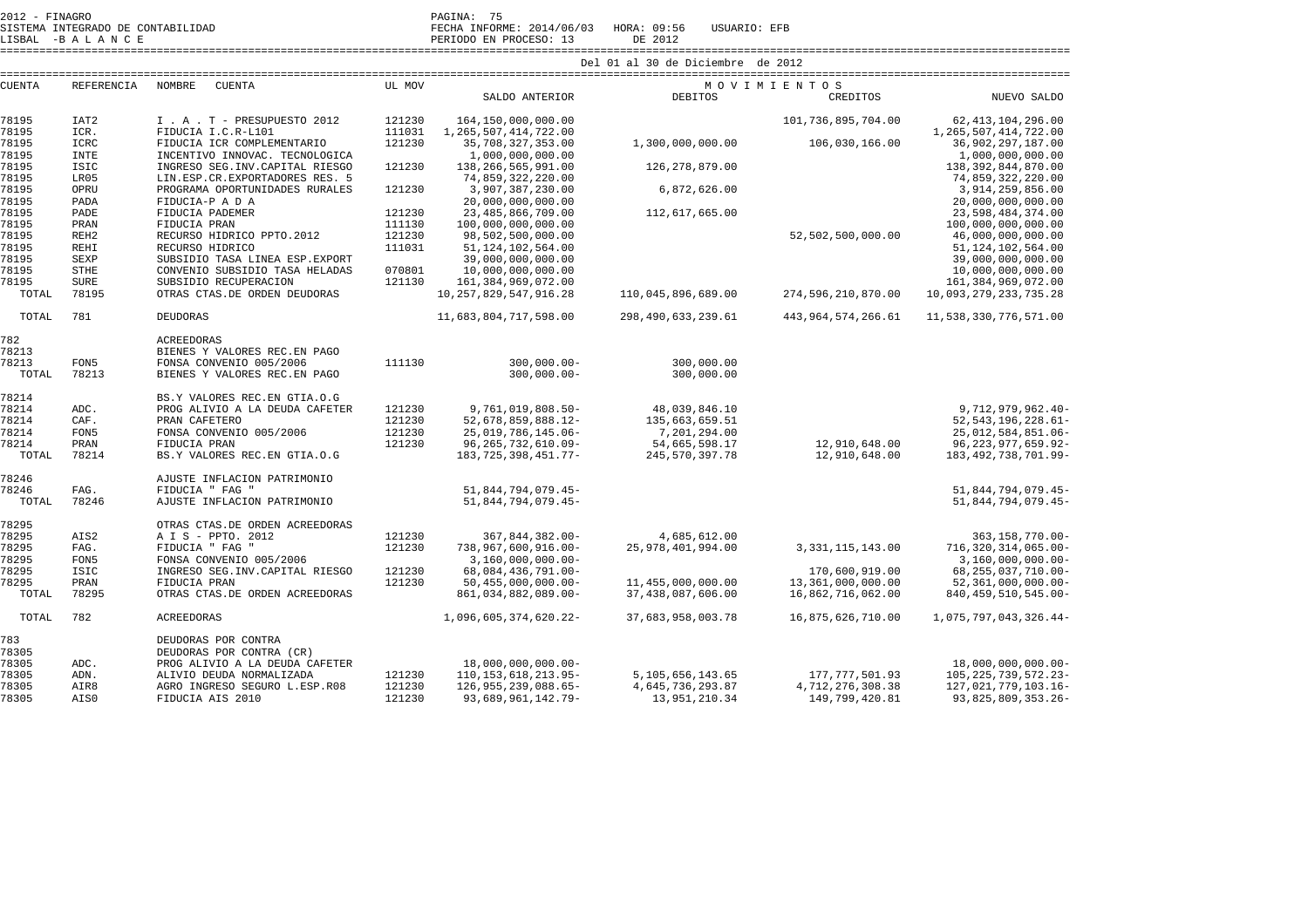2012 - FINAGRO PAGINA: 76

SISTEMA INTEGRADO DE CONTABILIDAD FECHA INFORME: 2014/06/03 HORA: 09:56 USUARIO: EFB

LISBAL -B A L A N C E PERIODO EN PROCESO: 13 DE 2012

====================================================================================================================================================================

| <b>CONTENT</b> | DEEDEMICT? | 37035000 | ATI | <b>BEOTT</b> | $\mathcal{M}$ $\cap$ $\mathcal{M}$ $\top$ $\mathcal{M}$ $\top$ $\mathcal{M}$ $\top$ $\cap$ $\cap$ |
|----------------|------------|----------|-----|--------------|---------------------------------------------------------------------------------------------------|

| CUENTA | REFERENCIA       | NOMBRE<br><b>CUENTA</b>          | UL MOV |                              |                        | MOVIMIENTOS           |                            |
|--------|------------------|----------------------------------|--------|------------------------------|------------------------|-----------------------|----------------------------|
|        |                  |                                  |        | SALDO ANTERIOR               | DEBITOS                | CREDITOS              | NUEVO SALDO                |
| 78305  | AIS1             | AIS PRESUPUESTO 2011             | 121230 | 17, 388, 029, 635. 24-       | .01                    | 20,555,846.01         | 17,408,585,481.24-         |
| 78305  | AIS2             | A I S - PPTO. 2012               | 121230 | 422, 474, 976, 634.51-       | 61,501,377.98          | 75, 278, 543, 173. 22 | 497,692,018,429.75-        |
| 78305  | AIS8             | AGRO INGRESO SEGURO RES.8/2008   | 121230 | 212, 192, 958, 948.84-       | 3,569,298,220.90       | 2,286,045,259.60      | 210,909,705,987.54-        |
| 78305  | AIS9             | AGRO INGRESO SEGURO PTO. 2009    | 121230 | 137,842,886,212.13-          | 2,181,011,458.70       | 190, 221, 242.98      | 135,852,095,996.41-        |
| 78305  | ALI <sub>2</sub> | ALIVIO LEY 1587 DE 2012          | 121230 |                              |                        | 40,000,000,000.00     | $40,000,000,000.00$ -      |
| 78305  | CAF.             | PRAN CAFETERO                    | 121230 | 67, 213, 751, 750. 68-       | 1,459,430,584.98       | 6, 416, 245, 860. 75  | 72,170,567,026.45-         |
| 78305  | CIF.             | FIDUCIA " CIF "                  | 121230 | 209,090,827,098.33-          | 5, 136, 439, 800. 38   | 35,724,429.30         | 203,990,111,727.25-        |
| 78305  | CIF2             | C.I.F -PRESUPUESTO 2012          | 121230 | 110, 313, 296, 300.86-       | 29,846,340,000.00      | 77,188,331.44         | 80, 544, 144, 632. 30-     |
| 78305  | COB.             | PROGRAMA COBERTURAS- 2010        | 121230 | 49,000,000,000.00-           | 49,000,000,000.00      |                       |                            |
| 78305  | COB2             | COBERTURAS PPTO, 2012            | 120331 | $35,000,000,000.00$ -        |                        |                       | $35,000,000,000.00$ -      |
| 78305  | CONS             | CIF CONSERVACION                 | 121230 | 2,503,230,797.68-            | 21,876.03              | 7, 151, 448.18        | 2,510,360,369.83-          |
| 78305  | FAG.             | FIDUCIA " FAG "                  | 121230 | $6, 272, 248, 695, 175.61 -$ | 110,675,644,283.11     | 102, 264, 038, 993.37 | 6, 263, 837, 089, 885. 87- |
| 78305  | FAGC             | FAG COMPLEMENTARIO               | 121230 | 15,401,099,018.96-           | 81,823,026.44          | 103,625,750.97        | 15, 422, 901, 743. 49-     |
| 78305  | FAGR             | FAG RECUPERACION                 | 121230 | 305, 482, 675, 024. 66-      | 143, 408, 263. 25      | 159,002,763.97        | 305, 498, 269, 525. 38-    |
| 78305  | FAPE             | FAG. PROYECTOS ESPECIALES        | 121230 | 112, 212, 929, 452. 45-      | 2,508,255,613.19       | 4, 441, 137, 900. 55  | 114, 145, 811, 739.81-     |
| 78305  | FEXP             | FONDO GRTIAS ESPECIAL EXPORTAD   | 121230 | 770,701,082,746.71-          | 26, 131, 847, 468. 26  | 29, 199, 957, 676.82  | 773,769,192,955.27-        |
| 78305  | FLOB             | SUBSIDIO TASA FLORIC.Y BANANO    | 120630 | $25,000,000,000.00$ -        |                        |                       | $25,000,000,000.00$ -      |
| 78305  | FNRA             | FONDO NAL.RIESGOS AGROP.         | 121230 | 23, 356, 348, 542. 24-       | 414,368,071.28         | 115, 331, 913. 25     | 23,057,312,384.21-         |
| 78305  | FON5             | FONSA CONVENIO 005/2006          |        | 28,573,010,000.00-           |                        |                       | 28,573,010,000.00-         |
| 78305  | IAT.             | INCENTIVO ASISTENCIA TECNICA     | 121230 | 87, 172, 209, 022, 24-       | 547,477.70             | 60,491,022.47         | 87, 232, 152, 567. 01-     |
| 78305  | IAT <sub>2</sub> | I . A . T - PRESUPUESTO 2012     | 121230 | 164, 150, 000, 000. 00-      | 101,736,895,704.00     |                       | $62, 413, 104, 296.00 -$   |
| 78305  | ICR.             | FIDUCIA I.C.R-L101               | 121230 | 1, 340, 307, 271, 857. 75-   | 23, 924, 239.39        | 437, 426, 280. 72     | 1,340,720,773,899.08-      |
| 78305  | ICRC             | FIDUCIA ICR COMPLEMENTARIO       | 121230 | 38, 191, 617, 241.87-        | 771,702,489.48         | 1, 314, 497, 488.67   | 38,734,412,241.06-         |
| 78305  | <b>INTE</b>      | INCENTIVO INNOVAC. TECNOLOGICA   | 121230 | 1,874,685,821.54-            |                        | 4,409,085.16          | 1,879,094,906.70-          |
| 78305  | ISIC             | INGRESO SEG. INV. CAPITAL RIESGO | 121230 | 172, 242, 864, 943. 87-      | 11,840,649,837.94      | 12, 158, 512, 766. 15 | 172,560,727,872.08-        |
| 78305  | LR05             | LIN.ESP.CR.EXPORTADORES RES. 5   | 121230 | 95,807,989,254.95-           | 2,999,999,999.92       | 91,906,627.96         | 92,899,895,882.99-         |
| 78305  | OPRU             | PROGRAMA OPORTUNIDADES RURALES   | 121230 | 3,907,387,230.00-            |                        | 6,872,626.00          | 3,914,259,856.00-          |
| 78305  | PADA             | FIDUCIA-P A D A                  |        | $20,000,000,000.00-$         |                        |                       | $20,000,000,000.00$ -      |
| 78305  | PADE             | FIDUCIA PADEMER                  | 121230 | 23, 485, 866, 709. 00-       |                        | 112,617,665.00        | 23,598,484,374.00-         |
| 78305  | PRAN             | FIDUCIA PRAN                     | 121230 | 137, 379, 966, 023.64-       | 26, 303, 830, 196. 34  | 15, 757, 523, 764. 21 | 126,833,659,591.51-        |
| 78305  | REH <sub>2</sub> | RECURSO HÍDRICO PPTO.2012        | 121230 | 98,502,500,000.00-           | 52,502,500,000.00      |                       | $46,000,000,000.00 -$      |
| 78305  | REHI             | RECURSO HIDRICO                  | 121230 | 61, 361, 002, 763. 71-       | 6,799,999,999.81       | 39, 162, 716. 19      | 54,600,165,480.09-         |
| 78305  | <b>SEXP</b>      | SUBSIDIO TASA LINEA ESP. EXPORT  | 121230 | 42, 139, 468, 117. 57-       |                        | 16, 373, 731. 79      | 42, 155, 841, 849. 36-     |
| 78305  | STHE             | CONVENIO SUBSIDIO TASA HELADAS   | 070801 | $10,000,000,000.00$ -        |                        |                       | $10,000,000,000.00$ -      |
| 78305  | <b>SURE</b>      | SUBSIDIO RECUPERACION            | 121230 | 222, 487, 272, 827. 57-      | 9,790,629.66           | 2,856,215,643.76      | 225, 333, 697, 841. 67-    |
| TOTAL  | 78305            | DEUDORAS POR CONTRA (CR)         |        | 11,683,804,717,598.00-       | 443, 964, 574, 266. 61 | 298, 490, 633, 239.61 | 11,538,330,776,571.00-     |
| TOTAL  | 783              | DEUDORAS POR CONTRA              |        | 11,683,804,717,598.00-       | 443, 964, 574, 266. 61 | 298, 490, 633, 239.61 | 11,538,330,776,571.00-     |
| 784    |                  | ACREEDORAS POR CONTRA            |        |                              |                        |                       |                            |
| 78405  |                  | ACREEDORAS POR CONTRA (DB)       |        |                              |                        |                       |                            |
| 78405  | ADC.             | PROG ALIVIO A LA DEUDA CAFETER   | 121230 | 9,761,019,808.50             |                        | 48,039,846.10         | 9,712,979,962.40           |
| 78405  | AIS2             | A I S - PPTO. 2012               | 121230 | 367,844,382.00               |                        | 4,685,612.00          | 363, 158, 770.00           |
| 78405  | CAF.             | PRAN CAFETERO                    | 121230 | 52,678,859,888.12            |                        | 135,663,659.51        | 52, 543, 196, 228.61       |
| 78405  | FAG.             | FIDUCIA " FAG "                  | 121230 | 790, 812, 394, 995.45        | 3, 331, 115, 143.00    | 25,978,401,994.00     | 768, 165, 108, 144. 45     |
| 78405  | FON5             | FONSA CONVENIO 005/2006          | 121230 | 28,180,086,145.06            |                        | 7,501,294.00          | 28, 172, 584, 851.06       |
| 78405  | ISIC             | INGRESO SEG. INV. CAPITAL RIESGO | 121230 | 68,084,436,791.00            | 170,600,919.00         |                       | 68, 255, 037, 710.00       |
| 78405  | PRAN             | FIDUCIA PRAN                     | 121230 | 146,720,732,610.09           | 13, 373, 910, 648.00   | 11,509,665,598.17     | 148,584,977,659.92         |
| TOTAL  | 78405            | ACREEDORAS POR CONTRA (DB)       |        | 1,096,605,374,620.22         | 16,875,626,710.00      | 37,683,958,003.78     | 1,075,797,043,326.44       |
| TOTAL  | 784              | ACREEDORAS POR CONTRA            |        | 1,096,605,374,620.22         | 16,875,626,710.00      | 37,683,958,003.78     | 1,075,797,043,326.44       |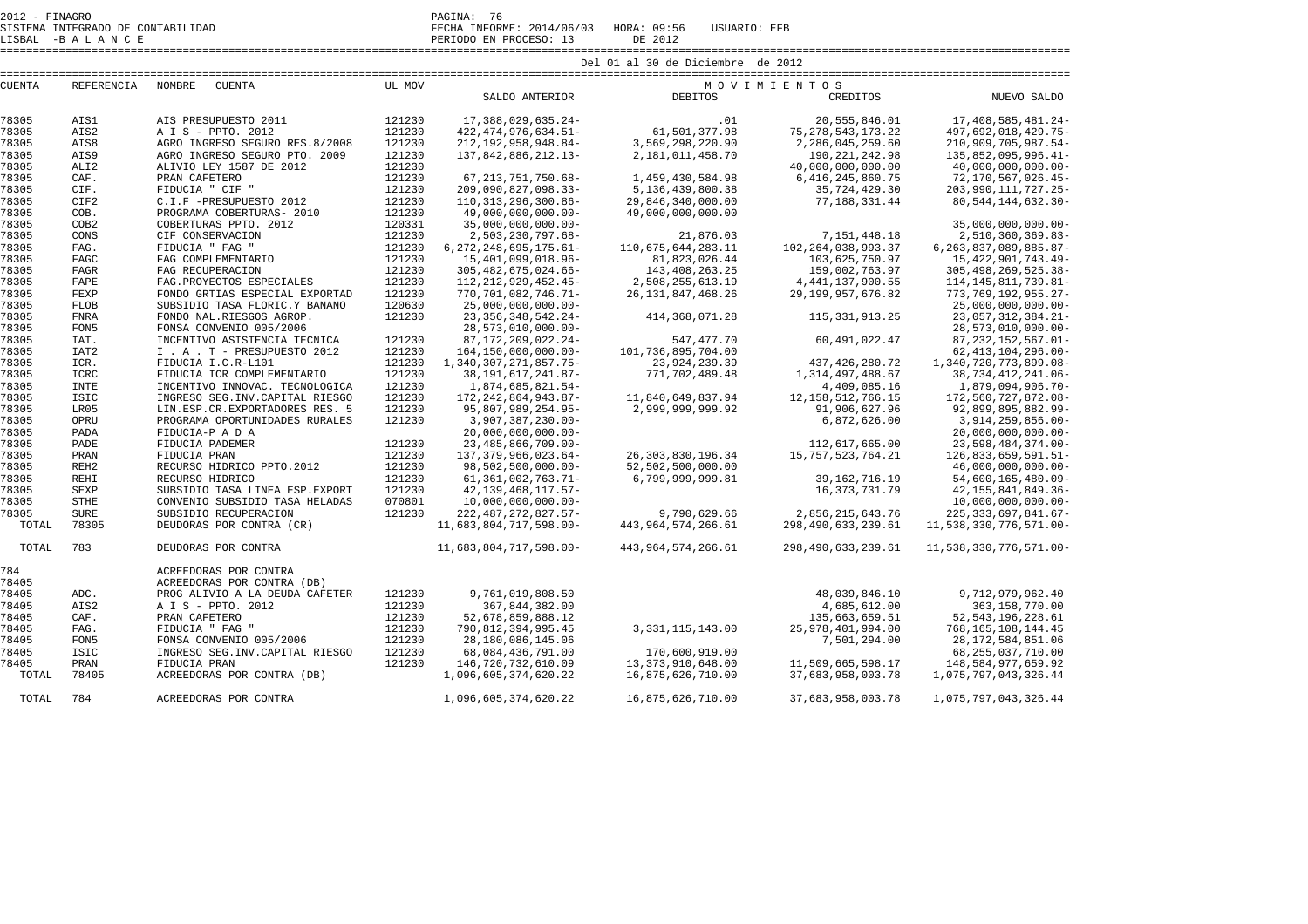| 2012 - FINAGRO | SISTEMA INTEGRADO DE CONTABILIDAD<br>LISBAL -BALANCE |        |                              |        | PAGINA: 77<br>FECHA INFORME: 2014/06/03<br>PERIODO EN PROCESO: 13 | HORA: 09:56<br>DE 2012            | USUARIO: EFB |                                                     |             |  |
|----------------|------------------------------------------------------|--------|------------------------------|--------|-------------------------------------------------------------------|-----------------------------------|--------------|-----------------------------------------------------|-------------|--|
|                |                                                      |        |                              |        |                                                                   | Del 01 al 30 de Diciembre de 2012 |              |                                                     |             |  |
| <b>CUENTA</b>  | REFERENCIA                                           | NOMBRE | CUENTA                       | UL MOV | SALDO ANTERIOR                                                    | DEBITOS                           |              | MOVIMIENTOS<br>CREDITOS                             | NUEVO SALDO |  |
| TOTAL          | 78                                                   |        | CUENTAS DE ORDEN             |        |                                                                   | 797,014,792,220.00                |              | 797,014,792,220.00                                  |             |  |
| TOTAL          |                                                      |        | CUENTAS DE ORDEN FIDUCIARIAS |        |                                                                   |                                   |              | 2, 183, 074, 739, 712, 24 2, 183, 074, 739, 712, 24 |             |  |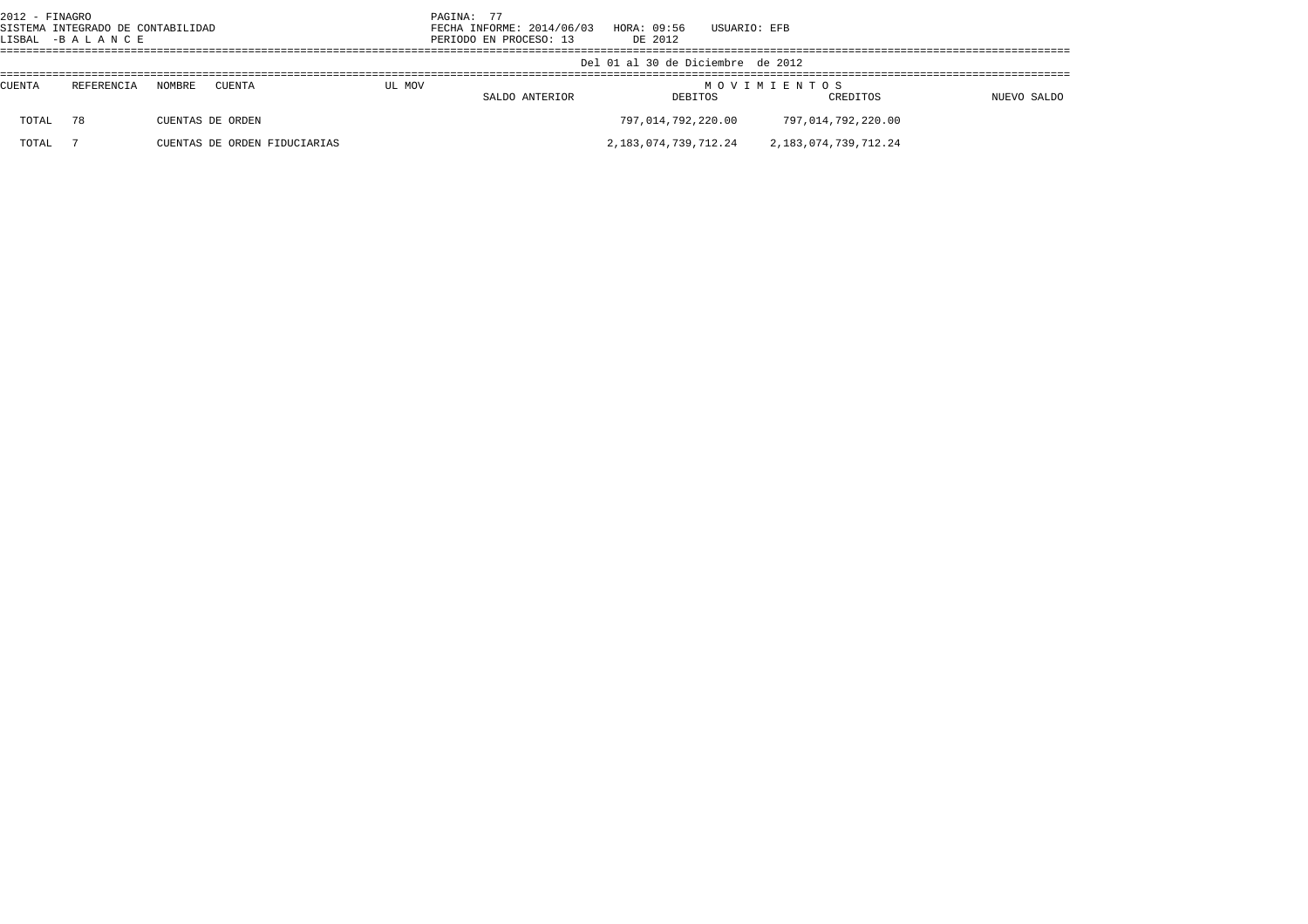| 2012 - FINAGRO<br>SISTEMA INTEGRADO DE CONTABILIDAD<br>LISBAL -BALANCE |                                           |                                                                                                                                                 |                                   | PAGINA: 78<br>FECHA INFORME: 2014/06/03 HORA: 09:56<br>PERIODO EN PROCESO: 13 | DE 2012        | USUARIO: EFB |          |                                                           |  |  |
|------------------------------------------------------------------------|-------------------------------------------|-------------------------------------------------------------------------------------------------------------------------------------------------|-----------------------------------|-------------------------------------------------------------------------------|----------------|--------------|----------|-----------------------------------------------------------|--|--|
|                                                                        |                                           |                                                                                                                                                 | Del 01 al 30 de Diciembre de 2012 |                                                                               |                |              |          |                                                           |  |  |
| <b>CUENTA</b>                                                          | REFERENCIA                                | NOMBRE<br>CUENTA                                                                                                                                | UL MOV                            | SALDO ANTERIOR                                                                | <b>DEBITOS</b> | MOVIMIENTOS  | CREDITOS | NUEVO SALDO                                               |  |  |
| 8<br>81<br>8111<br>811105                                              |                                           | CUENTAS DE ORDEN<br>DEUDORAS<br>VALORIZACION B.RECIB DACION P<br><b>BIENES MUEBLES</b>                                                          |                                   |                                                                               |                |              |          |                                                           |  |  |
| 811105<br>811105<br>TOTAL                                              | <b>ACCCOOFEMA</b><br>ACCPRENSAM<br>811105 | ACCIONES COOFEMA<br>ACCIONES PRENSA MODERNA IMPRES<br><b>BIENES MUEBLES</b>                                                                     | 120330<br>120330                  | 772,385,548.00<br>96,088,564.00<br>868, 474, 112.00                           |                |              |          | 772, 385, 548.00<br>96,088,564.00<br>868, 474, 112.00     |  |  |
| TOTAL                                                                  | 8111                                      | VALORIZACION B.RECIB DACION P                                                                                                                   |                                   | 868, 474, 112.00                                                              |                |              |          | 868, 474, 112.00                                          |  |  |
| 8120<br>812010<br>8120101<br>812010102<br>812010106<br>TOTAL           | 8120101                                   | ACTIVOS CASTIGADOS<br>CARTERA DE CREDITOS<br>CARTERA POR REDESCUENTO<br>CORPORACIONES FINANCIERAS<br>OTRAS ENTIDADES<br>CARTERA POR REDESCUENTO | 991214                            | 27, 311, 402. 46<br>29,035,552,903.00<br>29,062,864,305.46                    |                |              |          | 27, 311, 402.46<br>29,035,552,903.00<br>29,062,864,305.46 |  |  |
| 8120103<br>812010306<br>TOTAL                                          | 8120103                                   | CARTERA POR CREDITO DIRECTO<br>CREDITO DIRECTO OTRAS ENTIDAD.<br>CARTERA POR CREDITO DIRECTO                                                    |                                   | 10,580,750.00<br>10,580,750.00                                                |                |              |          | 10,580,750.00<br>10,580,750.00                            |  |  |
| 8120104<br>812010406<br>812010406<br>TOTAL                             | CAPI<br>812010406                         | SOCIEDADES INTERVENIDAS<br>CARTERA OTRAS ENTIDADES<br>CAPITAL CARTERA OTRAS ENT<br>CARTERA OTRAS ENTIDADES                                      | 110930                            | 973, 187, 704.03<br>973, 187, 704.03                                          |                |              |          | 973, 187, 704.03<br>973, 187, 704.03                      |  |  |
| TOTAL                                                                  | 8120104                                   | SOCIEDADES INTERVENIDAS                                                                                                                         |                                   | 973, 187, 704.03                                                              |                |              |          | 973, 187, 704.03                                          |  |  |
| 8120105<br>812010556<br>TOTAL                                          | 8120105                                   | CARTERA<br>CARTERA PMA<br>CARTERA                                                                                                               | 980331                            | 1,126,136,936.00<br>1,126,136,936.00                                          |                |              |          | 1,126,136,936.00<br>1,126,136,936.00                      |  |  |
| TOTAL                                                                  | 812010                                    | CARTERA DE CREDITOS                                                                                                                             |                                   | 31, 172, 769, 695.49                                                          |                |              |          | 31, 172, 769, 695.49                                      |  |  |
| 812015<br>8120151<br>812015102<br>TOTAL                                | 8120151                                   | CUENTAS POR COBRAR<br>CARTERA POR REDESCUENTO<br>CORPORACIONES FINANCIERAS<br>CARTERA POR REDESCUENTO                                           | 991001                            | 18, 285, 383.00<br>18,285,383.00                                              |                |              |          | 18, 285, 383.00<br>18,285,383.00                          |  |  |
| 8120153<br>812015306<br>TOTAL                                          | 8120153                                   | CARTERA POR CREDITO DIRECTO<br>CREDITO DIRECTO OTRAS ENTIDAD.<br>CARTERA POR CREDITO DIRECTO                                                    |                                   | 677,974.00<br>677,974.00                                                      |                |              |          | 677,974.00<br>677,974.00                                  |  |  |
| 8120154<br>812015406<br>812015406<br>812015406<br>TOTAL                | INT.<br>SEG.<br>812015406                 | CARTERA CR DIRECTO SOC INTERVE<br>INTERESES CARTERA<br>INTERESES CARTERA<br>SEGUROS DEUDORES OTRAS ENTIDAD<br>INTERESES CARTERA                 | 100630<br>110930                  | 306,531,991.00<br>2,463,123.00<br>308,995,114.00                              |                |              |          | 306,531,991.00<br>2,463,123.00<br>308,995,114.00          |  |  |
| TOTAL                                                                  | 8120154                                   | CARTERA CR DIRECTO SOC INTERVE                                                                                                                  |                                   | 308,995,114.00                                                                |                |              |          | 308,995,114.00                                            |  |  |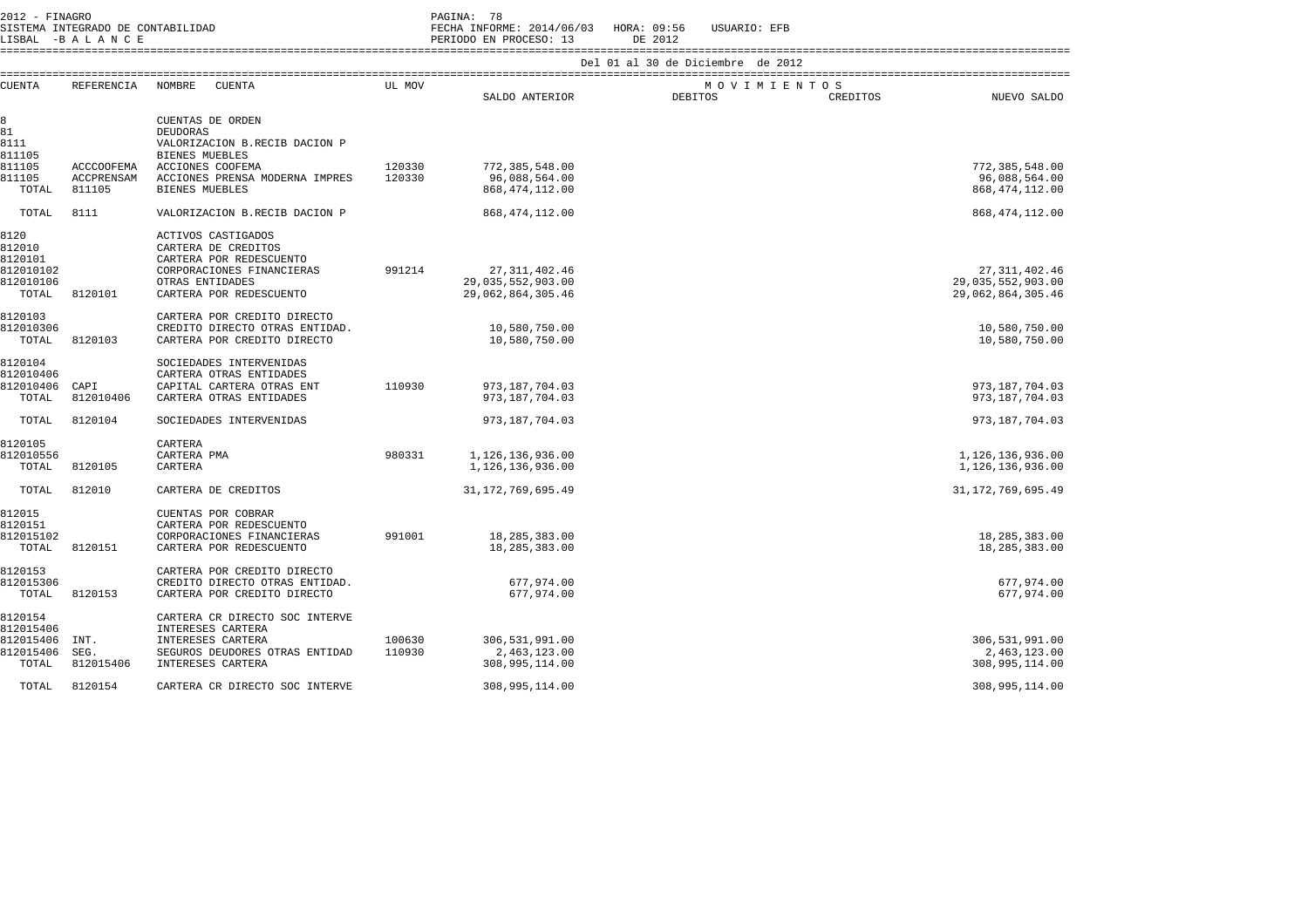2012 - FINAGRO PAGINA: 79

 SISTEMA INTEGRADO DE CONTABILIDAD FECHA INFORME: 2014/06/03 HORA: 09:56 USUARIO: EFB LISBAL -B A L A N C E PERIODO EN PROCESO: 13 DE 2012

====================================================================================================================================================================

| CUENTA    | REFERENCIA | NOMBRE<br>CUENTA                 | UL MOV |                   | MOVIMIENTOS |          |                      |
|-----------|------------|----------------------------------|--------|-------------------|-------------|----------|----------------------|
|           |            |                                  |        | SALDO ANTERIOR    | DEBITOS     | CREDITOS | NUEVO SALDO          |
| 8120155   |            | CARTERA                          |        |                   |             |          |                      |
| 812015556 |            | CARTERA DRI Y DRI/PMA            | 090202 | 457, 420, 192.96  |             |          | 457, 420, 192.96     |
| 812015557 |            | CUENTAS POR COBRAR DIVERSAS      | 001121 | 1,055,509,796.00  |             |          | 1,055,509,796.00     |
| 812015558 |            | CXC DIVERSA APORTE MADR          |        | 365,685,342.00    |             |          | 365,685,342.00       |
| TOTAL     | 8120155    | CARTERA                          |        | 1,878,615,330.96  |             |          | 1,878,615,330.96     |
|           |            |                                  |        |                   |             |          |                      |
| TOTAL     | 812015     | CUENTAS POR COBRAR               |        | 2,206,573,801.96  |             |          | 2,206,573,801.96     |
| 812020    |            | OTROS ACTIVOS CASTIGADOS         |        |                   |             |          |                      |
| 81202001  |            | BIEN REALIZABLE APORTE MADR      |        | 2,891,790.00      |             |          | 2,891,790.00         |
| 81202002  |            | BS RECIBIDOS DACION EN PAGO      |        | 329,276,000.00    |             |          | 329,276,000.00       |
| 81202003  |            | CREDITOS A EMPLEADOS             |        | 25,461,325.57     |             |          | 25, 461, 325.57      |
| TOTAL     | 812020     | OTROS ACTIVOS CASTIGADOS         |        | 357,629,115.57    |             |          | 357,629,115.57       |
| TOTAL     | 8120       | ACTIVOS CASTIGADOS               |        | 33,736,972,613.02 |             |          | 33, 736, 972, 613.02 |
| 8146      |            | AJUSTE POR INFLACION ACTIVOS     |        |                   |             |          |                      |
| 814617    |            | BIENES REALIZ.Y RECIB EN PAGO    |        |                   |             |          |                      |
| 814617    | 1992       | AJUSTE X INFLAC 1992             | 930730 | 2,077,722.83      |             |          | 2,077,722.83         |
| 814617    | 1993       | REG.CTAS. ORDEN AXI ACTIVOS      | 931230 | 4,292,221.98      |             |          | 4,292,221.98         |
| 814617    | 1994       | REG. CTAS. ORDEN AXI ACTIVOS 199 | 941230 | 9,663,348.80      |             |          | 9,663,348.80         |
| 814617    | 1995       | REG. CTAS. ORDEN AXI ACTIVOS/95  | 951228 | 10,770,980.00     |             |          | 10,770,980.00        |
| 814617    | 1996       | REG.AXI ACTIVOS 1996             | 961230 | 9,892,323.00      |             |          | 9,892,323.00         |
| 814617    | 1997       | REG.CTAS. ORDEN AXI 1997         | 971231 | 5,347,629.00      |             |          | 5,347,629.00         |
| 814617    | 1998       | REG. CTAS. ORDEN AXI ACTIVOS     | 981230 | 3,655,970.00      |             |          | 3,655,970.00         |
| 814617    | 1999       | REG. AJUS. INFLACIN ACTIVOS 99   | 991230 | 2,504,492.00      |             |          | 2,504,492.00         |
| 814617    | 2000       | REG CTAS ORDEN AJUSTES INFLAC    | 001130 | 2,082,717.00      |             |          | 2,082,717.00         |
| 814617    | 9307       | REV.AXI VENTA BS.REALIZABLES     | 001231 | 2,887,260.83-     |             |          | 2,887,260.83-        |
| TOTAL     | 814617     | BIENES REALIZ.Y RECIB EN PAGO    |        | 47, 400, 143. 78  |             |          | 47,400,143.78        |
| 814618    |            | PROPIEDADES Y EOUIPOS            |        |                   |             |          |                      |
| 814618    | 1992       | AJUSTE X INFLAC 1992             | 921230 | 123, 216, 020.39  |             |          | 123, 216, 020.39     |
| 814618    | 1993       | REG.CTAS. ORDEN AXI ACTIVOS      | 931230 | 204,076,303.91    |             |          | 204,076,303.91       |
| 814618    | 1994       | REG. CTAS. ORDEN AXI ACTIVOS/94  | 941230 | 206, 766, 902. 21 |             |          | 206, 766, 902.21     |
| 814618    | 1995       | REG.CTA.ORDEN AXI ACTIVOS/95     | 951228 | 184,567,571.00    |             |          | 184, 567, 571.00     |
| 814618    | 1996       | REG.AXI ACTIVOS 1996             | 961230 | 295, 164, 712.00  |             |          | 295, 164, 712.00     |
| 814618    | 1997       | REG. CTAS. ORDEN AXI 1997        | 971231 | 257, 118, 540.00  |             |          | 257, 118, 540.00     |
| 814618    | 1998       | REG. CTAS. ORDEN AXI ACTIVOS     | 981230 | 234,507,321.00    |             |          | 234,507,321.00       |
| 814618    | 1999       | REG. AJUSINFLACION 1999 A. FIJOS | 991230 | 171,370,221.00    |             |          | 171,370,221.00       |
| 814618    | 2000       | REG CTAS ORDEN AXI ACTIVOS       | 001130 | 222,687,903.00    |             |          | 222,687,903.00       |
| 814618    | 2001       | REG CTAS ORDEN AXI ACTIVOS       | 010402 | $66,422,686.00 -$ |             |          | 66,422,686.00-       |
| 814618    | BAJA       | PROP. Y EQUIPO DADOS DE BAJA     | 020628 | $104,649,687.00-$ |             |          | 104,649,687.00-      |
| 814618    | VTA.       | VENTA ACTIVOS FIJOS 1997         | 970228 | 11,849,301.00-    |             |          | 11,849,301.00-       |
| TOTAL     | 814618     | PROPIEDADES Y EQUIPOS            |        | 1,716,553,820.51  |             |          | 1,716,553,820.51     |
| 814619    |            | OTROS ACTIVOS                    |        |                   |             |          |                      |
| 814619    | 1992       | AJUSTE X INFLAC 1992             | 921230 | 12,054,841.36     |             |          | 12,054,841.36        |
| 814619    | 1993       | REG.CTAS. ORDEN AXI ACTIVOS      | 931230 | 19,009,099.55     |             |          | 19,009,099.55        |
| 814619    | 1994       | REG. CTAS. ORDEN AXI ACTIVOS 94  | 941230 | 8,724,969.00      |             |          | 8,724,969.00         |
| 814619    | 1995       | REG. CTAS. ORDEN AXI ACTIVOS/95  | 951228 | 15,898,711.00     |             |          | 15,898,711.00        |
| 814619    | 1996       | REG.AXI ACTIVOS 1996             | 961230 | 17,339,068.00     |             |          | 17,339,068.00        |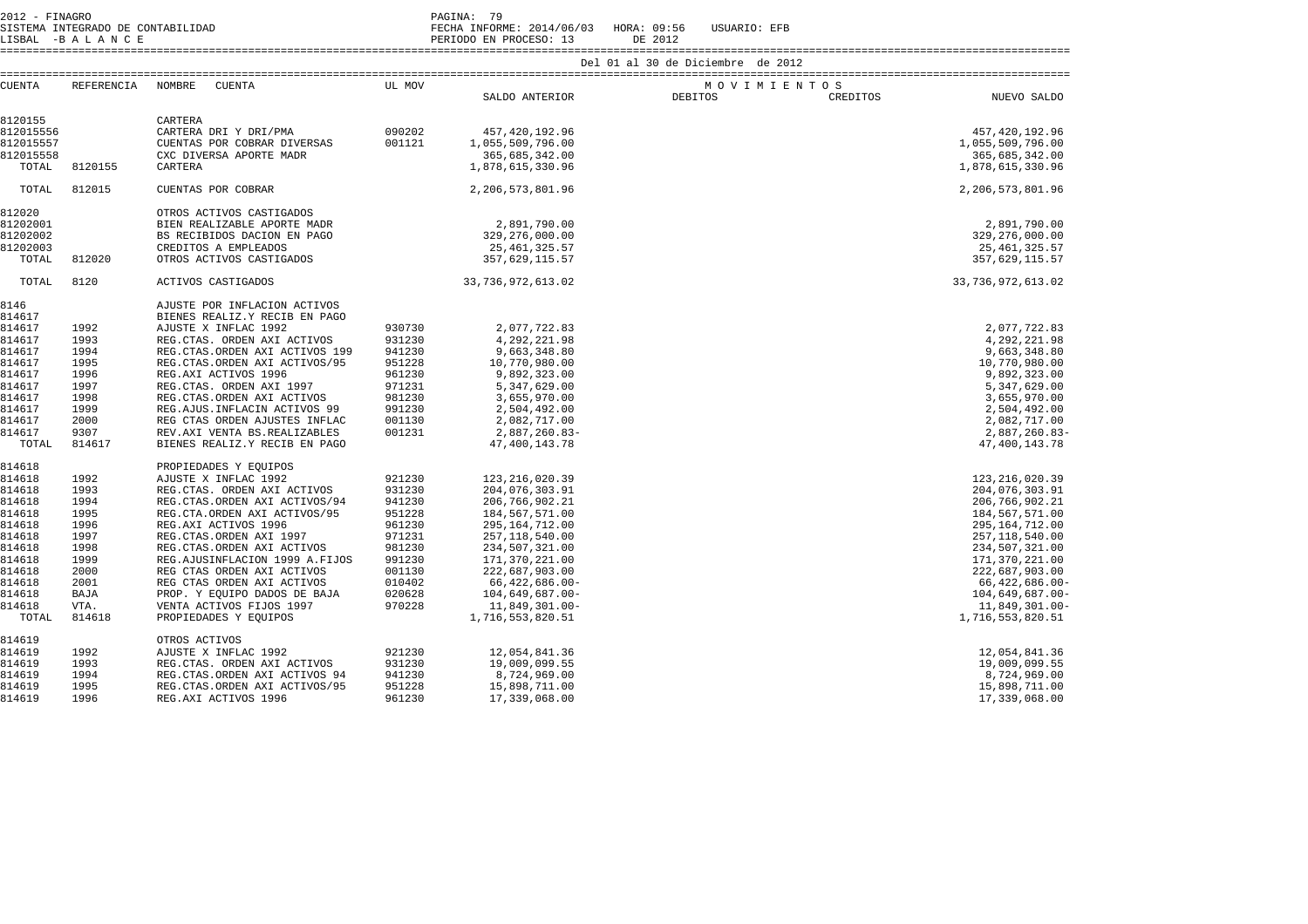| 2012 - FINAGRO                    | PAGINA: 80                            |              |
|-----------------------------------|---------------------------------------|--------------|
| SISTEMA INTEGRADO DE CONTABILIDAD | FECHA INFORME: 2014/06/03 HORA: 09:56 | USUARIO: EFB |
| LISBAL -BALANCE                   | PERIODO EN PROCESO: 13                | DE 2012      |

| Aц | w | P P R R 1 1 1 1 1 1 1 | <b>PHV</b><br>PRUC. |
|----|---|-----------------------|---------------------|
|    |   |                       |                     |

 ==================================================================================================================================================================== Del 01 al 30 de Diciembre de 2012

| <b>CUENTA</b>                                           | <b>REFERENCIA</b>                              | <b>NOMBRE</b><br>CUENTA                                                                                                                                                   | UL MOV                                         |                                                                                                      |                                                                    | MOVIMIENTOS                                                      |                                                                                                      |
|---------------------------------------------------------|------------------------------------------------|---------------------------------------------------------------------------------------------------------------------------------------------------------------------------|------------------------------------------------|------------------------------------------------------------------------------------------------------|--------------------------------------------------------------------|------------------------------------------------------------------|------------------------------------------------------------------------------------------------------|
|                                                         |                                                |                                                                                                                                                                           |                                                | SALDO ANTERIOR                                                                                       | <b>DEBITOS</b>                                                     | CREDITOS                                                         | NUEVO SALDO                                                                                          |
| 814619<br>814619<br>814619<br>814619<br>814619<br>TOTAL | 1997<br>1998<br>1999<br>2000<br>2001<br>814619 | REG.CTAS.ORDEN AXI 1997<br>REG. CTAS. ORDEN AXI ACTIVOS<br>REG.AJUS.INFLACION 1999 A.FIJO<br>REG CTAS ORDEN AJUSTES INFLAC<br>REG CTAS ORDEN AXI ACTIVOS<br>OTROS ACTIVOS | 971231<br>981230<br>991230<br>001130<br>010330 | 15,781,701.00<br>8,615,485.00<br>9,873,204.00<br>159,621,048.00<br>66,422,686.00<br>333, 340, 812.91 |                                                                    |                                                                  | 15,781,701.00<br>8,615,485.00<br>9,873,204.00<br>159,621,048.00<br>66,422,686.00<br>333, 340, 812.91 |
| TOTAL                                                   | 8146                                           | AJUSTE POR INFLACION ACTIVOS                                                                                                                                              |                                                | 2,097,294,777.20                                                                                     |                                                                    |                                                                  | 2,097,294,777.20                                                                                     |
| 8170<br>817005<br>817005<br>TOTAL                       | DEPR<br>817005                                 | PROP.Y EO.TOTALMENTE DEPRECIAD<br><b>EDIFICIOS</b><br>ACTIVOS TOTALMENTE DEPRECIADOS<br><b>EDIFICIOS</b>                                                                  |                                                | 1,862,586,594.00<br>1,862,586,594.00                                                                 |                                                                    |                                                                  | 1,862,586,594.00<br>1,862,586,594.00                                                                 |
| 817010<br>817010<br>TOTAL                               | <b>DEPR</b><br>817010                          | EO. MUEBLES Y ENSERES DE OFICIN<br>ACTIVOS TOTALMENTE DEPRECIADOS<br>EO. MUEBLES Y ENSERES DE OFICIN                                                                      | 120711                                         | 622,872,535.00<br>622,872,535.00                                                                     |                                                                    |                                                                  | 622,872,535.00<br>622,872,535.00                                                                     |
| 817015<br>817015<br>TOTAL                               | DEPR<br>817015                                 | EOUIPO DE COMPUTACION<br>ACTIVOS TOTALMENTE DEPRECIADOS<br>EOUIPO DE COMPUTACION                                                                                          | 120330                                         | 671,150,252.00<br>671,150,252.00                                                                     |                                                                    |                                                                  | 671,150,252.00<br>671,150,252.00                                                                     |
| 817020<br>817020<br>TOTAL                               | DEPR<br>817020                                 | VEHICULOS<br>ACTIVOS TOTALMENTE DEPRECIADOS<br>VEHICULOS                                                                                                                  |                                                | 119,000,000.00<br>119,000,000.00                                                                     |                                                                    |                                                                  | 119,000,000.00<br>119,000,000.00                                                                     |
| TOTAL                                                   | 8170                                           | PROP.Y EO. TOTALMENTE DEPRECIAD                                                                                                                                           |                                                | 3, 275, 609, 381, 00                                                                                 |                                                                    |                                                                  | 3, 275, 609, 381.00                                                                                  |
| 8171<br>8171<br>TOTAL                                   | ACFI<br>8171                                   | VALOR FISCAL DE LOS ACTIVOS<br>VALOR FISCAL ACTIVOS<br>VALOR FISCAL DE LOS ACTIVOS                                                                                        |                                                | 6,593,311,672,000.00<br>6,593,311,672,000.00                                                         |                                                                    |                                                                  | 6,593,311,672,000.00<br>6,593,311,672,000.00                                                         |
| 8174<br>817405<br>817415<br>TOTAL                       | 8174                                           | INV. NEGOC. EN TITULOS DEUDA<br>GARANTIZADOS POR LA NACION<br>ACEPTADOS POR EST. DE CREDITO<br>INV. NEGOC. EN TITULOS DEUDA                                               | 121230<br>121230                               | 12,286,160,000.00<br>90,626,199,397.48<br>102, 912, 359, 397.48                                      | 7,905,090,000.00<br>43, 433, 108, 198. 10<br>51, 338, 198, 198. 10 | 5,000,350,000.00<br>43, 386, 312, 611.20<br>48, 386, 662, 611.20 | 15,190,900,000.00<br>90,672,994,984.38<br>105,863,894,984.38                                         |
| 8176<br>817605<br>TOTAL                                 | 8176                                           | INV. P/ MANTENER HASTA VENCIMI<br>GARANTIZADOS POR LA NACION<br>INV. P/ MANTENER HASTA VENCIMI                                                                            | 121230                                         | 27,868,506,369.42<br>27,868,506,369.42                                                               | 123,739,335.32<br>123, 739, 335.32                                 | 5,000,000,000.00<br>5,000,000,000.00                             | 22,992,245,704.74<br>22,992,245,704.74                                                               |
| 8195<br>819595<br>81959503<br>81959503<br>TOTAL         | PAG.ESPECI<br>81959503                         | OTRAS CTAS. ORDEN DEUDORAS<br>OTRAS<br>PAG. EN BLANCO ESPEC. EMPLEADOS<br>PAG. EN BLANCO ESPEC. EMPLEADOS<br>PAG. EN BLANCO ESPEC. EMPLEADOS                              | 110502                                         | 12.00<br>12.00                                                                                       |                                                                    |                                                                  | 12.00<br>12.00                                                                                       |
| 81959508<br>81959508<br>TOTAL                           | 0891100128<br>81959508                         | PAGARES REC EN PAGO FGC<br>FONDO GANADERO DEL CAQUETA<br>PAGARES REC EN PAGO FGC                                                                                          |                                                | 41,681,556,700.00<br>41,681,556,700.00                                                               |                                                                    |                                                                  | 41,681,556,700.00<br>41,681,556,700.00                                                               |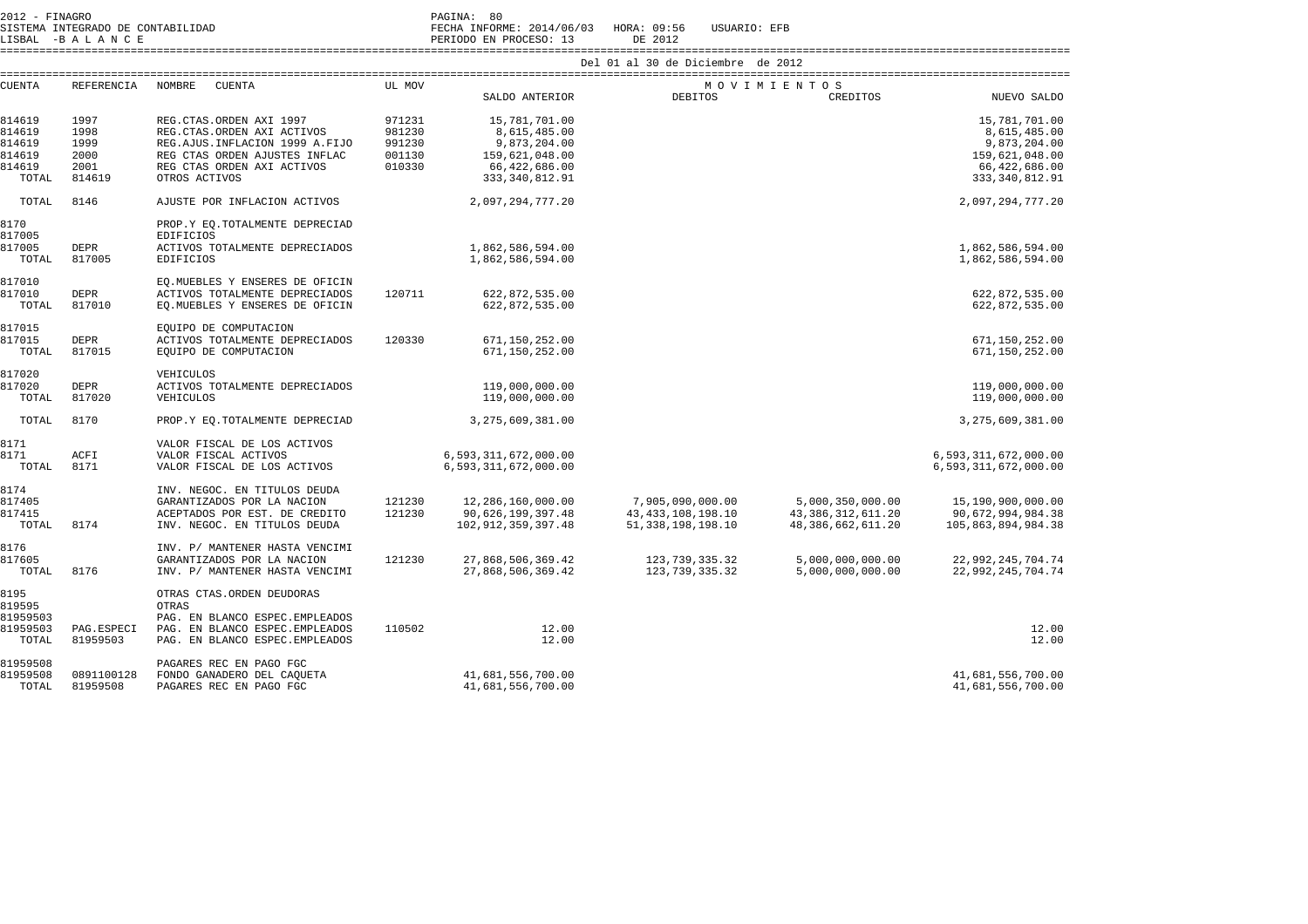| 2012 - FINAGRO<br>SISTEMA INTEGRADO DE CONTABILIDAD<br>LISBAL -BALANCE                                                                  |                                                                                                                |                                                                                                                                                                                                                                                                                                                                            | PAGINA: 81<br>FECHA INFORME: 2014/06/03 HORA: 09:56<br>PERIODO EN PROCESO: 13                    | USUARIO: EFB<br>DE 2012                                                                                                                                                                                                                                                                                         |                                                          |                                                            |                                                                                                                                                                                                                                                                                                                  |
|-----------------------------------------------------------------------------------------------------------------------------------------|----------------------------------------------------------------------------------------------------------------|--------------------------------------------------------------------------------------------------------------------------------------------------------------------------------------------------------------------------------------------------------------------------------------------------------------------------------------------|--------------------------------------------------------------------------------------------------|-----------------------------------------------------------------------------------------------------------------------------------------------------------------------------------------------------------------------------------------------------------------------------------------------------------------|----------------------------------------------------------|------------------------------------------------------------|------------------------------------------------------------------------------------------------------------------------------------------------------------------------------------------------------------------------------------------------------------------------------------------------------------------|
|                                                                                                                                         |                                                                                                                |                                                                                                                                                                                                                                                                                                                                            |                                                                                                  |                                                                                                                                                                                                                                                                                                                 | Del 01 al 30 de Diciembre de 2012                        |                                                            |                                                                                                                                                                                                                                                                                                                  |
| <b>CUENTA</b>                                                                                                                           | REFERENCIA                                                                                                     | NOMBRE<br><b>CUENTA</b>                                                                                                                                                                                                                                                                                                                    | UL MOV                                                                                           | SALDO ANTERIOR                                                                                                                                                                                                                                                                                                  | <b>DEBITOS</b>                                           | MOVIMIENTOS<br>CREDITOS                                    | NUEVO SALDO                                                                                                                                                                                                                                                                                                      |
| TOTAL                                                                                                                                   | 819595                                                                                                         | <b>OTRAS</b>                                                                                                                                                                                                                                                                                                                               |                                                                                                  | 41,681,556,712.00                                                                                                                                                                                                                                                                                               |                                                          |                                                            | 41,681,556,712.00                                                                                                                                                                                                                                                                                                |
| TOTAL                                                                                                                                   | 8195                                                                                                           | OTRAS CTAS. ORDEN DEUDORAS                                                                                                                                                                                                                                                                                                                 |                                                                                                  | 41,681,556,712.00                                                                                                                                                                                                                                                                                               |                                                          |                                                            | 41,681,556,712.00                                                                                                                                                                                                                                                                                                |
| TOTAL                                                                                                                                   | 81                                                                                                             | DEUDORAS                                                                                                                                                                                                                                                                                                                                   |                                                                                                  | 6,805,752,445,362.12                                                                                                                                                                                                                                                                                            | 51, 461, 937, 533. 42                                    | 53, 386, 662, 611.20                                       | 6,803,827,720,284.34                                                                                                                                                                                                                                                                                             |
| 82<br>8213<br>821305<br>8213051                                                                                                         |                                                                                                                | <b>ACREEDORAS</b><br>BIENES REC. GTIA. CARTERA GTIA.A<br>DE CARTERA COMERCIAL<br>CARTERA POR REDESCUENTO                                                                                                                                                                                                                                   |                                                                                                  |                                                                                                                                                                                                                                                                                                                 |                                                          |                                                            |                                                                                                                                                                                                                                                                                                                  |
| 821305101<br>821305103<br>821305104<br>821305106                                                                                        |                                                                                                                | <b>BANCOS</b><br>CIAS. FINANCIAMIENTO COMERCIAL<br>COOPERATIVAS VIG. SUPERBANCARIA<br>OTRAS ENTIDADES                                                                                                                                                                                                                                      | 121228<br>121228<br>121228<br>120926                                                             | 6, 131, 205, 196, 514. 10-<br>223, 326, 594, 122.00-<br>16,709,306,903.00-<br>315,583,950.00-                                                                                                                                                                                                                   | 152,875,355,949.00<br>8,727,454,678.00<br>268,140,216.00 | 72, 144, 042, 527.00<br>6,051,103,785.00<br>349,600,080.00 | $6,050,473,883,092.10-$<br>220,650,243,229.00-<br>16,790,766,767.00-<br>$315,583,950.00 -$                                                                                                                                                                                                                       |
| 821305111<br>821305150                                                                                                                  |                                                                                                                | COOPERATIVAS VIG.SUPERSOLIDARI<br>REDESCUENTOS- UVR-BANCOS                                                                                                                                                                                                                                                                                 | 121228<br>121226                                                                                 | 10, 362, 557, 513.00-<br>284,680.70-                                                                                                                                                                                                                                                                            | 200, 551, 322.00<br>69,434.88                            | 702,196,456.00                                             | 10,864,202,647.00-<br>$215, 245.82 -$                                                                                                                                                                                                                                                                            |
| 821305151<br>TOTAL                                                                                                                      | 8213051                                                                                                        | REDESCUENTOS-REAJUSTE BANCOS<br>CARTERA POR REDESCUENTO                                                                                                                                                                                                                                                                                    | 121228                                                                                           | 57,843,189.65-<br>6, 381, 977, 366, 872. 45-                                                                                                                                                                                                                                                                    | 14, 113, 926. 12<br>162,085,685,526.00                   | 9,053.01<br>79,246,951,901.01                              | 43,738,316.54-<br>6, 299, 138, 633, 247. 46-                                                                                                                                                                                                                                                                     |
| TOTAL                                                                                                                                   | 821305                                                                                                         | DE CARTERA COMERCIAL                                                                                                                                                                                                                                                                                                                       |                                                                                                  | 6, 381, 977, 366, 872. 45-                                                                                                                                                                                                                                                                                      | 162,085,685,526.00                                       | 79, 246, 951, 901.01                                       | 6, 299, 138, 633, 247. 46-                                                                                                                                                                                                                                                                                       |
| TOTAL                                                                                                                                   | 8213                                                                                                           | BIENES REC.GTIA.CARTERA GTIA.A                                                                                                                                                                                                                                                                                                             |                                                                                                  | 6, 381, 977, 366, 872. 45-                                                                                                                                                                                                                                                                                      | 162,085,685,526.00                                       | 79, 246, 951, 901.01                                       | 6, 299, 138, 633, 247. 46-                                                                                                                                                                                                                                                                                       |
| 8214<br>821405<br>8214054<br>821405406                                                                                                  |                                                                                                                | BS Y VRS REC GTIA O.GTIAS<br>CARTERA COMERCIAL<br>SOC INTERV CRED DIRECTO<br>OTRAS ENTIDADES                                                                                                                                                                                                                                               | 100630                                                                                           | 199,240,000.00-                                                                                                                                                                                                                                                                                                 |                                                          |                                                            | 199,240,000.00-                                                                                                                                                                                                                                                                                                  |
| TOTAL                                                                                                                                   | 8214054                                                                                                        | SOC INTERV CRED DIRECTO                                                                                                                                                                                                                                                                                                                    |                                                                                                  | $199, 240, 000.00 -$                                                                                                                                                                                                                                                                                            |                                                          |                                                            | 199,240,000.00-                                                                                                                                                                                                                                                                                                  |
| TOTAL                                                                                                                                   | 821405                                                                                                         | CARTERA COMERCIAL                                                                                                                                                                                                                                                                                                                          |                                                                                                  | 199,240,000.00-                                                                                                                                                                                                                                                                                                 |                                                          |                                                            | $199, 240, 000.00 -$                                                                                                                                                                                                                                                                                             |
| TOTAL                                                                                                                                   | 8214                                                                                                           | BS Y VRS REC GTIA O.GTIAS                                                                                                                                                                                                                                                                                                                  |                                                                                                  | 199,240,000.00-                                                                                                                                                                                                                                                                                                 |                                                          |                                                            | 199,240,000.00-                                                                                                                                                                                                                                                                                                  |
| 8246<br>824631                                                                                                                          |                                                                                                                | AJUSTES X INFLACION PATRIMONIO<br>CAPITAL SOCIAL                                                                                                                                                                                                                                                                                           |                                                                                                  |                                                                                                                                                                                                                                                                                                                 |                                                          |                                                            |                                                                                                                                                                                                                                                                                                                  |
| 824631<br>824631<br>824631<br>824631<br>824631<br>824631<br>824631<br>824631<br>824631<br>824631<br>824631<br>824631<br>824631<br>TOTAL | 1992<br>1993<br>1994<br>1995<br>1996<br>1997<br>1998<br>1999<br>2000<br>2007<br>2008<br>2009<br>2010<br>824631 | REG.CTA.ORDEN AXI PATRIMONIO<br>REG. CTAS. ORDEN AXI CAPITAL<br>AXI CAPITAL 1994<br>REG. CTAS. ORDEN AXI PAT. 1995<br>REG.AXI PATRIMONIO 1996<br>REG.CTAS.ORDEN AXI 1997<br>REG.CTAS.ORDEN AXI PATRIMONIO<br>REG.AJUSTES INFLACION 1999<br>REG CTAS ORDEN AJUSTES INFLAC<br>AÑO 2007<br>AÑO 2008<br>AÑO 2009<br>AÑO 2010<br>CAPITAL SOCIAL | 930129<br>931230<br>950331<br>951228<br>961231<br>971231<br>010228<br>991230<br>001130<br>080527 | $6, 259, 871, 304.00 -$<br>8,137,882,540.00-<br>9,774,681,506.60-<br>11, 245, 234, 994.00-<br>12,396,841,680.00-<br>10,814,666,886.00-<br>10,921,279,137.00-<br>7,206,482,140.00-<br>$6,598,800,403.00 -$<br>2,364,320,359.00<br>2,364,320,359.00<br>2,364,320,359.00<br>2,364,320,359.00<br>73,898,459,154.60- |                                                          |                                                            | $6, 259, 871, 304.00 -$<br>8,137,882,540.00-<br>9,774,681,506.60-<br>11, 245, 234, 994. 00-<br>12,396,841,680.00-<br>10,814,666,886.00-<br>10,921,279,137.00-<br>7,206,482,140.00-<br>$6,598,800,403.00 -$<br>2,364,320,359.00<br>2,364,320,359.00<br>2,364,320,359.00<br>2,364,320,359.00<br>73,898,459,154.60- |
| 824632<br>824632                                                                                                                        | 1992                                                                                                           | <b>RESERVAS</b><br>REG. CTAS. ORDEN 1992 AXI PATRIM                                                                                                                                                                                                                                                                                        | 930129                                                                                           | 177.515.086.00-                                                                                                                                                                                                                                                                                                 |                                                          |                                                            | 177.515.086.00-                                                                                                                                                                                                                                                                                                  |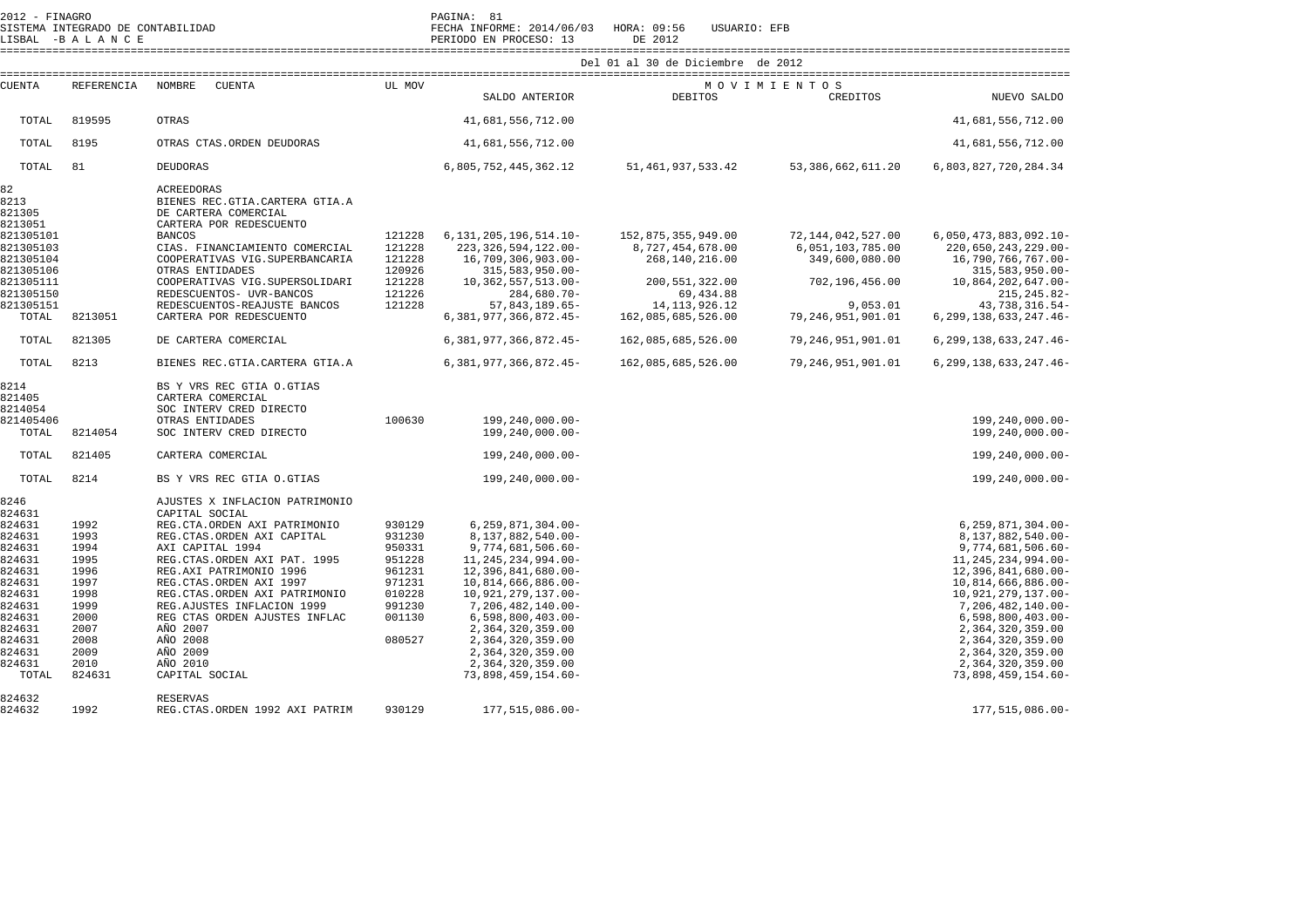2012 - FINAGRO DE CONTABILIDAD (PAGINA: 82)<br>2012 - PAGINA: BECHA INFORMENT CONTABILIDAD SISTEMA INTEGRADO DE CONTABILIDAD FECHA INFORME: 2014/06/03 HORA: 09:56 USUARIO: EFB LISBAL -B A L A N C E PERIODO EN PROCESO: 13 DE 2012

====================================================================================================================================================================

| <b>CUENTA</b> | REFERENCIA | NOMBRE<br>CUENTA                | UL MOV |                         | MOVIMIENTOS    |          |                         |
|---------------|------------|---------------------------------|--------|-------------------------|----------------|----------|-------------------------|
|               |            |                                 |        | SALDO ANTERIOR          | <b>DEBITOS</b> | CREDITOS | NUEVO SALDO             |
|               |            |                                 |        |                         |                |          |                         |
| 824632        | 1993       | REG. CTAS. ORDEN RESERVAS       | 931230 | 1,005,285,840.88-       |                |          | 1,005,285,840.88-       |
| 824632        | 1994       | AXI RESERVAS -PATRIMONIO/94     | 941201 | 1,029,207,887.65-       |                |          | 1,029,207,887.65-       |
| 824632        | 1995       | REG.CTA.ORDEN AXI PAT. 1995     | 951228 | 1,148,032,253.00-       |                |          | 1, 148, 032, 253.00-    |
| 824632        | 1996       | REG.AXI PATRIMONIO 1996         | 961231 | 1,815,329,266.00-       |                |          | 1,815,329,266.00-       |
| 824632        | 1997       | REG.CTAS.ORDEN AXI 1997         | 971231 | 1,787,577,389.00-       |                |          | 1,787,577,389.00-       |
| 824632        | 1998       | REG.CTAS.ORDEN AXI PATRIMO      | 010228 | $2,638,563,303.00 -$    |                |          | 2,638,563,303.00-       |
| 824632        | 1999       | REG. AJUSTES INFLACION 1999     | 991230 | 1,417,608,957.00-       |                |          | 1,417,608,957.00-       |
| 824632        | 2000       | REG CTAS ORDEN AJUSTES INFLAC   | 001130 | 1,555,077,980.00-       |                |          | 1,555,077,980.00-       |
| 824632        | 2007       | AÑO 2007                        |        | 356,662,579.00          |                |          | 356,662,579.00          |
| 824632        | 2008       | AÑO 2008                        | 080527 | 356,662,579.00          |                |          | 356,662,579.00          |
| 824632        | 2009       | AÑO 2009                        |        | 356,662,579.00          |                |          | 356,662,579.00          |
| 824632        | 2010       | AÑO 2010                        |        | 356,662,579.00          |                |          | 356,662,579.00          |
| TOTAL         | 824632     | <b>RESERVAS</b>                 |        | 11, 147, 547, 646. 53-  |                |          | 11, 147, 547, 646. 53-  |
|               |            |                                 |        |                         |                |          |                         |
| 824634        |            | SUPERAVIT                       |        |                         |                |          |                         |
| 824634        | 1992       | REG.CTAS.ORDEN AXI PATRMONIO    | 930129 | 759, 283, 943.00-       |                |          | 759, 283, 943.00-       |
| 824634        | 1993       | REG.CTAS. ORDEN SUPERAVIT PAT.  | 931230 | 2, 135, 388, 913. 57-   |                |          | 2, 135, 388, 913. 57-   |
| 824634        | 1994       | AXI SUPERAVIT PATRIMONIO 1994   | 950331 | 2, 361, 214, 282. 10-   |                |          | 2, 361, 214, 282. 10-   |
| 824634        | 1995       | REG.C.ORDEN AXI PAT. 1995       | 951228 | $2,957,847,906.00 -$    |                |          | 2,957,847,906.00-       |
| 824634        | 1996       | REG.AXI PATRIMONIO 1996         | 961231 | $6,985,605,542.00 -$    |                |          | $6,985,605,542.00 -$    |
| 824634        | 1997       | REG. CTAS. ORDEN AXI 1997       | 971231 | $9, 175, 190, 305.00 -$ |                |          | $9, 175, 190, 305.00 -$ |
| 824634        | 1998       | REG.CTAS.ORDEN AXI PATRIMONIO   | 010228 | 11,853,899,424.00-      |                |          | 11,853,899,424.00-      |
| 824634        | 1999       | REG.AJUS INFLACION 1999         | 991230 | $9,765,008,322.00 -$    |                |          | 9,765,008,322.00-       |
| 824634        | 2000       | REG CTAS ORDEN AJUSTES INFLAC   | 001130 | 10,595,656,269.00-      |                |          | $10,595,656,269.00 -$   |
| 824634        | 2007       | AÑO 2007                        |        | 1,605,210,530.00        |                |          | 1,605,210,530.00        |
| 824634        | 2008       | AÑO 2008                        | 080527 | 1,605,210,530.00        |                |          | 1,605,210,530.00        |
| 824634        | 2009       | AÑO 2009                        |        | 1,605,210,530.00        |                |          | 1,605,210,530.00        |
| 824634        | 2010       | AÑO 2010                        |        | 1,605,210,530.00        |                |          | 1,605,210,530.00        |
| TOTAL         | 824634     | SUPERAVIT                       |        | 50, 168, 252, 786. 67-  |                |          | 50, 168, 252, 786. 67-  |
| 824635        |            | RESULTADO DE EJERCICIOS ANT.    |        |                         |                |          |                         |
| 824635        | 1992       | REG.CTAS.ORDEN AXI PATRIMONIO   | 930129 | 2,071,151,784.58-       |                |          | 2,071,151,784.58-       |
|               |            |                                 |        |                         |                |          |                         |
| 824635        | 1993       | REG.CTAS. ORDEN RES.EJER.ANTE.  | 930930 | 384, 577, 582.40-       |                |          | 384, 577, 582.40-       |
| 824635        | 1994       | AXI RES. EJERC. ANTERIORES 1994 | 941031 | 83,408,305.00-          |                |          | 83,408,305.00-          |
| 824635        | 1995       | REG.CTAS.ORDEN AXI PAT. 1995    | 950301 | 485, 276, 630.00-       |                |          | 485, 276, 630.00-       |
| 824635        | 1996       | REG.AXI PATRIMONIO 1996         | 960329 | 1,095,261,259.00-       |                |          | 1,095,261,259.00-       |
| 824635        | 1997       | REG. CTAS. ORDEN AXI 1997       | 970331 | 630,893,107.00-         |                |          | 630,893,107.00-         |
| 824635        | 1998       | REG.CTAS.ORDEN AXI PATRIMONIO   | 010228 | 987,838,218.00-         |                |          | 987,838,218.00-         |
| 824635        | 1999       | REG.AJUS INFLAC. ANO 1999       | 990331 | 2, 410, 545, 161.00-    |                |          | 2, 410, 545, 161.00-    |
| 824635        | 2000       | REG CTAS ORDEN AJUSTES INFLAC   | 000331 | $324,654,890.00 -$      |                |          | 324,654,890.00-         |
| 824635        | 2007       | AÑO 2007                        |        | 240, 369, 518.00        |                |          | 240, 369, 518.00        |
| 824635        | 2008       | AÑO 2008                        | 080527 | 240, 369, 518.00        |                |          | 240, 369, 518.00        |
| 824635        | 2009       | AÑO 2009                        |        | 240, 369, 518.00        |                |          | 240, 369, 518.00        |
| 824635        | 2010       | AÑO 2010                        |        | 240,369,518.00          |                |          | 240, 369, 518.00        |
| TOTAL         | 824635     | RESULTADO DE EJERCICIOS ANT.    |        | 7,512,128,864.98-       |                |          | 7,512,128,864.98-       |
| 824637        |            | DIVIDENDOS DECRET. EN ACCIONES  |        |                         |                |          |                         |
| 824637        | 1995       | AXI DIV.DECRETOAS ACCIONES      | 950630 | $101,983,453.00 -$      |                |          | 101,983,453.00-         |
| 824637        | 1997       | AJUSTE INFLACION PATRIOM        | 970430 | 177,756,075.00-         |                |          | 177, 756, 075.00-       |
| 824637        | 1998       | AXI AO 1998                     | 980430 | 143, 473, 728.00-       |                |          | 143, 473, 728.00-       |
| 824637        | 2007       | AÑO 2007                        |        | 11,904,014.00           |                |          | 11,904,014.00           |
|               |            |                                 |        |                         |                |          |                         |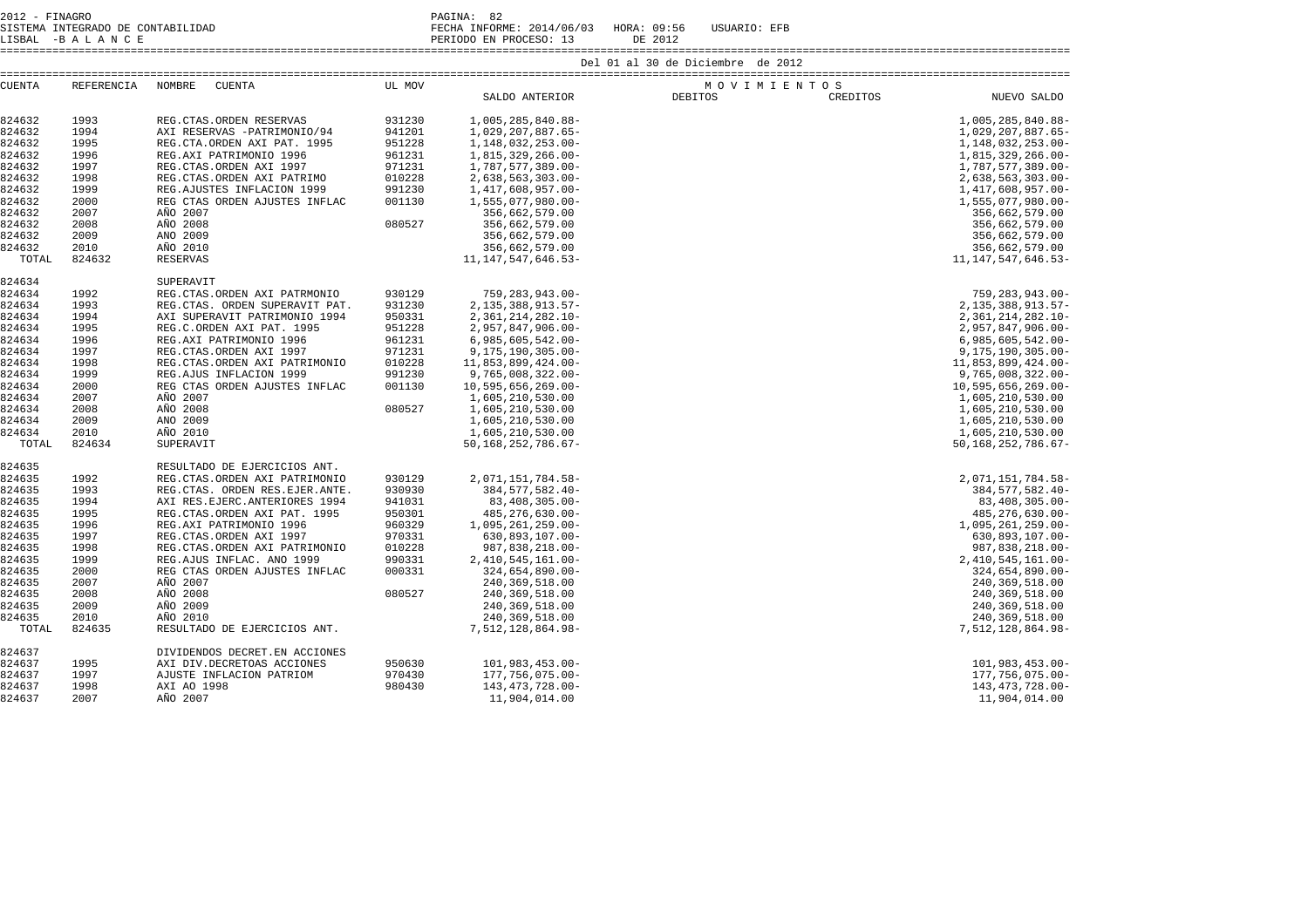2012 - FINAGRO<br>2012 - PAGINA: 83<br>2022 - PAGINA DE CONTABILIDAD

SISTEMA INTEGRADO DE CONTABILIDAD FECHA INFORME: 2014/06/03 HORA: 09:56 USUARIO: EFB

LISBAL -B A L A N C E PERIODO EN PROCESO: 13 DE 2012

====================================================================================================================================================================

| <b>CUENTA</b> | REFERENCIA  | NOMBRE<br>CUENTA                | UL MOV |                           | MOVIMIENTOS      |                           |  |
|---------------|-------------|---------------------------------|--------|---------------------------|------------------|---------------------------|--|
|               |             |                                 |        | SALDO ANTERIOR DEBITOS    | CREDITOS         | NUEVO SALDO               |  |
|               |             |                                 |        |                           |                  |                           |  |
| 824637        | 2008        | AÑO 2008                        | 080527 | 11,904,014.00             |                  | 11,904,014.00             |  |
| 824637        | 2009        | AÑO 2009                        |        | 11,904,014.00             |                  | 11,904,014.00             |  |
| 824637        | 2010        | AÑO 2010                        |        | 11,904,014.00             |                  | 11,904,014.00             |  |
| TOTAL         | 824637      | DIVIDENDOS DECRET. EN ACCIONES  |        | 375,597,200.00-           |                  | $375, 597, 200.00 -$      |  |
| TOTAL         | 8246        | AJUSTES X INFLACION PATRIMONIO  |        | 143,101,985,652.78-       |                  | 143, 101, 985, 652. 78-   |  |
| 8249          |             | CAPITALIZ. REVALORIZ.PATRIMONI  |        |                           |                  |                           |  |
| 8249          | 9206        | CAPIT.REVALOR.PAT.1ER.SEM/92    | 940101 | $3,962,273,000.00 -$      |                  | $3,962,273,000.00 -$      |  |
|               |             |                                 |        |                           |                  |                           |  |
| 8249          | 9212        | REVALORIZ.2DO.SEMESTRE 1992     | 940101 | $5,305,547,000.00 -$      |                  | $5,305,547,000.00 -$      |  |
| 8249          | 9306        | CAPITAL. PRIMER SEMESTRE 93     | 940101 | $7,056,200,000.00 -$      |                  | $7,056,200,000.00 -$      |  |
| 8249          | 9312        | CAPIT.REV.PAT.SEG.SEM93         | 940628 | $4,606,936,000.00 -$      |                  | 4,606,936,000.00-         |  |
| 8249          | 9406        | CAPIT.REVAL.1ER.SEM94           | 941031 | 8,819,928,000.00-         |                  | 8,819,928,000.00-         |  |
| TOTAL         | 8249        | CAPITALIZ. REVALORIZ.PATRIMONI  |        | 29,750,884,000.00-        |                  | 29,750,884,000.00-        |  |
| 8261          |             | REND Y UTIL O PERD VTA INV TIT  |        |                           |                  |                           |  |
| 826105        |             | RENDIMIENTOS TITULOS EN PESOS   |        |                           |                  |                           |  |
| 826105        | <b>RABR</b> | RENDIMIENTOS TITULOS PESOS AB   |        | 2,450,100,602.00-         |                  | 2,450,100,602.00-         |  |
| 826105        | <b>RAGO</b> | RENDIMIENTOS TITULOS PESOS AGO  |        | 1,770,711,842.00-         |                  | 1,770,711,842.00-         |  |
| 826105        | RDIC        | RENDIMIENTOS TITULOS PESOS DIC  | 121228 |                           | 735,025,816.00   | 735,025,816.00-           |  |
| 826105        | <b>RENE</b> | RENDMTOS TITULOS PESOS ENERO    |        | 1,890,967,124.00-         |                  | 1,890,967,124.00-         |  |
| 826105        | <b>RFEB</b> | RENDIMIENTOS TITULOS PESOS FEB  |        | 2,301,514,957.00-         |                  |                           |  |
|               |             |                                 |        |                           |                  | 2,301,514,957.00-         |  |
| 826105        | <b>RJUL</b> | REND TITULOS PESOS JULIO2012    |        | 2,719,625,370.00-         |                  | 2,719,625,370.00-         |  |
| 826105        | RJUN        | RENDIM TITULOS PESOS JUN        |        | 3,033,588,242.00-         |                  | 3,033,588,242.00-         |  |
| 826105        | <b>RMAR</b> | RENDIMIENTOS TITULOS PESOS MAR  |        | 2,404,599,688.00-         |                  | 2,404,599,688.00-         |  |
| 826105        | <b>RMAY</b> | RENDIMIENTOS TITULOS PESOS MAY  |        | 3,035,702,911.00-         |                  | 3,035,702,911.00-         |  |
| 826105        | <b>RNOV</b> | RENDIMIENTOS TITULOS PESOS NOV  |        | 641,187,087.00-           |                  | 641,187,087.00-           |  |
| 826105        | <b>ROCT</b> | REND TITULOS PESOS OCTUB 2012   |        | 1,325,567,786.00-         |                  | 1,325,567,786.00-         |  |
| 826105        | <b>RSEP</b> | RENDIMIENTOS TITULOS PESOS SEP  | 120928 | 1,626,798,253.00-         |                  | 1,626,798,253.00-         |  |
| TOTAL         | 826105      | RENDIMIENTOS TITULOS EN PESOS   |        | 23, 200, 363, 862.00-     | 735,025,816.00   | 23,935,389,678.00-        |  |
| 826115        |             | UTILIDAD EN VTA. TITULOS PESOS  |        |                           |                  |                           |  |
| 826115        | <b>UABR</b> | UTILIDAD TITULOS PESOS ABRIL    |        | $29,600.00 -$             |                  | $29,600.00 -$             |  |
| 826115        | <b>UAGO</b> | UTILIDAD TITULOS PESOS AGOSTO   |        | $16,000.00-$              |                  | $16,000.00-$              |  |
|               |             | UTILIDAD TITULOS PESOS DIC/12   | 121228 |                           | 290,643,967.00   | 290,643,967.00-           |  |
| 826115        | UDIC        |                                 |        |                           |                  |                           |  |
| 826115        | UFEB        | UTILIDAD TITULOS PESOS FEB/12   |        | $2,040,000.00 -$          |                  | $2,040,000.00 -$          |  |
| 826115        | UJUL        | UTILIDAD REND TITULOS PESOS JU  |        | $5,160,764.00 -$          |                  | $5,160,764.00 -$          |  |
| 826115        | <b>UMAR</b> | UTILIDAD TITULOS PESOS MARZO    |        | $806,000.00 -$            |                  | $806,000.00 -$            |  |
| 826115        | <b>UOCT</b> | UTILIDAD TIT PESOS OCTUB 2012   |        | 88,750,407.00-            |                  | 88,750,407.00-            |  |
| 826115        | USEP        | UTILIDAD TITULOS PESOS SEPT.    | 120928 | 15,515,259.00-            |                  | 15,515,259.00-            |  |
| TOTAL         | 826115      | UTILIDAD EN VTA. TITULOS PESOS  |        | 112,318,030.00-           | 290,643,967.00   | 402,961,997.00-           |  |
| 826130        |             | PERDIDA EN VENTA TITULOS PESOS  |        |                           |                  |                           |  |
| 826130        | PENE        | PERDIDA VTA. TITULOS PESOS ENER |        | 254,886.00                |                  | 254,886.00                |  |
|               |             |                                 |        |                           |                  |                           |  |
| 826130        | PJUN        | PERDIDA TITULOS PESOS JUN       |        | 120,000.00                |                  | 120,000.00                |  |
| TOTAL         | 826130      | PERDIDA EN VENTA TITULOS PESOS  |        | 374,886.00                |                  | 374,886.00                |  |
| TOTAL         | 8261        | REND Y UTIL O PERD VTA INV TIT  |        | 23, 312, 307, 006.00-     | 1,025,669,783.00 | 24, 337, 976, 789.00-     |  |
| 8271          |             | VALOR FISCAL DEL PATRIMONIO     |        |                           |                  |                           |  |
| 8271          | PAFI        | VALOR PATRIMONIO FISCAL         |        | $633, 282, 096, 000.00 -$ |                  | $633, 282, 096, 000.00 -$ |  |